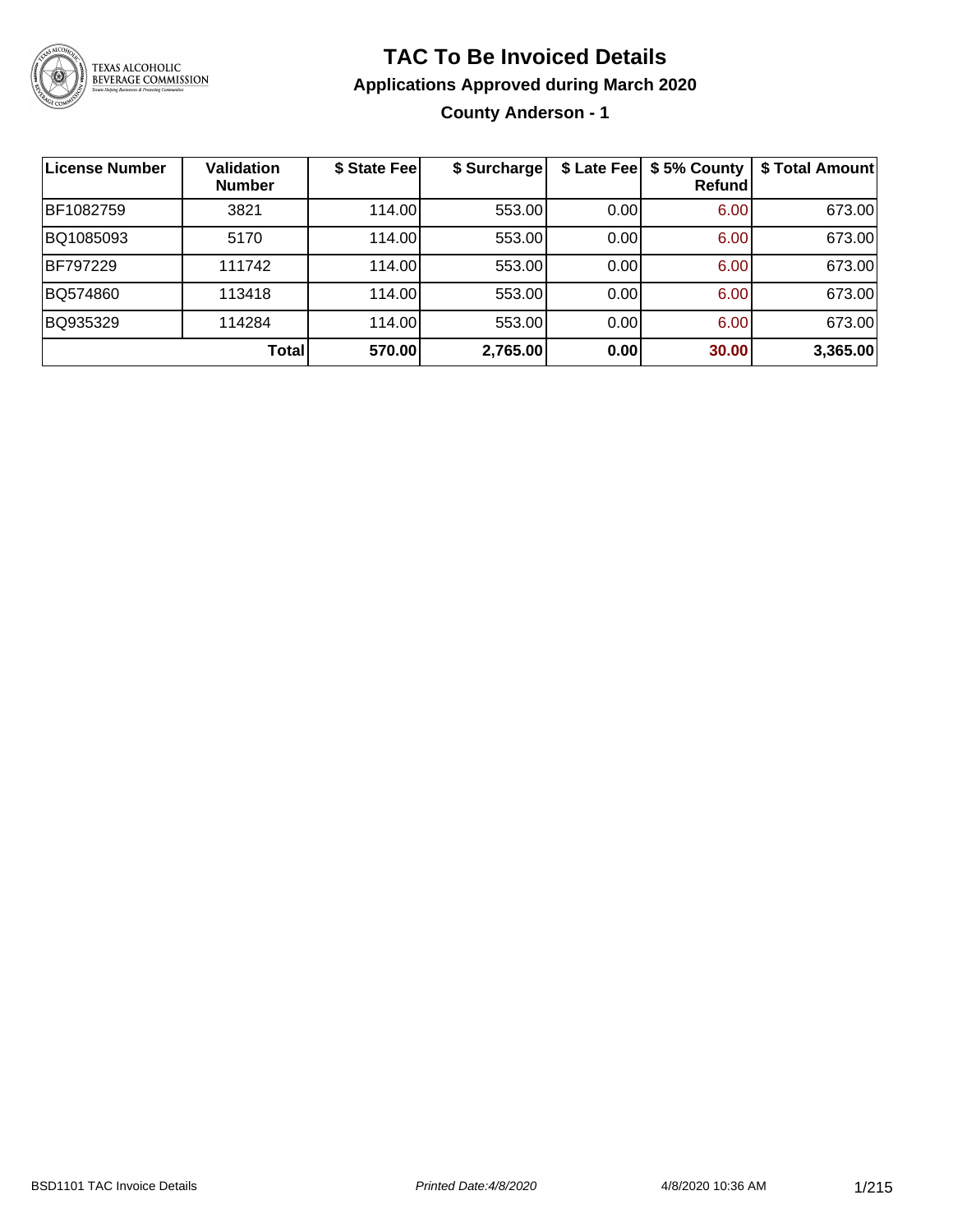

### **TAC To Be Invoiced Details Applications Approved during March 2020 County Angelina - 3**

| <b>License Number</b> | <b>Validation</b><br><b>Number</b> | \$ State Fee | \$ Surcharge | \$ Late Fee | \$5% County<br>Refundl | \$ Total Amount |
|-----------------------|------------------------------------|--------------|--------------|-------------|------------------------|-----------------|
| BG1082421             | 4258                               | 332.50       | 553.00       | 0.00        | 17.50                  | 903.00          |
| BQ1082634             | 4616                               | 114.00       | 553.00       | 0.00        | 6.00                   | 673.00          |
| BQ1083897             | 4996                               | 114.00       | 553.00       | 0.00        | 6.00                   | 673.00          |
| BQ649316              | 112190                             | 114.00       | 553.00       | 0.00        | 6.00                   | 673.00          |
| BQ741702              | 113044                             | 114.00       | 553.00       | 0.00        | 6.00                   | 673.00          |
| BQ651205              | 113260                             | 114.00       | 553.00       | 0.00        | 6.00                   | 673.00          |
| BQ685811              | 506805                             | 114.00       | 553.00       | 0.00        | 6.00                   | 673.00          |
|                       | Total                              | 1,016.50     | 3,871.00     | 0.00        | 53.50                  | 4,941.00        |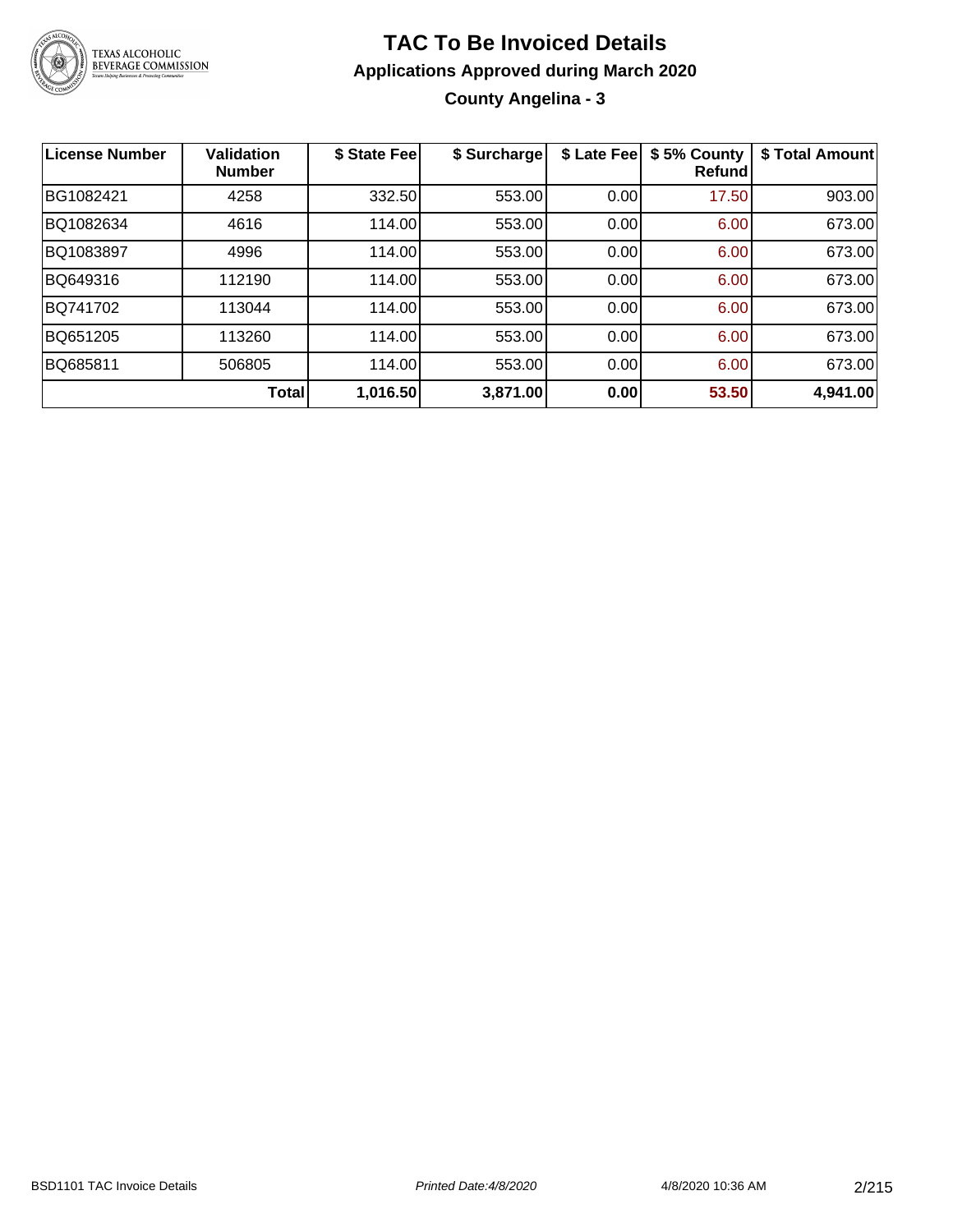

**County Aransas - 4**

| <b>License Number</b> | <b>Validation</b><br><b>Number</b> | \$ State Fee | \$ Surcharge | \$ Late Fee | \$5% County<br>Refundl | \$ Total Amount |
|-----------------------|------------------------------------|--------------|--------------|-------------|------------------------|-----------------|
| BG1082351             | 4396                               | 332.50       | 553.00       | 0.00        | 17.50                  | 903.00          |
| BL1082351             | 4396                               | 475.00       | 327.00       | 0.00        | 25.00                  | 827.00          |
| BG205223              | 112429                             | 332.50       | 553.00       | 0.00        | 17.50                  | 903.00          |
| BQ743111              | 114423                             | 114.00       | 553.00       | 0.00        | 6.00                   | 673.00          |
| BF486585              | 507440                             | 114.00       | 553.00       | 0.00        | 6.00                   | 673.00          |
|                       | Total                              | 1,368.00     | 2,539.00     | 0.00        | 72.00                  | 3,979.00        |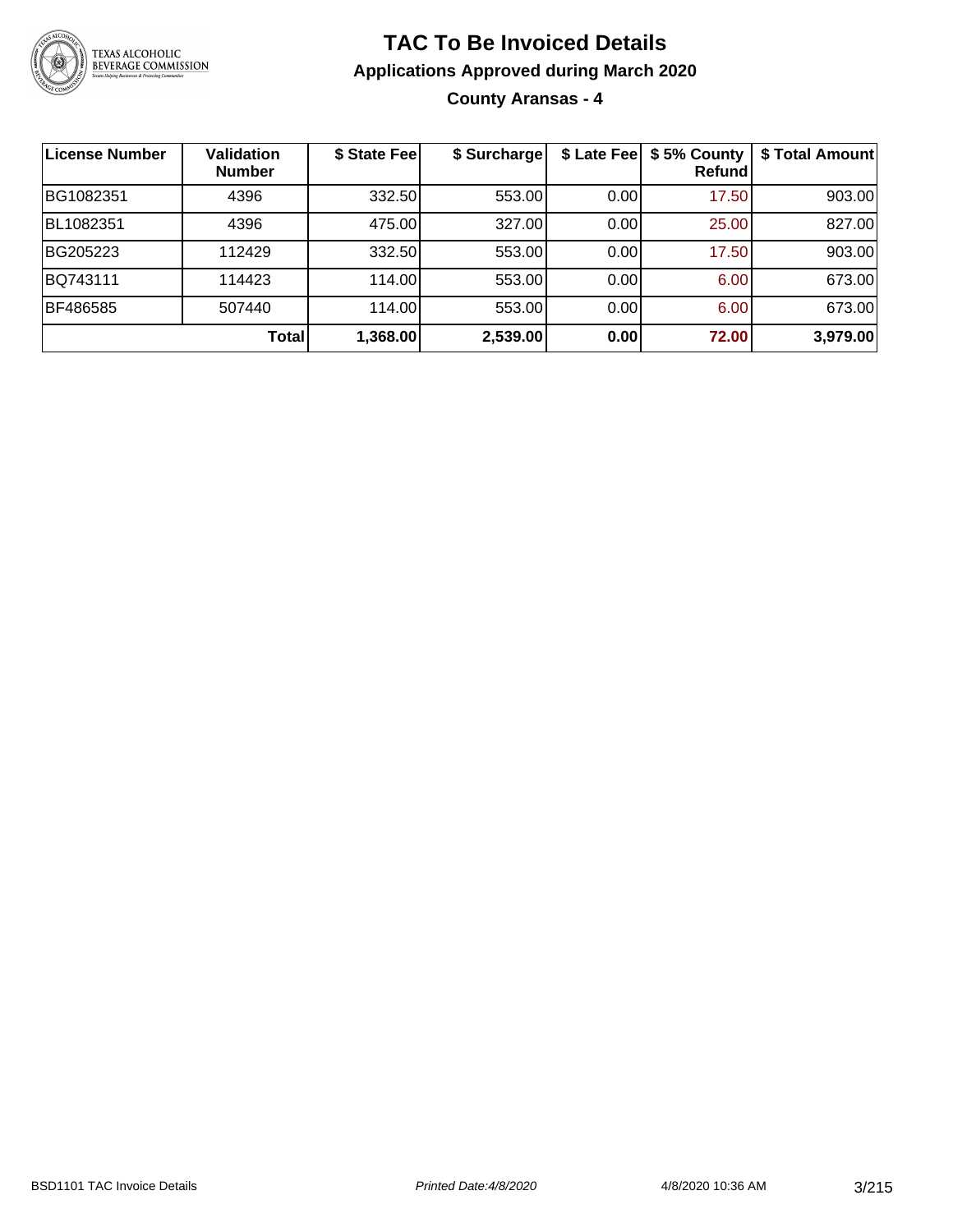

### **TAC To Be Invoiced Details Applications Approved during March 2020 County Archer - 5**

| ∣License Number | Validation<br><b>Number</b> | \$ State Fee | \$ Surcharge |      | \$ Late Fee   \$5% County  <br>Refundl | \$ Total Amount |
|-----------------|-----------------------------|--------------|--------------|------|----------------------------------------|-----------------|
| BQ162699        | 103040                      | 114.00L      | 553.00       | 0.00 | 6.00                                   | 673.00          |
| BQ508966        | 113596                      | 114.00       | 553.00       | 0.00 | 6.00                                   | 673.00          |
| BQ552844        | 113600                      | 114.00       | 553.00       | 0.00 | 6.00                                   | 673.00          |
|                 | Total                       | 342.00       | 1,659.00     | 0.00 | 18.00                                  | 2,019.00        |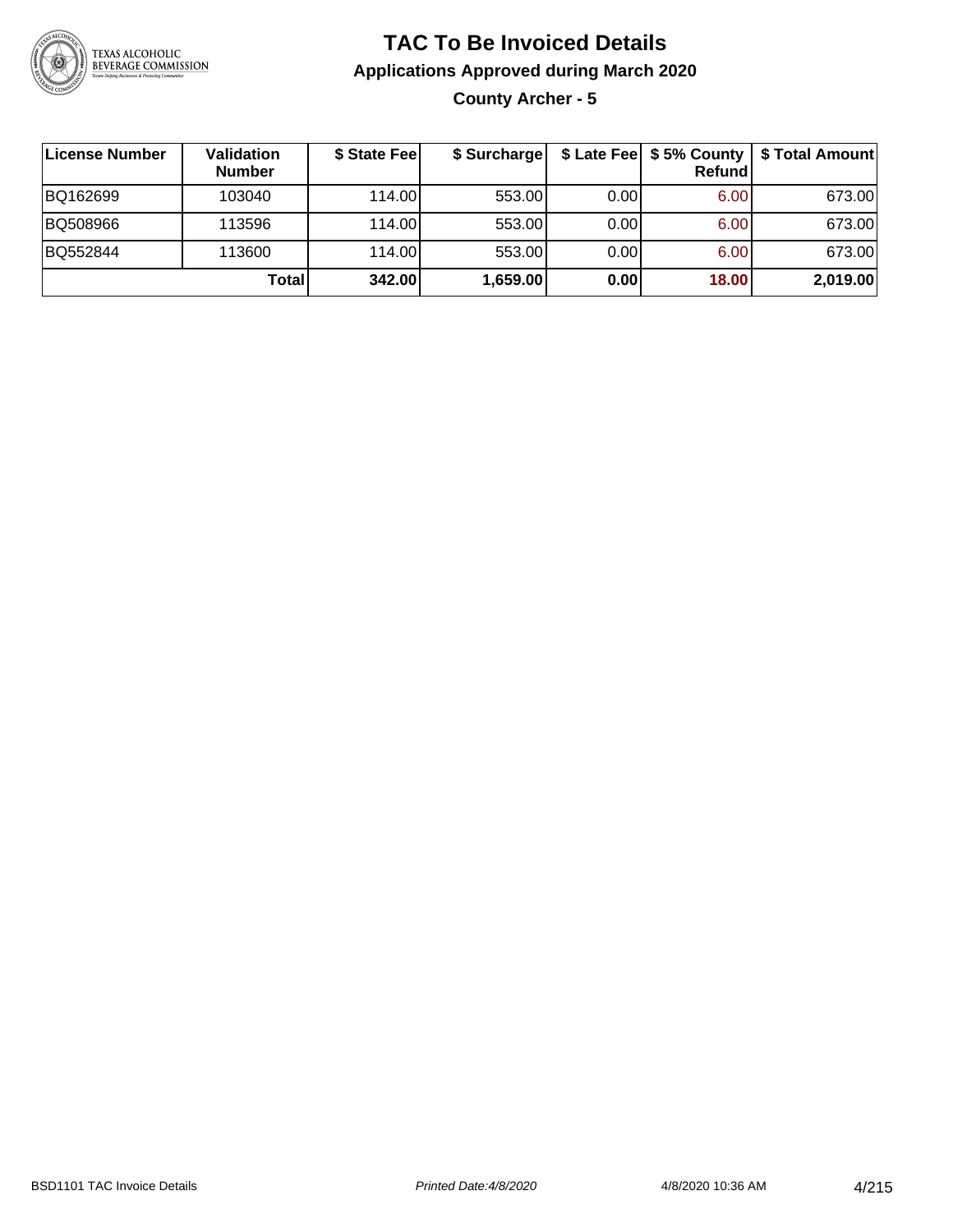

**County Atascosa - 7**

| <b>License Number</b> | <b>Validation</b><br><b>Number</b> | \$ State Fee | \$ Surcharge | \$ Late Fee | \$5% County<br>Refundl | \$ Total Amount |
|-----------------------|------------------------------------|--------------|--------------|-------------|------------------------|-----------------|
| BG1084421             | 5144                               | 332.50       | 553.00       | 0.00        | 17.50                  | 903.00          |
| BG795850              | 113007                             | 332.50       | 553.00       | 0.00        | 17.50                  | 903.00          |
| BF121708              | 113119                             | 114.00       | 553.00       | 0.00        | 6.00                   | 673.00          |
| BG283730              | 113321                             | 332.50       | 553.00       | 0.00        | 17.50                  | 903.00          |
| BG229022              | 508084                             | 332.50       | 553.00       | 0.00        | 17.50                  | 903.00          |
| BG240524              | 508176                             | 332.50       | 553.00       | 0.00        | 17.50                  | 903.00          |
|                       | Total                              | 1,776.50     | 3,318.00     | 0.00        | 93.50                  | 5,188.00        |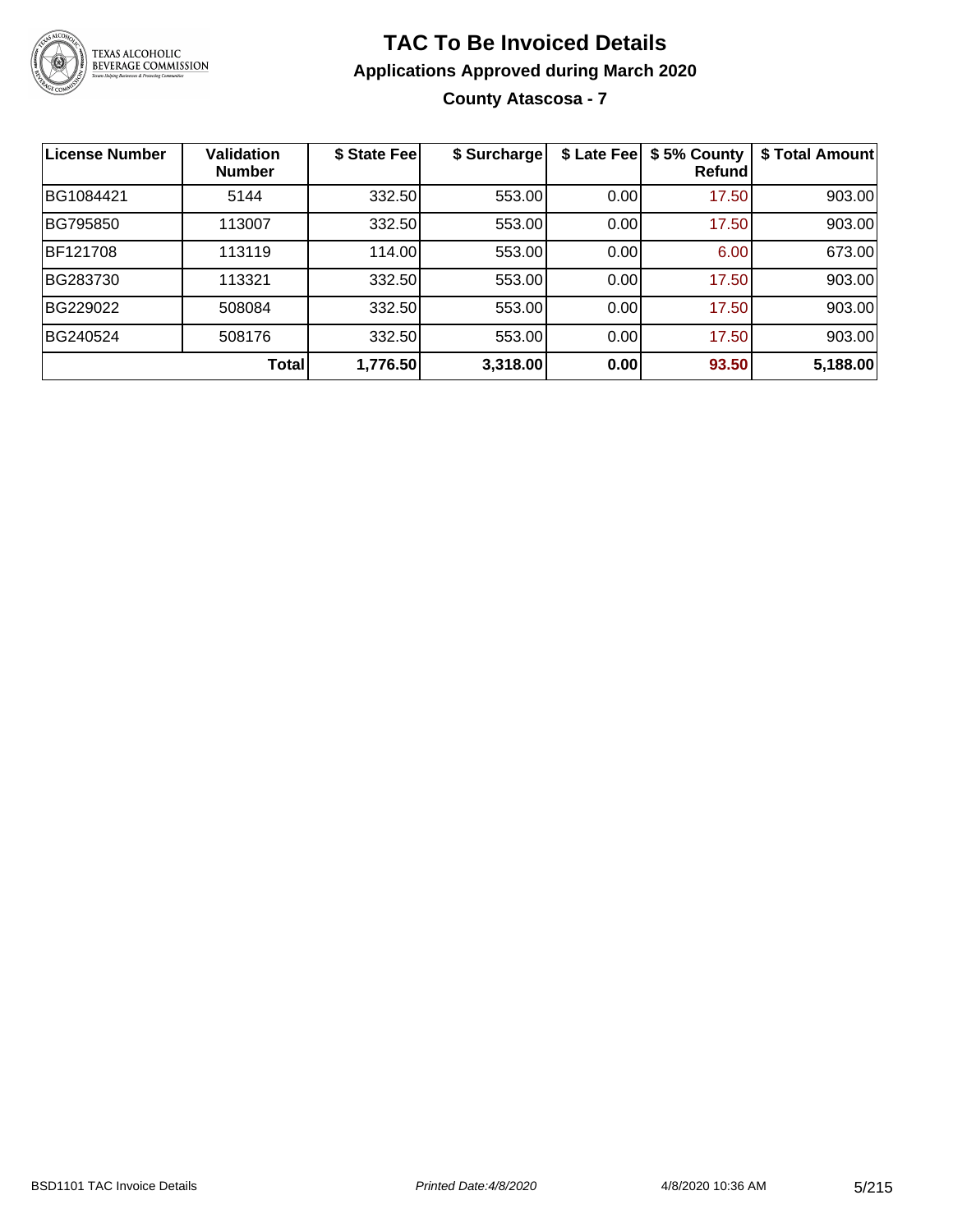

### **TAC To Be Invoiced Details Applications Approved during March 2020 County Austin - 8**

| License Number | <b>Validation</b><br><b>Number</b> | \$ State Fee | \$ Surcharge |      | \$ Late Fee   \$5% County  <br><b>Refund</b> | \$ Total Amount |
|----------------|------------------------------------|--------------|--------------|------|----------------------------------------------|-----------------|
| BG1083407      | 3851                               | 332.50       | 553.00       | 0.00 | 17.50                                        | 903.00          |
| BF1082749      | 4098                               | 114.00L      | 553.00       | 0.00 | 6.00                                         | 673.00          |
| BQ686428       | 114192                             | 114.00       | 553.00       | 0.00 | 6.00                                         | 673.00          |
|                | Total                              | 560.50       | 1,659.00     | 0.00 | 29.50                                        | 2,249.00        |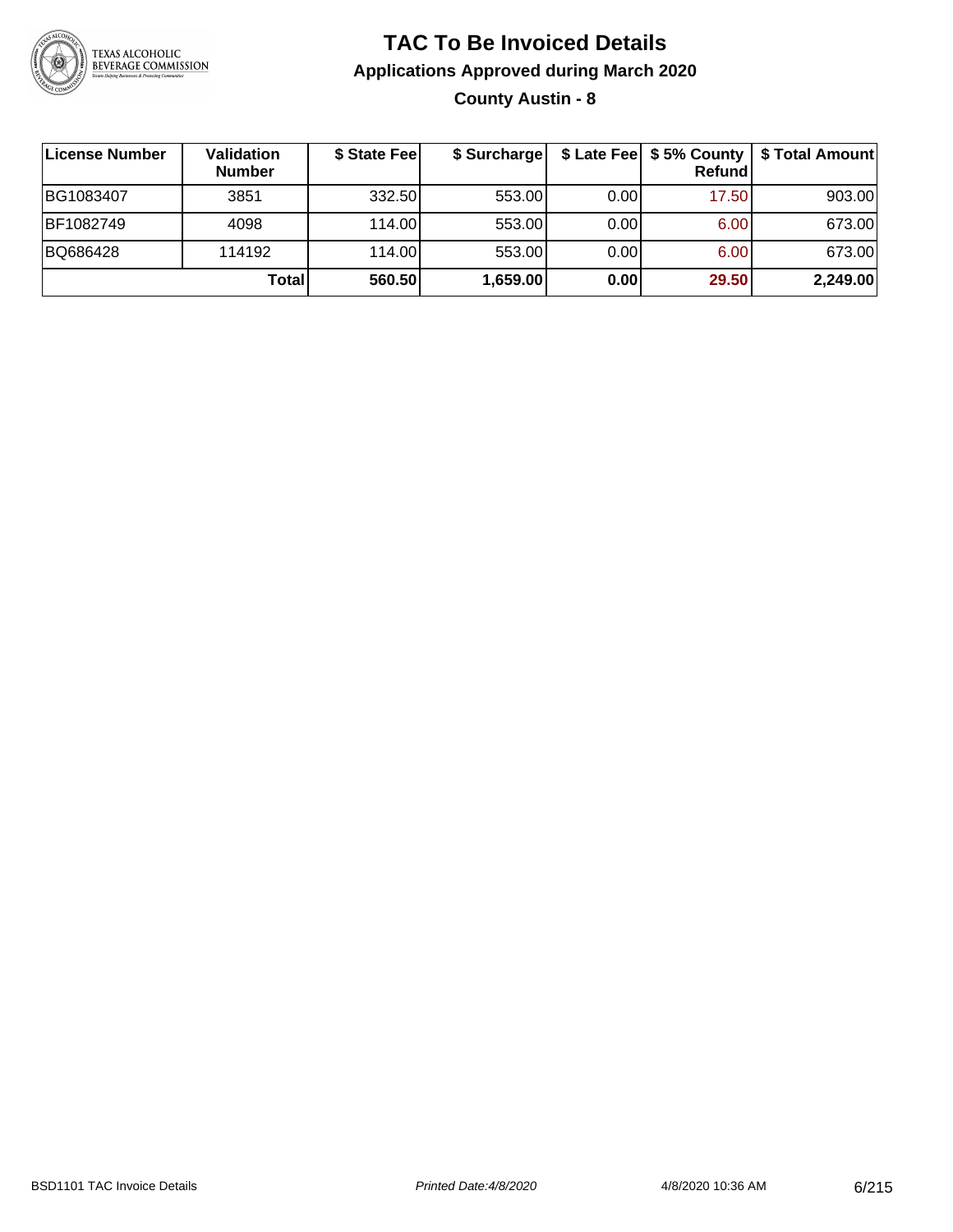

### **TAC To Be Invoiced Details Applications Approved during March 2020 County Bastrop - 11**

| License Number | <b>Validation</b><br><b>Number</b> | \$ State Fee | \$ Surcharge | \$ Late Fee | \$5% County<br><b>Refund</b> | \$ Total Amount |
|----------------|------------------------------------|--------------|--------------|-------------|------------------------------|-----------------|
| BQ1082866      | 3885                               | 114.00       | 553.00       | 0.00        | 6.00                         | 673.00          |
| BF314671       | 111525                             | 114.00       | 553.00       | 0.00        | 6.00                         | 673.00          |
| BQ487509       | 112184                             | 114.00       | 553.00       | 0.00        | 6.00                         | 673.00          |
| BG742408       | 112202                             | 332.50       | 553.00       | 0.00        | 17.50                        | 903.00          |
| BG682990       | 113541                             | 332.50       | 553.00       | 0.00        | 17.50                        | 903.00          |
| BF534419       | 118297                             | 114.00       | 553.00       | 0.00        | 6.00                         | 673.00          |
| BQ800581       | 508060                             | 114.00       | 553.00       | 0.00        | 6.00                         | 673.00          |
|                | Total                              | 1,235.00     | 3,871.00     | 0.00        | 65.00                        | 5,171.00        |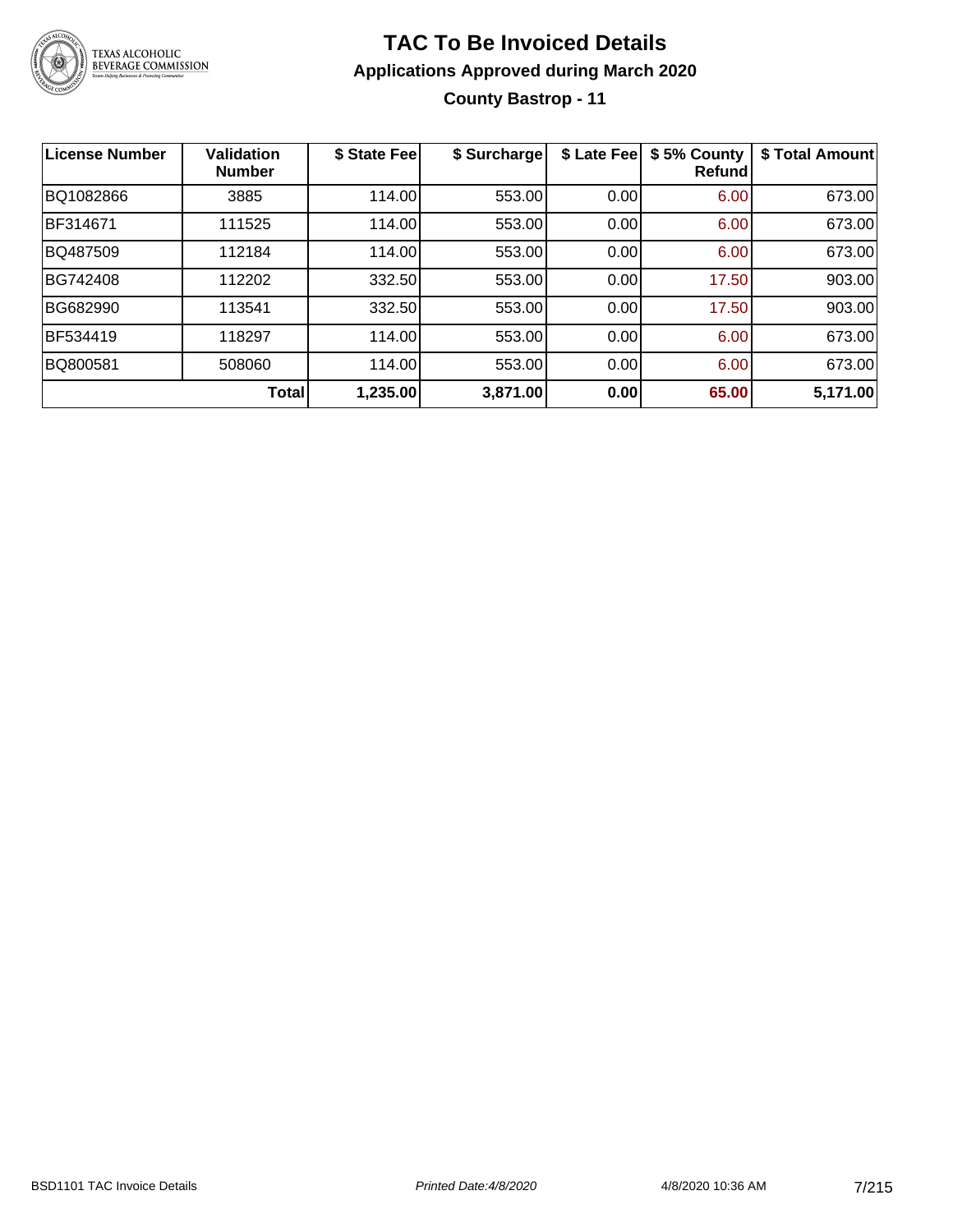

**County Bee - 13**

| ∣License Number | Validation<br><b>Number</b> | \$ State Fee |          |       | <b>Refund</b> | \$ Surcharge   \$ Late Fee   \$5% County   \$ Total Amount |
|-----------------|-----------------------------|--------------|----------|-------|---------------|------------------------------------------------------------|
| <b>BB797982</b> | 112474                      | 570.00       | 701.00   | 0.001 | 30.00         | 1,301.00                                                   |
| BF121095        | 113119                      | 114.00       | 553.00   | 0.001 | 6.00          | 673.00                                                     |
|                 | Totall                      | 684.00       | 1,254.00 | 0.00  | 36.00         | 1,974.00                                                   |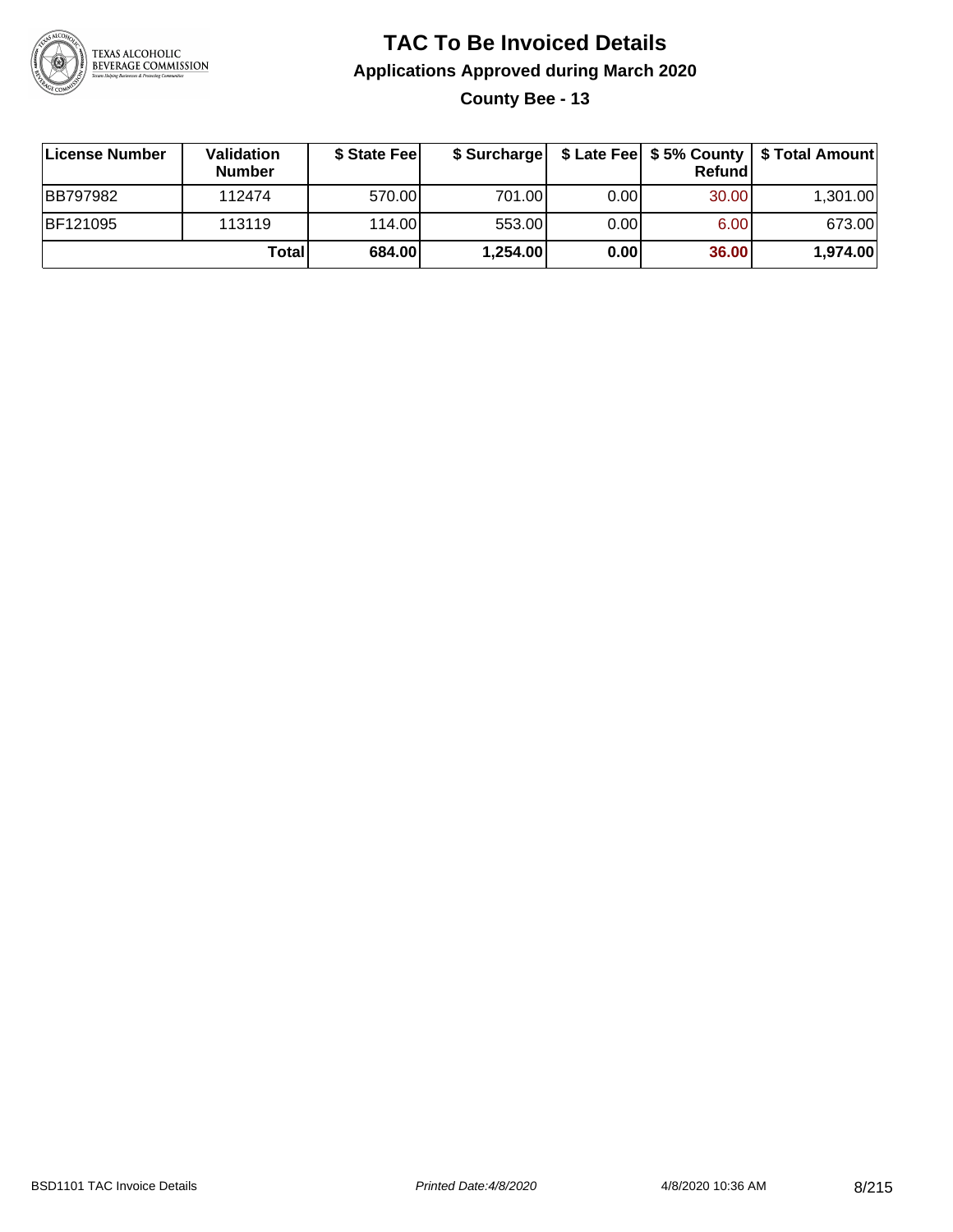

#### **TAC To Be Invoiced Details Applications Approved during March 2020 County Bell - 14**

| <b>License Number</b> | Validation<br><b>Number</b> | \$ State Fee | \$ Surcharge |      | \$ Late Fee   \$5% County  <br><b>Refund</b> | \$ Total Amount |
|-----------------------|-----------------------------|--------------|--------------|------|----------------------------------------------|-----------------|
| BF1082754             | 3923                        | 114.00       | 553.00       | 0.00 | 6.00                                         | 673.00          |
| BF1083161             | 4294                        | 114.00       | 553.00       | 0.00 | 6.00                                         | 673.00          |
| BQ1084794             | 4450                        | 114.00       | 553.00       | 0.00 | 6.00                                         | 673.00          |
| BG1083929             | 4503                        | 332.50       | 553.00       | 0.00 | 17.50                                        | 903.00          |
| BG1083944             | 4941                        | 332.50       | 553.00       | 0.00 | 17.50                                        | 903.00          |
| BE1084627             | 5232                        | 285.00       | 553.00       | 0.00 | 15.00                                        | 853.00          |
| BG1085059             | 5272                        | 332.50       | 553.00       | 0.00 | 17.50                                        | 903.00          |
| BG1085288             | 5367                        | 332.50       | 553.00       | 0.00 | 17.50                                        | 903.00          |
| BE860871              | 111814                      | 285.00       | 553.00       | 0.00 | 15.00                                        | 853.00          |
| BQ798323              | 112185                      | 114.00       | 553.00       | 0.00 | 6.00                                         | 673.00          |
| BE485974              | 112255                      | 285.00       | 553.00       | 0.00 | 15.00                                        | 853.00          |
| BQ406899              | 112270                      | 114.00       | 553.00       | 0.00 | 6.00                                         | 673.00          |
| BG713311              | 112314                      | 332.50       | 553.00       | 0.00 | 17.50                                        | 903.00          |
| BE282988              | 112434                      | 285.00       | 553.00       | 0.00 | 15.00                                        | 853.00          |
| BF685424              | 112628                      | 114.00       | 553.00       | 0.00 | 6.00                                         | 673.00          |
| BQ715636              | 112682                      | 114.00       | 553.00       | 0.00 | 6.00                                         | 673.00          |
| BE240408              | 113060                      | 285.00       | 553.00       | 0.00 | 15.00                                        | 853.00          |
| BE529456              | 113099                      | 285.00       | 553.00       | 0.00 | 15.00                                        | 853.00          |
| BQ799740              | 113184                      | 114.00       | 553.00       | 0.00 | 6.00                                         | 673.00          |
| BQ424260              | 113329                      | 114.00       | 553.00       | 0.00 | 6.00                                         | 673.00          |
| BG865109              | 113527                      | 332.50       | 553.00       | 0.00 | 17.50                                        | 903.00          |
| BQ621668              | 113727                      | 114.00       | 553.00       | 0.00 | 6.00                                         | 673.00          |
| BE552738              | 113999                      | 285.00       | 553.00       | 0.00 | 15.00                                        | 853.00          |
| <b>BF81176</b>        | 118297                      | 114.00       | 553.00       | 0.00 | 6.00                                         | 673.00          |
| BQ1004592             | 506555                      | 114.00       | 553.00       | 0.00 | 6.00                                         | 673.00          |
| BQ798460              | 506648                      | 114.00       | 553.00       | 0.00 | 6.00                                         | 673.00          |
| BQ1004802             | 506742                      | 114.00       | 553.00       | 0.00 | 6.00                                         | 673.00          |
| BG796138              | 507457                      | 332.50       | 553.00       | 0.00 | 17.50                                        | 903.00          |
| BQ794889              | 507526                      | 114.00       | 553.00       | 0.00 | 6.00                                         | 673.00          |
| BQ796303              | 507989                      | 114.00       | 553.00       | 0.00 | 6.00                                         | 673.00          |
|                       | Total                       | 6,146.50     | 16,590.00    | 0.00 | 323.50                                       | 23,060.00       |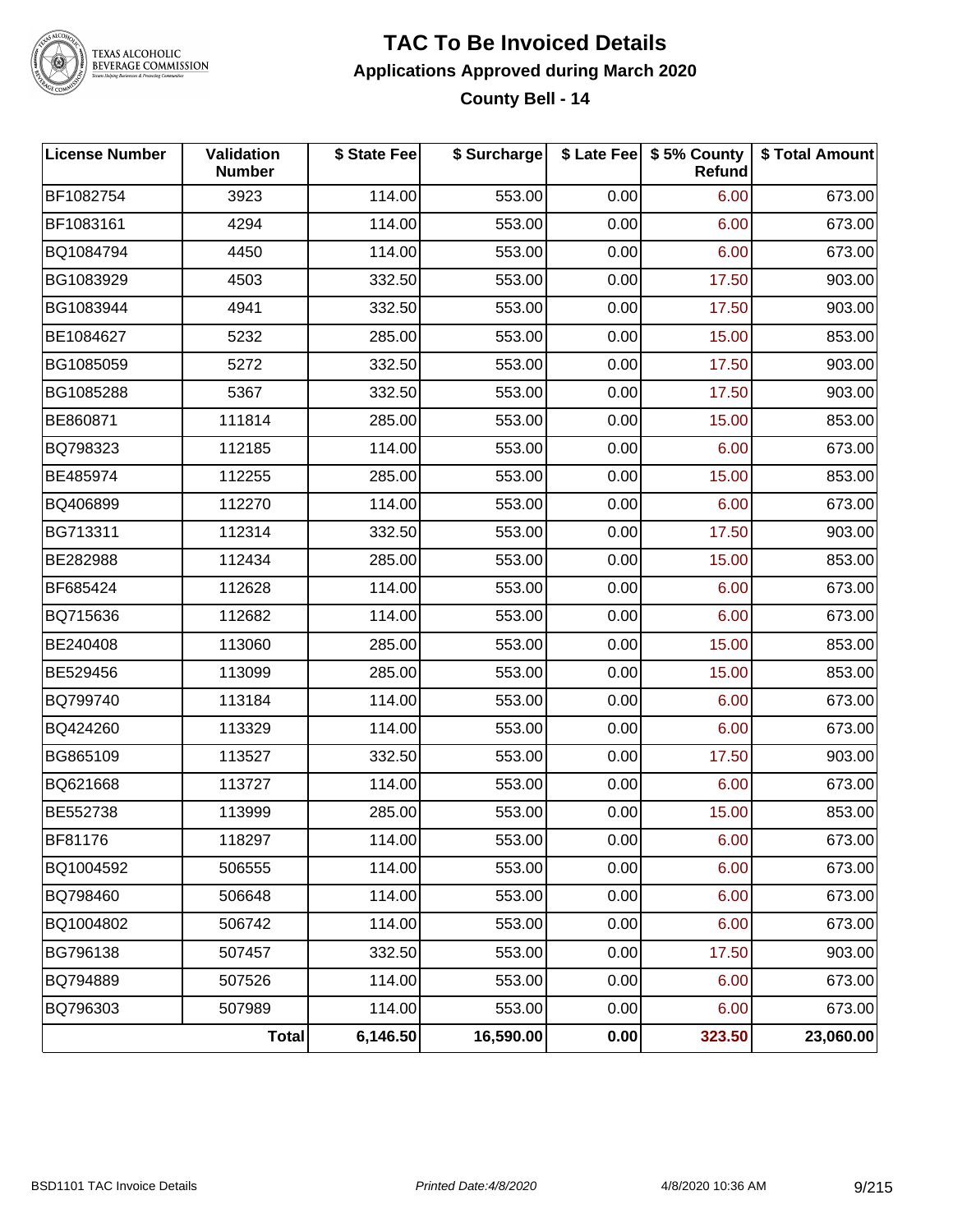

#### **TAC To Be Invoiced Details Applications Approved during March 2020 County Bexar - 15**

| <b>License Number</b> | Validation<br><b>Number</b> | \$ State Fee | \$ Surcharge |      | \$ Late Fee   \$5% County<br><b>Refund</b> | \$ Total Amount |
|-----------------------|-----------------------------|--------------|--------------|------|--------------------------------------------|-----------------|
| BG1082385             | 3382                        | 1,900.00     | 553.00       | 0.00 | 100.00                                     | 2,553.00        |
| BG1085312             | 3454                        | 1,900.00     | 553.00       | 0.00 | 100.00                                     | 2,553.00        |
| BQ1084904             | 3601                        | 114.00       | 553.00       | 0.00 | 6.00                                       | 673.00          |
| BG1082544             | 3748                        | 1,900.00     | 553.00       | 0.00 | 100.00                                     | 2,553.00        |
| BQ1082522             | 3927                        | 114.00       | 553.00       | 0.00 | 6.00                                       | 673.00          |
| BG1082824             | 3929                        | 1,900.00     | 553.00       | 0.00 | 100.00                                     | 2,553.00        |
| BQ1082843             | 4039                        | 114.00       | 553.00       | 0.00 | 6.00                                       | 673.00          |
| BG1082447             | 4156                        | 1,900.00     | 553.00       | 0.00 | 100.00                                     | 2,553.00        |
| BL1082447             | 4156                        | 475.00       | 327.00       | 0.00 | 25.00                                      | 827.00          |
| BF1083213             | 4167                        | 114.00       | 553.00       | 0.00 | 6.00                                       | 673.00          |
| BG1082558             | 4237                        | 1,900.00     | 553.00       | 0.00 | 100.00                                     | 2,553.00        |
| BG1084828             | 4255                        | 1,900.00     | 553.00       | 0.00 | 100.00                                     | 2,553.00        |
| BG1084215             | 4279                        | 1,900.00     | 553.00       | 0.00 | 100.00                                     | 2,553.00        |
| BG1083790             | 4280                        | 1,900.00     | 553.00       | 0.00 | 100.00                                     | 2,553.00        |
| BQ1085231             | 4323                        | 114.00       | 553.00       | 0.00 | 6.00                                       | 673.00          |
| BG1085040             | 4405                        | 1,900.00     | 553.00       | 0.00 | 100.00                                     | 2,553.00        |
| BQ1085282             | 4453                        | 114.00       | 553.00       | 0.00 | 6.00                                       | 673.00          |
| BG1084459             | 4464                        | 1,900.00     | 553.00       | 0.00 | 100.00                                     | 2,553.00        |
| BF1084252             | 4474                        | 114.00       | 553.00       | 0.00 | 6.00                                       | 673.00          |
| BQ1084354             | 4477                        | 114.00       | 553.00       | 0.00 | 6.00                                       | 673.00          |
| BF1083968             | 4489                        | 114.00       | 553.00       | 0.00 | 6.00                                       | 673.00          |
| BF1083964             | 4490                        | 114.00       | 553.00       | 0.00 | 6.00                                       | 673.00          |
| BQ1083203             | 4520                        | 114.00       | 553.00       | 0.00 | 6.00                                       | 673.00          |
| BQ1084025             | 4554                        | 114.00       | 553.00       | 0.00 | 6.00                                       | 673.00          |
| BF1084444             | 4629                        | 114.00       | 553.00       | 0.00 | 6.00                                       | 673.00          |
| BQ1083214             | 4630                        | 114.00       | 553.00       | 0.00 | 6.00                                       | 673.00          |
| BF1084192             | 4635                        | 114.00       | 553.00       | 0.00 | 6.00                                       | 673.00          |
| BQ1084540             | 4801                        | 114.00       | 553.00       | 0.00 | 6.00                                       | 673.00          |
| BQ1083912             | 4804                        | 114.00       | 553.00       | 0.00 | 6.00                                       | 673.00          |
| BF1083937             | 4826                        | 114.00       | 553.00       | 0.00 | 6.00                                       | 673.00          |
| BA1084810             | 4858                        | 1,425.00     | 651.00       | 0.00 | 75.00                                      | 2,151.00        |
| BG1084108             | 4901                        | 1,900.00     | 553.00       | 0.00 | 100.00                                     | 2,553.00        |
| BQ1085060             | 4979                        | 114.00       | 553.00       | 0.00 | 6.00                                       | 673.00          |
| BG1084401             | 5035                        | 1,900.00     | 553.00       | 0.00 | 100.00                                     | 2,553.00        |
| BG1085279             | 5182                        | 1,900.00     | 553.00       | 0.00 | 100.00                                     | 2,553.00        |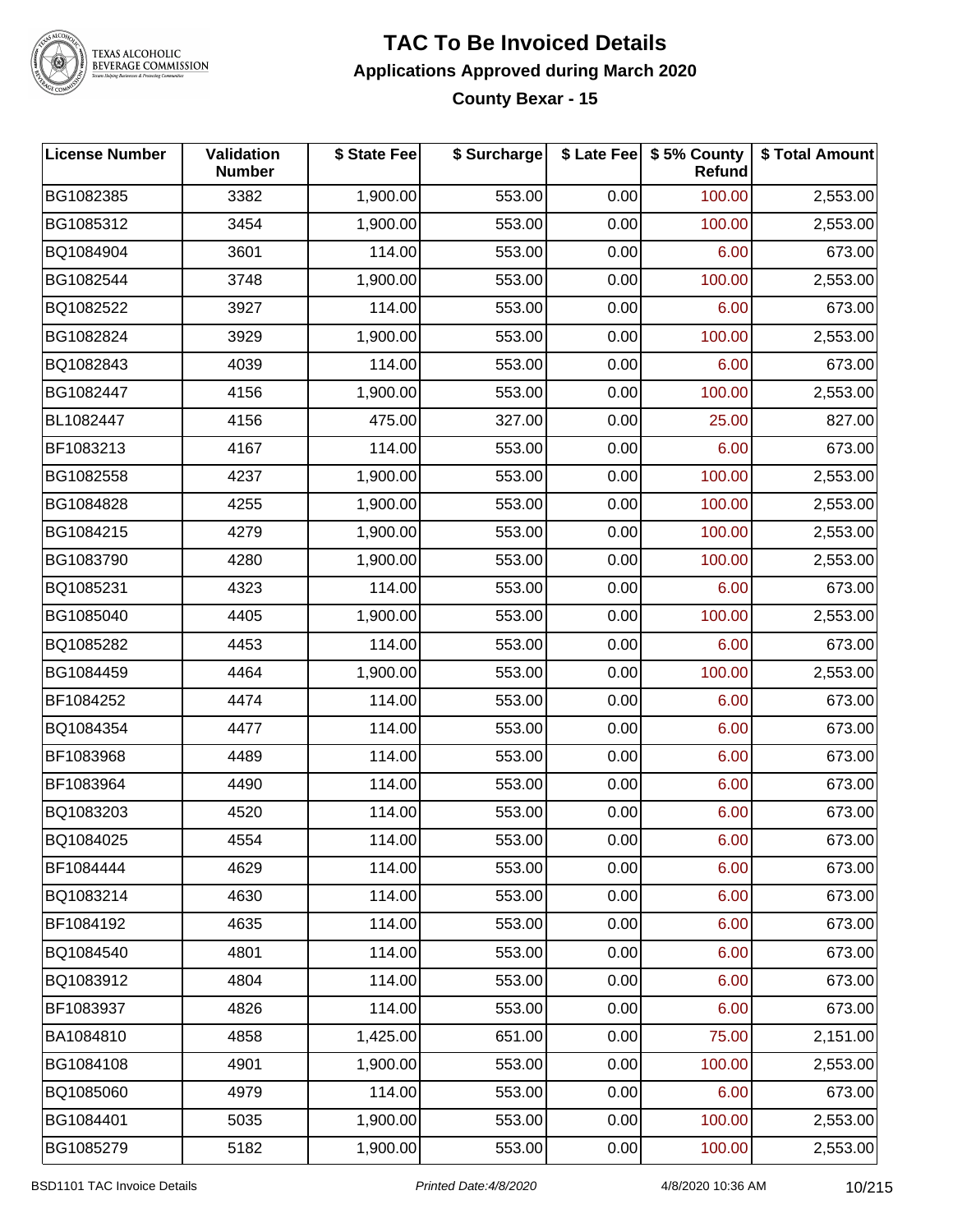| <b>License Number</b> | Validation<br><b>Number</b> | \$ State Fee | \$ Surcharge |        | \$ Late Fee   \$5% County<br>Refund | \$ Total Amount |
|-----------------------|-----------------------------|--------------|--------------|--------|-------------------------------------|-----------------|
| BQ1084937             | 5269                        | 114.00       | 553.00       | 0.00   | 6.00                                | 673.00          |
| BG611700              | 104879                      | 1,425.00     | 553.00       | 0.00   | 75.00                               | 2,053.00        |
| BL611700              | 104879                      | 475.00       | 327.00       | 0.00   | 25.00                               | 827.00          |
| BG933742              | 111280                      | 1,425.00     | 553.00       | 0.00   | 75.00                               | 2,053.00        |
| BG1003335             | 111463                      | 1,425.00     | 553.00       | 100.00 | 75.00                               | 2,153.00        |
| BG931027              | 111478                      | 1,425.00     | 553.00       | 0.00   | 75.00                               | 2,053.00        |
| BL931027              | 111478                      | 475.00       | 327.00       | 0.00   | 25.00                               | 827.00          |
| BA931391              | 111699                      | 2,850.00     | 651.00       | 0.00   | 150.00                              | 3,651.00        |
| BI931392              | 111699                      | 38.00        | 278.00       | 0.00   | 2.00                                | 318.00          |
| BG740788              | 111772                      | 1,425.00     | 553.00       | 0.00   | 75.00                               | 2,053.00        |
| BG466086              | 111779                      | 1,425.00     | 553.00       | 0.00   | 75.00                               | 2,053.00        |
| BG649131              | 111808                      | 1,425.00     | 553.00       | 0.00   | 75.00                               | 2,053.00        |
| BG1007655             | 111876                      | 1,425.00     | 553.00       | 0.00   | 75.00                               | 2,053.00        |
| BQ650887              | 111903                      | 114.00       | 553.00       | 0.00   | 6.00                                | 673.00          |
| BF864298              | 111987                      | 114.00       | 553.00       | 0.00   | 6.00                                | 673.00          |
| BF864414              | 111988                      | 114.00       | 553.00       | 0.00   | 6.00                                | 673.00          |
| BQ1004164             | 111990                      | 114.00       | 553.00       | 0.00   | 6.00                                | 673.00          |
| BG793253              | 112032                      | 1,425.00     | 553.00       | 100.00 | 75.00                               | 2,153.00        |
| BQ573878              | 112169                      | 114.00       | 553.00       | 0.00   | 6.00                                | 673.00          |
| BG572556              | 112182                      | 1,425.00     | 553.00       | 0.00   | 75.00                               | 2,053.00        |
| BL572556              | 112182                      | 475.00       | 327.00       | 0.00   | 25.00                               | 827.00          |
| BQ798388              | 112183                      | 114.00       | 553.00       | 0.00   | 6.00                                | 673.00          |
| BQ530382              | 112222                      | 114.00       | 553.00       | 0.00   | 6.00                                | 673.00          |
| BG204494              | 112312                      | 1,425.00     | 553.00       | 0.00   | 75.00                               | 2,053.00        |
| BG241541              | 112312                      | 1,425.00     | 553.00       | 0.00   | 75.00                               | 2,053.00        |
| BG798156              | 112320                      | 1,425.00     | 553.00       | 0.00   | 75.00                               | 2,053.00        |
| BQ862782              | 112356                      | 114.00       | 553.00       | 0.00   | 6.00                                | 673.00          |
| BF741514              | 112368                      | 114.00       | 553.00       | 0.00   | 6.00                                | 673.00          |
| BG572120              | 112408                      | 1,425.00     | 553.00       | 0.00   | 75.00                               | 2,053.00        |
| BF934285              | 112416                      | 114.00       | 553.00       | 0.00   | 6.00                                | 673.00          |
| BQ713581              | 112417                      | 114.00       | 553.00       | 0.00   | 6.00                                | 673.00          |
| BF936009              | 112457                      | 114.00       | 553.00       | 0.00   | 6.00                                | 673.00          |
| BG442899              | 112511                      | 1,425.00     | 553.00       | 100.00 | 75.00                               | 2,153.00        |
| BL442899              | 112511                      | 475.00       | 327.00       | 100.00 | 25.00                               | 927.00          |
| BQ795015              | 112521                      | 114.00       | 553.00       | 0.00   | 6.00                                | 673.00          |
| BQ935866              | 112526                      | 114.00       | 553.00       | 0.00   | 6.00                                | 673.00          |
| BQ740769              | 112552                      | 114.00       | 553.00       | 0.00   | 6.00                                | 673.00          |
| BG442897              | 112609                      | 1,425.00     | 553.00       | 100.00 | 75.00                               | 2,153.00        |
| BL442897              | 112609                      | 475.00       | 327.00       | 100.00 | 25.00                               | 927.00          |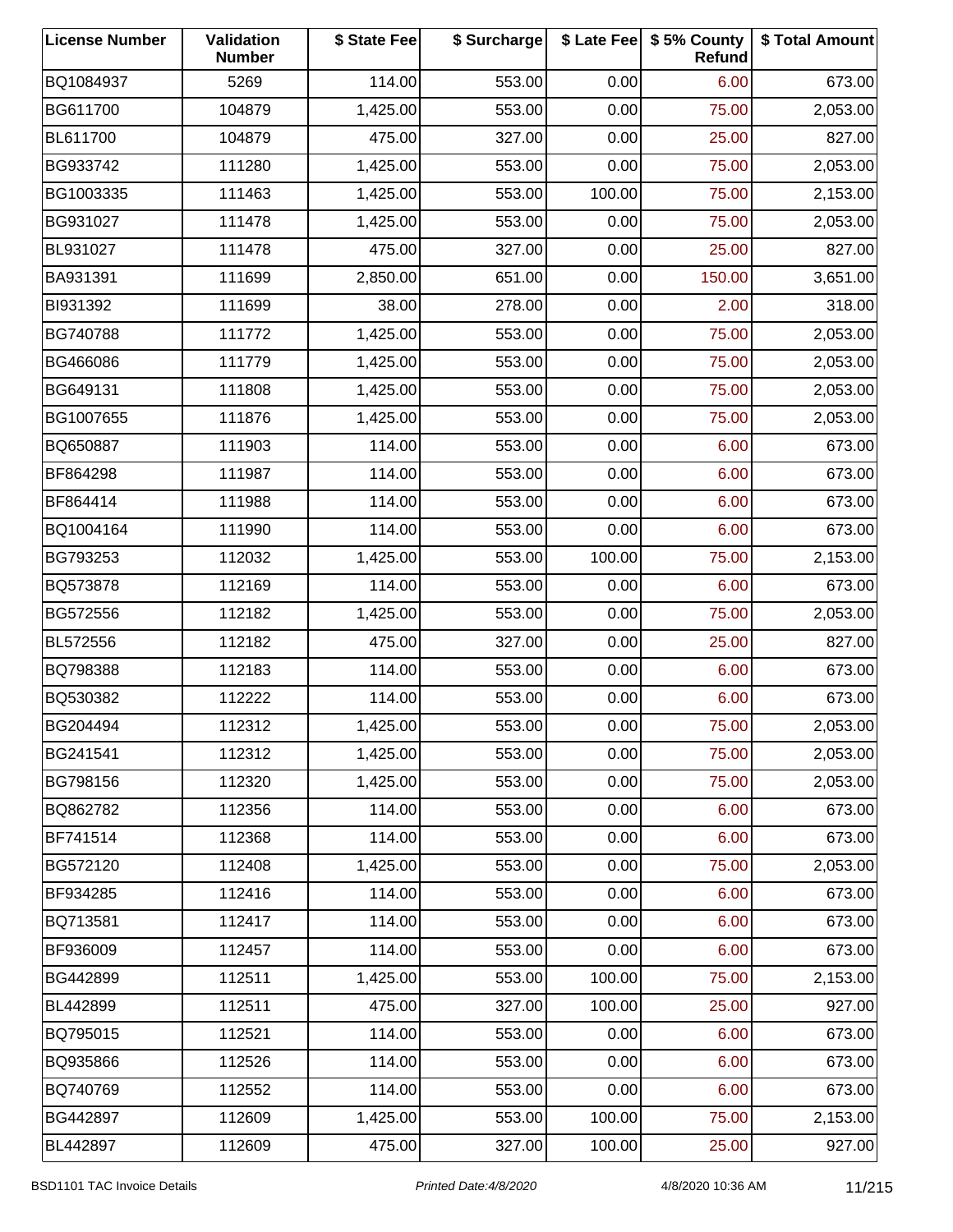| <b>License Number</b> | Validation<br><b>Number</b> | \$ State Fee | \$ Surcharge |        | \$ Late Fee   \$5% County<br>Refund | \$ Total Amount |
|-----------------------|-----------------------------|--------------|--------------|--------|-------------------------------------|-----------------|
| BF936450              | 112646                      | 114.00       | 553.00       | 0.00   | 6.00                                | 673.00          |
| BQ446287              | 112785                      | 114.00       | 553.00       | 0.00   | 6.00                                | 673.00          |
| BQ936625              | 112785                      | 114.00       | 553.00       | 0.00   | 6.00                                | 673.00          |
| BQ1008365             | 112785                      | 114.00       | 553.00       | 0.00   | 6.00                                | 673.00          |
| BQ1008603             | 112785                      | 114.00       | 553.00       | 0.00   | 6.00                                | 673.00          |
| BG529175              | 112804                      | 1,425.00     | 553.00       | 0.00   | 75.00                               | 2,053.00        |
| BL529175              | 112804                      | 475.00       | 327.00       | 0.00   | 25.00                               | 827.00          |
| BQ552847              | 112814                      | 114.00       | 553.00       | 0.00   | 6.00                                | 673.00          |
| BE620298              | 112986                      | 1,425.00     | 553.00       | 0.00   | 75.00                               | 2,053.00        |
| BQ620502              | 112997                      | 114.00       | 553.00       | 0.00   | 6.00                                | 673.00          |
| BC110812              | 113052                      | 142.50       | 701.00       | 0.00   | 7.50                                | 851.00          |
| BI131785              | 113052                      | 38.00        | 278.00       | 0.00   | 2.00                                | 318.00          |
| BQ554343              | 113069                      | 114.00       | 553.00       | 0.00   | 6.00                                | 673.00          |
| BF121009              | 113119                      | 114.00       | 553.00       | 0.00   | 6.00                                | 673.00          |
| BF121012              | 113119                      | 114.00       | 553.00       | 0.00   | 6.00                                | 673.00          |
| BF121013              | 113119                      | 114.00       | 553.00       | 0.00   | 6.00                                | 673.00          |
| BF121016              | 113119                      | 114.00       | 553.00       | 0.00   | 6.00                                | 673.00          |
| BF121020              | 113119                      | 114.00       | 553.00       | 0.00   | 6.00                                | 673.00          |
| BF121028              | 113119                      | 114.00       | 553.00       | 0.00   | 6.00                                | 673.00          |
| BF121031              | 113119                      | 114.00       | 553.00       | 0.00   | 6.00                                | 673.00          |
| BF121034              | 113119                      | 114.00       | 553.00       | 0.00   | 6.00                                | 673.00          |
| BF121038              | 113119                      | 114.00       | 553.00       | 0.00   | 6.00                                | 673.00          |
| BF121040              | 113119                      | 114.00       | 553.00       | 0.00   | 6.00                                | 673.00          |
| BG934541              | 113119                      | 1,425.00     | 553.00       | 0.00   | 75.00                               | 2,053.00        |
| BF934933              | 113119                      | 114.00       | 553.00       | 0.00   | 6.00                                | 673.00          |
| BQ1006093             | 113142                      | 114.00       | 553.00       | 0.00   | 6.00                                | 673.00          |
| BQ1008199             | 113164                      | 114.00       | 553.00       | 0.00   | 6.00                                | 673.00          |
| BQ276734              | 113224                      | 114.00       | 553.00       | 0.00   | 6.00                                | 673.00          |
| BQ740851              | 113305                      | 114.00       | 553.00       | 100.00 | 6.00                                | 773.00          |
| BF865350              | 113308                      | 114.00       | 553.00       | 0.00   | 6.00                                | 673.00          |
| BQ1005598             | 113324                      | 114.00       | 553.00       | 0.00   | 6.00                                | 673.00          |
| BG1005471             | 113389                      | 1,425.00     | 553.00       | 0.00   | 75.00                               | 2,053.00        |
| BQ1007195             | 113446                      | 114.00       | 553.00       | 0.00   | 6.00                                | 673.00          |
| BQ467693              | 113534                      | 114.00       | 553.00       | 0.00   | 6.00                                | 673.00          |
| BQ446543              | 113616                      | 114.00       | 553.00       | 0.00   | 6.00                                | 673.00          |
| BG1009377             | 113631                      | 1,425.00     | 553.00       | 0.00   | 75.00                               | 2,053.00        |
| BQ553820              | 113651                      | 114.00       | 553.00       | 0.00   | 6.00                                | 673.00          |
| BQ741435              | 113708                      | 114.00       | 553.00       | 0.00   | 6.00                                | 673.00          |
| BQ797574              | 113717                      | 114.00       | 553.00       | 0.00   | 6.00                                | 673.00          |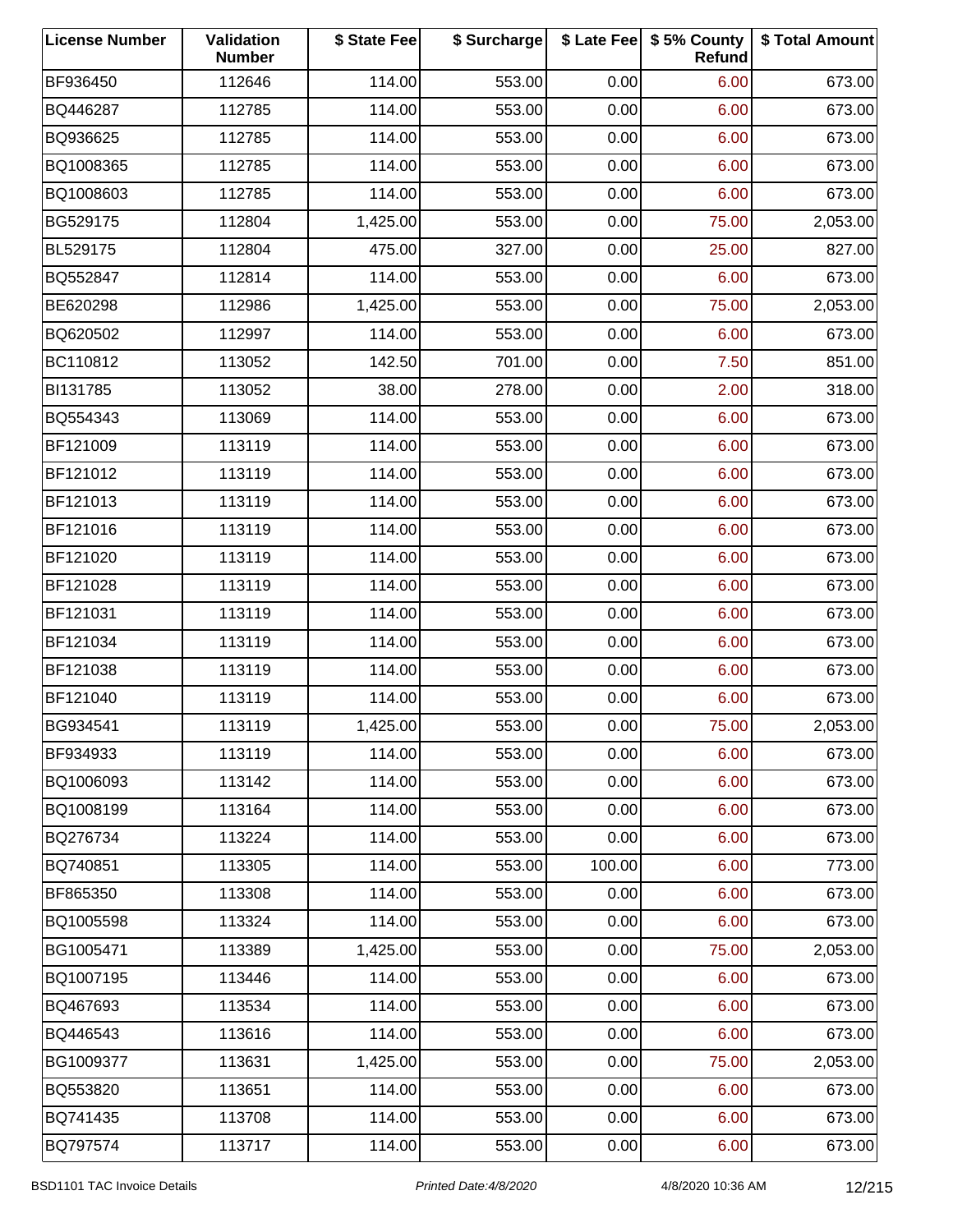| <b>License Number</b> | Validation<br><b>Number</b> | \$ State Fee | \$ Surcharge |        | \$ Late Fee   \$5% County<br>Refund | \$ Total Amount |
|-----------------------|-----------------------------|--------------|--------------|--------|-------------------------------------|-----------------|
| BQ714064              | 113743                      | 114.00       | 553.00       | 0.00   | 6.00                                | 673.00          |
| BQ934925              | 113743                      | 114.00       | 553.00       | 0.00   | 6.00                                | 673.00          |
| BQ933690              | 113762                      | 114.00       | 553.00       | 0.00   | 6.00                                | 673.00          |
| BQ714682              | 113802                      | 114.00       | 553.00       | 0.00   | 6.00                                | 673.00          |
| BG621425              | 114032                      | 1,425.00     | 553.00       | 0.00   | 75.00                               | 2,053.00        |
| BQ687002              | 114138                      | 114.00       | 553.00       | 0.00   | 6.00                                | 673.00          |
| BQ686997              | 114149                      | 114.00       | 553.00       | 0.00   | 6.00                                | 673.00          |
| BQ798878              | 114345                      | 114.00       | 553.00       | 0.00   | 6.00                                | 673.00          |
| BQ799140              | 114345                      | 114.00       | 553.00       | 0.00   | 6.00                                | 673.00          |
| BQ864903              | 114345                      | 114.00       | 553.00       | 0.00   | 6.00                                | 673.00          |
| BQ866200              | 114423                      | 114.00       | 553.00       | 0.00   | 6.00                                | 673.00          |
| BQ531808              | 114780                      | 114.00       | 553.00       | 0.00   | 6.00                                | 673.00          |
| BF294512              | 115892                      | 114.00       | 553.00       | 0.00   | 6.00                                | 673.00          |
| BF428418              | 115892                      | 114.00       | 553.00       | 0.00   | 6.00                                | 673.00          |
| BF716826              | 115892                      | 114.00       | 553.00       | 0.00   | 6.00                                | 673.00          |
| BF717025              | 115892                      | 114.00       | 553.00       | 0.00   | 6.00                                | 673.00          |
| BF534464              | 118297                      | 114.00       | 553.00       | 0.00   | 6.00                                | 673.00          |
| BF1013374             | 118297                      | 114.00       | 553.00       | 0.00   | 6.00                                | 673.00          |
| BG567342              | 503963                      | 1,425.00     | 553.00       | 0.00   | 75.00                               | 2,053.00        |
| BG259934              | 504299                      | 1,425.00     | 553.00       | 0.00   | 75.00                               | 2,053.00        |
| BG304199              | 506546                      | 1,425.00     | 553.00       | 0.00   | 75.00                               | 2,053.00        |
| BQ713527              | 506547                      | 114.00       | 553.00       | 0.00   | 6.00                                | 673.00          |
| BQ740950              | 506549                      | 114.00       | 553.00       | 0.00   | 6.00                                | 673.00          |
| BQ933335              | 506553                      | 114.00       | 553.00       | 0.00   | 6.00                                | 673.00          |
| BQ936437              | 506637                      | 114.00       | 553.00       | 0.00   | 6.00                                | 673.00          |
| BQ935674              | 506639                      | 114.00       | 553.00       | 0.00   | 6.00                                | 673.00          |
| BQ864077              | 506652                      | 114.00       | 553.00       | 0.00   | 6.00                                | 673.00          |
| BQ1005606             | 506808                      | 114.00       | 553.00       | 0.00   | 6.00                                | 673.00          |
| BF1007666             | 507219                      | 114.00       | 553.00       | 0.00   | 6.00                                | 673.00          |
| BF932484              | 507425                      | 114.00       | 553.00       | 0.00   | 6.00                                | 673.00          |
| BG570300              | 507436                      | 1,425.00     | 553.00       | 100.00 | 75.00                               | 2,153.00        |
| BG861465              | 507437                      | 1,425.00     | 553.00       | 0.00   | 75.00                               | 2,053.00        |
| BG406458              | 507438                      | 1,425.00     | 553.00       | 0.00   | 75.00                               | 2,053.00        |
| BL406458              | 507438                      | 475.00       | 327.00       | 0.00   | 25.00                               | 827.00          |
| BQ572121              | 507465                      | 114.00       | 553.00       | 0.00   | 6.00                                | 673.00          |
| BQ571938              | 507466                      | 114.00       | 553.00       | 0.00   | 6.00                                | 673.00          |
| BQ463965              | 507467                      | 114.00       | 553.00       | 0.00   | 6.00                                | 673.00          |
| BG252011              | 507468                      | 1,425.00     | 553.00       | 0.00   | 75.00                               | 2,053.00        |
| BG933333              | 507905                      | 1,425.00     | 553.00       | 0.00   | 75.00                               | 2,053.00        |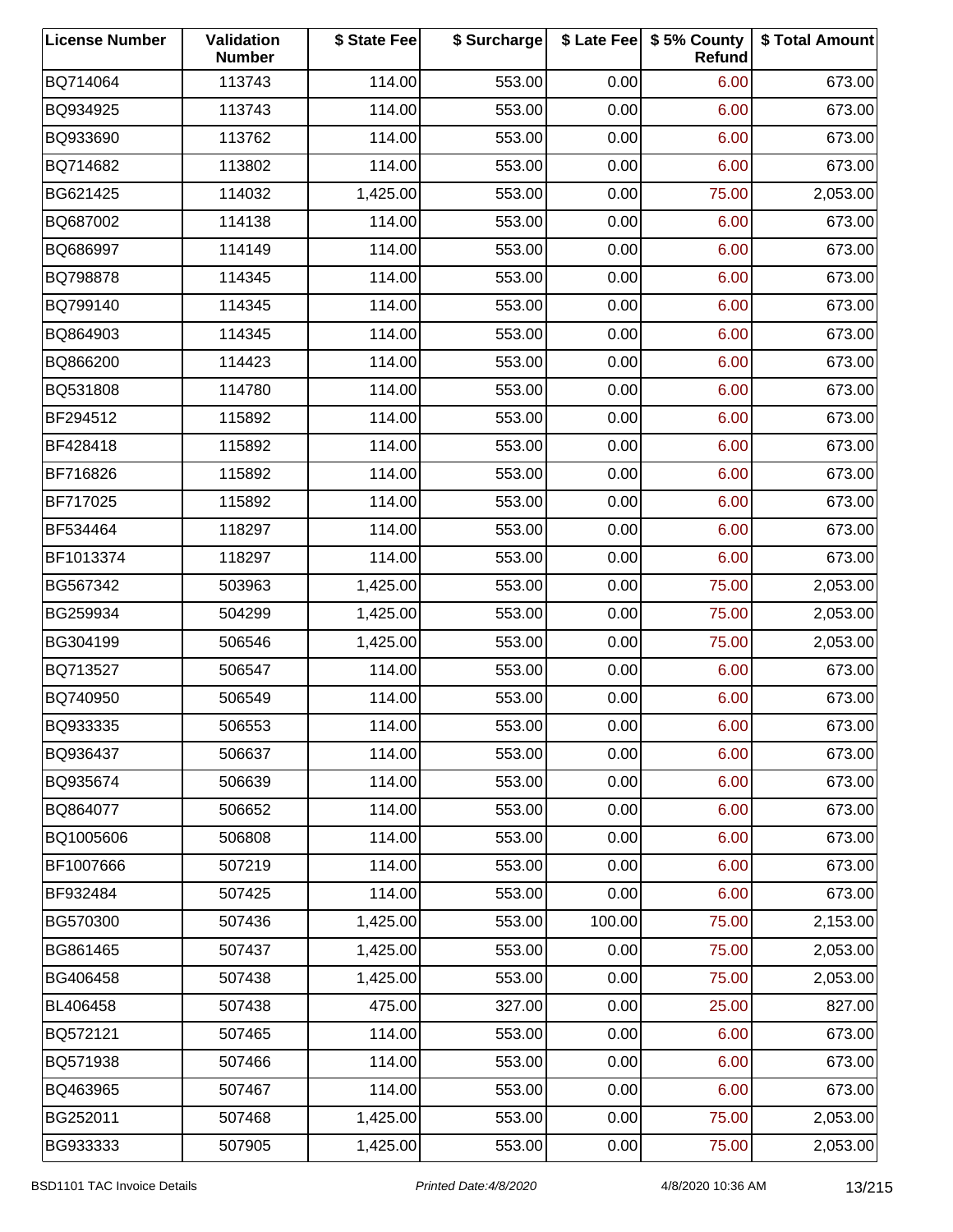| <b>License Number</b> | <b>Validation</b><br><b>Number</b> | \$ State Fee | \$ Surcharge | \$ Late Fee | \$5% County<br>Refund | \$ Total Amount |
|-----------------------|------------------------------------|--------------|--------------|-------------|-----------------------|-----------------|
| BF862229              | 507906                             | 114.00       | 553.00       | 0.00        | 6.00                  | 673.00          |
| BQ865721              | 508056                             | 114.00       | 553.00       | 0.00        | 6.00                  | 673.00          |
| BQ1005608             | 508175                             | 114.00       | 553.00       | 0.00        | 6.00                  | 673.00          |
| BQ795236              | 508184                             | 114.00       | 553.00       | 100.00      | 6.00                  | 773.00          |
| BQ304936              | 508348                             | 114.00       | 553.00       | 0.00        | 6.00                  | 673.00          |
| BQ683535              | 508359                             | 114.00       | 553.00       | 0.00        | 6.00                  | 673.00          |
| BQ1005625             | 508422                             | 114.00       | 553.00       | 100.00      | 6.00                  | 773.00          |
| BQ1008645             | 508423                             | 114.00       | 553.00       | 0.00        | 6.00                  | 673.00          |
| BQ1005603             | 508424                             | 114.00       | 553.00       | 100.00      | 6.00                  | 773.00          |
| BQ618816              | 508480                             | 114.00       | 553.00       | 100.00      | 6.00                  | 773.00          |
| BG650752              | 509073                             | 1,425.00     | 553.00       | 100.00      | 75.00                 | 2,153.00        |
| BQ1007197             | 509074                             | 114.00       | 553.00       | 100.00      | 6.00                  | 773.00          |
| BF744783              | 509702                             | 114.00       | 553.00       | 0.00        | 6.00                  | 673.00          |
|                       | Total                              | 91,266.50    | 89,231.00    | 1,400.00    | 4,803.50              | 186,701.00      |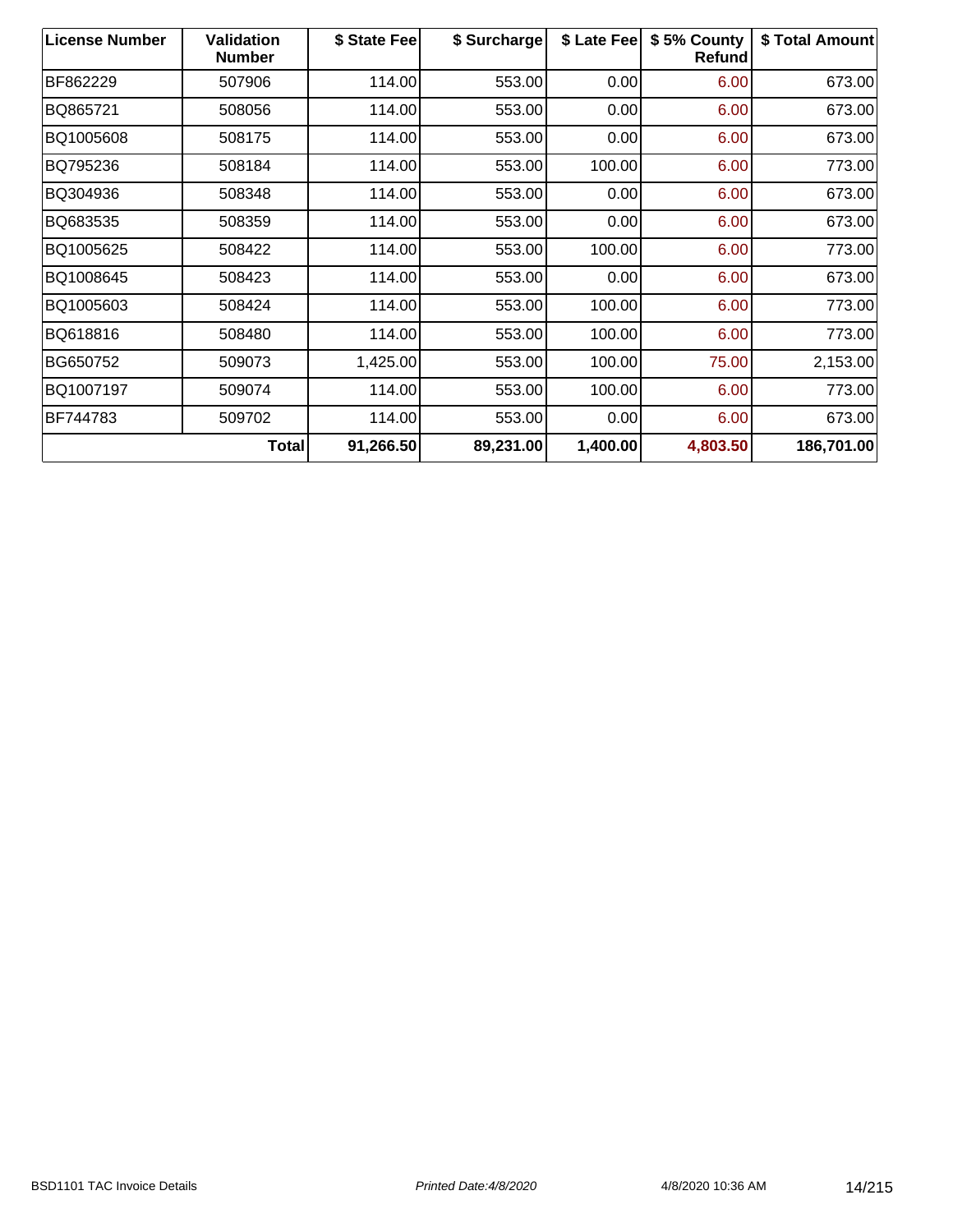

### **TAC To Be Invoiced Details Applications Approved during March 2020 County Blanco - 16**

| License Number | <b>Validation</b><br><b>Number</b> | \$ State Fee | \$ Surcharge | \$ Late Fee | \$5% County<br>Refundl | \$ Total Amount |
|----------------|------------------------------------|--------------|--------------|-------------|------------------------|-----------------|
| BG1004480      | 111618                             | 332.50       | 553.00       | 0.00        | 17.50                  | 903.00          |
| BP1004480      | 111618                             | 950.00       | 426.00       | 0.00        | 50.00                  | 1,426.00        |
| BG715614       | 112094                             | 332.50       | 553.00       | 0.00        | 17.50                  | 903.00          |
| BG650729       | 113807                             | 332.50       | 553.00       | 0.00        | 17.50                  | 903.00          |
| BG928497       | 504310                             | 332.50       | 553.00       | 0.00        | 17.50                  | 903.00          |
|                | Total                              | 2,280.00     | 2,638.00     | 0.00        | 120.00                 | 5,038.00        |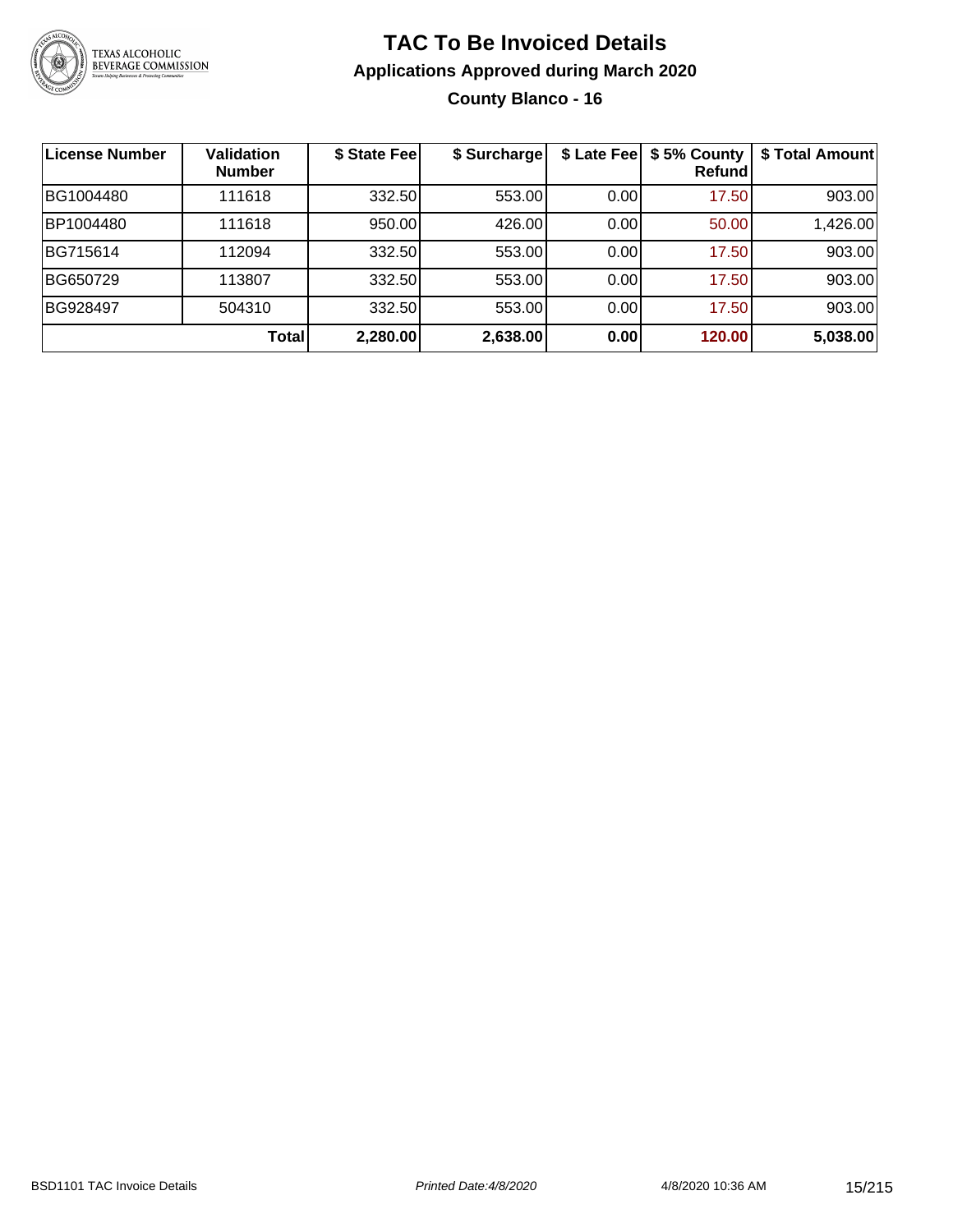

### **TAC To Be Invoiced Details Applications Approved during March 2020 County Bosque - 18**

| License Number  | Validation<br><b>Number</b> | \$ State Fee |        |      | Refund | \$ Surcharge   \$ Late Fee   \$5% County   \$ Total Amount |
|-----------------|-----------------------------|--------------|--------|------|--------|------------------------------------------------------------|
| <b>BF293859</b> | 112252                      | 114.00L      | 553.00 | 0.00 | 6.00   | 673.00                                                     |
|                 | Totall                      | 114.00       | 553.00 | 0.00 | 6.00   | 673.00                                                     |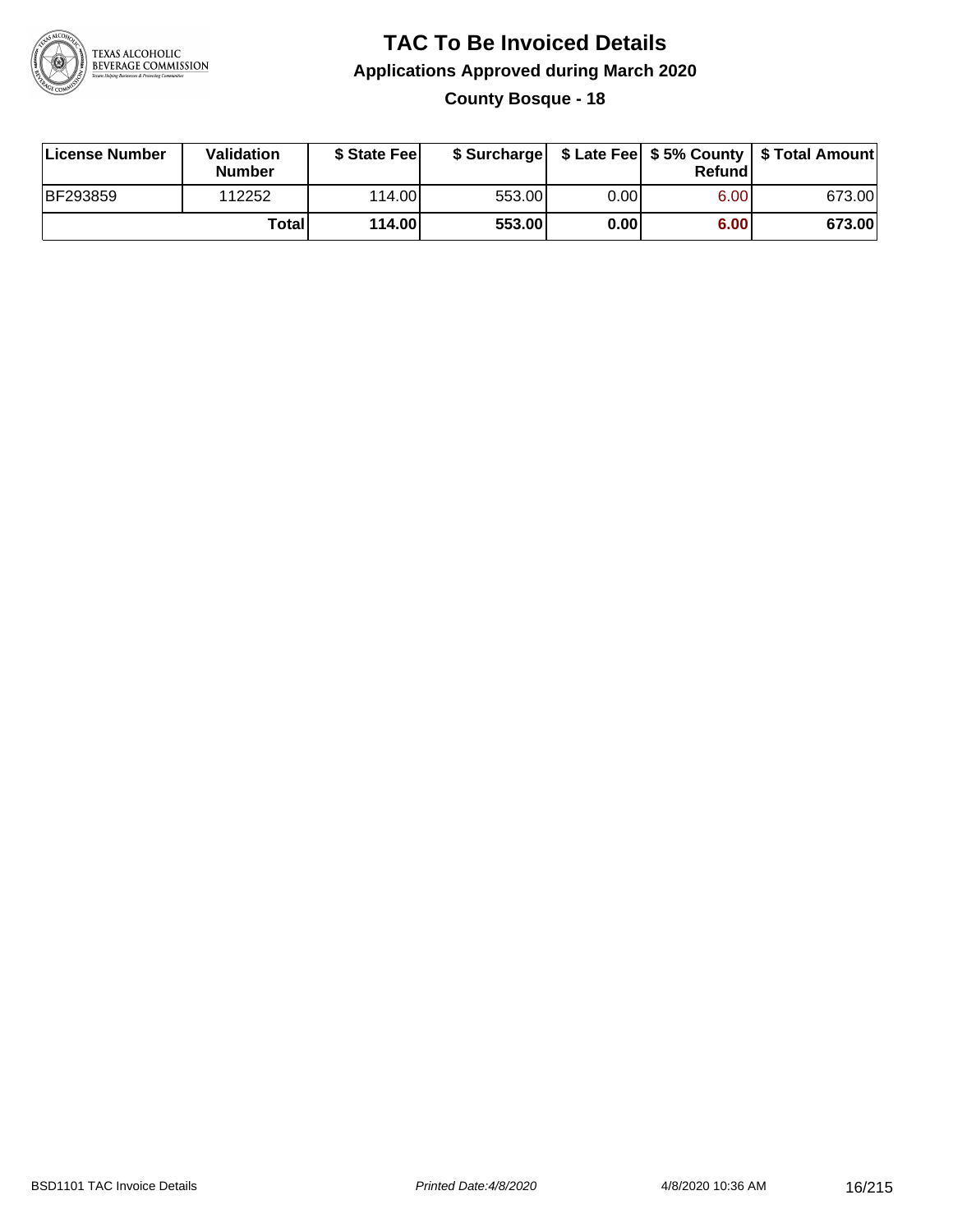

### **TAC To Be Invoiced Details Applications Approved during March 2020 County Bowie - 19**

| <b>∣License Number</b> | Validation<br><b>Number</b> | \$ State Feel | \$ Surcharge |      | Refund | \$ Late Fee   \$5% County   \$ Total Amount |
|------------------------|-----------------------------|---------------|--------------|------|--------|---------------------------------------------|
| BQ1084832              | 4555                        | 114.00L       | 553.00       | 0.00 | 6.00   | 673.00                                      |
| BQ1083915              | 4925                        | 114.00L       | 553.00       | 0.00 | 6.00   | 673.00                                      |
|                        | Total                       | 228.00        | 1,106.00     | 0.00 | 12.00  | 1,346.00                                    |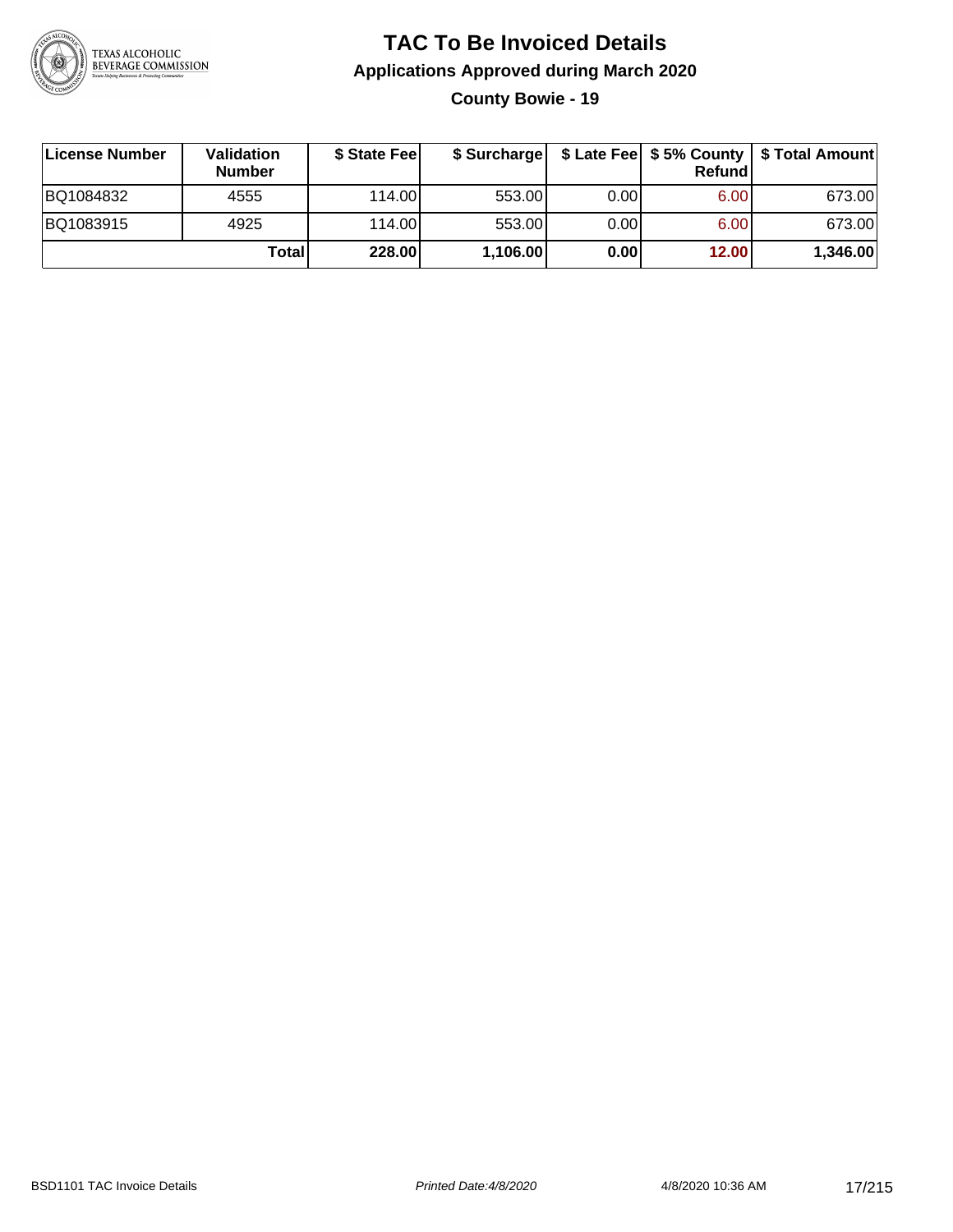

#### **TAC To Be Invoiced Details Applications Approved during March 2020 County Brazoria - 20**

| <b>License Number</b> | <b>Validation</b><br><b>Number</b> | \$ State Fee | \$ Surcharge |        | \$ Late Fee   \$5% County<br>Refund | \$ Total Amount |
|-----------------------|------------------------------------|--------------|--------------|--------|-------------------------------------|-----------------|
| BE1084414             | 4257                               | 285.00       | 553.00       | 0.00   | 15.00                               | 853.00          |
| BL1084414             | 4257                               | 475.00       | 327.00       | 0.00   | 25.00                               | 827.00          |
| BF1084043             | 4527                               | 114.00       | 553.00       | 0.00   | 6.00                                | 673.00          |
| BG1084573             | 4665                               | 332.50       | 553.00       | 0.00   | 17.50                               | 903.00          |
| BQ1083442             | 4785                               | 114.00       | 553.00       | 0.00   | 6.00                                | 673.00          |
| BG1001491             | 109083                             | 332.50       | 553.00       | 0.00   | 17.50                               | 903.00          |
| BE528523              | 111579                             | 285.00       | 553.00       | 0.00   | 15.00                               | 853.00          |
| BL528523              | 111579                             | 475.00       | 327.00       | 0.00   | 25.00                               | 827.00          |
| BQ1005188             | 111634                             | 114.00       | 553.00       | 0.00   | 6.00                                | 673.00          |
| BQ1007616             | 111765                             | 114.00       | 553.00       | 0.00   | 6.00                                | 673.00          |
| BQ933376              | 111907                             | 114.00       | 553.00       | 0.00   | 6.00                                | 673.00          |
| BF1006017             | 112020                             | 114.00       | 553.00       | 0.00   | 6.00                                | 673.00          |
| BQ933744              | 112039                             | 114.00       | 553.00       | 0.00   | 6.00                                | 673.00          |
| BQ1006595             | 112142                             | 114.00       | 553.00       | 0.00   | 6.00                                | 673.00          |
| BQ684569              | 112386                             | 114.00       | 553.00       | 0.00   | 6.00                                | 673.00          |
| BQ684563              | 112387                             | 114.00       | 553.00       | 0.00   | 6.00                                | 673.00          |
| BQ684566              | 112389                             | 114.00       | 553.00       | 0.00   | 6.00                                | 673.00          |
| BQ684574              | 112390                             | 114.00       | 553.00       | 0.00   | 6.00                                | 673.00          |
| BQ553042              | 112395                             | 114.00       | 553.00       | 0.00   | 6.00                                | 673.00          |
| BQ714166              | 112737                             | 114.00       | 553.00       | 0.00   | 6.00                                | 673.00          |
| BQ740511              | 112793                             | 114.00       | 553.00       | 0.00   | 6.00                                | 673.00          |
| BG1007485             | 112943                             | 332.50       | 553.00       | 0.00   | 17.50                               | 903.00          |
| BQ1005820             | 113027                             | 114.00       | 553.00       | 0.00   | 6.00                                | 673.00          |
| BF262048              | 113119                             | 114.00       | 553.00       | 0.00   | 6.00                                | 673.00          |
| BQ681653              | 113186                             | 114.00       | 553.00       | 0.00   | 6.00                                | 673.00          |
| BE293976              | 113263                             | 285.00       | 553.00       | 0.00   | 15.00                               | 853.00          |
| BQ713523              | 113291                             | 114.00       | 553.00       | 0.00   | 6.00                                | 673.00          |
| BQ1007533             | 113359                             | 114.00       | 553.00       | 0.00   | 6.00                                | 673.00          |
| BG509028              | 113507                             | 332.50       | 553.00       | 0.00   | 17.50                               | 903.00          |
| BQ1007582             | 113787                             | 114.00       | 553.00       | 0.00   | 6.00                                | 673.00          |
| BQ1007977             | 113879                             | 114.00       | 553.00       | 0.00   | 6.00                                | 673.00          |
| BQ685389              | 114400                             | 114.00       | 553.00       | 0.00   | 6.00                                | 673.00          |
| BE713968              | 115056                             | 285.00       | 553.00       | 100.00 | 15.00                               | 953.00          |
| BE301970              | 505068                             | 285.00       | 553.00       | 0.00   | 15.00                               | 853.00          |
| BQ1007642             | 506630                             | 114.00       | 553.00       | 0.00   | 6.00                                | 673.00          |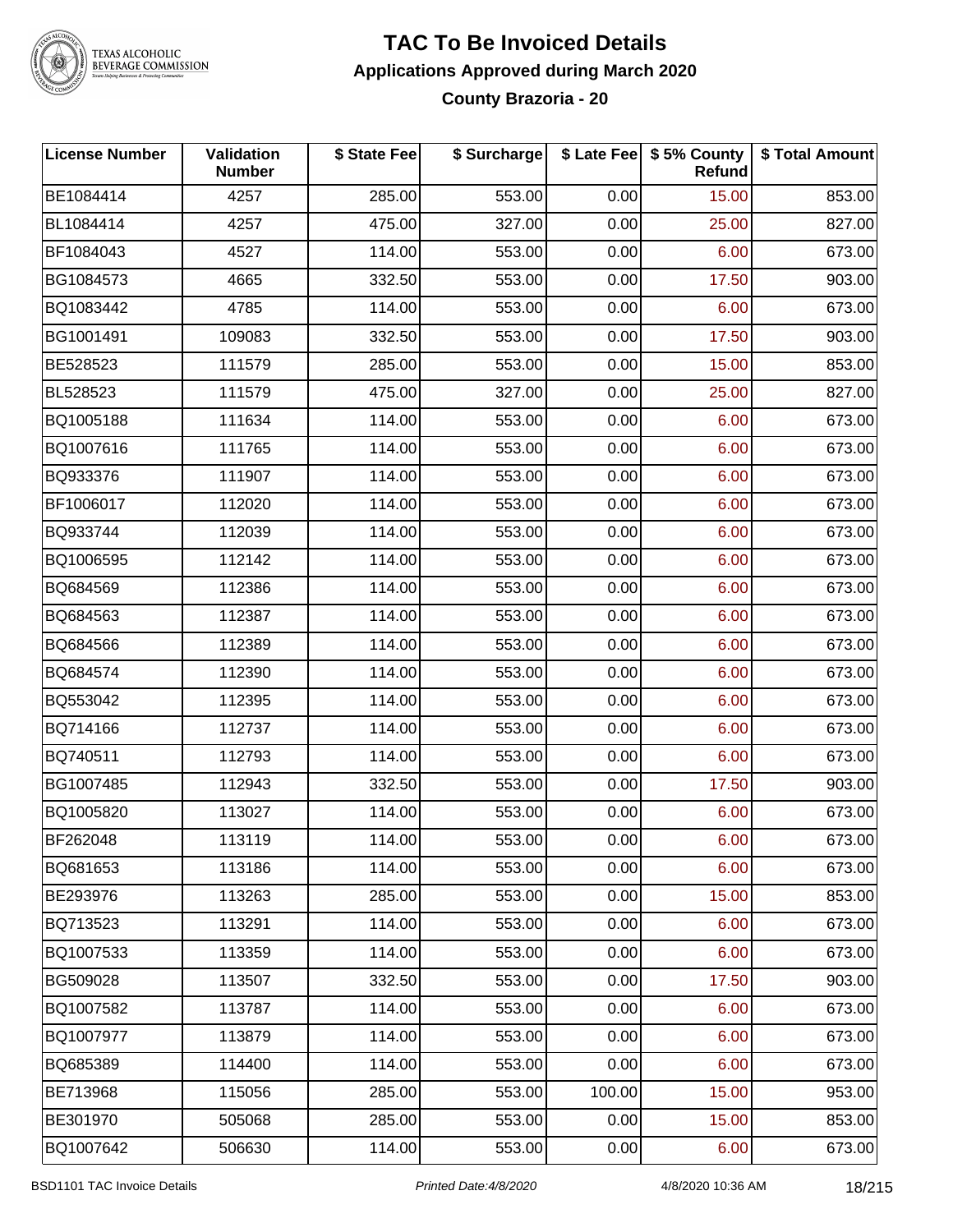| ∣License Number | <b>Validation</b><br><b>Number</b> | \$ State Fee | \$ Surcharge |        | Refundl | \$ Late Fee   \$5% County   \$ Total Amount |
|-----------------|------------------------------------|--------------|--------------|--------|---------|---------------------------------------------|
| BQ713945        | 507413                             | 114.00       | 553.00       | 0.001  | 6.00    | 673.00                                      |
| BG1007611       | 507523                             | 332.50       | 553.00       | 0.00   | 17.50   | 903.00                                      |
| BQ686682        | 507896                             | 114.00       | 553.00       | 0.00   | 6.00    | 673.00                                      |
|                 | Total                              | 7,001.50     | 20,562.00    | 100.00 | 368.50  | 28,032.00                                   |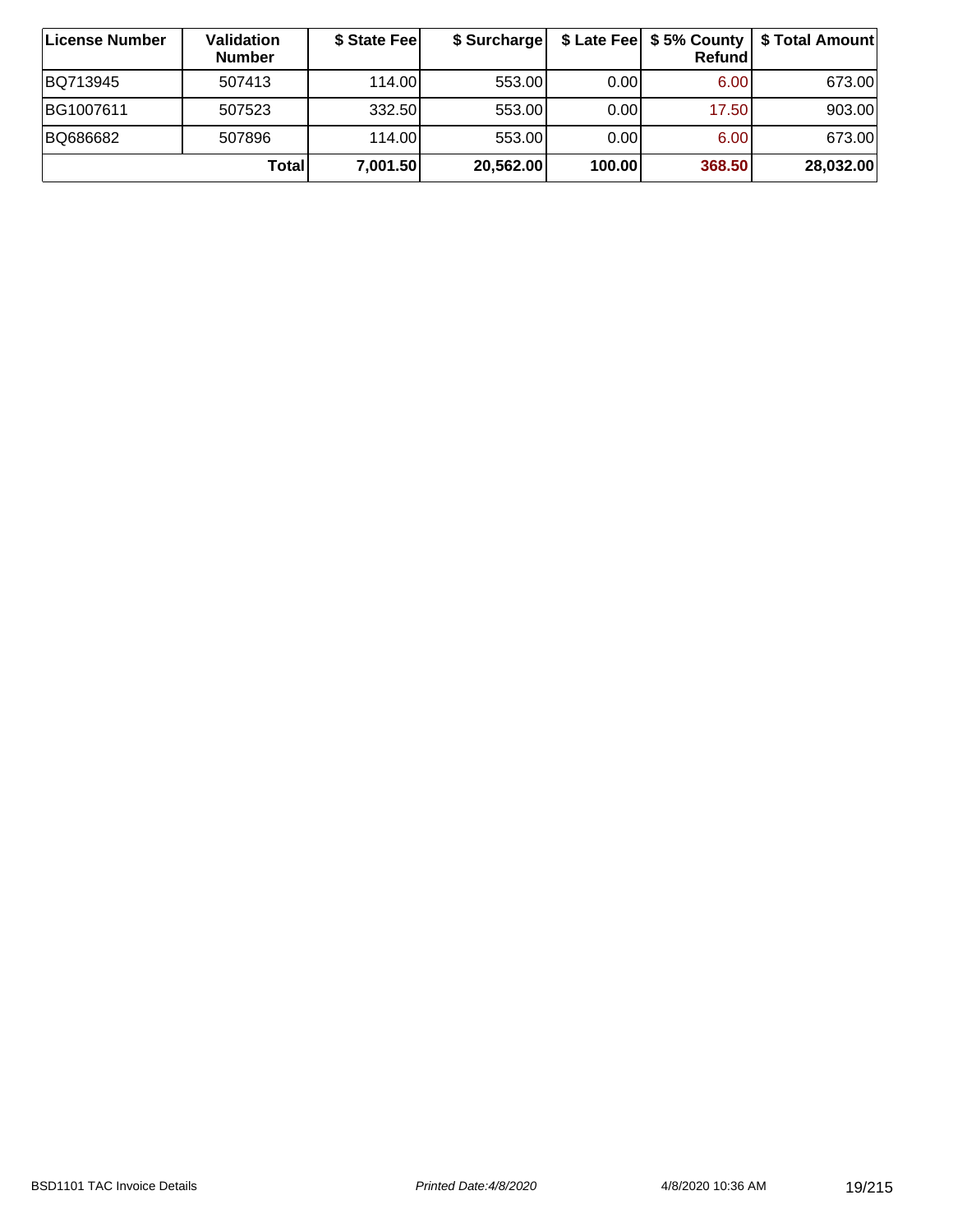

### **TAC To Be Invoiced Details Applications Approved during March 2020**

**County Brazos - 21**

| <b>License Number</b> | Validation<br><b>Number</b> | \$ State Fee | \$ Surcharge |        | \$ Late Fee   \$5% County<br>Refund | \$ Total Amount |
|-----------------------|-----------------------------|--------------|--------------|--------|-------------------------------------|-----------------|
| BG425912              | 111823                      | 332.50       | 553.00       | 0.00   | 17.50                               | 903.00          |
| BQ864422              | 112019                      | 114.00       | 553.00       | 0.00   | 6.00                                | 673.00          |
| BG529208              | 112171                      | 332.50       | 553.00       | 0.00   | 17.50                               | 903.00          |
| BQ568115              | 112178                      | 114.00       | 553.00       | 0.00   | 6.00                                | 673.00          |
| BG464619              | 112189                      | 332.50       | 553.00       | 0.00   | 17.50                               | 903.00          |
| BQ529488              | 112277                      | 114.00       | 553.00       | 0.00   | 6.00                                | 673.00          |
| BQ863306              | 112953                      | 114.00       | 553.00       | 0.00   | 6.00                                | 673.00          |
| BQ486528              | 112954                      | 114.00       | 553.00       | 0.00   | 6.00                                | 673.00          |
| BF508650              | 113191                      | 114.00       | 553.00       | 0.00   | 6.00                                | 673.00          |
| BF573428              | 113319                      | 114.00       | 553.00       | 0.00   | 6.00                                | 673.00          |
| BG1005819             | 113450                      | 332.50       | 553.00       | 0.00   | 17.50                               | 903.00          |
| BQ551106              | 113788                      | 114.00       | 553.00       | 100.00 | 6.00                                | 773.00          |
| BQ622280              | 114103                      | 114.00       | 553.00       | 0.00   | 6.00                                | 673.00          |
| BG487460              | 114119                      | 332.50       | 553.00       | 100.00 | 17.50                               | 1,003.00        |
| BQ554077              | 114203                      | 114.00       | 553.00       | 0.00   | 6.00                                | 673.00          |
| BE531023              | 115124                      | 285.00       | 553.00       | 0.00   | 15.00                               | 853.00          |
| BF510611              | 115484                      | 114.00       | 553.00       | 0.00   | 6.00                                | 673.00          |
| BF924927              | 502789                      | 114.00       | 553.00       | 0.00   | 6.00                                | 673.00          |
| BQ798254              | 506651                      | 114.00       | 553.00       | 0.00   | 6.00                                | 673.00          |
| BG713925              | 506743                      | 332.50       | 553.00       | 0.00   | 17.50                               | 903.00          |
| BG508291              | 507451                      | 332.50       | 553.00       | 0.00   | 17.50                               | 903.00          |
| BG712814              | 507519                      | 332.50       | 553.00       | 0.00   | 17.50                               | 903.00          |
| BL712814              | 507519                      | 475.00       | 327.00       | 0.00   | 25.00                               | 827.00          |
|                       | <b>Total</b>                | 4,902.00     | 12,493.00    | 200.00 | 258.00                              | 17,853.00       |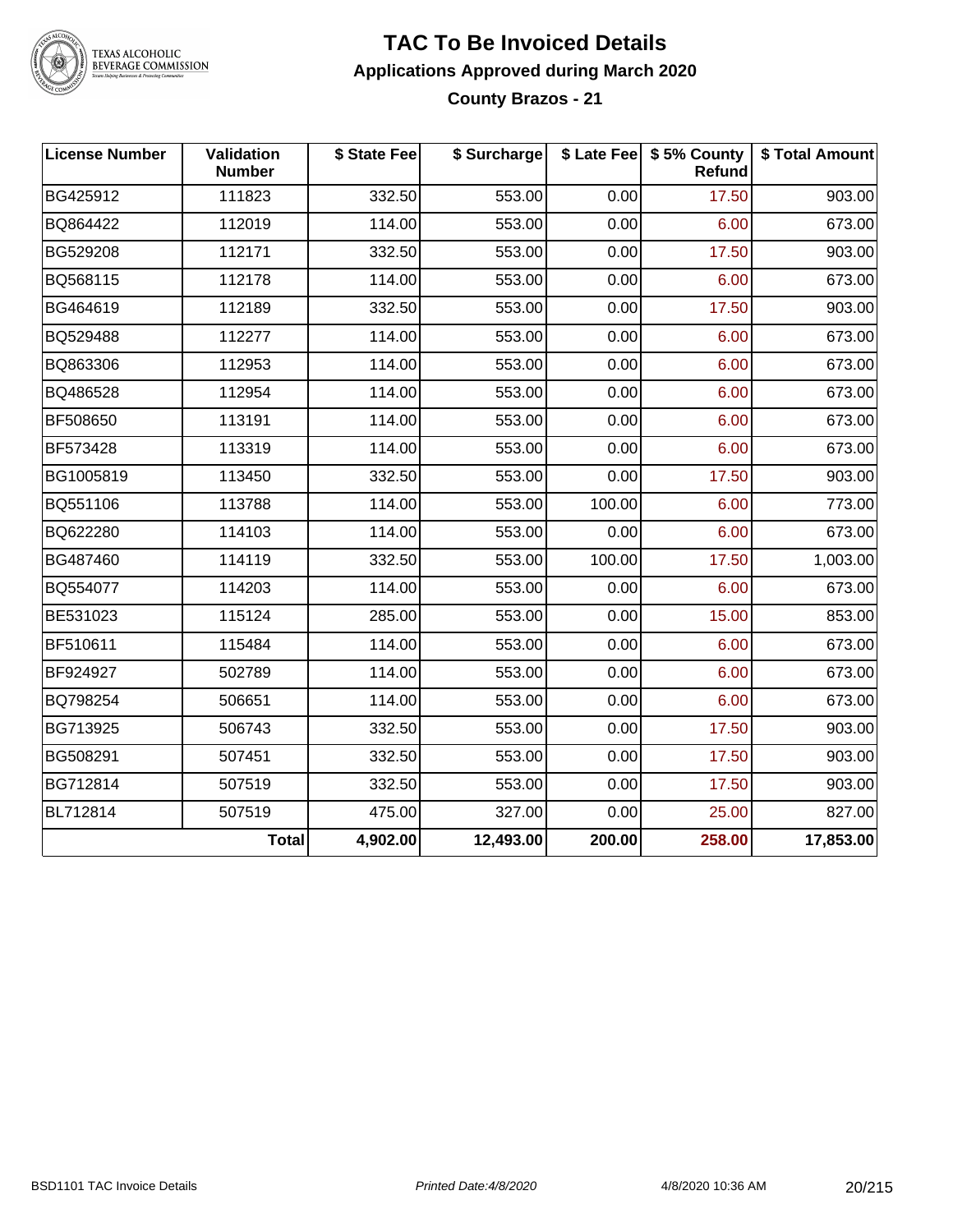

**County Brewster - 22**

| License Number | <b>Validation</b><br><b>Number</b> | \$ State Fee    | \$ Surcharge |      | \$ Late Fee   \$5% County<br><b>Refund</b> | \$ Total Amount |
|----------------|------------------------------------|-----------------|--------------|------|--------------------------------------------|-----------------|
| BC684152       | 111706                             | 142.50 <b>L</b> | 701.00       | 0.00 | 7.50                                       | 851.00          |
| BI684153       | 111707                             | 38.00           | 278.00       | 0.00 | 2.00                                       | 318.00          |
| BQ573956       | 112462                             | 114.00L         | 553.00       | 0.00 | 6.00                                       | 673.00          |
| BQ654082       | 114239                             | 114.00          | 553.00       | 0.00 | 6.00                                       | 673.00          |
|                | Total                              | 408.50          | 2,085.00     | 0.00 | 21.50                                      | 2,515.00        |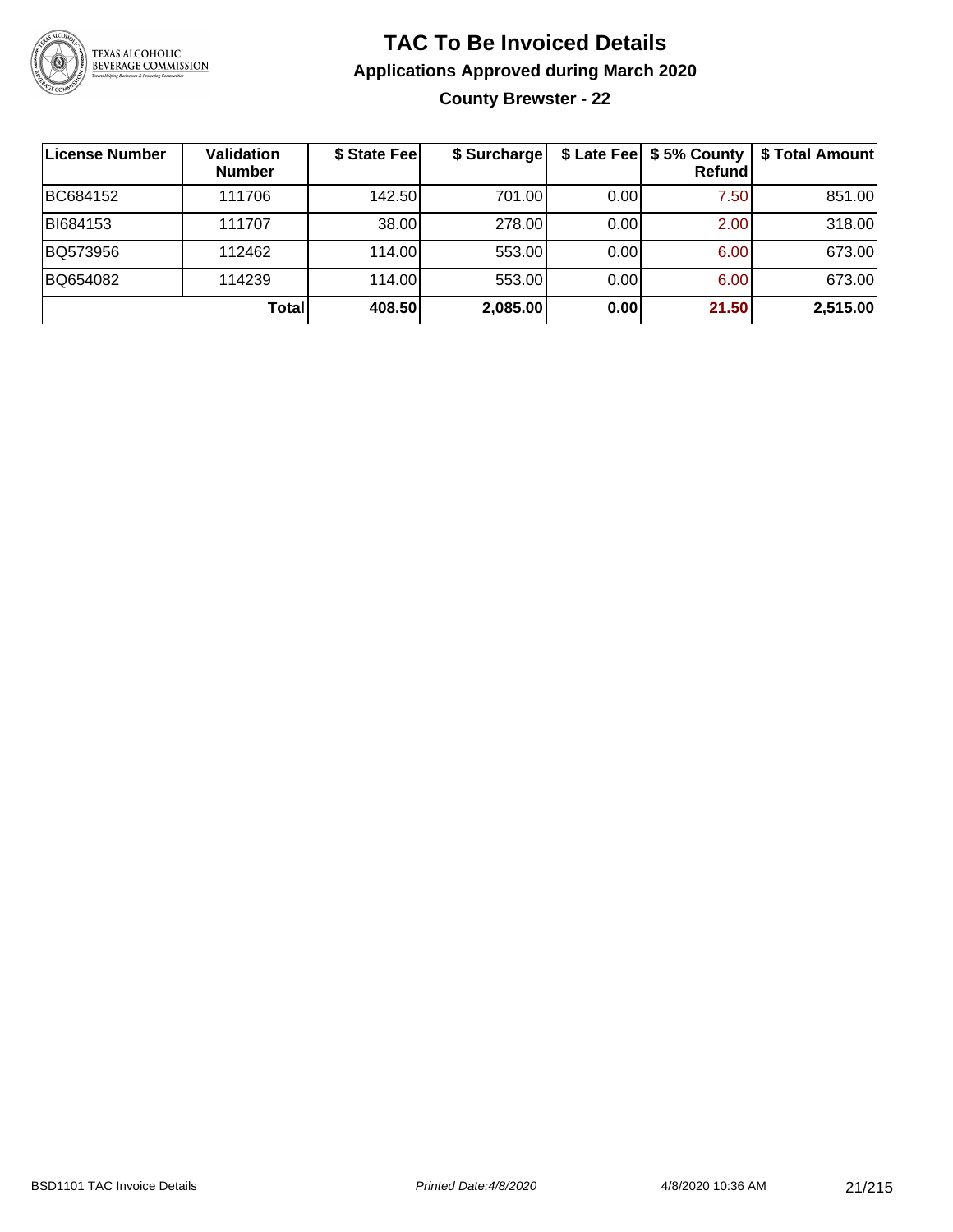

**County Brown - 25**

| ∣License Number | <b>Validation</b><br><b>Number</b> | \$ State Fee | \$ Surcharge |       | $$$ Late Fee $$$ \$ 5% County  <br>Refundl | <b>\$ Total Amount</b> |
|-----------------|------------------------------------|--------------|--------------|-------|--------------------------------------------|------------------------|
| BQ1084965       | 5137                               | 114.00       | 553.00       | 0.00  | 6.00                                       | 673.00                 |
| BQ1084981       | 5141                               | 114.00       | 553.00       | 0.001 | 6.00                                       | 673.00                 |
| BQ309566        | 103049                             | 114.00       | 553.00       | 0.001 | 6.00                                       | 673.00                 |
| BF933226        | 111700                             | 114.00       | 553.00       | 0.00  | 6.00                                       | 673.00                 |
|                 | Total                              | 456.00       | 2,212.00     | 0.00  | 24.00                                      | 2,692.00               |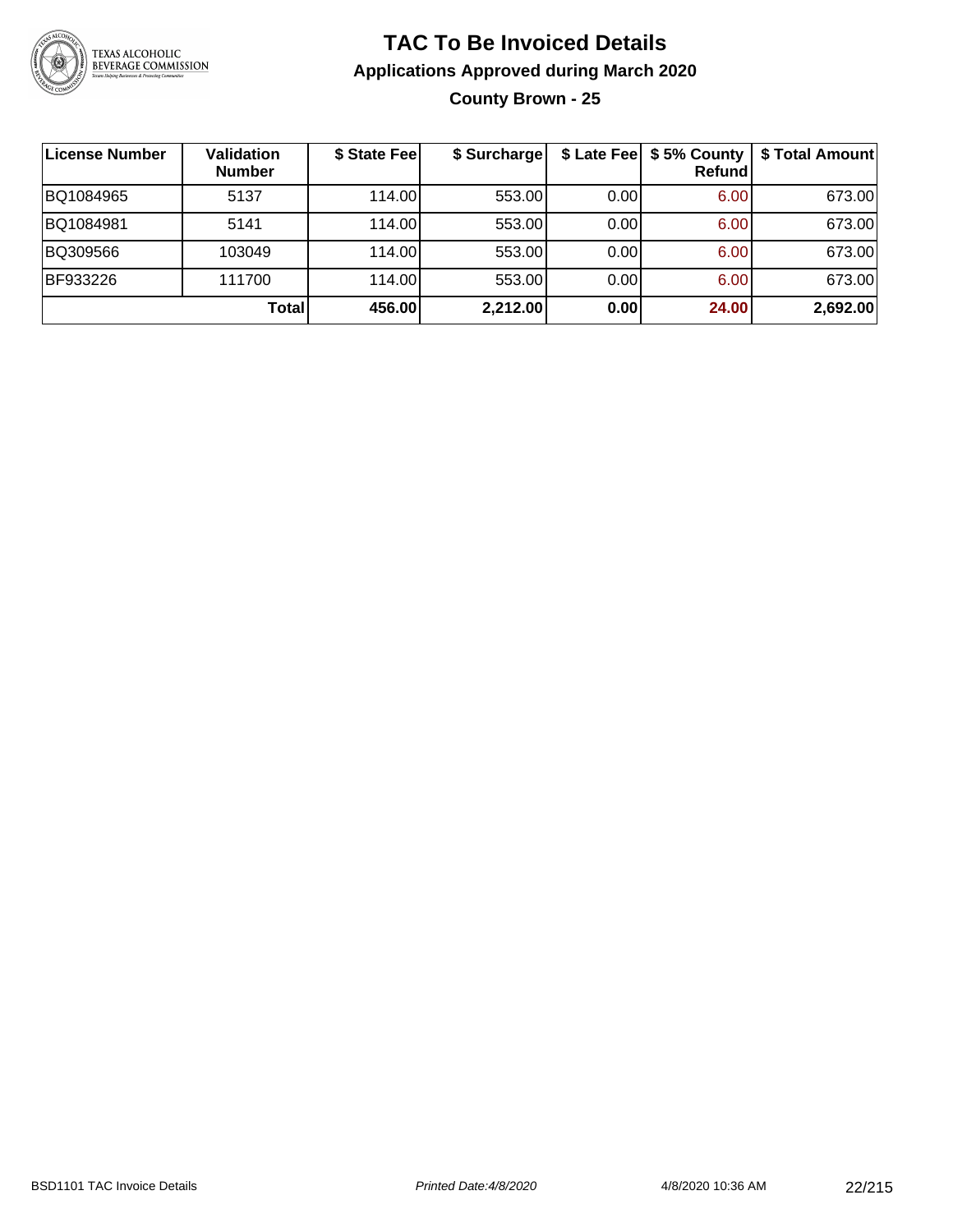

**County Burleson - 26**

| <b>License Number</b> | <b>Validation</b><br><b>Number</b> | \$ State Fee | \$ Surcharge |        | \$ Late Fee   \$5% County<br>Refundl | \$ Total Amount |
|-----------------------|------------------------------------|--------------|--------------|--------|--------------------------------------|-----------------|
| BF1082427             | 3956                               | 114.00       | 553.00       | 0.00   | 6.00                                 | 673.00          |
| BQ934913              | 112952                             | 114.00       | 553.00       | 0.00   | 6.00 <sub>1</sub>                    | 673.00          |
| BG466474              | 113317                             | 332.50       | 553.00       | 0.00   | 17.50                                | 903.00          |
| BQ933879              | 114462                             | 114.00       | 553.00       | 100.00 | 6.00                                 | 773.00          |
| BG282825              | 508085                             | 332.50       | 553.00       | 0.00   | 17.50                                | 903.00          |
|                       | Total                              | 1,007.00     | 2,765.00     | 100.00 | 53.00                                | 3,925.00        |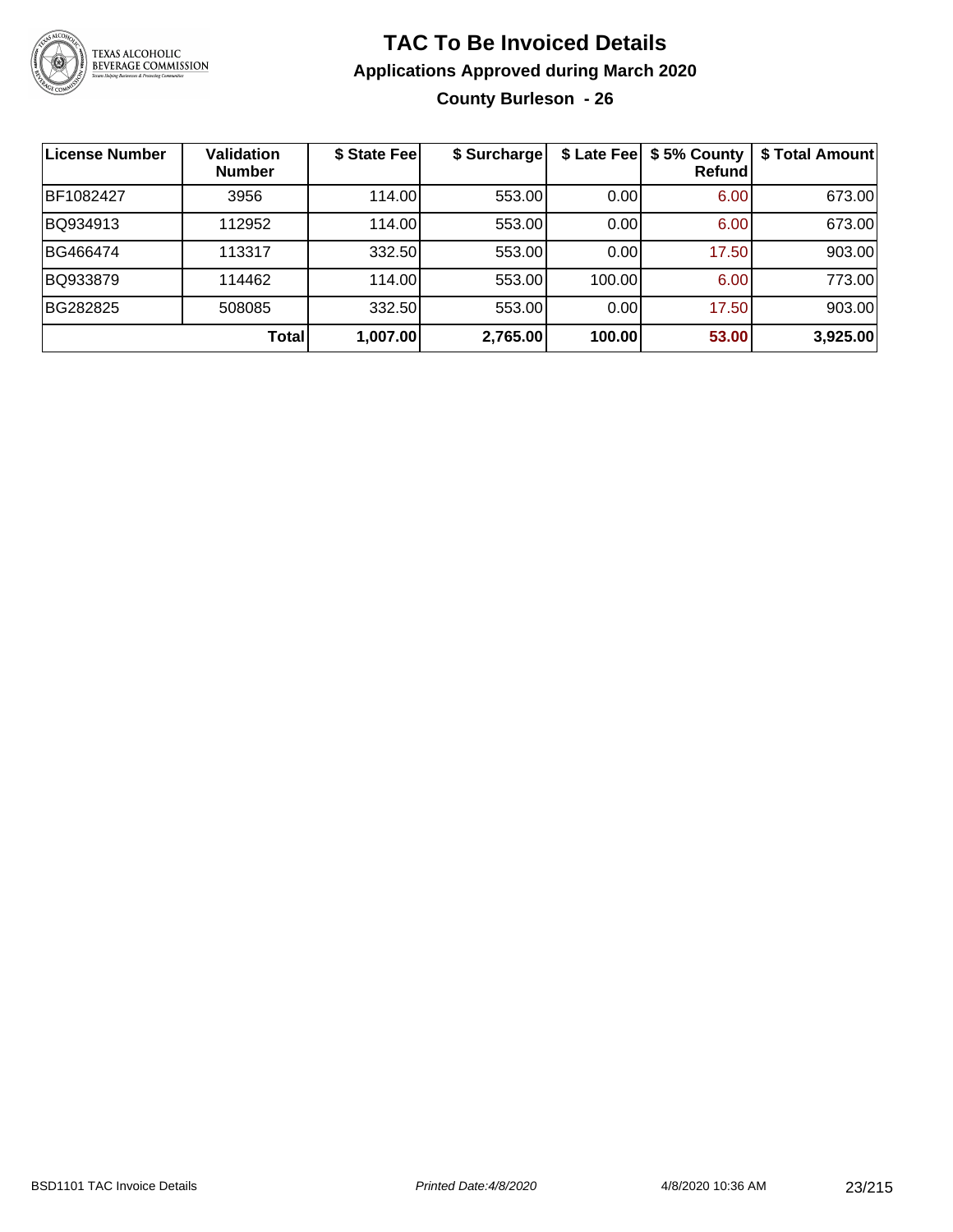

#### **TAC To Be Invoiced Details Applications Approved during March 2020 County Burnet - 27**

| <b>License Number</b> | Validation<br><b>Number</b> | \$ State Fee | \$ Surcharge | \$ Late Fee | \$5% County<br>Refundl | \$ Total Amount |
|-----------------------|-----------------------------|--------------|--------------|-------------|------------------------|-----------------|
| BG1084678             | 1858                        | 332.50       | 553.00       | 0.00        | 17.50                  | 903.00          |
| BQ1084992             | 5221                        | 114.00       | 553.00       | 0.00        | 6.00                   | 673.00          |
| BQ933338              | 111907                      | 114.00       | 553.00       | 0.00        | 6.00                   | 673.00          |
| BF552770              | 112897                      | 114.00       | 553.00       | 0.00        | 6.00                   | 673.00          |
| BF552775              | 112897                      | 114.00       | 553.00       | 0.00        | 6.00                   | 673.00          |
| BF252012              | 113119                      | 114.00       | 553.00       | 0.00        | 6.00                   | 673.00          |
| BQ935555              | 113819                      | 114.00       | 553.00       | 0.00        | 6.00                   | 673.00          |
| BQ799482              | 114353                      | 114.00       | 553.00       | 0.00        | 6.00                   | 673.00          |
| BF430052              | 118297                      | 114.00       | 553.00       | 0.00        | 6.00                   | 673.00          |
| BQ798268              | 506644                      | 114.00       | 553.00       | 0.00        | 6.00                   | 673.00          |
|                       | <b>Total</b>                | 1,358.50     | 5,530.00     | 0.00        | 71.50                  | 6,960.00        |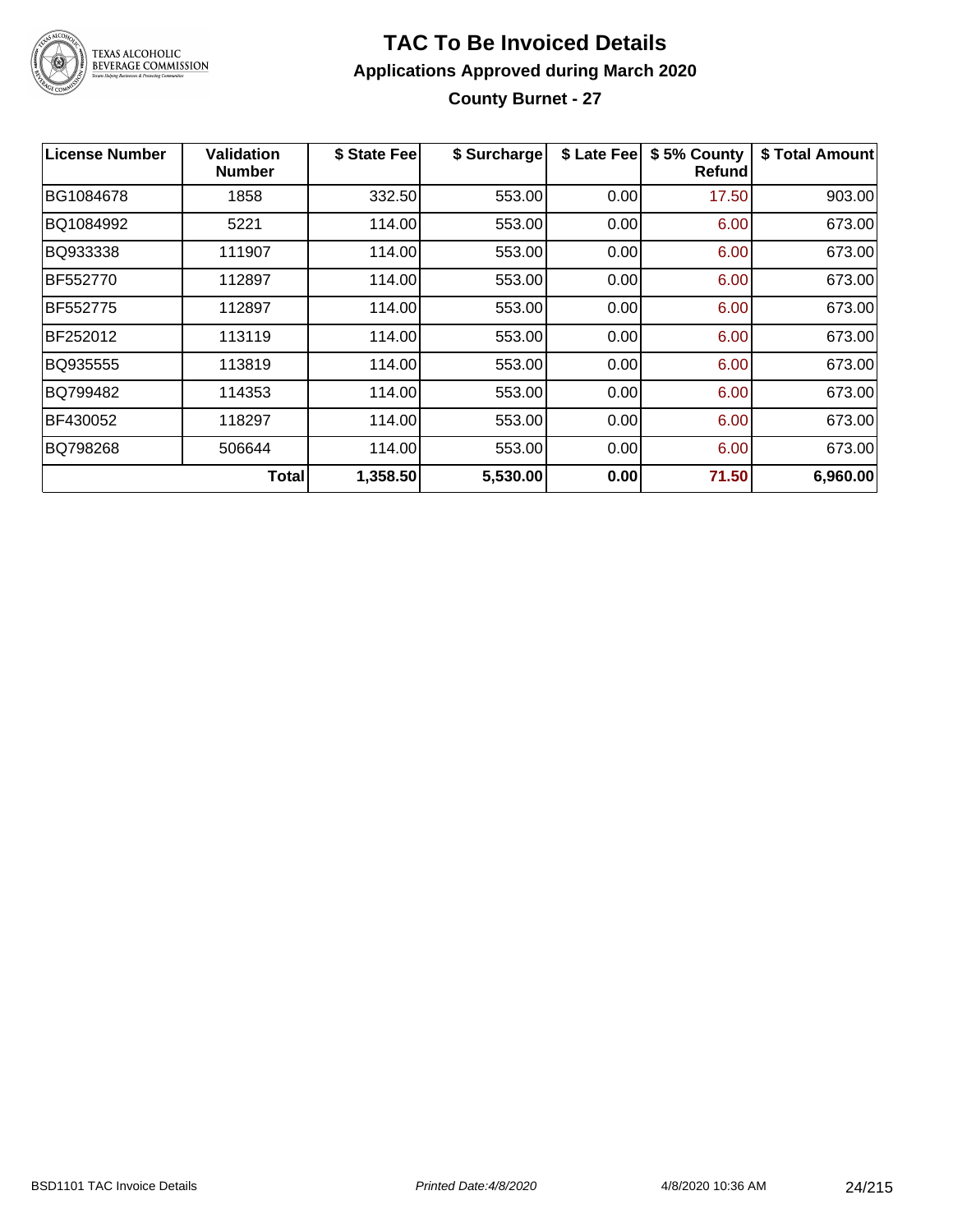

#### **TAC To Be Invoiced Details Applications Approved during March 2020 County Caldwell - 28**

| <b>License Number</b> | <b>Validation</b><br><b>Number</b> | \$ State Fee | \$ Surcharge | \$ Late Fee | \$5% County<br>Refund | \$ Total Amount |
|-----------------------|------------------------------------|--------------|--------------|-------------|-----------------------|-----------------|
| BG1083211             | 4121                               | 332.50       | 553.00       | 0.00        | 17.50                 | 903.00          |
| BG1084058             | 4326                               | 332.50       | 553.00       | 0.00        | 17.50                 | 903.00          |
| BQ855758              | 104005                             | 114.00       | 553.00       | 0.00        | 6.00                  | 673.00          |
| BF407762              | 111450                             | 114.00       | 553.00       | 0.00        | 6.00                  | 673.00          |
| BQ684164              | 112357                             | 114.00       | 553.00       | 0.00        | 6.00                  | 673.00          |
| BG1005454             | 113173                             | 332.50       | 553.00       | 0.00        | 17.50                 | 903.00          |
| BF262884              | 113175                             | 114.00       | 553.00       | 0.00        | 6.00                  | 673.00          |
| BG1005399             | 113402                             | 332.50       | 553.00       | 0.00        | 17.50                 | 903.00          |
| BE241205              | 114256                             | 285.00       | 553.00       | 0.00        | 15.00                 | 853.00          |
| BQ935970              | 114454                             | 114.00       | 553.00       | 0.00        | 6.00                  | 673.00          |
| BG935442              | 507486                             | 332.50       | 553.00       | 0.00        | 17.50                 | 903.00          |
| BQ936363              | 508080                             | 114.00       | 553.00       | 0.00        | 6.00                  | 673.00          |
| BG1007704             | 509077                             | 332.50       | 553.00       | 0.00        | 17.50                 | 903.00          |
|                       | <b>Total</b>                       | 2,964.00     | 7,189.00     | 0.00        | 156.00                | 10,309.00       |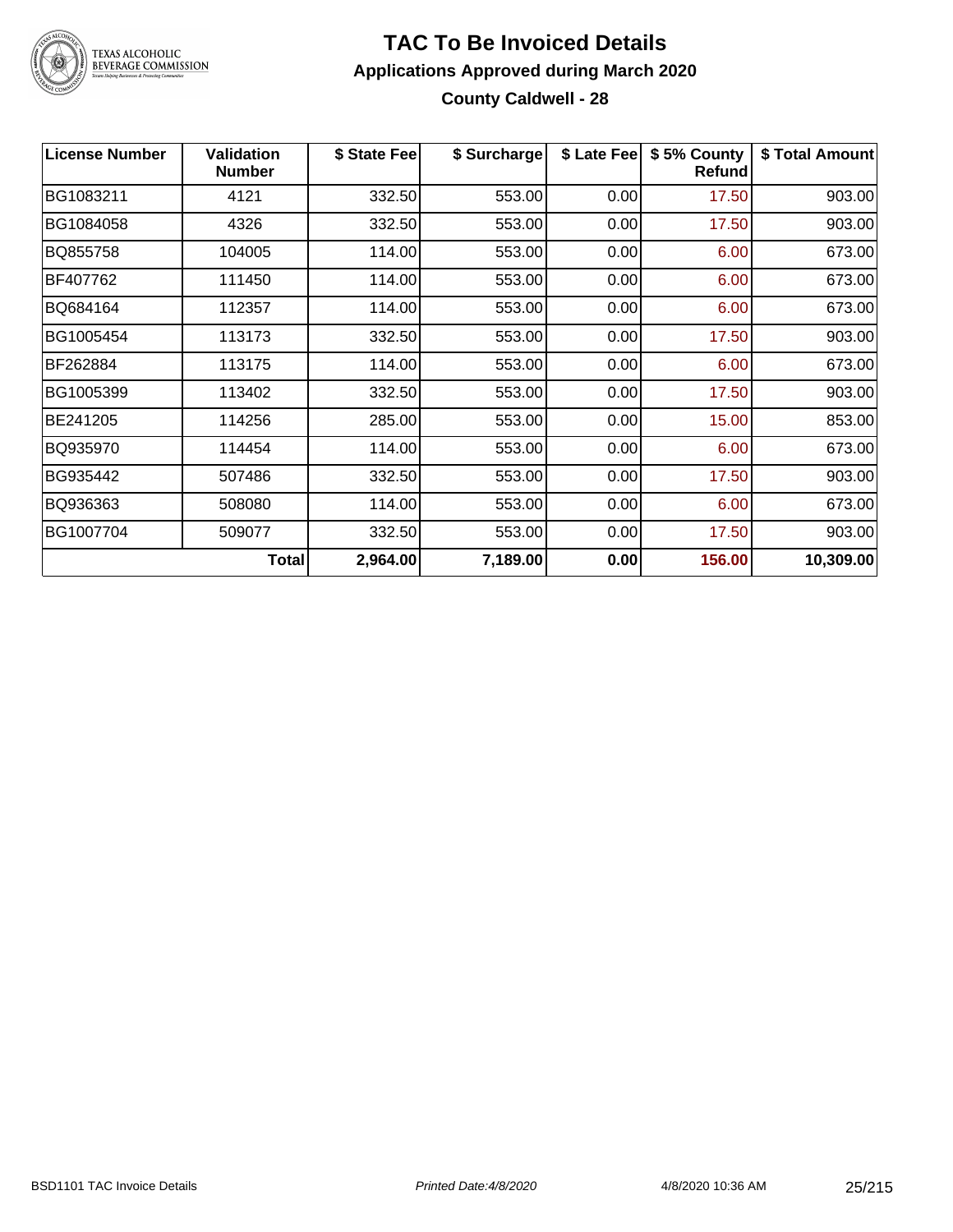

### **TAC To Be Invoiced Details Applications Approved during March 2020 County Calhoun - 29**

| License Number | <b>Validation</b><br><b>Number</b> | \$ State Fee | \$ Surcharge |      | \$ Late Fee   \$5% County<br>Refund | \$ Total Amount |
|----------------|------------------------------------|--------------|--------------|------|-------------------------------------|-----------------|
| BG464122       | 111426                             | 332.50       | 553.00       | 0.00 | 17.50                               | 903.00          |
| BG864118       | 111964                             | 332.50       | 553.00       | 0.00 | 17.50                               | 903.00          |
| BQ713297       | 112309                             | 114.00       | 553.00       | 0.00 | 6.00                                | 673.00          |
| BF446648       | 113119                             | 114.00       | 553.00       | 0.00 | 6.00                                | 673.00          |
| BQ510477       | 113621                             | 114.00       | 553.00       | 0.00 | 6.00                                | 673.00          |
|                | <b>Total</b>                       | 1,007.00     | 2,765.00     | 0.00 | 53.00                               | 3,825.00        |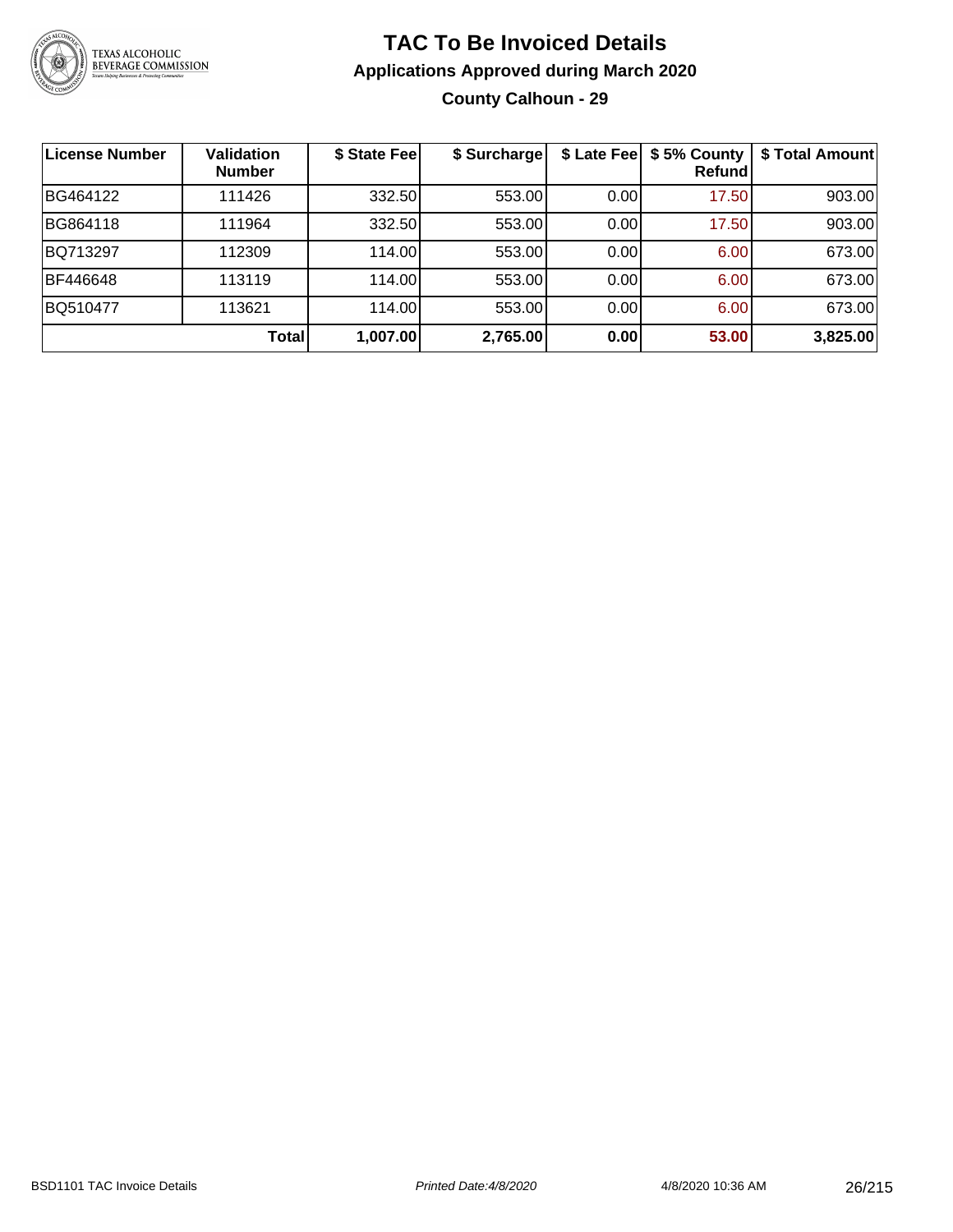

#### **TAC To Be Invoiced Details Applications Approved during March 2020 County Cameron - 31**

| <b>License Number</b> | Validation<br><b>Number</b> | \$ State Fee | \$ Surcharge |        | \$ Late Fee   \$5% County<br><b>Refund</b> | \$ Total Amount |
|-----------------------|-----------------------------|--------------|--------------|--------|--------------------------------------------|-----------------|
| BG1084292             | 4514                        | 332.50       | 553.00       | 0.00   | 17.50                                      | 903.00          |
| BG1084694             | 4688                        | 332.50       | 553.00       | 0.00   | 17.50                                      | 903.00          |
| BL1084694             | 4688                        | 475.00       | 327.00       | 0.00   | 25.00                                      | 827.00          |
| BF1084962             | 4827                        | 114.00       | 553.00       | 0.00   | 6.00                                       | 673.00          |
| BG1085318             | 4843                        | 332.50       | 553.00       | 0.00   | 17.50                                      | 903.00          |
| BG1084667             | 5205                        | 332.50       | 553.00       | 0.00   | 17.50                                      | 903.00          |
| BE404636              | 111515                      | 285.00       | 553.00       | 0.00   | 15.00                                      | 853.00          |
| BL404636              | 111515                      | 475.00       | 327.00       | 0.00   | 25.00                                      | 827.00          |
| BG860827              | 111532                      | 332.50       | 553.00       | 0.00   | 17.50                                      | 903.00          |
| BF714453              | 111546                      | 114.00       | 553.00       | 0.00   | 6.00                                       | 673.00          |
| BG1007724             | 111650                      | 332.50       | 553.00       | 0.00   | 17.50                                      | 903.00          |
| BG1007741             | 111653                      | 332.50       | 553.00       | 0.00   | 17.50                                      | 903.00          |
| BG1007727             | 111654                      | 332.50       | 553.00       | 0.00   | 17.50                                      | 903.00          |
| BG617505              | 111826                      | 332.50       | 553.00       | 0.00   | 17.50                                      | 903.00          |
| BQ1004757             | 112244                      | 114.00       | 553.00       | 0.00   | 6.00                                       | 673.00          |
| BQ240448              | 112271                      | 114.00       | 553.00       | 100.00 | 6.00                                       | 773.00          |
| BQ1006476             | 112304                      | 114.00       | 553.00       | 0.00   | 6.00                                       | 673.00          |
| BG1008486             | 112426                      | 332.50       | 553.00       | 0.00   | 17.50                                      | 903.00          |
| BG1008483             | 112427                      | 332.50       | 553.00       | 0.00   | 17.50                                      | 903.00          |
| BG1008641             | 112438                      | 332.50       | 553.00       | 0.00   | 17.50                                      | 903.00          |
| BL263125              | 112625                      | 475.00       | 327.00       | 0.00   | 25.00                                      | 827.00          |
| BQ488905              | 112799                      | 114.00       | 553.00       | 0.00   | 6.00                                       | 673.00          |
| BQ488910              | 112799                      | 114.00       | 553.00       | 0.00   | 6.00                                       | 673.00          |
| BQ488912              | 112799                      | 114.00       | 553.00       | 0.00   | 6.00                                       | 673.00          |
| BQ488915              | 112799                      | 114.00       | 553.00       | 0.00   | 6.00                                       | 673.00          |
| BQ488919              | 112799                      | 114.00       | 553.00       | 0.00   | 6.00                                       | 673.00          |
| BQ553229              | 112799                      | 114.00       | 553.00       | 0.00   | 6.00                                       | 673.00          |
| BQ529990              | 112899                      | 114.00       | 553.00       | 0.00   | 6.00                                       | 673.00          |
| BF121044              | 113119                      | 114.00       | 553.00       | 0.00   | 6.00                                       | 673.00          |
| BF121045              | 113119                      | 114.00       | 553.00       | 0.00   | 6.00                                       | 673.00          |
| BF121048              | 113119                      | 114.00       | 553.00       | 0.00   | 6.00                                       | 673.00          |
| BQ489053              | 113184                      | 114.00       | 553.00       | 0.00   | 6.00                                       | 673.00          |
| BQ489054              | 113184                      | 114.00       | 553.00       | 0.00   | 6.00                                       | 673.00          |
| BQ305017              | 113360                      | 114.00       | 553.00       | 0.00   | 6.00                                       | 673.00          |
| BG685923              | 113457                      | 332.50       | 553.00       | 0.00   | 17.50                                      | 903.00          |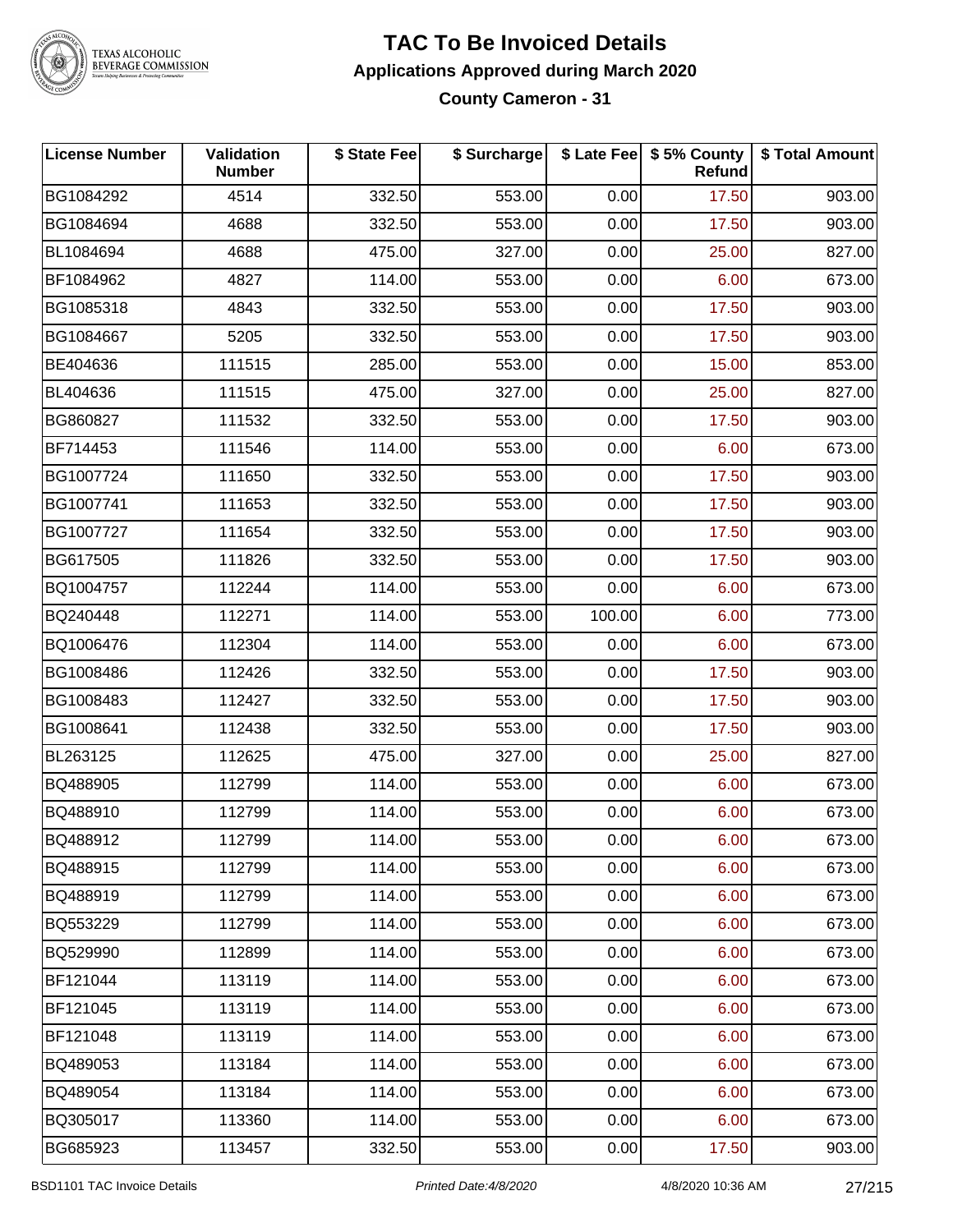| <b>License Number</b> | <b>Validation</b><br><b>Number</b> | \$ State Fee | \$ Surcharge |        | \$ Late Fee   \$5% County<br>Refund | \$ Total Amount |
|-----------------------|------------------------------------|--------------|--------------|--------|-------------------------------------|-----------------|
| BQ315583              | 113677                             | 114.00       | 553.00       | 0.00   | 6.00                                | 673.00          |
| BF509698              | 113724                             | 114.00       | 553.00       | 0.00   | 6.00                                | 673.00          |
| BQ262759              | 113726                             | 114.00       | 553.00       | 0.00   | 6.00                                | 673.00          |
| BQ714190              | 113743                             | 114.00       | 553.00       | 0.00   | 6.00                                | 673.00          |
| BQ509928              | 113744                             | 114.00       | 553.00       | 0.00   | 6.00                                | 673.00          |
| BQ797203              | 113814                             | 114.00       | 553.00       | 0.00   | 6.00                                | 673.00          |
| BQ573721              | 114181                             | 114.00       | 553.00       | 0.00   | 6.00                                | 673.00          |
| BQ933909              | 114236                             | 114.00       | 553.00       | 100.00 | 6.00                                | 773.00          |
| BQ715130              | 114301                             | 114.00       | 553.00       | 0.00   | 6.00                                | 673.00          |
| BQ489052              | 114387                             | 114.00       | 553.00       | 0.00   | 6.00                                | 673.00          |
| BQ489055              | 114387                             | 114.00       | 553.00       | 0.00   | 6.00                                | 673.00          |
| BQ654669              | 114387                             | 114.00       | 553.00       | 0.00   | 6.00                                | 673.00          |
| BF1008832             | 115422                             | 114.00       | 553.00       | 0.00   | 6.00                                | 673.00          |
| BG618547              | 507908                             | 332.50       | 553.00       | 0.00   | 17.50                               | 903.00          |
| BE622050              | 508954                             | 285.00       | 553.00       | 0.00   | 15.00                               | 853.00          |
| BG531971              | 510006                             | 332.50       | 553.00       | 0.00   | 17.50                               | 903.00          |
| BL531971              | 510006                             | 475.00       | 327.00       | 0.00   | 25.00                               | 827.00          |
|                       | <b>Total</b>                       | 10,991.50    | 27,852.00    | 200.00 | 578.50                              | 39,622.00       |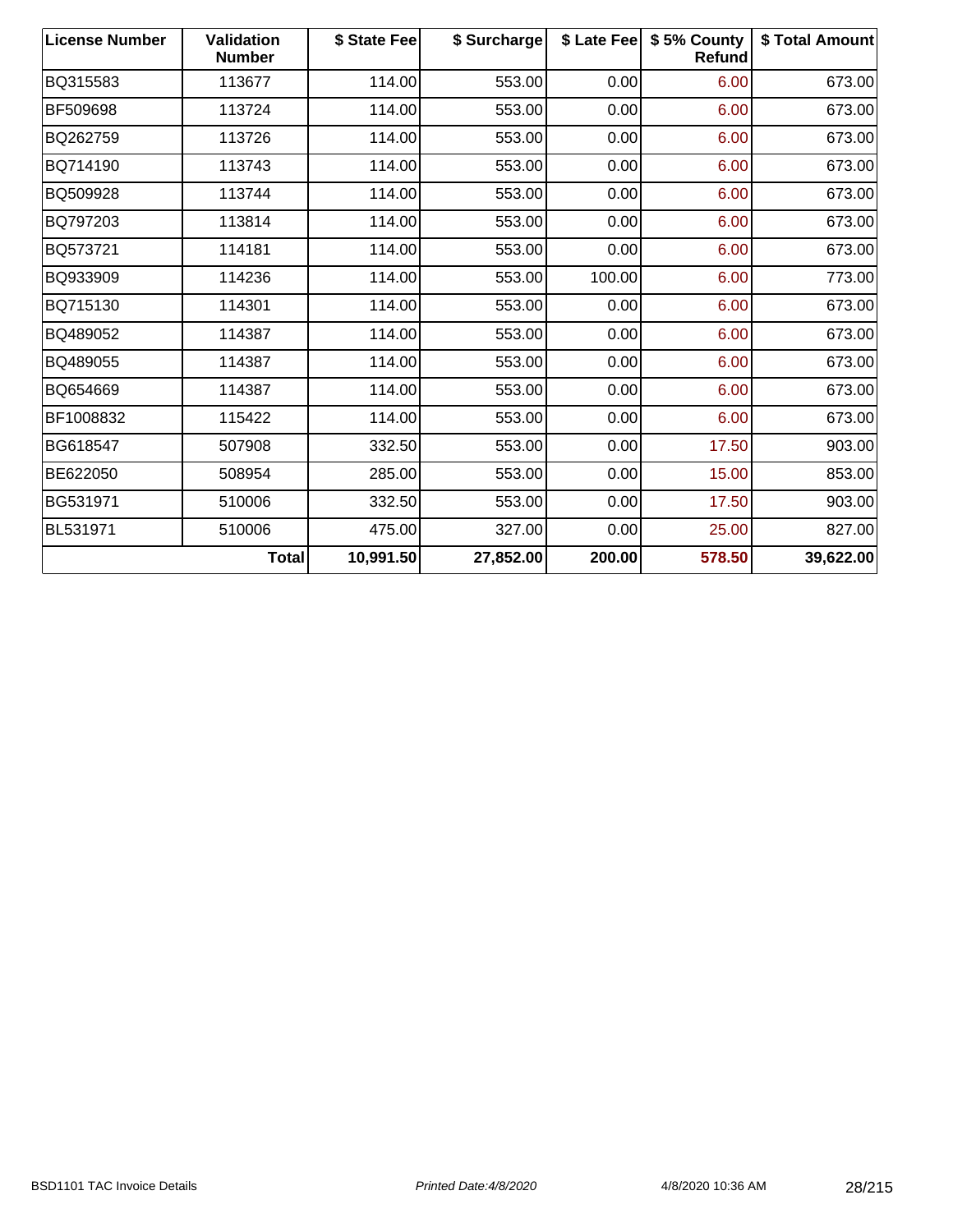

**County Cass - 34**

| License Number | Validation<br><b>Number</b> | \$ State Fee    | \$ Surcharge |             | Refundl |        |
|----------------|-----------------------------|-----------------|--------------|-------------|---------|--------|
| BQ1009275      | 113660                      | 114.00 <b>1</b> | 553.00       | $0.00\vert$ | 6.00    | 673.00 |
|                | Totali                      | 114.00          | 553.00       | 0.00        | 6.00    | 673.00 |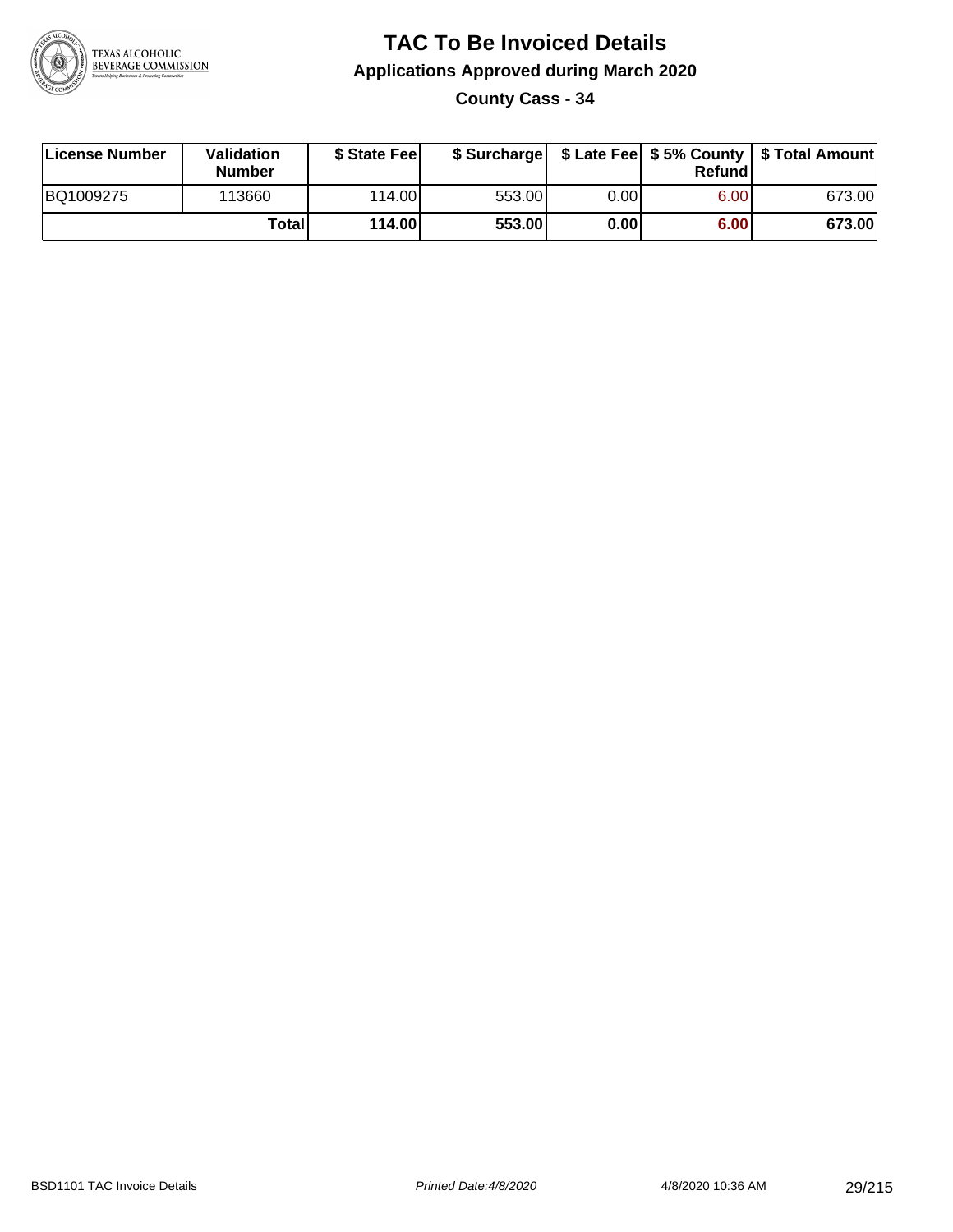

### **TAC To Be Invoiced Details Applications Approved during March 2020 County Chambers - 36**

| <b>License Number</b> | <b>Validation</b><br><b>Number</b> | \$ State Fee | \$ Surcharge | \$ Late Fee | \$5% County<br>Refund | \$ Total Amount |
|-----------------------|------------------------------------|--------------|--------------|-------------|-----------------------|-----------------|
| BF1005676             | 111637                             | 114.00       | 553.00       | 0.00        | 6.00                  | 673.00          |
| BG933415              | 111989                             | 332.50       | 553.00       | 0.00        | 17.50                 | 903.00          |
| BQ407785              | 112553                             | 114.00       | 553.00       | 0.00        | 6.00                  | 673.00          |
| BQ407789              | 112553                             | 114.00       | 553.00       | 0.00        | 6.00                  | 673.00          |
| BF1008204             | 113119                             | 114.00       | 553.00       | 0.00        | 6.00                  | 673.00          |
| BF714182              | 113238                             | 114.00       | 553.00       | 0.00        | 6.00                  | 673.00          |
|                       | <b>Total</b>                       | 902.50       | 3,318.00     | 0.00        | 47.50                 | 4,268.00        |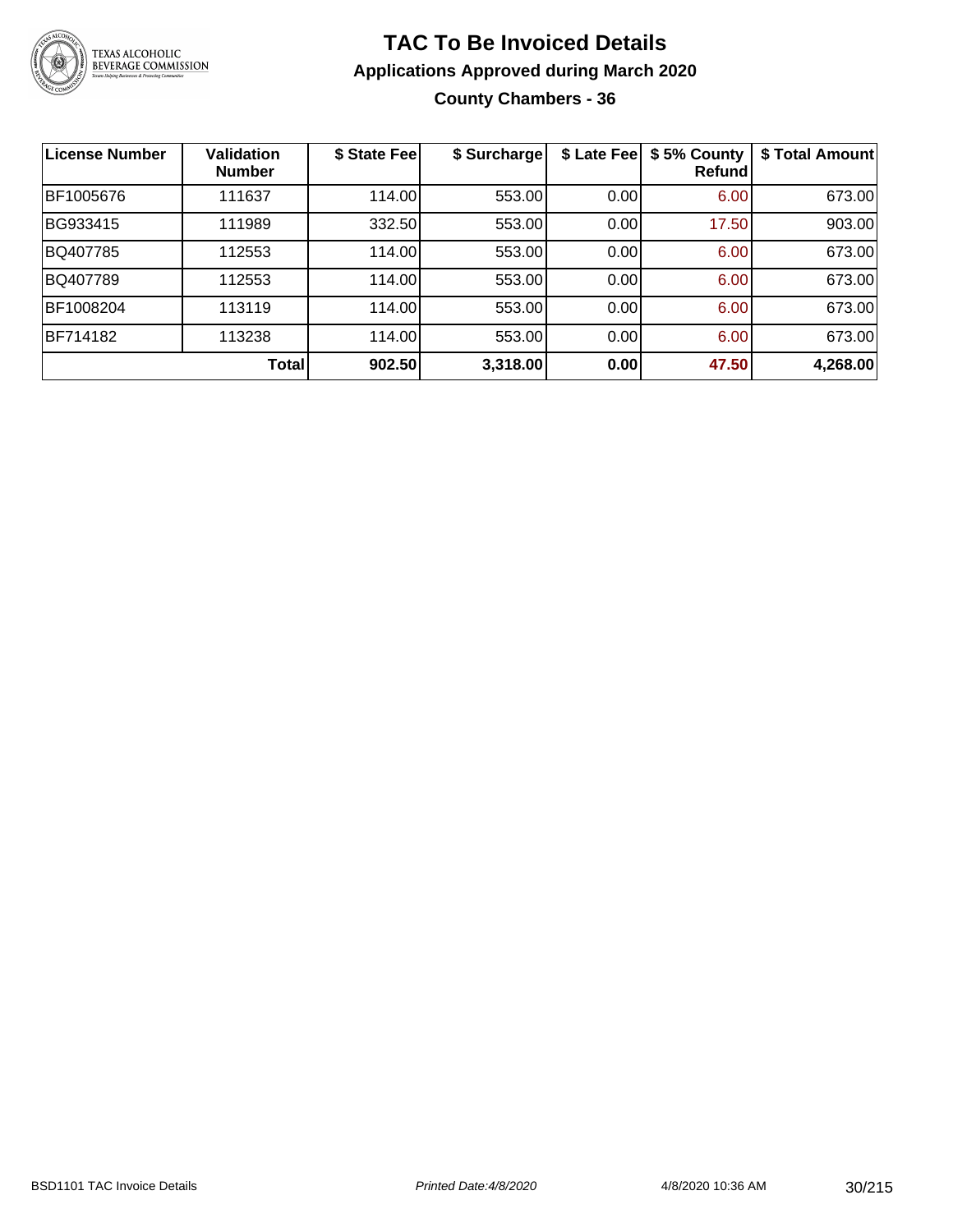

### **TAC To Be Invoiced Details Applications Approved during March 2020 County Cherokee - 37**

| License Number | Validation<br><b>Number</b> | \$ State Fee |        |      | Refund | \$ Surcharge   \$ Late Fee   \$5% County   \$ Total Amount |
|----------------|-----------------------------|--------------|--------|------|--------|------------------------------------------------------------|
| BQ1083083      | 4544                        | 114.00L      | 553.00 | 0.00 | 6.00   | 673.00                                                     |
|                | Total                       | 114.00       | 553.00 | 0.00 | 6.00   | 673.00                                                     |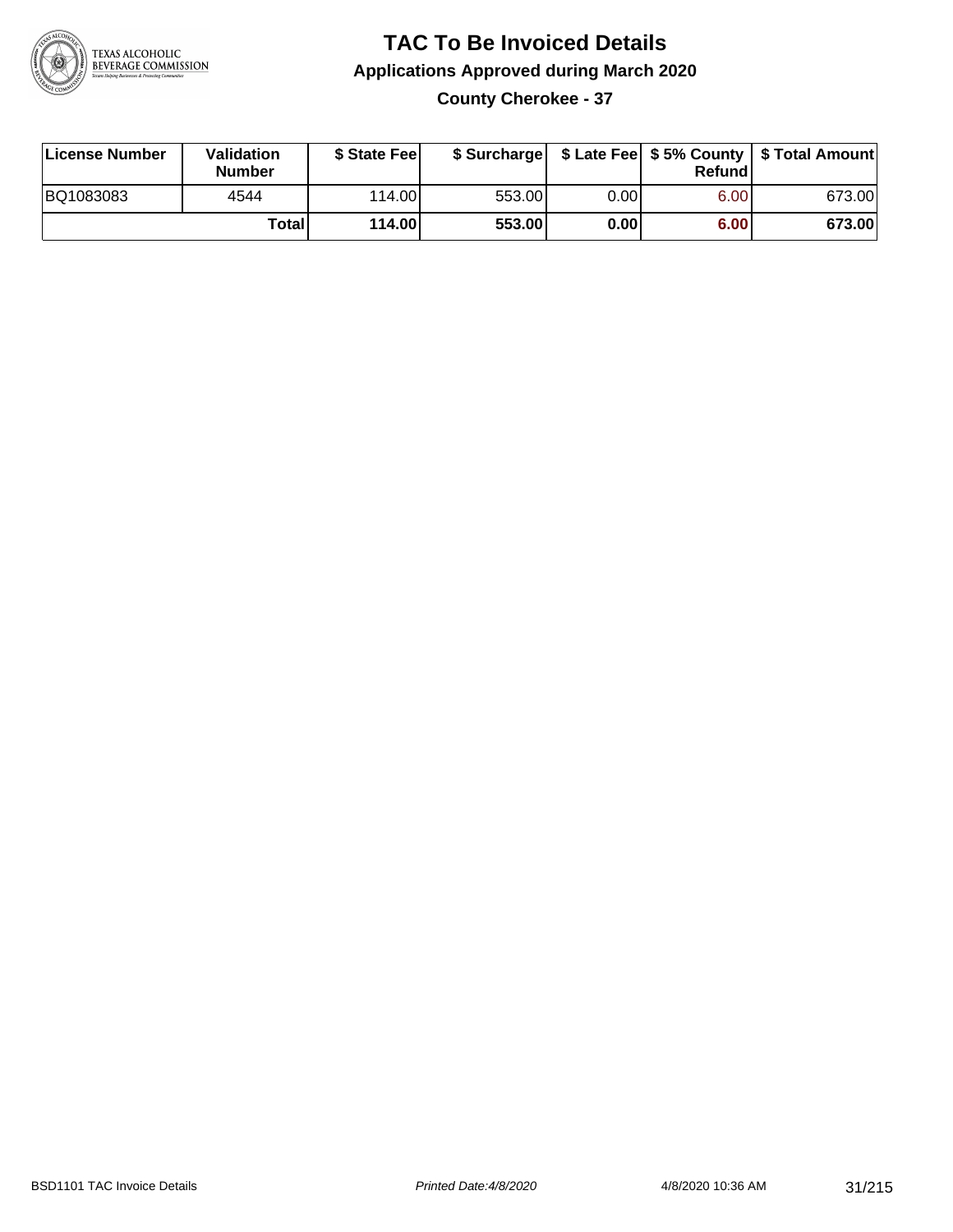

**County Clay - 39**

| License Number | Validation<br><b>Number</b> | \$ State Feel |        |      | Refundl | \$ Surcharge   \$ Late Fee   \$5% County   \$ Total Amount |
|----------------|-----------------------------|---------------|--------|------|---------|------------------------------------------------------------|
| BQ1004489      | 112680                      | 114.00        | 553.00 | 0.00 | 6.00    | 673.00                                                     |
|                | Totall                      | 114.00        | 553.00 | 0.00 | 6.00    | 673.00                                                     |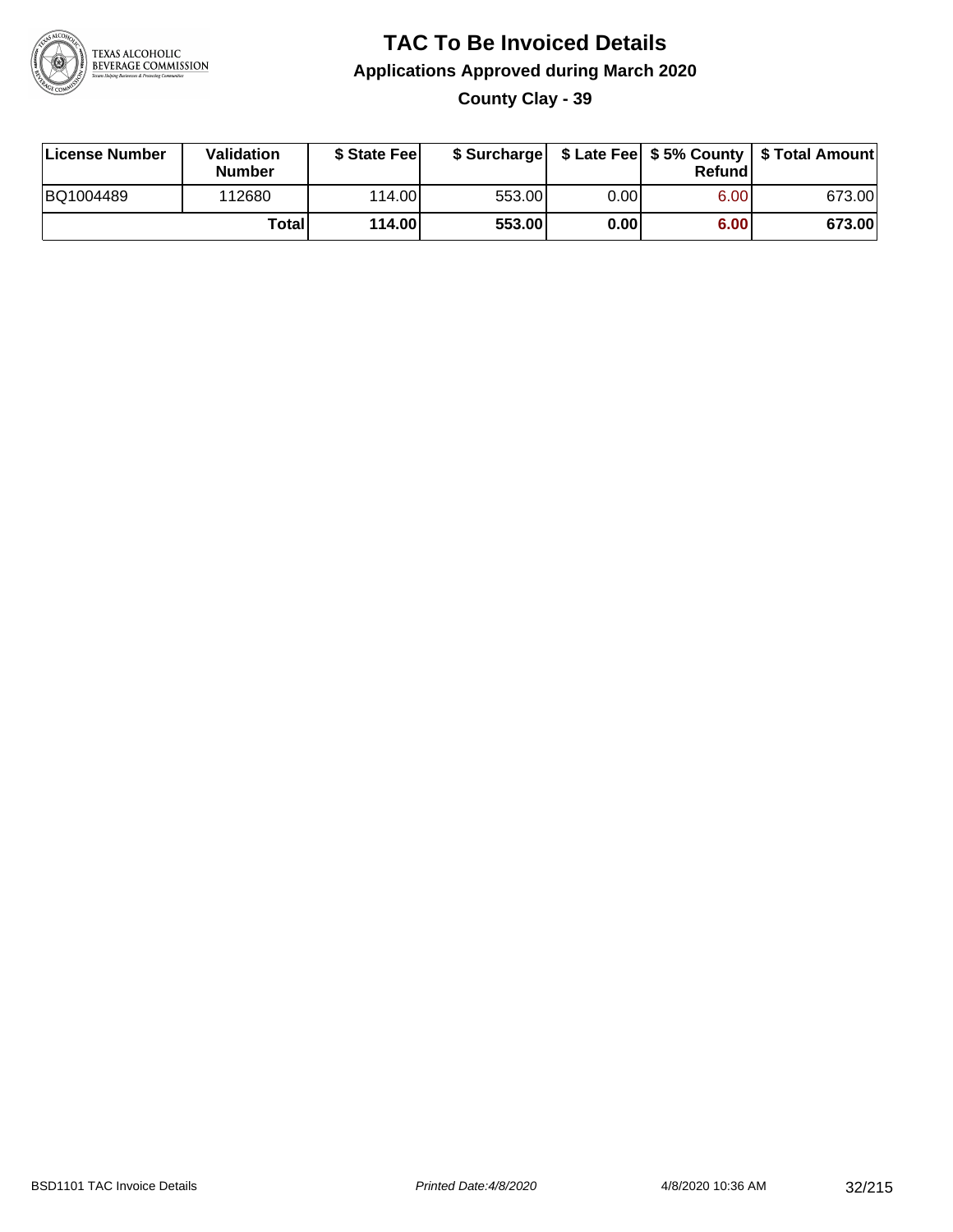

### **TAC To Be Invoiced Details Applications Approved during March 2020 County Cochran - 40**

| License Number | <b>Validation</b><br><b>Number</b> | \$ State Fee | \$ Surcharge |       | Refund | \$ Late Fee   \$5% County   \$ Total Amount |
|----------------|------------------------------------|--------------|--------------|-------|--------|---------------------------------------------|
| BQ650956       | 112112                             | 114.00       | 553.00       | 0.001 | 6.00   | 673.00                                      |
| BQ651732       | 112113                             | 114.00       | 553.00       | 0.001 | 6.00   | 673.00                                      |
| BQ862199       | 507442                             | 114.00       | 553.00       | 0.001 | 6.00   | 673.00                                      |
|                | Total                              | 342.00       | 1,659.00     | 0.00  | 18.00  | 2,019.00                                    |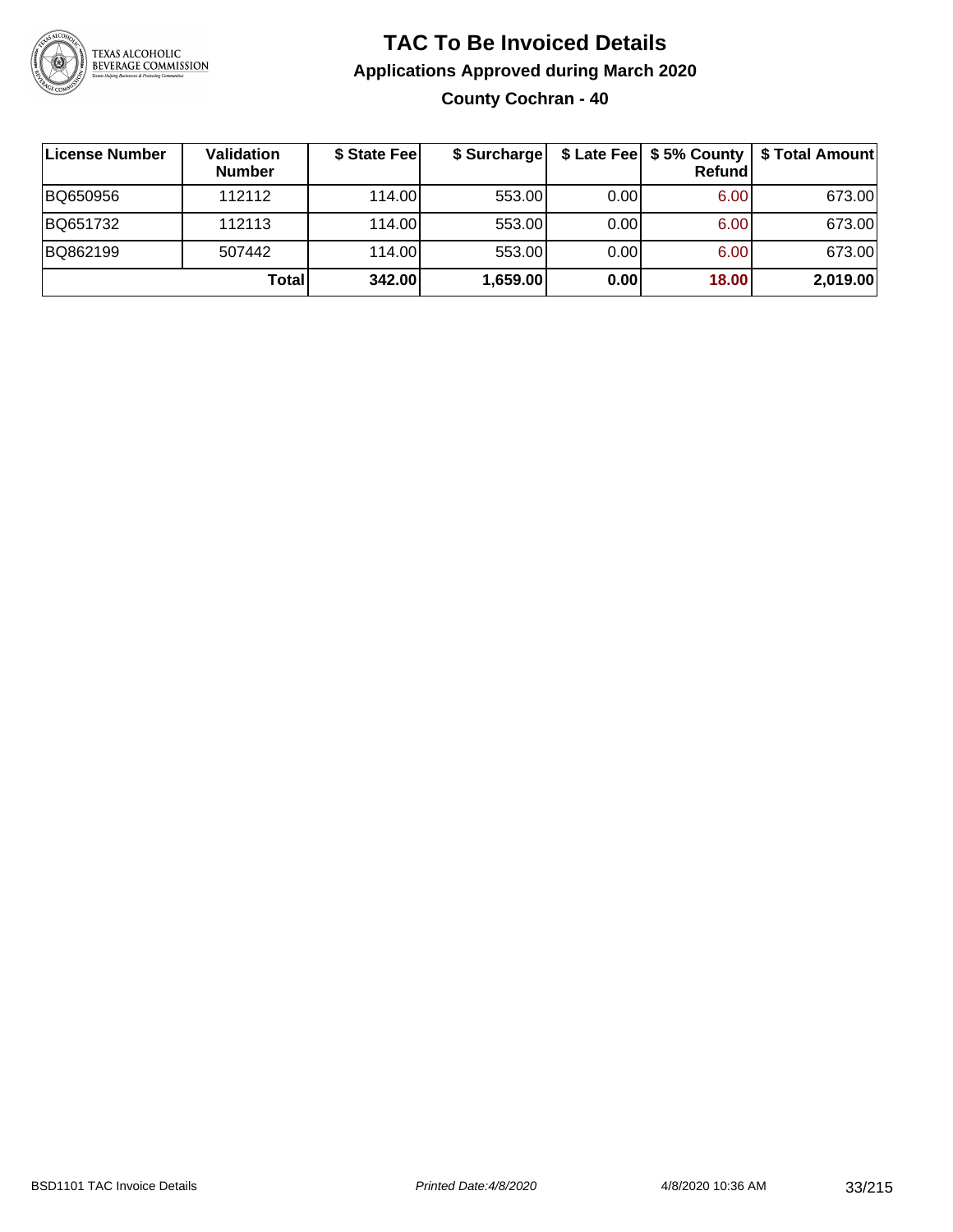

### **TAC To Be Invoiced Details Applications Approved during March 2020 County Coleman - 42**

**License Number Validation Number \$ State Fee \$ Surcharge \$ Late Fee \$ 5% County Refund \$ Total Amount** BG1084541 | 4504 | 332.50| 553.00| 0.00| 17.50| 903.00 BQ469181 115115 114.00 553.00 0.00 6.00 673.00 **Total 446.50 1,106.00 0.00 23.50 1,576.00**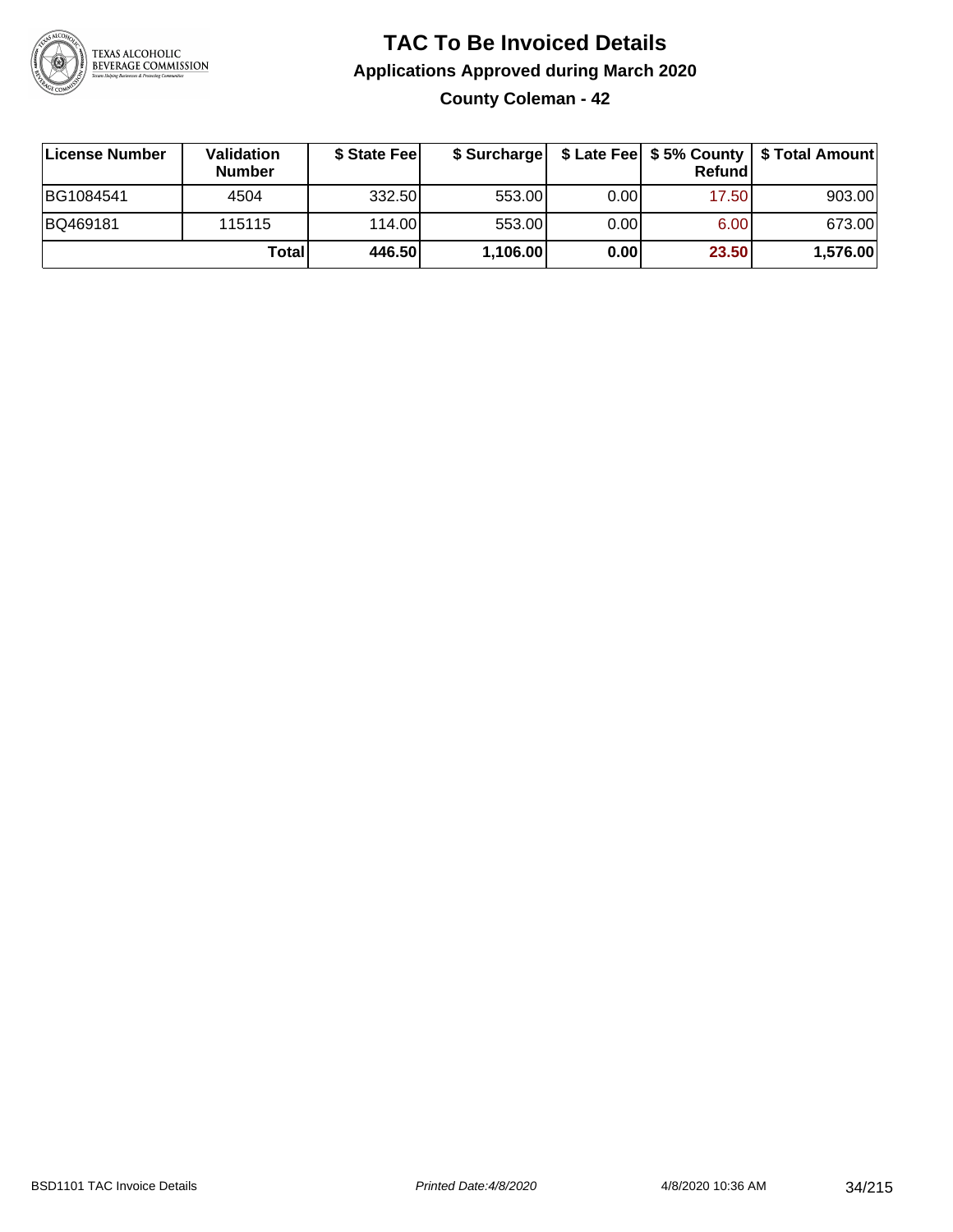

### **TAC To Be Invoiced Details Applications Approved during March 2020 County Collin - 43**

| <b>License Number</b> | Validation<br><b>Number</b> | \$ State Fee | \$ Surcharge |        | \$ Late Fee   \$5% County<br>Refund | \$ Total Amount |
|-----------------------|-----------------------------|--------------|--------------|--------|-------------------------------------|-----------------|
| BG1083970             | 1318                        | 332.50       | 553.00       | 0.00   | 17.50                               | 903.00          |
| BG1083200             | 3758                        | 332.50       | 553.00       | 0.00   | 17.50                               | 903.00          |
| BQ1083910             | 3946                        | 114.00       | 553.00       | 0.00   | 6.00                                | 673.00          |
| BG1083824             | 3982                        | 332.50       | 553.00       | 0.00   | 17.50                               | 903.00          |
| BG1083209             | 4155                        | 332.50       | 553.00       | 0.00   | 17.50                               | 903.00          |
| BG1082362             | 4232                        | 332.50       | 553.00       | 0.00   | 17.50                               | 903.00          |
| BF1082847             | 4260                        | 114.00       | 553.00       | 0.00   | 6.00                                | 673.00          |
| BQ1084053             | 4305                        | 114.00       | 553.00       | 0.00   | 6.00                                | 673.00          |
| BQ1083239             | 4414                        | 114.00       | 553.00       | 0.00   | 6.00                                | 673.00          |
| BQ1083248             | 4841                        | 114.00       | 553.00       | 0.00   | 6.00                                | 673.00          |
| BG1084685             | 4881                        | 332.50       | 553.00       | 0.00   | 17.50                               | 903.00          |
| BG1083867             | 4960                        | 332.50       | 553.00       | 0.00   | 17.50                               | 903.00          |
| BG1084431             | 4961                        | 332.50       | 553.00       | 0.00   | 17.50                               | 903.00          |
| BF1084898             | 4975                        | 114.00       | 553.00       | 0.00   | 6.00                                | 673.00          |
| BQ1084071             | 4977                        | 114.00       | 553.00       | 0.00   | 6.00                                | 673.00          |
| BF1085083             | 5077                        | 114.00       | 553.00       | 0.00   | 6.00                                | 673.00          |
| BF1084731             | 5106                        | 114.00       | 553.00       | 0.00   | 6.00                                | 673.00          |
| BQ1005997             | 111900                      | 114.00       | 553.00       | 0.00   | 6.00                                | 673.00          |
| BQ741217              | 111930                      | 114.00       | 553.00       | 0.00   | 6.00                                | 673.00          |
| BQ933739              | 111939                      | 114.00       | 553.00       | 0.00   | 6.00                                | 673.00          |
| BQ863162              | 112019                      | 114.00       | 553.00       | 0.00   | 6.00                                | 673.00          |
| BQ1007542             | 112057                      | 114.00       | 553.00       | 0.00   | 6.00                                | 673.00          |
| BF684527              | 112117                      | 114.00       | 553.00       | 0.00   | 6.00                                | 673.00          |
| BQ715638              | 112120                      | 114.00       | 553.00       | 0.00   | 6.00                                | 673.00          |
| BG863460              | 112303                      | 332.50       | 553.00       | 0.00   | 17.50                               | 903.00          |
| BF931581              | 112363                      | 114.00       | 553.00       | 100.00 | 6.00                                | 773.00          |
| BF933301              | 112396                      | 114.00       | 553.00       | 0.00   | 6.00                                | 673.00          |
| BQ798239              | 112776                      | 114.00       | 553.00       | 0.00   | 6.00                                | 673.00          |
| BQ685345              | 112785                      | 114.00       | 553.00       | 0.00   | 6.00                                | 673.00          |
| BF1008648             | 112936                      | 114.00       | 553.00       | 0.00   | 6.00                                | 673.00          |
| BG1008029             | 113181                      | 332.50       | 553.00       | 0.00   | 17.50                               | 903.00          |
| BA1005656             | 113462                      | 1,425.00     | 651.00       | 0.00   | 75.00                               | 2,151.00        |
| BQ1009328             | 114263                      | 114.00       | 553.00       | 0.00   | 6.00                                | 673.00          |
| BQ654572              | 114266                      | 114.00       | 553.00       | 0.00   | 6.00                                | 673.00          |
| BQ620239              | 114283                      | 114.00       | 553.00       | 0.00   | 6.00                                | 673.00          |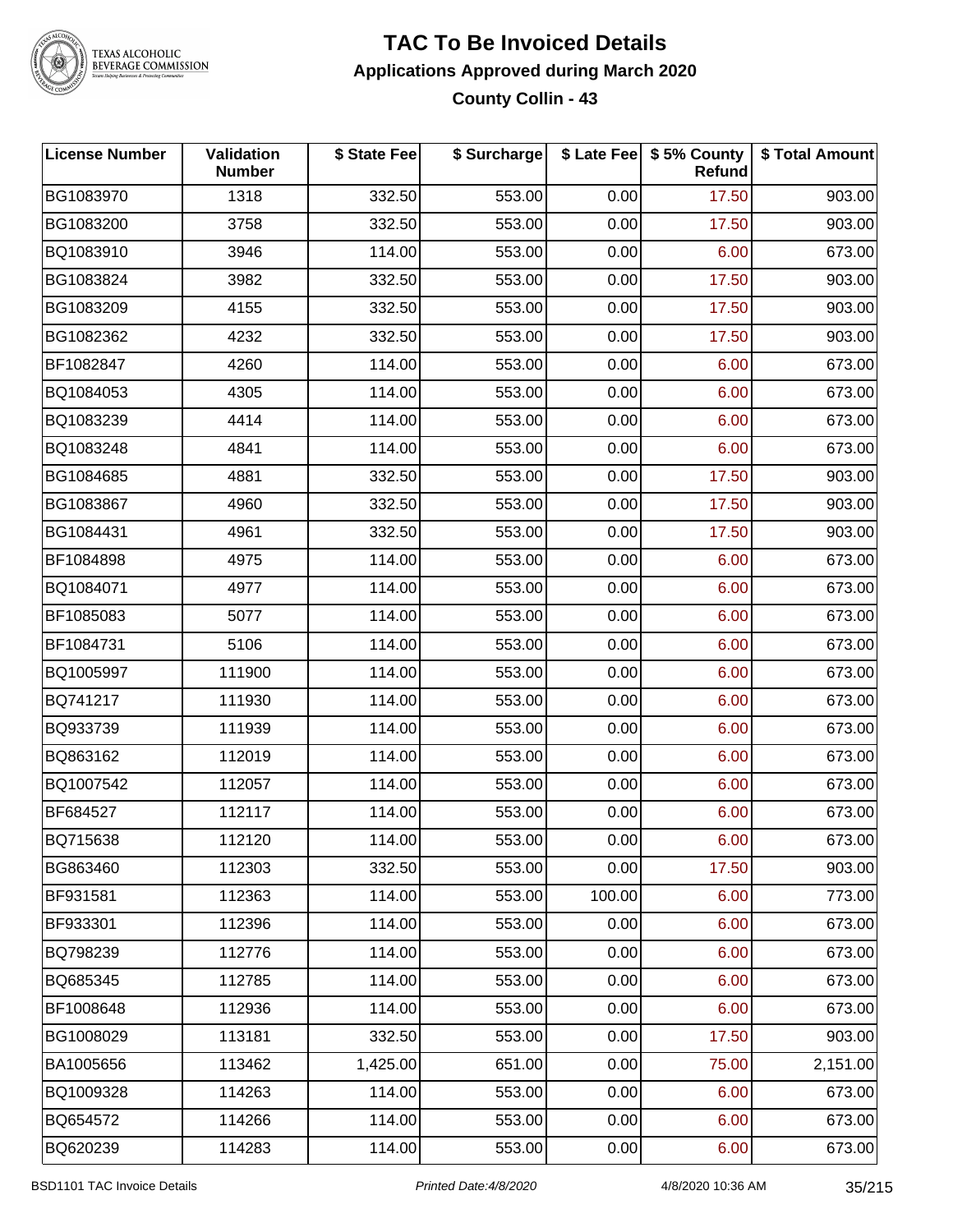| <b>License Number</b> | <b>Validation</b><br><b>Number</b> | \$ State Fee | \$ Surcharge | \$ Late Fee | \$5% County<br><b>Refund</b> | \$ Total Amount |
|-----------------------|------------------------------------|--------------|--------------|-------------|------------------------------|-----------------|
| BQ490446              | 115310                             | 114.00       | 553.00       | 0.00        | 6.00                         | 673.00          |
| BQ934938              | 506635                             | 114.00       | 553.00       | 0.00        | 6.00                         | 673.00          |
| BQ572690              | 506667                             | 114.00       | 553.00       | 0.00        | 6.00                         | 673.00          |
| BQ742003              | 506727                             | 114.00       | 553.00       | 0.00        | 6.00                         | 673.00          |
| BF650827              | 508015                             | 114.00       | 553.00       | 0.00        | 6.00                         | 673.00          |
| BG1005717             | 508181                             | 332.50       | 553.00       | 0.00        | 17.50                        | 903.00          |
|                       | <b>Total</b>                       | 8,388.50     | 22,771.00    | 100.00      | 441.50                       | 31,701.00       |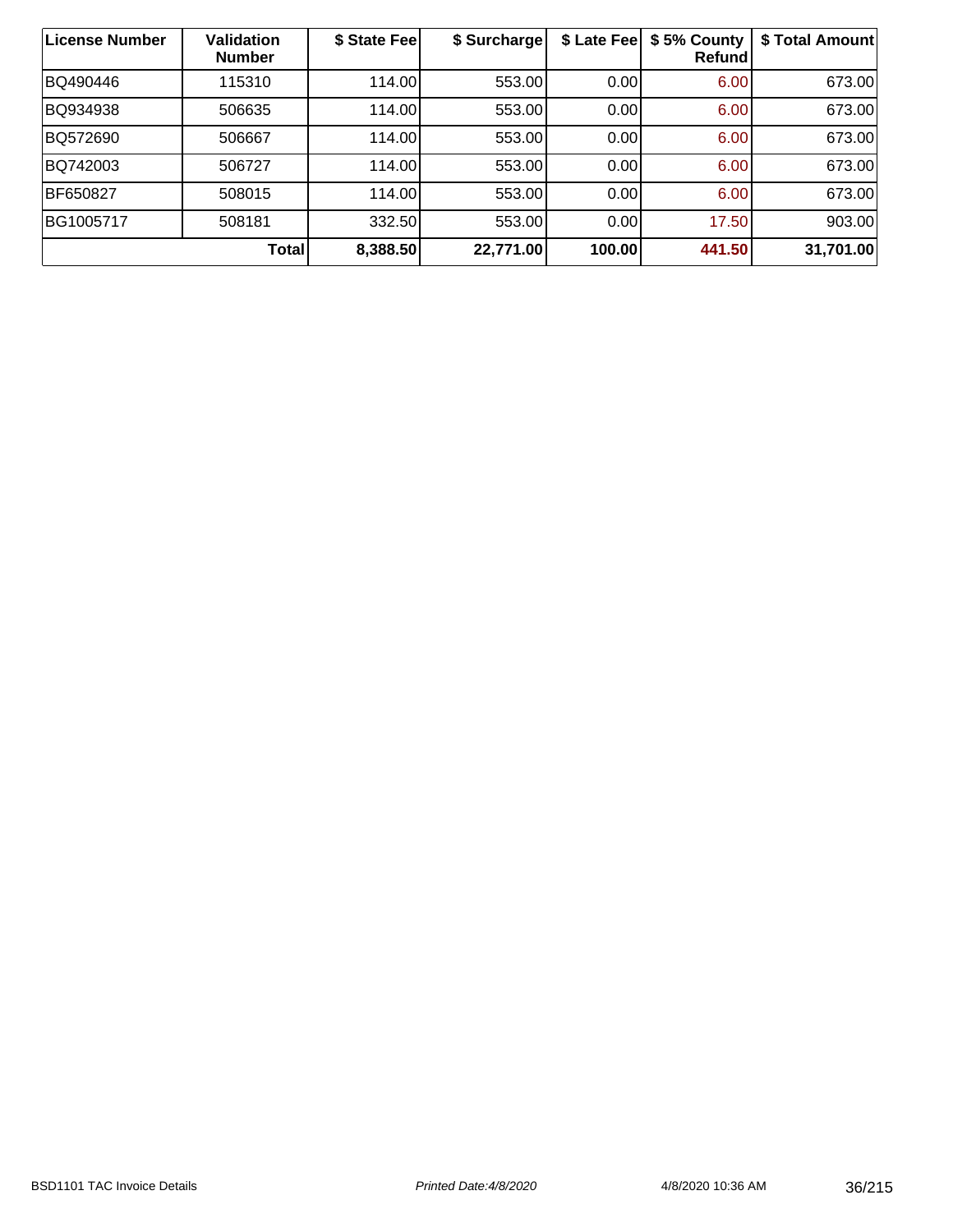

**County Collingsworth - 44**

| ∣License Number | Validation<br><b>Number</b> | \$ State Fee |          |      | <b>Refund</b> | \$ Surcharge   \$ Late Fee   \$5% County   \$ Total Amount |
|-----------------|-----------------------------|--------------|----------|------|---------------|------------------------------------------------------------|
| BQ1003465       | 109667                      | 114.00       | 553.00   | 0.00 | 6.00          | 673.00                                                     |
| BQ1003525       | 109672                      | 114.00       | 553.00   | 0.00 | 6.00          | 673.00                                                     |
|                 | Total                       | 228.00       | 1,106.00 | 0.00 | 12.00         | 1,346.00                                                   |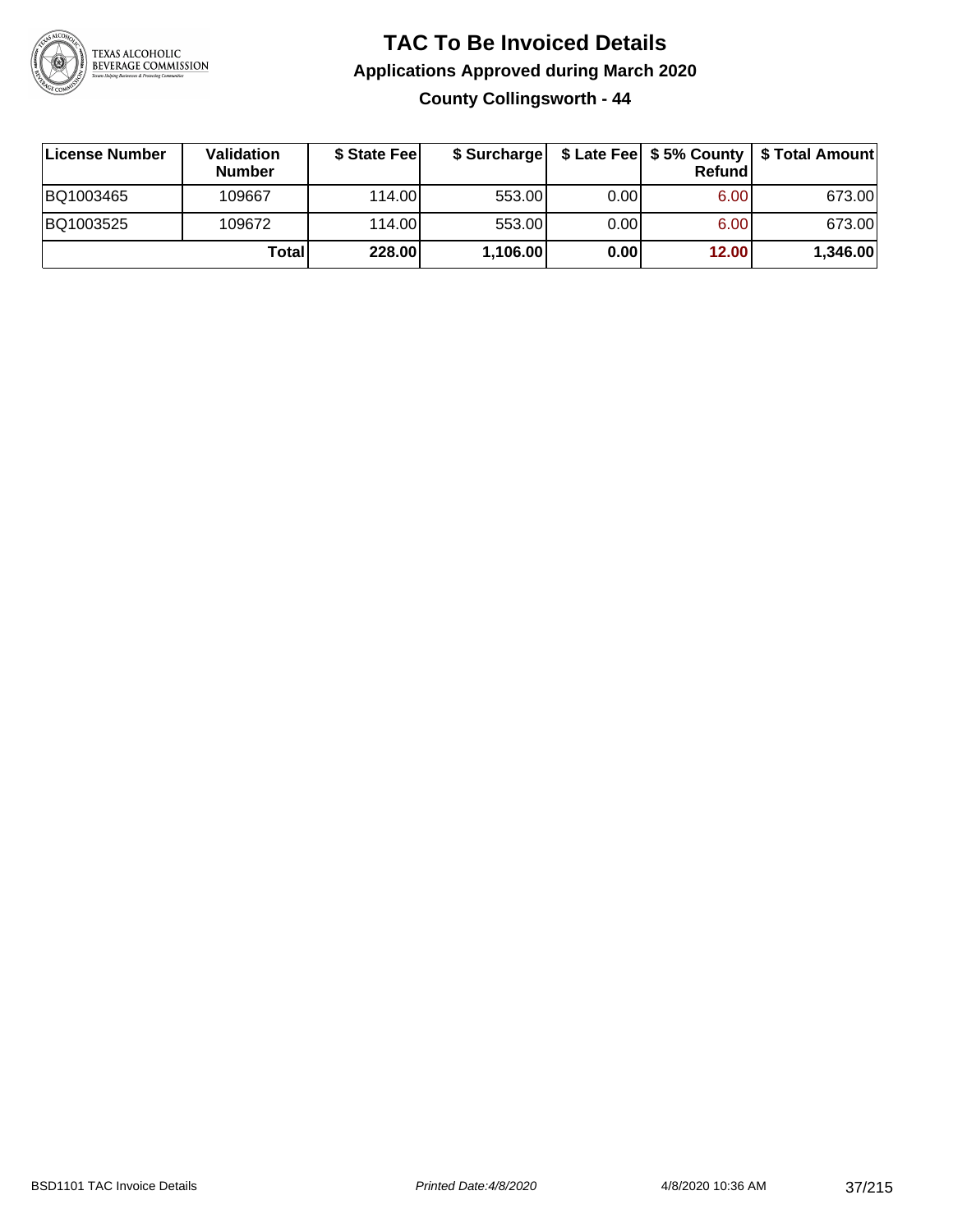

## **TAC To Be Invoiced Details Applications Approved during March 2020 County Colorado - 45**

| License Number  | <b>Validation</b><br><b>Number</b> | \$ State Fee | \$ Surcharge |        | Refundl | \$ Late Fee   \$5% County   \$ Total Amount |
|-----------------|------------------------------------|--------------|--------------|--------|---------|---------------------------------------------|
| BG738913        | 111411                             | 332.50       | 553.00       | 100.00 | 17.50   | 1,003.00                                    |
| BQ932701        | 112003                             | 114.00L      | 553.00       | 0.00   | 6.00    | 673.00                                      |
| BF261663        | 112016                             | 114.00       | 553.00       | 0.00   | 6.00    | 673.00                                      |
| <b>BF575712</b> | 115828                             | 114.00L      | 553.00       | 0.00   | 6.00    | 673.00                                      |
|                 | Total                              | 674.50       | 2,212.00     | 100.00 | 35.50   | 3,022.00                                    |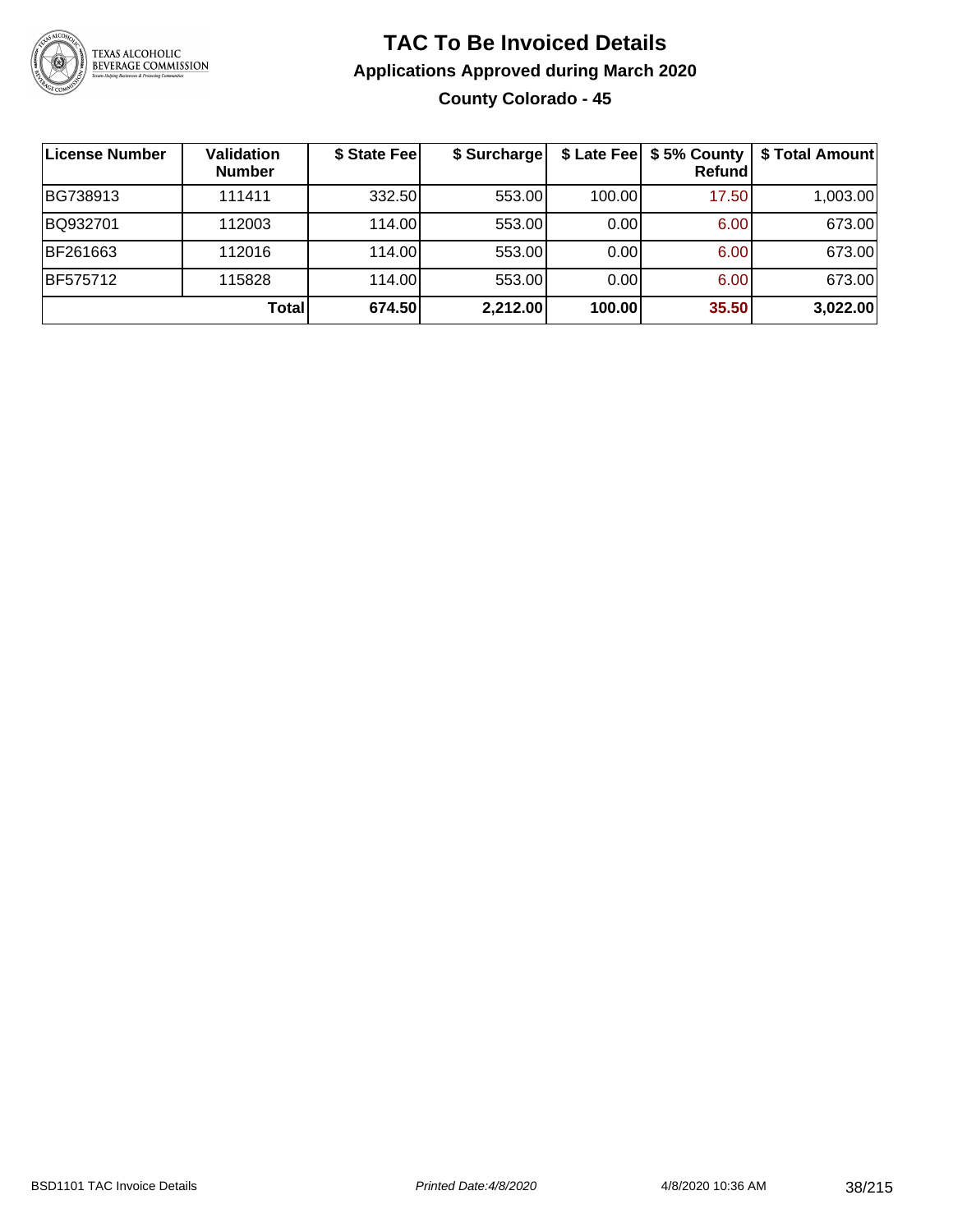

#### **TAC To Be Invoiced Details Applications Approved during March 2020 County Comal - 46**

| <b>License Number</b> | <b>Validation</b><br><b>Number</b> | \$ State Fee | \$ Surcharge |        | \$ Late Fee   \$5% County<br><b>Refund</b> | \$ Total Amount |
|-----------------------|------------------------------------|--------------|--------------|--------|--------------------------------------------|-----------------|
| BQ1083024             | 3383                               | 114.00       | 553.00       | 0.00   | 6.00                                       | 673.00          |
| BG1085034             | 4152                               | 332.50       | 553.00       | 0.00   | 17.50                                      | 903.00          |
| BG1085263             | 4454                               | 332.50       | 553.00       | 0.00   | 17.50                                      | 903.00          |
| BE270185              | 111947                             | 285.00       | 553.00       | 0.00   | 15.00                                      | 853.00          |
| BQ742846              | 112378                             | 114.00       | 553.00       | 0.00   | 6.00                                       | 673.00          |
| BG551307              | 112495                             | 332.50       | 553.00       | 0.00   | 17.50                                      | 903.00          |
| BQ742727              | 112589                             | 114.00       | 553.00       | 0.00   | 6.00                                       | 673.00          |
| BQ1006939             | 112805                             | 114.00       | 553.00       | 0.00   | 6.00                                       | 673.00          |
| BG446416              | 112844                             | 332.50       | 553.00       | 0.00   | 17.50                                      | 903.00          |
| BG715337              | 113582                             | 332.50       | 553.00       | 0.00   | 17.50                                      | 903.00          |
| BB2197                | 506291                             | 570.00       | 701.00       | 0.00   | 30.00                                      | 1,301.00        |
| BI166041              | 506291                             | 38.00        | 278.00       | 0.00   | 2.00                                       | 318.00          |
| BG572111              | 507489                             | 332.50       | 553.00       | 100.00 | 17.50                                      | 1,003.00        |
| BG863605              | 507507                             | 332.50       | 553.00       | 0.00   | 17.50                                      | 903.00          |
| BF1003246             | 511093                             | 114.00       | 553.00       | 0.00   | 6.00                                       | 673.00          |
|                       | Total                              | 3,790.50     | 8,168.00     | 100.00 | 199.50                                     | 12,258.00       |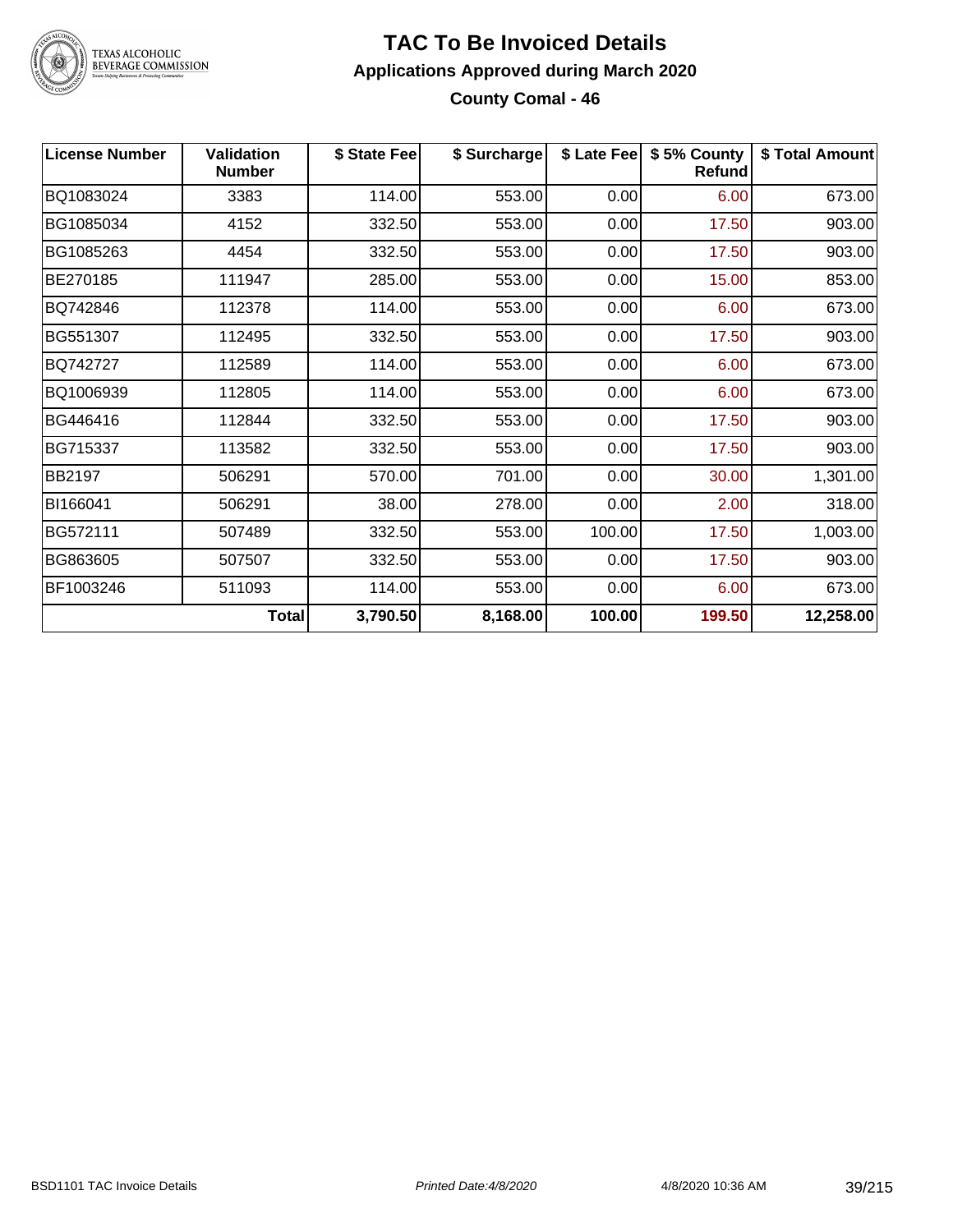

**County Comanche - 47**

| License Number | Validation<br><b>Number</b> | \$ State Feel |        |      | Refundl | \$ Surcharge   \$ Late Fee   \$5% County   \$ Total Amount |
|----------------|-----------------------------|---------------|--------|------|---------|------------------------------------------------------------|
| BQ931750       | 112097                      | 114.00        | 553.00 | 0.00 | 6.00    | 673.00                                                     |
|                | Totall                      | 114.00        | 553.00 | 0.00 | 6.00    | 673.00                                                     |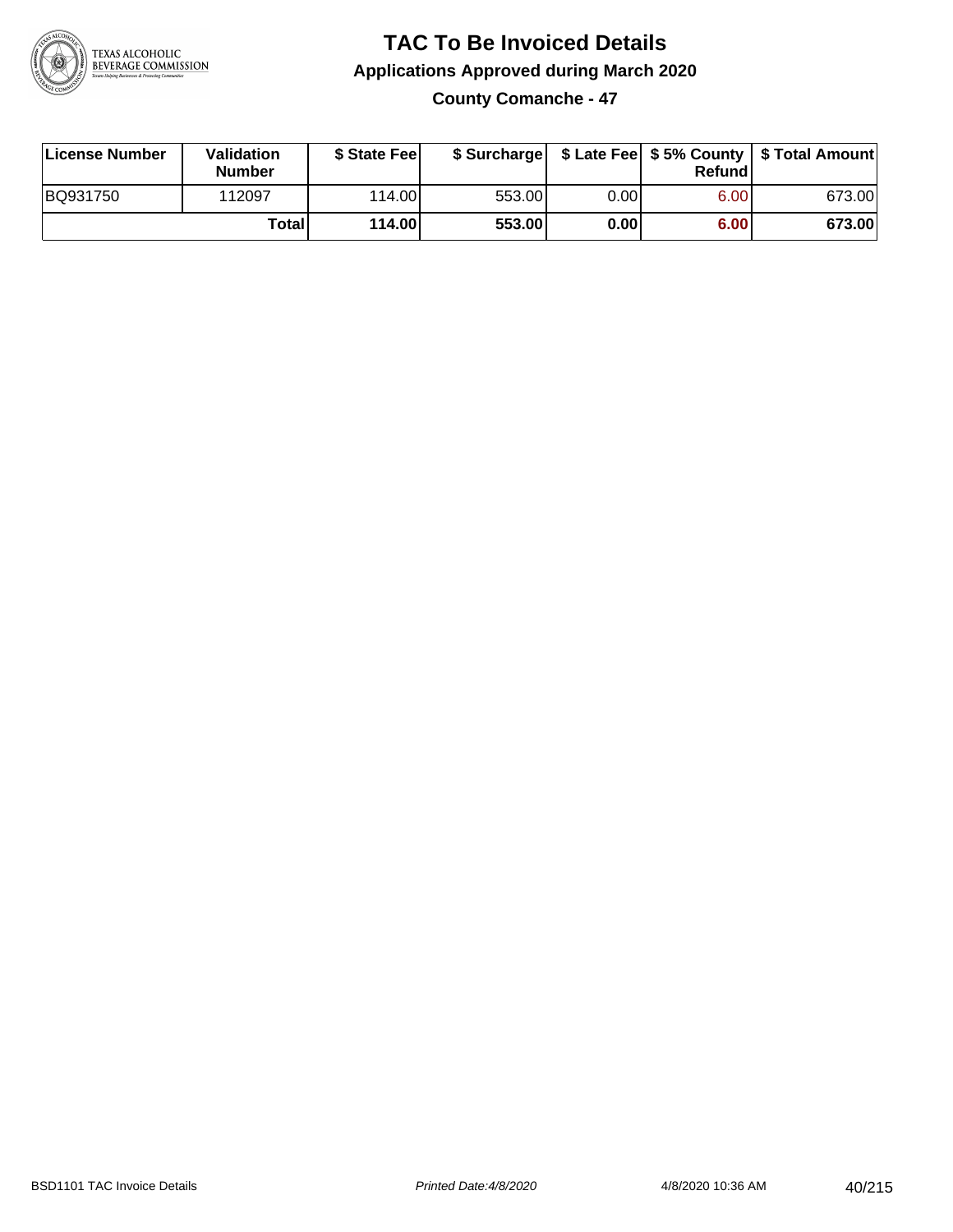

## **TAC To Be Invoiced Details Applications Approved during March 2020 County Cooke - 49**

| License Number | Validation<br><b>Number</b> | \$ State Fee | \$ Surcharge |      | \$ Late Fee   \$5% County  <br>Refundl | \$ Total Amount |
|----------------|-----------------------------|--------------|--------------|------|----------------------------------------|-----------------|
| BG304654       | 111629                      | 332.50       | 553.00       | 0.00 | 17.50                                  | 903.00          |
| BG528194       | 112227                      | 332.50       | 553.00       | 0.00 | 17.50                                  | 903.00          |
| BF1007008      | 113019                      | 114.00       | 553.00       | 0.00 | 6.00                                   | 673.00          |
| BQ650706       | 113130                      | 114.00       | 553.00       | 0.00 | 6.00                                   | 673.00          |
|                | Total                       | 893.00       | 2,212.00     | 0.00 | 47.00                                  | 3,152.00        |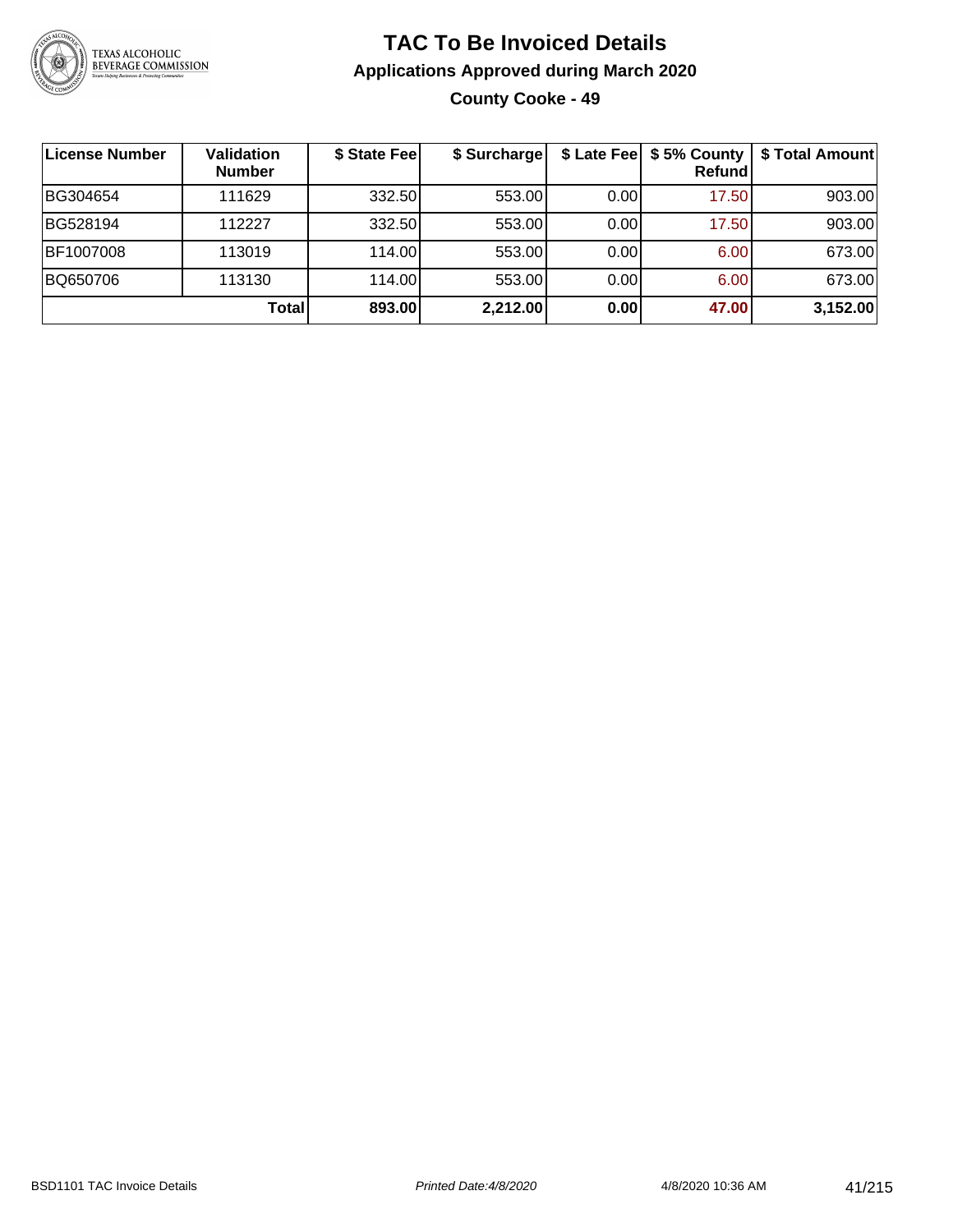

**County Culberson - 55**

| License Number | <b>Validation</b><br><b>Number</b> | \$ State Fee | \$ Surcharge |             | Refundl |        |
|----------------|------------------------------------|--------------|--------------|-------------|---------|--------|
| BQ261793       | 112581                             | 114.00       | 553.00       | $0.00\vert$ | 6.00    | 673.00 |
|                | Total                              | 114.00       | 553.00       | 0.00        | 6.00    | 673.00 |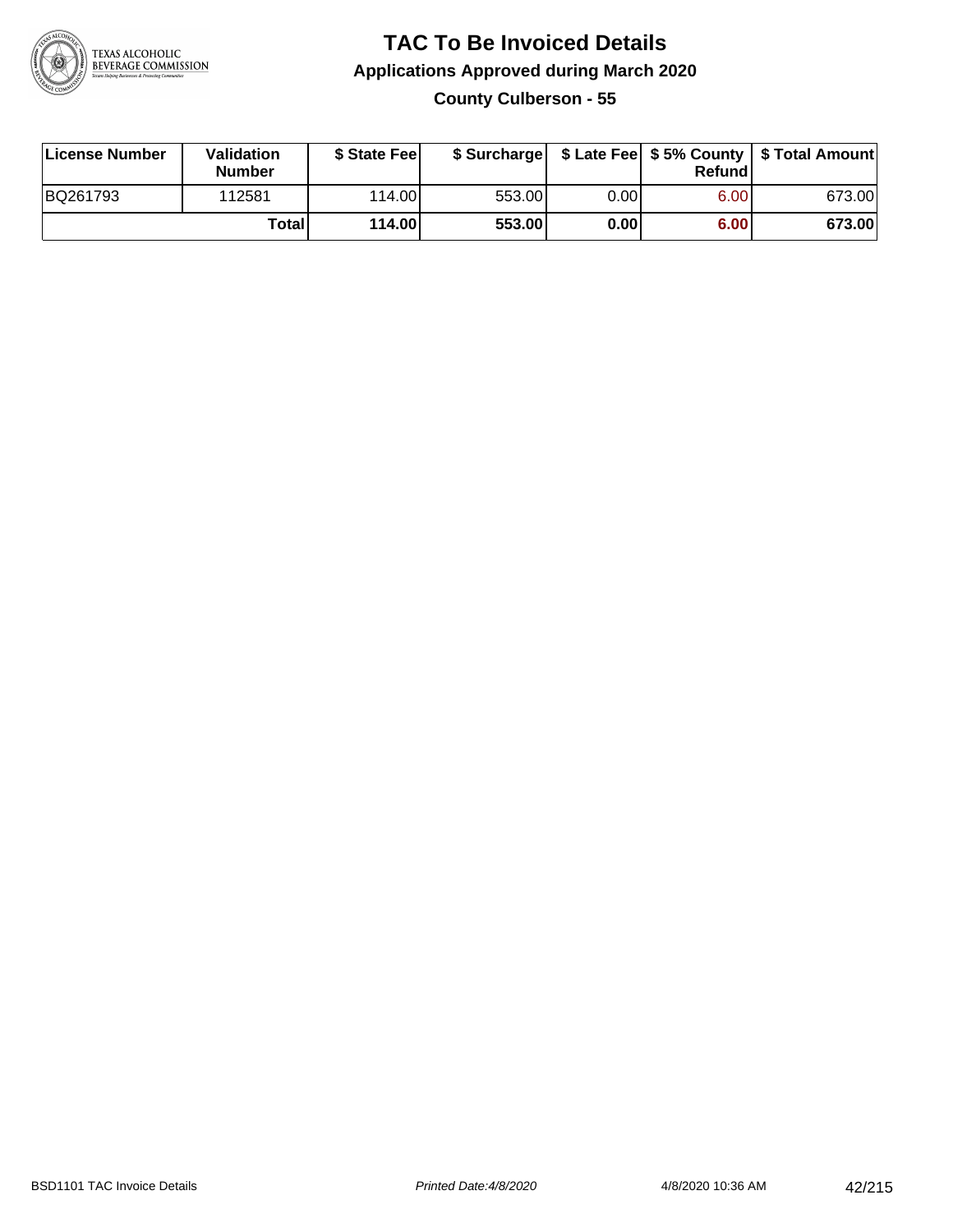

**County Dallam - 56**

| License Number | <b>Validation</b><br><b>Number</b> | \$ State Feel | \$ Surcharge |       | Refundl |        |
|----------------|------------------------------------|---------------|--------------|-------|---------|--------|
| BQ550092       | 112102                             | 114.00L       | 553.00       | 0.001 | 6.00    | 673.00 |
|                | Totall                             | 114.00        | 553.00       | 0.00  | 6.00    | 673.00 |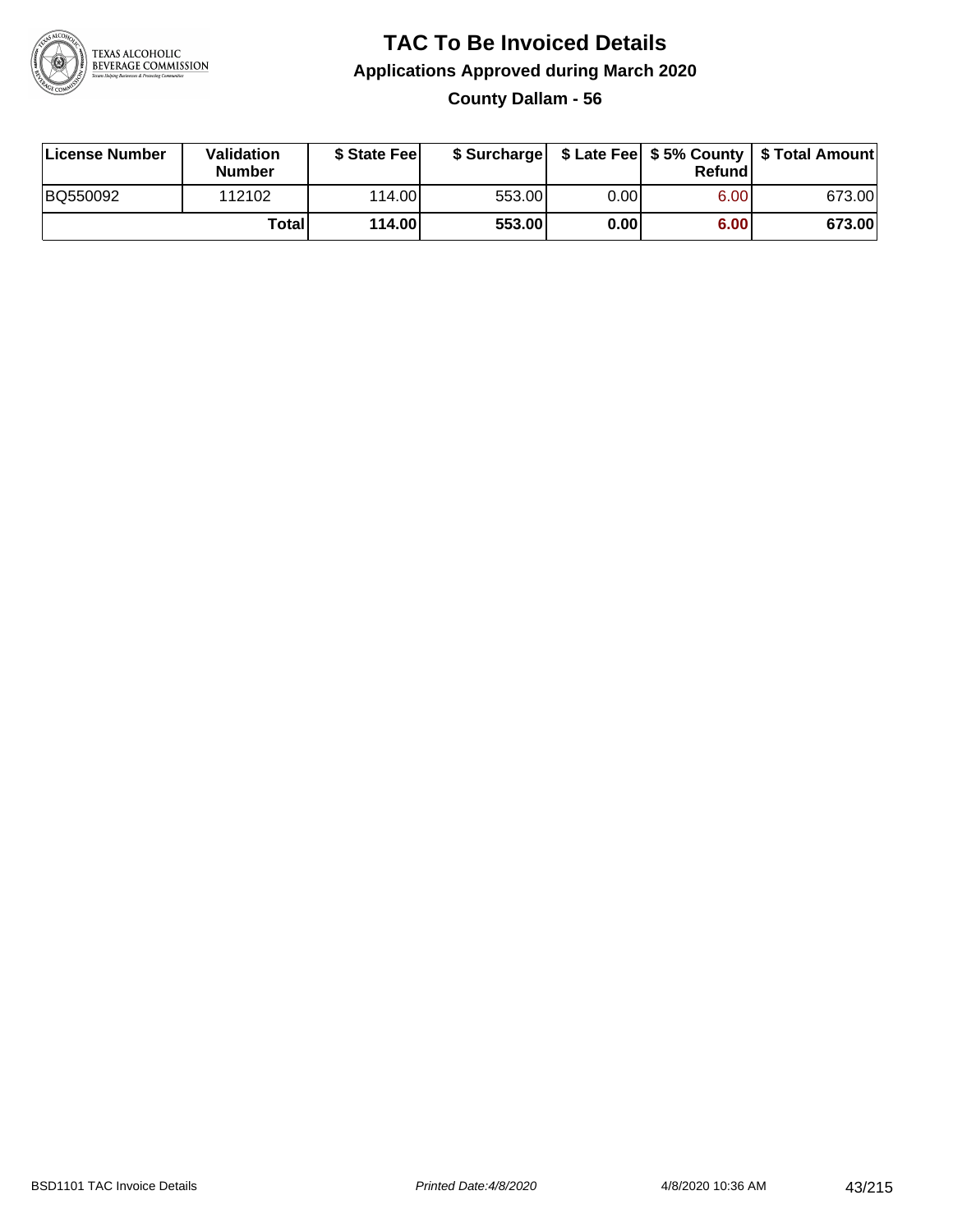

#### **TAC To Be Invoiced Details Applications Approved during March 2020 County Dallas - 57**

| <b>License Number</b> | <b>Validation</b><br><b>Number</b> | \$ State Fee | \$ Surcharge |      | \$ Late Fee   \$5% County<br>Refund | \$ Total Amount |
|-----------------------|------------------------------------|--------------|--------------|------|-------------------------------------|-----------------|
| BQ1082495             | 1635                               | 114.00       | 553.00       | 0.00 | 6.00                                | 673.00          |
| BQ1082710             | 3106                               | 114.00       | 553.00       | 0.00 | 6.00                                | 673.00          |
| BQ1083413             | 3886                               | 114.00       | 553.00       | 0.00 | 6.00                                | 673.00          |
| BQ1083925             | 3889                               | 114.00       | 553.00       | 0.00 | 6.00                                | 673.00          |
| BF1084062             | 3939                               | 114.00       | 553.00       | 0.00 | 6.00                                | 673.00          |
| BF1082431             | 3940                               | 114.00       | 553.00       | 0.00 | 6.00                                | 673.00          |
| BB1082757             | 3957                               | 570.00       | 701.00       | 0.00 | 30.00                               | 1,301.00        |
| BF1083170             | 4062                               | 114.00       | 553.00       | 0.00 | 6.00                                | 673.00          |
| BF1083394             | 4063                               | 114.00       | 553.00       | 0.00 | 6.00                                | 673.00          |
| BQ1082478             | 4085                               | 114.00       | 553.00       | 0.00 | 6.00                                | 673.00          |
| BQ1083182             | 4182                               | 114.00       | 553.00       | 0.00 | 6.00                                | 673.00          |
| BQ1084612             | 4277                               | 114.00       | 553.00       | 0.00 | 6.00                                | 673.00          |
| BQ1083184             | 4324                               | 114.00       | 553.00       | 0.00 | 6.00                                | 673.00          |
| BQ1083639             | 4401                               | 114.00       | 553.00       | 0.00 | 6.00                                | 673.00          |
| BF1083917             | 4446                               | 114.00       | 553.00       | 0.00 | 6.00                                | 673.00          |
| BG1082963             | 4496                               | 1,900.00     | 553.00       | 0.00 | 100.00                              | 2,553.00        |
| BF1084903             | 4522                               | 114.00       | 553.00       | 0.00 | 6.00                                | 673.00          |
| BF1084550             | 4523                               | 114.00       | 553.00       | 0.00 | 6.00                                | 673.00          |
| BG1084679             | 4542                               | 1,900.00     | 553.00       | 0.00 | 100.00                              | 2,553.00        |
| BQ1084017             | 4543                               | 114.00       | 553.00       | 0.00 | 6.00                                | 673.00          |
| BQ1084142             | 4710                               | 114.00       | 553.00       | 0.00 | 6.00                                | 673.00          |
| BQ1084674             | 4711                               | 114.00       | 553.00       | 0.00 | 6.00                                | 673.00          |
| BQ1084862             | 4718                               | 114.00       | 553.00       | 0.00 | 6.00                                | 673.00          |
| BQ1084416             | 4719                               | 114.00       | 553.00       | 0.00 | 6.00                                | 673.00          |
| BG1083802             | 4758                               | 1,900.00     | 553.00       | 0.00 | 100.00                              | 2,553.00        |
| BQ1083938             | 4809                               | 114.00       | 553.00       | 0.00 | 6.00                                | 673.00          |
| BF1083216             | 4857                               | 114.00       | 553.00       | 0.00 | 6.00                                | 673.00          |
| BQ1084913             | 4904                               | 114.00       | 553.00       | 0.00 | 6.00                                | 673.00          |
| BG1083949             | 5002                               | 1,900.00     | 553.00       | 0.00 | 100.00                              | 2,553.00        |
| BQ1084740             | 5070                               | 114.00       | 553.00       | 0.00 | 6.00                                | 673.00          |
| BQ1085062             | 5147                               | 114.00       | 553.00       | 0.00 | 6.00                                | 673.00          |
| BQ1085124             | 5231                               | 114.00       | 553.00       | 0.00 | 6.00                                | 673.00          |
| BQ1085007             | 5235                               | 114.00       | 553.00       | 0.00 | 6.00                                | 673.00          |
| BF1085071             | 5351                               | 114.00       | 553.00       | 0.00 | 6.00                                | 673.00          |
| BF1006140             | 111531                             | 114.00       | 553.00       | 0.00 | 6.00                                | 673.00          |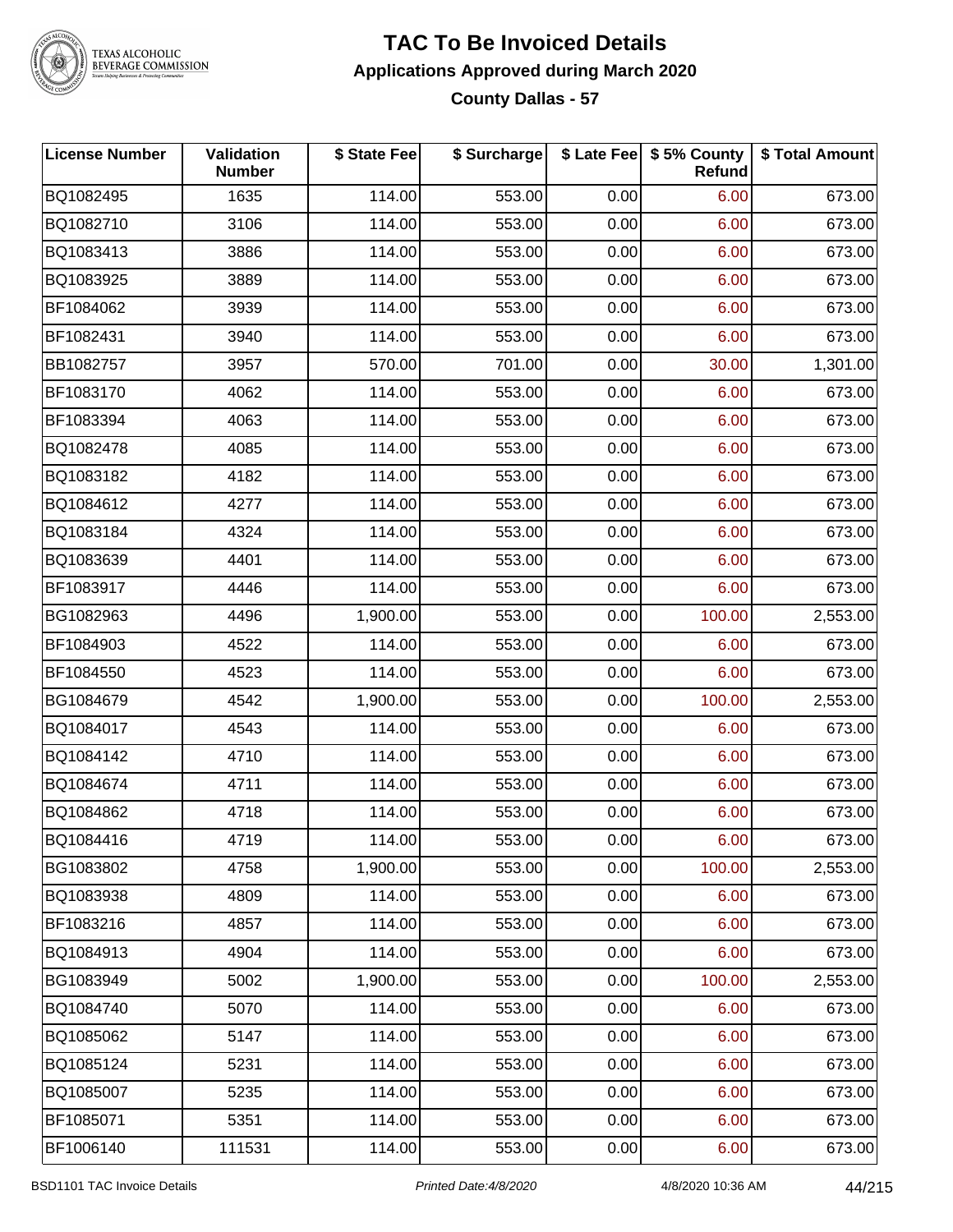| <b>License Number</b> | Validation<br><b>Number</b> | \$ State Fee | \$ Surcharge |      | \$ Late Fee   \$5% County<br>Refund | \$ Total Amount |
|-----------------------|-----------------------------|--------------|--------------|------|-------------------------------------|-----------------|
| BF547323              | 111574                      | 114.00       | 553.00       | 0.00 | 6.00                                | 673.00          |
| BG571677              | 111667                      | 1,425.00     | 553.00       | 0.00 | 75.00                               | 2,053.00        |
| BF1006349             | 111713                      | 114.00       | 553.00       | 0.00 | 6.00                                | 673.00          |
| BQ935368              | 111726                      | 114.00       | 553.00       | 0.00 | 6.00                                | 673.00          |
| BQ797092              | 111760                      | 114.00       | 553.00       | 0.00 | 6.00                                | 673.00          |
| BQ932185              | 111792                      | 114.00       | 553.00       | 0.00 | 6.00                                | 673.00          |
| BF572851              | 111800                      | 114.00       | 553.00       | 0.00 | 6.00                                | 673.00          |
| BG529068              | 111842                      | 1,425.00     | 553.00       | 0.00 | 75.00                               | 2,053.00        |
| BL529068              | 111842                      | 475.00       | 327.00       | 0.00 | 25.00                               | 827.00          |
| BF315304              | 111877                      | 114.00       | 553.00       | 0.00 | 6.00                                | 673.00          |
| BQ551311              | 111907                      | 114.00       | 553.00       | 0.00 | 6.00                                | 673.00          |
| BQ551312              | 111907                      | 114.00       | 553.00       | 0.00 | 6.00                                | 673.00          |
| BQ741301              | 111907                      | 114.00       | 553.00       | 0.00 | 6.00                                | 673.00          |
| BQ797999              | 111921                      | 114.00       | 553.00       | 0.00 | 6.00                                | 673.00          |
| BQ741135              | 111930                      | 114.00       | 553.00       | 0.00 | 6.00                                | 673.00          |
| BF714158              | 111935                      | 114.00       | 553.00       | 0.00 | 6.00                                | 673.00          |
| BG648573              | 111958                      | 1,425.00     | 553.00       | 0.00 | 75.00                               | 2,053.00        |
| BL648573              | 111958                      | 475.00       | 327.00       | 0.00 | 25.00                               | 827.00          |
| BQ797797              | 112004                      | 114.00       | 553.00       | 0.00 | 6.00                                | 673.00          |
| BQ863590              | 112052                      | 114.00       | 553.00       | 0.00 | 6.00                                | 673.00          |
| BQ617703              | 112099                      | 114.00       | 553.00       | 0.00 | 6.00                                | 673.00          |
| BQ797582              | 112106                      | 114.00       | 553.00       | 0.00 | 6.00                                | 673.00          |
| BF1007732             | 112148                      | 114.00       | 553.00       | 0.00 | 6.00                                | 673.00          |
| BQ798338              | 112170                      | 114.00       | 553.00       | 0.00 | 6.00                                | 673.00          |
| BG742602              | 112289                      | 1,425.00     | 553.00       | 0.00 | 75.00                               | 2,053.00        |
| BG715112              | 112336                      | 1,425.00     | 553.00       | 0.00 | 75.00                               | 2,053.00        |
| BF426955              | 112358                      | 114.00       | 553.00       | 0.00 | 6.00                                | 673.00          |
| BG315523              | 112447                      | 1,425.00     | 553.00       | 0.00 | 75.00                               | 2,053.00        |
| BL315523              | 112447                      | 475.00       | 327.00       | 0.00 | 25.00                               | 827.00          |
| BF935973              | 112466                      | 114.00       | 553.00       | 0.00 | 6.00                                | 673.00          |
| BQ1006321             | 112487                      | 114.00       | 553.00       | 0.00 | 6.00                                | 673.00          |
| BQ1007633             | 112508                      | 114.00       | 553.00       | 0.00 | 6.00                                | 673.00          |
| BG713708              | 112514                      | 1,425.00     | 553.00       | 0.00 | 75.00                               | 2,053.00        |
| BQ935566              | 112554                      | 114.00       | 553.00       | 0.00 | 6.00                                | 673.00          |
| BQ649275              | 112639                      | 114.00       | 553.00       | 0.00 | 6.00                                | 673.00          |
| BQ1008549             | 112657                      | 114.00       | 553.00       | 0.00 | 6.00                                | 673.00          |
| BQ685410              | 112785                      | 114.00       | 553.00       | 0.00 | 6.00                                | 673.00          |
| BQ798934              | 112785                      | 114.00       | 553.00       | 0.00 | 6.00                                | 673.00          |
| BQ864896              | 112785                      | 114.00       | 553.00       | 0.00 | 6.00                                | 673.00          |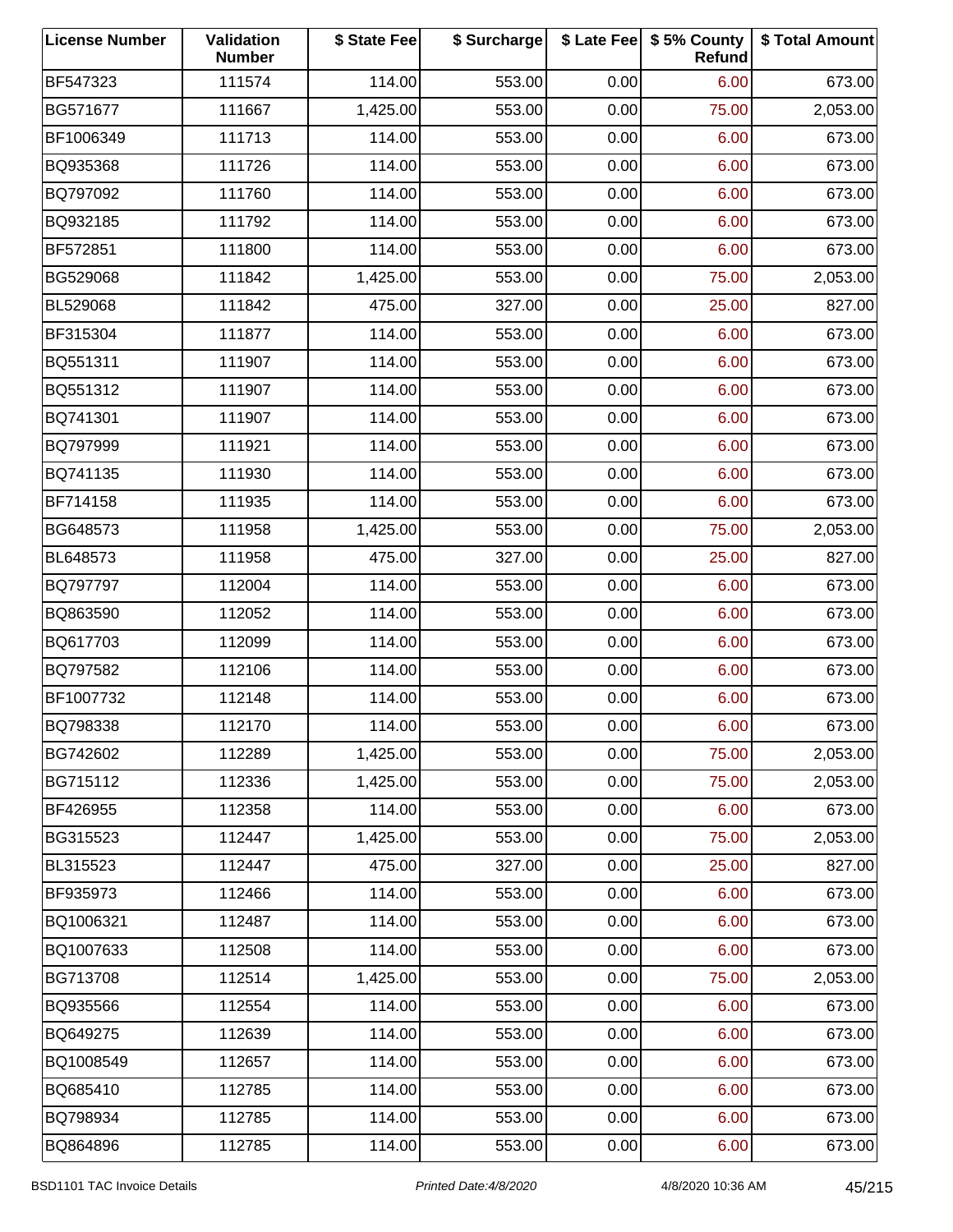| <b>License Number</b> | Validation<br><b>Number</b> | \$ State Fee | \$ Surcharge |        | \$ Late Fee   \$5% County<br>Refund | \$ Total Amount |
|-----------------------|-----------------------------|--------------|--------------|--------|-------------------------------------|-----------------|
| BQ936294              | 112785                      | 114.00       | 553.00       | 0.00   | 6.00                                | 673.00          |
| BQ715212              | 112838                      | 114.00       | 553.00       | 0.00   | 6.00                                | 673.00          |
| BQ799223              | 112927                      | 114.00       | 553.00       | 0.00   | 6.00                                | 673.00          |
| BQ650785              | 112929                      | 114.00       | 553.00       | 0.00   | 6.00                                | 673.00          |
| BF272585              | 112948                      | 114.00       | 553.00       | 0.00   | 6.00                                | 673.00          |
| BQ935081              | 112951                      | 114.00       | 553.00       | 0.00   | 6.00                                | 673.00          |
| BG932280              | 113001                      | 1,425.00     | 553.00       | 100.00 | 75.00                               | 2,153.00        |
| BB466228              | 113052                      | 570.00       | 701.00       | 0.00   | 30.00                               | 1,301.00        |
| BI466229              | 113052                      | 38.00        | 278.00       | 0.00   | 2.00                                | 318.00          |
| BC1062187             | 113052                      | 142.50       | 701.00       | 0.00   | 7.50                                | 851.00          |
| BG552725              | 113080                      | 1,425.00     | 553.00       | 0.00   | 75.00                               | 2,053.00        |
| BG932564              | 113085                      | 1,425.00     | 553.00       | 100.00 | 75.00                               | 2,153.00        |
| BF1006668             | 113091                      | 114.00       | 553.00       | 0.00   | 6.00                                | 673.00          |
| BG620299              | 113123                      | 1,425.00     | 553.00       | 0.00   | 75.00                               | 2,053.00        |
| BL620299              | 113123                      | 475.00       | 327.00       | 0.00   | 25.00                               | 827.00          |
| BQ865276              | 113184                      | 114.00       | 553.00       | 0.00   | 6.00                                | 673.00          |
| BG314848              | 113273                      | 1,425.00     | 553.00       | 0.00   | 75.00                               | 2,053.00        |
| BQ935648              | 113284                      | 114.00       | 553.00       | 0.00   | 6.00                                | 673.00          |
| BQ742953              | 113333                      | 114.00       | 553.00       | 0.00   | 6.00                                | 673.00          |
| BQ936421              | 113333                      | 114.00       | 553.00       | 0.00   | 6.00                                | 673.00          |
| BG550945              | 113357                      | 1,425.00     | 553.00       | 0.00   | 75.00                               | 2,053.00        |
| BL550945              | 113357                      | 475.00       | 327.00       | 0.00   | 25.00                               | 827.00          |
| BF574170              | 113375                      | 114.00       | 553.00       | 0.00   | 6.00                                | 673.00          |
| BG862370              | 113385                      | 1,425.00     | 553.00       | 0.00   | 75.00                               | 2,053.00        |
| BF315543              | 113510                      | 114.00       | 553.00       | 0.00   | 6.00                                | 673.00          |
| BQ800180              | 113572                      | 114.00       | 553.00       | 0.00   | 6.00                                | 673.00          |
| BQ866256              | 113572                      | 114.00       | 553.00       | 0.00   | 6.00                                | 673.00          |
| BG1007280             | 113592                      | 1,425.00     | 553.00       | 0.00   | 75.00                               | 2,053.00        |
| BG1008116             | 113598                      | 1,425.00     | 553.00       | 0.00   | 75.00                               | 2,053.00        |
| BQ799937              | 113686                      | 114.00       | 553.00       | 0.00   | 6.00                                | 673.00          |
| BQ796796              | 113743                      | 114.00       | 553.00       | 0.00   | 6.00                                | 673.00          |
| BQ797299              | 113743                      | 114.00       | 553.00       | 0.00   | 6.00                                | 673.00          |
| BQ1007272             | 113743                      | 114.00       | 553.00       | 0.00   | 6.00                                | 673.00          |
| BQ717081              | 113810                      | 114.00       | 553.00       | 0.00   | 6.00                                | 673.00          |
| BG653497              | 113852                      | 1,425.00     | 553.00       | 0.00   | 75.00                               | 2,053.00        |
| BG1004750             | 113888                      | 1,425.00     | 553.00       | 100.00 | 75.00                               | 2,153.00        |
| BG183039              | 113897                      | 1,425.00     | 553.00       | 100.00 | 75.00                               | 2,153.00        |
| BQ1008487             | 113915                      | 114.00       | 553.00       | 0.00   | 6.00                                | 673.00          |
| BG1007091             | 113931                      | 1,425.00     | 553.00       | 0.00   | 75.00                               | 2,053.00        |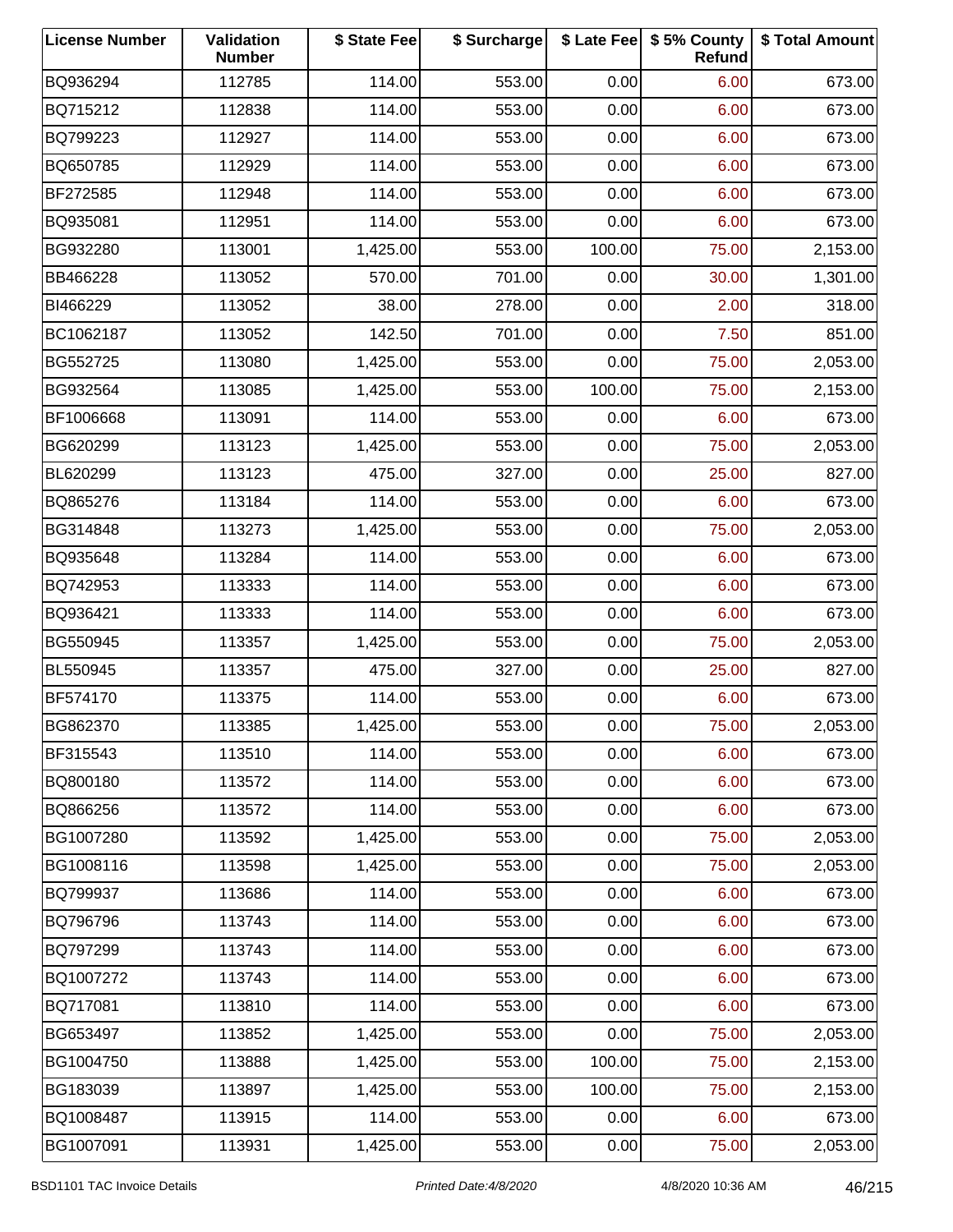| <b>License Number</b> | Validation<br><b>Number</b> | \$ State Fee | \$ Surcharge |          | \$ Late Fee   \$5% County<br>Refund | \$ Total Amount |
|-----------------------|-----------------------------|--------------|--------------|----------|-------------------------------------|-----------------|
| BQ862799              | 114093                      | 114.00       | 553.00       | 100.00   | 6.00                                | 773.00          |
| BQ1007761             | 114173                      | 114.00       | 553.00       | 0.00     | 6.00                                | 673.00          |
| BQ934066              | 114179                      | 114.00       | 553.00       | 0.00     | 6.00                                | 673.00          |
| BQ743665              | 114213                      | 114.00       | 553.00       | 0.00     | 6.00                                | 673.00          |
| BQ744270              | 114218                      | 114.00       | 553.00       | 0.00     | 6.00                                | 673.00          |
| BQ744445              | 114223                      | 114.00       | 553.00       | 0.00     | 6.00                                | 673.00          |
| BQ650559              | 114253                      | 114.00       | 553.00       | 0.00     | 6.00                                | 673.00          |
| BQ487588              | 114283                      | 114.00       | 553.00       | 0.00     | 6.00                                | 673.00          |
| BQ798480              | 114345                      | 114.00       | 553.00       | 0.00     | 6.00                                | 673.00          |
| BQ799930              | 114355                      | 114.00       | 553.00       | 0.00     | 6.00                                | 673.00          |
| BQ800568              | 114387                      | 114.00       | 553.00       | 0.00     | 6.00                                | 673.00          |
| BQ1009150             | 114432                      | 114.00       | 553.00       | 0.00     | 6.00                                | 673.00          |
| BQ552412              | 114511                      | 114.00       | 553.00       | 0.00     | 6.00                                | 673.00          |
| BQ718638              | 116544                      | 114.00       | 553.00       | 0.00     | 6.00                                | 673.00          |
| BG935692              | 117134                      | 1,425.00     | 553.00       | 100.00   | 75.00                               | 2,153.00        |
| BQ786758              | 126873                      | 114.00       | 553.00       | 0.00     | 6.00                                | 673.00          |
| BG860643              | 506186                      | 1,425.00     | 553.00       | 0.00     | 75.00                               | 2,053.00        |
| BQ1007634             | 506654                      | 114.00       | 553.00       | 0.00     | 6.00                                | 673.00          |
| BQ651155              | 506658                      | 114.00       | 553.00       | 0.00     | 6.00                                | 673.00          |
| BQ487143              | 506675                      | 114.00       | 553.00       | 0.00     | 6.00                                | 673.00          |
| BQ650343              | 506677                      | 114.00       | 553.00       | 0.00     | 6.00                                | 673.00          |
| BG507020              | 507216                      | 1,425.00     | 553.00       | 100.00   | 75.00                               | 2,153.00        |
| BG465308              | 507217                      | 1,425.00     | 553.00       | 0.00     | 75.00                               | 2,053.00        |
| BG649308              | 507447                      | 1,425.00     | 553.00       | 0.00     | 75.00                               | 2,053.00        |
| BQ1004483             | 507880                      | 114.00       | 553.00       | 0.00     | 6.00                                | 673.00          |
| BG649118              | 507881                      | 1,425.00     | 553.00       | 0.00     | 75.00                               | 2,053.00        |
| BQ866605              | 508041                      | 114.00       | 553.00       | 0.00     | 6.00                                | 673.00          |
| BQ936760              | 508045                      | 114.00       | 553.00       | 0.00     | 6.00                                | 673.00          |
| BQ621601              | 508177                      | 114.00       | 553.00       | 0.00     | 6.00                                | 673.00          |
| BG862355              | 508178                      | 1,425.00     | 553.00       | 0.00     | 75.00                               | 2,053.00        |
| BL862355              | 508178                      | 475.00       | 327.00       | 0.00     | 25.00                               | 827.00          |
| BQ1004918             | 508182                      | 114.00       | 553.00       | 100.00   | 6.00                                | 773.00          |
| BQ1004894             | 508183                      | 114.00       | 553.00       | 100.00   | 6.00                                | 773.00          |
| BQ1007084             | 508336                      | 114.00       | 553.00       | 0.00     | 6.00                                | 673.00          |
| BE934206              | 508740                      | 1,425.00     | 553.00       | 100.00   | 75.00                               | 2,153.00        |
| BQ1009684             | 509701                      | 114.00       | 553.00       | 0.00     | 6.00                                | 673.00          |
| BQ606587              | 517649                      | 114.00       | 553.00       | 0.00     | 6.00                                | 673.00          |
|                       | <b>Total</b>                | 63,982.50    | 81,763.00    | 1,000.00 | 3,367.50                            | 150,113.00      |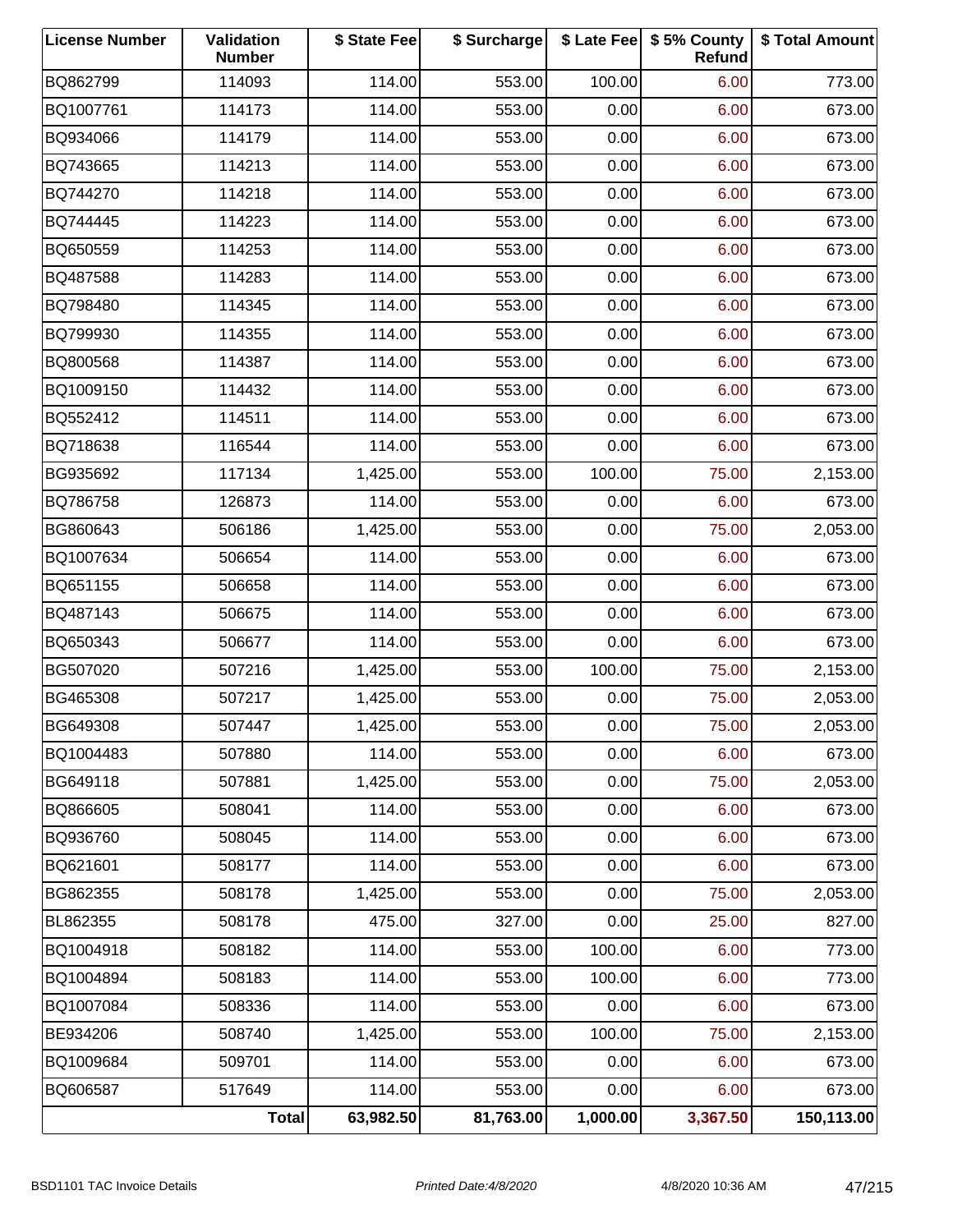

## **TAC To Be Invoiced Details Applications Approved during March 2020 County Dawson - 58**

| License Number | Validation<br><b>Number</b> | \$ State Feel |        |      | Refund | \$ Surcharge   \$ Late Fee   \$5% County   \$ Total Amount |
|----------------|-----------------------------|---------------|--------|------|--------|------------------------------------------------------------|
| BQ933432       | 111920                      | 114.00L       | 553.00 | 0.00 | 6.00   | 673.00                                                     |
|                | Totall                      | 114.00        | 553.00 | 0.00 | 6.00   | 673.00                                                     |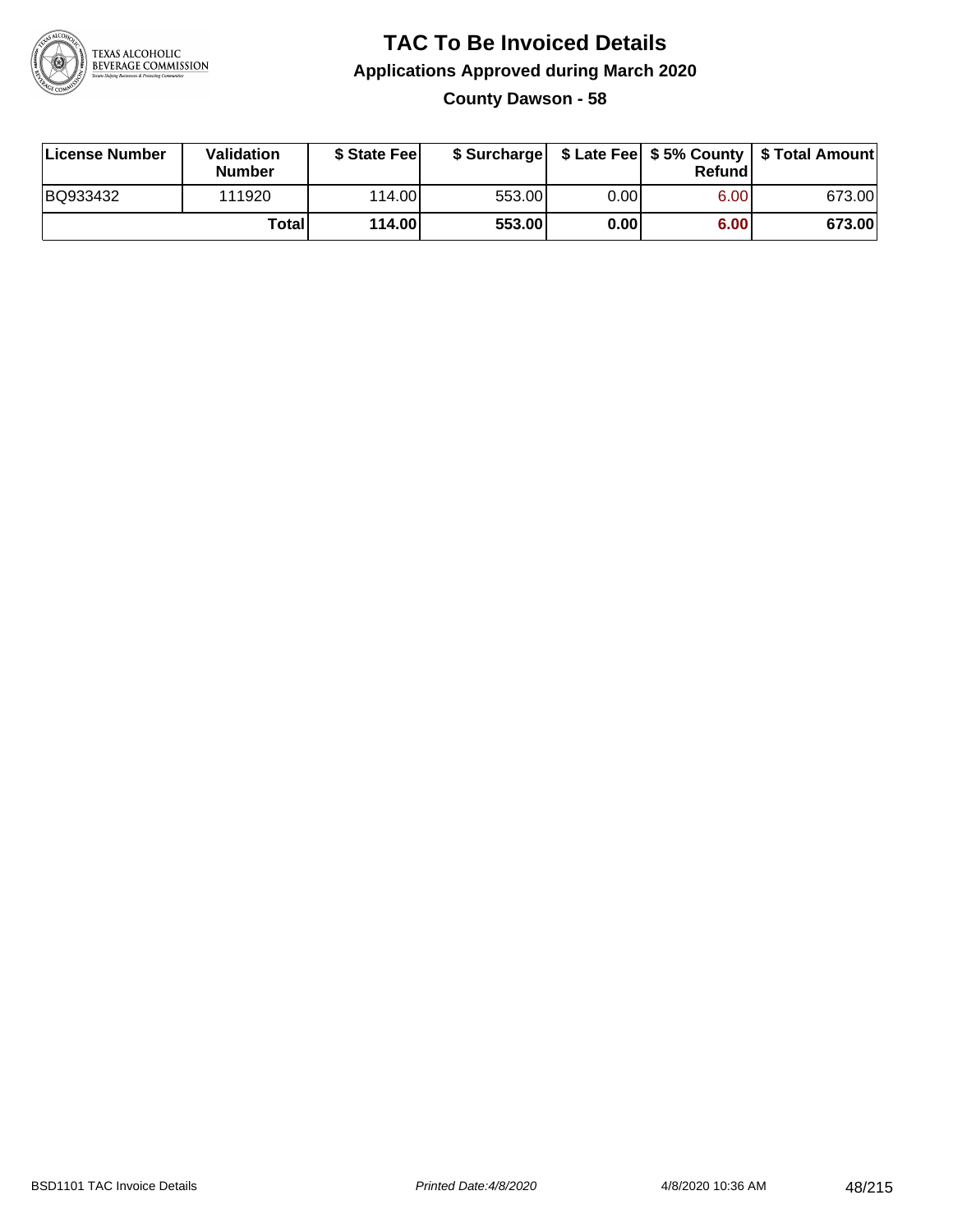

## **TAC To Be Invoiced Details Applications Approved during March 2020 County Deaf Smith - 59**

| License Number | Validation<br><b>Number</b> | \$ State Fee | \$ Surcharge |      | Refund | \$ Late Fee   \$5% County   \$ Total Amount |
|----------------|-----------------------------|--------------|--------------|------|--------|---------------------------------------------|
| BQ186508       | 103948                      | 114.00       | 553.00       | 0.00 | 6.00   | 673.00                                      |
| BQ743519       | 113445                      | 114.00       | 553.00       | 0.00 | 6.00   | 673.00                                      |
| BQ553207       | 114242                      | 114.00       | 553.00       | 0.00 | 6.00   | 673.00                                      |
|                | Total                       | 342.00       | 1,659.00     | 0.00 | 18.00  | 2,019.00                                    |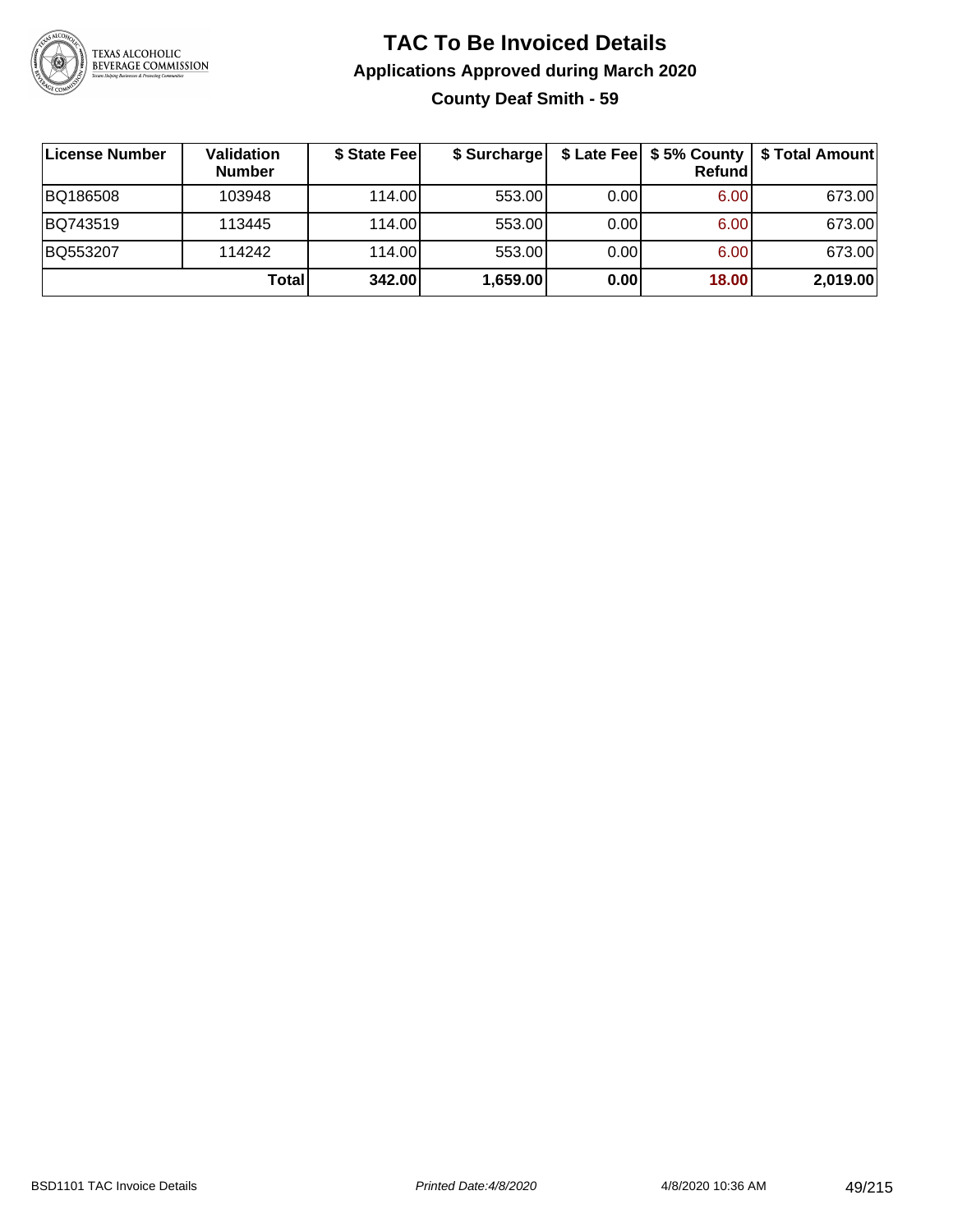

#### **TAC To Be Invoiced Details Applications Approved during March 2020 County Denton - 61**

| License Number | Validation<br><b>Number</b> | \$ State Fee | \$ Surcharge |      | \$ Late Fee   \$5% County<br>Refund | \$ Total Amount |
|----------------|-----------------------------|--------------|--------------|------|-------------------------------------|-----------------|
| BG1082827      | 4129                        | 332.50       | 553.00       | 0.00 | 17.50                               | 903.00          |
| BQ1085191      | 4680                        | 114.00       | 553.00       | 0.00 | 6.00                                | 673.00          |
| BQ1083137      | 4844                        | 114.00       | 553.00       | 0.00 | 6.00                                | 673.00          |
| BG1085135      | 4963                        | 332.50       | 553.00       | 0.00 | 17.50                               | 903.00          |
| BQ281680       | 102299                      | 114.00       | 553.00       | 0.00 | 6.00                                | 673.00          |
| BG651562       | 111666                      | 332.50       | 553.00       | 0.00 | 17.50                               | 903.00          |
| BQ863817       | 111918                      | 114.00       | 553.00       | 0.00 | 6.00                                | 673.00          |
| BE862478       | 112305                      | 285.00       | 553.00       | 0.00 | 15.00                               | 853.00          |
| BG1007543      | 112407                      | 332.50       | 553.00       | 0.00 | 17.50                               | 903.00          |
| BQ714621       | 112456                      | 114.00       | 553.00       | 0.00 | 6.00                                | 673.00          |
| BQ935841       | 112496                      | 114.00       | 553.00       | 0.00 | 6.00                                | 673.00          |
| BF741693       | 112504                      | 114.00       | 553.00       | 0.00 | 6.00                                | 673.00          |
| BF741697       | 112505                      | 114.00       | 553.00       | 0.00 | 6.00                                | 673.00          |
| BF1005828      | 112877                      | 114.00       | 553.00       | 0.00 | 6.00                                | 673.00          |
| BQ864922       | 113070                      | 114.00       | 553.00       | 0.00 | 6.00                                | 673.00          |
| BQ314975       | 113126                      | 114.00       | 553.00       | 0.00 | 6.00                                | 673.00          |
| BQ716465       | 113184                      | 114.00       | 553.00       | 0.00 | 6.00                                | 673.00          |
| BQ798393       | 113281                      | 114.00       | 553.00       | 0.00 | 6.00                                | 673.00          |
| BQ553453       | 113333                      | 114.00       | 553.00       | 0.00 | 6.00                                | 673.00          |
| BF1006101      | 113522                      | 114.00       | 553.00       | 0.00 | 6.00                                | 673.00          |
| BQ799773       | 113927                      | 114.00       | 553.00       | 0.00 | 6.00                                | 673.00          |
| BQ575472       | 114163                      | 114.00       | 553.00       | 0.00 | 6.00                                | 673.00          |
| BQ938529       | 114323                      | 114.00       | 553.00       | 0.00 | 6.00                                | 673.00          |
| BQ937763       | 114387                      | 114.00       | 553.00       | 0.00 | 6.00                                | 673.00          |
| BQ1010244      | 114387                      | 114.00       | 553.00       | 0.00 | 6.00                                | 673.00          |
| BQ686651       | 114422                      | 114.00       | 553.00       | 0.00 | 6.00                                | 673.00          |
| BQ654577       | 114483                      | 114.00       | 553.00       | 0.00 | 6.00                                | 673.00          |
| BQ653516       | 116699                      | 114.00       | 553.00       | 0.00 | 6.00                                | 673.00          |
| BQ577795       | 117290                      | 114.00       | 553.00       | 0.00 | 6.00                                | 673.00          |
| BQ803077       | 118599                      | 114.00       | 553.00       | 0.00 | 6.00                                | 673.00          |
| BQ488021       | 506656                      | 114.00       | 553.00       | 0.00 | 6.00                                | 673.00          |
| BQ1007728      | 506657                      | 114.00       | 553.00       | 0.00 | 6.00                                | 673.00          |
| BF528729       | 506661                      | 114.00       | 553.00       | 0.00 | 6.00                                | 673.00          |
| BG932667       | 507502                      | 332.50       | 553.00       | 0.00 | 17.50                               | 903.00          |
| BQ865687       | 508066                      | 114.00       | 553.00       | 0.00 | 6.00                                | 673.00          |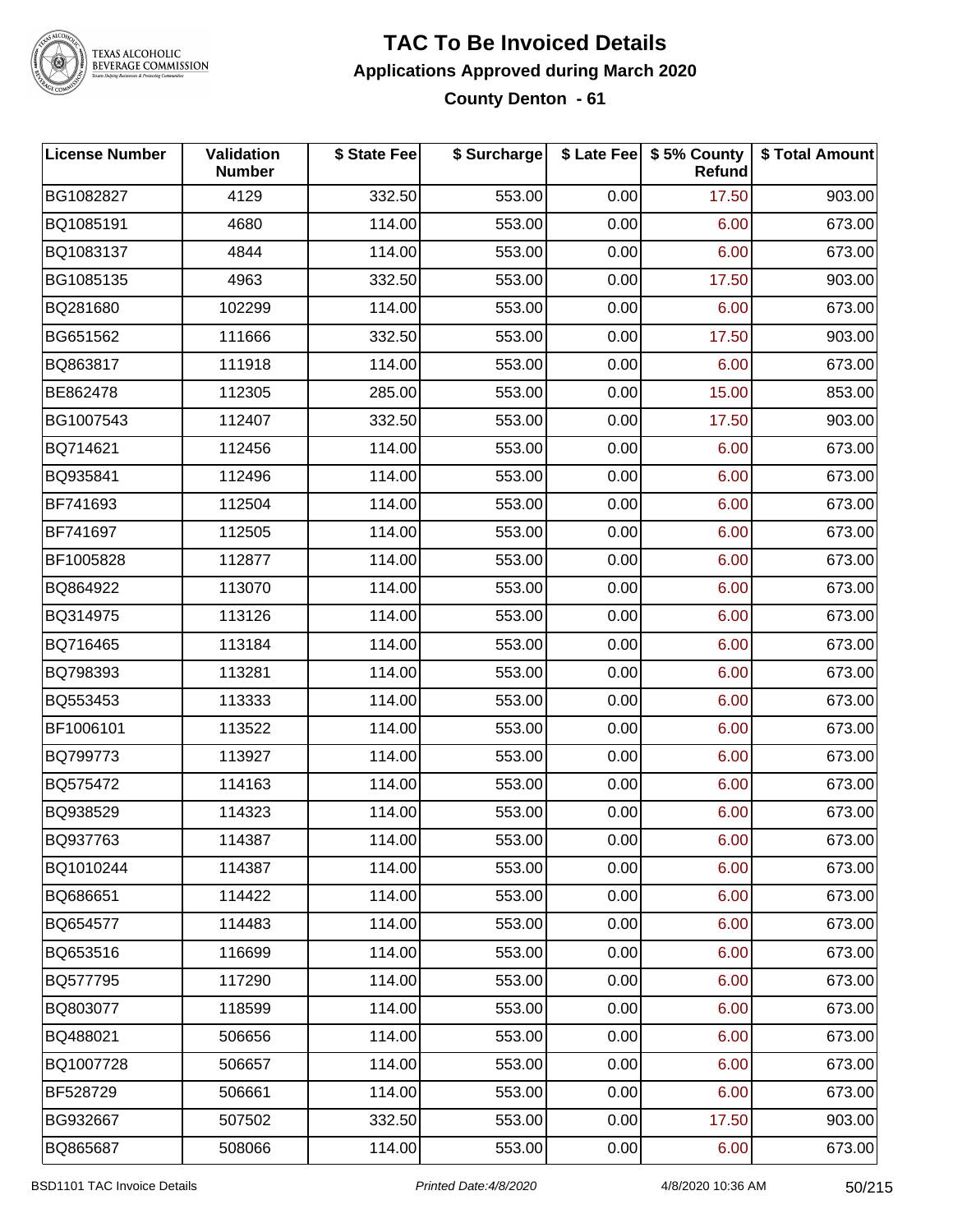| ∣License Number | <b>Validation</b><br><b>Number</b> | \$ State Feel | \$ Surcharge |       | Refundl | \$ Late Fee   \$5% County   \$ Total Amount |
|-----------------|------------------------------------|---------------|--------------|-------|---------|---------------------------------------------|
| BQ618091        | 508074                             | 114.00        | 553.00       | 0.00  | 6.00    | 673.00                                      |
| BQ716525        | 511035                             | 114.00        | 553.00       | 0.001 | 6.00    | 673.00                                      |
|                 | Totall                             | 5,481.50      | 20,461.00    | 0.00  | 288.50  | 26,231.00                                   |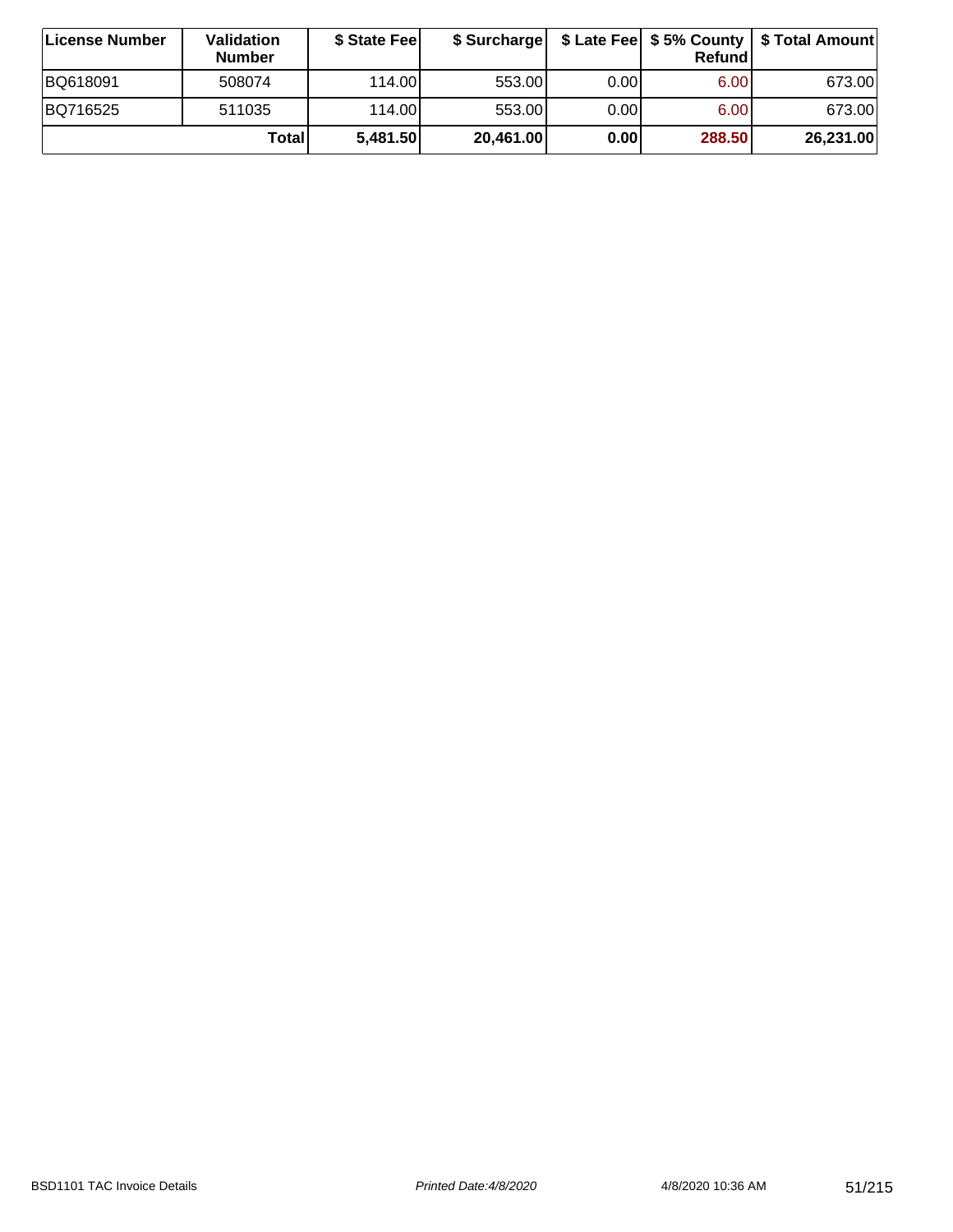

## **TAC To Be Invoiced Details Applications Approved during March 2020 County DeWitt - 62**

| License Number | Validation<br><b>Number</b> | \$ State Fee | \$ Surcharge |      | <b>Refund</b> | \$ Late Fee   \$5% County   \$ Total Amount |
|----------------|-----------------------------|--------------|--------------|------|---------------|---------------------------------------------|
| BF1083590      | 4206                        | 114.00       | 553.00       | 0.00 | 6.00          | 673.00                                      |
| BE175145       | 112241                      | 285.00       | 553.00       | 0.00 | 15.00         | 853.00                                      |
| BE262341       | 113498                      | 285.00       | 553.00       | 0.00 | 15.00         | 853.00                                      |
| BE281356       | 114524                      | 285.00       | 553.00       | 0.00 | 15.00         | 853.00                                      |
|                | Total                       | 969.00       | 2,212.00     | 0.00 | 51.00         | 3,232.00                                    |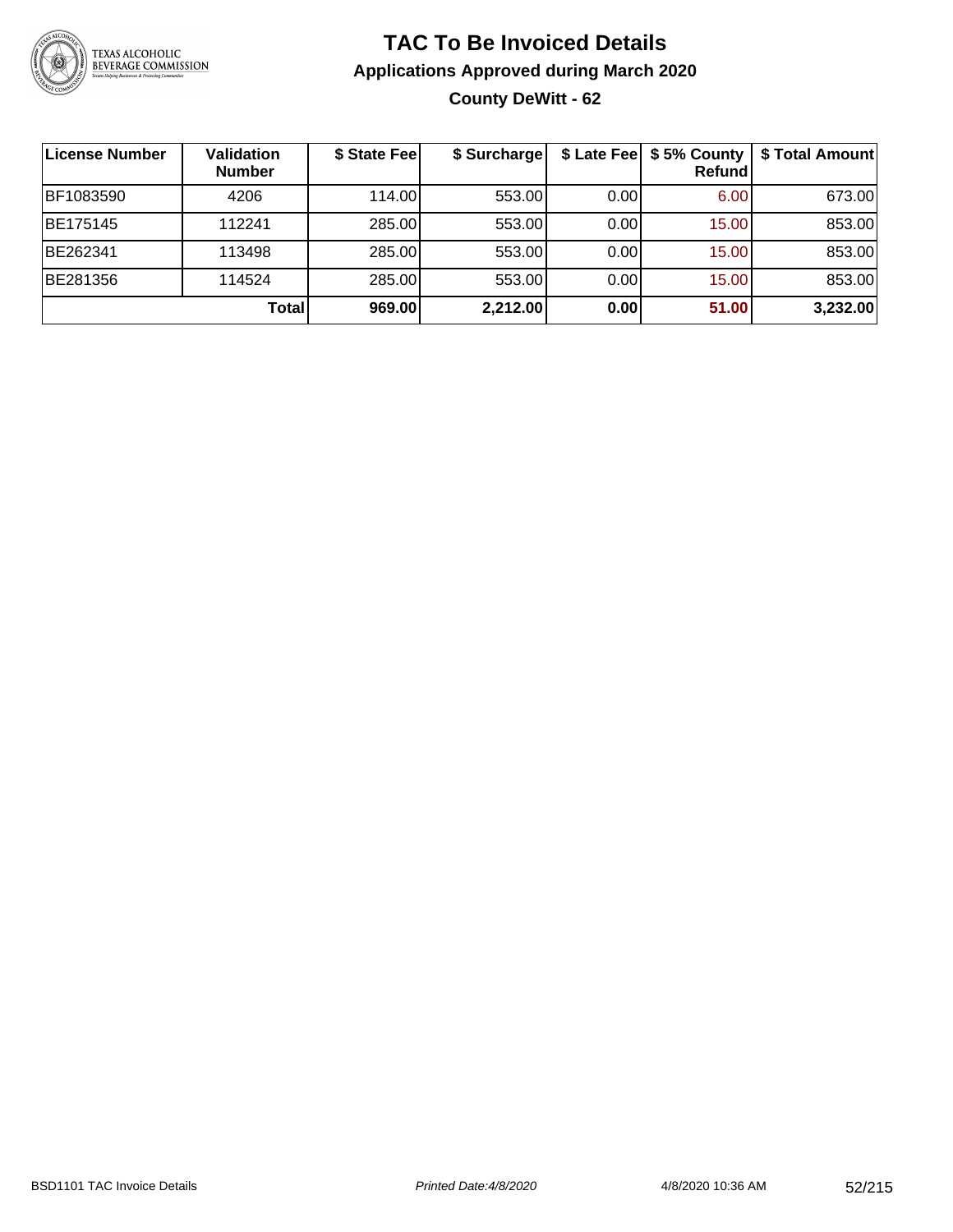

**County Dimmit - 64**

| License Number | Validation<br><b>Number</b> | \$ State Fee |          |       | Refundl | \$ Surcharge   \$ Late Fee   \$5% County   \$ Total Amount |
|----------------|-----------------------------|--------------|----------|-------|---------|------------------------------------------------------------|
| BF1083935      | 4634                        | 114.00       | 553.00   | 0.001 | 6.00    | 673.00                                                     |
| BE107058       | 112321                      | 285.00       | 553.00   | 0.00  | 15.00   | 853.00                                                     |
| BE1009473      | 114396                      | 285.00       | 553.00   | 0.001 | 15.00   | 853.00                                                     |
|                | Total                       | 684.00       | 1,659.00 | 0.00  | 36.00   | 2,379.00                                                   |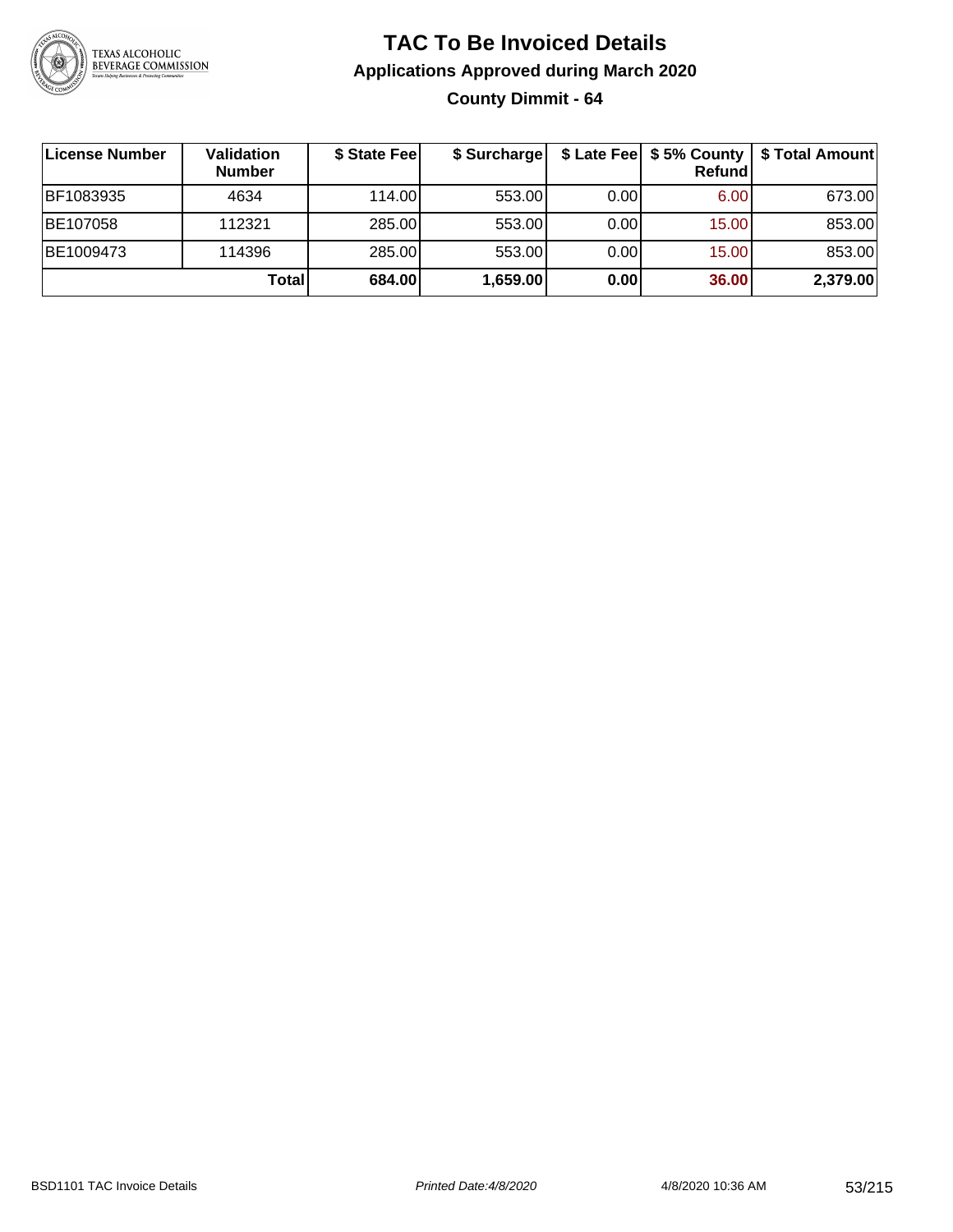

## **TAC To Be Invoiced Details Applications Approved during March 2020 County Donley - 65**

| <b>License Number</b> | Validation<br><b>Number</b> | \$ State Feel | \$ Surcharge |      | Refund | \$ Late Fee   \$5% County   \$ Total Amount |
|-----------------------|-----------------------------|---------------|--------------|------|--------|---------------------------------------------|
| BQ864223              | 111869                      | 114.00L       | 553.00       | 0.00 | 6.00   | 673.00                                      |
| BQ1009267             | 113725                      | 114.00        | 553.00       | 0.00 | 6.00   | 673.00                                      |
|                       | Total                       | 228.00        | 1,106.00     | 0.00 | 12.00  | 1,346.00                                    |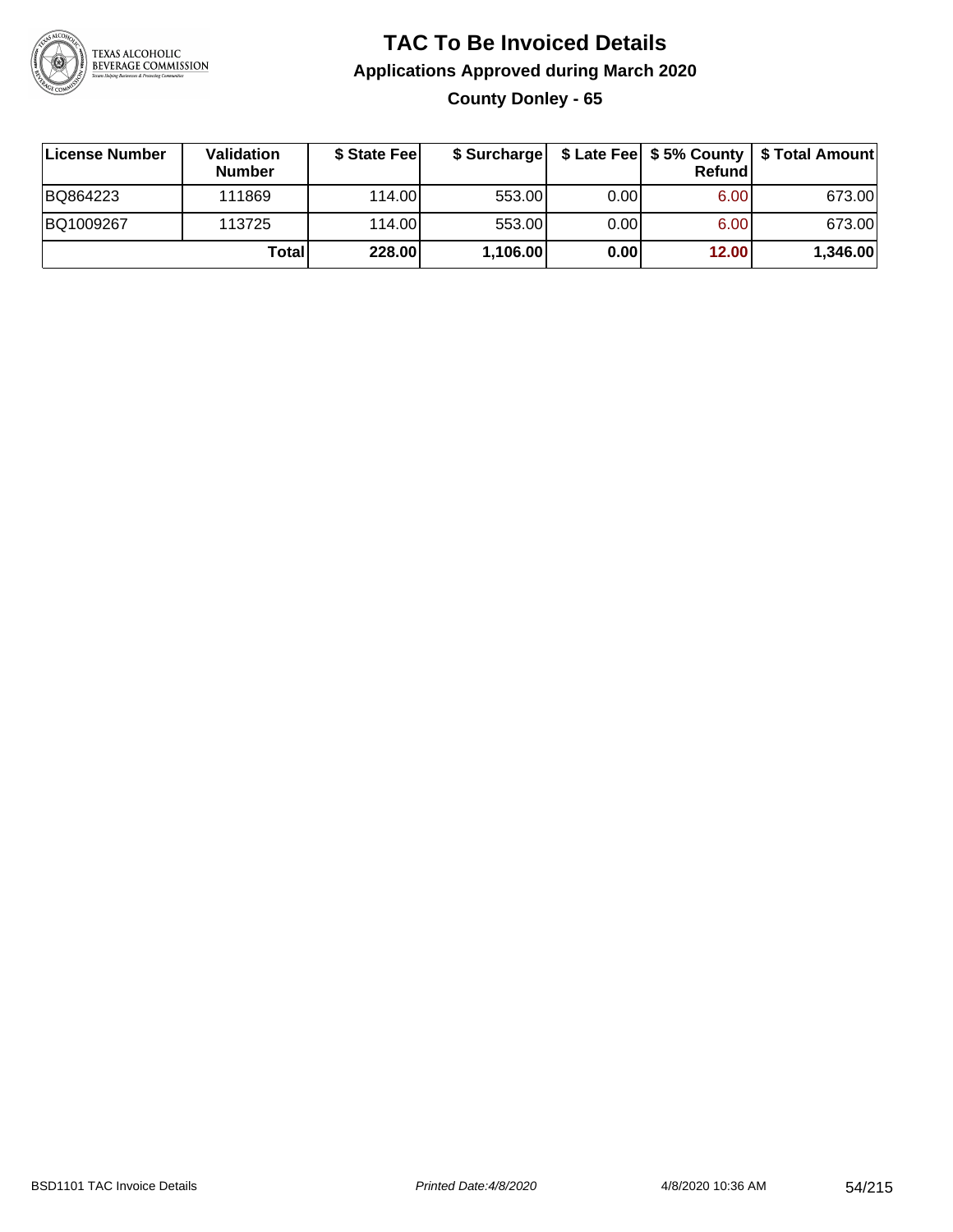

## **TAC To Be Invoiced Details Applications Approved during March 2020 County Duval - 66**

| License Number | Validation<br><b>Number</b> | \$ State Fee |        |       | Refundl | \$ Surcharge   \$ Late Fee   \$5% County   \$ Total Amount |
|----------------|-----------------------------|--------------|--------|-------|---------|------------------------------------------------------------|
| BQ1082526      | 3980                        | 114.00L      | 553.00 | 0.001 | 6.00    | 673.00                                                     |
|                | <b>Total</b>                | 114.00       | 553.00 | 0.00  | 6.00    | 673.00                                                     |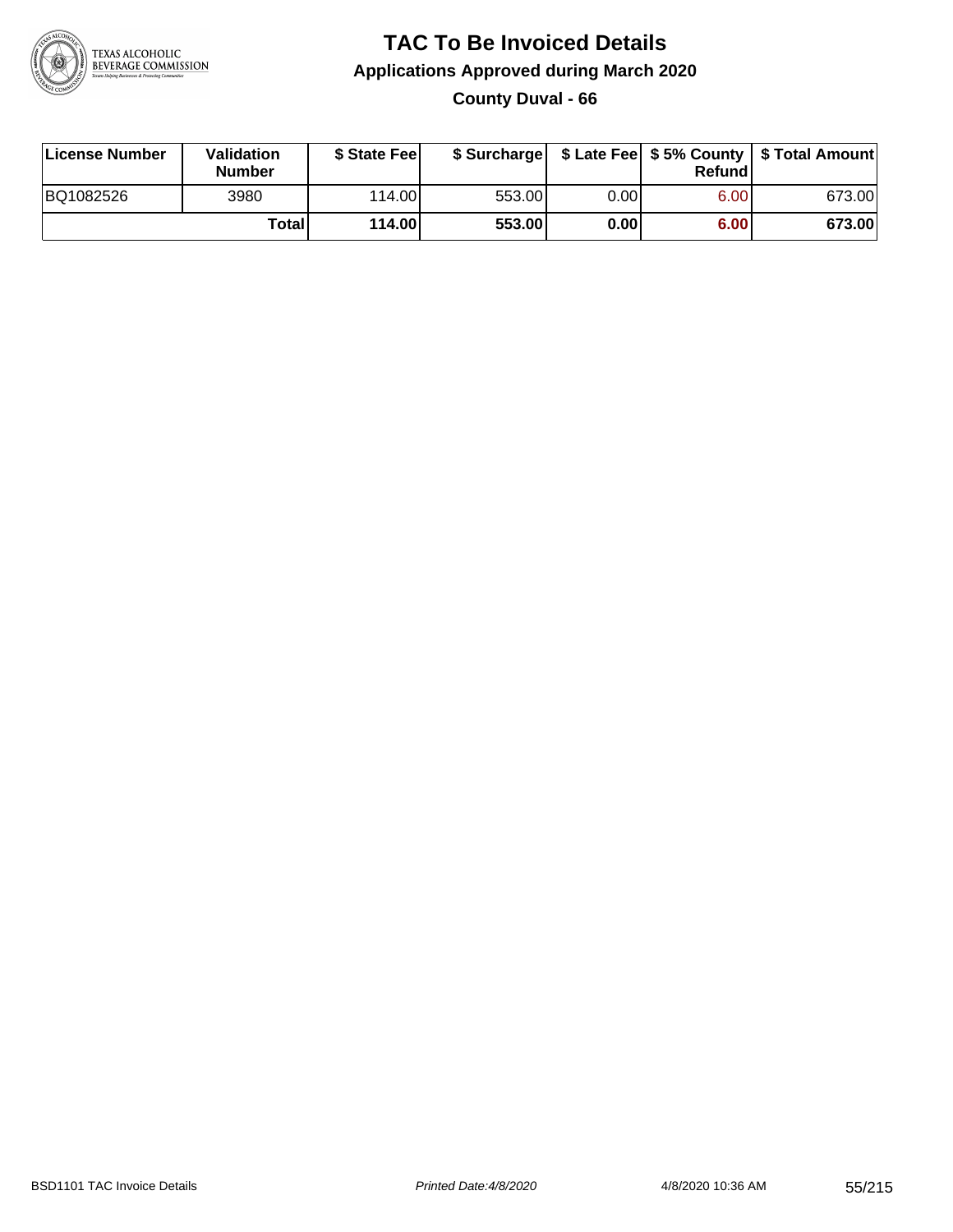

## **TAC To Be Invoiced Details Applications Approved during March 2020 County Eastland - 67**

| ∣License Number | Validation<br><b>Number</b> | \$ State Feel | \$ Surcharge |      | Refundl | \$ Late Fee   \$5% County   \$ Total Amount |
|-----------------|-----------------------------|---------------|--------------|------|---------|---------------------------------------------|
| BF1083962       | 4524                        | 114.00        | 553.00       | 0.00 | 6.00    | 673.00                                      |
| BG1005129       | 111555                      | 332.50        | 553.00       | 0.00 | 17.50   | 903.00                                      |
|                 | Totall                      | 446.50        | 1,106.00     | 0.00 | 23.50   | 1,576.00                                    |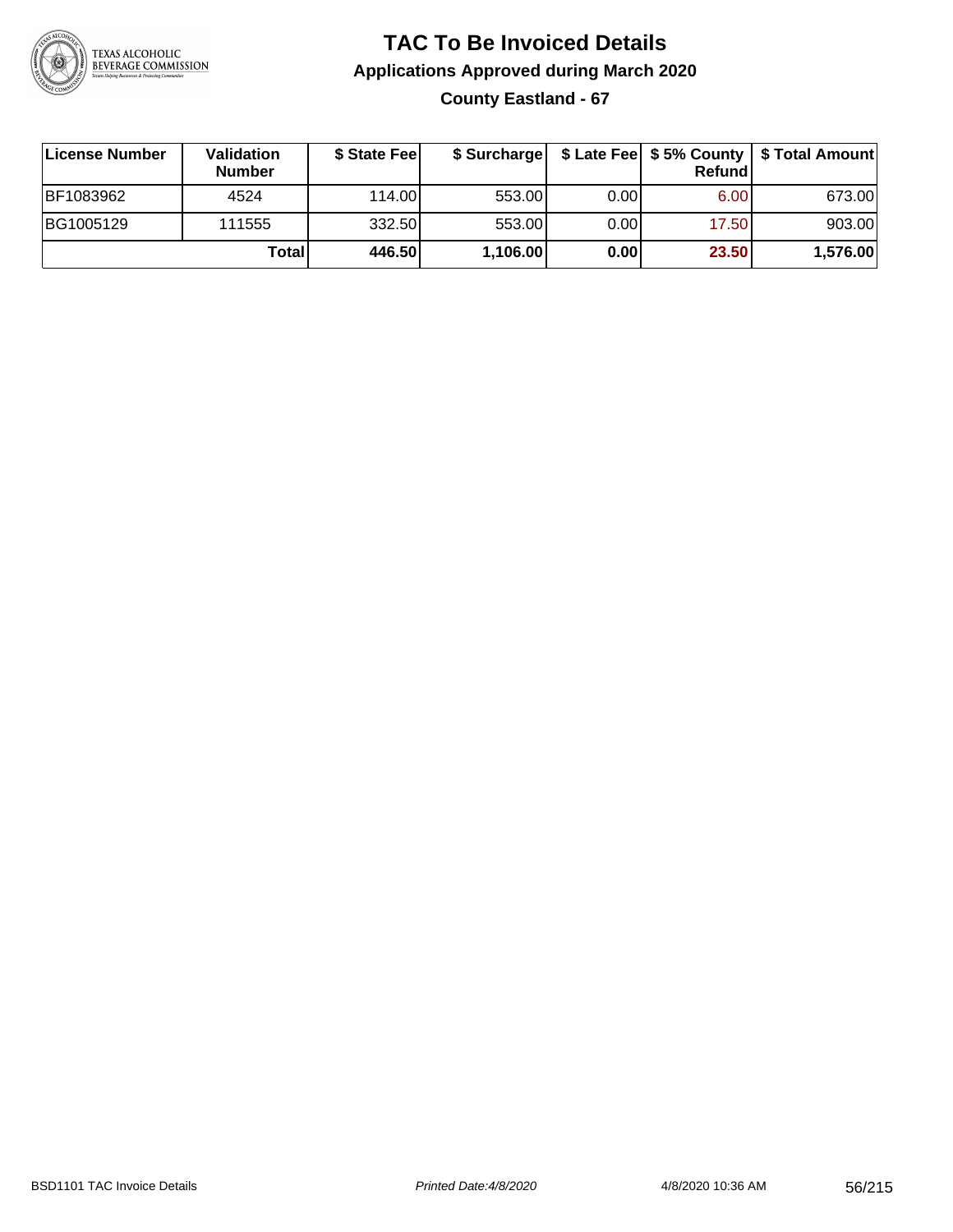

#### **TAC To Be Invoiced Details Applications Approved during March 2020 County Ector - 68**

| <b>License Number</b> | <b>Validation</b><br><b>Number</b> | \$ State Fee | \$ Surcharge | \$ Late Fee | \$5% County<br><b>Refund</b> | \$ Total Amount |
|-----------------------|------------------------------------|--------------|--------------|-------------|------------------------------|-----------------|
| BG1083978             | 4591                               | 332.50       | 553.00       | 0.00        | 17.50                        | 903.00          |
| BG1083943             | 4882                               | 332.50       | 553.00       | 0.00        | 17.50                        | 903.00          |
| BG934192              | 111433                             | 332.50       | 553.00       | 0.00        | 17.50                        | 903.00          |
| BQ798755              | 112694                             | 114.00       | 553.00       | 0.00        | 6.00                         | 673.00          |
| BF682205              | 112891                             | 114.00       | 553.00       | 0.00        | 6.00                         | 673.00          |
| BQ683000              | 112995                             | 114.00       | 553.00       | 0.00        | 6.00                         | 673.00          |
| BG407815              | 113062                             | 332.50       | 553.00       | 0.00        | 17.50                        | 903.00          |
| BQ621481              | 113176                             | 114.00       | 553.00       | 0.00        | 6.00                         | 673.00          |
| BE932939              | 113249                             | 285.00       | 553.00       | 0.00        | 15.00                        | 853.00          |
| BQ205726              | 114329                             | 114.00       | 553.00       | 0.00        | 6.00                         | 673.00          |
| BG860303              | 506659                             | 332.50       | 553.00       | 0.00        | 17.50                        | 903.00          |
| BL860303              | 506659                             | 475.00       | 327.00       | 0.00        | 25.00                        | 827.00          |
| BB140686              | 507981                             | 570.00       | 701.00       | 0.00        | 30.00                        | 1,301.00        |
|                       | Total                              | 3,562.50     | 7,111.00     | 0.00        | 187.50                       | 10,861.00       |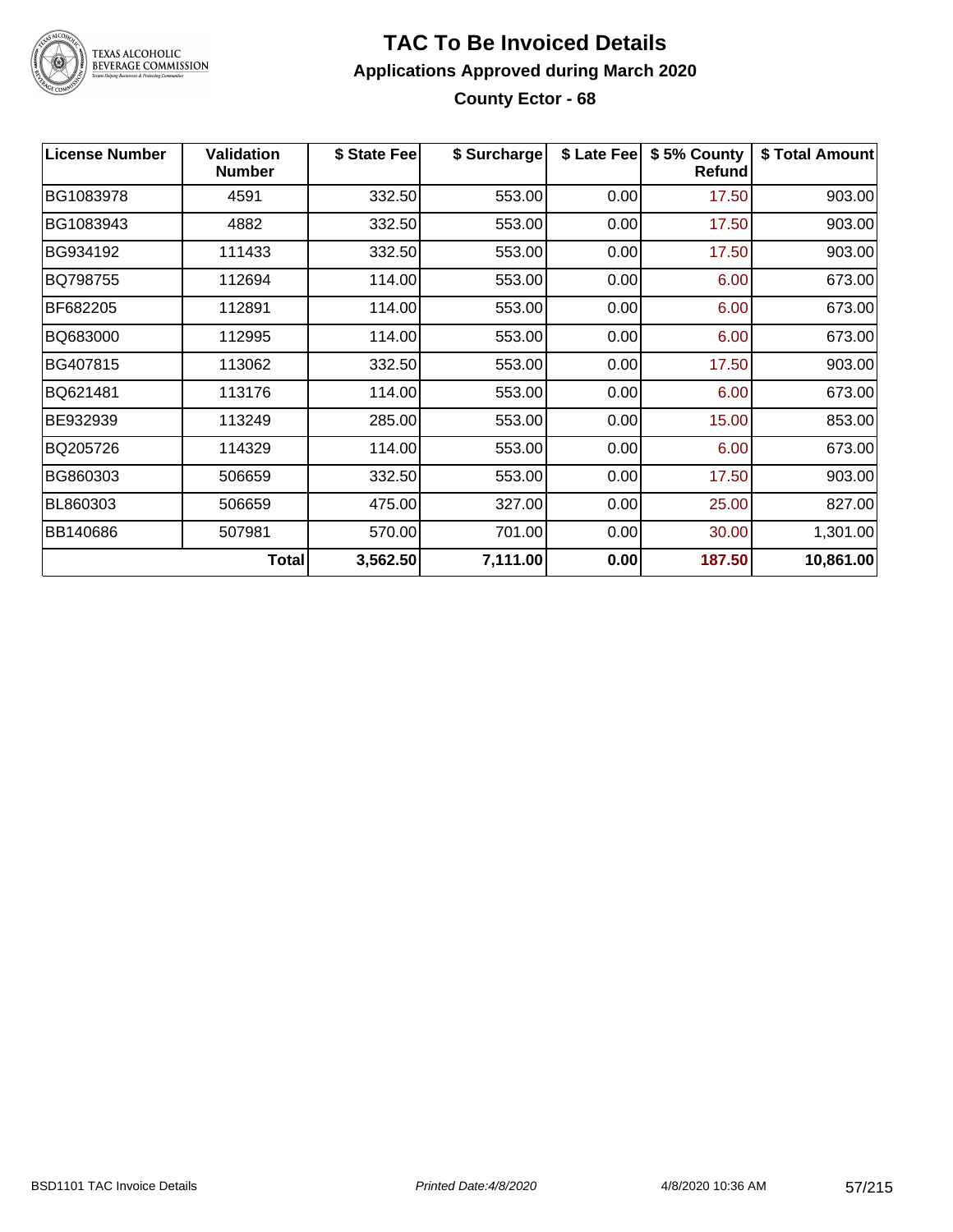

## **TAC To Be Invoiced Details Applications Approved during March 2020 County Ellis - 70**

| <b>License Number</b> | Validation<br><b>Number</b> | \$ State Fee | \$ Surcharge | \$ Late Fee | \$5% County<br><b>Refund</b> | \$ Total Amount |
|-----------------------|-----------------------------|--------------|--------------|-------------|------------------------------|-----------------|
| BQ1083045             | 3769                        | 114.00       | 553.00       | 0.00        | 6.00                         | 673.00          |
| BF1084076             | 4600                        | 114.00       | 553.00       | 0.00        | 6.00                         | 673.00          |
| BQ715201              | 112155                      | 114.00       | 553.00       | 0.00        | 6.00                         | 673.00          |
| <b>BF798292</b>       | 112463                      | 114.00       | 553.00       | 0.00        | 6.00                         | 673.00          |
| BQ860999              | 112533                      | 114.00       | 553.00       | 100.00      | 6.00                         | 773.00          |
| BQ936435              | 113333                      | 114.00       | 553.00       | 0.00        | 6.00                         | 673.00          |
| BQ686595              | 114015                      | 114.00       | 553.00       | 0.00        | 6.00                         | 673.00          |
| BQ714384              | 506655                      | 114.00       | 553.00       | 0.00        | 6.00                         | 673.00          |
| BF483607              | 507449                      | 114.00       | 553.00       | 0.00        | 6.00                         | 673.00          |
|                       | <b>Total</b>                | 1,026.00     | 4,977.00     | 100.00      | 54.00                        | 6,157.00        |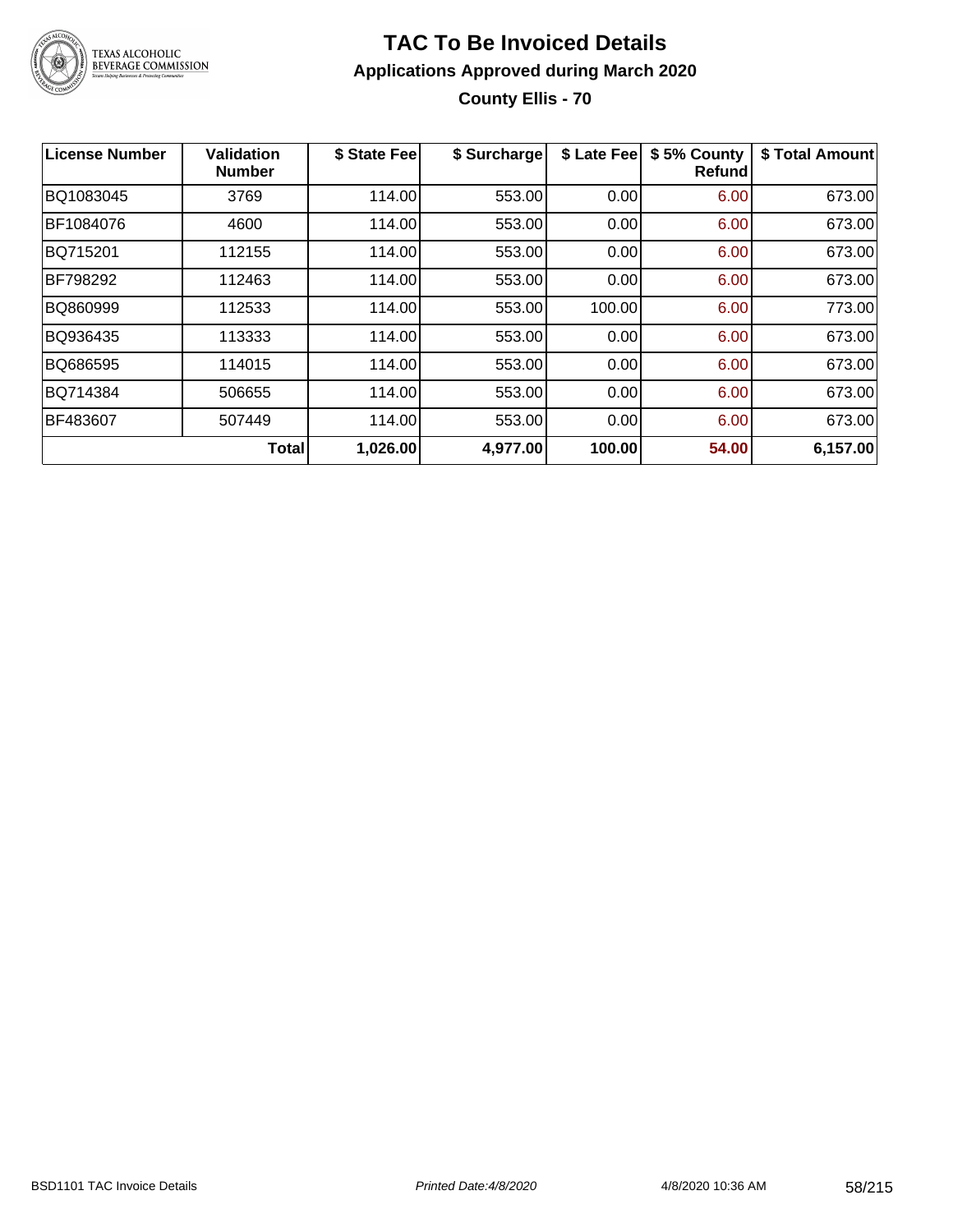

## **TAC To Be Invoiced Details Applications Approved during March 2020**

**County El Paso - 71**

| <b>License Number</b> | Validation<br><b>Number</b> | \$ State Fee | \$ Surcharge |        | \$ Late Fee   \$5% County<br>Refund | \$ Total Amount |
|-----------------------|-----------------------------|--------------|--------------|--------|-------------------------------------|-----------------|
| BF1082799             | 4100                        | 114.00       | 553.00       | 0.00   | 6.00                                | 673.00          |
| BF1082738             | 4102                        | 114.00       | 553.00       | 0.00   | 6.00                                | 673.00          |
| BF1082372             | 4103                        | 114.00       | 553.00       | 0.00   | 6.00                                | 673.00          |
| BF1082736             | 4106                        | 114.00       | 553.00       | 0.00   | 6.00                                | 673.00          |
| BG1083197             | 4291                        | 332.50       | 553.00       | 0.00   | 17.50                               | 903.00          |
| BG1084404             | 4303                        | 332.50       | 553.00       | 0.00   | 17.50                               | 903.00          |
| BG1084570             | 4516                        | 332.50       | 553.00       | 0.00   | 17.50                               | 903.00          |
| BQ1083650             | 4672                        | 114.00       | 553.00       | 0.00   | 6.00                                | 673.00          |
| BG736941              | 107419                      | 332.50       | 553.00       | 0.00   | 17.50                               | 903.00          |
| BQ1004431             | 111613                      | 114.00       | 553.00       | 0.00   | 6.00                                | 673.00          |
| BI684150              | 111705                      | 38.00        | 278.00       | 0.00   | 2.00                                | 318.00          |
| BJ684150              | 111705                      | 38.00        | 202.00       | 0.00   | 2.00                                | 242.00          |
| BG1003410             | 111816                      | 332.50       | 553.00       | 100.00 | 17.50                               | 1,003.00        |
| BQ529409              | 111937                      | 114.00       | 553.00       | 0.00   | 6.00                                | 673.00          |
| BG571019              | 112013                      | 332.50       | 553.00       | 0.00   | 17.50                               | 903.00          |
| BG714870              | 112125                      | 332.50       | 553.00       | 0.00   | 17.50                               | 903.00          |
| BQ191827              | 112280                      | 114.00       | 553.00       | 0.00   | 6.00                                | 673.00          |
| BG933575              | 112436                      | 332.50       | 553.00       | 0.00   | 17.50                               | 903.00          |
| BQ932198              | 112493                      | 114.00       | 553.00       | 0.00   | 6.00                                | 673.00          |
| BG1004919             | 112585                      | 332.50       | 553.00       | 0.00   | 17.50                               | 903.00          |
| BL1004919             | 112585                      | 475.00       | 327.00       | 0.00   | 25.00                               | 827.00          |
| BF617885              | 112630                      | 114.00       | 553.00       | 0.00   | 6.00                                | 673.00          |
| BG1004599             | 112735                      | 332.50       | 553.00       | 0.00   | 17.50                               | 903.00          |
| BE935820              | 112994                      | 285.00       | 553.00       | 0.00   | 15.00                               | 853.00          |
| BC536973              | 113052                      | 142.50       | 701.00       | 0.00   | 7.50                                | 851.00          |
| BI536974              | 113052                      | 38.00        | 278.00       | 0.00   | 2.00                                | 318.00          |
| BQ179512              | 113204                      | 114.00       | 553.00       | 0.00   | 6.00                                | 673.00          |
| BG684809              | 113336                      | 332.50       | 553.00       | 0.00   | 17.50                               | 903.00          |
| BG426068              | 113586                      | 332.50       | 553.00       | 0.00   | 17.50                               | 903.00          |
| BG796954              | 113776                      | 332.50       | 553.00       | 0.00   | 17.50                               | 903.00          |
| BL796954              | 113776                      | 475.00       | 327.00       | 0.00   | 25.00                               | 827.00          |
| BQ933479              | 113900                      | 114.00       | 553.00       | 100.00 | 6.00                                | 773.00          |
| BQ230703              | 113954                      | 114.00       | 553.00       | 0.00   | 6.00                                | 673.00          |
| BQ427648              | 113959                      | 114.00       | 553.00       | 0.00   | 6.00                                | 673.00          |
| BQ716470              | 114002                      | 114.00       | 553.00       | 0.00   | 6.00                                | 673.00          |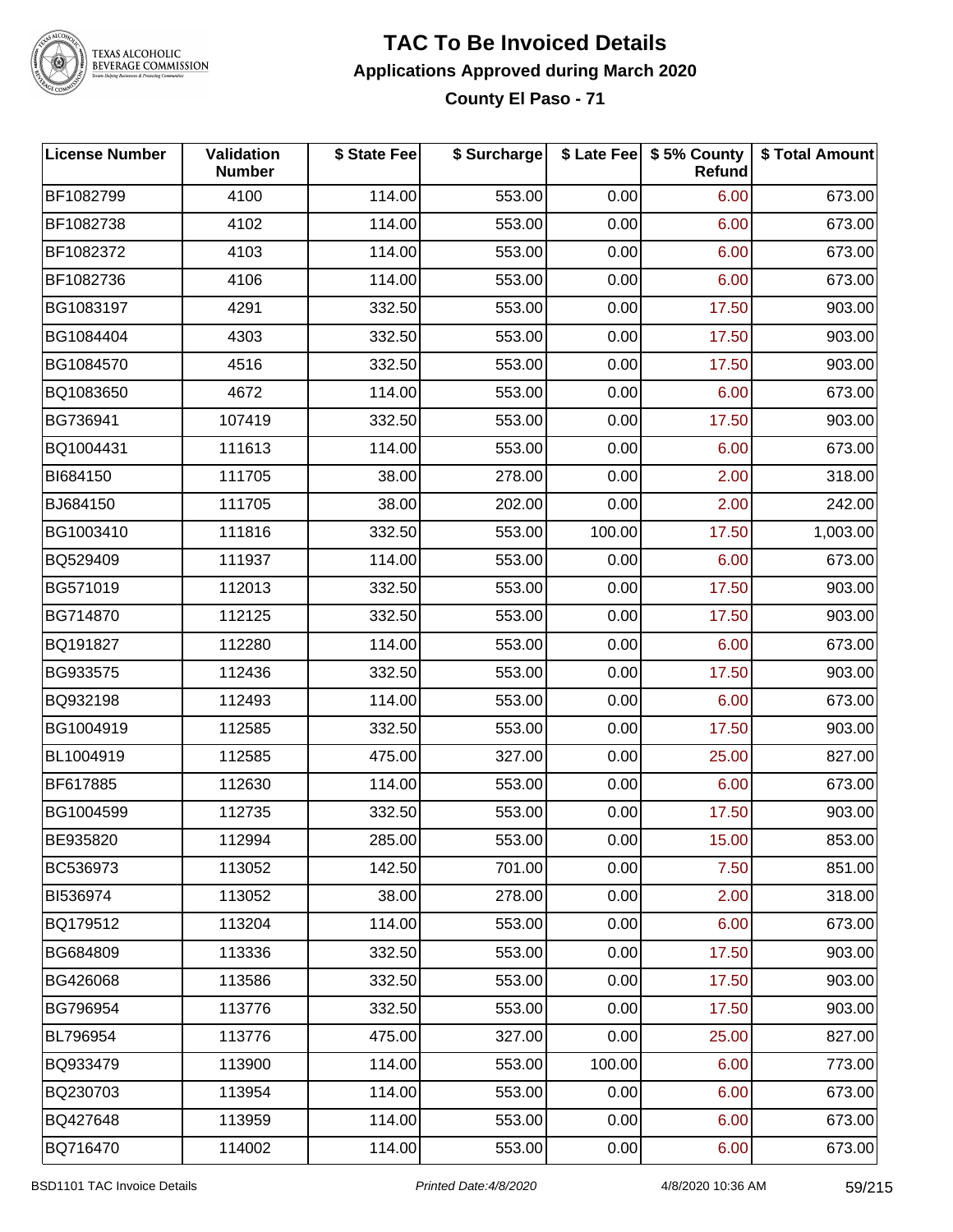| <b>License Number</b> | <b>Validation</b><br><b>Number</b> | \$ State Fee | \$ Surcharge | \$ Late Fee | \$5% County<br><b>Refund</b> | \$ Total Amount |
|-----------------------|------------------------------------|--------------|--------------|-------------|------------------------------|-----------------|
| BQ466056              | 114168                             | 114.00       | 553.00       | 100.00      | 6.00                         | 773.00          |
| BF446990              | 114186                             | 114.00       | 553.00       | 0.00        | 6.00                         | 673.00          |
| BQ743141              | 114423                             | 114.00       | 553.00       | 0.00        | 6.00                         | 673.00          |
| BF293870              | 114452                             | 114.00       | 553.00       | 0.00        | 6.00                         | 673.00          |
| BF800771              | 115535                             | 114.00       | 553.00       | 0.00        | 6.00                         | 673.00          |
| BE192513              | 115600                             | 285.00       | 553.00       | 0.00        | 15.00                        | 853.00          |
| BF800771              | 116517                             | 114.00       | 553.00       | 0.00        | 6.00                         | 673.00          |
| BG737286              | 505765                             | 332.50       | 553.00       | 100.00      | 17.50                        | 1,003.00        |
| BQ1007885             | 506631                             | 114.00       | 553.00       | 0.00        | 6.00                         | 673.00          |
| BG191196              | 507529                             | 332.50       | 553.00       | 0.00        | 17.50                        | 903.00          |
|                       | <b>Total</b>                       | 9,272.00     | 23,680.00    | 400.00      | 488.00                       | 33,840.00       |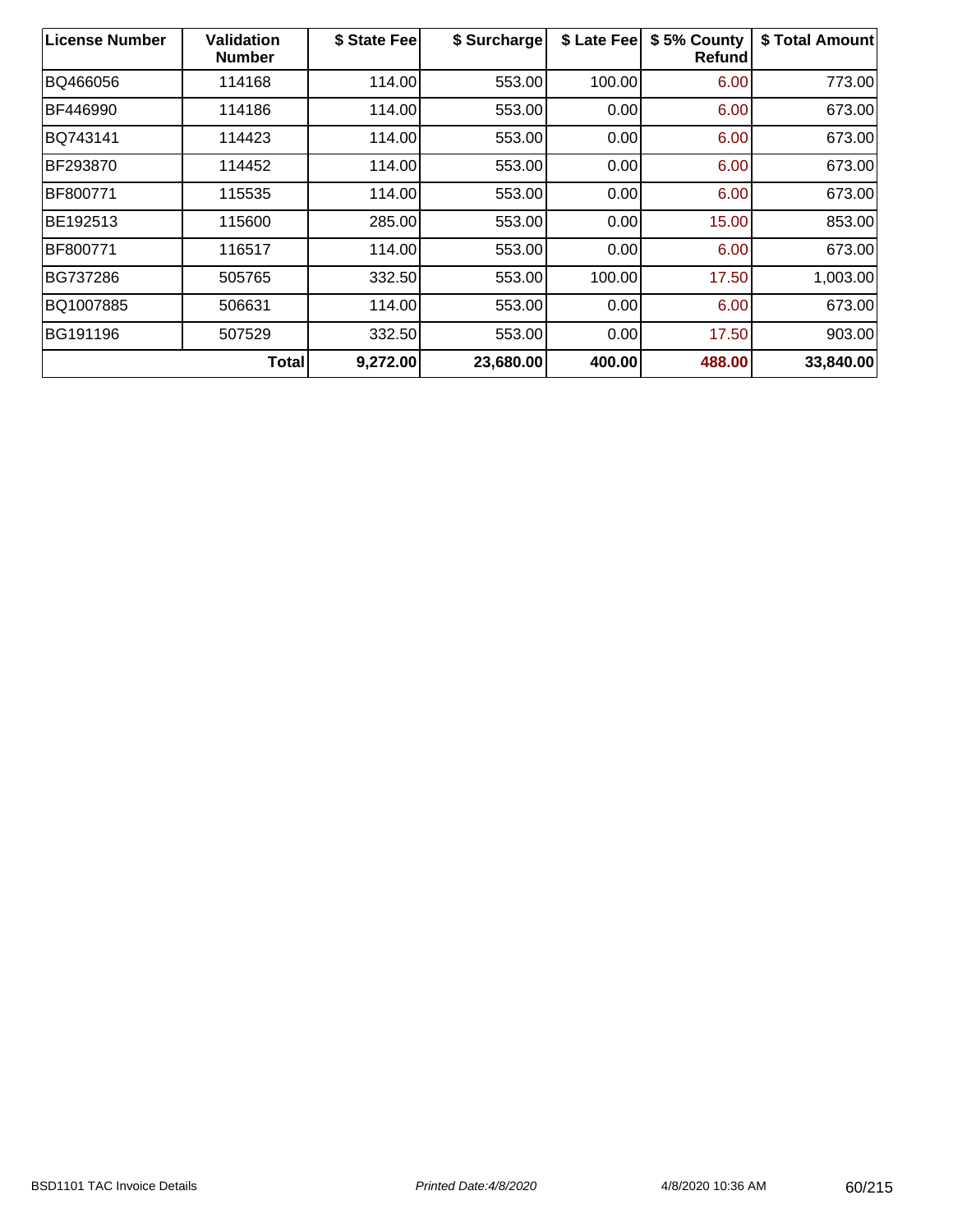

## **TAC To Be Invoiced Details Applications Approved during March 2020 County Erath - 72**

| License Number | <b>Validation</b><br><b>Number</b> | \$ State Fee | \$ Surcharge | \$ Late Fee | \$5% County<br><b>Refund</b> | \$ Total Amount |
|----------------|------------------------------------|--------------|--------------|-------------|------------------------------|-----------------|
| BQ1083128      | 4234                               | 114.00       | 553.00       | 0.00        | 6.00                         | 673.00          |
| BQ1084256      | 4379                               | 114.00       | 553.00       | 0.00        | 6.00                         | 673.00          |
| BQ1084366      | 4380                               | 114.00       | 553.00       | 0.00        | 6.00                         | 673.00          |
| BQ711516       | 109663                             | 114.00       | 553.00       | 0.00        | 6.00                         | 673.00          |
| BQ711515       | 109664                             | 114.00       | 553.00       | 0.00        | 6.00                         | 673.00          |
| BF933252       | 111559                             | 114.00       | 553.00       | 0.00        | 6.00                         | 673.00          |
| BQ717083       | 113551                             | 114.00       | 553.00       | 0.00        | 6.00                         | 673.00          |
| BQ931731       | 507214                             | 114.00       | 553.00       | 0.00        | 6.00                         | 673.00          |
|                | Total                              | 912.00       | 4,424.00     | 0.00        | 48.00                        | 5,384.00        |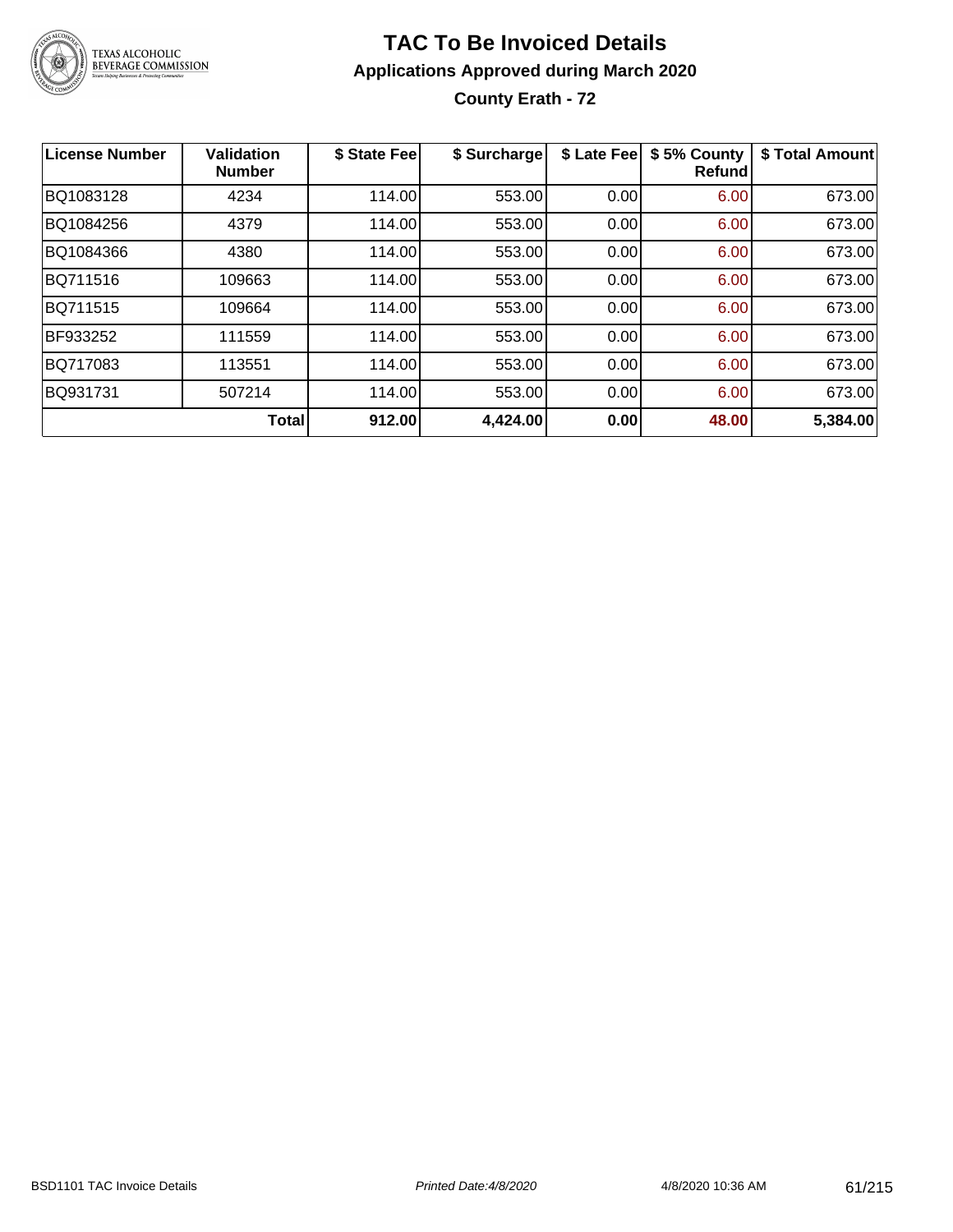

## **TAC To Be Invoiced Details Applications Approved during March 2020 County Falls - 73**

| License Number | Validation<br><b>Number</b> | \$ State Fee | \$ Surcharge |      | \$ Late Fee   \$5% County  <br><b>Refund</b> | \$ Total Amount |
|----------------|-----------------------------|--------------|--------------|------|----------------------------------------------|-----------------|
| BF1083037      | 4212                        | 114.00       | 553.00       | 0.00 | 6.00                                         | 673.00          |
| BE936367       | 112993                      | 285.00       | 553.00       | 0.00 | 15.00                                        | 853.00          |
| BF121053       | 113119                      | 114.00       | 553.00       | 0.00 | 6.00                                         | 673.00          |
|                | Total                       | 513.00       | 1,659.00     | 0.00 | 27.00                                        | 2,199.00        |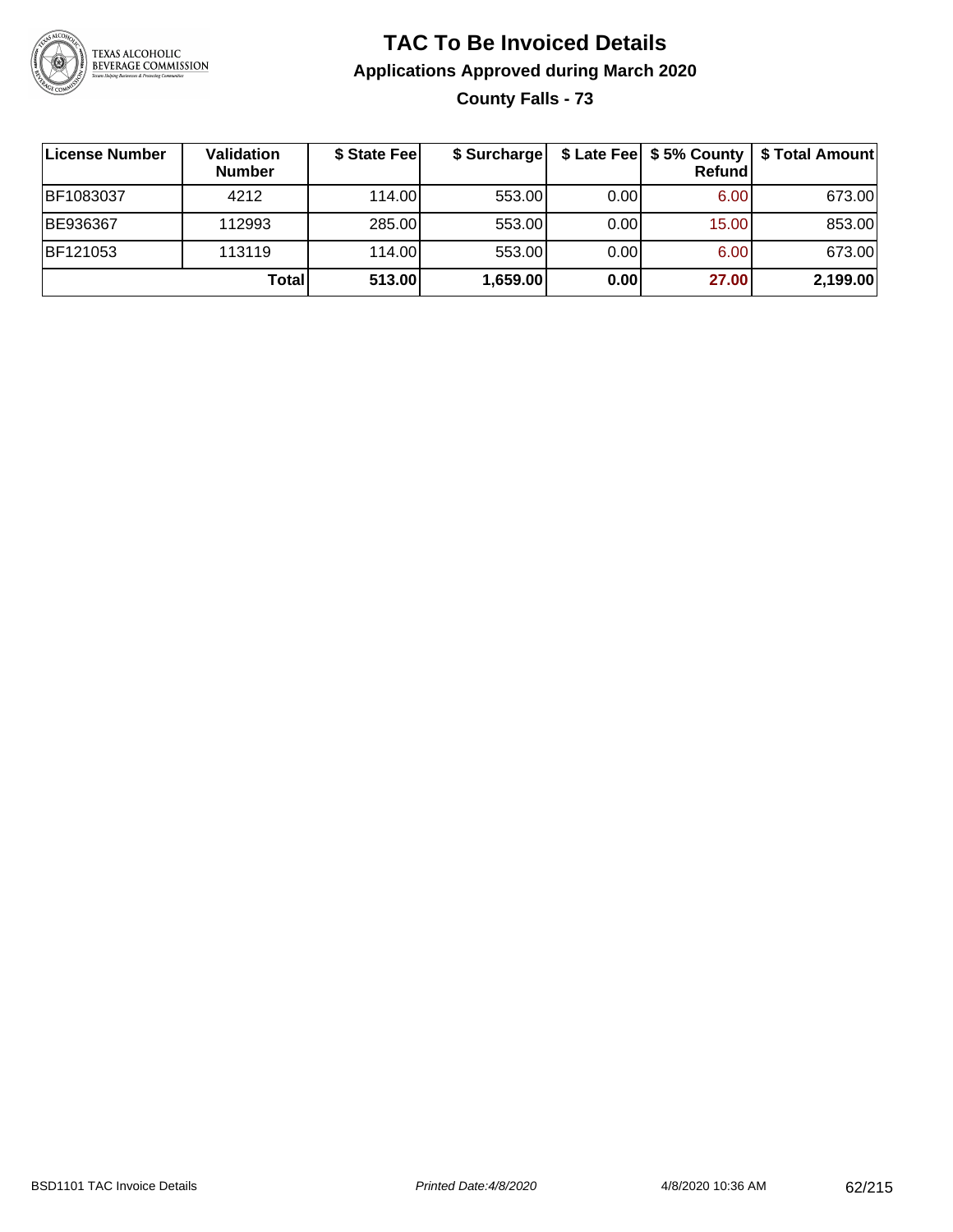

## **TAC To Be Invoiced Details Applications Approved during March 2020 County Fayette - 75**

| License Number | <b>Validation</b><br><b>Number</b> | \$ State Fee | \$ Surcharge | \$ Late Fee | \$5% County<br><b>Refund</b> | \$ Total Amount |
|----------------|------------------------------------|--------------|--------------|-------------|------------------------------|-----------------|
| BQ1082804      | 3931                               | 114.00       | 553.00       | 0.00        | 6.00                         | 673.00          |
| BG1084673      | 3977                               | 332.50       | 553.00       | 0.00        | 17.50                        | 903.00          |
| BG1003288      | 111006                             | 332.50       | 553.00       | 0.00        | 17.50                        | 903.00          |
| BG932190       | 112254                             | 332.50       | 553.00       | 0.00        | 17.50                        | 903.00          |
| BQ163615       | 112614                             | 114.00       | 553.00       | 0.00        | 6.00                         | 673.00          |
| BQ864489       | 113245                             | 114.00       | 553.00       | 0.00        | 6.00                         | 673.00          |
| BG574846       | 114031                             | 332.50       | 553.00       | 0.00        | 17.50                        | 903.00          |
| BG573832       | 114046                             | 332.50       | 553.00       | 0.00        | 17.50                        | 903.00          |
| BQ938204       | 114139                             | 114.00       | 553.00       | 0.00        | 6.00                         | 673.00          |
|                | <b>Total</b>                       | 2,118.50     | 4,977.00     | 0.00        | 111.50                       | 7,207.00        |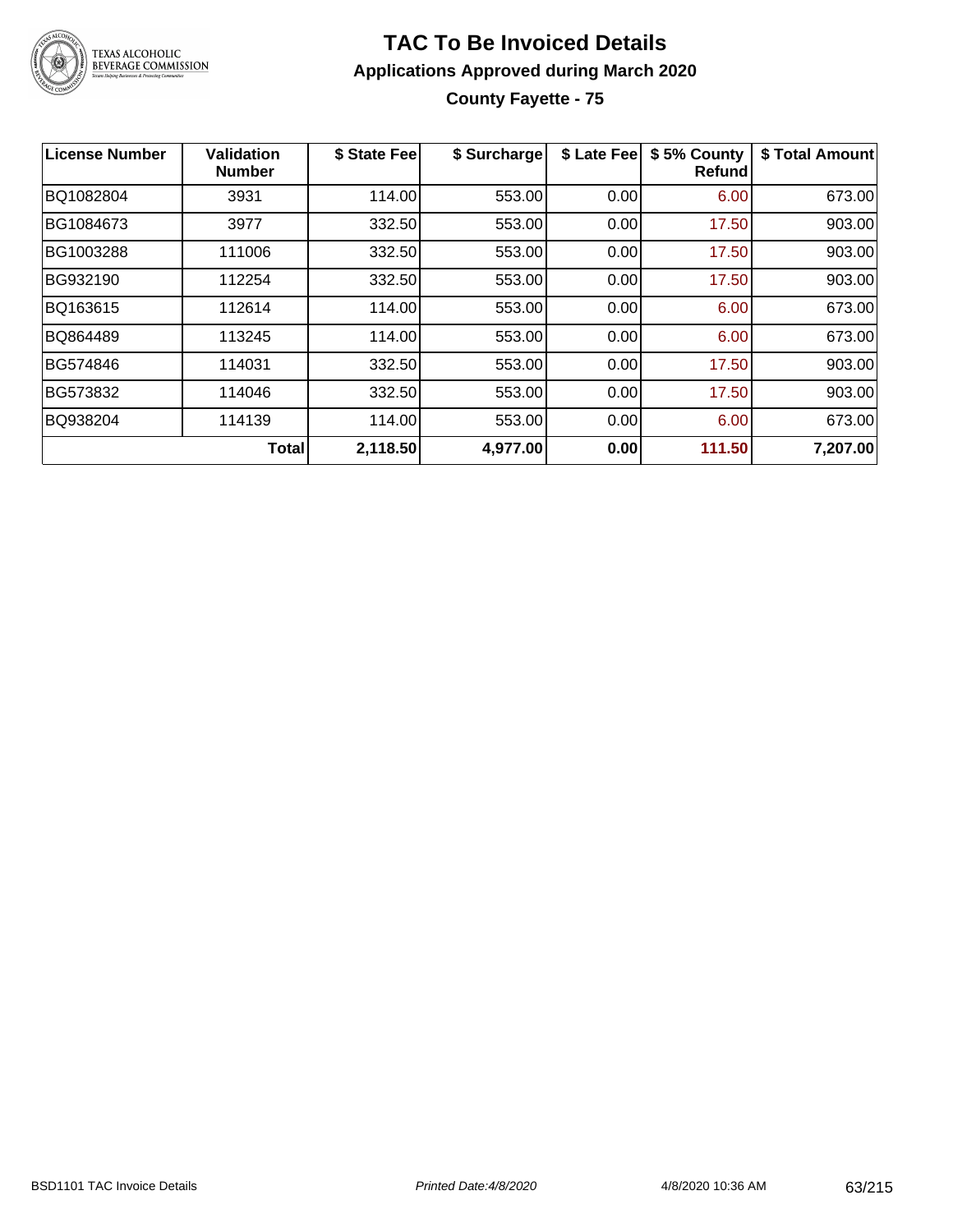

#### **TAC To Be Invoiced Details Applications Approved during March 2020 County Fort Bend - 79**

| <b>License Number</b> | <b>Validation</b><br><b>Number</b> | \$ State Fee | \$ Surcharge |        | \$ Late Fee   \$5% County  <br><b>Refund</b> | \$ Total Amount |
|-----------------------|------------------------------------|--------------|--------------|--------|----------------------------------------------|-----------------|
| BG1083774             | 3650                               | 332.50       | 553.00       | 0.00   | 17.50                                        | 903.00          |
| BQ1083576             | 4158                               | 114.00       | 553.00       | 0.00   | 6.00                                         | 673.00          |
| BF1084528             | 4166                               | 114.00       | 553.00       | 0.00   | 6.00                                         | 673.00          |
| BF1082862             | 4210                               | 114.00       | 553.00       | 0.00   | 6.00                                         | 673.00          |
| BG1083592             | 4447                               | 332.50       | 553.00       | 0.00   | 17.50                                        | 903.00          |
| BG1085132             | 4606                               | 332.50       | 553.00       | 0.00   | 17.50                                        | 903.00          |
| BG1084505             | 4657                               | 332.50       | 553.00       | 0.00   | 17.50                                        | 903.00          |
| BG200637              | 106821                             | 332.50       | 553.00       | 0.00   | 17.50                                        | 903.00          |
| BL200637              | 106821                             | 475.00       | 327.00       | 0.00   | 25.00                                        | 827.00          |
| BF712135              | 111413                             | 114.00       | 553.00       | 0.00   | 6.00                                         | 673.00          |
| BQ1005686             | 111764                             | 114.00       | 553.00       | 0.00   | 6.00                                         | 673.00          |
| BQ315578              | 111976                             | 114.00       | 553.00       | 0.00   | 6.00                                         | 673.00          |
| BG861931              | 111986                             | 332.50       | 553.00       | 0.00   | 17.50                                        | 903.00          |
| BQ933476              | 112044                             | 114.00       | 553.00       | 0.00   | 6.00                                         | 673.00          |
| BQ1008180             | 112087                             | 114.00       | 553.00       | 0.00   | 6.00                                         | 673.00          |
| BQ864243              | 112091                             | 114.00       | 553.00       | 0.00   | 6.00                                         | 673.00          |
| BQ315305              | 112364                             | 114.00       | 553.00       | 0.00   | 6.00                                         | 673.00          |
| BF149658              | 112644                             | 114.00       | 553.00       | 0.00   | 6.00                                         | 673.00          |
| BG742751              | 112719                             | 332.50       | 553.00       | 0.00   | 17.50                                        | 903.00          |
| BQ934148              | 112732                             | 114.00       | 553.00       | 0.00   | 6.00                                         | 673.00          |
| BG1005118             | 113028                             | 332.50       | 553.00       | 0.00   | 17.50                                        | 903.00          |
| BF528820              | 113095                             | 114.00       | 553.00       | 100.00 | 6.00                                         | 773.00          |
| BF530029              | 113119                             | 114.00       | 553.00       | 0.00   | 6.00                                         | 673.00          |
| BQ1005302             | 113387                             | 114.00       | 553.00       | 0.00   | 6.00                                         | 673.00          |
| BG1005600             | 113513                             | 332.50       | 553.00       | 0.00   | 17.50                                        | 903.00          |
| BQ715206              | 113817                             | 114.00       | 553.00       | 0.00   | 6.00                                         | 673.00          |
| BQ742389              | 113821                             | 114.00       | 553.00       | 0.00   | 6.00                                         | 673.00          |
| BQ935885              | 113833                             | 114.00       | 553.00       | 0.00   | 6.00                                         | 673.00          |
| BQ936242              | 113847                             | 114.00       | 553.00       | 0.00   | 6.00                                         | 673.00          |
| BQ653696              | 113970                             | 114.00       | 553.00       | 0.00   | 6.00                                         | 673.00          |
| BG863839              | 114080                             | 332.50       | 553.00       | 0.00   | 17.50                                        | 903.00          |
| BG650686              | 114094                             | 332.50       | 553.00       | 0.00   | 17.50                                        | 903.00          |
| BQ863734              | 116509                             | 114.00       | 553.00       | 100.00 | 6.00                                         | 773.00          |
| BQ489294              | 117796                             | 114.00       | 553.00       | 0.00   | 6.00                                         | 673.00          |
| BF489747              | 118297                             | 114.00       | 553.00       | 0.00   | 6.00                                         | 673.00          |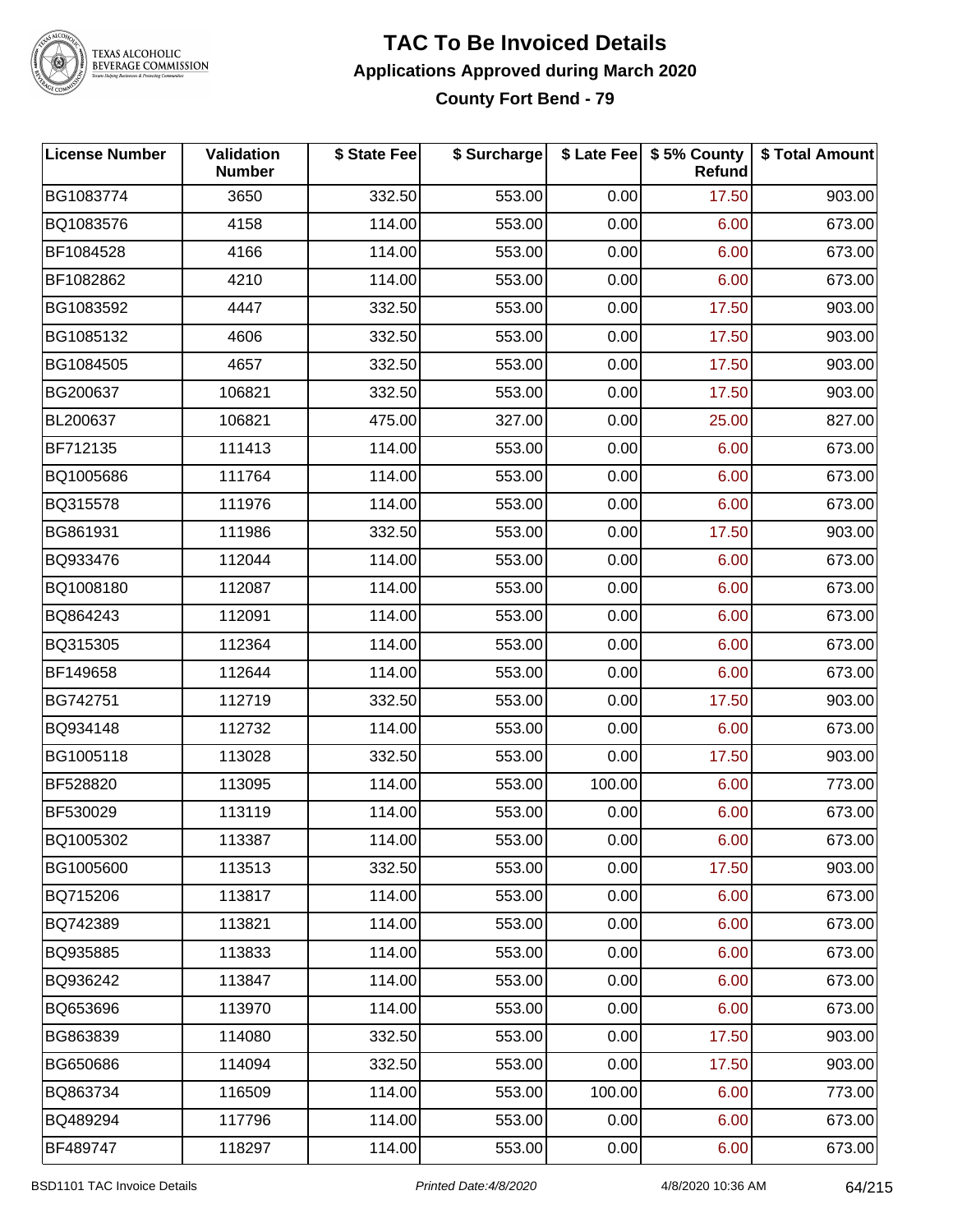| License Number | Validation<br><b>Number</b> | \$ State Fee | \$ Surcharge | \$ Late Fee | \$5% County<br>Refund | \$ Total Amount |
|----------------|-----------------------------|--------------|--------------|-------------|-----------------------|-----------------|
| BG709989       | 506367                      | 332.50       | 553.00       | 0.00        | 17.50                 | 903.00          |
| BQ1007644      | 506629                      | 114.00       | 553.00       | 0.00        | 6.00                  | 673.00          |
| BQ862369       | 506665                      | 114.00       | 553.00       | 0.00        | 6.00                  | 673.00          |
| BG1003883      | 507422                      | 332.50       | 553.00       | 0.00        | 17.50                 | 903.00          |
| BG1005045      | 508071                      | 332.50       | 553.00       | 0.00        | 17.50                 | 903.00          |
|                | Totall                      | 7,980.00     | 21,894.00    | 200.00      | 420.00                | 30,494.00       |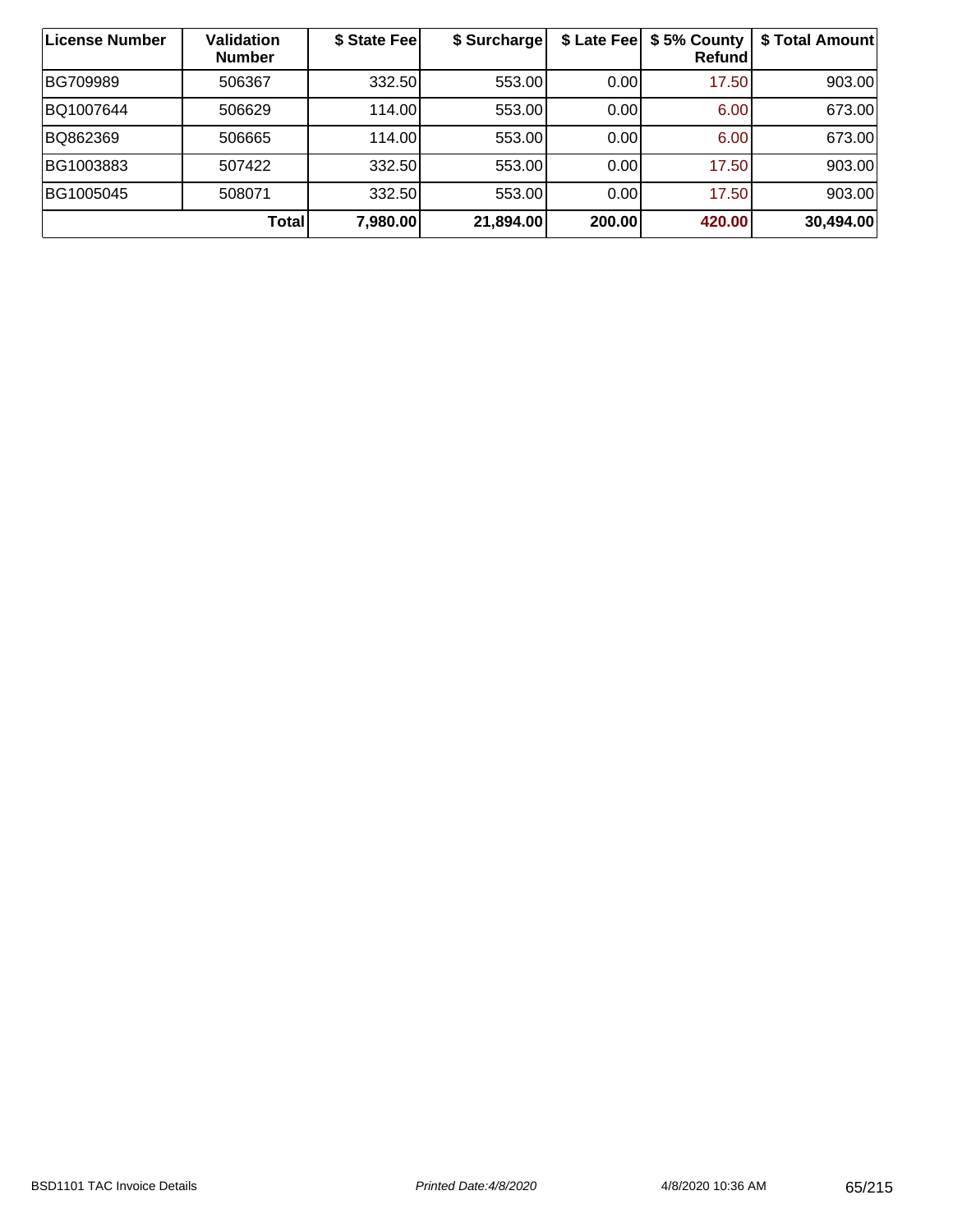

**County Freestone - 81**

| License Number | <b>Validation</b><br><b>Number</b> | \$ State Fee | \$ Surcharge |       | Refundl |        |
|----------------|------------------------------------|--------------|--------------|-------|---------|--------|
| BQ865260       | 114182                             | 114.00       | 553.00       | 0.001 | 6.00    | 673.00 |
|                | Totall                             | 114.00       | 553.00       | 0.00  | 6.00    | 673.00 |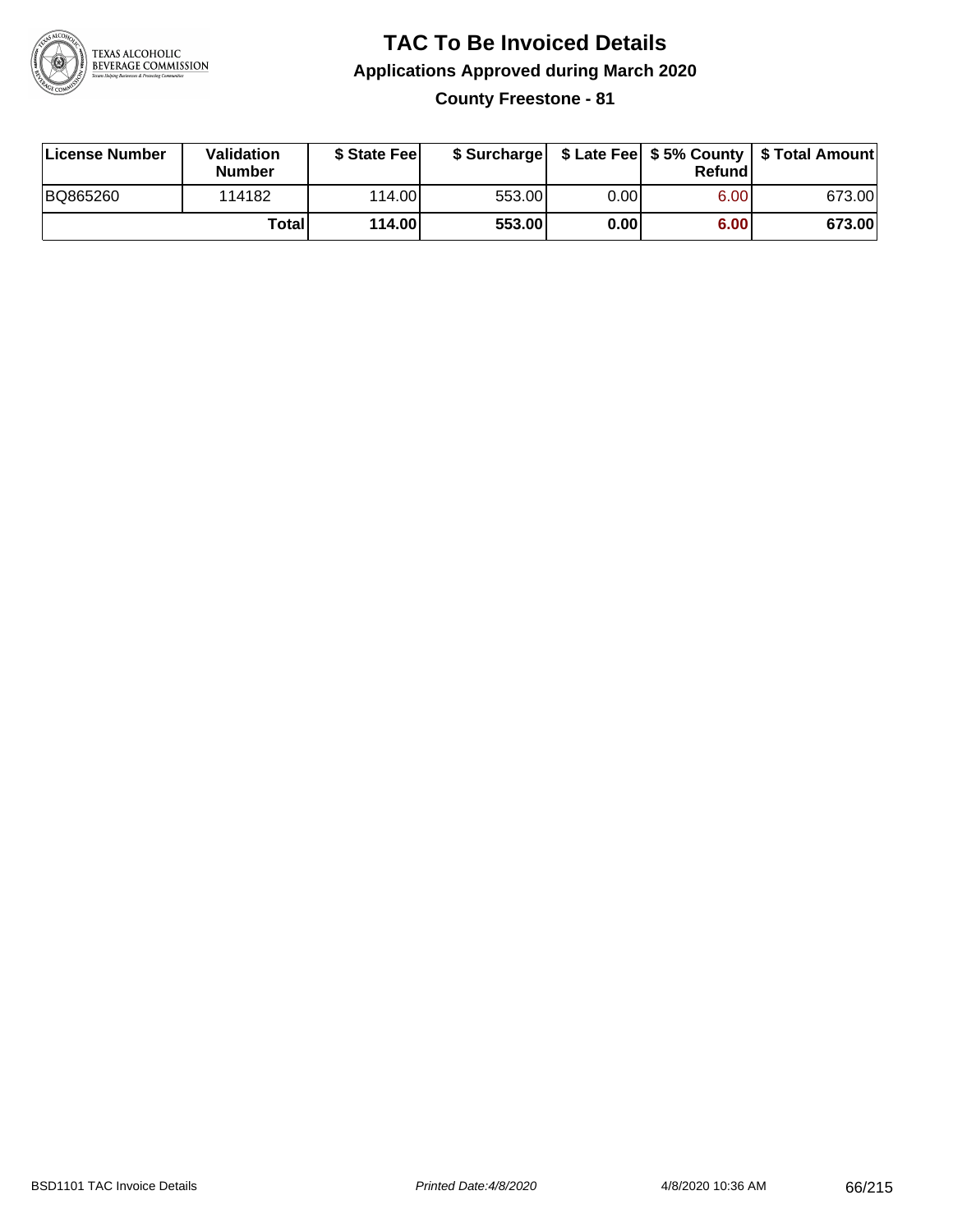

## **TAC To Be Invoiced Details Applications Approved during March 2020 County Frio - 82**

| ∣License Number | Validation<br><b>Number</b> | \$ State Fee | \$ Surcharge |      | \$ Late Fee   \$5% County<br>Refundl | \$ Total Amount |
|-----------------|-----------------------------|--------------|--------------|------|--------------------------------------|-----------------|
| BF1084080       | 4821                        | 114.00L      | 553.00       | 0.00 | 6.00                                 | 673.00          |
| BQ862842        | 112802                      | 114.00       | 553.00       | 0.00 | 6.00                                 | 673.00          |
| BE424124        | 506806                      | 285.00       | 553.00       | 0.00 | 15.00                                | 853.00          |
|                 | Total                       | 513.00       | 1,659.00     | 0.00 | 27.00                                | 2,199.00        |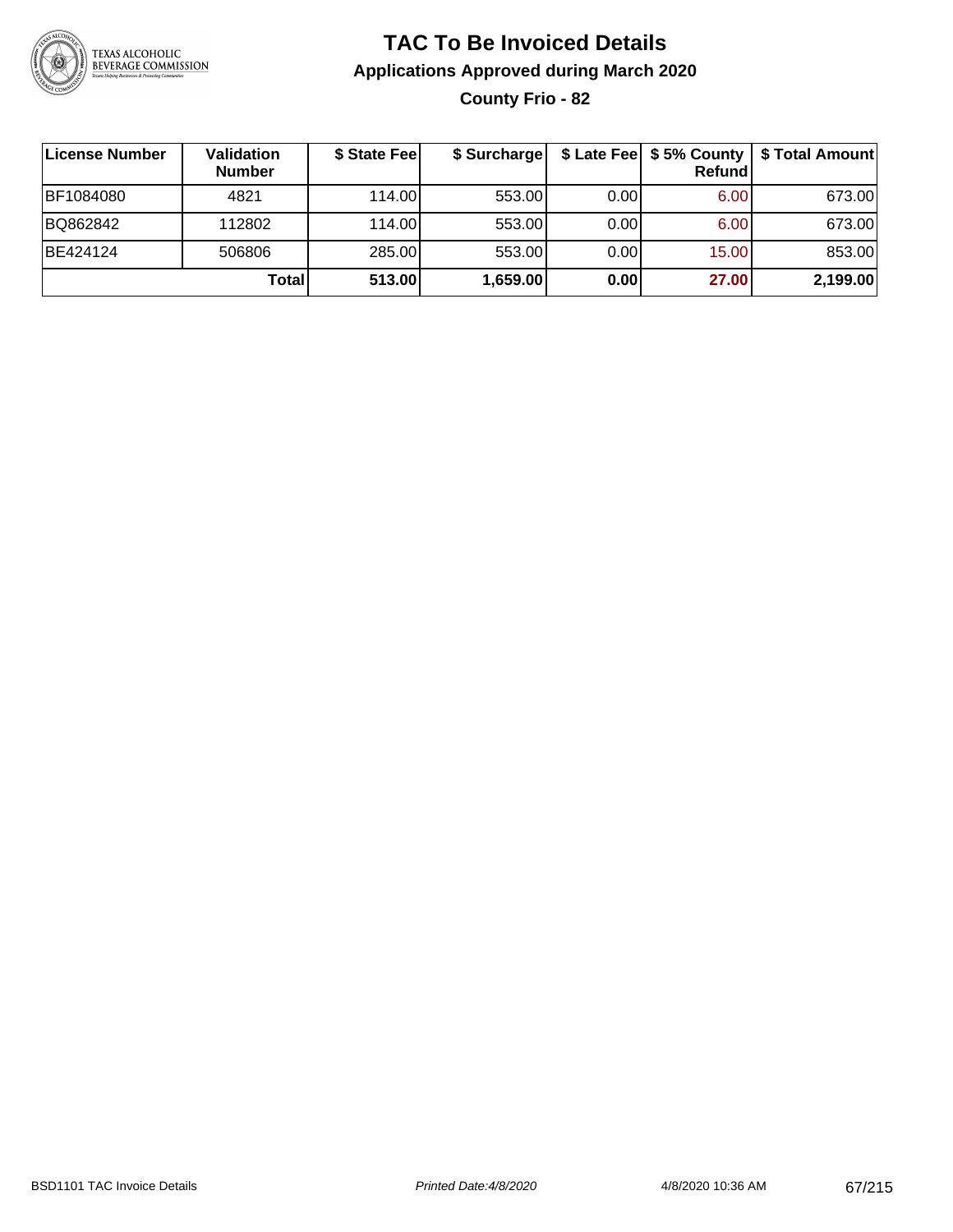

## **TAC To Be Invoiced Details Applications Approved during March 2020**

**County Galveston - 84**

| <b>License Number</b> | Validation<br><b>Number</b> | \$ State Fee | \$ Surcharge |        | \$ Late Fee   \$5% County<br>Refund | \$ Total Amount |
|-----------------------|-----------------------------|--------------|--------------|--------|-------------------------------------|-----------------|
| BQ1082419             | 4110                        | 114.00       | 553.00       | 0.00   | 6.00                                | 673.00          |
| BG1082823             | 4251                        | 332.50       | 553.00       | 0.00   | 17.50                               | 903.00          |
| BQ1083572             | 4307                        | 114.00       | 553.00       | 0.00   | 6.00                                | 673.00          |
| BF1083983             | 4528                        | 114.00       | 553.00       | 0.00   | 6.00                                | 673.00          |
| BG1083921             | 4631                        | 332.50       | 553.00       | 0.00   | 17.50                               | 903.00          |
| BL1083921             | 4631                        | 475.00       | 327.00       | 0.00   | 25.00                               | 827.00          |
| BG1084361             | 4656                        | 332.50       | 553.00       | 0.00   | 17.50                               | 903.00          |
| BF1084782             | 4687                        | 114.00       | 553.00       | 0.00   | 6.00                                | 673.00          |
| BF1085091             | 4808                        | 114.00       | 553.00       | 0.00   | 6.00                                | 673.00          |
| BQ1084399             | 5057                        | 114.00       | 553.00       | 0.00   | 6.00                                | 673.00          |
| BQ934506              | 111725                      | 114.00       | 553.00       | 0.00   | 6.00                                | 673.00          |
| BF934195              | 111848                      | 114.00       | 553.00       | 0.00   | 6.00                                | 673.00          |
| BG1004173             | 111942                      | 332.50       | 553.00       | 0.00   | 17.50                               | 903.00          |
| BP1004173             | 111942                      | 950.00       | 426.00       | 0.00   | 50.00                               | 1,426.00        |
| BQ509035              | 112042                      | 114.00       | 553.00       | 0.00   | 6.00                                | 673.00          |
| BF465500              | 112056                      | 114.00       | 553.00       | 0.00   | 6.00                                | 673.00          |
| BQ864076              | 112381                      | 114.00       | 553.00       | 0.00   | 6.00                                | 673.00          |
| BG798520              | 112615                      | 332.50       | 553.00       | 0.00   | 17.50                               | 903.00          |
| BQ407165              | 112691                      | 114.00       | 553.00       | 0.00   | 6.00                                | 673.00          |
| BQ1006669             | 112739                      | 114.00       | 553.00       | 0.00   | 6.00                                | 673.00          |
| BF934733              | 112757                      | 114.00       | 553.00       | 0.00   | 6.00                                | 673.00          |
| BF797800              | 112865                      | 114.00       | 553.00       | 0.00   | 6.00                                | 673.00          |
| BQ741462              | 112907                      | 114.00       | 553.00       | 0.00   | 6.00                                | 673.00          |
| BG865679              | 113627                      | 332.50       | 553.00       | 0.00   | 17.50                               | 903.00          |
| BP865679              | 113627                      | 950.00       | 426.00       | 0.00   | 50.00                               | 1,426.00        |
| BF304630              | 113652                      | 114.00       | 553.00       | 0.00   | 6.00                                | 673.00          |
| BQ573085              | 113743                      | 114.00       | 553.00       | 0.00   | 6.00                                | 673.00          |
| BQ574427              | 113843                      | 114.00       | 553.00       | 0.00   | 6.00                                | 673.00          |
| BQ509903              | 114122                      | 114.00       | 553.00       | 0.00   | 6.00                                | 673.00          |
| BQ446725              | 114345                      | 114.00       | 553.00       | 0.00   | 6.00                                | 673.00          |
| BQ428156              | 114379                      | 114.00       | 553.00       | 0.00   | 6.00                                | 673.00          |
| BG509111              | 507419                      | 332.50       | 553.00       | 0.00   | 17.50                               | 903.00          |
| BL509111              | 507419                      | 475.00       | 327.00       | 0.00   | 25.00                               | 827.00          |
| BG1003517             | 507432                      | 332.50       | 553.00       | 100.00 | 17.50                               | 1,003.00        |
| BF315338              | 507885                      | 114.00       | 553.00       | 0.00   | 6.00                                | 673.00          |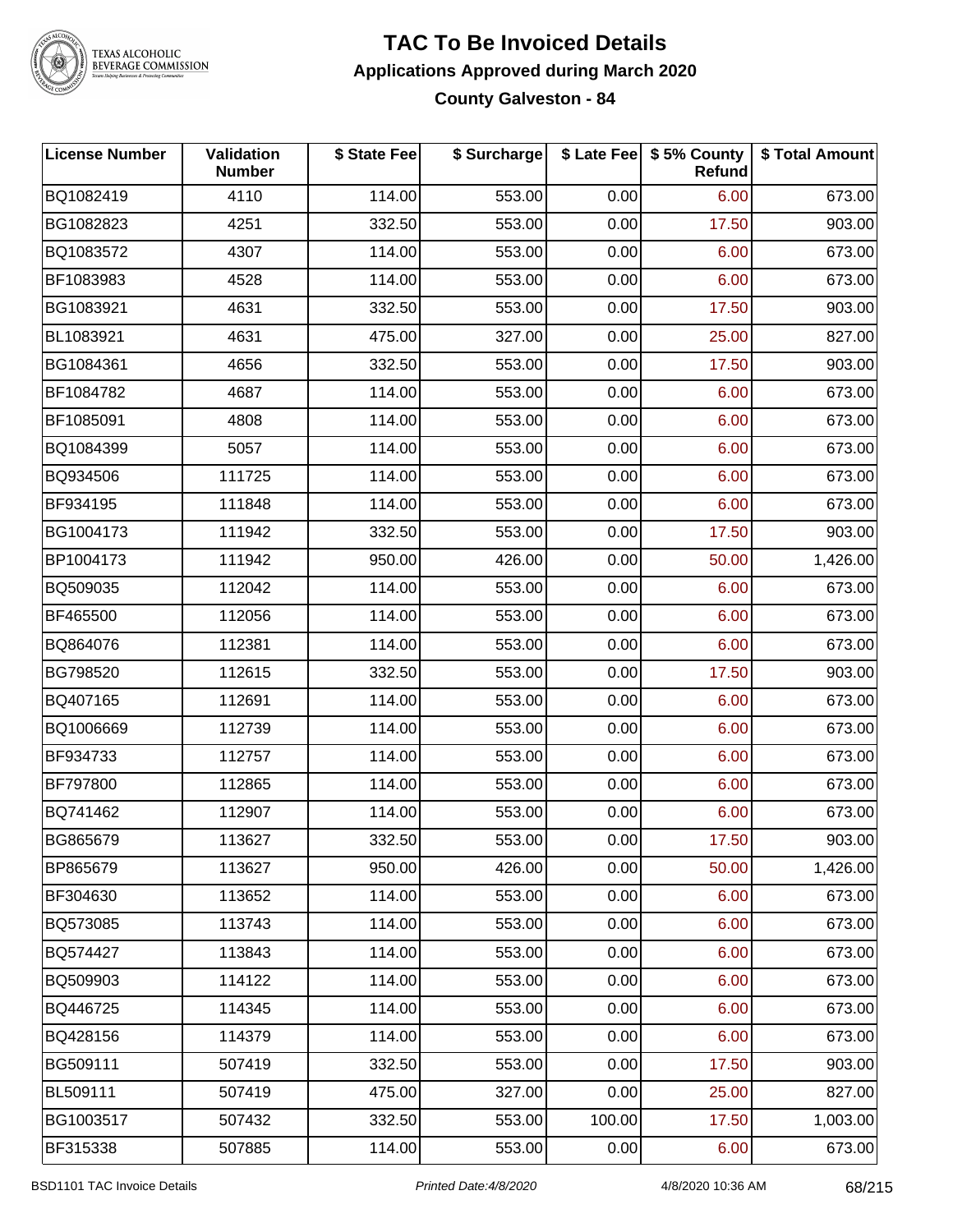| <b>∣License Number</b> | Validation<br><b>Number</b> | \$ State Fee | \$ Surcharge |        | Refundl |           |
|------------------------|-----------------------------|--------------|--------------|--------|---------|-----------|
| BE650911               | 508162                      | 285.00       | 553.00       | 0.001  | 15.00   | 853.00    |
| BQ1006163              | 509903                      | 114.00L      | 553.00       | 100.00 | 6.00    | 773.00    |
|                        | Totall                      | 8,531.00     | 19,755.00    | 200.00 | 449.00  | 28,935.00 |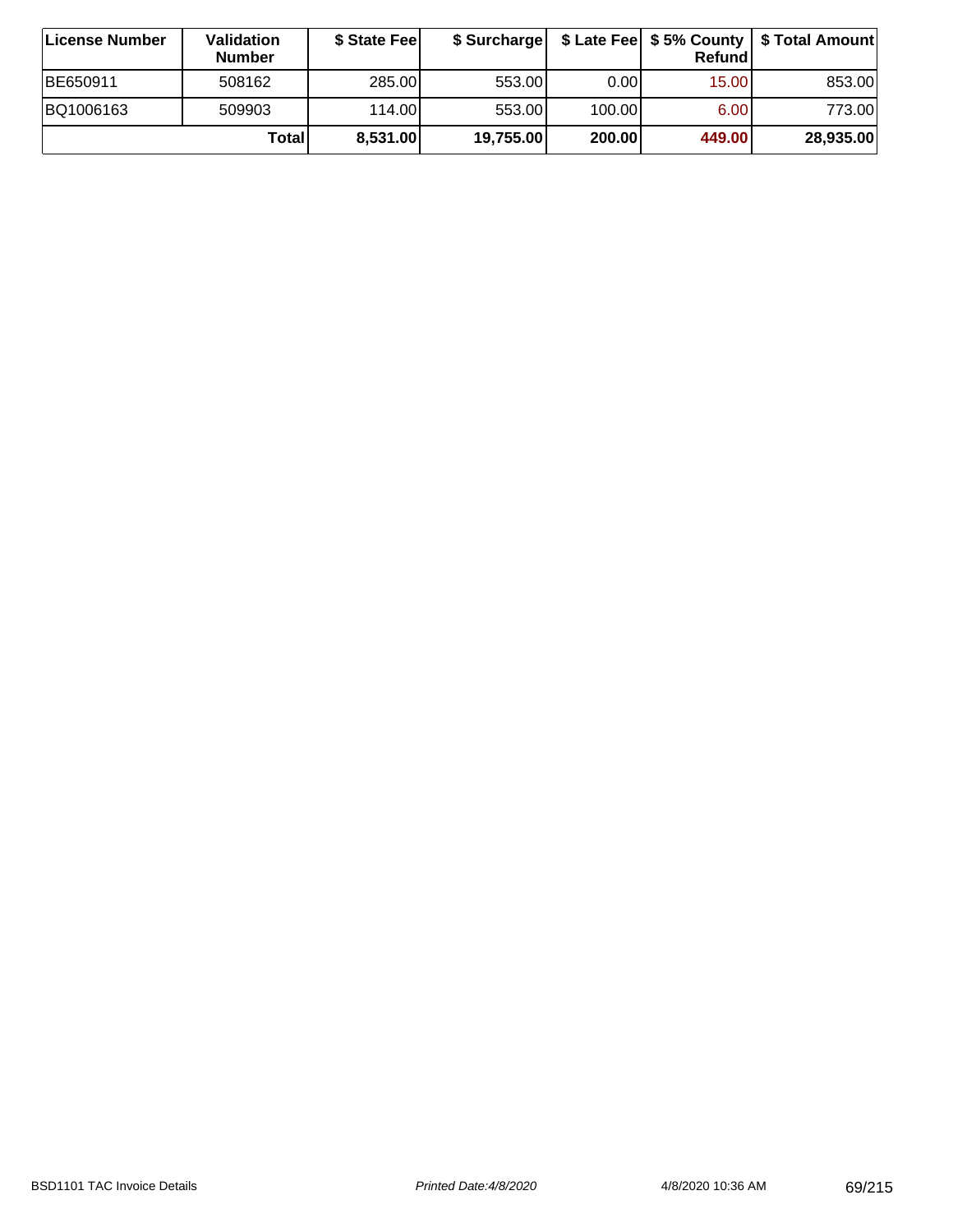

## **TAC To Be Invoiced Details Applications Approved during March 2020 County Gillespie - 86**

| License Number  | <b>Validation</b><br><b>Number</b> | \$ State Fee | \$ Surcharge |      | \$ Late Fee   \$5% County<br><b>Refund</b> | \$ Total Amount |
|-----------------|------------------------------------|--------------|--------------|------|--------------------------------------------|-----------------|
| BG863736        | 111856                             | 332.50       | 553.00       | 0.00 | 17.50                                      | 903.00          |
| BQ863836        | 112225                             | 114.00       | 553.00       | 0.00 | 6.00                                       | 673.00          |
| BQ506732        | 112616                             | 114.00       | 553.00       | 0.00 | 6.00                                       | 673.00          |
| BG487585        | 113071                             | 332.50       | 553.00       | 0.00 | 17.50                                      | 903.00          |
| <b>BG797856</b> | 113604                             | 332.50       | 553.00       | 0.00 | 17.50                                      | 903.00          |
|                 | <b>Total</b>                       | 1,225.50     | 2,765.00     | 0.00 | 64.50                                      | 4,055.00        |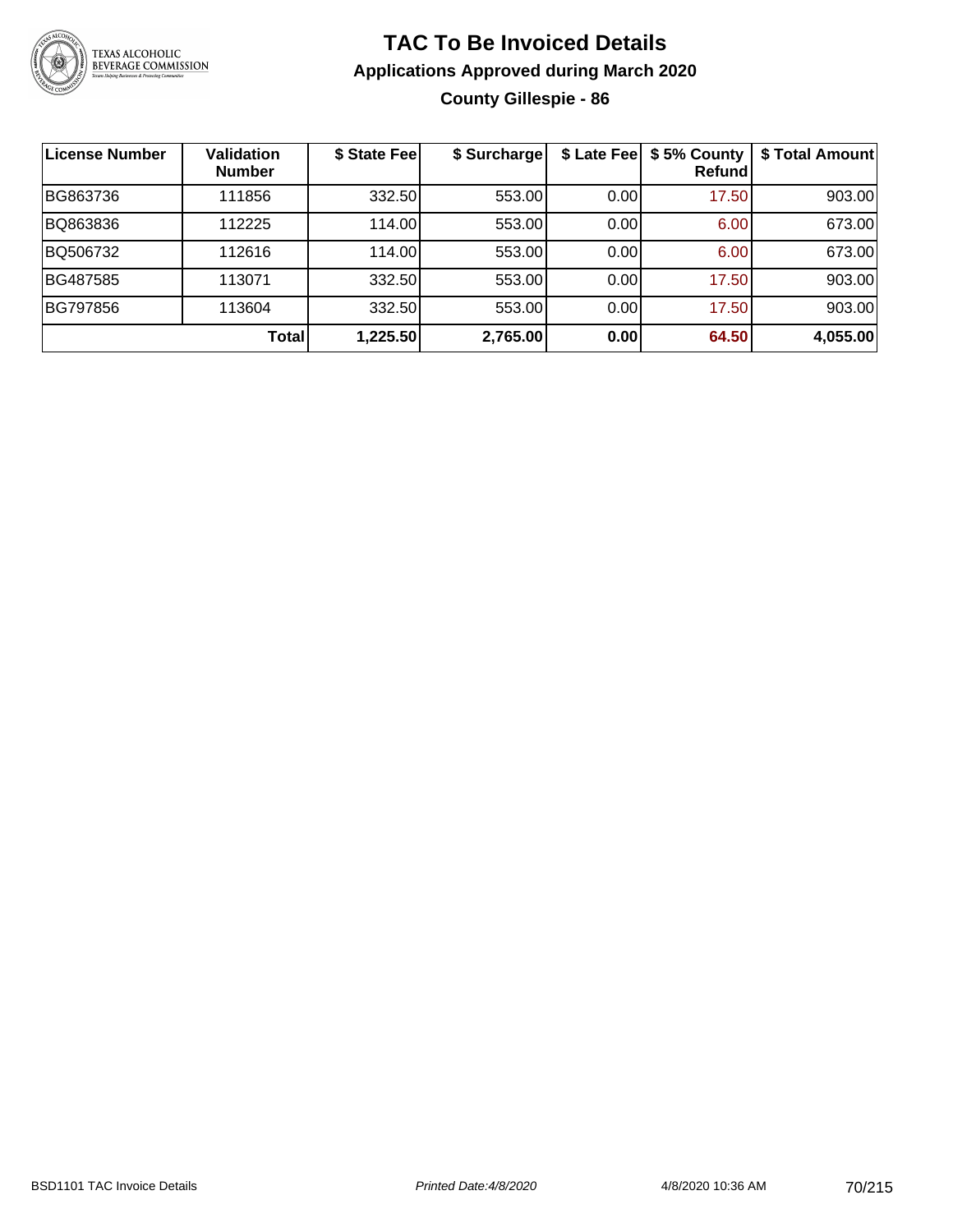

## **TAC To Be Invoiced Details Applications Approved during March 2020 County Goliad - 88**

| License Number | Validation<br><b>Number</b> | \$ State Feel |        |      | Refund | \$ Surcharge   \$ Late Fee   \$5% County   \$ Total Amount |
|----------------|-----------------------------|---------------|--------|------|--------|------------------------------------------------------------|
| BQ282559       | 112257                      | 114.00L       | 553.00 | 0.00 | 6.00   | 673.00                                                     |
|                | Totall                      | 114.00        | 553.00 | 0.00 | 6.00   | 673.00                                                     |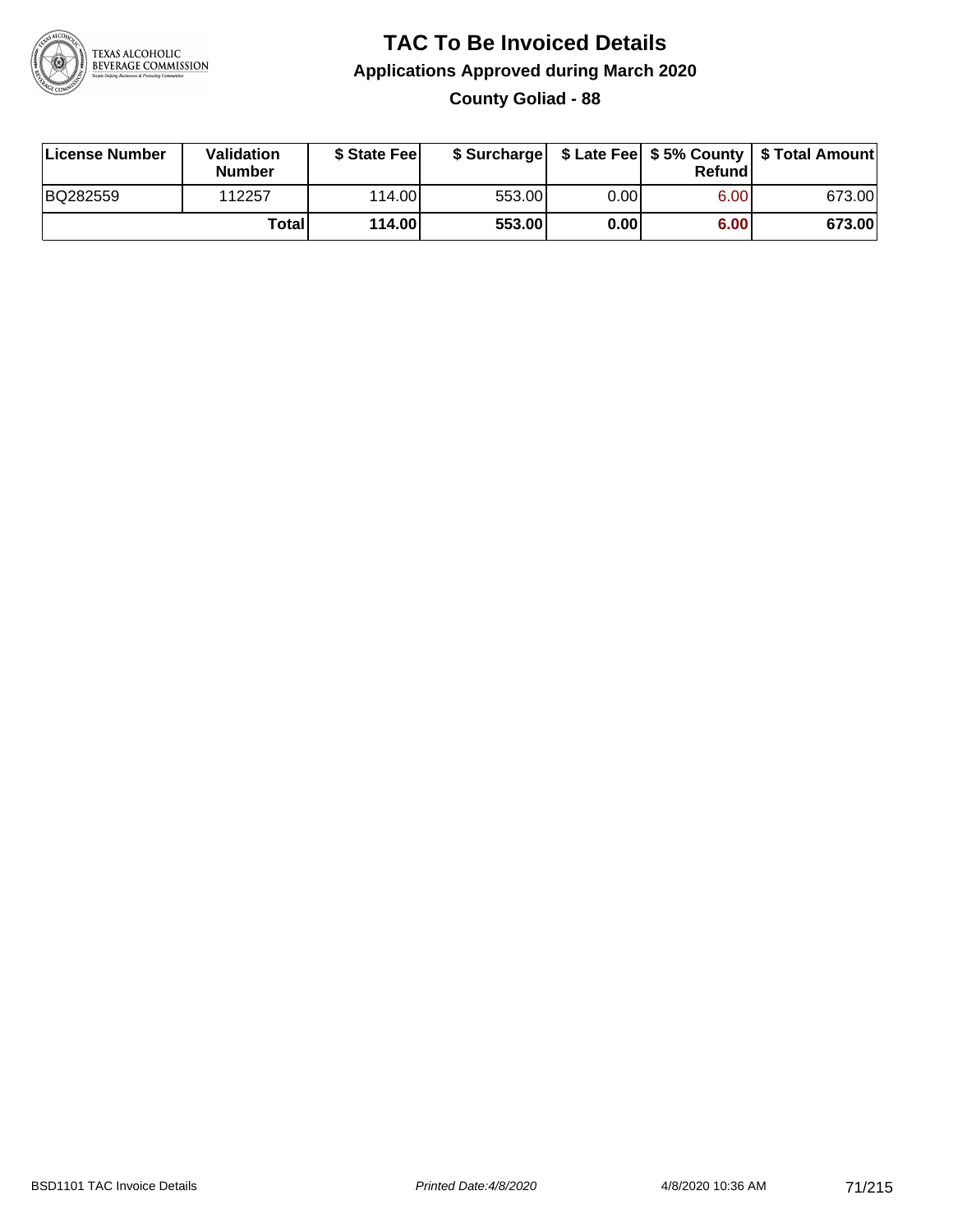

## **TAC To Be Invoiced Details Applications Approved during March 2020 County Gonzales - 89**

| License Number | Validation<br><b>Number</b> | \$ State Feel | \$ Surcharge |      | Refundl | \$ Late Fee   \$5% County   \$ Total Amount |
|----------------|-----------------------------|---------------|--------------|------|---------|---------------------------------------------|
| BG262264       | 111911                      | 332.50        | 553.00       | 0.00 | 17.50   | 903.00                                      |
| BF797425       | 113119                      | 114.00        | 553.00       | 0.00 | 6.00    | 673.00                                      |
|                | Total                       | 446.50        | 1,106.00     | 0.00 | 23.50   | 1,576.00                                    |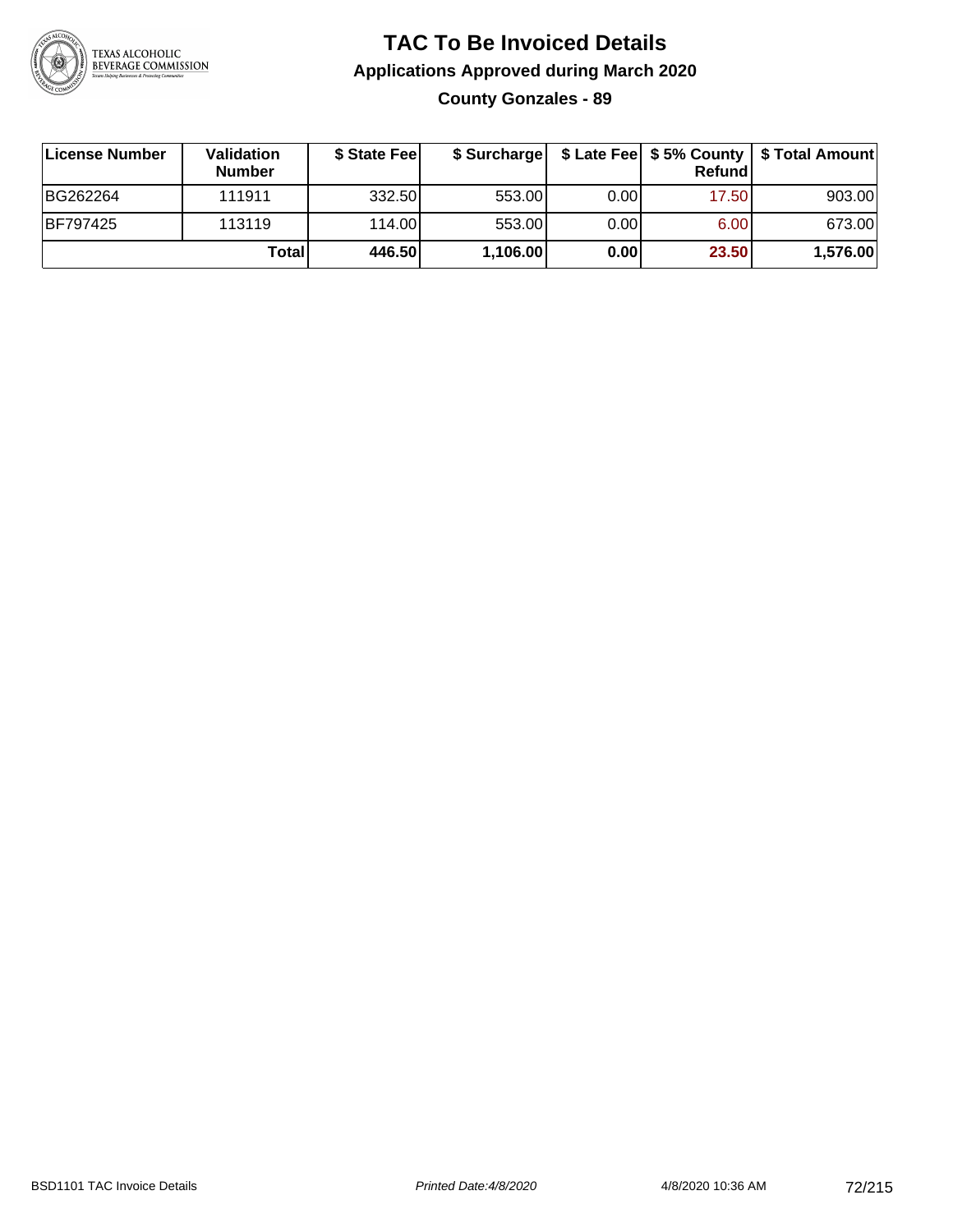

#### **TAC To Be Invoiced Details Applications Approved during March 2020 County Gray - 90**

| License Number | <b>Validation</b><br><b>Number</b> | \$ State Feel |          |       | Refundl | \$ Surcharge   \$ Late Fee   \$5% County   \$ Total Amount |
|----------------|------------------------------------|---------------|----------|-------|---------|------------------------------------------------------------|
| BQ1084796      | 4902                               | 114.00        | 553.00   | 0.001 | 6.00    | 673.00                                                     |
| BQ133663       | 103950                             | 114.00L       | 553.00   | 0.00  | 6.00    | 673.00                                                     |
|                | Total                              | 228.00        | 1,106.00 | 0.00  | 12.00   | 1,346.00                                                   |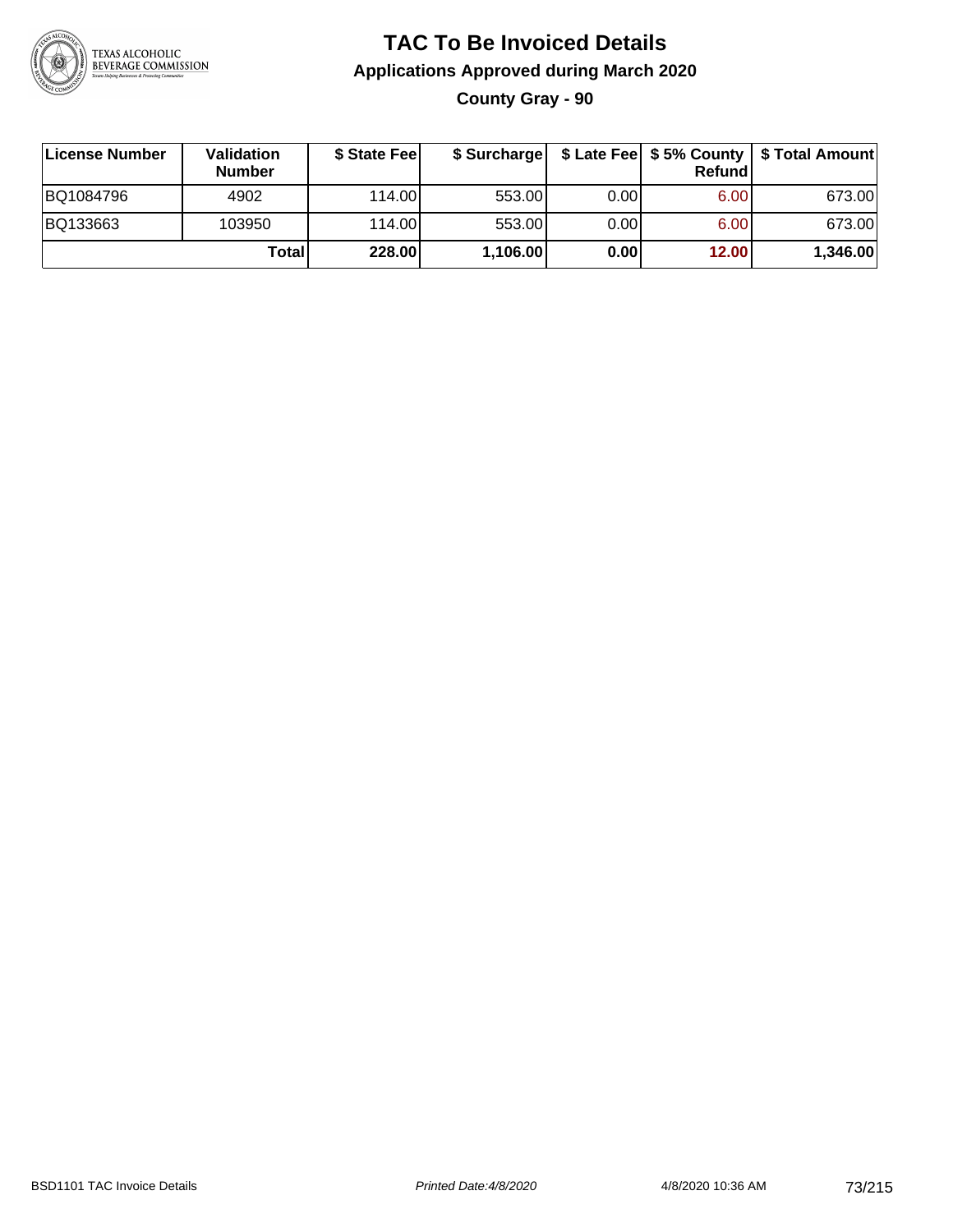

#### **TAC To Be Invoiced Details Applications Approved during March 2020 County Grayson - 91**

| License Number | <b>Validation</b><br><b>Number</b> | \$ State Fee | \$ Surcharge |      | \$ Late Fee   \$5% County  <br><b>Refund</b> | \$ Total Amount |
|----------------|------------------------------------|--------------|--------------|------|----------------------------------------------|-----------------|
| BQ1083430      | 4385                               | 114.00L      | 553.00       | 0.00 | 6.00                                         | 673.00          |
| BQ1082950      | 4581                               | 114.00L      | 553.00       | 0.00 | 6.00                                         | 673.00          |
| BQ741983       | 112077                             | 114.00       | 553.00       | 0.00 | 6.00                                         | 673.00          |
| BQ937897       | 508068                             | 114.00L      | 553.00       | 0.00 | 6.00                                         | 673.00          |
|                | Total                              | 456.00       | 2,212.00     | 0.00 | 24.00                                        | 2,692.00        |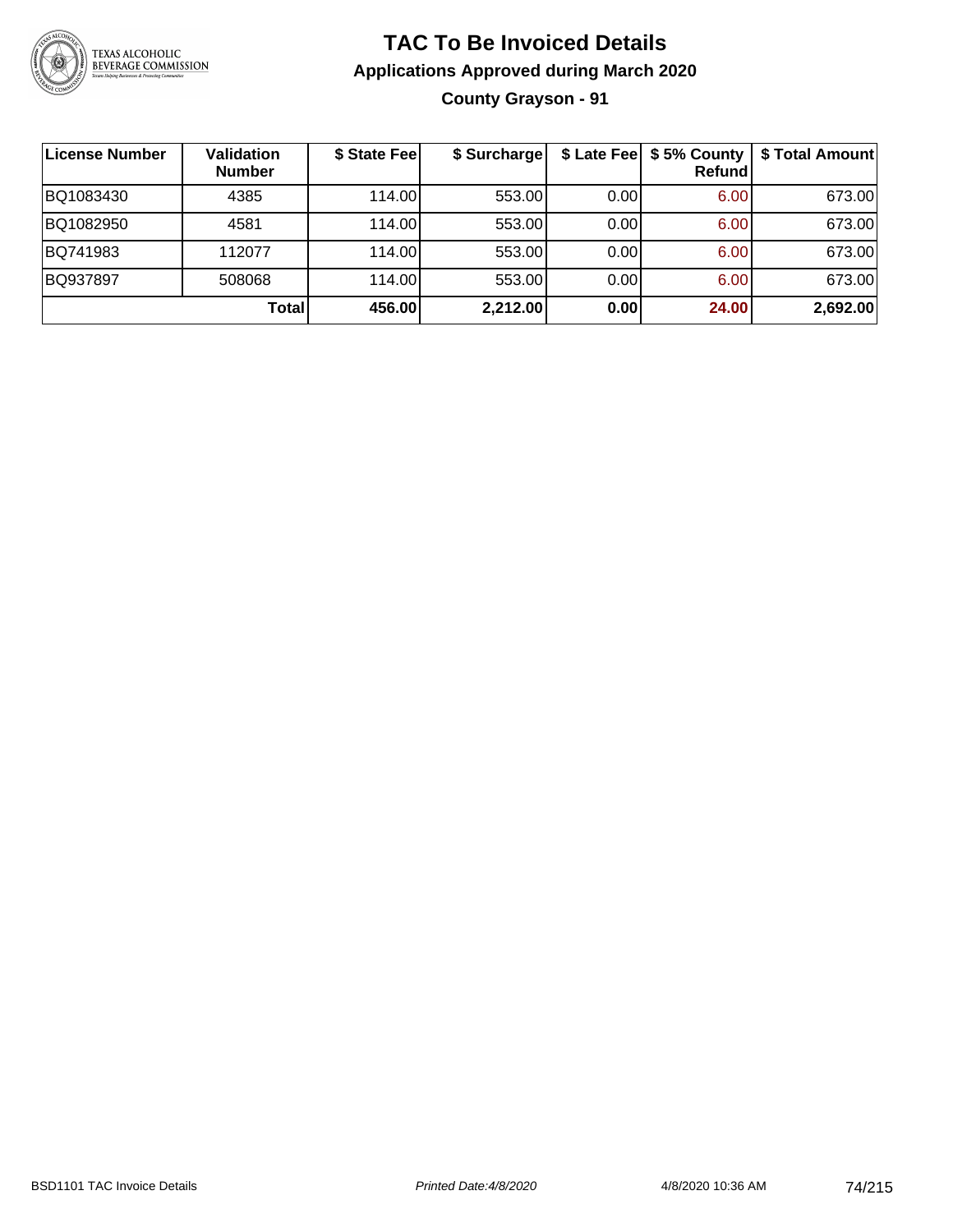

#### **TAC To Be Invoiced Details Applications Approved during March 2020 County Gregg - 92**

| <b>License Number</b> | <b>Validation</b><br><b>Number</b> | \$ State Fee | \$ Surcharge |        | \$ Late Fee   \$5% County<br><b>Refund</b> | \$ Total Amount |
|-----------------------|------------------------------------|--------------|--------------|--------|--------------------------------------------|-----------------|
| BG1084820             | 3718                               | 332.50       | 553.00       | 0.00   | 17.50                                      | 903.00          |
| BL1084820             | 3718                               | 475.00       | 327.00       | 0.00   | 25.00                                      | 827.00          |
| BQ1083972             | 3983                               | 114.00       | 553.00       | 0.00   | 6.00                                       | 673.00          |
| BG1083411             | 4021                               | 332.50       | 553.00       | 0.00   | 17.50                                      | 903.00          |
| BF1084850             | 4646                               | 114.00       | 553.00       | 0.00   | 6.00                                       | 673.00          |
| BF1085244             | 4647                               | 114.00       | 553.00       | 0.00   | 6.00                                       | 673.00          |
| BQ1006535             | 112144                             | 114.00       | 553.00       | 0.00   | 6.00                                       | 673.00          |
| BE282582              | 112405                             | 285.00       | 553.00       | 0.00   | 15.00                                      | 853.00          |
| BQ1003555             | 112973                             | 114.00       | 553.00       | 100.00 | 6.00                                       | 773.00          |
| BC274863              | 113052                             | 142.50       | 701.00       | 0.00   | 7.50                                       | 851.00          |
| BI483448              | 113052                             | 38.00        | 278.00       | 0.00   | 2.00                                       | 318.00          |
| BQ1006525             | 113096                             | 114.00       | 553.00       | 0.00   | 6.00                                       | 673.00          |
| BQ1007529             | 113285                             | 114.00       | 553.00       | 0.00   | 6.00                                       | 673.00          |
| BQ1006672             | 114321                             | 114.00       | 553.00       | 0.00   | 6.00                                       | 673.00          |
| BG923320              | 504352                             | 332.50       | 553.00       | 100.00 | 17.50                                      | 1,003.00        |
|                       | <b>Total</b>                       | 2,850.00     | 7,942.00     | 200.00 | 150.00                                     | 11,142.00       |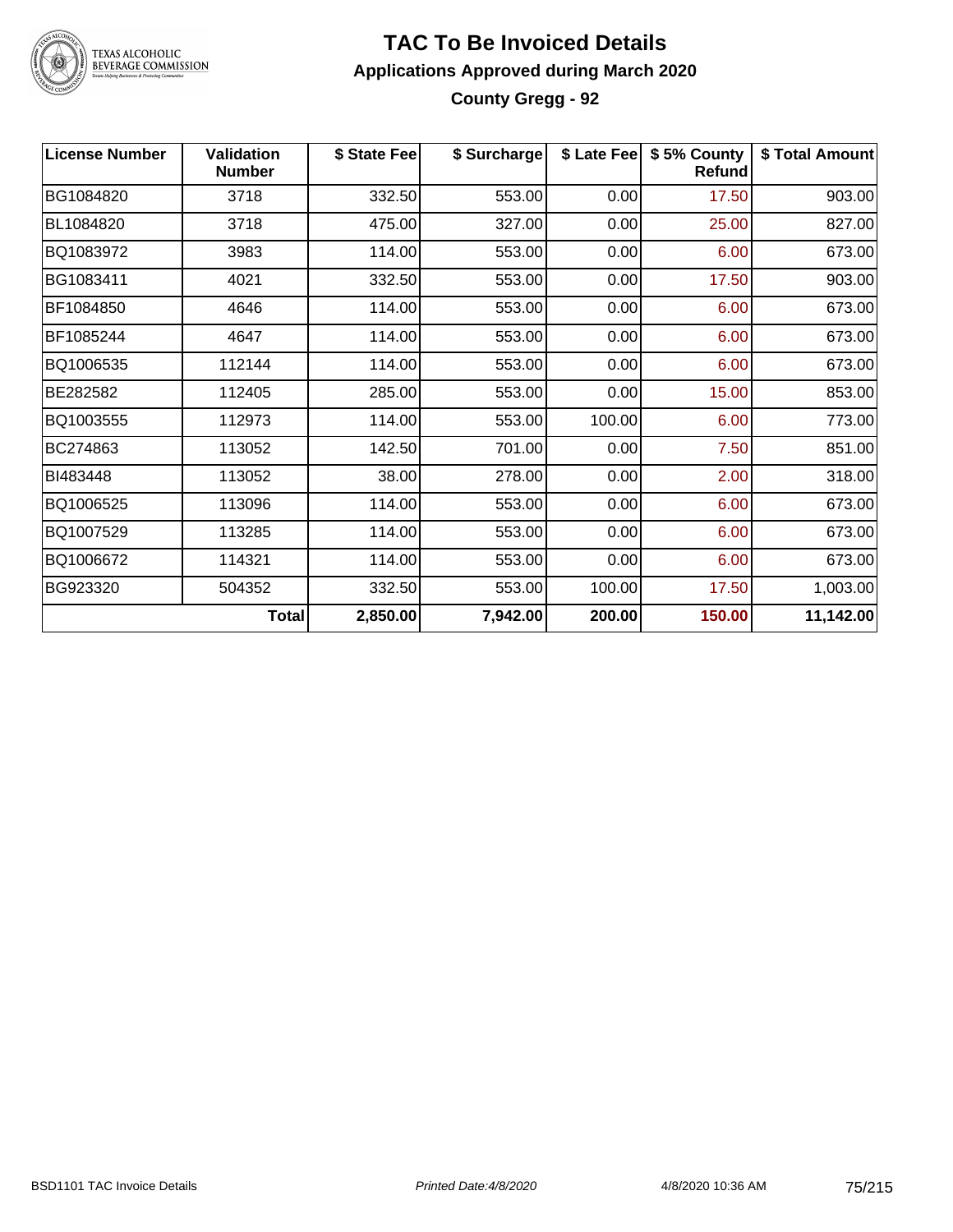

**County Grimes - 93**

| <b>License Number</b> | <b>Validation</b><br><b>Number</b> | \$ State Fee | \$ Surcharge | \$ Late Fee | \$5% County<br>Refundl | \$ Total Amount |
|-----------------------|------------------------------------|--------------|--------------|-------------|------------------------|-----------------|
| BF1084785             | 4732                               | 114.00       | 553.00       | 0.00        | 6.00                   | 673.00          |
| BG712120              | 111970                             | 332.50       | 553.00       | 0.00        | 17.50                  | 903.00          |
| BG682565              | 112965                             | 332.50       | 553.00       | 0.00        | 17.50                  | 903.00          |
| BG741884              | 114092                             | 332.50       | 553.00       | 0.00        | 17.50                  | 903.00          |
| BQ935484              | 506636                             | 114.00       | 553.00       | 0.00        | 6.00                   | 673.00          |
|                       | Total                              | 1,225.50     | 2,765.00     | 0.00        | 64.50                  | 4,055.00        |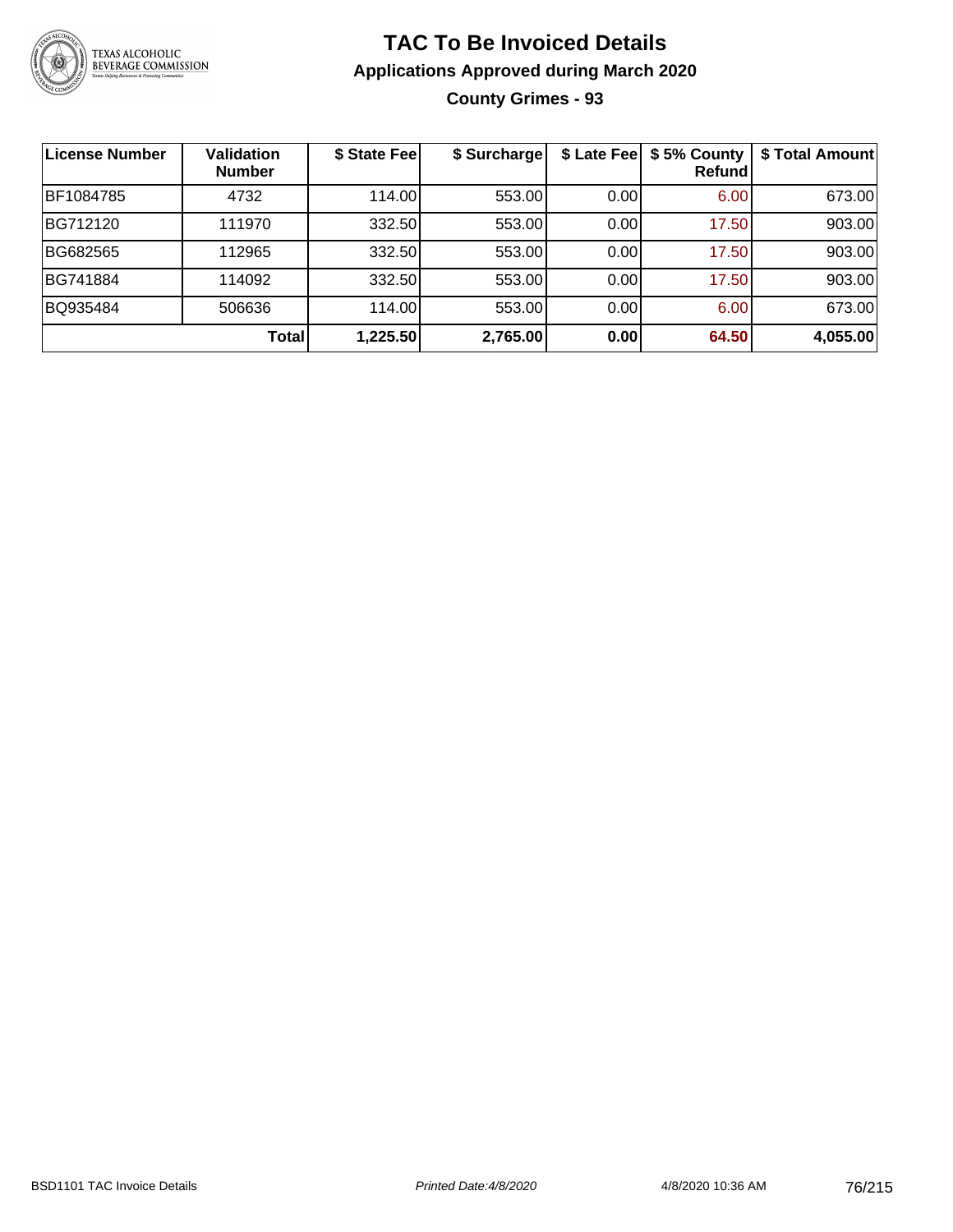

# TEXAS ALCOHOLIC<br>BEVERAGE COMMISSION

#### **TAC To Be Invoiced Details Applications Approved during March 2020 County Guadalupe - 94**

| <b>License Number</b> | Validation<br><b>Number</b> | \$ State Fee | \$ Surcharge | \$ Late Fee | \$5% County<br><b>Refund</b> | \$ Total Amount |
|-----------------------|-----------------------------|--------------|--------------|-------------|------------------------------|-----------------|
| BQ1084173             | 4199                        | 114.00       | 553.00       | 0.00        | 6.00                         | 673.00          |
| BG789423              | 106229                      | 332.50       | 553.00       | 0.00        | 17.50                        | 903.00          |
| BG228856              | 111495                      | 332.50       | 553.00       | 0.00        | 17.50                        | 903.00          |
| BG466324              | 111564                      | 332.50       | 553.00       | 0.00        | 17.50                        | 903.00          |
| BL466324              | 111564                      | 475.00       | 327.00       | 0.00        | 25.00                        | 827.00          |
| BG795092              | 111568                      | 332.50       | 553.00       | 0.00        | 17.50                        | 903.00          |
| BQ863368              | 111761                      | 114.00       | 553.00       | 0.00        | 6.00                         | 673.00          |
| BQ798273              | 111835                      | 114.00       | 553.00       | 0.00        | 6.00                         | 673.00          |
| BG214358              | 111896                      | 332.50       | 553.00       | 0.00        | 17.50                        | 903.00          |
| BQ467078              | 112195                      | 114.00       | 553.00       | 0.00        | 6.00                         | 673.00          |
| BQ865050              | 113434                      | 114.00       | 553.00       | 0.00        | 6.00                         | 673.00          |
| BQ682144              | 113739                      | 114.00       | 553.00       | 0.00        | 6.00                         | 673.00          |
|                       | <b>Total</b>                | 2,821.50     | 6,410.00     | 0.00        | 148.50                       | 9,380.00        |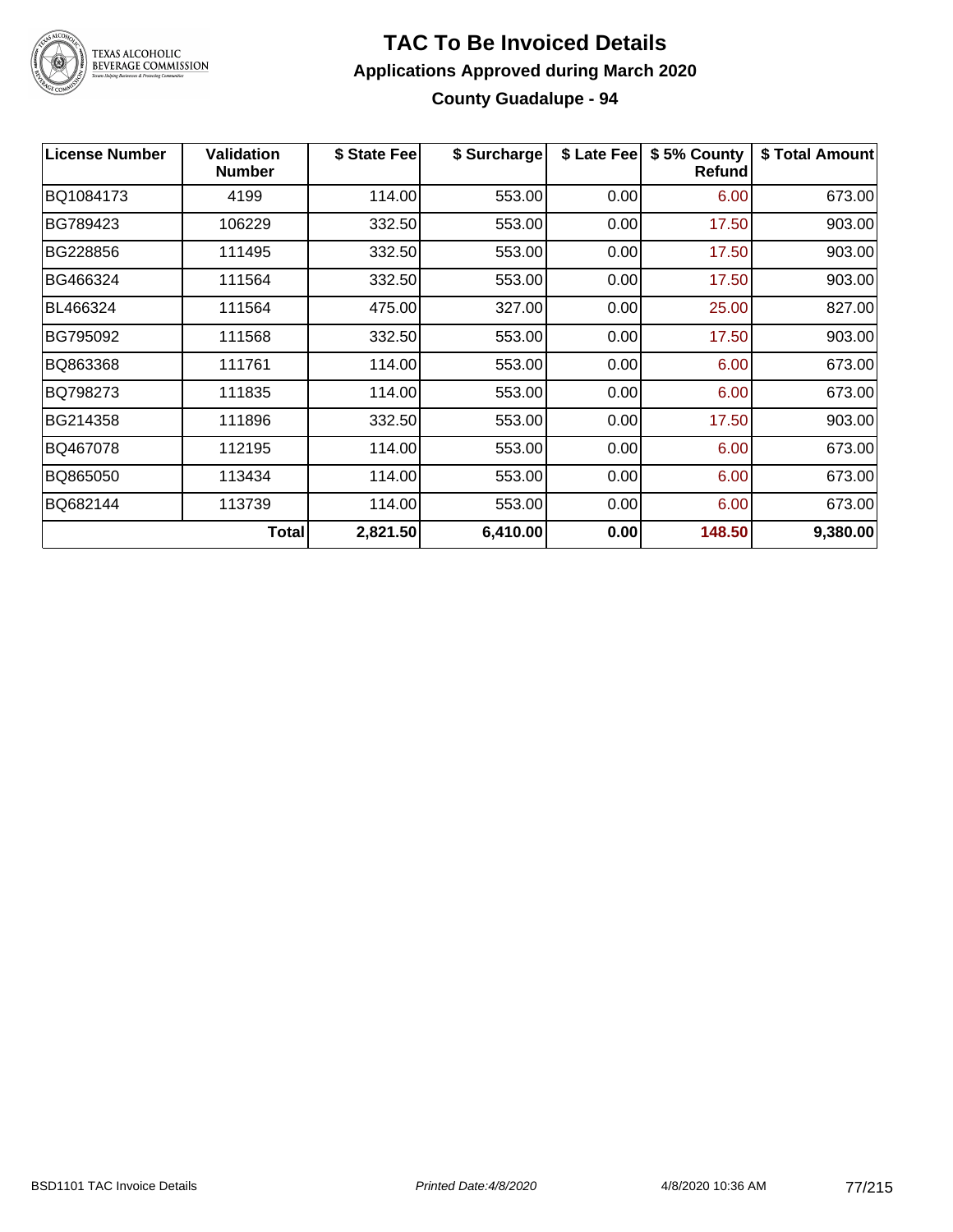

#### **TAC To Be Invoiced Details Applications Approved during March 2020 County Hale - 95**

| <b>License Number</b> | <b>Validation</b><br><b>Number</b> | \$ State Fee | \$ Surcharge |      | <b>Refund</b> | \$ Late Fee   \$5% County   \$ Total Amount |
|-----------------------|------------------------------------|--------------|--------------|------|---------------|---------------------------------------------|
| BF1083928             | 4449                               | 114.00       | 553.00       | 0.00 | 6.00          | 673.00                                      |
| BQ685924              | 113719                             | 114.00       | 553.00       | 0.00 | 6.00          | 673.00                                      |
| BQ685920              | 113721                             | 114.00       | 553.00       | 0.00 | 6.00          | 673.00                                      |
| BQ685906              | 113722                             | 114.00       | 553.00       | 0.00 | 6.00          | 673.00                                      |
|                       | Total                              | 456.00       | 2,212.00     | 0.00 | 24.00         | 2,692.00                                    |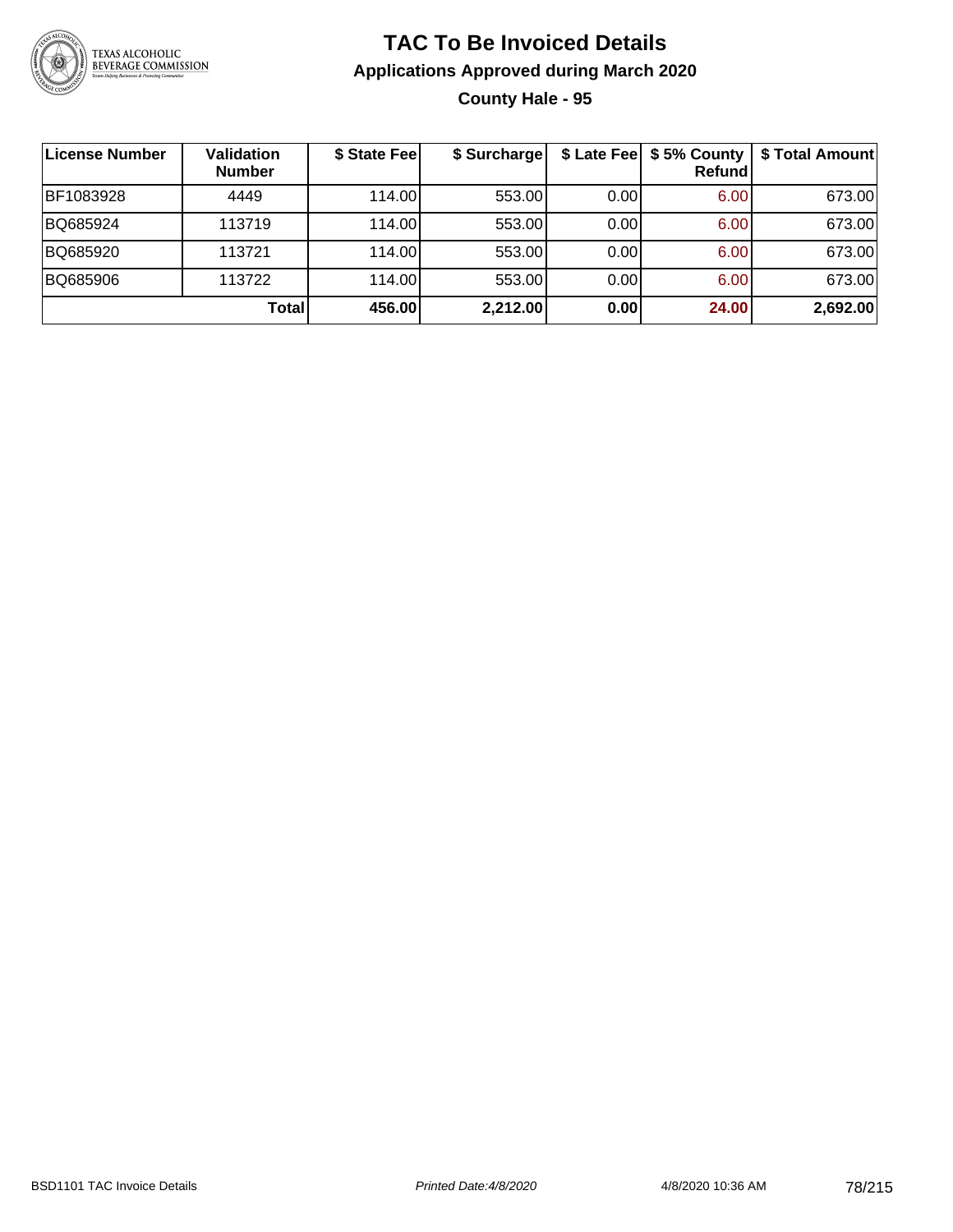

**County Hamilton - 97**

| License Number | <b>Validation</b><br><b>Number</b> | \$ State Feel |          |      | <b>Refund</b> | \$ Surcharge   \$ Late Fee   \$5% County   \$ Total Amount |
|----------------|------------------------------------|---------------|----------|------|---------------|------------------------------------------------------------|
| BG1084863      | 4728                               | 332.50        | 553.00   | 0.00 | 17.50         | 903.00                                                     |
| BQ794473       | 109665                             | 114.00        | 553.00   | 0.00 | 6.00          | 673.00                                                     |
|                | Totall                             | 446.50        | 1,106.00 | 0.00 | 23.50         | 1,576.00                                                   |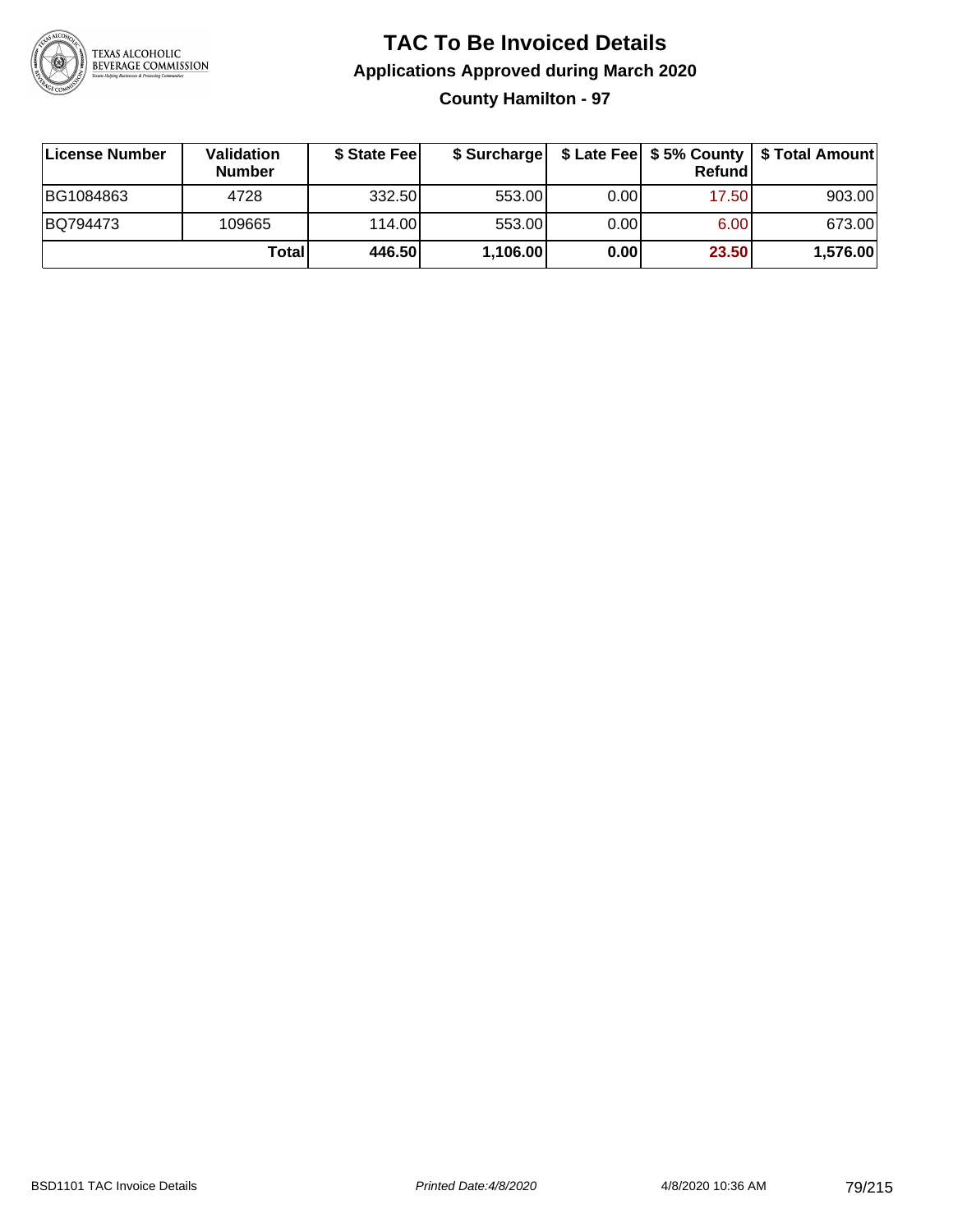

**County Hardeman - 99**

| License Number | Validation<br><b>Number</b> | \$ State Feel |        |      | Refundl | \$ Surcharge   \$ Late Fee   \$5% County   \$ Total Amount |
|----------------|-----------------------------|---------------|--------|------|---------|------------------------------------------------------------|
| BQ935635       | 111832                      | 114.00        | 553.00 | 0.00 | 6.00    | 673.00                                                     |
|                | Totall                      | 114.00        | 553.00 | 0.00 | 6.00    | 673.00                                                     |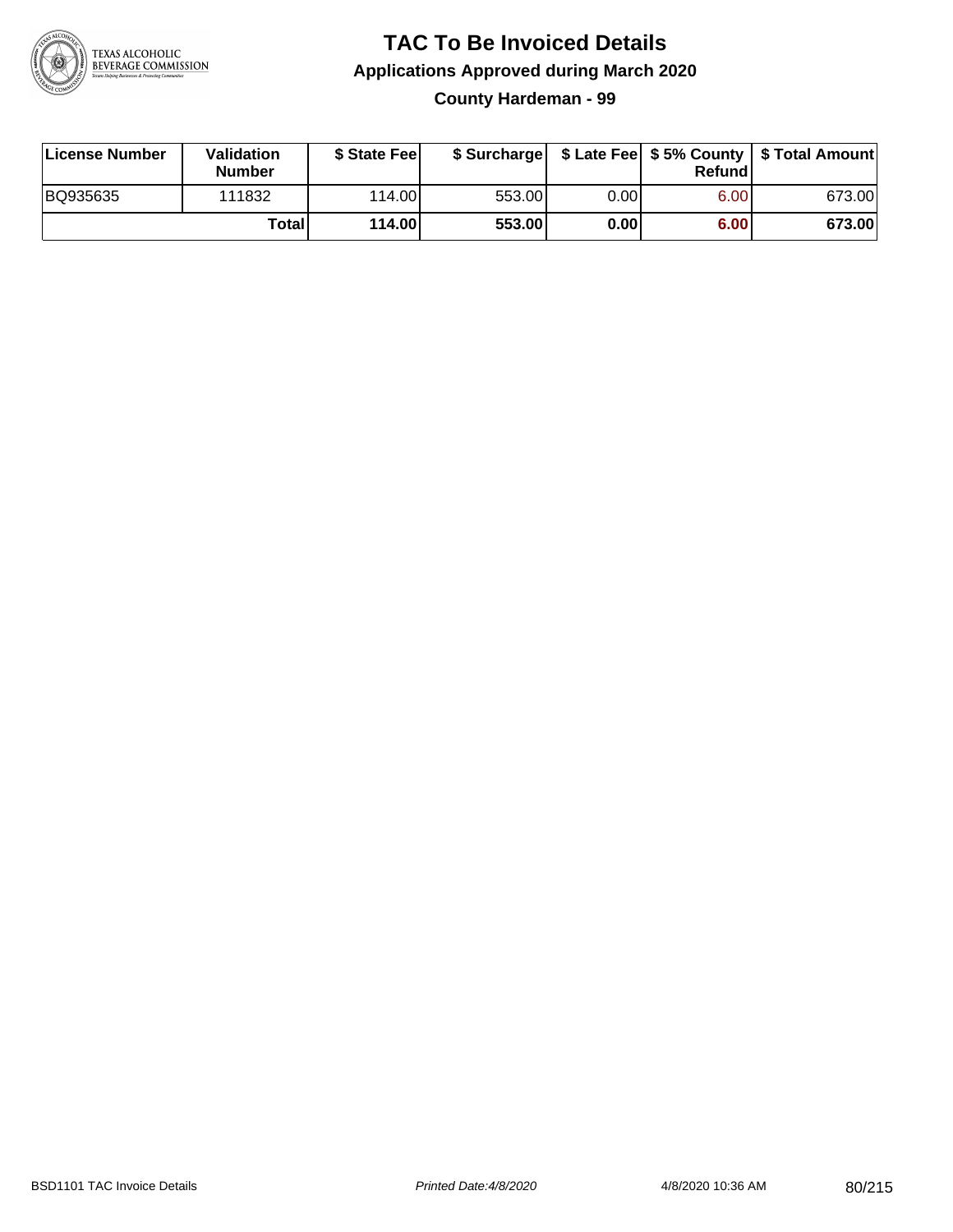

#### **TAC To Be Invoiced Details Applications Approved during March 2020 County Hardin - 100**

| <b>License Number</b> | <b>Validation</b><br><b>Number</b> | \$ State Fee | \$ Surcharge |      | \$ Late Fee   \$5% County<br>Refundl | \$ Total Amount |
|-----------------------|------------------------------------|--------------|--------------|------|--------------------------------------|-----------------|
| BG925417              | 106166                             | 332.50       | 553.00       | 0.00 | 17.50                                | 903.00          |
| BF740444              | 111924                             | 114.00       | 553.00       | 0.00 | 6.00                                 | 673.00          |
| BF680960              | 111933                             | 114.00       | 553.00       | 0.00 | 6.00                                 | 673.00          |
| BQ553209              | 113523                             | 114.00       | 553.00       | 0.00 | 6.00                                 | 673.00          |
| BG527620              | 505771                             | 332.50       | 553.00       | 0.00 | 17.50                                | 903.00          |
|                       | Total                              | 1,007.00     | 2,765.00     | 0.00 | 53.00                                | 3,825.00        |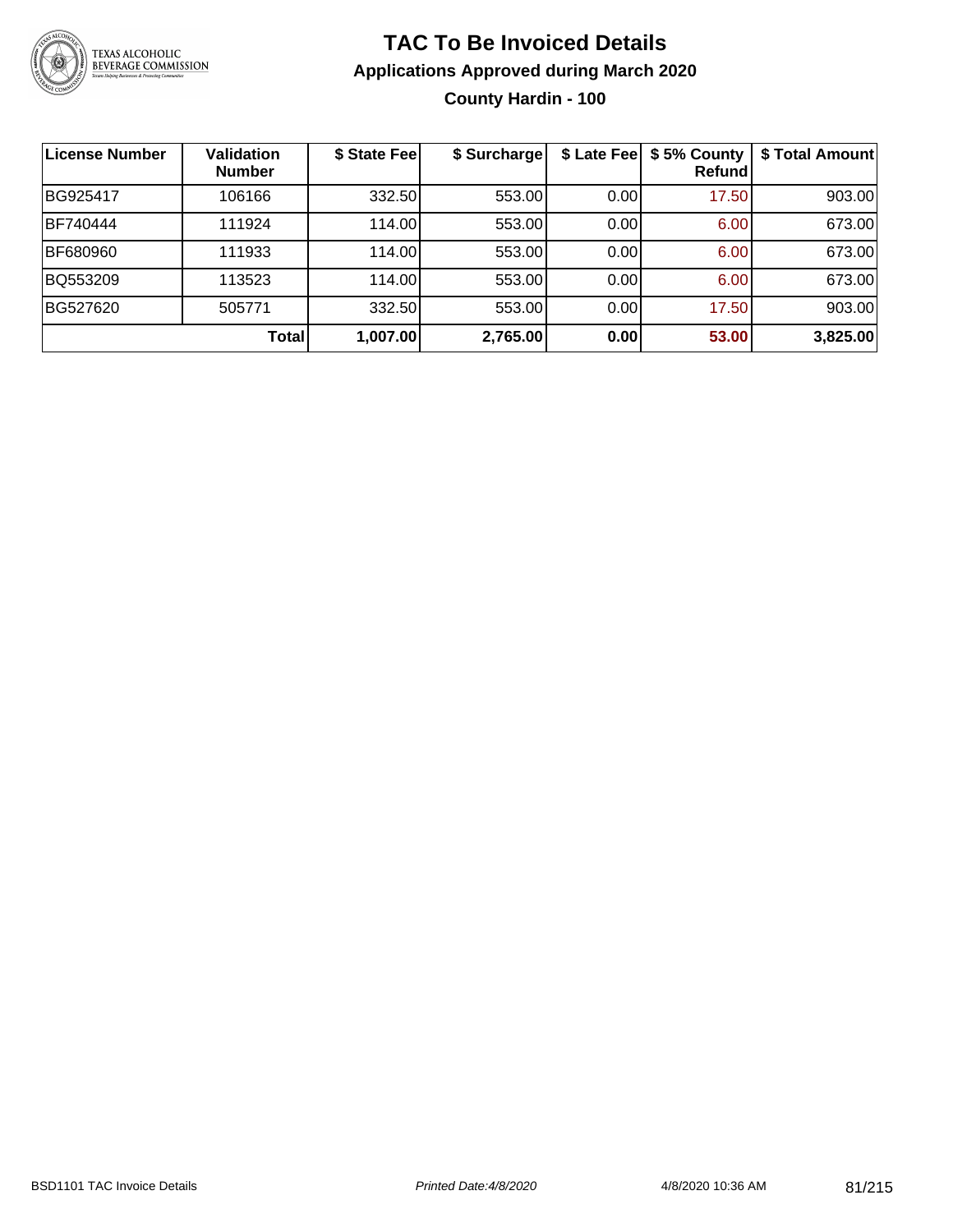

### TEXAS ALCOHOLIC<br>BEVERAGE COMMISSION

### **TAC To Be Invoiced Details Applications Approved during March 2020**

**County Harris - 101**

| <b>License Number</b> | <b>Validation</b><br><b>Number</b> | \$ State Fee | \$ Surcharge |      | \$ Late Fee   \$5% County<br>Refund | \$ Total Amount |
|-----------------------|------------------------------------|--------------|--------------|------|-------------------------------------|-----------------|
| BL713881              | 2549                               | 475.00       | 327.00       | 0.00 | 25.00                               | 827.00          |
| BG1083636             | 2741                               | 1,900.00     | 553.00       | 0.00 | 100.00                              | 2,553.00        |
| BB1083206             | 3428                               | 570.00       | 701.00       | 0.00 | 30.00                               | 1,301.00        |
| BQ1084833             | 3586                               | 114.00       | 553.00       | 0.00 | 6.00                                | 673.00          |
| BQ1083196             | 3757                               | 114.00       | 553.00       | 0.00 | 6.00                                | 673.00          |
| BF1082958             | 3936                               | 114.00       | 553.00       | 0.00 | 6.00                                | 673.00          |
| BG1083787             | 3971                               | 1,900.00     | 553.00       | 0.00 | 100.00                              | 2,553.00        |
| BL1083787             | 3971                               | 475.00       | 327.00       | 0.00 | 25.00                               | 827.00          |
| BG1085298             | 4020                               | 1,900.00     | 553.00       | 0.00 | 100.00                              | 2,553.00        |
| BG1084050             | 4024                               | 1,900.00     | 553.00       | 0.00 | 100.00                              | 2,553.00        |
| BG1082817             | 4026                               | 1,900.00     | 553.00       | 0.00 | 100.00                              | 2,553.00        |
| BQ1082763             | 4032                               | 114.00       | 553.00       | 0.00 | 6.00                                | 673.00          |
| BQ1084032             | 4080                               | 114.00       | 553.00       | 0.00 | 6.00                                | 673.00          |
| BG1082902             | 4083                               | 1,900.00     | 553.00       | 0.00 | 100.00                              | 2,553.00        |
| BF1082645             | 4096                               | 114.00       | 553.00       | 0.00 | 6.00                                | 673.00          |
| BF1082487             | 4104                               | 114.00       | 553.00       | 0.00 | 6.00                                | 673.00          |
| BG1085145             | 4122                               | 1,900.00     | 553.00       | 0.00 | 100.00                              | 2,553.00        |
| BL1085145             | 4122                               | 475.00       | 327.00       | 0.00 | 25.00                               | 827.00          |
| BG1084721             | 4148                               | 1,900.00     | 553.00       | 0.00 | 100.00                              | 2,553.00        |
| BQ1085101             | 4180                               | 114.00       | 553.00       | 0.00 | 6.00                                | 673.00          |
| BG1083888             | 4183                               | 1,900.00     | 553.00       | 0.00 | 100.00                              | 2,553.00        |
| BF1083218             | 4208                               | 114.00       | 553.00       | 0.00 | 6.00                                | 673.00          |
| BF1083220             | 4211                               | 114.00       | 553.00       | 0.00 | 6.00                                | 673.00          |
| BG1082946             | 4238                               | 1,900.00     | 553.00       | 0.00 | 100.00                              | 2,553.00        |
| BG1083276             | 4239                               | 1,900.00     | 553.00       | 0.00 | 100.00                              | 2,553.00        |
| BG1082800             | 4240                               | 1,900.00     | 553.00       | 0.00 | 100.00                              | 2,553.00        |
| BG1083269             | 4241                               | 1,900.00     | 553.00       | 0.00 | 100.00                              | 2,553.00        |
| BQ1083579             | 4272                               | 114.00       | 553.00       | 0.00 | 6.00                                | 673.00          |
| BG1083105             | 4281                               | 1,900.00     | 553.00       | 0.00 | 100.00                              | 2,553.00        |
| BL1083105             | 4281                               | 475.00       | 327.00       | 0.00 | 25.00                               | 827.00          |
| BG1082471             | 4282                               | 1,900.00     | 553.00       | 0.00 | 100.00                              | 2,553.00        |
| BG1083948             | 4308                               | 1,900.00     | 553.00       | 0.00 | 100.00                              | 2,553.00        |
| BQ1083429             | 4311                               | 114.00       | 553.00       | 0.00 | 6.00                                | 673.00          |
| BQ1084851             | 4325                               | 114.00       | 553.00       | 0.00 | 6.00                                | 673.00          |
| BQ1082428             | 4327                               | 114.00       | 553.00       | 0.00 | 6.00                                | 673.00          |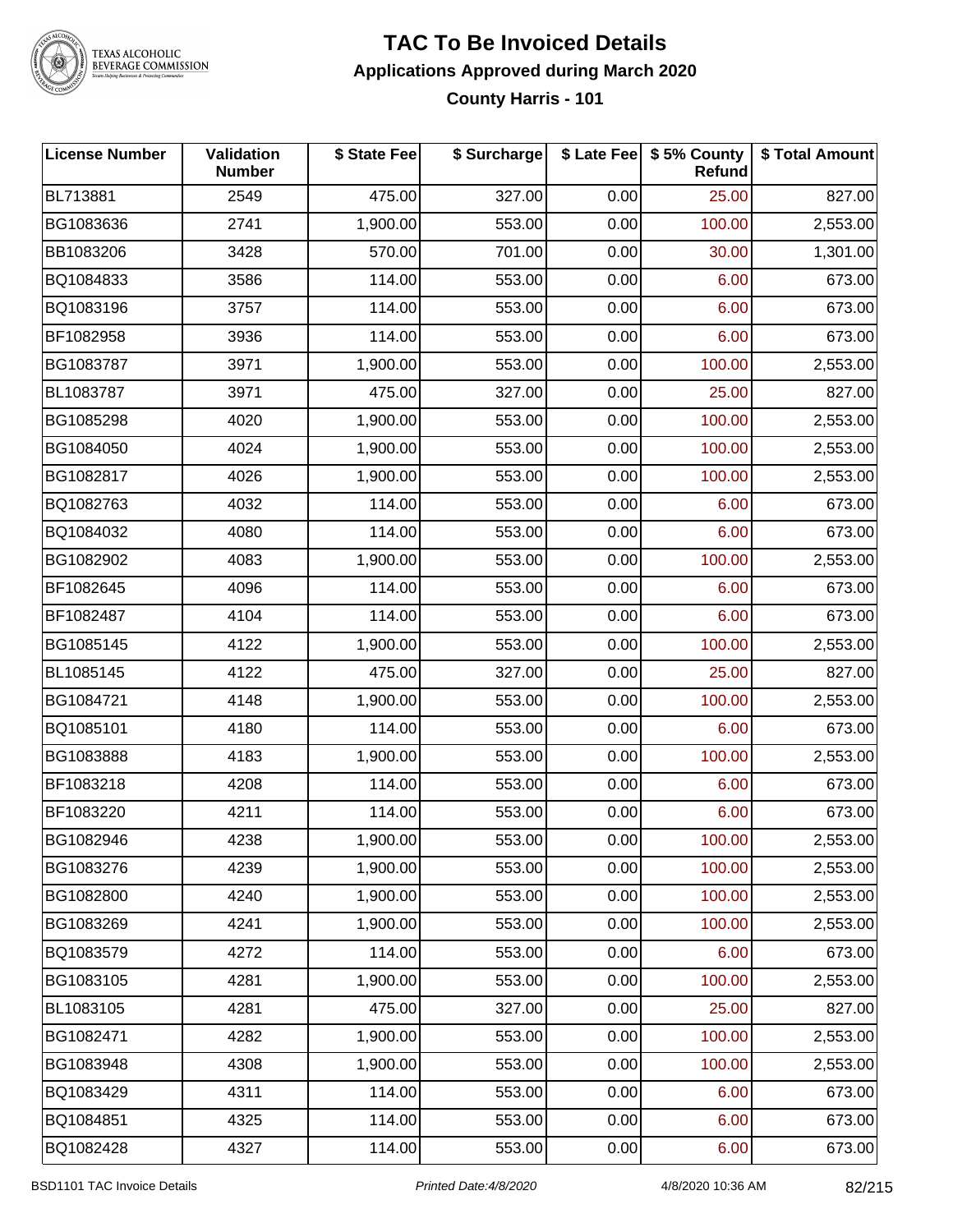| <b>License Number</b> | Validation<br><b>Number</b> | \$ State Fee | \$ Surcharge |      | \$ Late Fee   \$5% County<br>Refund | \$ Total Amount |
|-----------------------|-----------------------------|--------------|--------------|------|-------------------------------------|-----------------|
| BF1082731             | 4350                        | 114.00       | 553.00       | 0.00 | 6.00                                | 673.00          |
| BA1083821             | 4355                        | 1,425.00     | 651.00       | 0.00 | 75.00                               | 2,151.00        |
| BQ1084620             | 4382                        | 114.00       | 553.00       | 0.00 | 6.00                                | 673.00          |
| BG1084009             | 4390                        | 1,900.00     | 553.00       | 0.00 | 100.00                              | 2,553.00        |
| BQ1083423             | 4392                        | 114.00       | 553.00       | 0.00 | 6.00                                | 673.00          |
| BG1083816             | 4394                        | 1,900.00     | 553.00       | 0.00 | 100.00                              | 2,553.00        |
| BG1084537             | 4408                        | 1,900.00     | 553.00       | 0.00 | 100.00                              | 2,553.00        |
| BG1083724             | 4412                        | 1,900.00     | 553.00       | 0.00 | 100.00                              | 2,553.00        |
| BQ1083577             | 4436                        | 114.00       | 553.00       | 0.00 | 6.00                                | 673.00          |
| BG1085190             | 4438                        | 1,900.00     | 553.00       | 0.00 | 100.00                              | 2,553.00        |
| BF1083199             | 4469                        | 114.00       | 553.00       | 0.00 | 6.00                                | 673.00          |
| BQ1084687             | 4486                        | 114.00       | 553.00       | 0.00 | 6.00                                | 673.00          |
| BG1085089             | 4492                        | 1,900.00     | 553.00       | 0.00 | 100.00                              | 2,553.00        |
| BF1084919             | 4499                        | 114.00       | 553.00       | 0.00 | 6.00                                | 673.00          |
| BF1082807             | 4533                        | 114.00       | 553.00       | 0.00 | 6.00                                | 673.00          |
| BQ1082966             | 4535                        | 114.00       | 553.00       | 0.00 | 6.00                                | 673.00          |
| BF1084187             | 4573                        | 114.00       | 553.00       | 0.00 | 6.00                                | 673.00          |
| BF1084112             | 4574                        | 114.00       | 553.00       | 0.00 | 6.00                                | 673.00          |
| BG1084724             | 4580                        | 1,900.00     | 553.00       | 0.00 | 100.00                              | 2,553.00        |
| BL1084724             | 4580                        | 475.00       | 327.00       | 0.00 | 25.00                               | 827.00          |
| BQ1082368             | 4583                        | 114.00       | 553.00       | 0.00 | 6.00                                | 673.00          |
| BA1084717             | 4610                        | 1,425.00     | 651.00       | 0.00 | 75.00                               | 2,151.00        |
| BG1084969             | 4611                        | 1,900.00     | 553.00       | 0.00 | 100.00                              | 2,553.00        |
| BG1082718             | 4615                        | 1,900.00     | 553.00       | 0.00 | 100.00                              | 2,553.00        |
| BF1083103             | 4670                        | 114.00       | 553.00       | 0.00 | 6.00                                | 673.00          |
| BG1084614             | 4689                        | 1,900.00     | 553.00       | 0.00 | 100.00                              | 2,553.00        |
| BL1084614             | 4689                        | 475.00       | 327.00       | 0.00 | 25.00                               | 827.00          |
| BQ1084801             | 4690                        | 114.00       | 553.00       | 0.00 | 6.00                                | 673.00          |
| BG1084369             | 4777                        | 1,900.00     | 553.00       | 0.00 | 100.00                              | 2,553.00        |
| BF1083966             | 4782                        | 114.00       | 553.00       | 0.00 | 6.00                                | 673.00          |
| BQ1084539             | 4783                        | 114.00       | 553.00       | 0.00 | 6.00                                | 673.00          |
| BQ1084232             | 4787                        | 114.00       | 553.00       | 0.00 | 6.00                                | 673.00          |
| BQ1083210             | 4788                        | 114.00       | 553.00       | 0.00 | 6.00                                | 673.00          |
| BQ1083258             | 4789                        | 114.00       | 553.00       | 0.00 | 6.00                                | 673.00          |
| BQ1084606             | 4790                        | 114.00       | 553.00       | 0.00 | 6.00                                | 673.00          |
| BQ1084106             | 4837                        | 114.00       | 553.00       | 0.00 | 6.00                                | 673.00          |
| BG1085134             | 4838                        | 1,900.00     | 553.00       | 0.00 | 100.00                              | 2,553.00        |
| BF1085316             | 4888                        | 114.00       | 553.00       | 0.00 | 6.00                                | 673.00          |
| BG1084767             | 4897                        | 1,900.00     | 553.00       | 0.00 | 100.00                              | 2,553.00        |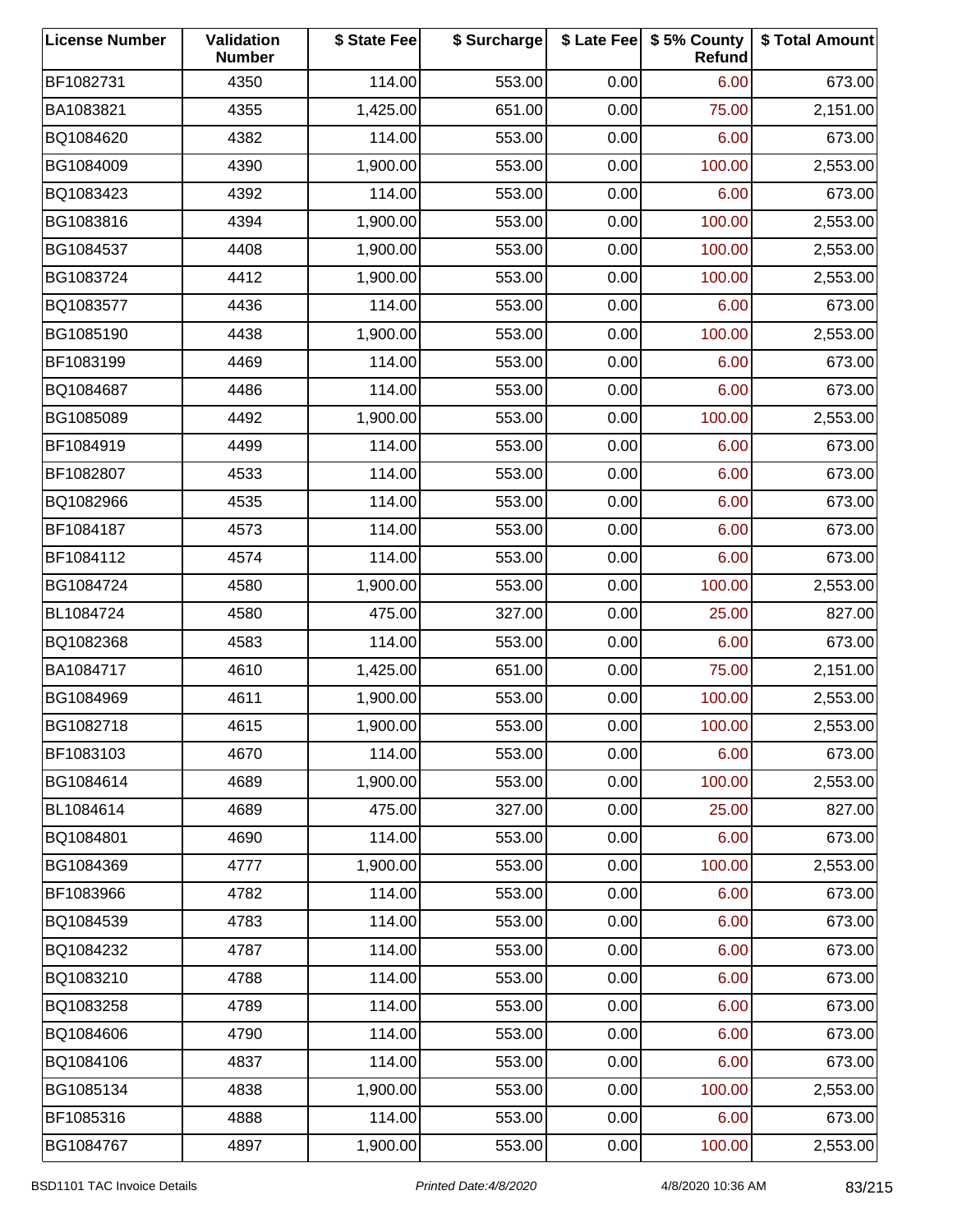| <b>License Number</b> | Validation<br><b>Number</b> | \$ State Fee | \$ Surcharge |        | \$ Late Fee   \$5% County<br>Refund | \$ Total Amount |
|-----------------------|-----------------------------|--------------|--------------|--------|-------------------------------------|-----------------|
| BG1084466             | 4900                        | 1,900.00     | 553.00       | 0.00   | 100.00                              | 2,553.00        |
| BG1085302             | 4933                        | 1,900.00     | 553.00       | 0.00   | 100.00                              | 2,553.00        |
| BQ1085201             | 4946                        | 114.00       | 553.00       | 0.00   | 6.00                                | 673.00          |
| BQ1084376             | 4948                        | 114.00       | 553.00       | 0.00   | 6.00                                | 673.00          |
| BG1083642             | 4997                        | 1,900.00     | 553.00       | 0.00   | 100.00                              | 2,553.00        |
| BF1083799             | 4998                        | 114.00       | 553.00       | 0.00   | 6.00                                | 673.00          |
| BQ1084027             | 4999                        | 114.00       | 553.00       | 0.00   | 6.00                                | 673.00          |
| BE1084417             | 5033                        | 1,900.00     | 553.00       | 0.00   | 100.00                              | 2,553.00        |
| BQ1084714             | 5039                        | 114.00       | 553.00       | 0.00   | 6.00                                | 673.00          |
| BQ1084544             | 5049                        | 114.00       | 553.00       | 0.00   | 6.00                                | 673.00          |
| BQ1084500             | 5051                        | 114.00       | 553.00       | 0.00   | 6.00                                | 673.00          |
| BQ1084413             | 5058                        | 114.00       | 553.00       | 0.00   | 6.00                                | 673.00          |
| BQ1084599             | 5063                        | 114.00       | 553.00       | 0.00   | 6.00                                | 673.00          |
| BQ1085152             | 5074                        | 114.00       | 553.00       | 0.00   | 6.00                                | 673.00          |
| BQ1084657             | 5307                        | 114.00       | 553.00       | 0.00   | 6.00                                | 673.00          |
| BQ1084988             | 5312                        | 114.00       | 553.00       | 0.00   | 6.00                                | 673.00          |
| BQ1085283             | 5314                        | 114.00       | 553.00       | 0.00   | 6.00                                | 673.00          |
| BQ1084729             | 5323                        | 114.00       | 553.00       | 0.00   | 6.00                                | 673.00          |
| BQ1084669             | 5324                        | 114.00       | 553.00       | 0.00   | 6.00                                | 673.00          |
| BQ1085064             | 5325                        | 114.00       | 553.00       | 0.00   | 6.00                                | 673.00          |
| BF1085123             | 5330                        | 114.00       | 553.00       | 0.00   | 6.00                                | 673.00          |
| BG1085108             | 5349                        | 1,900.00     | 553.00       | 0.00   | 100.00                              | 2,553.00        |
| BG1085178             | 5384                        | 1,900.00     | 553.00       | 0.00   | 100.00                              | 2,553.00        |
| BL1085178             | 5384                        | 475.00       | 327.00       | 0.00   | 25.00                               | 827.00          |
| BQ1085230             | 5390                        | 114.00       | 553.00       | 0.00   | 6.00                                | 673.00          |
| BQ734612              | 100118                      | 114.00       | 553.00       | 0.00   | 6.00                                | 673.00          |
| BF857218              | 107458                      | 114.00       | 553.00       | 0.00   | 6.00                                | 673.00          |
| BF1002980             | 108335                      | 114.00       | 553.00       | 0.00   | 6.00                                | 673.00          |
| BF931417              | 109000                      | 114.00       | 553.00       | 0.00   | 6.00                                | 673.00          |
| BF679555              | 109838                      | 114.00       | 553.00       | 0.00   | 6.00                                | 673.00          |
| BG443587              | 110135                      | 1,425.00     | 553.00       | 0.00   | 75.00                               | 2,053.00        |
| BL443587              | 110135                      | 475.00       | 327.00       | 0.00   | 25.00                               | 827.00          |
| BG711703              | 111192                      | 1,425.00     | 553.00       | 0.00   | 75.00                               | 2,053.00        |
| BI251380              | 111318                      | 38.00        | 278.00       | 0.00   | 2.00                                | 318.00          |
| BF293267              | 111435                      | 114.00       | 553.00       | 0.00   | 6.00                                | 673.00          |
| BA251379              | 111464                      | 1,425.00     | 651.00       | 0.00   | 75.00                               | 2,151.00        |
| BG793439              | 111582                      | 1,425.00     | 553.00       | 100.00 | 75.00                               | 2,153.00        |
| BE313858              | 111632                      | 1,425.00     | 553.00       | 0.00   | 75.00                               | 2,053.00        |
| BQ934045              | 111723                      | 114.00       | 553.00       | 0.00   | 6.00                                | 673.00          |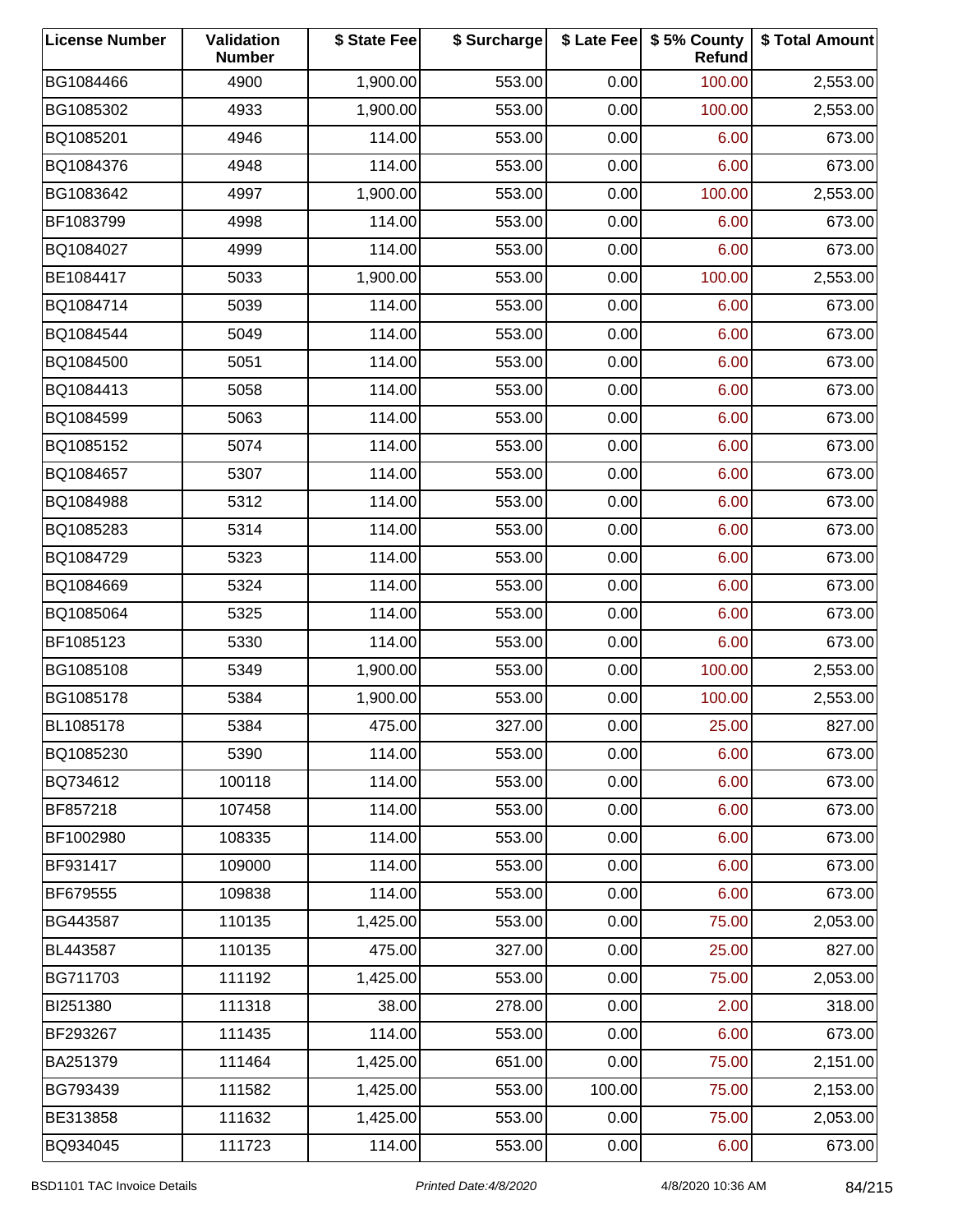| <b>License Number</b> | Validation<br><b>Number</b> | \$ State Fee | \$ Surcharge |        | \$ Late Fee   \$5% County<br>Refund | \$ Total Amount |
|-----------------------|-----------------------------|--------------|--------------|--------|-------------------------------------|-----------------|
| BQ935434              | 111728                      | 114.00       | 553.00       | 0.00   | 6.00                                | 673.00          |
| BG1005763             | 111739                      | 1,425.00     | 553.00       | 0.00   | 75.00                               | 2,053.00        |
| BQ931366              | 111773                      | 114.00       | 553.00       | 0.00   | 6.00                                | 673.00          |
| BG1007671             | 111788                      | 1,425.00     | 553.00       | 0.00   | 75.00                               | 2,053.00        |
| BF933613              | 111824                      | 114.00       | 553.00       | 0.00   | 6.00                                | 673.00          |
| BG795113              | 111827                      | 1,425.00     | 553.00       | 0.00   | 75.00                               | 2,053.00        |
| BL795113              | 111827                      | 475.00       | 327.00       | 0.00   | 25.00                               | 827.00          |
| BQ650966              | 111875                      | 114.00       | 553.00       | 0.00   | 6.00                                | 673.00          |
| BE465620              | 111881                      | 1,425.00     | 553.00       | 0.00   | 75.00                               | 2,053.00        |
| BQ1006050             | 111907                      | 114.00       | 553.00       | 0.00   | 6.00                                | 673.00          |
| BQ1006137             | 111907                      | 114.00       | 553.00       | 0.00   | 6.00                                | 673.00          |
| BG406314              | 111953                      | 1,425.00     | 553.00       | 0.00   | 75.00                               | 2,053.00        |
| BQ935845              | 111974                      | 114.00       | 553.00       | 0.00   | 6.00                                | 673.00          |
| BF405704              | 112000                      | 114.00       | 553.00       | 100.00 | 6.00                                | 773.00          |
| BG1005316             | 112005                      | 1,425.00     | 553.00       | 0.00   | 75.00                               | 2,053.00        |
| BQ1005651             | 112008                      | 114.00       | 553.00       | 0.00   | 6.00                                | 673.00          |
| BQ932966              | 112010                      | 114.00       | 553.00       | 0.00   | 6.00                                | 673.00          |
| BQ445897              | 112011                      | 114.00       | 553.00       | 0.00   | 6.00                                | 673.00          |
| BQ741115              | 112014                      | 114.00       | 553.00       | 0.00   | 6.00                                | 673.00          |
| BQ862381              | 112015                      | 114.00       | 553.00       | 0.00   | 6.00                                | 673.00          |
| BQ741116              | 112019                      | 114.00       | 553.00       | 0.00   | 6.00                                | 673.00          |
| BQ934919              | 112019                      | 114.00       | 553.00       | 0.00   | 6.00                                | 673.00          |
| BQ741415              | 112026                      | 114.00       | 553.00       | 0.00   | 6.00                                | 673.00          |
| BQ796803              | 112027                      | 114.00       | 553.00       | 0.00   | 6.00                                | 673.00          |
| BE572946              | 112028                      | 1,425.00     | 553.00       | 0.00   | 75.00                               | 2,053.00        |
| BQ650351              | 112031                      | 114.00       | 553.00       | 0.00   | 6.00                                | 673.00          |
| BQ933698              | 112033                      | 114.00       | 553.00       | 0.00   | 6.00                                | 673.00          |
| BQ933689              | 112038                      | 114.00       | 553.00       | 0.00   | 6.00                                | 673.00          |
| BG933699              | 112040                      | 1,425.00     | 553.00       | 0.00   | 75.00                               | 2,053.00        |
| BF446233              | 112053                      | 114.00       | 553.00       | 0.00   | 6.00                                | 673.00          |
| BF304770              | 112060                      | 114.00       | 553.00       | 0.00   | 6.00                                | 673.00          |
| BG271446              | 112062                      | 1,425.00     | 553.00       | 0.00   | 75.00                               | 2,053.00        |
| BQ864290              | 112086                      | 114.00       | 553.00       | 0.00   | 6.00                                | 673.00          |
| BF486297              | 112090                      | 114.00       | 553.00       | 0.00   | 6.00                                | 673.00          |
| BG1006395             | 112105                      | 1,425.00     | 553.00       | 0.00   | 75.00                               | 2,053.00        |
| BQ1006278             | 112164                      | 114.00       | 553.00       | 0.00   | 6.00                                | 673.00          |
| BF1005772             | 112166                      | 114.00       | 553.00       | 0.00   | 6.00                                | 673.00          |
| BG861413              | 112219                      | 1,425.00     | 553.00       | 0.00   | 75.00                               | 2,053.00        |
| BG739918              | 112236                      | 1,425.00     | 553.00       | 100.00 | 75.00                               | 2,153.00        |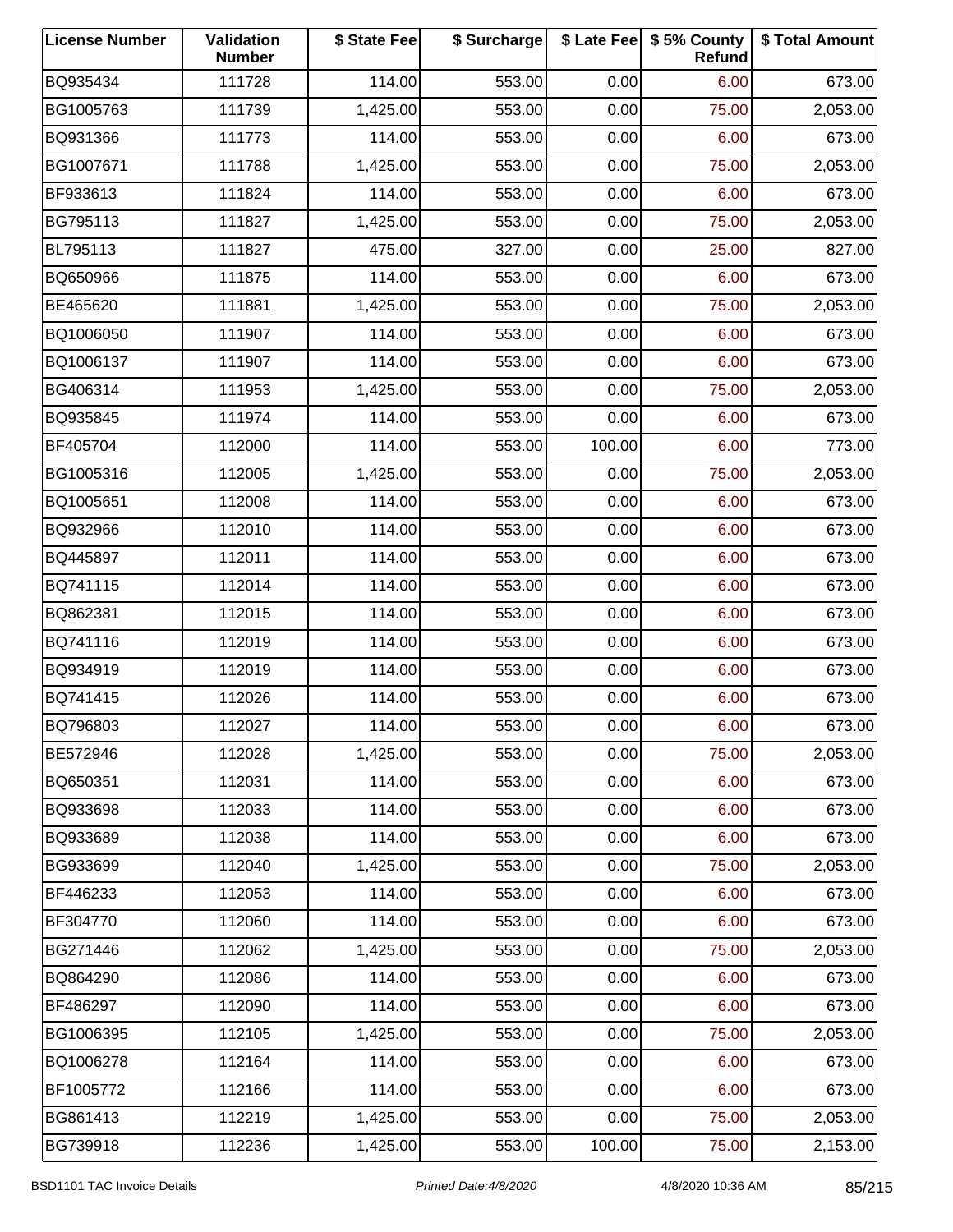| <b>License Number</b> | Validation<br><b>Number</b> | \$ State Fee | \$ Surcharge |      | \$ Late Fee   \$5% County<br>Refund | \$ Total Amount |
|-----------------------|-----------------------------|--------------|--------------|------|-------------------------------------|-----------------|
| BQ283616              | 112247                      | 114.00       | 553.00       | 0.00 | 6.00                                | 673.00          |
| BF795831              | 112284                      | 114.00       | 553.00       | 0.00 | 6.00                                | 673.00          |
| BG714872              | 112290                      | 1,425.00     | 553.00       | 0.00 | 75.00                               | 2,053.00        |
| BQ714451              | 112294                      | 114.00       | 553.00       | 0.00 | 6.00                                | 673.00          |
| BG529912              | 112300                      | 1,425.00     | 553.00       | 0.00 | 75.00                               | 2,053.00        |
| BQ796629              | 112424                      | 114.00       | 553.00       | 0.00 | 6.00                                | 673.00          |
| BG282940              | 112441                      | 1,425.00     | 553.00       | 0.00 | 75.00                               | 2,053.00        |
| BG798798              | 112459                      | 1,425.00     | 553.00       | 0.00 | 75.00                               | 2,053.00        |
| BQ649295              | 112473                      | 114.00       | 553.00       | 0.00 | 6.00                                | 673.00          |
| BG934111              | 112494                      | 1,425.00     | 553.00       | 0.00 | 75.00                               | 2,053.00        |
| BQ314455              | 112560                      | 114.00       | 553.00       | 0.00 | 6.00                                | 673.00          |
| BG466787              | 112562                      | 1,425.00     | 553.00       | 0.00 | 75.00                               | 2,053.00        |
| BG932493              | 112563                      | 1,425.00     | 553.00       | 0.00 | 75.00                               | 2,053.00        |
| BL932493              | 112563                      | 475.00       | 327.00       | 0.00 | 25.00                               | 827.00          |
| BG798794              | 112573                      | 1,425.00     | 553.00       | 0.00 | 75.00                               | 2,053.00        |
| BF862894              | 112601                      | 114.00       | 553.00       | 0.00 | 6.00                                | 673.00          |
| BG1006529             | 112618                      | 1,425.00     | 553.00       | 0.00 | 75.00                               | 2,053.00        |
| BF740653              | 112620                      | 114.00       | 553.00       | 0.00 | 6.00                                | 673.00          |
| BQ652948              | 112626                      | 114.00       | 553.00       | 0.00 | 6.00                                | 673.00          |
| BQ1005337             | 112663                      | 114.00       | 553.00       | 0.00 | 6.00                                | 673.00          |
| BG486409              | 112667                      | 1,425.00     | 553.00       | 0.00 | 75.00                               | 2,053.00        |
| BG741346              | 112704                      | 1,425.00     | 553.00       | 0.00 | 75.00                               | 2,053.00        |
| BQ933861              | 112724                      | 114.00       | 553.00       | 0.00 | 6.00                                | 673.00          |
| BQ682717              | 112726                      | 114.00       | 553.00       | 0.00 | 6.00                                | 673.00          |
| BF714013              | 112728                      | 114.00       | 553.00       | 0.00 | 6.00                                | 673.00          |
| BQ934175              | 112729                      | 114.00       | 553.00       | 0.00 | 6.00                                | 673.00          |
| BF863375              | 112736                      | 114.00       | 553.00       | 0.00 | 6.00                                | 673.00          |
| BQ619430              | 112741                      | 114.00       | 553.00       | 0.00 | 6.00                                | 673.00          |
| BQ650833              | 112744                      | 114.00       | 553.00       | 0.00 | 6.00                                | 673.00          |
| BQ1007065             | 112746                      | 114.00       | 553.00       | 0.00 | 6.00                                | 673.00          |
| BQ1007146             | 112747                      | 114.00       | 553.00       | 0.00 | 6.00                                | 673.00          |
| BQ1007236             | 112750                      | 114.00       | 553.00       | 0.00 | 6.00                                | 673.00          |
| BQ650964              | 112752                      | 114.00       | 553.00       | 0.00 | 6.00                                | 673.00          |
| BF487317              | 112755                      | 114.00       | 553.00       | 0.00 | 6.00                                | 673.00          |
| BQ1007247             | 112756                      | 114.00       | 553.00       | 0.00 | 6.00                                | 673.00          |
| BG1004717             | 112758                      | 1,425.00     | 553.00       | 0.00 | 75.00                               | 2,053.00        |
| BQ530427              | 112760                      | 114.00       | 553.00       | 0.00 | 6.00                                | 673.00          |
| BF714369              | 112763                      | 114.00       | 553.00       | 0.00 | 6.00                                | 673.00          |
| BQ714466              | 112765                      | 114.00       | 553.00       | 0.00 | 6.00                                | 673.00          |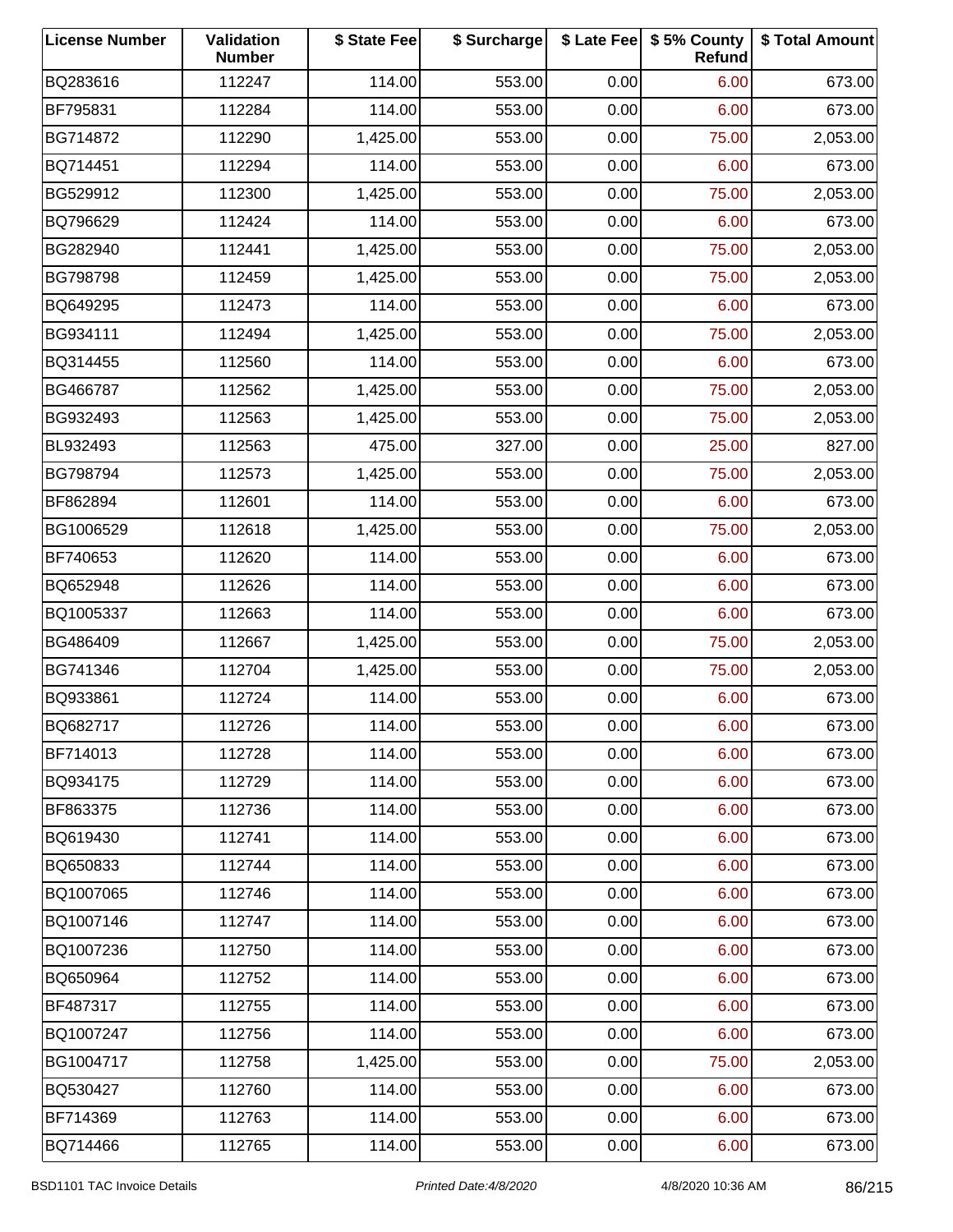| <b>License Number</b> | Validation<br><b>Number</b> | \$ State Fee | \$ Surcharge |        | \$ Late Fee   \$5% County<br>Refund | \$ Total Amount |
|-----------------------|-----------------------------|--------------|--------------|--------|-------------------------------------|-----------------|
| BQ683817              | 112771                      | 114.00       | 553.00       | 0.00   | 6.00                                | 673.00          |
| BG797706              | 112774                      | 1,425.00     | 553.00       | 0.00   | 75.00                               | 2,053.00        |
| BQ864888              | 112799                      | 114.00       | 553.00       | 0.00   | 6.00                                | 673.00          |
| BQ936428              | 112799                      | 114.00       | 553.00       | 0.00   | 6.00                                | 673.00          |
| BQ1007737             | 112813                      | 114.00       | 553.00       | 0.00   | 6.00                                | 673.00          |
| BQ446925              | 112827                      | 114.00       | 553.00       | 0.00   | 6.00                                | 673.00          |
| BQ552600              | 112847                      | 114.00       | 553.00       | 0.00   | 6.00                                | 673.00          |
| BF1007514             | 112851                      | 114.00       | 553.00       | 0.00   | 6.00                                | 673.00          |
| BF552519              | 112861                      | 114.00       | 553.00       | 0.00   | 6.00                                | 673.00          |
| BQ573723              | 112863                      | 114.00       | 553.00       | 0.00   | 6.00                                | 673.00          |
| BG714165              | 112866                      | 1,425.00     | 553.00       | 0.00   | 75.00                               | 2,053.00        |
| BF863843              | 112868                      | 114.00       | 553.00       | 0.00   | 6.00                                | 673.00          |
| BQ933736              | 112905                      | 114.00       | 553.00       | 0.00   | 6.00                                | 673.00          |
| BQ251224              | 112923                      | 114.00       | 553.00       | 0.00   | 6.00                                | 673.00          |
| BG1008685             | 112937                      | 1,425.00     | 553.00       | 0.00   | 75.00                               | 2,053.00        |
| BG712230              | 112946                      | 1,425.00     | 553.00       | 100.00 | 75.00                               | 2,153.00        |
| BL712230              | 112946                      | 475.00       | 327.00       | 100.00 | 25.00                               | 927.00          |
| BF466149              | 112972                      | 114.00       | 553.00       | 0.00   | 6.00                                | 673.00          |
| BQ795117              | 112988                      | 114.00       | 553.00       | 100.00 | 6.00                                | 773.00          |
| BE550966              | 112990                      | 1,425.00     | 553.00       | 100.00 | 75.00                               | 2,153.00        |
| BC292478              | 113052                      | 142.50       | 701.00       | 0.00   | 7.50                                | 851.00          |
| BI292479              | 113052                      | 38.00        | 278.00       | 0.00   | 2.00                                | 318.00          |
| BJ292479              | 113052                      | 38.00        | 202.00       | 0.00   | 2.00                                | 242.00          |
| BQ553702              | 113061                      | 114.00       | 553.00       | 0.00   | 6.00                                | 673.00          |
| BQ686259              | 113093                      | 114.00       | 553.00       | 0.00   | 6.00                                | 673.00          |
| BF1005176             | 113105                      | 114.00       | 553.00       | 0.00   | 6.00                                | 673.00          |
| BG304742              | 113111                      | 1,425.00     | 553.00       | 0.00   | 75.00                               | 2,053.00        |
| BQ935721              | 113117                      | 114.00       | 553.00       | 0.00   | 6.00                                | 673.00          |
| BF510133              | 113119                      | 114.00       | 553.00       | 0.00   | 6.00                                | 673.00          |
| BQ864256              | 113131                      | 114.00       | 553.00       | 0.00   | 6.00                                | 673.00          |
| BG862519              | 113170                      | 1,425.00     | 553.00       | 0.00   | 75.00                               | 2,053.00        |
| BG1005292             | 113171                      | 1,425.00     | 553.00       | 0.00   | 75.00                               | 2,053.00        |
| BQ1007276             | 113178                      | 114.00       | 553.00       | 0.00   | 6.00                                | 673.00          |
| BQ1007304             | 113178                      | 114.00       | 553.00       | 0.00   | 6.00                                | 673.00          |
| BQ1007873             | 113178                      | 114.00       | 553.00       | 0.00   | 6.00                                | 673.00          |
| BQ936916              | 113184                      | 114.00       | 553.00       | 0.00   | 6.00                                | 673.00          |
| BG932669              | 113185                      | 1,425.00     | 553.00       | 100.00 | 75.00                               | 2,153.00        |
| BL932669              | 113185                      | 475.00       | 327.00       | 100.00 | 25.00                               | 927.00          |
| BF1004936             | 113188                      | 114.00       | 553.00       | 100.00 | 6.00                                | 773.00          |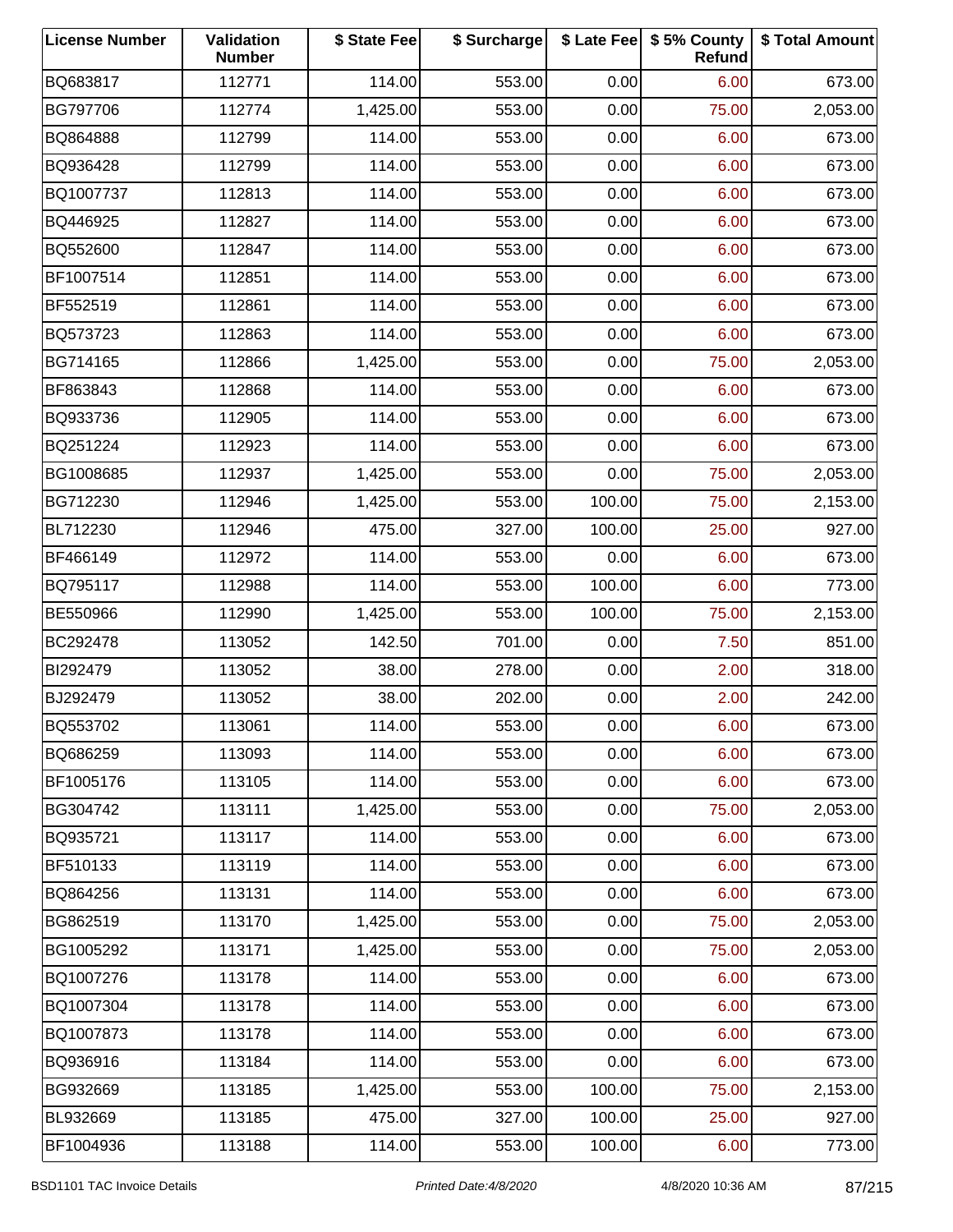| <b>License Number</b> | Validation<br><b>Number</b> | \$ State Fee | \$ Surcharge |        | \$ Late Fee   \$5% County<br>Refund | \$ Total Amount |
|-----------------------|-----------------------------|--------------|--------------|--------|-------------------------------------|-----------------|
| BQ937041              | 113204                      | 114.00       | 553.00       | 0.00   | 6.00                                | 673.00          |
| BG682733              | 113269                      | 1,425.00     | 553.00       | 0.00   | 75.00                               | 2,053.00        |
| BG935962              | 113287                      | 1,425.00     | 553.00       | 0.00   | 75.00                               | 2,053.00        |
| BG798310              | 113289                      | 1,425.00     | 553.00       | 0.00   | 75.00                               | 2,053.00        |
| BL798310              | 113289                      | 475.00       | 327.00       | 0.00   | 25.00                               | 827.00          |
| BG934914              | 113335                      | 1,425.00     | 553.00       | 0.00   | 75.00                               | 2,053.00        |
| BQ712930              | 113382                      | 114.00       | 553.00       | 0.00   | 6.00                                | 673.00          |
| BG406725              | 113384                      | 1,425.00     | 553.00       | 0.00   | 75.00                               | 2,053.00        |
| BF261802              | 113388                      | 114.00       | 553.00       | 0.00   | 6.00                                | 673.00          |
| BF933913              | 113399                      | 114.00       | 553.00       | 0.00   | 6.00                                | 673.00          |
| BQ508256              | 113442                      | 114.00       | 553.00       | 0.00   | 6.00                                | 673.00          |
| BG862544              | 113452                      | 1,425.00     | 553.00       | 0.00   | 75.00                               | 2,053.00        |
| BL862544              | 113452                      | 475.00       | 327.00       | 0.00   | 25.00                               | 827.00          |
| BQ649704              | 113460                      | 114.00       | 553.00       | 0.00   | 6.00                                | 673.00          |
| BG934259              | 113477                      | 1,425.00     | 553.00       | 0.00   | 75.00                               | 2,053.00        |
| BF685816              | 113503                      | 114.00       | 553.00       | 0.00   | 6.00                                | 673.00          |
| BF933486              | 113504                      | 114.00       | 553.00       | 0.00   | 6.00                                | 673.00          |
| BG465615              | 113519                      | 1,425.00     | 553.00       | 0.00   | 75.00                               | 2,053.00        |
| BQ715388              | 113565                      | 114.00       | 553.00       | 0.00   | 6.00                                | 673.00          |
| BQ796103              | 113641                      | 114.00       | 553.00       | 100.00 | 6.00                                | 773.00          |
| BQ465748              | 113642                      | 114.00       | 553.00       | 0.00   | 6.00                                | 673.00          |
| BG251727              | 113643                      | 1,425.00     | 553.00       | 0.00   | 75.00                               | 2,053.00        |
| BL251727              | 113643                      | 475.00       | 327.00       | 0.00   | 25.00                               | 827.00          |
| BG713399              | 113644                      | 1,425.00     | 553.00       | 0.00   | 75.00                               | 2,053.00        |
| BG713395              | 113645                      | 1,425.00     | 553.00       | 0.00   | 75.00                               | 2,053.00        |
| BG508727              | 113646                      | 1,425.00     | 553.00       | 0.00   | 75.00                               | 2,053.00        |
| BG1005955             | 113675                      | 1,425.00     | 553.00       | 0.00   | 75.00                               | 2,053.00        |
| BF1005784             | 113680                      | 114.00       | 553.00       | 0.00   | 6.00                                | 673.00          |
| BQ467919              | 113711                      | 114.00       | 553.00       | 0.00   | 6.00                                | 673.00          |
| BQ252026              | 113741                      | 114.00       | 553.00       | 0.00   | 6.00                                | 673.00          |
| BG682602              | 113742                      | 1,425.00     | 553.00       | 0.00   | 75.00                               | 2,053.00        |
| BL682602              | 113742                      | 475.00       | 327.00       | 0.00   | 25.00                               | 827.00          |
| BQ426247              | 113743                      | 114.00       | 553.00       | 0.00   | 6.00                                | 673.00          |
| BQ573757              | 113743                      | 114.00       | 553.00       | 0.00   | 6.00                                | 673.00          |
| BQ742035              | 113743                      | 114.00       | 553.00       | 0.00   | 6.00                                | 673.00          |
| BQ1006483             | 113743                      | 114.00       | 553.00       | 0.00   | 6.00                                | 673.00          |
| BQ487703              | 113762                      | 114.00       | 553.00       | 0.00   | 6.00                                | 673.00          |
| BQ685961              | 113770                      | 114.00       | 553.00       | 0.00   | 6.00                                | 673.00          |
| BG1006416             | 113812                      | 1,425.00     | 553.00       | 0.00   | 75.00                               | 2,053.00        |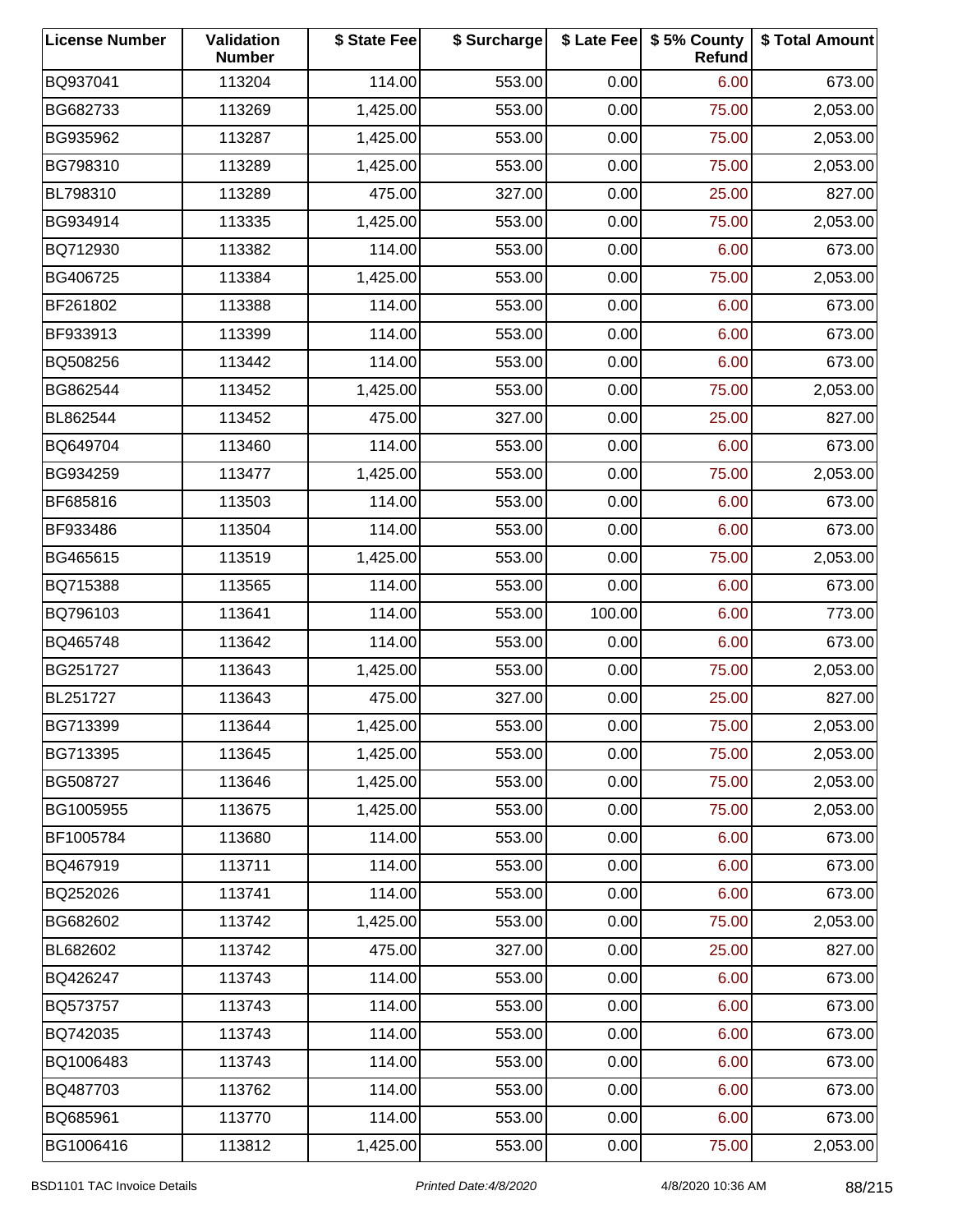| <b>License Number</b> | Validation<br><b>Number</b> | \$ State Fee | \$ Surcharge |        | \$ Late Fee   \$5% County<br>Refund | \$ Total Amount |
|-----------------------|-----------------------------|--------------|--------------|--------|-------------------------------------|-----------------|
| BQ620335              | 113815                      | 114.00       | 553.00       | 0.00   | 6.00                                | 673.00          |
| BQ1008128             | 113828                      | 114.00       | 553.00       | 0.00   | 6.00                                | 673.00          |
| BQ715406              | 113830                      | 114.00       | 553.00       | 0.00   | 6.00                                | 673.00          |
| BG1005824             | 113831                      | 1,425.00     | 553.00       | 100.00 | 75.00                               | 2,153.00        |
| BG742665              | 113835                      | 1,425.00     | 553.00       | 0.00   | 75.00                               | 2,053.00        |
| BQ936017              | 113838                      | 114.00       | 553.00       | 0.00   | 6.00                                | 673.00          |
| BQ715615              | 113839                      | 114.00       | 553.00       | 0.00   | 6.00                                | 673.00          |
| BQ572345              | 113846                      | 114.00       | 553.00       | 0.00   | 6.00                                | 673.00          |
| BQ864417              | 113880                      | 114.00       | 553.00       | 0.00   | 6.00                                | 673.00          |
| BQ1008200             | 113881                      | 114.00       | 553.00       | 0.00   | 6.00                                | 673.00          |
| BG574700              | 113922                      | 1,425.00     | 553.00       | 0.00   | 75.00                               | 2,053.00        |
| BG407161              | 113924                      | 1,425.00     | 553.00       | 0.00   | 75.00                               | 2,053.00        |
| BL407161              | 113924                      | 475.00       | 327.00       | 0.00   | 25.00                               | 827.00          |
| BQ1006238             | 113943                      | 114.00       | 553.00       | 0.00   | 6.00                                | 673.00          |
| BG511253              | 113972                      | 1,425.00     | 553.00       | 0.00   | 75.00                               | 2,053.00        |
| BG618889              | 114011                      | 1,425.00     | 553.00       | 0.00   | 75.00                               | 2,053.00        |
| BL618889              | 114011                      | 475.00       | 327.00       | 0.00   | 25.00                               | 827.00          |
| BG553449              | 114095                      | 1,425.00     | 553.00       | 0.00   | 75.00                               | 2,053.00        |
| BG741585              | 114121                      | 1,425.00     | 553.00       | 0.00   | 75.00                               | 2,053.00        |
| BQ1009986             | 114164                      | 114.00       | 553.00       | 0.00   | 6.00                                | 673.00          |
| BQ686585              | 114206                      | 114.00       | 553.00       | 0.00   | 6.00                                | 673.00          |
| BQ937479              | 114240                      | 114.00       | 553.00       | 0.00   | 6.00                                | 673.00          |
| BQ619260              | 114271                      | 114.00       | 553.00       | 100.00 | 6.00                                | 773.00          |
| BQ797462              | 114274                      | 114.00       | 553.00       | 0.00   | 6.00                                | 673.00          |
| BQ620130              | 114283                      | 114.00       | 553.00       | 0.00   | 6.00                                | 673.00          |
| BQ863308              | 114327                      | 114.00       | 553.00       | 0.00   | 6.00                                | 673.00          |
| BF304776              | 114356                      | 114.00       | 553.00       | 0.00   | 6.00                                | 673.00          |
| BQ683043              | 114365                      | 114.00       | 553.00       | 0.00   | 6.00                                | 673.00          |
| BQ865673              | 114393                      | 114.00       | 553.00       | 0.00   | 6.00                                | 673.00          |
| BQ743952              | 114423                      | 114.00       | 553.00       | 0.00   | 6.00                                | 673.00          |
| BQ744571              | 114423                      | 114.00       | 553.00       | 0.00   | 6.00                                | 673.00          |
| BQ799712              | 114423                      | 114.00       | 553.00       | 0.00   | 6.00                                | 673.00          |
| BQ800556              | 114423                      | 114.00       | 553.00       | 0.00   | 6.00                                | 673.00          |
| BF462014              | 114487                      | 114.00       | 553.00       | 0.00   | 6.00                                | 673.00          |
| BQ1007978             | 114894                      | 114.00       | 553.00       | 0.00   | 6.00                                | 673.00          |
| BF1008614             | 114917                      | 114.00       | 553.00       | 0.00   | 6.00                                | 673.00          |
| BE714928              | 115278                      | 1,425.00     | 553.00       | 0.00   | 75.00                               | 2,053.00        |
| BF866815              | 115373                      | 114.00       | 553.00       | 0.00   | 6.00                                | 673.00          |
| BF800504              | 115892                      | 114.00       | 553.00       | 0.00   | 6.00                                | 673.00          |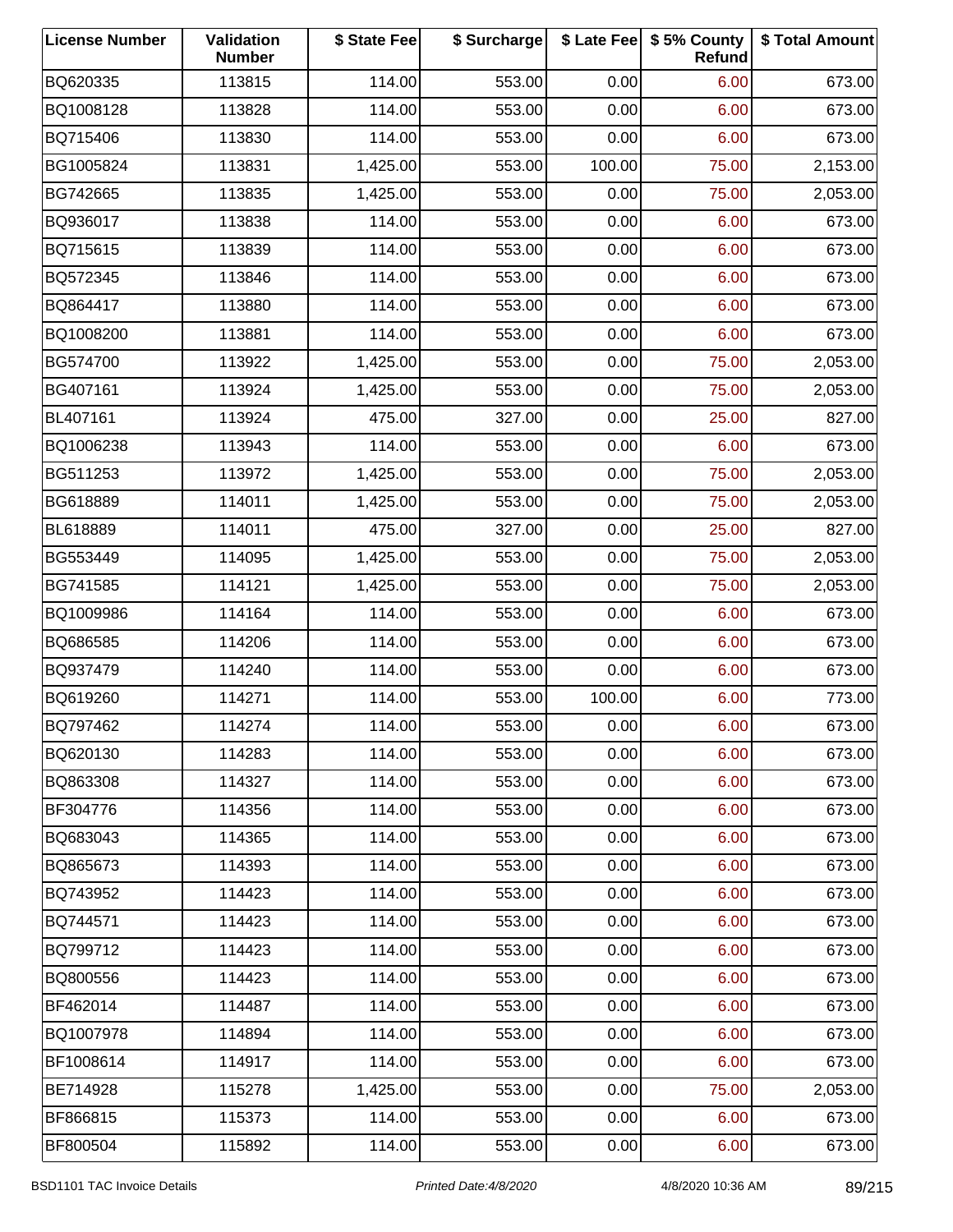| <b>License Number</b> | Validation<br><b>Number</b> | \$ State Fee | \$ Surcharge |        | \$ Late Fee   \$5% County<br>Refund | \$ Total Amount |
|-----------------------|-----------------------------|--------------|--------------|--------|-------------------------------------|-----------------|
| BF1009737             | 115892                      | 114.00       | 553.00       | 0.00   | 6.00                                | 673.00          |
| BQ314395              | 116198                      | 114.00       | 553.00       | 0.00   | 6.00                                | 673.00          |
| BF866197              | 116522                      | 114.00       | 553.00       | 0.00   | 6.00                                | 673.00          |
| BQ513094              | 116783                      | 114.00       | 553.00       | 0.00   | 6.00                                | 673.00          |
| BQ295417              | 117797                      | 114.00       | 553.00       | 0.00   | 6.00                                | 673.00          |
| BF1012411             | 118297                      | 114.00       | 553.00       | 0.00   | 6.00                                | 673.00          |
| BQ1009156             | 118637                      | 114.00       | 553.00       | 100.00 | 6.00                                | 773.00          |
| BG292169              | 505438                      | 1,425.00     | 553.00       | 0.00   | 75.00                               | 2,053.00        |
| BF529269              | 505745                      | 114.00       | 553.00       | 0.00   | 6.00                                | 673.00          |
| BF250989              | 505746                      | 114.00       | 553.00       | 0.00   | 6.00                                | 673.00          |
| BG1003401             | 506207                      | 1,425.00     | 553.00       | 0.00   | 75.00                               | 2,053.00        |
| BL1003401             | 506207                      | 475.00       | 327.00       | 0.00   | 25.00                               | 827.00          |
| BG794214              | 506348                      | 1,425.00     | 553.00       | 0.00   | 75.00                               | 2,053.00        |
| BG859365              | 506368                      | 1,425.00     | 553.00       | 0.00   | 75.00                               | 2,053.00        |
| BE487014              | 506537                      | 1,425.00     | 553.00       | 0.00   | 75.00                               | 2,053.00        |
| BL487014              | 506537                      | 475.00       | 327.00       | 0.00   | 25.00                               | 827.00          |
| BG261730              | 506548                      | 1,425.00     | 553.00       | 0.00   | 75.00                               | 2,053.00        |
| BG445006              | 506550                      | 1,425.00     | 553.00       | 0.00   | 75.00                               | 2,053.00        |
| BL445006              | 506550                      | 475.00       | 327.00       | 0.00   | 25.00                               | 827.00          |
| BQ1007913             | 506628                      | 114.00       | 553.00       | 0.00   | 6.00                                | 673.00          |
| BQ798590              | 506641                      | 114.00       | 553.00       | 0.00   | 6.00                                | 673.00          |
| BQ798804              | 506643                      | 114.00       | 553.00       | 0.00   | 6.00                                | 673.00          |
| BQ798588              | 506646                      | 114.00       | 553.00       | 0.00   | 6.00                                | 673.00          |
| BQ798589              | 506647                      | 114.00       | 553.00       | 0.00   | 6.00                                | 673.00          |
| BQ933198              | 506666                      | 114.00       | 553.00       | 0.00   | 6.00                                | 673.00          |
| BG933363              | 506668                      | 1,425.00     | 553.00       | 0.00   | 75.00                               | 2,053.00        |
| BG713509              | 506670                      | 1,425.00     | 553.00       | 0.00   | 75.00                               | 2,053.00        |
| BF862461              | 506736                      | 114.00       | 553.00       | 0.00   | 6.00                                | 673.00          |
| BQ486675              | 506737                      | 114.00       | 553.00       | 0.00   | 6.00                                | 673.00          |
| BQ740201              | 506802                      | 114.00       | 553.00       | 0.00   | 6.00                                | 673.00          |
| BG1001344             | 506809                      | 1,425.00     | 553.00       | 100.00 | 75.00                               | 2,153.00        |
| BG680471              | 506812                      | 1,425.00     | 553.00       | 0.00   | 75.00                               | 2,053.00        |
| BG932197              | 506814                      | 1,425.00     | 553.00       | 0.00   | 75.00                               | 2,053.00        |
| BL932197              | 506814                      | 475.00       | 327.00       | 0.00   | 25.00                               | 827.00          |
| BP932197              | 506814                      | 950.00       | 426.00       | 0.00   | 50.00                               | 1,426.00        |
| BG1003690             | 506816                      | 1,425.00     | 553.00       | 0.00   | 75.00                               | 2,053.00        |
| BG217053              | 506818                      | 1,425.00     | 553.00       | 0.00   | 75.00                               | 2,053.00        |
| BG860035              | 507412                      | 1,425.00     | 553.00       | 100.00 | 75.00                               | 2,153.00        |
| BL860035              | 507412                      | 475.00       | 327.00       | 100.00 | 25.00                               | 927.00          |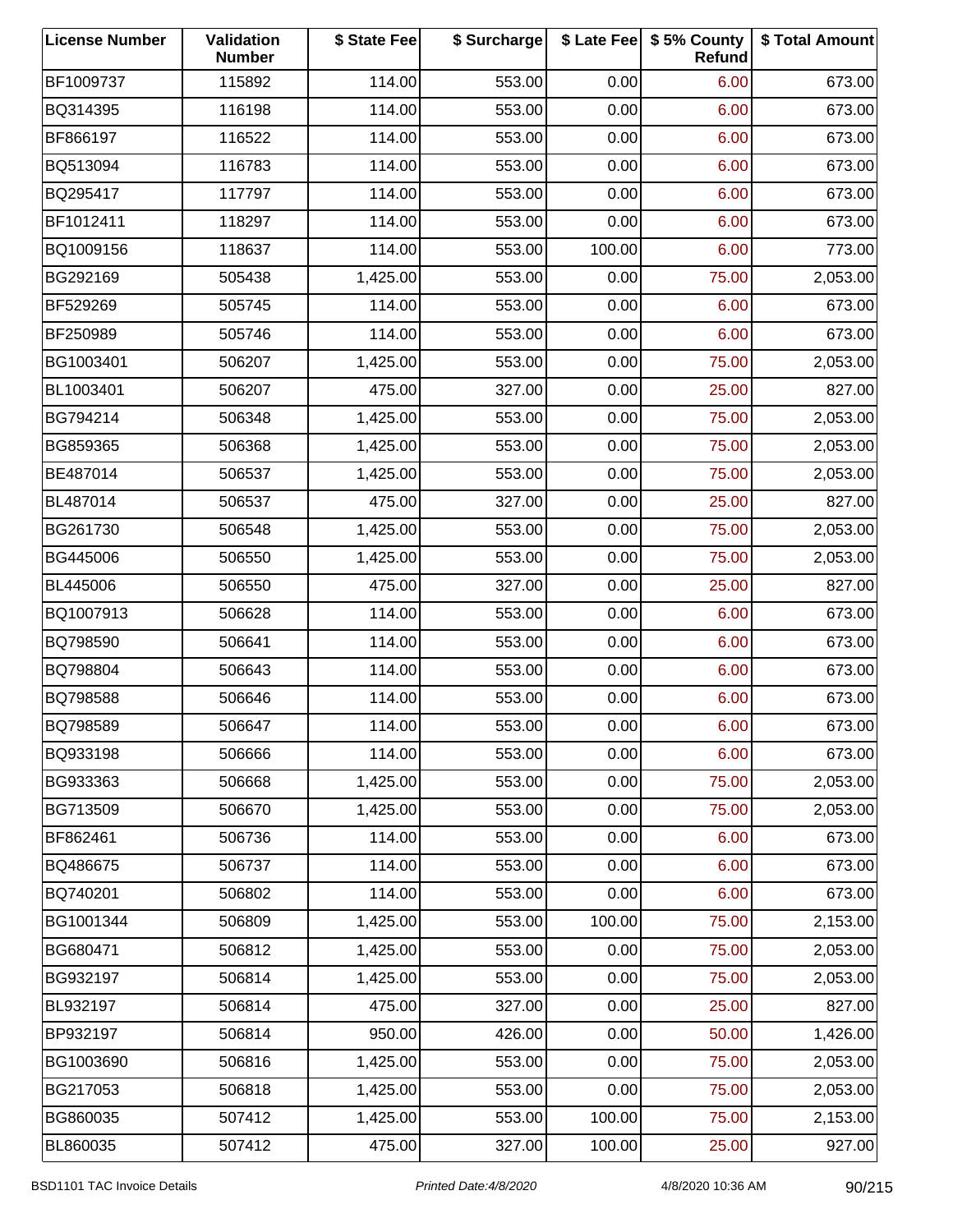| <b>License Number</b> | Validation<br><b>Number</b> | \$ State Fee | \$ Surcharge |        | \$ Late Fee   \$5% County<br>Refund | \$ Total Amount |
|-----------------------|-----------------------------|--------------|--------------|--------|-------------------------------------|-----------------|
| BG293209              | 507415                      | 1,425.00     | 553.00       | 0.00   | 75.00                               | 2,053.00        |
| BQ681076              | 507416                      | 114.00       | 553.00       | 0.00   | 6.00                                | 673.00          |
| BQ712480              | 507417                      | 114.00       | 553.00       | 0.00   | 6.00                                | 673.00          |
| BF507791              | 507418                      | 114.00       | 553.00       | 0.00   | 6.00                                | 673.00          |
| BG486170              | 507421                      | 1,425.00     | 553.00       | 0.00   | 75.00                               | 2,053.00        |
| BQ863981              | 507471                      | 114.00       | 553.00       | 0.00   | 6.00                                | 673.00          |
| BG1005425             | 507498                      | 1,425.00     | 553.00       | 0.00   | 75.00                               | 2,053.00        |
| BL1005425             | 507498                      | 475.00       | 327.00       | 0.00   | 25.00                               | 827.00          |
| BQ861777              | 507500                      | 114.00       | 553.00       | 0.00   | 6.00                                | 673.00          |
| BG1005419             | 507501                      | 1,425.00     | 553.00       | 0.00   | 75.00                               | 2,053.00        |
| BL1005419             | 507501                      | 475.00       | 327.00       | 0.00   | 25.00                               | 827.00          |
| BG573814              | 507524                      | 1,425.00     | 553.00       | 0.00   | 75.00                               | 2,053.00        |
| BG1005054             | 507525                      | 1,425.00     | 553.00       | 0.00   | 75.00                               | 2,053.00        |
| BQ683743              | 507527                      | 114.00       | 553.00       | 0.00   | 6.00                                | 673.00          |
| BQ742036              | 507528                      | 114.00       | 553.00       | 0.00   | 6.00                                | 673.00          |
| BF932778              | 507531                      | 114.00       | 553.00       | 0.00   | 6.00                                | 673.00          |
| BG932505              | 507534                      | 1,425.00     | 553.00       | 0.00   | 75.00                               | 2,053.00        |
| BL932505              | 507534                      | 475.00       | 327.00       | 0.00   | 25.00                               | 827.00          |
| BQ620557              | 507884                      | 114.00       | 553.00       | 0.00   | 6.00                                | 673.00          |
| BQ862152              | 507886                      | 114.00       | 553.00       | 0.00   | 6.00                                | 673.00          |
| BF935864              | 507893                      | 114.00       | 553.00       | 0.00   | 6.00                                | 673.00          |
| BG559419              | 507987                      | 1,425.00     | 553.00       | 100.00 | 75.00                               | 2,153.00        |
| BQ466970              | 507991                      | 114.00       | 553.00       | 0.00   | 6.00                                | 673.00          |
| BF531115              | 507998                      | 114.00       | 553.00       | 0.00   | 6.00                                | 673.00          |
| BF228866              | 507999                      | 114.00       | 553.00       | 0.00   | 6.00                                | 673.00          |
| BF272630              | 508000                      | 114.00       | 553.00       | 0.00   | 6.00                                | 673.00          |
| BF1004854             | 508001                      | 114.00       | 553.00       | 0.00   | 6.00                                | 673.00          |
| BQ937330              | 508047                      | 114.00       | 553.00       | 0.00   | 6.00                                | 673.00          |
| BQ800449              | 508065                      | 114.00       | 553.00       | 0.00   | 6.00                                | 673.00          |
| BG573410              | 508072                      | 1,425.00     | 553.00       | 0.00   | 75.00                               | 2,053.00        |
| BG714983              | 508073                      | 1,425.00     | 553.00       | 0.00   | 75.00                               | 2,053.00        |
| BG407319              | 508077                      | 1,425.00     | 553.00       | 0.00   | 75.00                               | 2,053.00        |
| BG934328              | 508171                      | 1,425.00     | 553.00       | 0.00   | 75.00                               | 2,053.00        |
| BQ445500              | 508418                      | 114.00       | 553.00       | 0.00   | 6.00                                | 673.00          |
| BE315000              | 508600                      | 1,425.00     | 553.00       | 0.00   | 75.00                               | 2,053.00        |
| BL315000              | 508600                      | 475.00       | 327.00       | 0.00   | 25.00                               | 827.00          |
| BF315985              | 508726                      | 114.00       | 553.00       | 0.00   | 6.00                                | 673.00          |
| BQ1007274             | 508966                      | 114.00       | 553.00       | 0.00   | 6.00                                | 673.00          |
| BQ742138              | 509064                      | 114.00       | 553.00       | 0.00   | 6.00                                | 673.00          |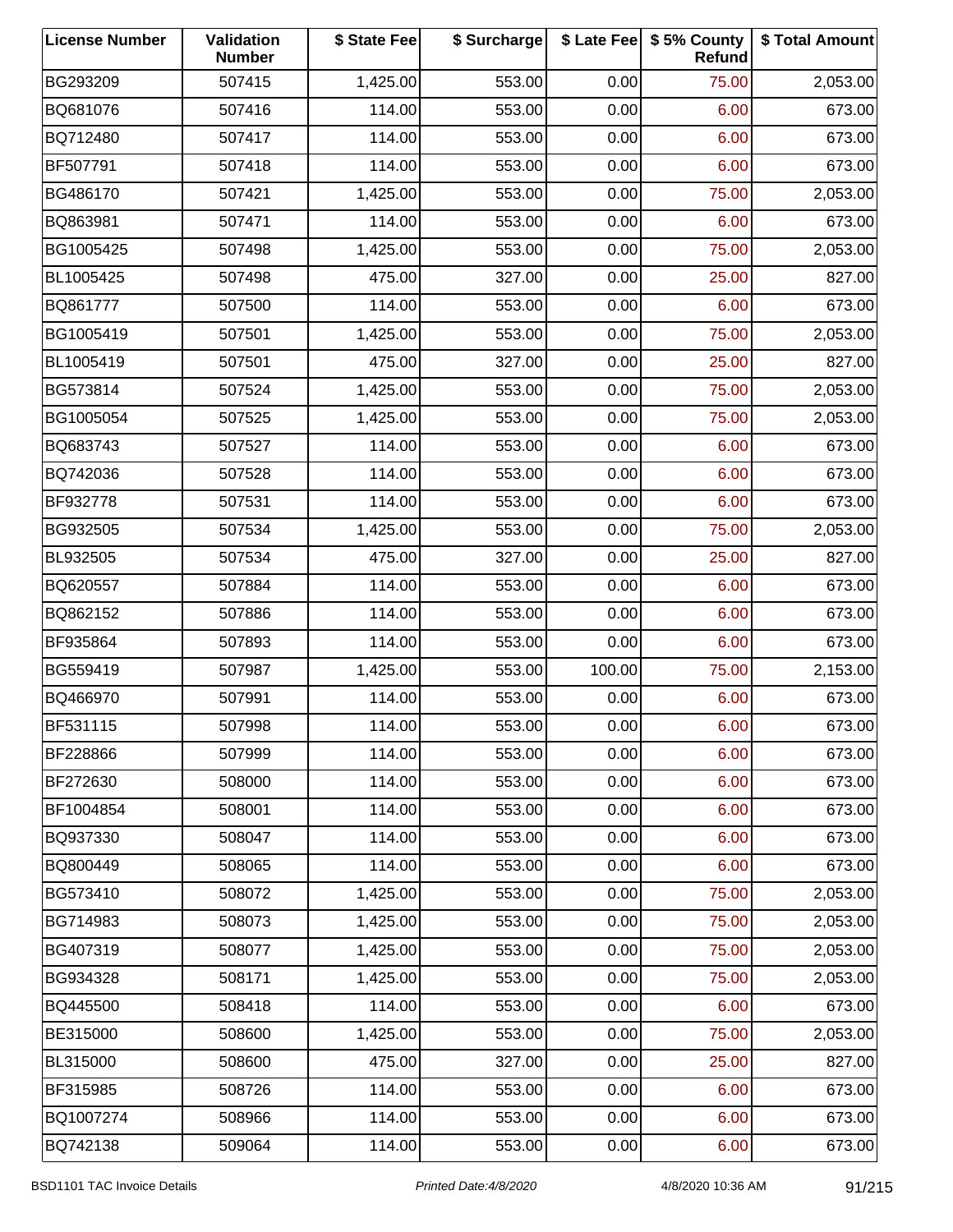| ∣License Number | <b>Validation</b><br><b>Number</b> | \$ State Fee | \$ Surcharge |          | \$ Late Fee   \$5% County  <br><b>Refund</b> | \$ Total Amount |
|-----------------|------------------------------------|--------------|--------------|----------|----------------------------------------------|-----------------|
| BG713881        | 509306                             | 1,425.00     | 553.00       | 100.00   | 75.00                                        | 2,153.00        |
| BF935193        | 509840                             | 114.00       | 553.00       | 0.00     | 6.00                                         | 673.00          |
| BQ1083969       | 510102                             | 114.00       | 553.00       | 0.00     | 6.00                                         | 673.00          |
| BQ1012458       | 511102                             | 114.00       | 553.00       | 0.00     | 6.00                                         | 673.00          |
|                 | Total                              | 239,732.50   | 209,130.00   | 1,900.00 | 12,617.50                                    | 463,380.00      |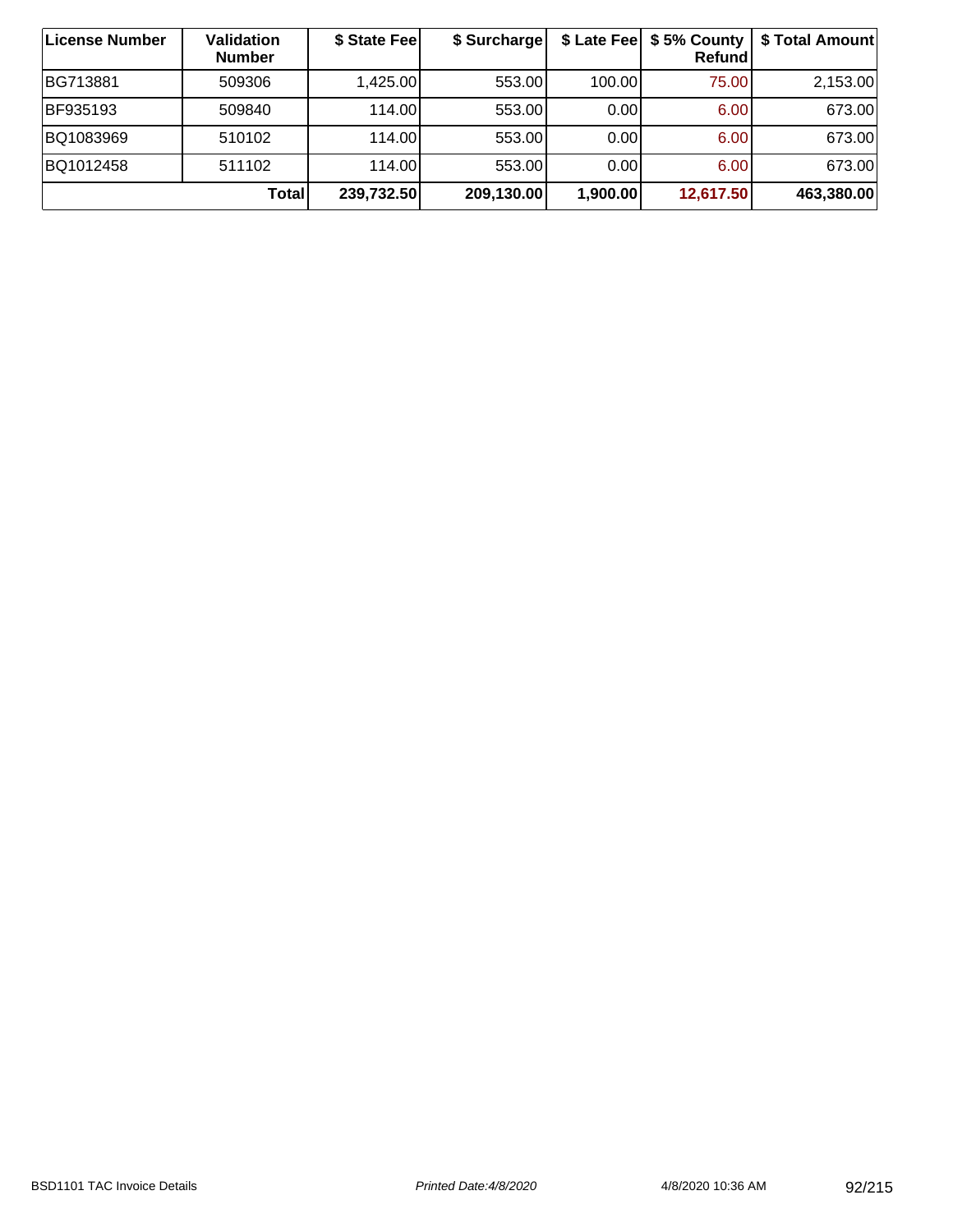

**County Harrison - 102**

| License Number | <b>Validation</b><br><b>Number</b> | \$ State Fee | \$ Surcharge | \$ Late Fee | \$5% County<br>Refundl | \$ Total Amount |
|----------------|------------------------------------|--------------|--------------|-------------|------------------------|-----------------|
| BQ1082822      | 3680                               | 114.00       | 553.00       | 0.00        | 6.00                   | 673.00          |
| BQ1084817      | 3681                               | 114.00       | 553.00       | 0.00        | 6.00                   | 673.00          |
| BQ1084722      | 3683                               | 114.00       | 553.00       | 0.00        | 6.00                   | 673.00          |
| BQ1084035      | 3684                               | 114.00       | 553.00       | 0.00        | 6.00                   | 673.00          |
| BQ465890       | 111907                             | 114.00       | 553.00       | 0.00        | 6.00                   | 673.00          |
| BF508351       | 113118                             | 114.00       | 553.00       | 0.00        | 6.00                   | 673.00          |
|                | Total                              | 684.00       | 3,318.00     | 0.00        | 36.00                  | 4,038.00        |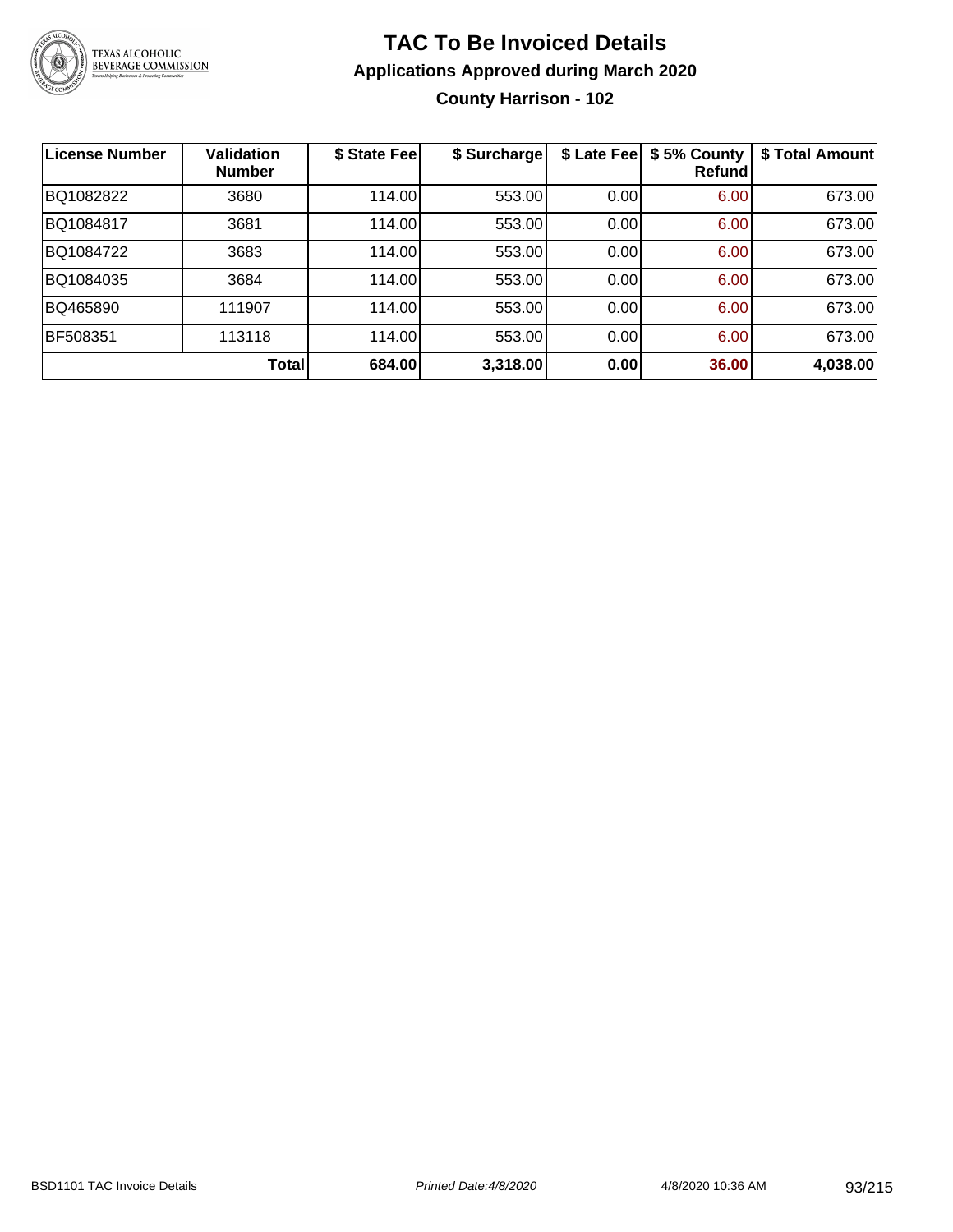

#### **TAC To Be Invoiced Details Applications Approved during March 2020 County Haskell - 104**

| License Number | Validation<br><b>Number</b> | \$ State Feel | \$ Surcharge |      | Refundl | \$ Late Fee   \$5% County   \$ Total Amount |
|----------------|-----------------------------|---------------|--------------|------|---------|---------------------------------------------|
| BF1004318      | 111640                      | 114.00L       | 553.00       | 0.00 | 6.00    | 673.00                                      |
| BQ743429       | 113723                      | 114.00L       | 553.00       | 0.00 | 6.00    | 673.00                                      |
|                | <b>Total</b>                | 228.00        | 1,106.00     | 0.00 | 12.00   | 1,346.00                                    |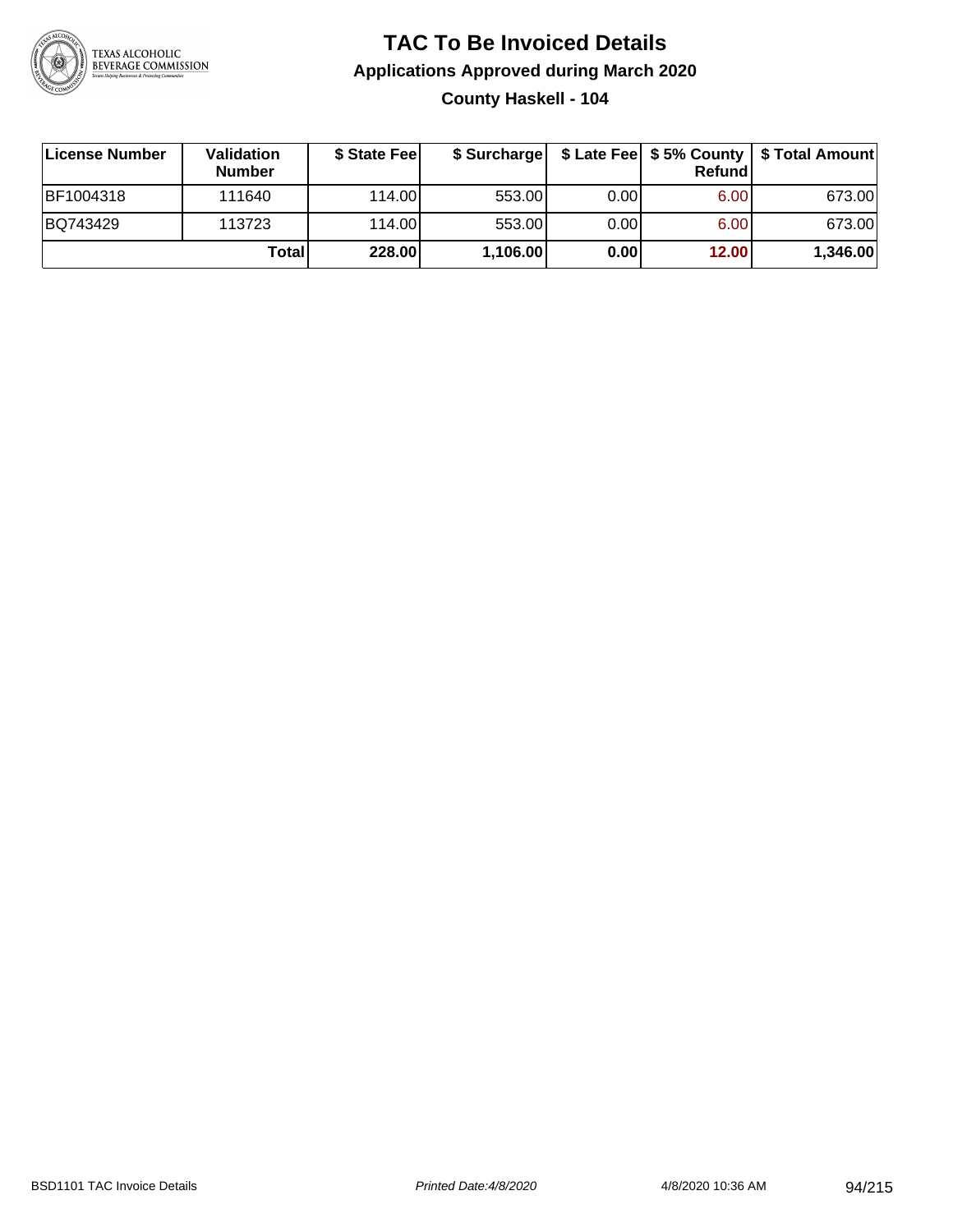

### TEXAS ALCOHOLIC<br>BEVERAGE COMMISSION

#### **TAC To Be Invoiced Details Applications Approved during March 2020 County Hays - 105**

| <b>License Number</b> | <b>Validation</b><br><b>Number</b> | \$ State Fee | \$ Surcharge |        | \$ Late Fee   \$5% County<br>Refund | \$ Total Amount |
|-----------------------|------------------------------------|--------------|--------------|--------|-------------------------------------|-----------------|
| BF1082975             | 3995                               | 114.00       | 553.00       | 0.00   | 6.00                                | 673.00          |
| BG1084772             | 4154                               | 332.50       | 553.00       | 0.00   | 17.50                               | 903.00          |
| BQ1083954             | 4500                               | 114.00       | 553.00       | 0.00   | 6.00                                | 673.00          |
| BQ935261              | 111748                             | 114.00       | 553.00       | 0.00   | 6.00                                | 673.00          |
| BQ932144              | 111857                             | 114.00       | 553.00       | 0.00   | 6.00                                | 673.00          |
| BQ932203              | 111859                             | 114.00       | 553.00       | 0.00   | 6.00                                | 673.00          |
| BQ1008179             | 112074                             | 114.00       | 553.00       | 0.00   | 6.00                                | 673.00          |
| BG933437              | 112343                             | 332.50       | 553.00       | 0.00   | 17.50                               | 903.00          |
| BQ742848              | 112377                             | 114.00       | 553.00       | 0.00   | 6.00                                | 673.00          |
| BQ935202              | 112740                             | 114.00       | 553.00       | 0.00   | 6.00                                | 673.00          |
| BQ652695              | 112742                             | 114.00       | 553.00       | 0.00   | 6.00                                | 673.00          |
| BG932497              | 113008                             | 332.50       | 553.00       | 100.00 | 17.50                               | 1,003.00        |
| BQ935184              | 113133                             | 114.00       | 553.00       | 0.00   | 6.00                                | 673.00          |
| BG935074              | 113309                             | 332.50       | 553.00       | 0.00   | 17.50                               | 903.00          |
| BG862956              | 113613                             | 332.50       | 553.00       | 0.00   | 17.50                               | 903.00          |
| BG866316              | 113885                             | 332.50       | 553.00       | 0.00   | 17.50                               | 903.00          |
| BG163368              | 507487                             | 332.50       | 553.00       | 100.00 | 17.50                               | 1,003.00        |
|                       | <b>Total</b>                       | 3,467.50     | 9,401.00     | 200.00 | 182.50                              | 13,251.00       |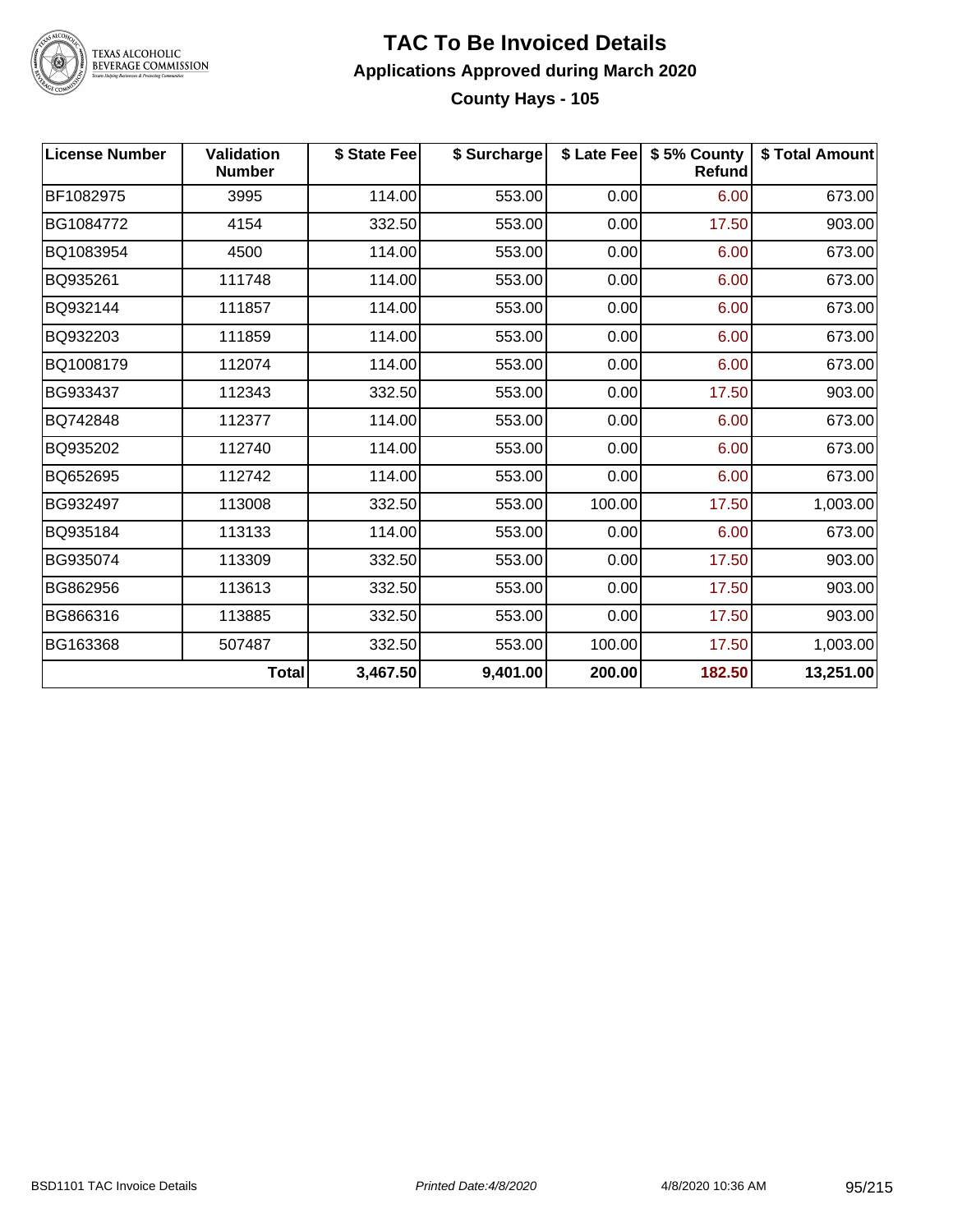

**County Henderson - 107**

| License Number | Validation<br><b>Number</b> | \$ State Fee | \$ Surcharge | \$ Late Fee | \$5% County<br>Refundl | \$ Total Amount |
|----------------|-----------------------------|--------------|--------------|-------------|------------------------|-----------------|
| BQ1083267      | 4462                        | 114.00       | 553.00       | 0.00        | 6.00                   | 673.00          |
| BF1083050      | 4517                        | 114.00       | 553.00       | 0.00        | 6.00                   | 673.00          |
| BQ935332       | 111865                      | 114.00       | 553.00       | 0.00        | 6.00                   | 673.00          |
| BQ864945       | 112685                      | 114.00       | 553.00       | 0.00        | 6.00                   | 673.00          |
| BQ1006394      | 113422                      | 114.00       | 553.00       | 0.00        | 6.00                   | 673.00          |
| BQ683113       | 113743                      | 114.00       | 553.00       | 0.00        | 6.00                   | 673.00          |
| BQ863986       | 506650                      | 114.00       | 553.00       | 0.00        | 6.00                   | 673.00          |
|                | Total                       | 798.00       | 3,871.00     | 0.00        | 42.00                  | 4,711.00        |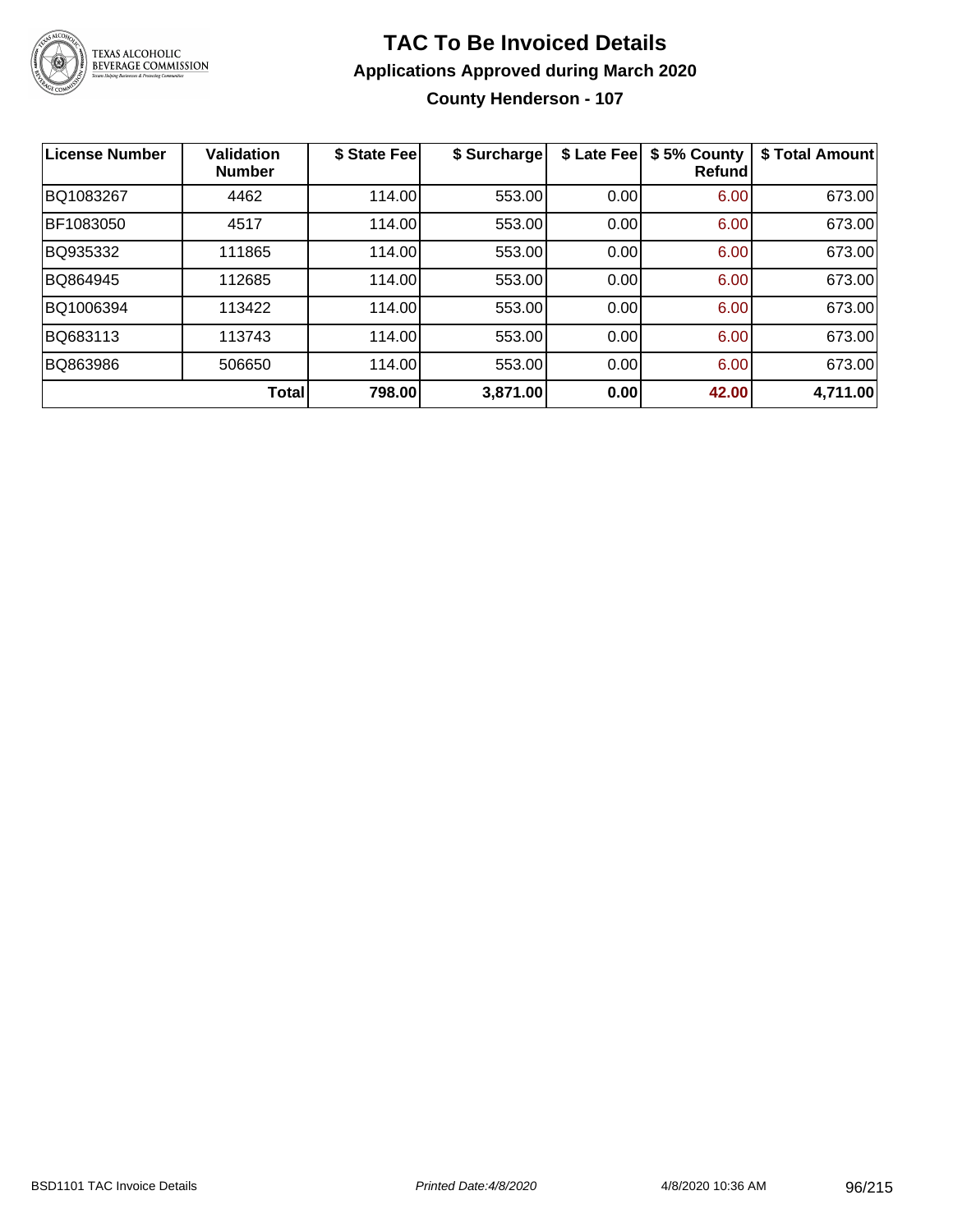

### TEXAS ALCOHOLIC<br>BEVERAGE COMMISSION

#### **TAC To Be Invoiced Details Applications Approved during March 2020 County Hidalgo - 108**

| <b>License Number</b> | <b>Validation</b><br><b>Number</b> | \$ State Fee | \$ Surcharge |      | \$ Late Fee \$5% County<br>Refund | \$ Total Amount |
|-----------------------|------------------------------------|--------------|--------------|------|-----------------------------------|-----------------|
| BQ1084754             | 4159                               | 114.00       | 553.00       | 0.00 | 6.00                              | 673.00          |
| BQ1082425             | 4253                               | 114.00       | 553.00       | 0.00 | 6.00                              | 673.00          |
| BQ1082781             | 4290                               | 114.00       | 553.00       | 0.00 | 6.00                              | 673.00          |
| BG1082938             | 4309                               | 332.50       | 553.00       | 0.00 | 17.50                             | 903.00          |
| BG1083596             | 4333                               | 332.50       | 553.00       | 0.00 | 17.50                             | 903.00          |
| BG1084039             | 4400                               | 332.50       | 553.00       | 0.00 | 17.50                             | 903.00          |
| BL1084039             | 4400                               | 475.00       | 327.00       | 0.00 | 25.00                             | 827.00          |
| BQ1083683             | 4434                               | 114.00       | 553.00       | 0.00 | 6.00                              | 673.00          |
| BF1083956             | 4529                               | 114.00       | 553.00       | 0.00 | 6.00                              | 673.00          |
| BF1084220             | 4633                               | 114.00       | 553.00       | 0.00 | 6.00                              | 673.00          |
| BQ1083960             | 4661                               | 114.00       | 553.00       | 0.00 | 6.00                              | 673.00          |
| BQ1083729             | 4663                               | 114.00       | 553.00       | 0.00 | 6.00                              | 673.00          |
| BF1085046             | 4828                               | 114.00       | 553.00       | 0.00 | 6.00                              | 673.00          |
| BG1084861             | 4972                               | 332.50       | 553.00       | 0.00 | 17.50                             | 903.00          |
| BQ1084940             | 5328                               | 114.00       | 553.00       | 0.00 | 6.00                              | 673.00          |
| BQ1004719             | 111688                             | 114.00       | 553.00       | 0.00 | 6.00                              | 673.00          |
| BQ682567              | 112034                             | 114.00       | 553.00       | 0.00 | 6.00                              | 673.00          |
| BG1008598             | 112433                             | 332.50       | 553.00       | 0.00 | 17.50                             | 903.00          |
| BG1008595             | 112437                             | 332.50       | 553.00       | 0.00 | 17.50                             | 903.00          |
| BG531090              | 112584                             | 332.50       | 553.00       | 0.00 | 17.50                             | 903.00          |
| BG741321              | 112598                             | 332.50       | 553.00       | 0.00 | 17.50                             | 903.00          |
| BQ569529              | 112641                             | 114.00       | 553.00       | 0.00 | 6.00                              | 673.00          |
| BG620763              | 112647                             | 332.50       | 553.00       | 0.00 | 17.50                             | 903.00          |
| BQ740689              | 112652                             | 114.00       | 553.00       | 0.00 | 6.00                              | 673.00          |
| BQ408399              | 112799                             | 114.00       | 553.00       | 0.00 | 6.00                              | 673.00          |
| BQ488906              | 112799                             | 114.00       | 553.00       | 0.00 | 6.00                              | 673.00          |
| BQ488907              | 112799                             | 114.00       | 553.00       | 0.00 | 6.00                              | 673.00          |
| BQ488908              | 112799                             | 114.00       | 553.00       | 0.00 | 6.00                              | 673.00          |
| BQ488909              | 112799                             | 114.00       | 553.00       | 0.00 | 6.00                              | 673.00          |
| BQ488911              | 112799                             | 114.00       | 553.00       | 0.00 | 6.00                              | 673.00          |
| BQ488913              | 112799                             | 114.00       | 553.00       | 0.00 | 6.00                              | 673.00          |
| BQ488916              | 112799                             | 114.00       | 553.00       | 0.00 | 6.00                              | 673.00          |
| BQ488917              | 112799                             | 114.00       | 553.00       | 0.00 | 6.00                              | 673.00          |
| BQ488920              | 112799                             | 114.00       | 553.00       | 0.00 | 6.00                              | 673.00          |
| BQ488921              | 112799                             | 114.00       | 553.00       | 0.00 | 6.00                              | 673.00          |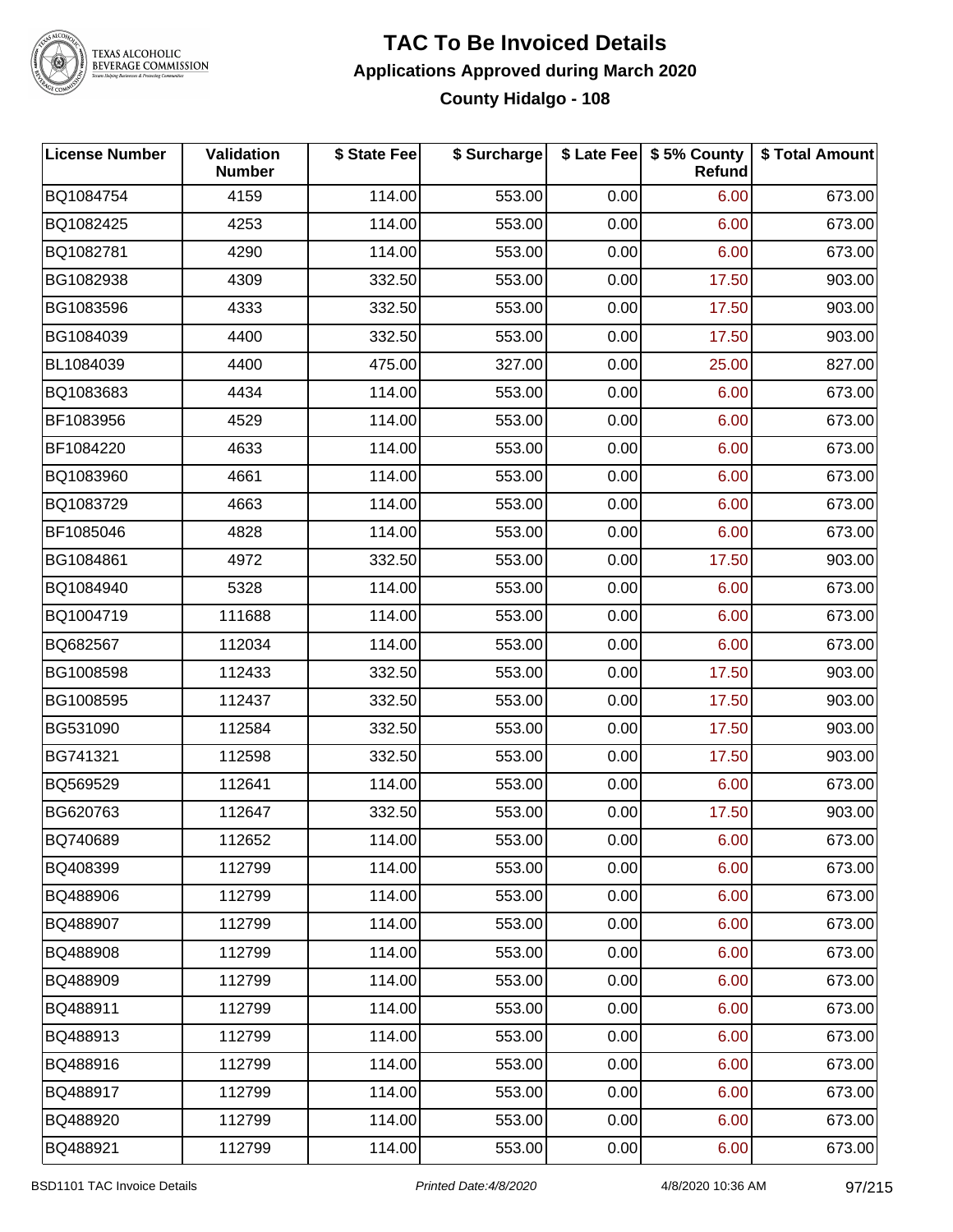| <b>License Number</b> | Validation<br><b>Number</b> | \$ State Fee | \$ Surcharge |      | \$ Late Fee   \$5% County<br>Refund | \$ Total Amount |
|-----------------------|-----------------------------|--------------|--------------|------|-------------------------------------|-----------------|
| BQ488922              | 112799                      | 114.00       | 553.00       | 0.00 | 6.00                                | 673.00          |
| BQ488923              | 112799                      | 114.00       | 553.00       | 0.00 | 6.00                                | 673.00          |
| BQ488924              | 112799                      | 114.00       | 553.00       | 0.00 | 6.00                                | 673.00          |
| BQ488925              | 112799                      | 114.00       | 553.00       | 0.00 | 6.00                                | 673.00          |
| BQ488926              | 112799                      | 114.00       | 553.00       | 0.00 | 6.00                                | 673.00          |
| BQ488927              | 112799                      | 114.00       | 553.00       | 0.00 | 6.00                                | 673.00          |
| BQ488928              | 112799                      | 114.00       | 553.00       | 0.00 | 6.00                                | 673.00          |
| BQ932883              | 112806                      | 114.00       | 553.00       | 0.00 | 6.00                                | 673.00          |
| BQ445906              | 112828                      | 114.00       | 553.00       | 0.00 | 6.00                                | 673.00          |
| BF120766              | 112957                      | 114.00       | 553.00       | 0.00 | 6.00                                | 673.00          |
| BC562131              | 113052                      | 142.50       | 701.00       | 0.00 | 7.50                                | 851.00          |
| BI562132              | 113052                      | 38.00        | 278.00       | 0.00 | 2.00                                | 318.00          |
| BF121059              | 113119                      | 114.00       | 553.00       | 0.00 | 6.00                                | 673.00          |
| BF121060              | 113119                      | 114.00       | 553.00       | 0.00 | 6.00                                | 673.00          |
| BF121061              | 113119                      | 114.00       | 553.00       | 0.00 | 6.00                                | 673.00          |
| BF121067              | 113119                      | 114.00       | 553.00       | 0.00 | 6.00                                | 673.00          |
| BF121069              | 113119                      | 114.00       | 553.00       | 0.00 | 6.00                                | 673.00          |
| BF446440              | 113119                      | 114.00       | 553.00       | 0.00 | 6.00                                | 673.00          |
| BF304663              | 113191                      | 114.00       | 553.00       | 0.00 | 6.00                                | 673.00          |
| BG447294              | 113521                      | 332.50       | 553.00       | 0.00 | 17.50                               | 903.00          |
| BQ531597              | 113572                      | 114.00       | 553.00       | 0.00 | 6.00                                | 673.00          |
| BQ1005998             | 113657                      | 114.00       | 553.00       | 0.00 | 6.00                                | 673.00          |
| BQ684586              | 113695                      | 114.00       | 553.00       | 0.00 | 6.00                                | 673.00          |
| BQ686267              | 113696                      | 114.00       | 553.00       | 0.00 | 6.00                                | 673.00          |
| BQ864759              | 113730                      | 114.00       | 553.00       | 0.00 | 6.00                                | 673.00          |
| BG1009444             | 113793                      | 332.50       | 553.00       | 0.00 | 17.50                               | 903.00          |
| BG1009446             | 113794                      | 332.50       | 553.00       | 0.00 | 17.50                               | 903.00          |
| BG1009450             | 113798                      | 332.50       | 553.00       | 0.00 | 17.50                               | 903.00          |
| BG1009480             | 113799                      | 332.50       | 553.00       | 0.00 | 17.50                               | 903.00          |
| BG1009540             | 113800                      | 332.50       | 553.00       | 0.00 | 17.50                               | 903.00          |
| BG934150              | 113805                      | 332.50       | 553.00       | 0.00 | 17.50                               | 903.00          |
| BG934152              | 113813                      | 332.50       | 553.00       | 0.00 | 17.50                               | 903.00          |
| BQ650283              | 113912                      | 114.00       | 553.00       | 0.00 | 6.00                                | 673.00          |
| BG651446              | 113986                      | 332.50       | 553.00       | 0.00 | 17.50                               | 903.00          |
| BQ714326              | 114337                      | 114.00       | 553.00       | 0.00 | 6.00                                | 673.00          |
| BQ489805              | 114387                      | 114.00       | 553.00       | 0.00 | 6.00                                | 673.00          |
| BE468419              | 115603                      | 285.00       | 553.00       | 0.00 | 15.00                               | 853.00          |
| BF467349              | 115892                      | 114.00       | 553.00       | 0.00 | 6.00                                | 673.00          |
| BF653998              | 115892                      | 114.00       | 553.00       | 0.00 | 6.00                                | 673.00          |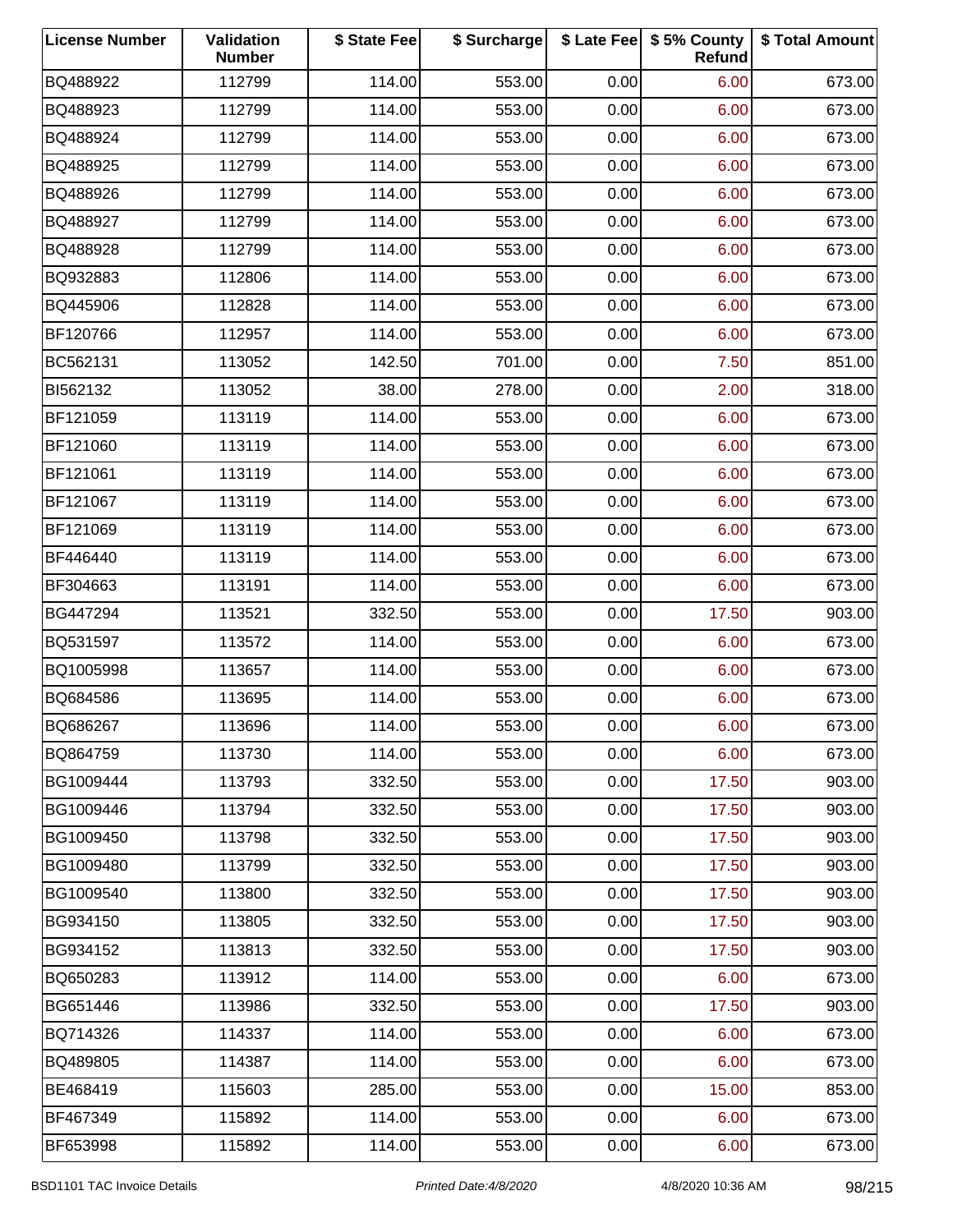| License Number | <b>Validation</b><br><b>Number</b> | \$ State Fee | \$ Surcharge | \$ Late Fee | \$5% County<br>Refund | \$ Total Amount |
|----------------|------------------------------------|--------------|--------------|-------------|-----------------------|-----------------|
| BQ573872       | 116857                             | 114.00       | 553.00       | 100.00      | 6.00                  | 773.00          |
| BF745917       | 118565                             | 114.00       | 553.00       | 0.00        | 6.00                  | 673.00          |
| BG1003402      | 506556                             | 332.50       | 553.00       | 0.00        | 17.50                 | 903.00          |
| BG794840       | 507910                             | 332.50       | 553.00       | 100.00      | 17.50                 | 1,003.00        |
| BQ933165       | 508352                             | 114.00       | 553.00       | 0.00        | 6.00                  | 673.00          |
| BQ1007199      | 508484                             | 114.00       | 553.00       | 0.00        | 6.00                  | 673.00          |
| BG623762       | 509713                             | 332.50       | 553.00       | 0.00        | 17.50                 | 903.00          |
| BL623762       | 509713                             | 475.00       | 327.00       | 0.00        | 25.00                 | 827.00          |
|                | <b>Total</b>                       | 14,782.00    | 44,767.00    | 200.00      | 778.00                | 60,527.00       |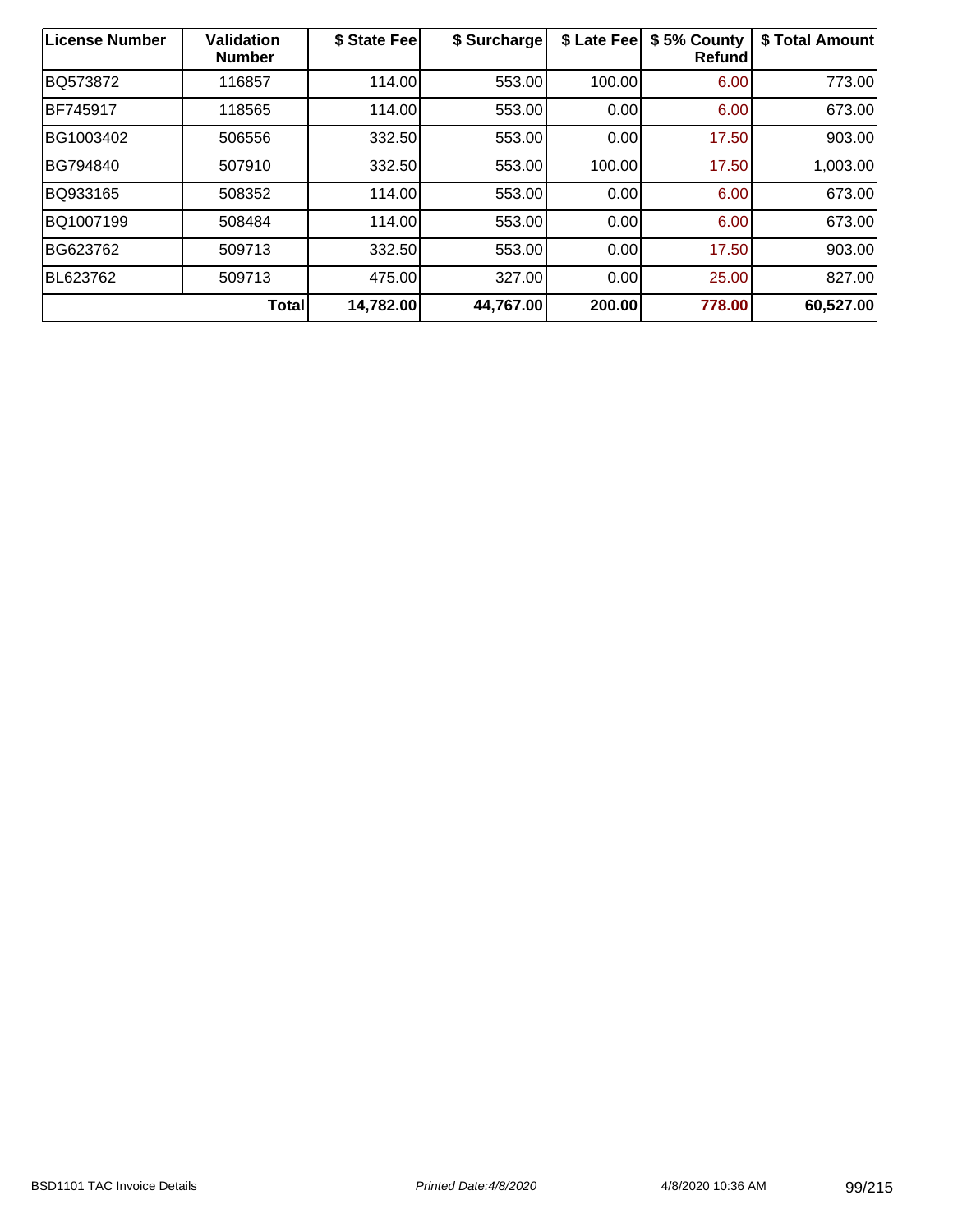

#### **TAC To Be Invoiced Details Applications Approved during March 2020 County Hill - 109**

| License Number | <b>Validation</b><br><b>Number</b> | \$ State Feel |          |       | Refund            | \$ Surcharge   \$ Late Fee   \$5% County   \$ Total Amount |
|----------------|------------------------------------|---------------|----------|-------|-------------------|------------------------------------------------------------|
| BQ796353       | 113223                             | 114.00        | 553.00   | 0.001 | 6.00              | 673.00                                                     |
| BQ654356       | 114185                             | 114.00        | 553.00   | 0.00  | 6.00 <sub>1</sub> | 673.00                                                     |
|                | Total                              | 228.00        | 1,106.00 | 0.00  | 12.00             | 1,346.00                                                   |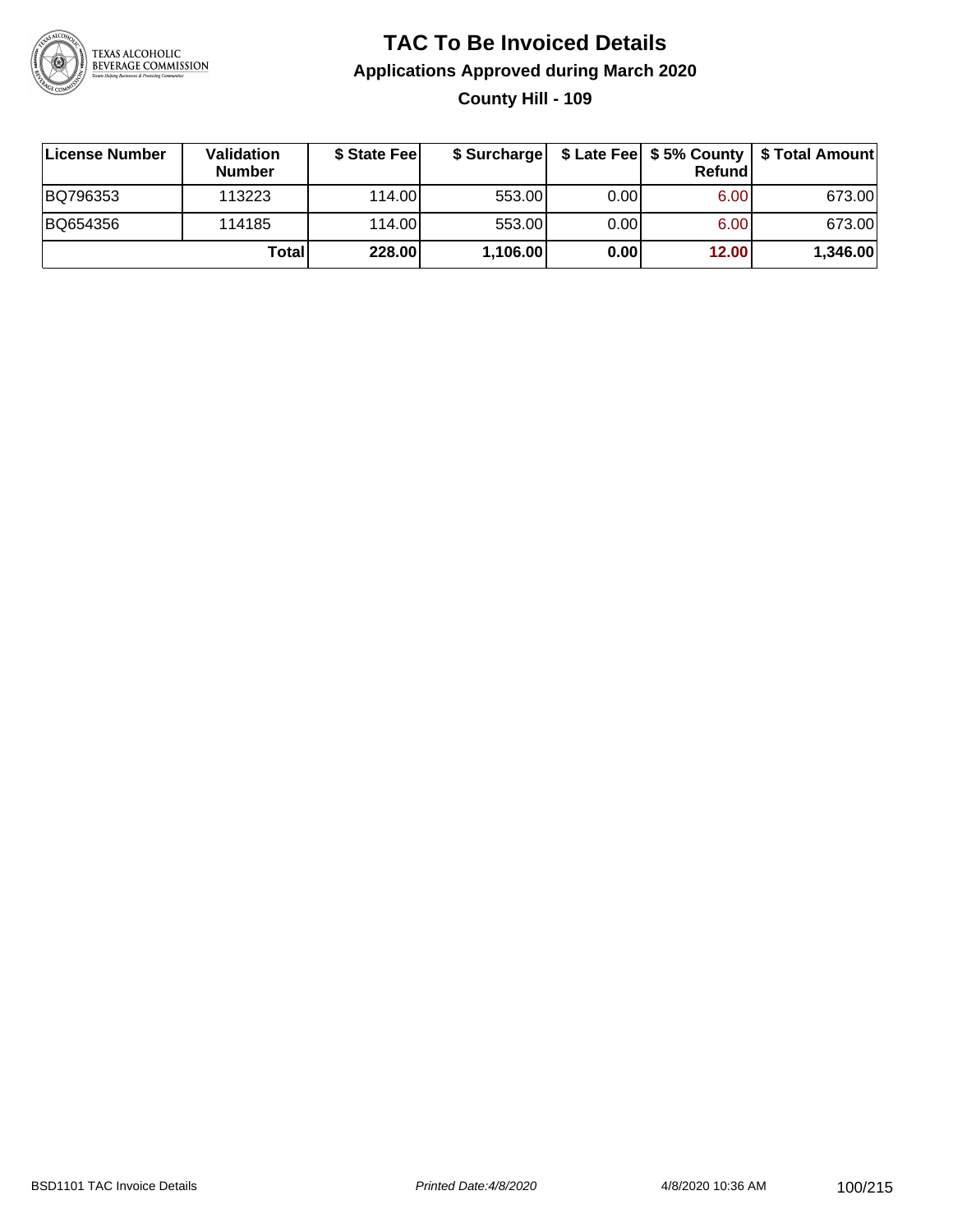

#### **TAC To Be Invoiced Details Applications Approved during March 2020 County Hood - 111**

| License Number | <b>Validation</b><br><b>Number</b> | \$ State Fee | \$ Surcharge |      | <b>Refund</b> | \$ Late Fee   \$5% County   \$ Total Amount |
|----------------|------------------------------------|--------------|--------------|------|---------------|---------------------------------------------|
| BF1085140      | 4759                               | 114.00       | 553.00       | 0.00 | 6.00          | 673.00                                      |
| BF742833       | 113106                             | 114.00       | 553.00       | 0.00 | 6.00          | 673.00                                      |
| BQ574852       | 113418                             | 114.00       | 553.00       | 0.00 | 6.00          | 673.00                                      |
|                | Total                              | 342.00       | 1,659.00     | 0.00 | 18.00         | 2,019.00                                    |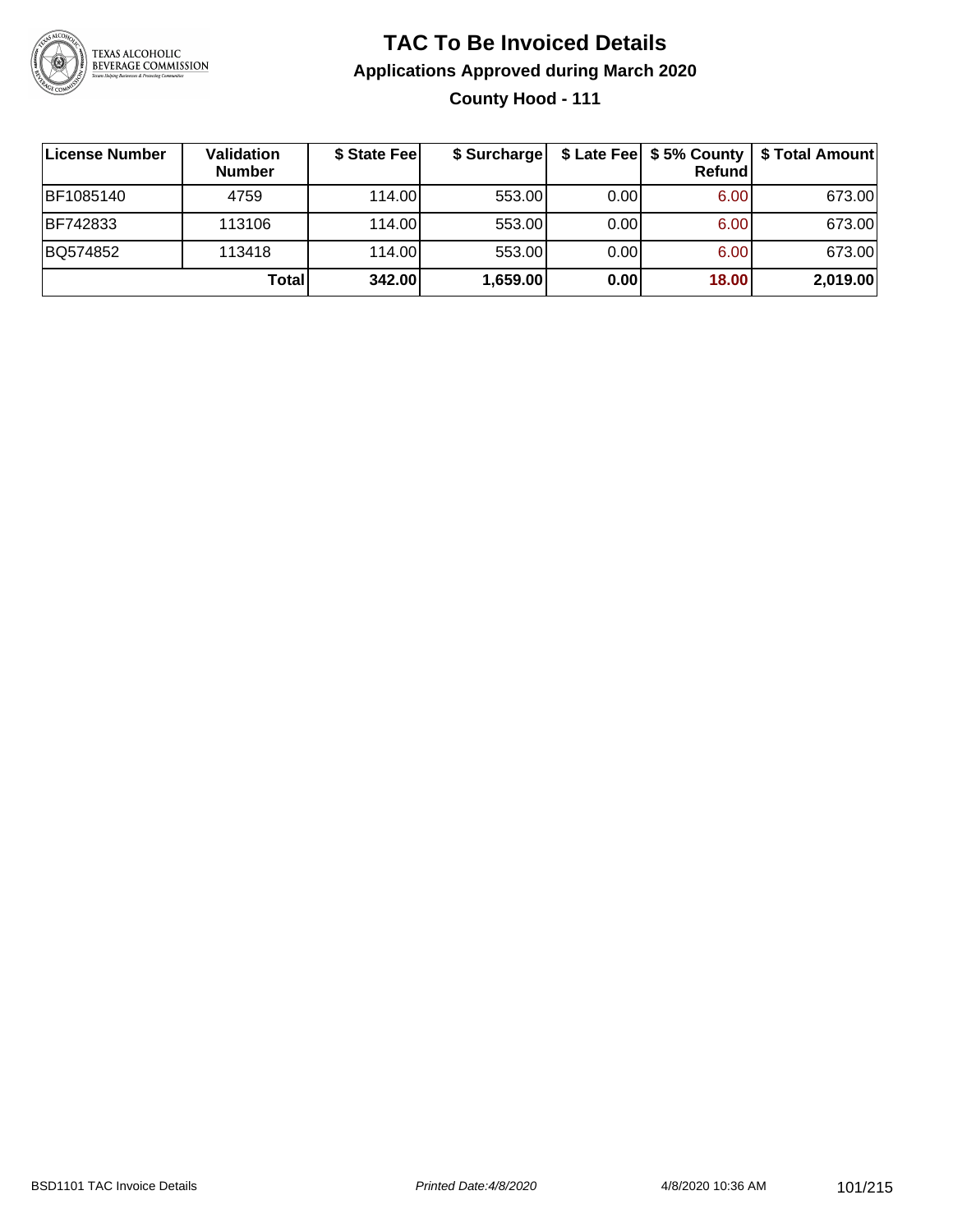

**County Hopkins - 112**

| License Number | Validation<br><b>Number</b> | \$ State Feel | \$ Surcharge |      | Refundl           |        |
|----------------|-----------------------------|---------------|--------------|------|-------------------|--------|
| BF1007974      | 112921                      | 114.00L       | 553.00       | 0.00 | 6.00 <sub>1</sub> | 673.00 |
|                | Totall                      | 114.00        | 553.00       | 0.00 | 6.00              | 673.00 |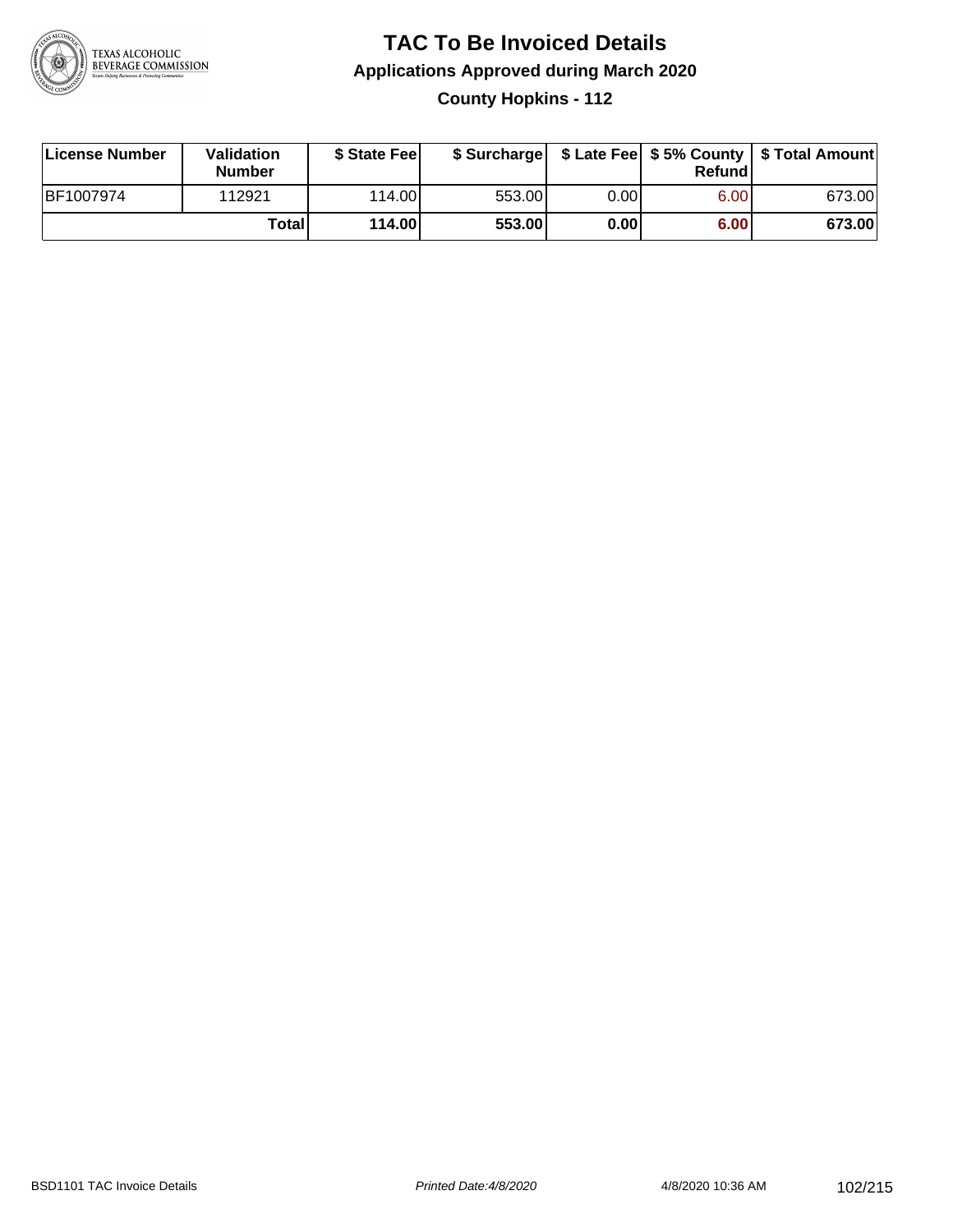

**County Houston - 113**

| License Number | <b>Validation</b><br><b>Number</b> | \$ State Fee | \$ Surcharge |       | Refundl |        |
|----------------|------------------------------------|--------------|--------------|-------|---------|--------|
| BQ934106       | 111724                             | 114.00L      | 553.00       | 0.001 | 6.00    | 673.00 |
|                | Totall                             | 114.00       | 553.00       | 0.00  | 6.00    | 673.00 |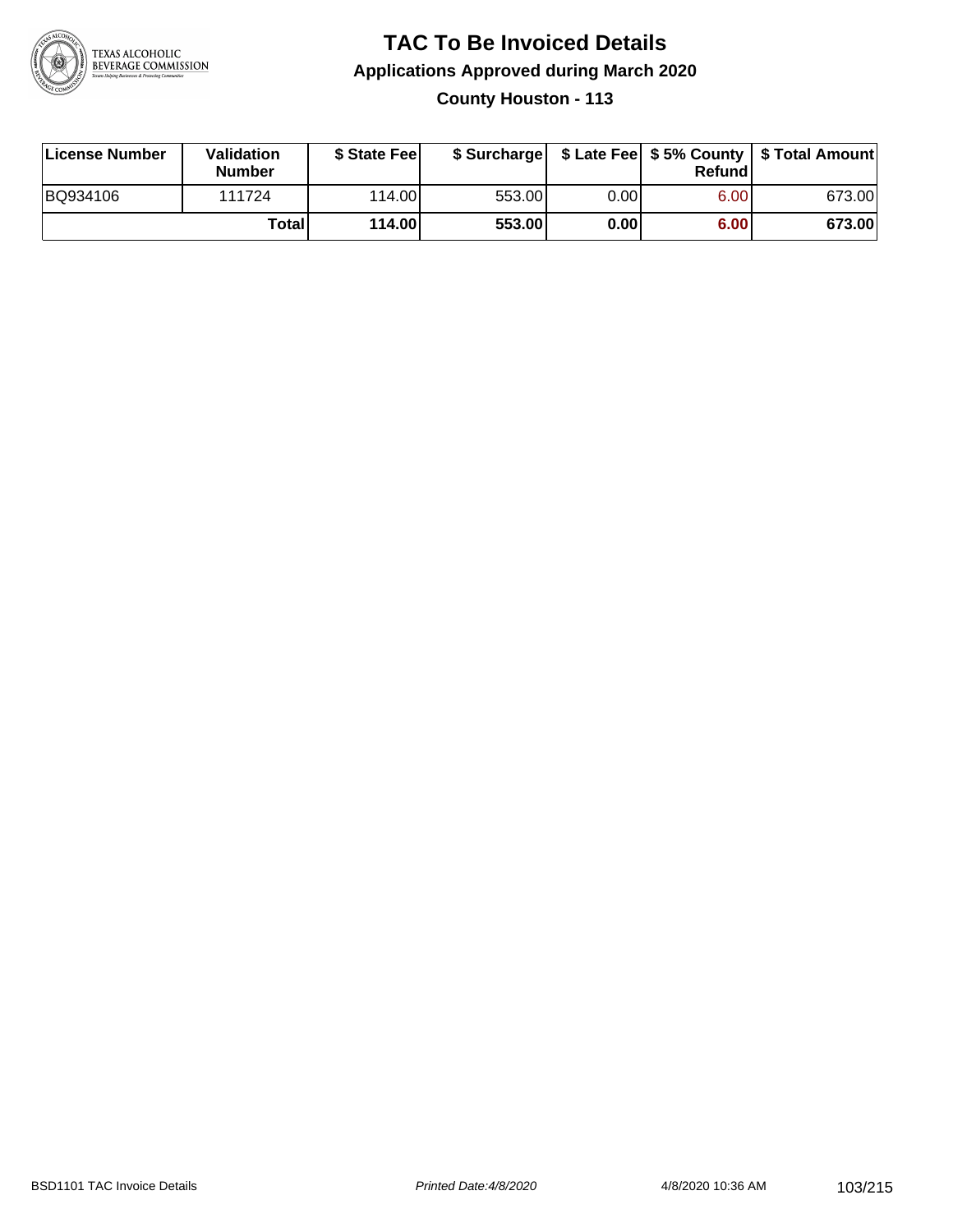

#### **TAC To Be Invoiced Details Applications Approved during March 2020 County Howard - 114**

| <b>License Number</b> | <b>Validation</b><br><b>Number</b> | \$ State Fee | \$ Surcharge | \$ Late Fee | \$5% County<br>Refund | \$ Total Amount |
|-----------------------|------------------------------------|--------------|--------------|-------------|-----------------------|-----------------|
| BF741455              | 112076                             | 114.00       | 553.00       | 0.00        | 6.00                  | 673.00          |
| BG935999              | 112471                             | 332.50       | 553.00       | 0.00        | 17.50                 | 903.00          |
| BF1007770             | 112651                             | 114.00       | 553.00       | 0.00        | 6.00                  | 673.00          |
| BQ682922              | 113425                             | 114.00       | 553.00       | 0.00        | 6.00                  | 673.00          |
| BQ862346              | 113443                             | 114.00       | 553.00       | 0.00        | 6.00                  | 673.00          |
| BG682835              | 114004                             | 332.50       | 553.00       | 0.00        | 17.50                 | 903.00          |
| BG570969              | 505773                             | 332.50       | 553.00       | 0.00        | 17.50                 | 903.00          |
| BQ1083742             | 508021                             | 114.00       | 553.00       | 0.00        | 6.00                  | 673.00          |
|                       | <b>Total</b>                       | 1,567.50     | 4,424.00     | 0.00        | 82.50                 | 6,074.00        |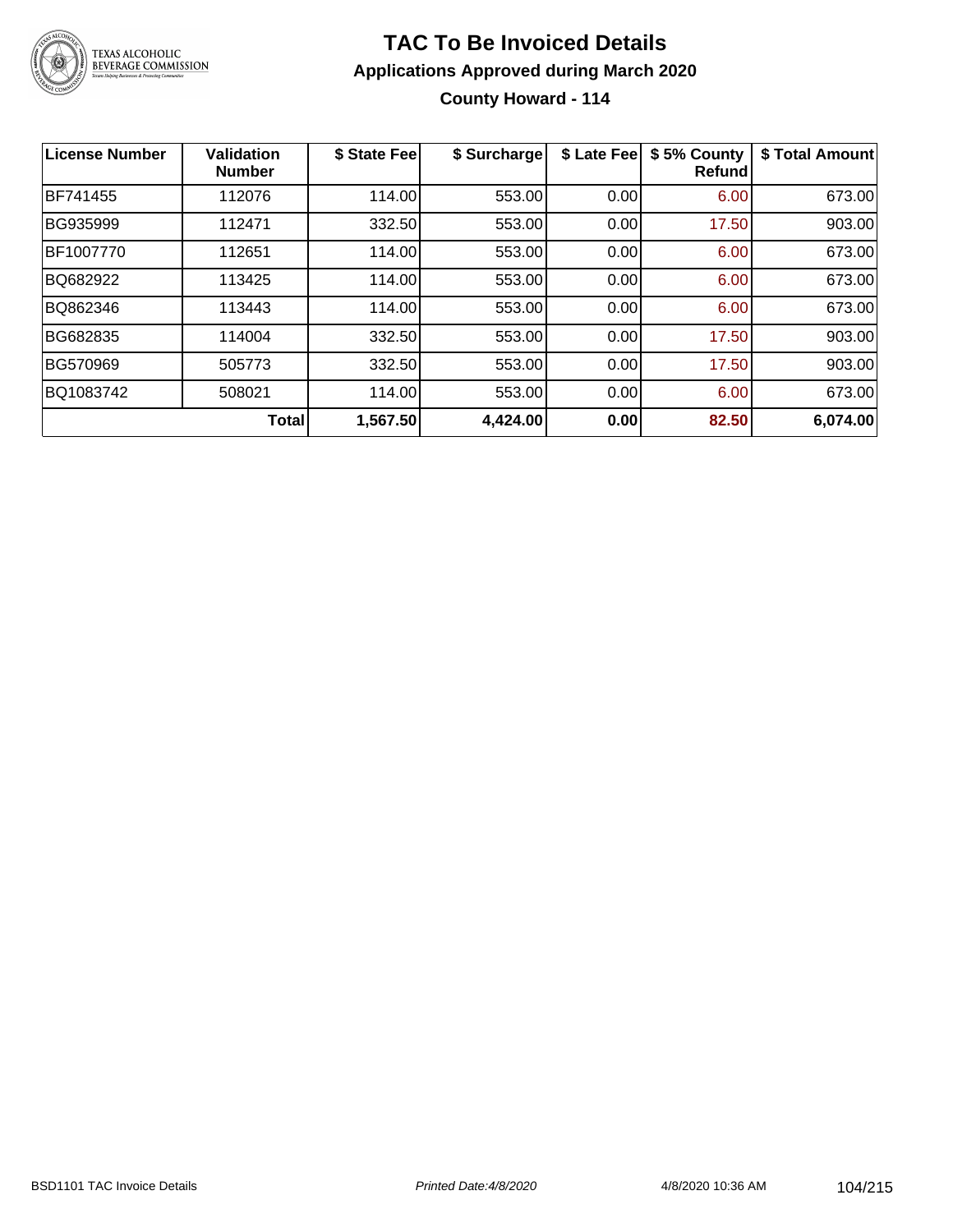

#### **TAC To Be Invoiced Details Applications Approved during March 2020 County Hunt - 116**

| <b>License Number</b> | <b>Validation</b><br><b>Number</b> | \$ State Fee | \$ Surcharge | \$ Late Fee | \$5% County<br><b>Refund</b> | \$ Total Amount |
|-----------------------|------------------------------------|--------------|--------------|-------------|------------------------------|-----------------|
| BQ1084287             | 4717                               | 114.00       | 553.00       | 0.00        | 6.00                         | 673.00          |
| BQ1085103             | 5326                               | 114.00       | 553.00       | 0.00        | 6.00                         | 673.00          |
| BQ1007191             | 112216                             | 114.00       | 553.00       | 0.00        | 6.00                         | 673.00          |
| <b>BQ715737</b>       | 112832                             | 114.00       | 553.00       | 0.00        | 6.00                         | 673.00          |
| BF423996              | 113313                             | 114.00       | 553.00       | 0.00        | 6.00                         | 673.00          |
| BF423958              | 113318                             | 114.00       | 553.00       | 0.00        | 6.00                         | 673.00          |
| BF534018              | 118832                             | 114.00       | 553.00       | 0.00        | 6.00                         | 673.00          |
|                       | Total                              | 798.00       | 3,871.00     | 0.00        | 42.00                        | 4,711.00        |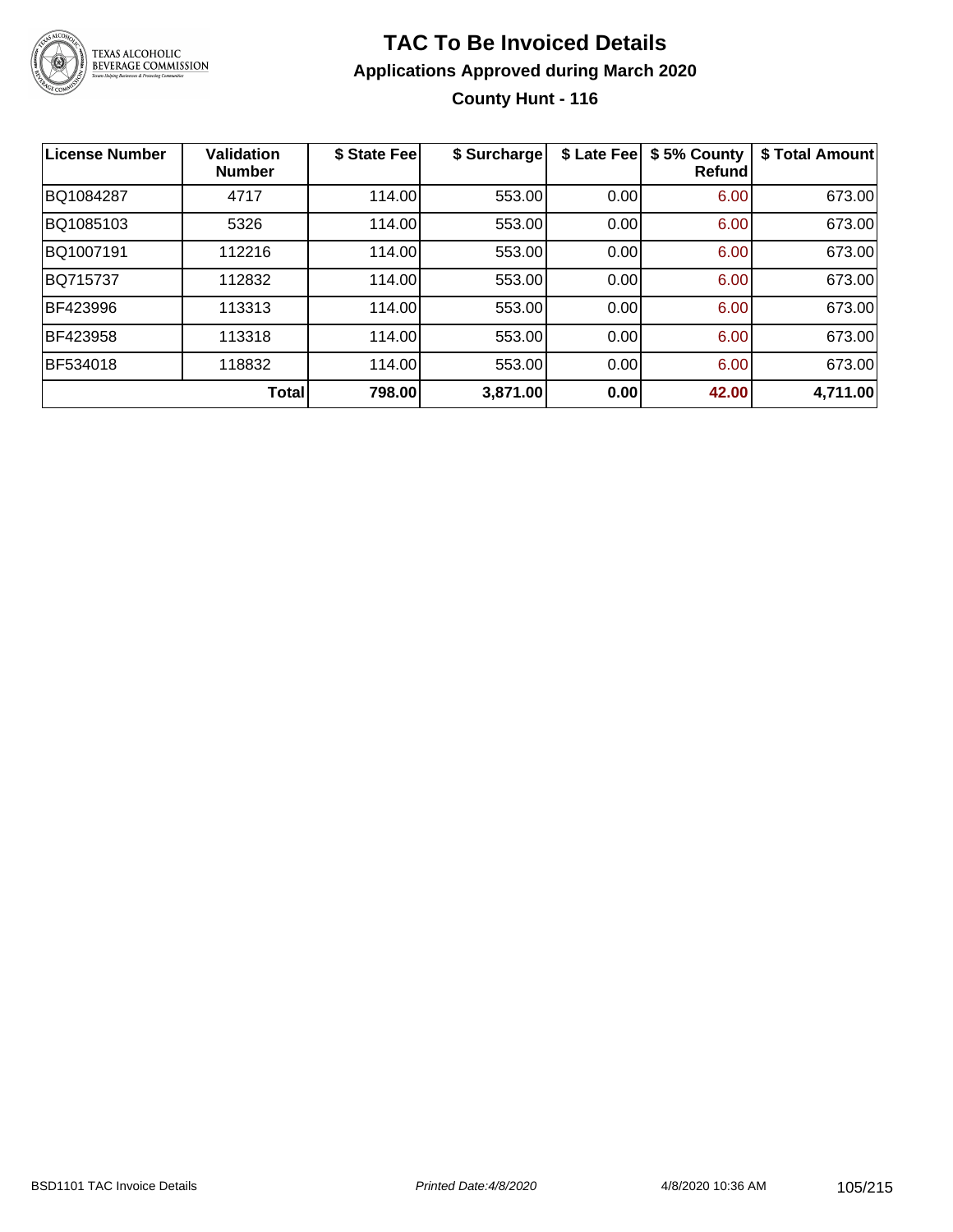

**County Hutchinson - 117**

| License Number | <b>Validation</b><br><b>Number</b> | \$ State Feel | \$ Surcharge | \$ Late Fee | \$5% County<br>Refundl | \$ Total Amount |
|----------------|------------------------------------|---------------|--------------|-------------|------------------------|-----------------|
| BQ119082       | 105168                             | 114.00        | 553.00       | 0.00        | 6.00                   | 673.00          |
| BG795311       | 112167                             | 332.50        | 553.00       | 0.00        | 17.50                  | 903.00          |
| BQ798234       | 113545                             | 114.00        | 553.00       | 0.00        | 6.00                   | 673.00          |
| BQ796665       | 113743                             | 114.00        | 553.00       | 0.00        | 6.00                   | 673.00          |
| BQ553010       | 114132                             | 114.00        | 553.00       | 0.00        | 6.00                   | 673.00          |
| BQ553206       | 114410                             | 114.00        | 553.00       | 0.00        | 6.00                   | 673.00          |
|                | Total                              | 902.50        | 3,318.00     | 0.00        | 47.50                  | 4,268.00        |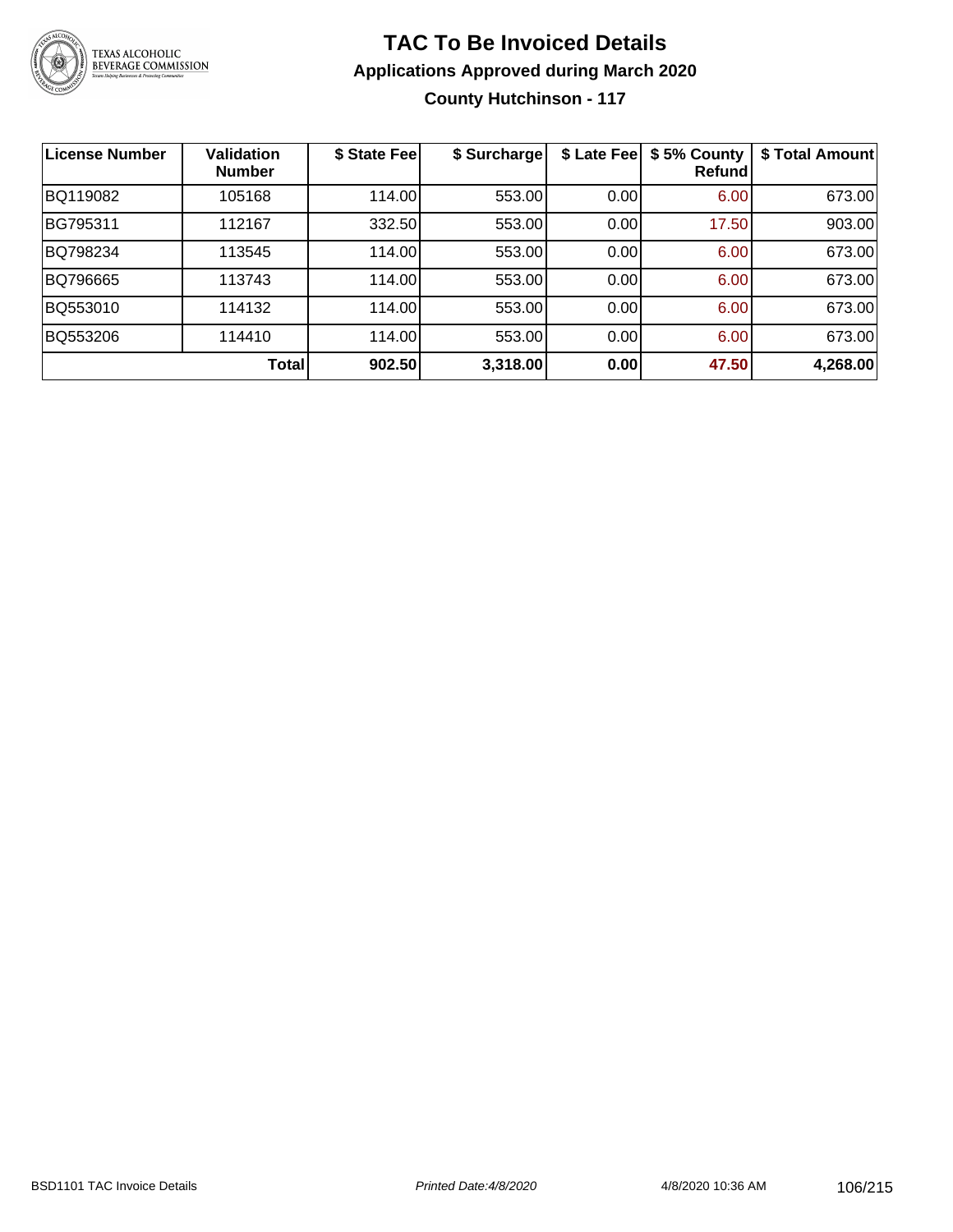

**County Jackson - 120**

| License Number | <b>Validation</b><br><b>Number</b> | \$ State Fee | \$ Surcharge |      | Refundl | \$ Late Fee   \$5% County   \$ Total Amount |
|----------------|------------------------------------|--------------|--------------|------|---------|---------------------------------------------|
| BQ1083950      | 4582                               | 114.00       | 553.00       | 0.00 | 6.00    | 673.00                                      |
| BF121070       | 113119                             | 114.00L      | 553.00       | 0.00 | 6.00    | 673.00                                      |
| BQ272130       | 113511                             | 114.00L      | 553.00       | 0.00 | 6.00    | 673.00                                      |
|                | Total                              | 342.00       | 1,659.00     | 0.00 | 18.00   | 2,019.00                                    |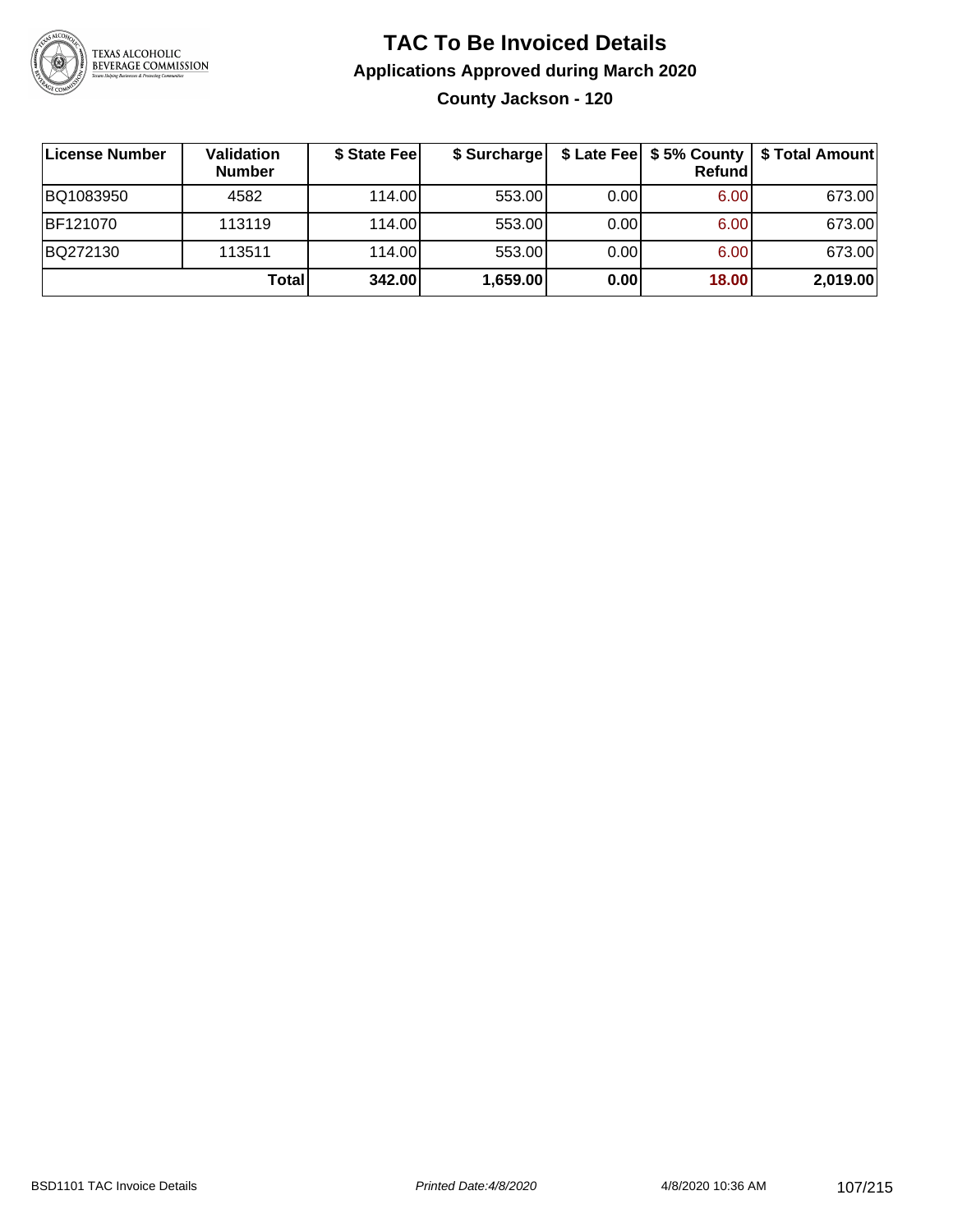

**County Jasper - 121**

| License Number | <b>Validation</b><br><b>Number</b> | \$ State Fee | \$ Surcharge |       | Refundl | \$ Late Fee   \$5% County   \$ Total Amount |
|----------------|------------------------------------|--------------|--------------|-------|---------|---------------------------------------------|
| BG1082772      | 3464                               | 332.50       | 553.00       | 0.001 | 17.50   | 903.00                                      |
| BQ862664       | 113383                             | 114.00       | 553.00       | 0.001 | 6.00    | 673.00                                      |
|                | Totall                             | 446.50       | 1,106.00     | 0.00  | 23.50   | 1,576.00                                    |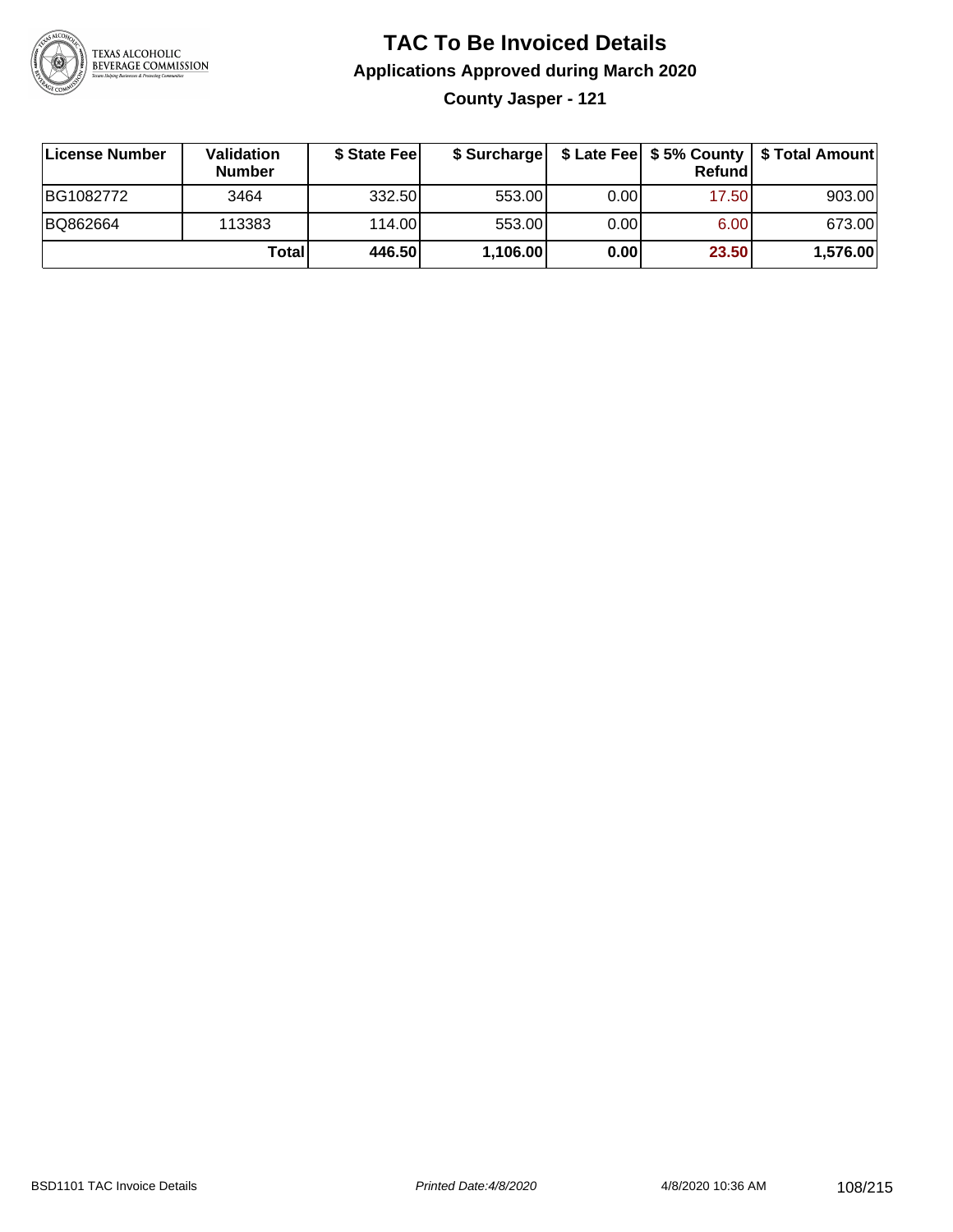

**County Jeff Davis - 122**

| License Number | <b>Validation</b><br><b>Number</b> | \$ State Feel | \$ Surcharge |       | Refundl |        |
|----------------|------------------------------------|---------------|--------------|-------|---------|--------|
| BF1007944      | 112703                             | 114.00L       | 553.00       | 0.001 | 6.00    | 673.00 |
|                | Totall                             | 114.00        | 553.00       | 0.00  | 6.00    | 673.00 |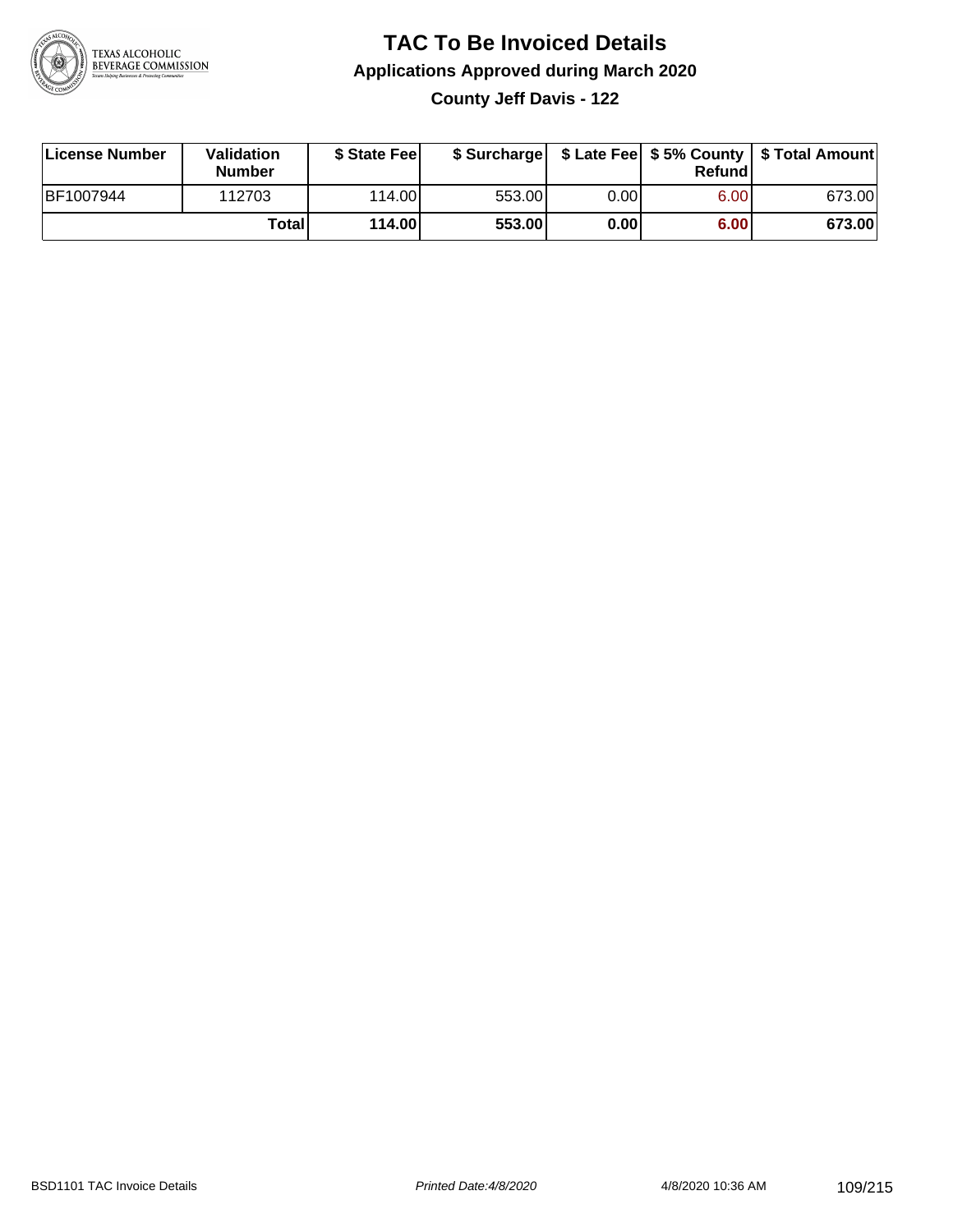

## TEXAS ALCOHOLIC<br>BEVERAGE COMMISSION

#### **TAC To Be Invoiced Details Applications Approved during March 2020 County Jefferson - 123**

| <b>License Number</b> | Validation<br><b>Number</b> | \$ State Fee | \$ Surcharge |        | \$ Late Fee   \$5% County<br>Refund | \$ Total Amount |
|-----------------------|-----------------------------|--------------|--------------|--------|-------------------------------------|-----------------|
| BG1083221             | 4201                        | 332.50       | 553.00       | 0.00   | 17.50                               | 903.00          |
| BL1083221             | 4201                        | 475.00       | 327.00       | 0.00   | 25.00                               | 827.00          |
| BQ1085324             | 4875                        | 114.00       | 553.00       | 0.00   | 6.00                                | 673.00          |
| BQ1084816             | 4957                        | 114.00       | 553.00       | 0.00   | 6.00                                | 673.00          |
| BF714194              | 111563                      | 114.00       | 553.00       | 0.00   | 6.00                                | 673.00          |
| BF682740              | 111663                      | 114.00       | 553.00       | 0.00   | 6.00                                | 673.00          |
| BF861718              | 111680                      | 114.00       | 553.00       | 0.00   | 6.00                                | 673.00          |
| BF863983              | 111934                      | 114.00       | 553.00       | 0.00   | 6.00                                | 673.00          |
| BF217841              | 112158                      | 114.00       | 553.00       | 0.00   | 6.00                                | 673.00          |
| BF282513              | 112545                      | 114.00       | 553.00       | 0.00   | 6.00                                | 673.00          |
| BF1007206             | 112549                      | 114.00       | 553.00       | 0.00   | 6.00                                | 673.00          |
| BF509975              | 112556                      | 114.00       | 553.00       | 0.00   | 6.00                                | 673.00          |
| BF509977              | 112556                      | 114.00       | 553.00       | 0.00   | 6.00                                | 673.00          |
| BF510191              | 112556                      | 114.00       | 553.00       | 0.00   | 6.00                                | 673.00          |
| BF510205              | 112556                      | 114.00       | 553.00       | 0.00   | 6.00                                | 673.00          |
| BF620042              | 112570                      | 114.00       | 553.00       | 0.00   | 6.00                                | 673.00          |
| BQ936180              | 112799                      | 114.00       | 553.00       | 0.00   | 6.00                                | 673.00          |
| BE930866              | 113129                      | 285.00       | 553.00       | 100.00 | 15.00                               | 953.00          |
| BQ862928              | 113227                      | 114.00       | 553.00       | 0.00   | 6.00                                | 673.00          |
| BF619422              | 113233                      | 114.00       | 553.00       | 0.00   | 6.00                                | 673.00          |
| BF650157              | 113468                      | 114.00       | 553.00       | 0.00   | 6.00                                | 673.00          |
| BF714160              | 113561                      | 114.00       | 553.00       | 0.00   | 6.00                                | 673.00          |
| BQ408396              | 113731                      | 114.00       | 553.00       | 0.00   | 6.00                                | 673.00          |
| BQ553158              | 113735                      | 114.00       | 553.00       | 0.00   | 6.00                                | 673.00          |
| BF272323              | 113982                      | 114.00       | 553.00       | 0.00   | 6.00                                | 673.00          |
| BQ620563              | 114424                      | 114.00       | 553.00       | 0.00   | 6.00                                | 673.00          |
| BQ866658              | 114435                      | 114.00       | 553.00       | 0.00   | 6.00                                | 673.00          |
| BQ621606              | 114448                      | 114.00       | 553.00       | 0.00   | 6.00                                | 673.00          |
| BQ1001518             | 506483                      | 114.00       | 553.00       | 100.00 | 6.00                                | 773.00          |
| BG860550              | 506554                      | 332.50       | 553.00       | 0.00   | 17.50                               | 903.00          |
| BF134178              | 507406                      | 114.00       | 553.00       | 0.00   | 6.00                                | 673.00          |
| BQ862513              | 507889                      | 114.00       | 553.00       | 0.00   | 6.00                                | 673.00          |
| BG271375              | 507890                      | 332.50       | 553.00       | 100.00 | 17.50                               | 1,003.00        |
|                       | Total                       | 4,949.50     | 18,023.00    | 300.00 | 260.50                              | 23,533.00       |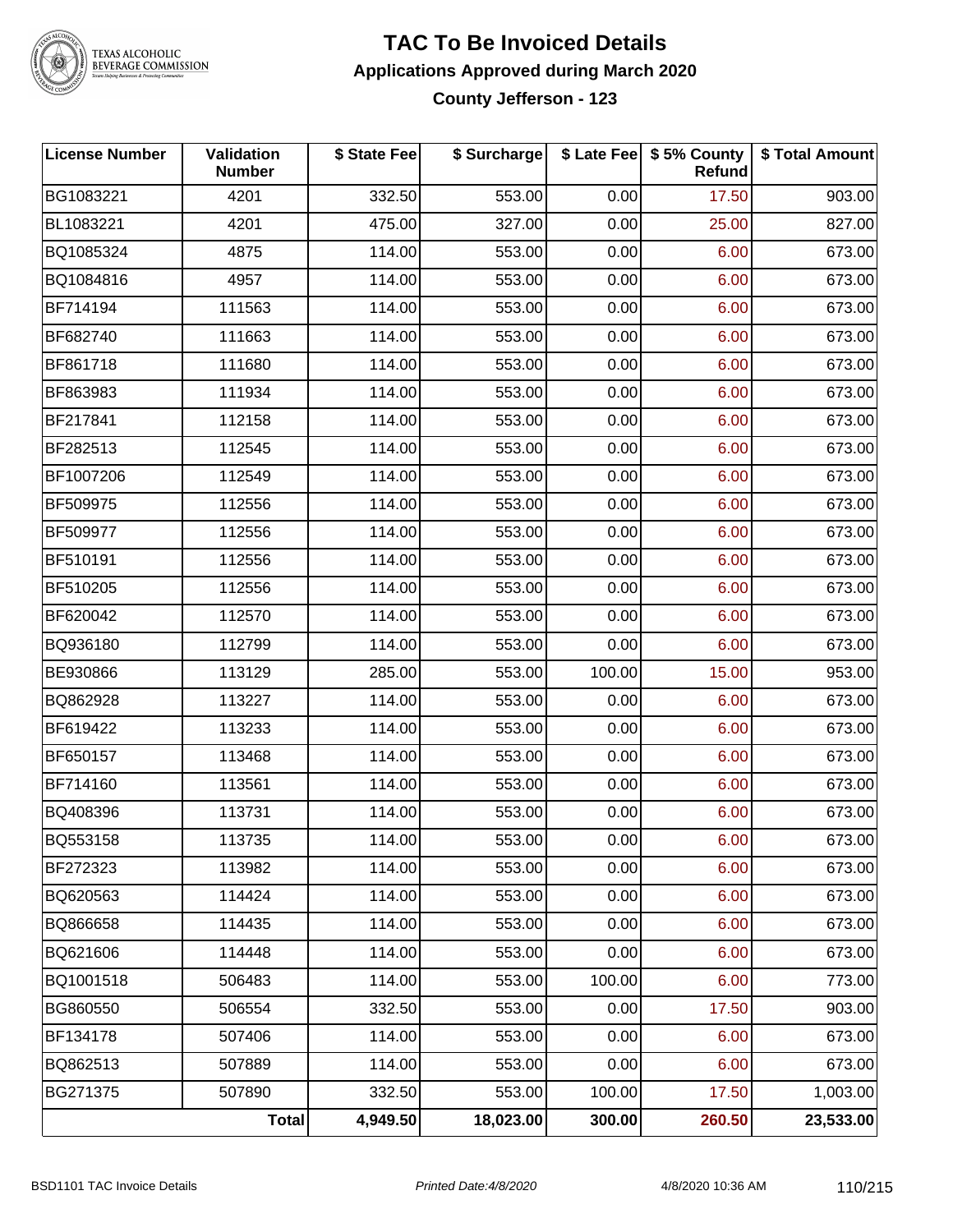

### **TAC To Be Invoiced Details Applications Approved during March 2020 County Jim Hogg - 124**

| License Number | Validation<br>Number | \$ State Feel |        |      | Refund | \$ Surcharge   \$ Late Fee   \$5% County   \$ Total Amount |
|----------------|----------------------|---------------|--------|------|--------|------------------------------------------------------------|
| BQ1007729      | 112200               | 114.00L       | 553.00 | 0.00 | 6.00   | 673.00                                                     |
|                | Totall               | 114.00        | 553.00 | 0.00 | 6.00   | 673.00                                                     |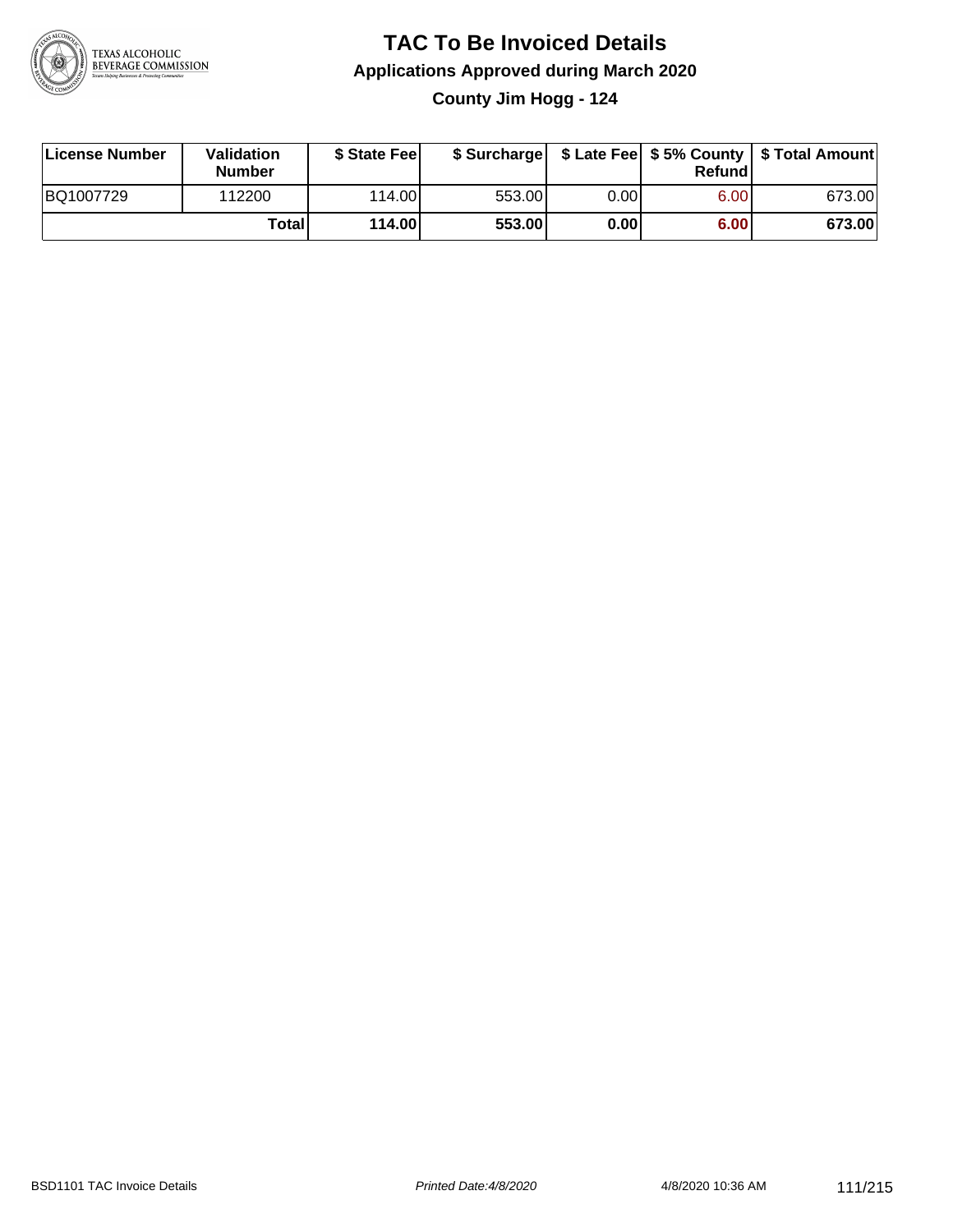

**County Jim Wells - 125**

| License Number | <b>Validation</b><br><b>Number</b> | \$ State Fee | \$ Surcharge | \$ Late Fee | \$5% County<br>Refundl | \$ Total Amount |
|----------------|------------------------------------|--------------|--------------|-------------|------------------------|-----------------|
| BF1085027      | 4825                               | 114.00       | 553.00       | 0.00        | 6.00                   | 673.00          |
| BG1006601      | 113601                             | 332.50       | 553.00       | 0.00        | 17.50                  | 903.00          |
| BQ686009       | 113632                             | 114.00       | 553.00       | 0.00        | 6.00                   | 673.00          |
| BQ574855       | 114265                             | 114.00       | 553.00       | 0.001       | 6.00                   | 673.00          |
| BQ553228       | 116857                             | 114.00       | 553.00       | 100.00      | 6.00                   | 773.00          |
|                | <b>Total</b>                       | 788.50       | 2,765.00     | 100.00      | 41.50                  | 3,695.00        |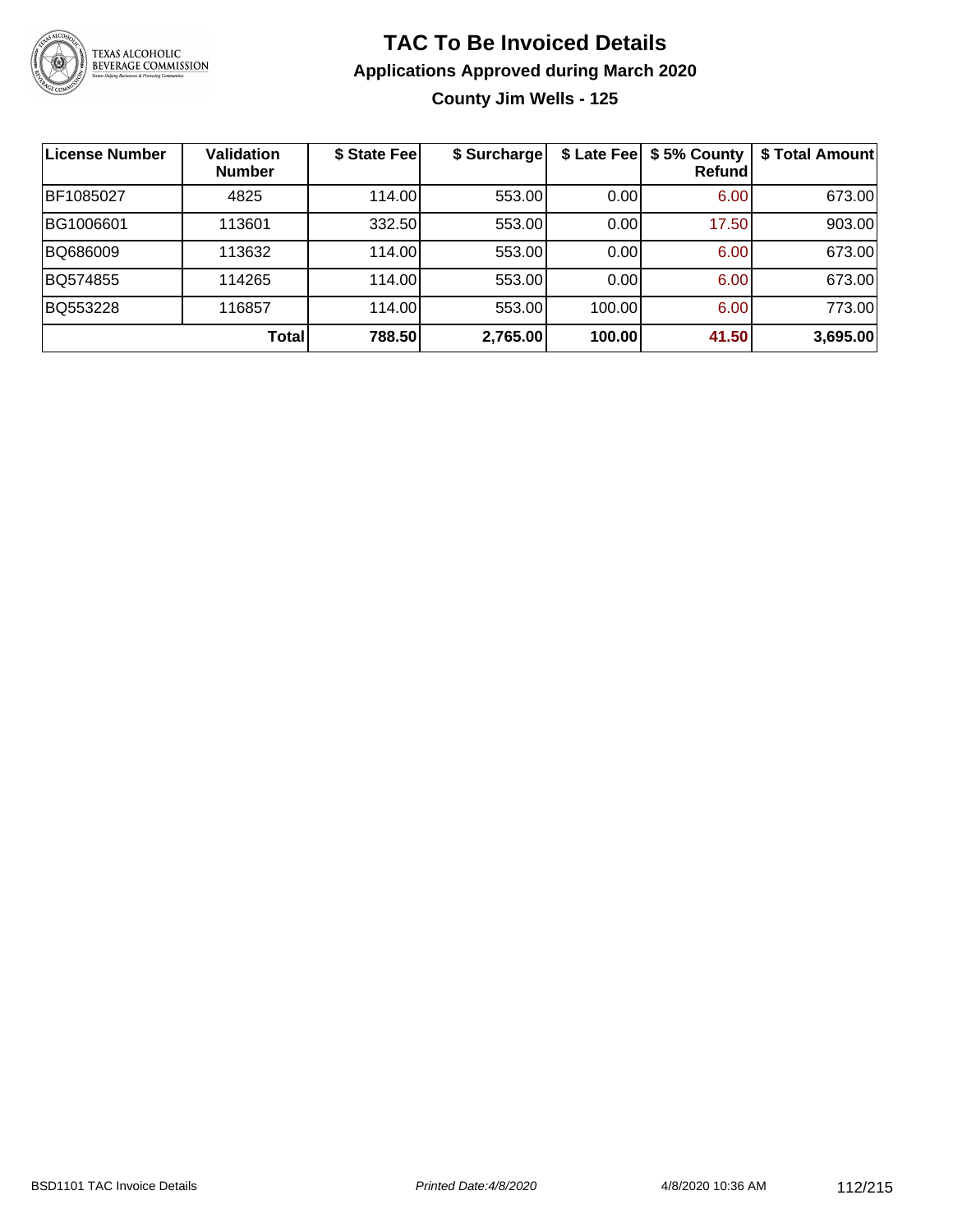

**County Johnson - 126**

| <b>License Number</b> | <b>Validation</b><br><b>Number</b> | \$ State Fee | \$ Surcharge |       | \$ Late Fee   \$5% County<br>Refundl | \$ Total Amount |
|-----------------------|------------------------------------|--------------|--------------|-------|--------------------------------------|-----------------|
| BQ796702              | 111971                             | 114.00       | 553.00       | 0.00  | 6.00                                 | 673.00          |
| BF1007746             | 113119                             | 114.00       | 553.00       | 0.00  | 6.00                                 | 673.00          |
| BQ464086              | 113766                             | 114.00       | 553.00       | 0.00  | 6.00                                 | 673.00          |
| BQ934730              | 113772                             | 114.00       | 553.00       | 0.00  | 6.00                                 | 673.00          |
| BQ868169              | 507409                             | 114.00       | 553.00       | 0.001 | 6.00                                 | 673.00          |
|                       | <b>Total</b>                       | 570.00       | 2,765.00     | 0.00  | 30.00                                | 3,365.00        |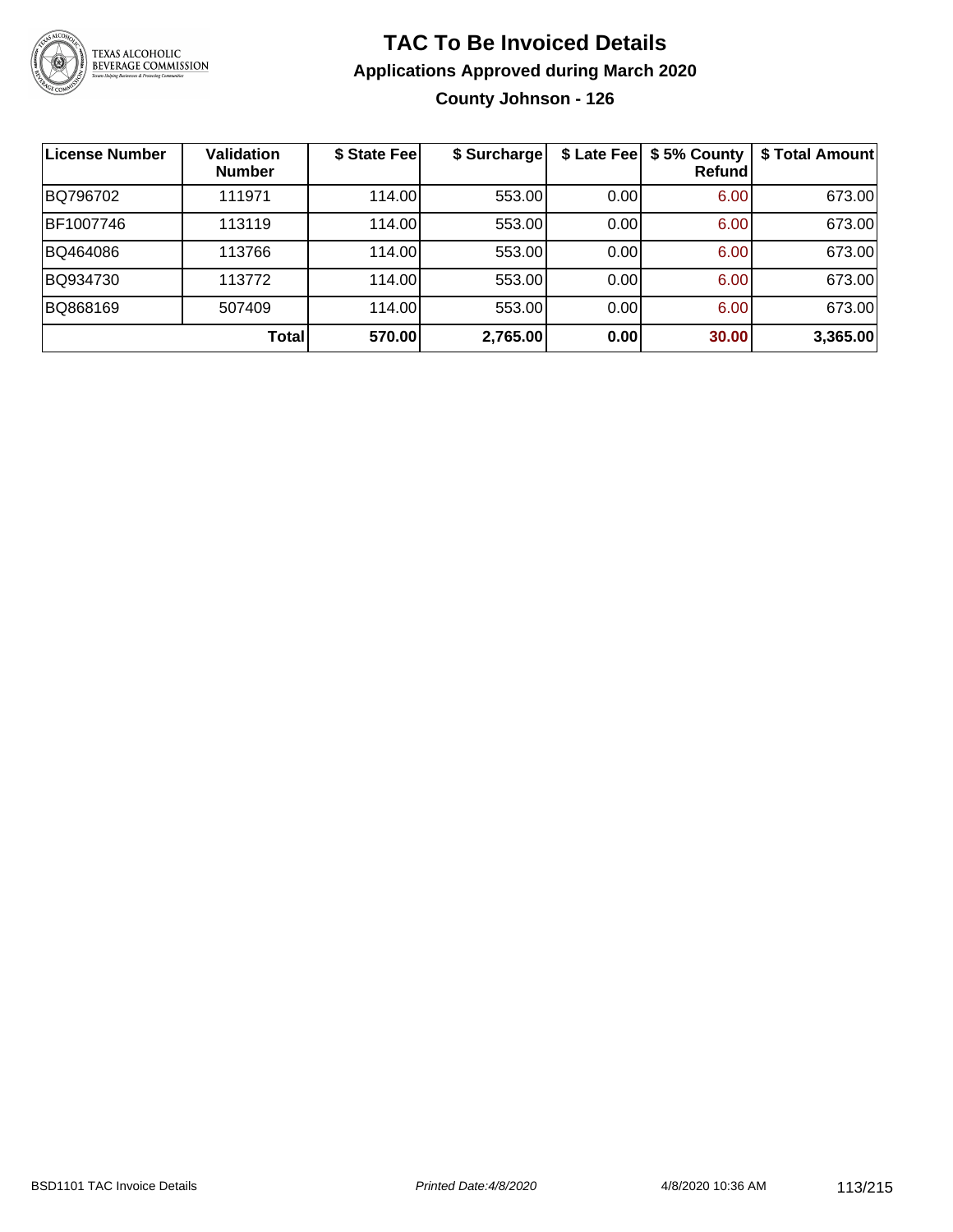

**County Jones - 127**

| License Number | Validation<br><b>Number</b> | \$ State Feel |        |      | Refundl | \$ Surcharge   \$ Late Fee   \$5% County   \$ Total Amount |
|----------------|-----------------------------|---------------|--------|------|---------|------------------------------------------------------------|
| BQ740426       | 112103                      | 114.00        | 553.00 | 0.00 | 6.00    | 673.00                                                     |
|                | Totall                      | 114.00        | 553.00 | 0.00 | 6.00    | 673.00                                                     |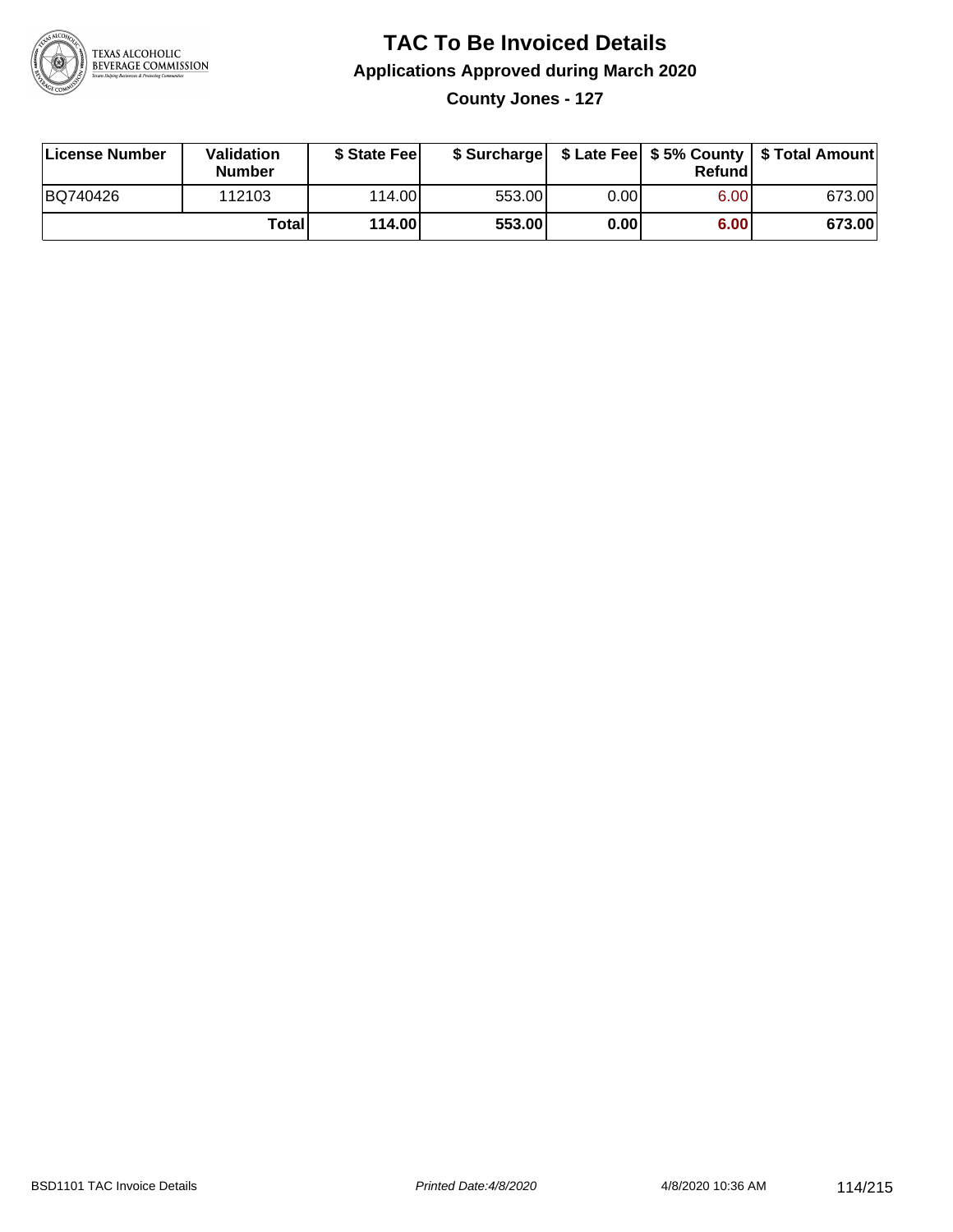

### **TAC To Be Invoiced Details Applications Approved during March 2020 County Karnes - 128**

| License Number | Validation<br><b>Number</b> | \$ State Fee |        |      | Refund | \$ Surcharge   \$ Late Fee   \$5% County   \$ Total Amount |
|----------------|-----------------------------|--------------|--------|------|--------|------------------------------------------------------------|
| BG740869       | 113083                      | 332.50       | 553.00 | 0.00 | 17.50  | 903.00                                                     |
|                | Totall                      | 332.50       | 553.00 | 0.00 | 17.50  | 903.00                                                     |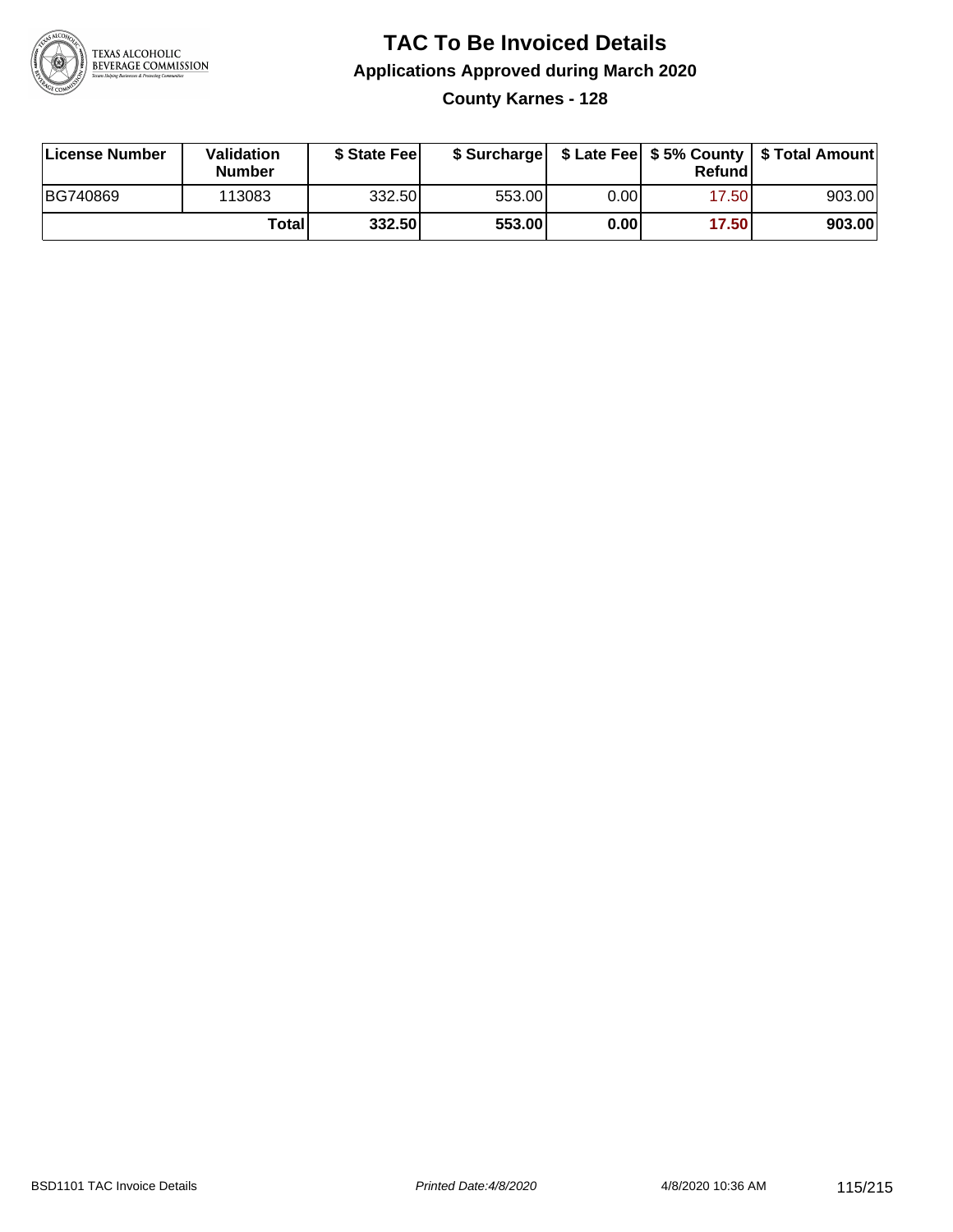

### **TAC To Be Invoiced Details Applications Approved during March 2020 County Kaufman - 129**

| <b>License Number</b> | <b>Validation</b><br><b>Number</b> | \$ State Fee | \$ Surcharge | \$ Late Fee | \$5% County<br><b>Refund</b> | \$ Total Amount |
|-----------------------|------------------------------------|--------------|--------------|-------------|------------------------------|-----------------|
| BF572485              | 111502                             | 114.00       | 553.00       | 0.00        | 6.00                         | 673.00          |
| <b>BF796798</b>       | 111554                             | 114.00       | 553.00       | 0.00        | 6.00                         | 673.00          |
| BQ742087              | 111871                             | 114.00       | 553.00       | 0.00        | 6.00                         | 673.00          |
| BQ796126              | 112019                             | 114.00       | 553.00       | 0.00        | 6.00                         | 673.00          |
| BG931676              | 112192                             | 332.50       | 553.00       | 0.00        | 17.50                        | 903.00          |
| BQ798137              | 113520                             | 114.00       | 553.00       | 0.00        | 6.00                         | 673.00          |
| BQ553041              | 114345                             | 114.00       | 553.00       | 0.00        | 6.00                         | 673.00          |
|                       | Total                              | 1,016.50     | 3,871.00     | 0.00        | 53.50                        | 4,941.00        |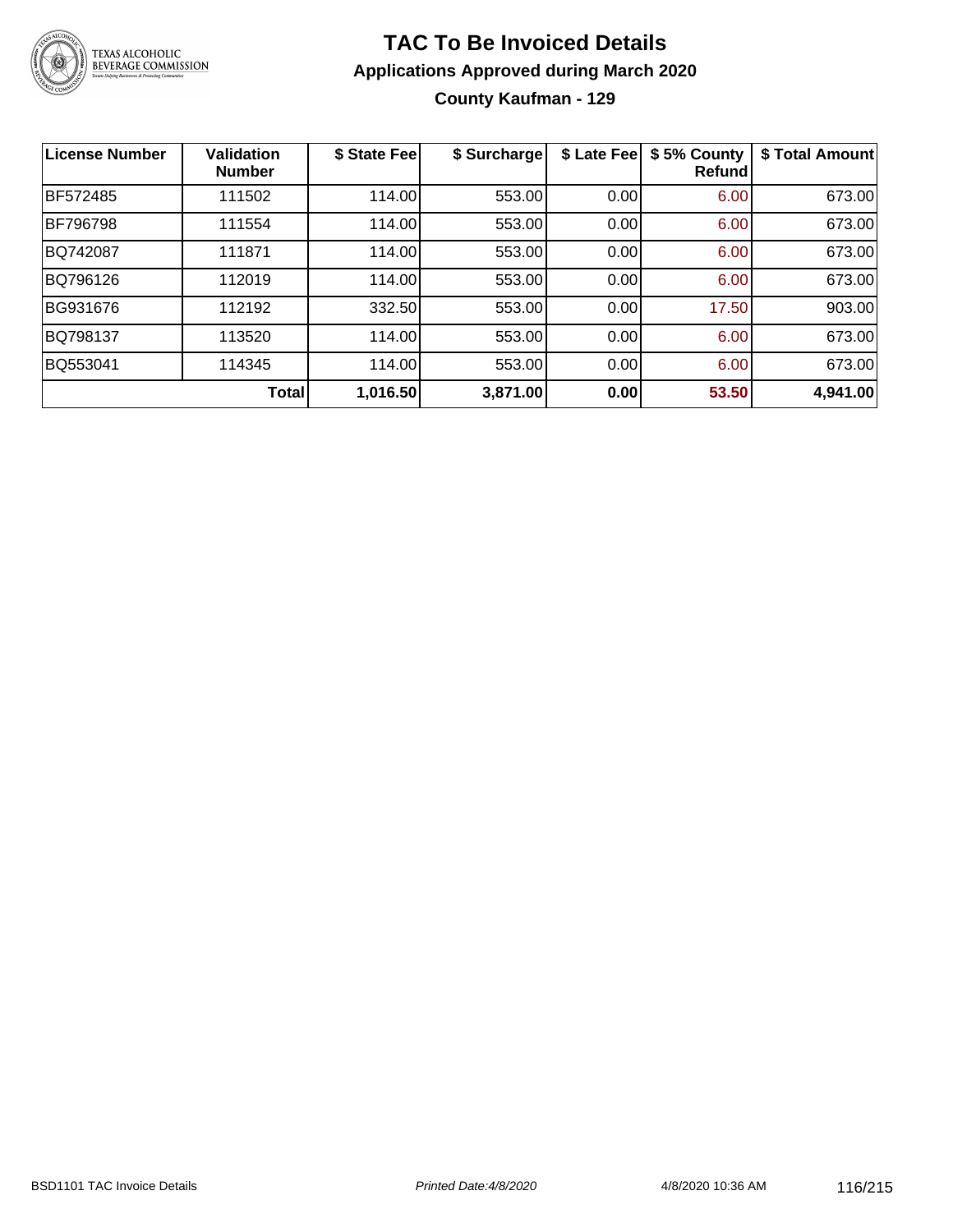

### **TAC To Be Invoiced Details Applications Approved during March 2020 County Kendall - 130**

| <b>License Number</b> | <b>Validation</b><br><b>Number</b> | \$ State Fee | \$ Surcharge | \$ Late Fee | \$5% County<br><b>Refund</b> | \$ Total Amount |
|-----------------------|------------------------------------|--------------|--------------|-------------|------------------------------|-----------------|
| BG1084567             | 4254                               | 332.50       | 553.00       | 0.00        | 17.50                        | 903.00          |
| BG509178              | 111549                             | 332.50       | 553.00       | 0.00        | 17.50                        | 903.00          |
| BP509178              | 111549                             | 950.00       | 426.00       | 0.00        | 50.00                        | 1,426.00        |
| BQ798829              | 112347                             | 114.00       | 553.00       | 0.00        | 6.00                         | 673.00          |
| <b>BF798241</b>       | 112897                             | 114.00       | 553.00       | 0.00        | 6.00                         | 673.00          |
| BG798275              | 113187                             | 332.50       | 553.00       | 0.00        | 17.50                        | 903.00          |
| BG864286              | 113818                             | 332.50       | 553.00       | 0.00        | 17.50                        | 903.00          |
| BF294920              | 114243                             | 114.00       | 553.00       | 0.00        | 6.00                         | 673.00          |
| BQ653806              | 114591                             | 114.00       | 553.00       | 0.00        | 6.00                         | 673.00          |
|                       | <b>Total</b>                       | 2,736.00     | 4,850.00     | 0.00        | 144.00                       | 7,730.00        |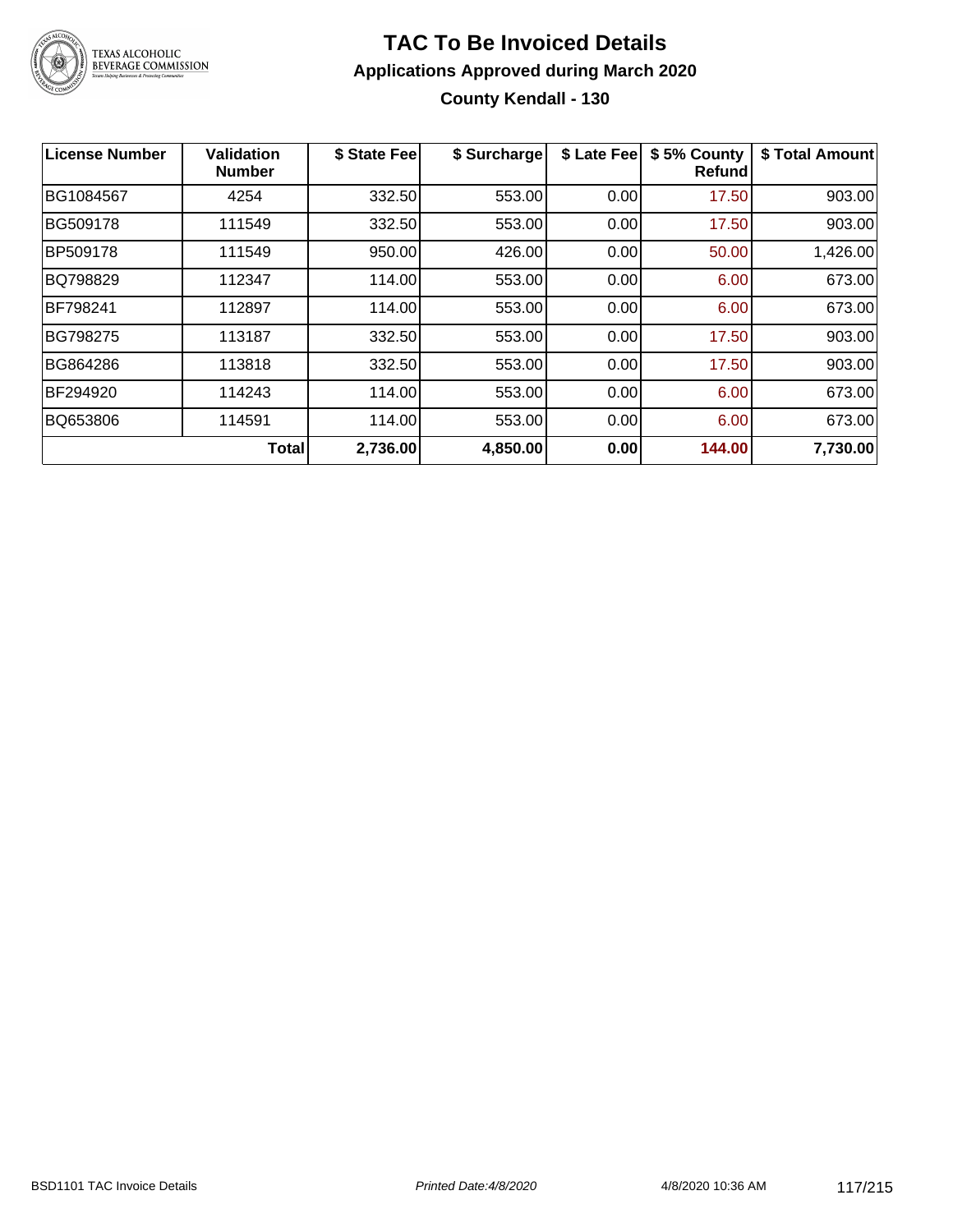

**County Kerr - 133**

| License Number | <b>Validation</b><br><b>Number</b> | \$ State Fee | \$ Surcharge |      | \$ Late Fee   \$5% County<br>Refundl | \$ Total Amount |
|----------------|------------------------------------|--------------|--------------|------|--------------------------------------|-----------------|
| BQ1083659      | 3384                               | 114.00       | 553.00       | 0.00 | 6.00                                 | 673.00          |
| BF1085117      | 4824                               | 114.00       | 553.00       | 0.00 | 6.00                                 | 673.00          |
| BQ485098       | 111912                             | 114.00       | 553.00       | 0.00 | 6.00                                 | 673.00          |
| BG548603       | 112260                             | 332.50       | 553.00       | 0.00 | 17.50                                | 903.00          |
| BF1004669      | 112293                             | 114.00       | 553.00       | 0.00 | 6.00                                 | 673.00          |
| BG865054       | 112571                             | 332.50       | 553.00       | 0.00 | 17.50                                | 903.00          |
| BQ798825       | 112913                             | 114.00       | 553.00       | 0.00 | 6.00                                 | 673.00          |
| BQ653294       | 114591                             | 114.00       | 553.00       | 0.00 | 6.00                                 | 673.00          |
| BQ653356       | 114591                             | 114.00       | 553.00       | 0.00 | 6.00                                 | 673.00          |
| BQ305986       | 118269                             | 114.00       | 553.00       | 0.00 | 6.00                                 | 673.00          |
|                | Total                              | 1,577.00     | 5,530.00     | 0.00 | 83.00                                | 7,190.00        |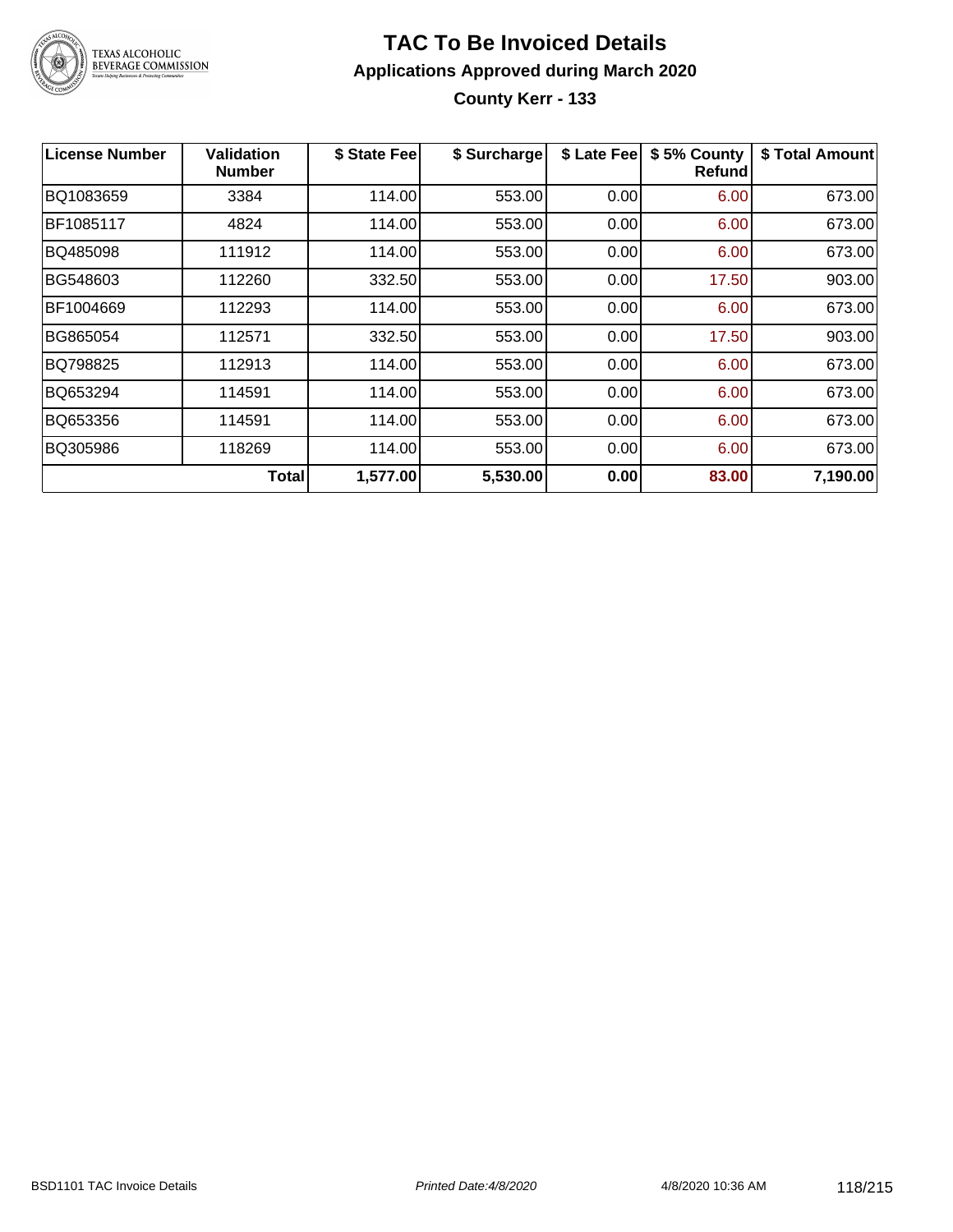

### **TAC To Be Invoiced Details Applications Approved during March 2020 County Kinney - 136**

| License Number | Validation<br><b>Number</b> | \$ State Fee |        |      | Refund | \$ Surcharge   \$ Late Fee   \$5% County   \$ Total Amount |
|----------------|-----------------------------|--------------|--------|------|--------|------------------------------------------------------------|
| BQ935844       | 506649                      | 114.00L      | 553.00 | 0.00 | 6.00   | 673.00                                                     |
|                | Total                       | 114.00       | 553.00 | 0.00 | 6.00   | 673.00                                                     |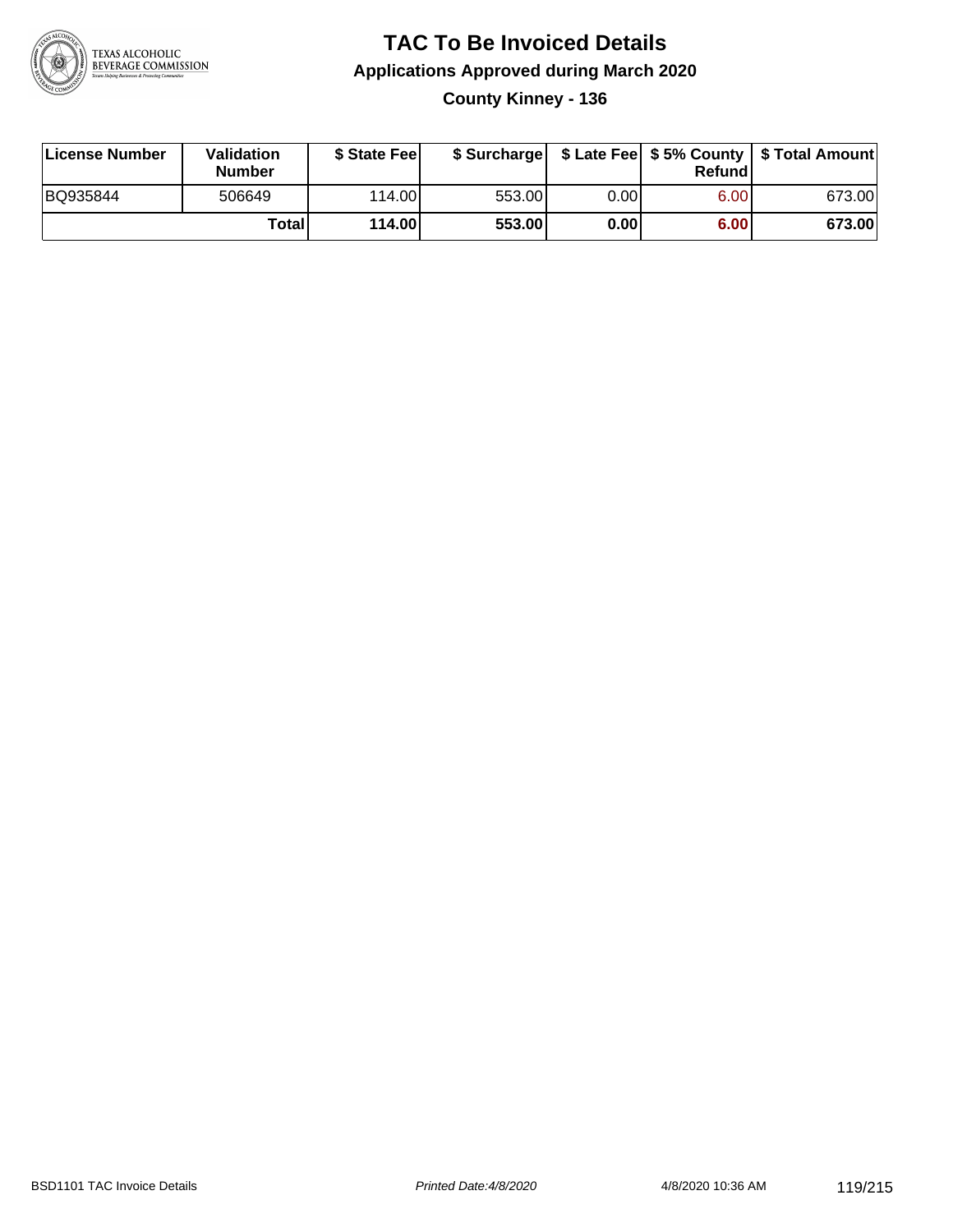

### **TAC To Be Invoiced Details Applications Approved during March 2020 County Kleberg - 137**

| ∣License Number | <b>Validation</b><br><b>Number</b> | \$ State Fee | \$ Surcharge |      | \$ Late Fee   \$5% County  <br>Refundl | \$Total Amount |
|-----------------|------------------------------------|--------------|--------------|------|----------------------------------------|----------------|
| BQ794563        | 111843                             | 114.00       | 553.00       | 0.00 | 6.00                                   | 673.00         |
| BG935848        | 112425                             | 332.50       | 553.00       | 0.00 | 17.50                                  | 903.00         |
| BQ741979        | 113743                             | 114.00       | 553.00       | 0.00 | 6.00                                   | 673.00         |
|                 | Total                              | 560.50       | 1,659.00     | 0.00 | 29.50                                  | 2,249.00       |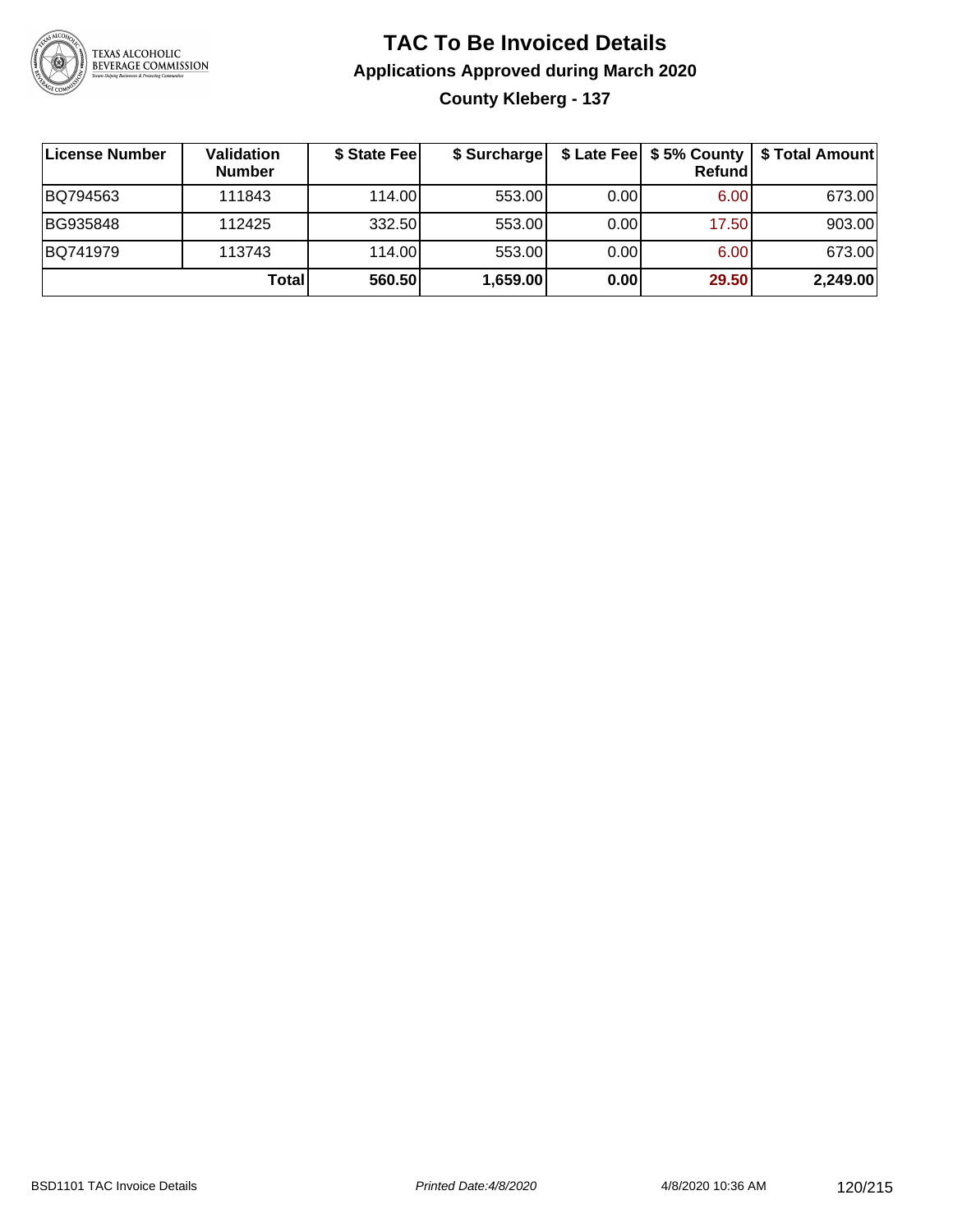

**County Lamb - 140**

| License Number | Validation<br><b>Number</b> | \$ State Feel |        |      | Refundl | \$ Surcharge   \$ Late Fee   \$5% County   \$ Total Amount |
|----------------|-----------------------------|---------------|--------|------|---------|------------------------------------------------------------|
| BG999451       | 504316                      | 332.50        | 553.00 | 0.00 | 17.50   | 903.00                                                     |
|                | <b>Total</b>                | 332.50        | 553.00 | 0.00 | 17.50   | 903.00                                                     |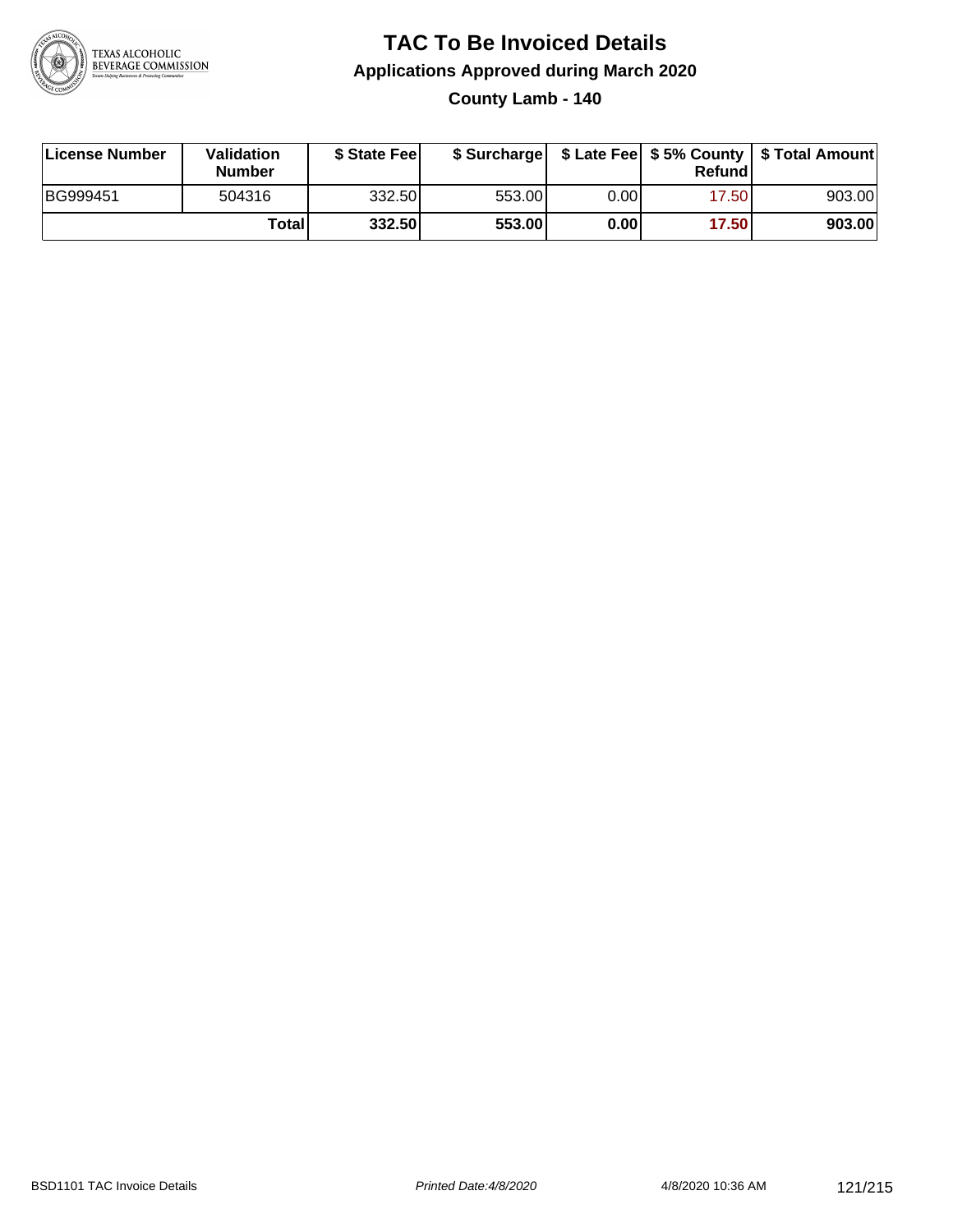

**County Lampasas - 141**

| License Number | <b>Validation</b><br><b>Number</b> | \$ State Feel |          |       | Refundl | \$ Surcharge   \$ Late Fee   \$5% County   \$ Total Amount |
|----------------|------------------------------------|---------------|----------|-------|---------|------------------------------------------------------------|
| BG1083166      | 4060                               | 332.50        | 553.00   | 0.001 | 17.50   | 903.00                                                     |
| BQ799449       | 508054                             | 114.00        | 553.00   | 0.001 | 6.00    | 673.00                                                     |
|                | Totall                             | 446.50        | 1,106.00 | 0.00  | 23.50   | 1,576.00                                                   |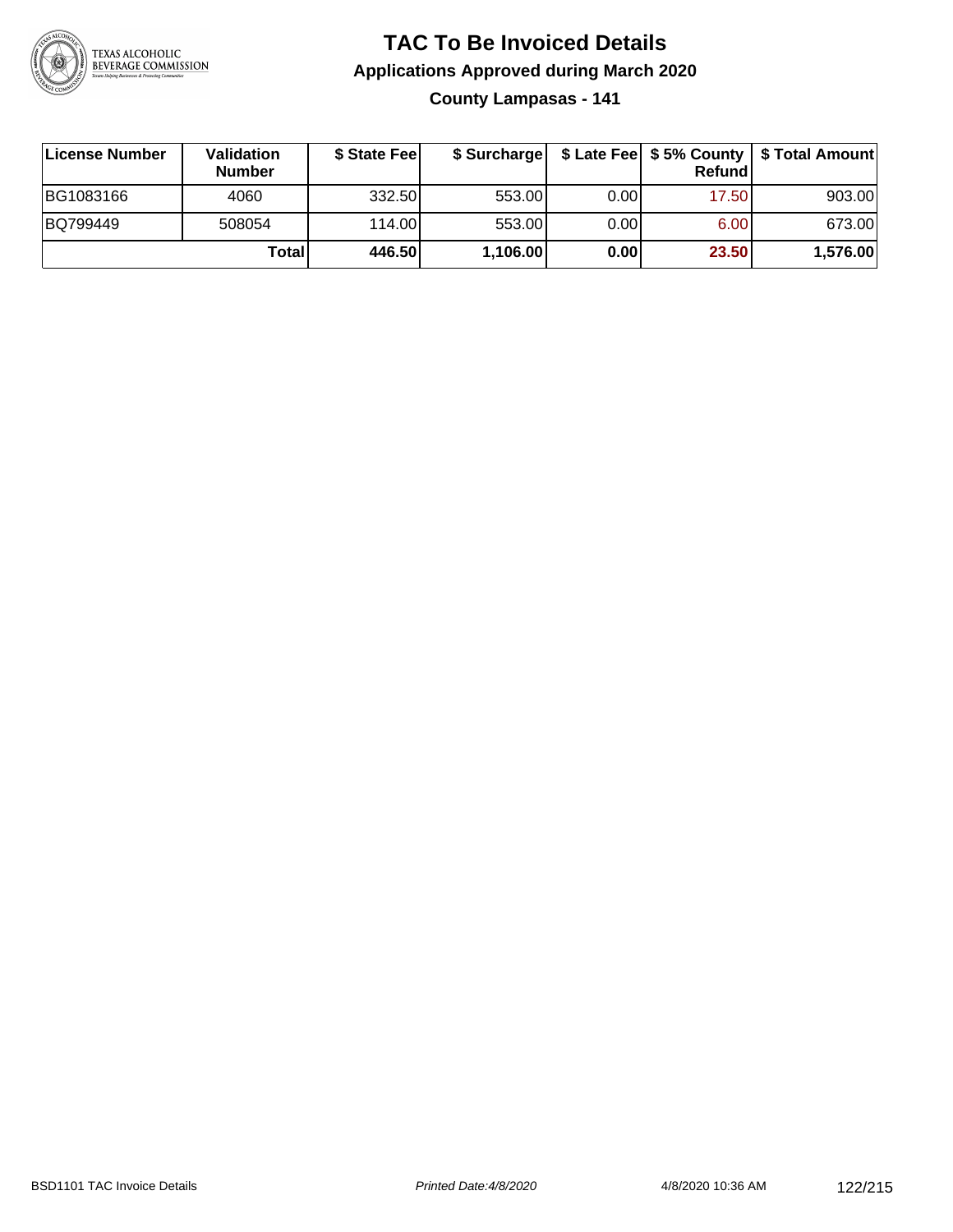

**County La Salle - 142**

| License Number | <b>Validation</b><br><b>Number</b> | \$ State Feel |        |      | Refundl | \$ Surcharge   \$ Late Fee   \$5% County   \$ Total Amount |
|----------------|------------------------------------|---------------|--------|------|---------|------------------------------------------------------------|
| BQ1084983      | 5127                               | 114.00        | 553.00 | 0.00 | 6.00    | 673.00                                                     |
|                | Totall                             | 114.00        | 553.00 | 0.00 | 6.00    | 673.00                                                     |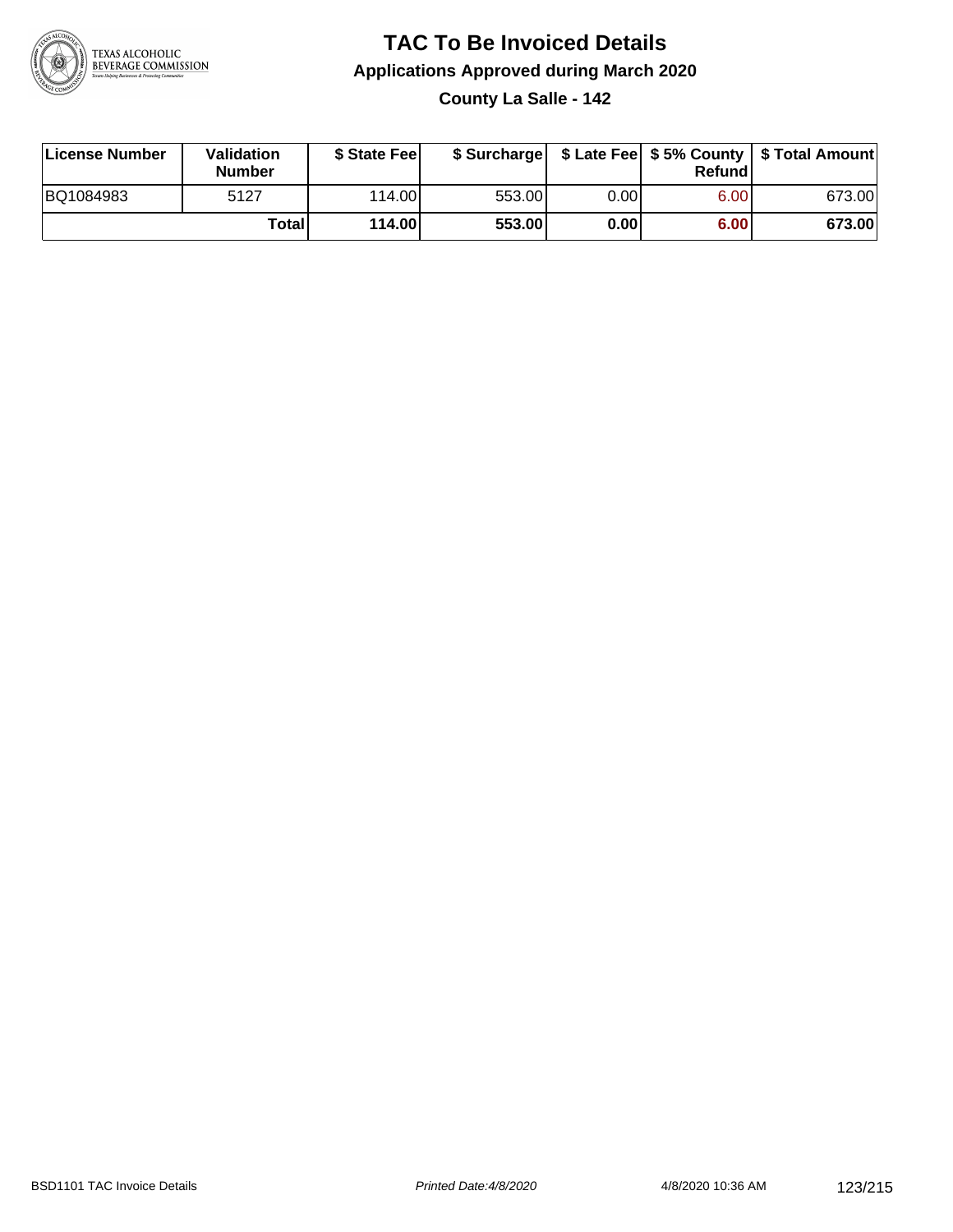

### **TAC To Be Invoiced Details Applications Approved during March 2020 County Lavaca - 143**

| <b>License Number</b> | <b>Validation</b><br><b>Number</b> | \$ State Fee | \$ Surcharge | \$ Late Fee | \$5% County<br><b>Refund</b> | \$ Total Amount |
|-----------------------|------------------------------------|--------------|--------------|-------------|------------------------------|-----------------|
| BF1082802             | 4099                               | 114.00       | 553.00       | 0.00        | 6.00                         | 673.00          |
| BE934532              | 112264                             | 285.00       | 553.00       | 0.00        | 15.00                        | 853.00          |
| BG933435              | 112770                             | 332.50       | 553.00       | 0.00        | 17.50                        | 903.00          |
| BF121074              | 113119                             | 114.00       | 553.00       | 0.00        | 6.00                         | 673.00          |
| BG509697              | 113528                             | 332.50       | 553.00       | 0.00        | 17.50                        | 903.00          |
| BE315813              | 113538                             | 285.00       | 553.00       | 0.00        | 15.00                        | 853.00          |
| BQ315649              | 114386                             | 114.00       | 553.00       | 0.00        | 6.00                         | 673.00          |
| <b>BG51510</b>        | 505848                             | 332.50       | 553.00       | 0.00        | 17.50                        | 903.00          |
|                       | <b>Total</b>                       | 1,909.50     | 4,424.00     | 0.00        | 100.50                       | 6,434.00        |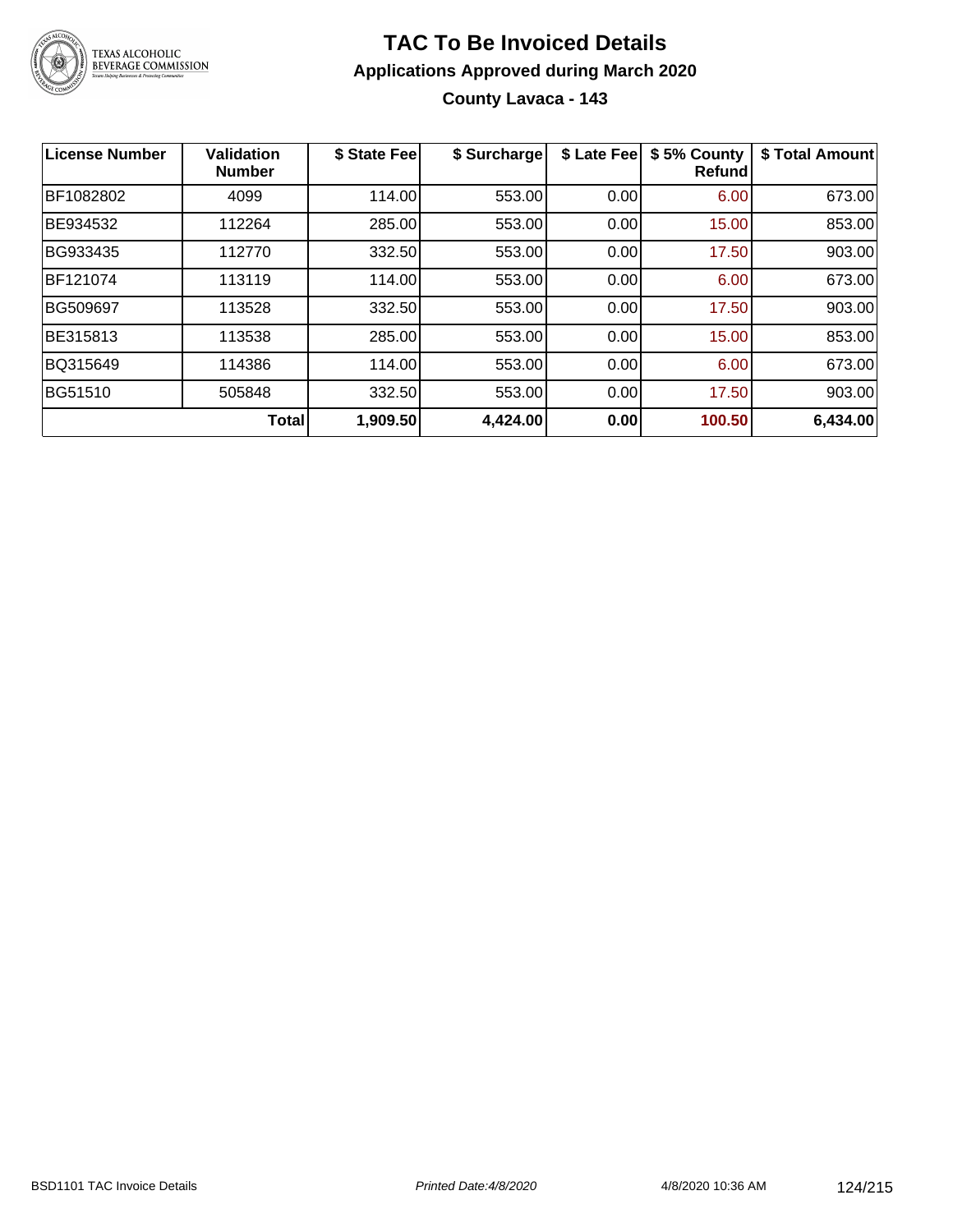

**County Lee - 144**

| License Number | <b>Validation</b><br><b>Number</b> | \$ State Feel |          |       | <b>Refund</b> | \$ Surcharge   \$ Late Fee   \$5% County   \$ Total Amount |
|----------------|------------------------------------|---------------|----------|-------|---------------|------------------------------------------------------------|
| BF861742       | 112070                             | 114.00        | 553.00   | 0.001 | 6.00          | 673.00                                                     |
| BE78535        | 112604                             | 285.00        | 553.00   | 0.00  | 15.00         | 853.00                                                     |
|                | Totall                             | 399.00        | 1,106.00 | 0.00  | 21.00         | 1,526.00                                                   |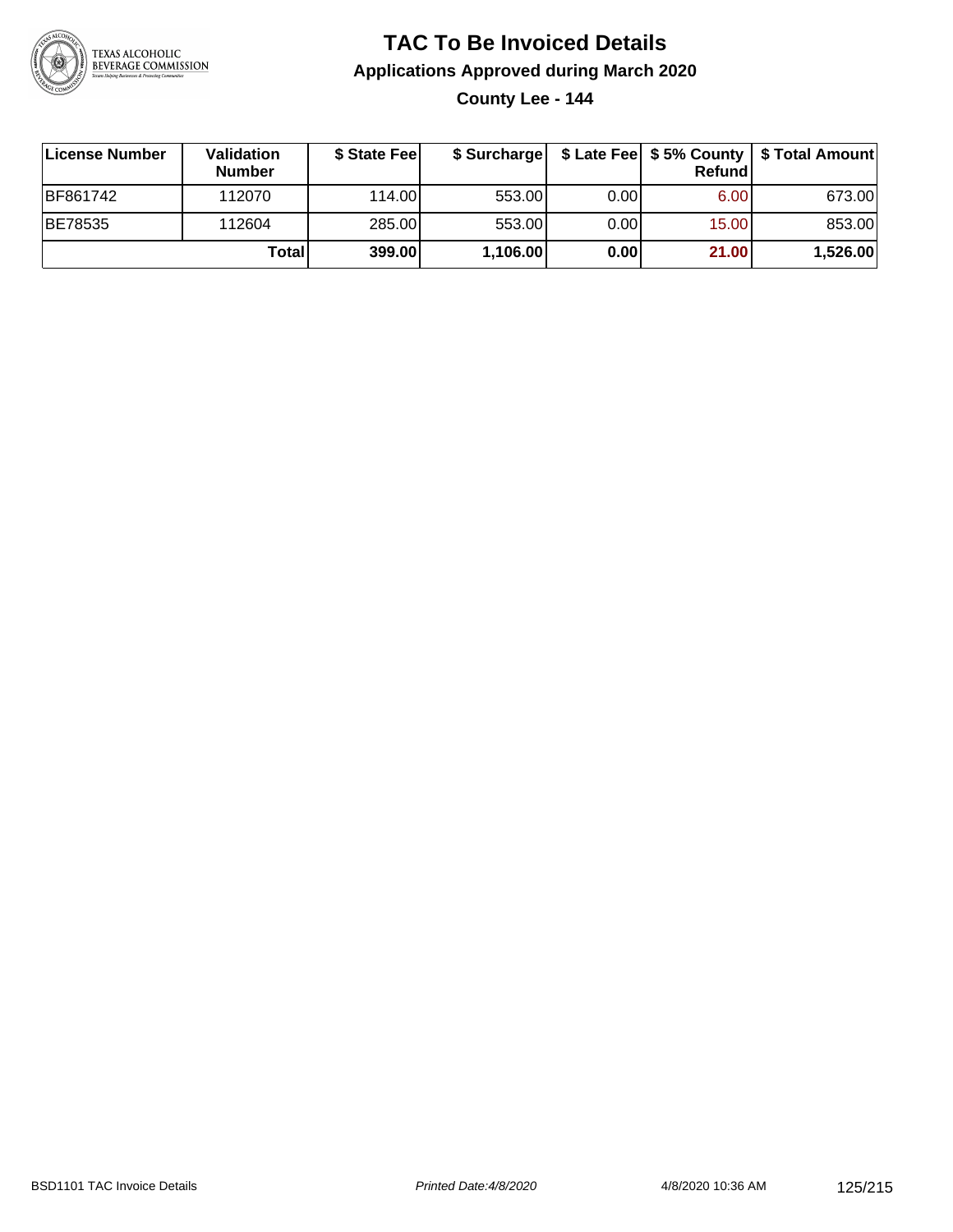

### **TAC To Be Invoiced Details Applications Approved during March 2020 County Leon - 145**

| License Number | Validation<br><b>Number</b> | \$ State Fee |        |      | Refund | \$ Surcharge   \$ Late Fee   \$5% County   \$ Total Amount |
|----------------|-----------------------------|--------------|--------|------|--------|------------------------------------------------------------|
| BQ1083981      | 4386                        | 114.00L      | 553.00 | 0.00 | 6.00   | 673.00                                                     |
|                | Total                       | 114.00       | 553.00 | 0.00 | 6.00   | 673.00                                                     |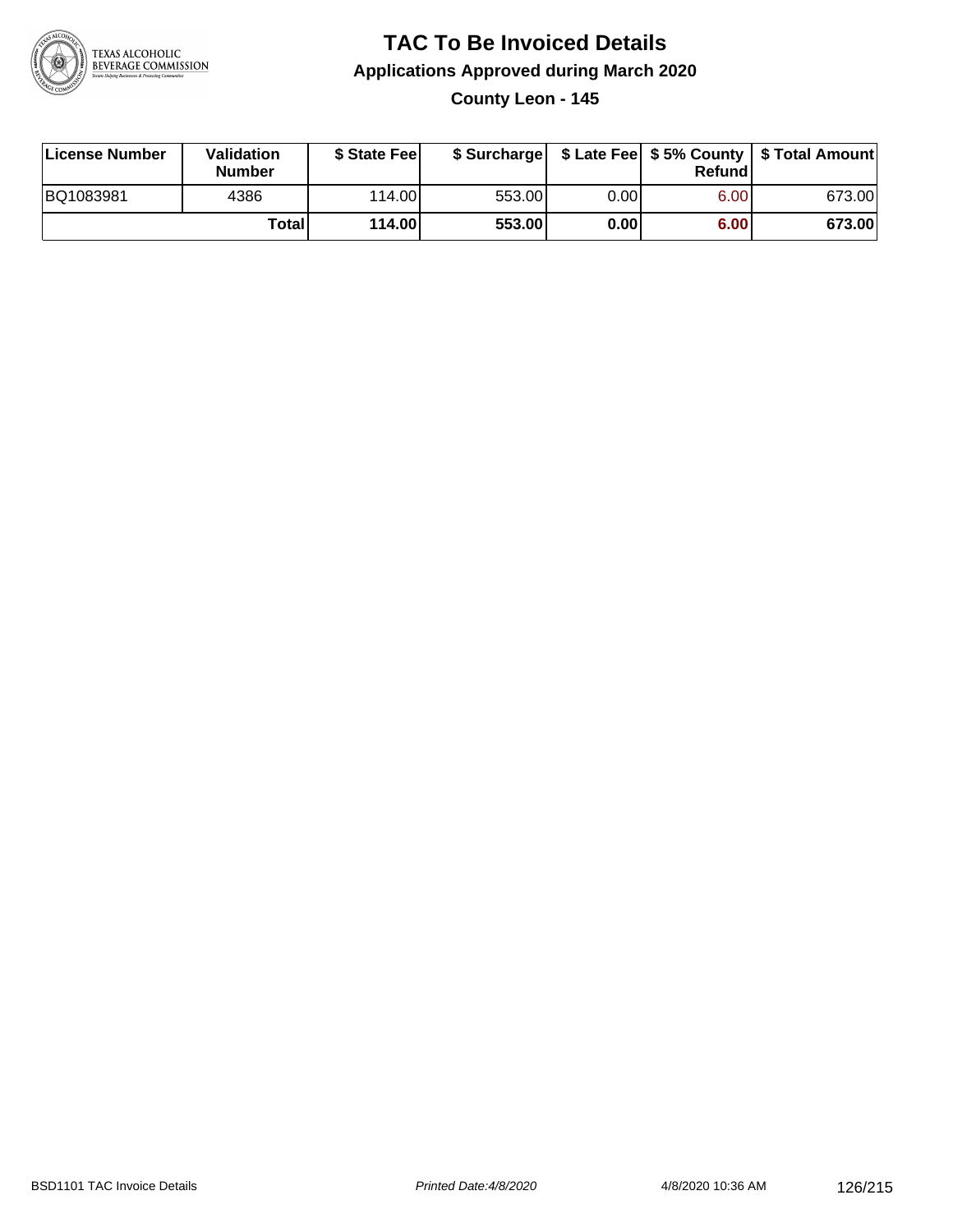

### **TAC To Be Invoiced Details Applications Approved during March 2020 County Liberty - 146**

| License Number | <b>Validation</b><br><b>Number</b> | \$ State Fee | \$ Surcharge |      | \$ Late Fee   \$5% County<br>Refundl | \$ Total Amount |
|----------------|------------------------------------|--------------|--------------|------|--------------------------------------|-----------------|
| BG1084109      | 4472                               | 332.50       | 553.00       | 0.00 | 17.50                                | 903.00          |
| BQ1084860      | 5130                               | 114.00       | 553.00       | 0.00 | 6.00                                 | 673.00          |
| BF1005976      | 111687                             | 114.00       | 553.00       | 0.00 | 6.00                                 | 673.00          |
| BQ650678       | 113743                             | 114.00       | 553.00       | 0.00 | 6.00                                 | 673.00          |
| BQ720011       | 118614                             | 114.00       | 553.00       | 0.00 | 6.00                                 | 673.00          |
|                | <b>Total</b>                       | 788.50       | 2,765.00     | 0.00 | 41.50                                | 3,595.00        |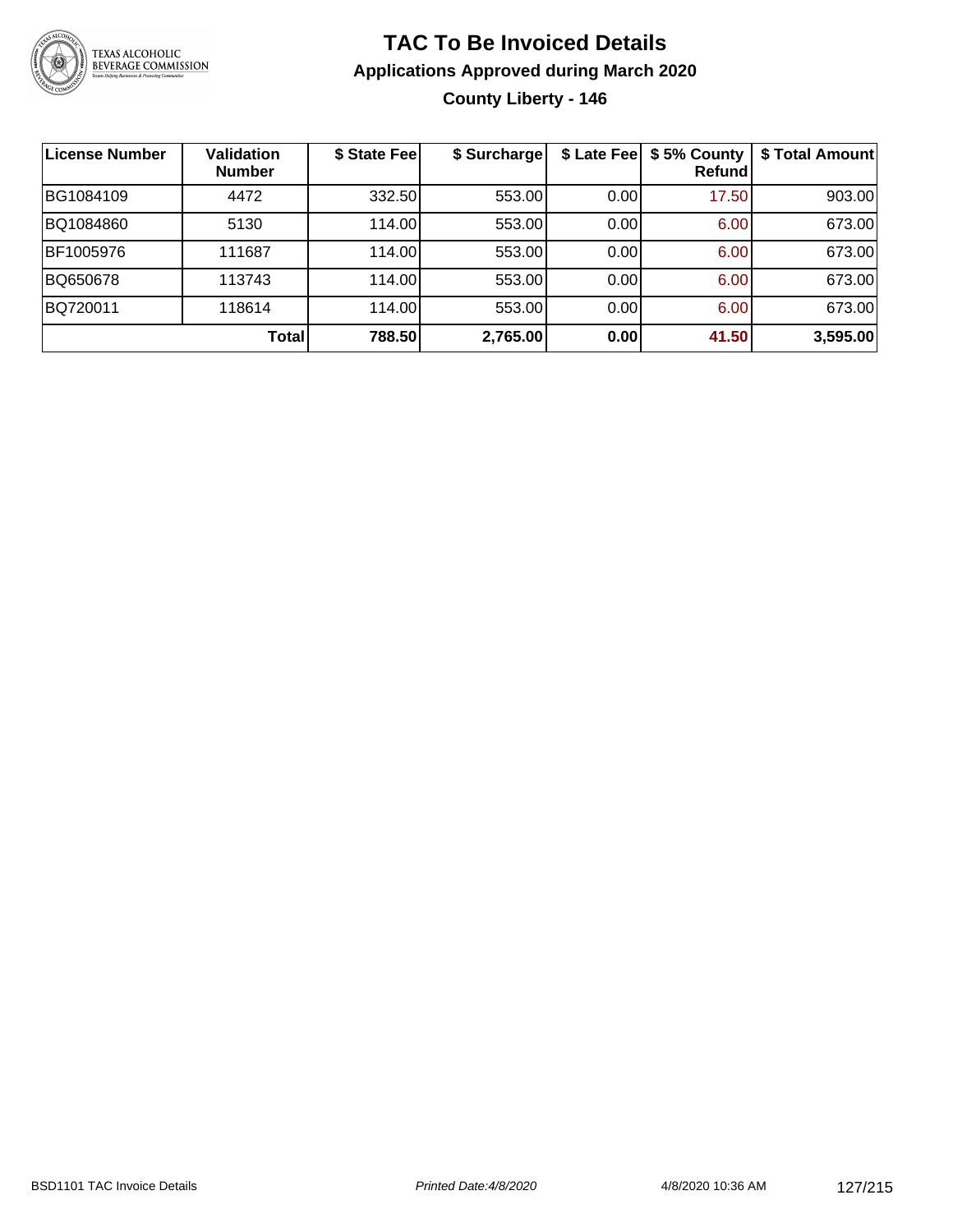

**County Limestone - 147**

| ∣License Number | <b>Validation</b><br><b>Number</b> | \$ State Fee |          |        | <b>Refund</b> | \$ Surcharge   \$ Late Fee   \$5% County   \$ Total Amount |
|-----------------|------------------------------------|--------------|----------|--------|---------------|------------------------------------------------------------|
| BQ860764        | 111731                             | 114.00       | 553.00   | 100.00 | 6.00          | 773.00                                                     |
| BG679347        | 507518                             | 332.50       | 553.00   | 100.00 | 17.50         | 1,003.00                                                   |
|                 | Totall                             | 446.50       | 1,106.00 | 200.00 | 23.50         | 1,776.00                                                   |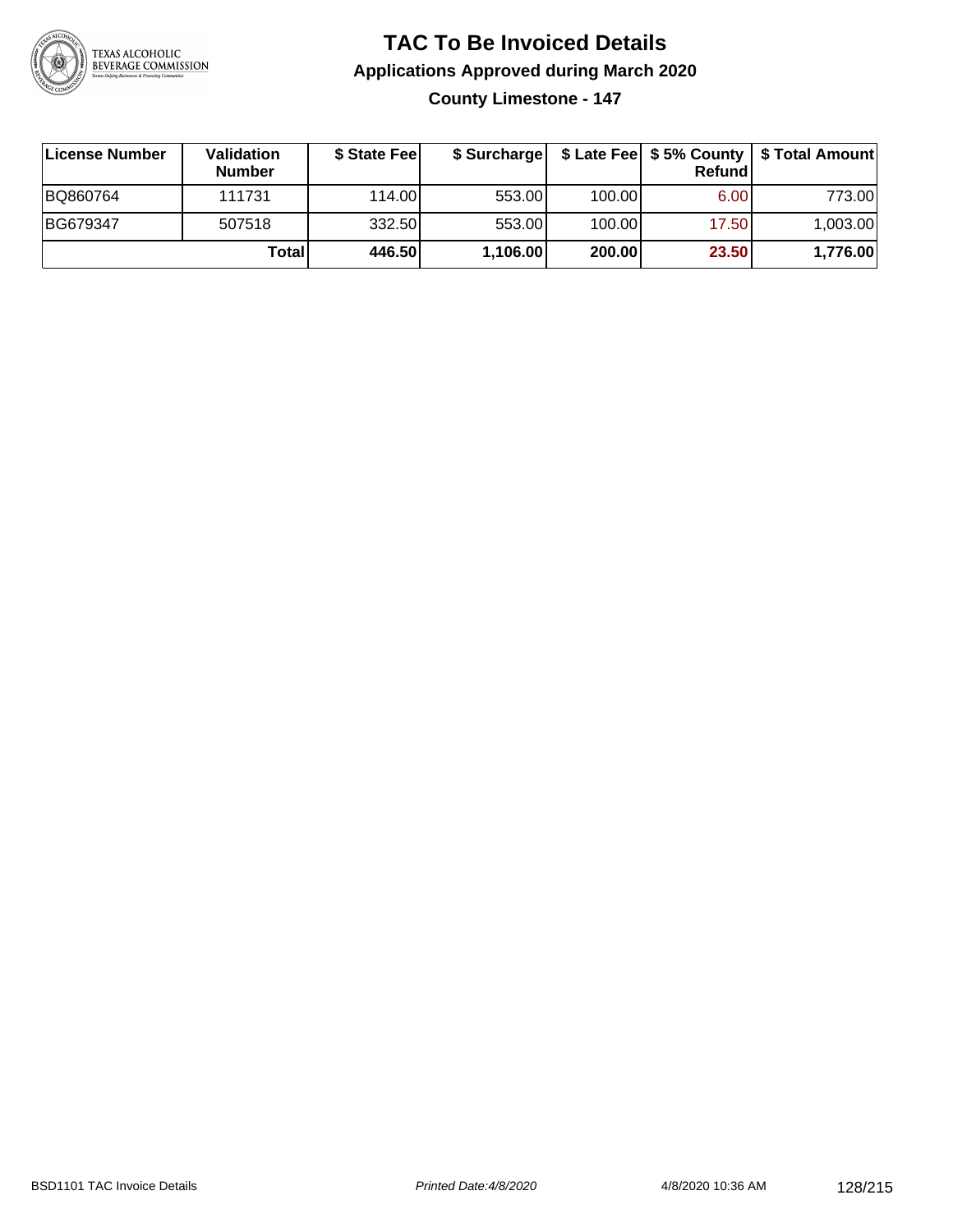

**County Lipscomb - 148**

| License Number | Validation<br><b>Number</b> | \$ State Feel |        |      | Refundl | \$ Surcharge   \$ Late Fee   \$5% County   \$ Total Amount |
|----------------|-----------------------------|---------------|--------|------|---------|------------------------------------------------------------|
| BQ191842       | 113894                      | 114.00        | 553.00 | 0.00 | 6.00    | 673.00                                                     |
|                | Totall                      | 114.00        | 553.00 | 0.00 | 6.00    | 673.00                                                     |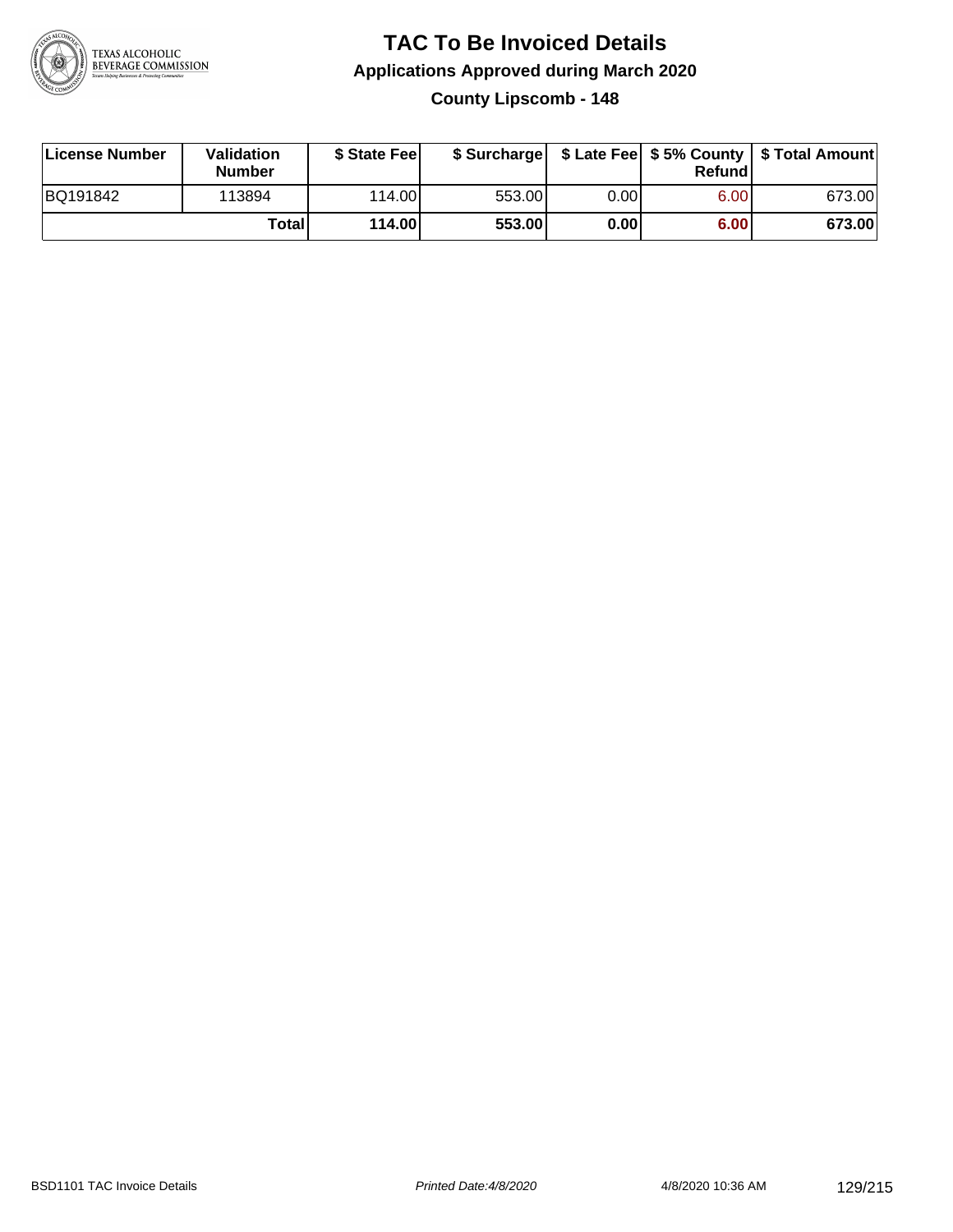

**County Live Oak - 149**

| License Number | <b>Validation</b><br><b>Number</b> | \$ State Fee | \$ Surcharge |        | Refundl |        |
|----------------|------------------------------------|--------------|--------------|--------|---------|--------|
| BF192032       | 116246                             | 114.00L      | 553.00       | 0.00 l | 6.00    | 673.00 |
|                | Totall                             | 114.00       | 553.00       | 0.00   | 6.00    | 673.00 |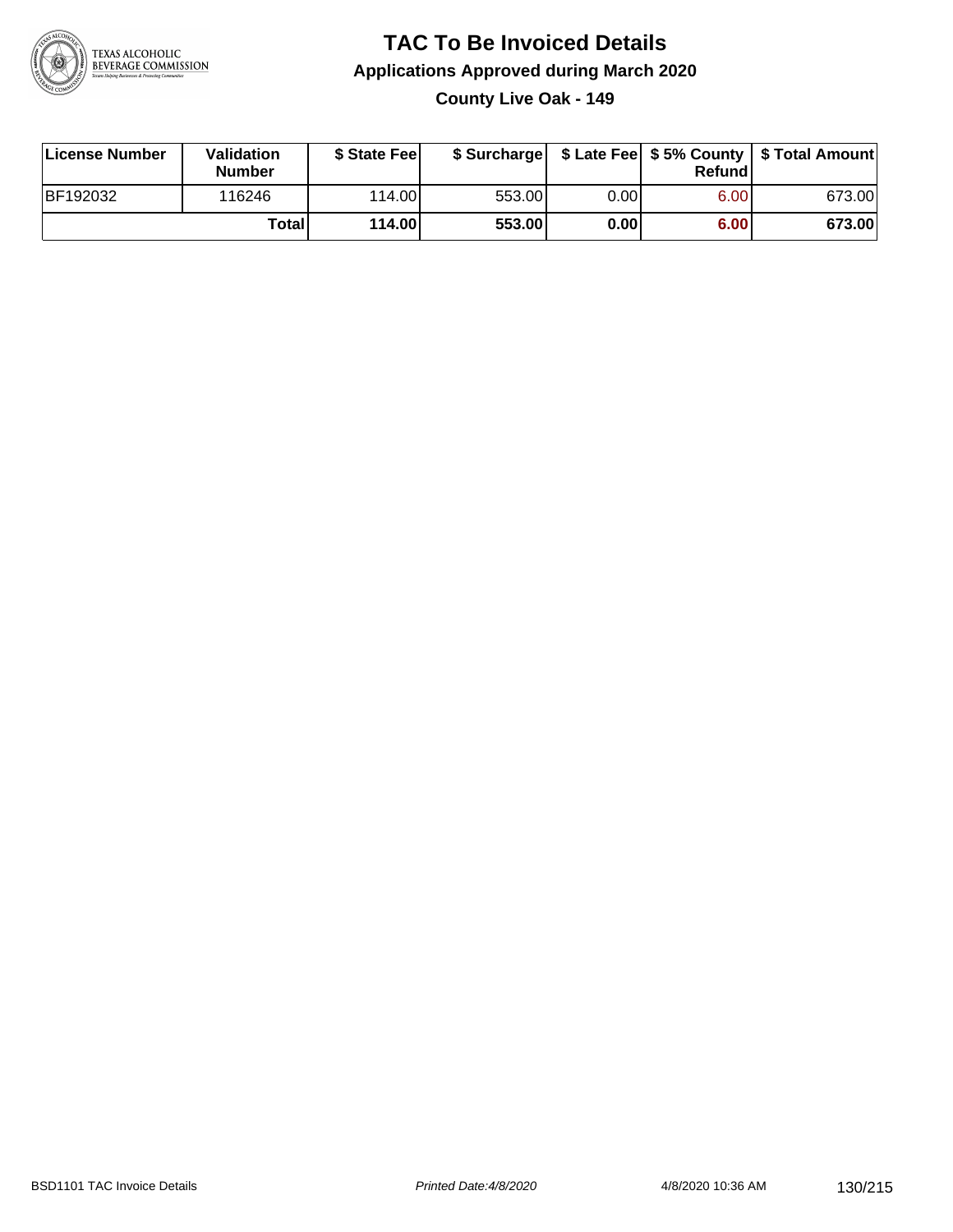

**County Llano - 150**

| <b>License Number</b> | Validation<br><b>Number</b> | \$ State Fee | \$ Surcharge |       | Refundl | \$ Late Fee   \$5% County   \$ Total Amount |
|-----------------------|-----------------------------|--------------|--------------|-------|---------|---------------------------------------------|
| BQ715543              | 112138                      | 114.00       | 553.00       | 0.001 | 6.00    | 673.00                                      |
| BF552767              | 112897                      | 114.00       | 553.00       | 0.00  | 6.00    | 673.00                                      |
| BG716663              | 113678                      | 332.50       | 553.00       | 0.00  | 17.50   | 903.00                                      |
|                       | Total                       | 560.50       | 1,659.00     | 0.00  | 29.50   | 2,249.00                                    |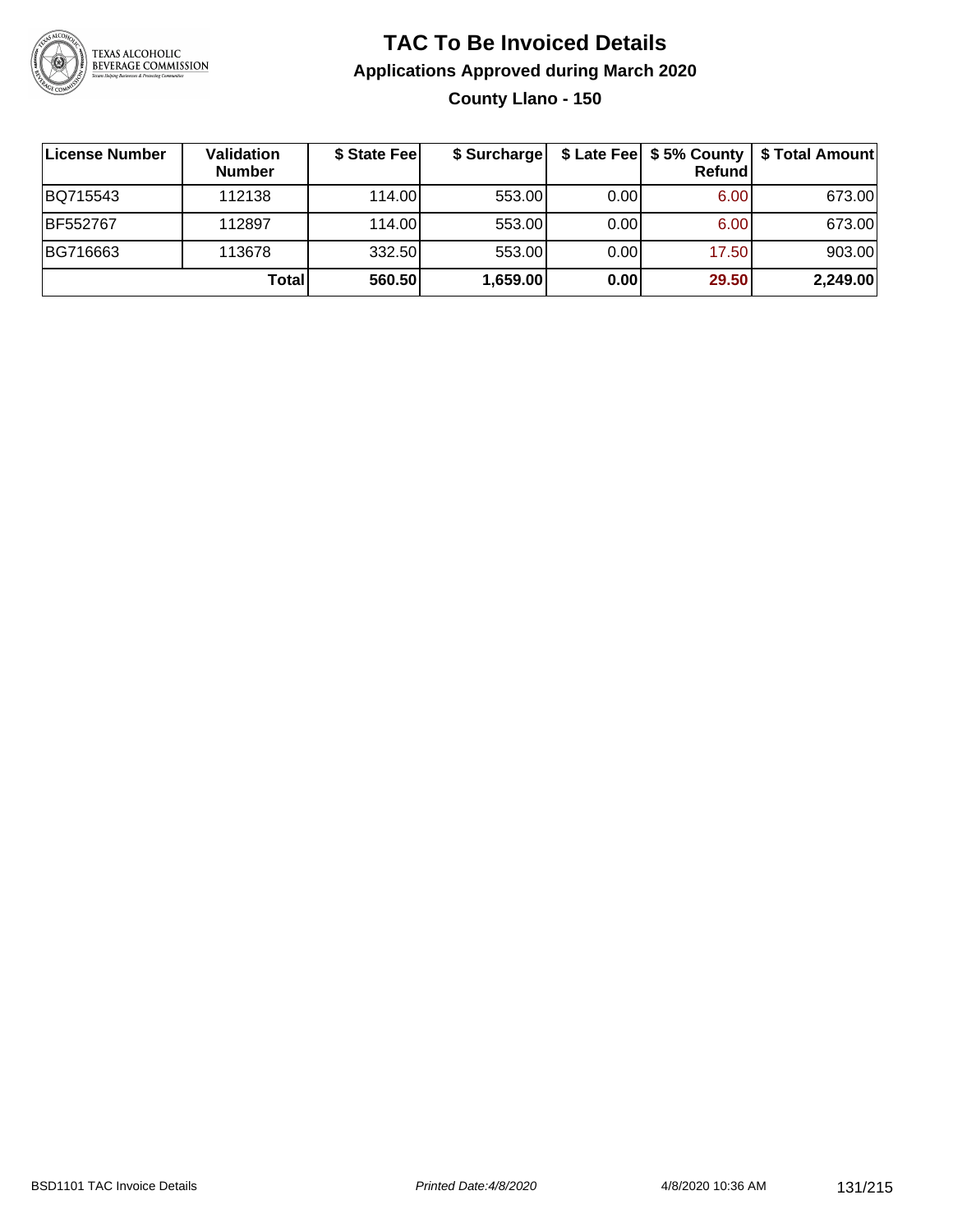

### **TAC To Be Invoiced Details Applications Approved during March 2020 County Lubbock - 152**

| <b>License Number</b> | <b>Validation</b><br><b>Number</b> | \$ State Fee | \$ Surcharge | \$ Late Fee | \$5% County<br><b>Refund</b> | \$ Total Amount |
|-----------------------|------------------------------------|--------------|--------------|-------------|------------------------------|-----------------|
| BG1085155             | 4184                               | 332.50       | 553.00       | 0.00        | 17.50                        | 903.00          |
| BQ1083243             | 4185                               | 114.00       | 553.00       | 0.00        | 6.00                         | 673.00          |
| BF1083417             | 4190                               | 114.00       | 553.00       | 0.00        | 6.00                         | 673.00          |
| BG1083980             | 4383                               | 332.50       | 553.00       | 0.00        | 17.50                        | 903.00          |
| BF1085184             | 4798                               | 114.00       | 553.00       | 0.00        | 6.00                         | 673.00          |
| BA934198              | 112346                             | 1,425.00     | 651.00       | 0.00        | 75.00                        | 2,151.00        |
| BQ744355              | 114423                             | 114.00       | 553.00       | 0.00        | 6.00                         | 673.00          |
| BQ744451              | 114423                             | 114.00       | 553.00       | 0.00        | 6.00                         | 673.00          |
| BQ744452              | 114423                             | 114.00       | 553.00       | 0.00        | 6.00                         | 673.00          |
| BQ744453              | 114423                             | 114.00       | 553.00       | 0.00        | 6.00                         | 673.00          |
| BQ744454              | 114423                             | 114.00       | 553.00       | 0.00        | 6.00                         | 673.00          |
| BQ744494              | 114423                             | 114.00       | 553.00       | 0.00        | 6.00                         | 673.00          |
| BQ864707              | 506638                             | 114.00       | 553.00       | 0.00        | 6.00                         | 673.00          |
|                       | <b>Total</b>                       | 3,230.00     | 7,287.00     | 0.00        | 170.00                       | 10,687.00       |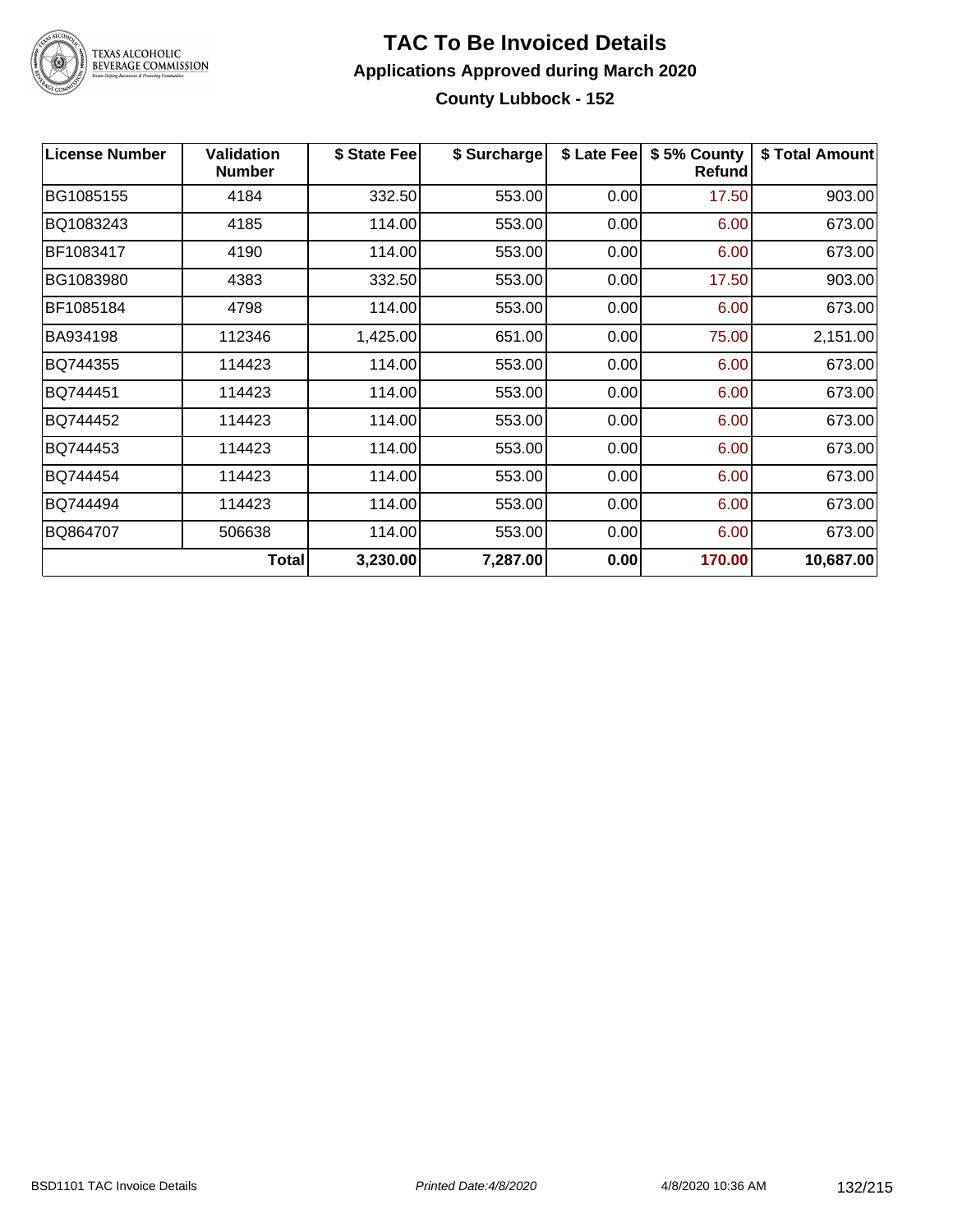

### **TAC To Be Invoiced Details Applications Approved during March 2020 County Lynn - 153**

| License Number | Validation<br><b>Number</b> | \$ State Fee |        |      | Refund | \$ Surcharge   \$ Late Fee   \$5% County   \$ Total Amount |
|----------------|-----------------------------|--------------|--------|------|--------|------------------------------------------------------------|
| BQ1003219      | 109662                      | 114.00L      | 553.00 | 0.00 | 6.00   | 673.00                                                     |
|                | Total                       | 114.00       | 553.00 | 0.00 | 6.00   | 673.00                                                     |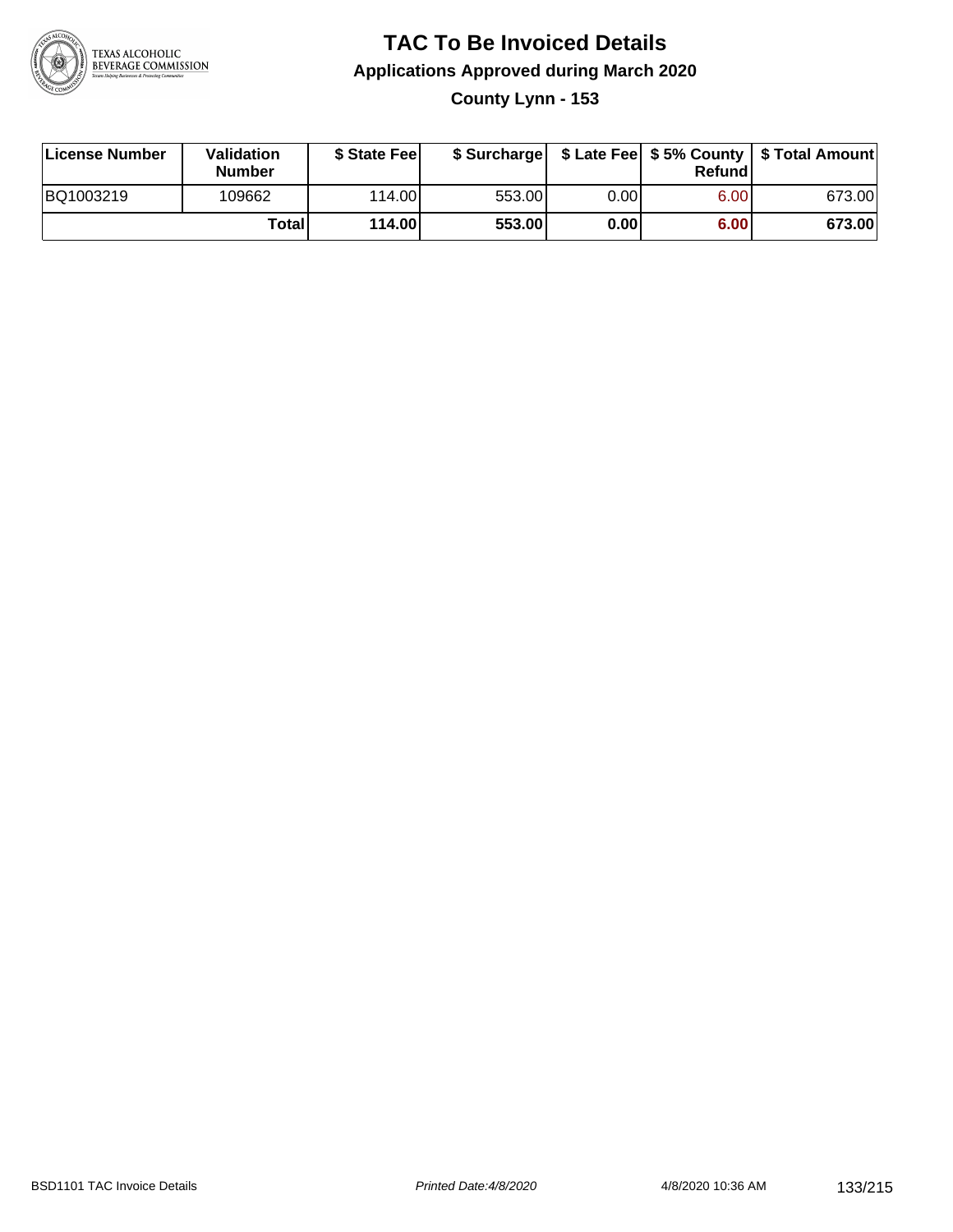

### **TAC To Be Invoiced Details Applications Approved during March 2020 County McCulloch - 154**

| License Number | Validation<br><b>Number</b> | \$ State Feel |        |      | Refund | \$ Surcharge   \$ Late Fee   \$5% County   \$ Total Amount |
|----------------|-----------------------------|---------------|--------|------|--------|------------------------------------------------------------|
| BQ864708       | 113437                      | 114.00L       | 553.00 | 0.00 | 6.00   | 673.00                                                     |
|                | Total                       | 114.00        | 553.00 | 0.00 | 6.00   | 673.00                                                     |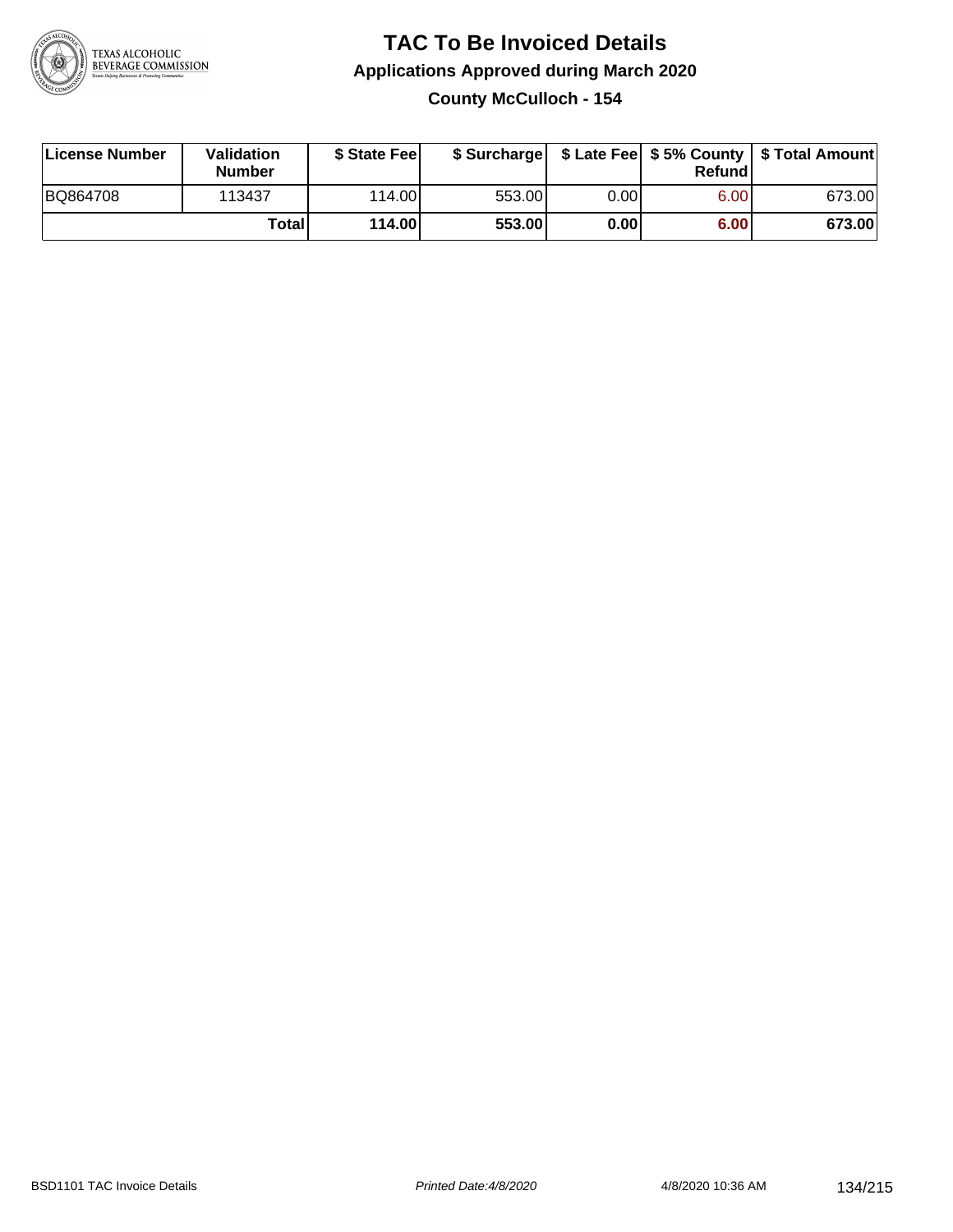

## TEXAS ALCOHOLIC<br>BEVERAGE COMMISSION

#### **TAC To Be Invoiced Details Applications Approved during March 2020 County McLennan - 155**

| <b>License Number</b> | <b>Validation</b><br><b>Number</b> | \$ State Fee | \$ Surcharge |      | \$ Late Fee   \$5% County<br>Refund | \$ Total Amount |
|-----------------------|------------------------------------|--------------|--------------|------|-------------------------------------|-----------------|
| BA1083265             | 4109                               | 1,425.00     | 651.00       | 0.00 | 75.00                               | 2,151.00        |
| BQ1083431             | 4334                               | 114.00       | 553.00       | 0.00 | 6.00                                | 673.00          |
| BF1084209             | 4433                               | 114.00       | 553.00       | 0.00 | 6.00                                | 673.00          |
| BG1084906             | 4568                               | 332.50       | 553.00       | 0.00 | 17.50                               | 903.00          |
| BF1005330             | 111619                             | 114.00       | 553.00       | 0.00 | 6.00                                | 673.00          |
| BF445855              | 111905                             | 114.00       | 553.00       | 0.00 | 6.00                                | 673.00          |
| BF241567              | 113049                             | 114.00       | 553.00       | 0.00 | 6.00                                | 673.00          |
| BQ487149              | 113058                             | 114.00       | 553.00       | 0.00 | 6.00                                | 673.00          |
| BF530276              | 113516                             | 114.00       | 553.00       | 0.00 | 6.00                                | 673.00          |
| BG650472              | 113525                             | 332.50       | 553.00       | 0.00 | 17.50                               | 903.00          |
| BG529407              | 113658                             | 332.50       | 553.00       | 0.00 | 17.50                               | 903.00          |
| BF552040              | 115271                             | 114.00       | 553.00       | 0.00 | 6.00                                | 673.00          |
| BF676239              | 504350                             | 114.00       | 553.00       | 0.00 | 6.00                                | 673.00          |
| BE1004591             | 506538                             | 285.00       | 553.00       | 0.00 | 15.00                               | 853.00          |
| BE648685              | 506541                             | 285.00       | 553.00       | 0.00 | 15.00                               | 853.00          |
| BF561523              | 507899                             | 114.00       | 553.00       | 0.00 | 6.00                                | 673.00          |
| BE684209              | 508730                             | 285.00       | 553.00       | 0.00 | 15.00                               | 853.00          |
|                       | <b>Total</b>                       | 4,417.50     | 9,499.00     | 0.00 | 232.50                              | 14,149.00       |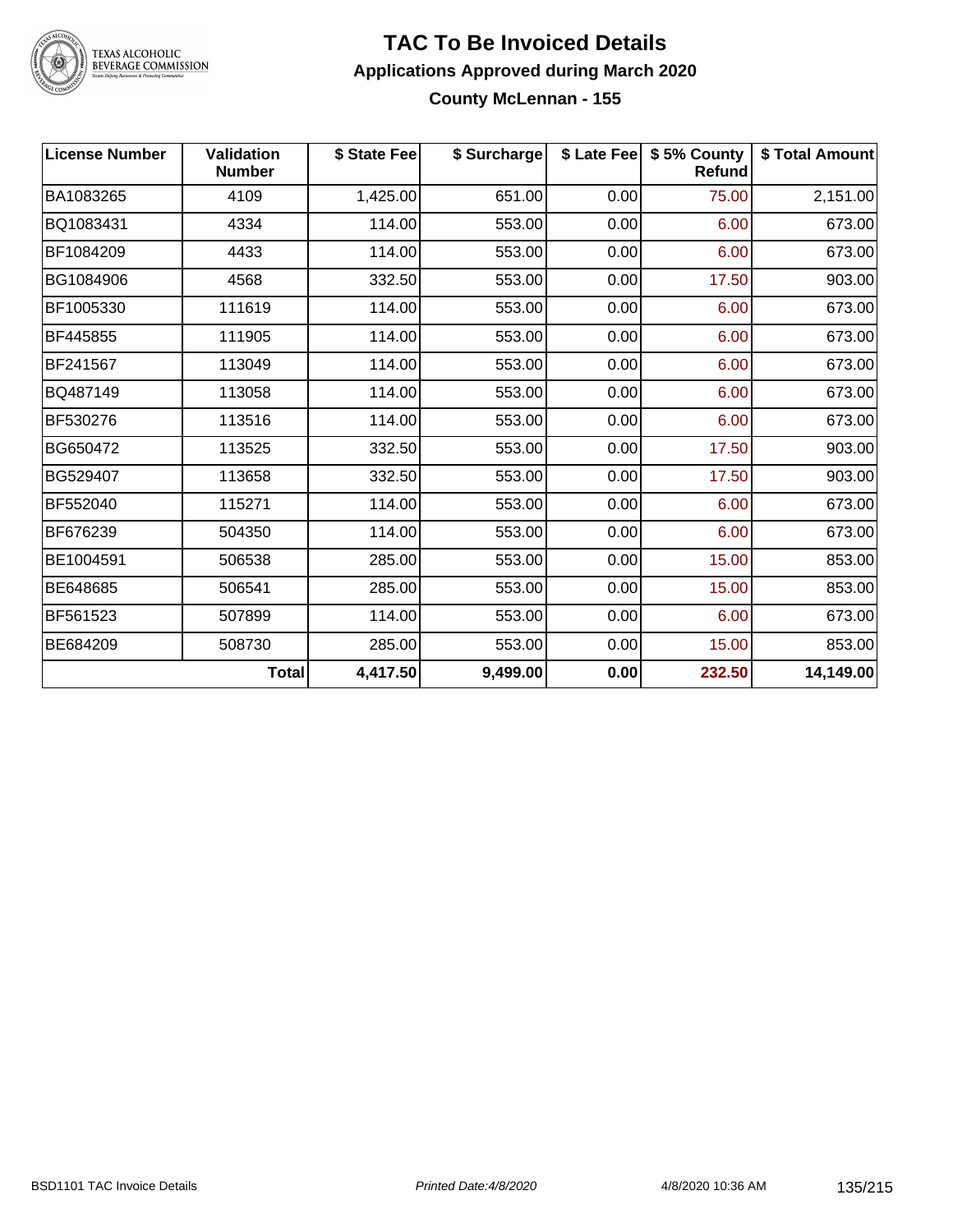

### **TAC To Be Invoiced Details Applications Approved during March 2020 County Madison - 157**

| License Number | Validation<br><b>Number</b> | \$ State Fee |          |      | Refundl | \$ Surcharge   \$ Late Fee   \$5% County   \$ Total Amount |
|----------------|-----------------------------|--------------|----------|------|---------|------------------------------------------------------------|
| BF1084980      | 4525                        | 114.00L      | 553.00   | 0.00 | 6.00    | 673.00                                                     |
| BQ1005999      | 507463                      | 114.00L      | 553.00   | 0.00 | 6.00    | 673.00                                                     |
|                | Totall                      | 228.00       | 1,106.00 | 0.00 | 12.00   | 1,346.00                                                   |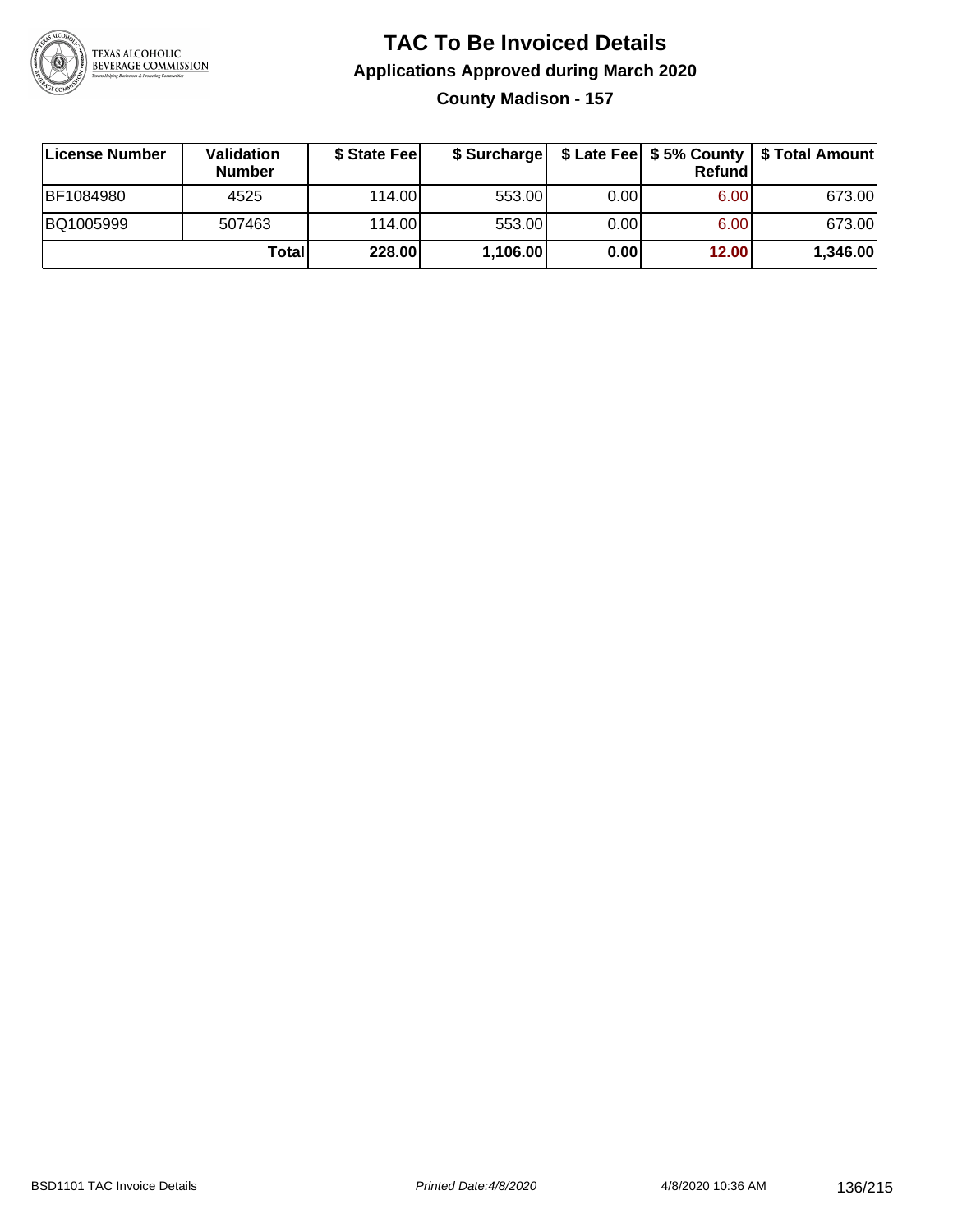

### **TAC To Be Invoiced Details Applications Approved during March 2020 County Marion - 158**

| License Number | Validation<br><b>Number</b> | \$ State Fee | \$ Surcharge |      | Refundl | \$ Late Fee   \$5% County   \$ Total Amount |
|----------------|-----------------------------|--------------|--------------|------|---------|---------------------------------------------|
| BQ574146       | 112046                      | 114.00       | 553.00       | 0.00 | 6.00    | 673.00                                      |
| BQ426894       | 113834                      | 114.00       | 553.00       | 0.00 | 6.00    | 673.00                                      |
| BF1003350      | 506542                      | 114.00       | 553.00       | 0.00 | 6.00    | 673.00                                      |
|                | Total                       | 342.00       | 1,659.00     | 0.00 | 18.00   | 2,019.00                                    |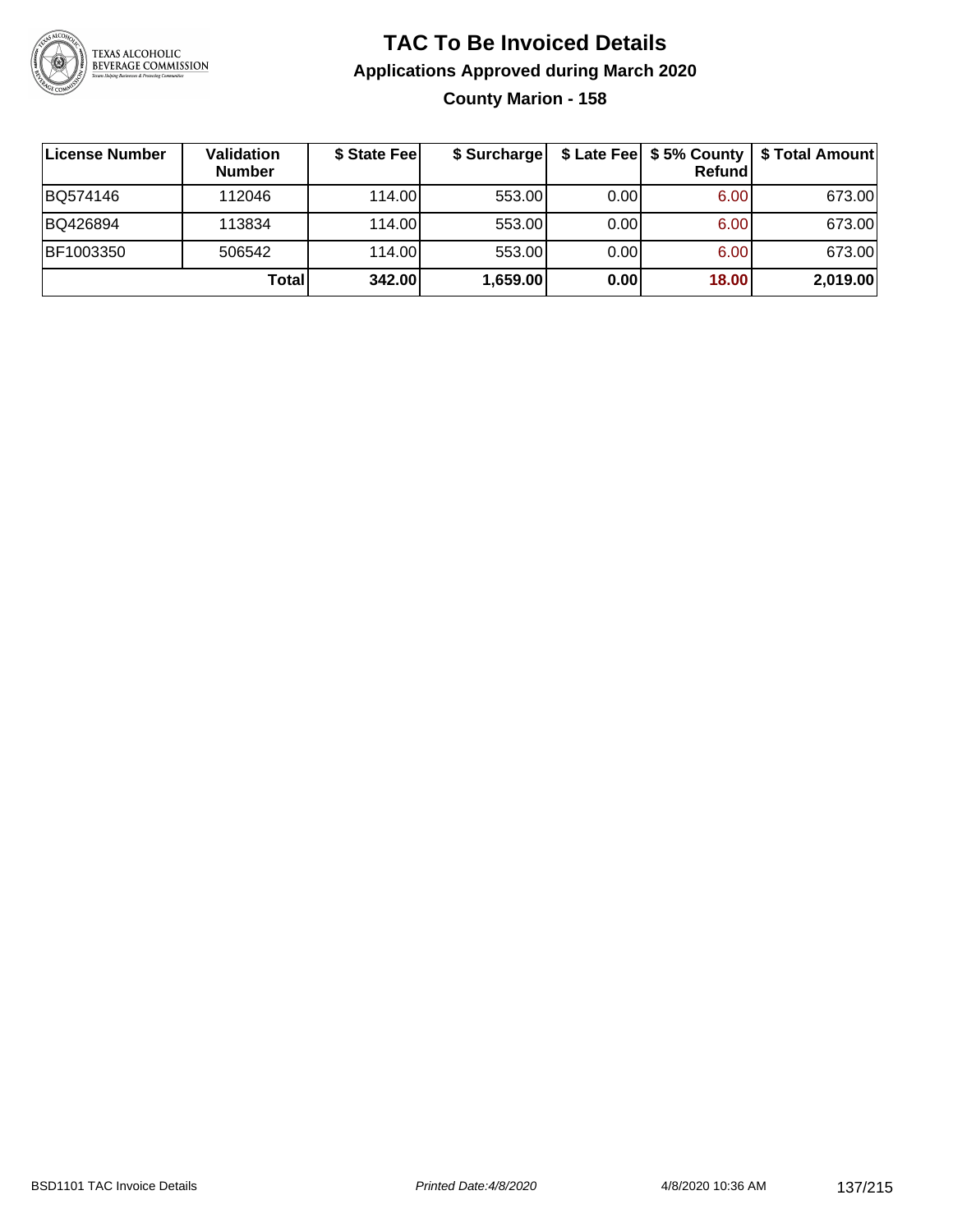

### **TAC To Be Invoiced Details Applications Approved during March 2020 County Matagorda - 161**

| <b>License Number</b> | <b>Validation</b><br><b>Number</b> | \$ State Fee | \$ Surcharge | \$ Late Fee | \$5% County<br>Refundl | \$ Total Amount |
|-----------------------|------------------------------------|--------------|--------------|-------------|------------------------|-----------------|
| BQ934112              | 112734                             | 114.00       | 553.00       | 0.00        | 6.00                   | 673.00          |
| BG1007422             | 112766                             | 332.50       | 553.00       | 0.00        | 17.50                  | 903.00          |
| BQ620195              | 112918                             | 114.00       | 553.00       | 0.00        | 6.00                   | 673.00          |
| BQ742137              | 114283                             | 114.00       | 553.00       | 0.00        | 6.00                   | 673.00          |
| BF799692              | 115964                             | 114.00       | 553.00       | 0.00        | 6.00                   | 673.00          |
| BQ1005043             | 507496                             | 114.00       | 553.00       | 0.00        | 6.00                   | 673.00          |
|                       | <b>Total</b>                       | 902.50       | 3,318.00     | 0.00        | 47.50                  | 4,268.00        |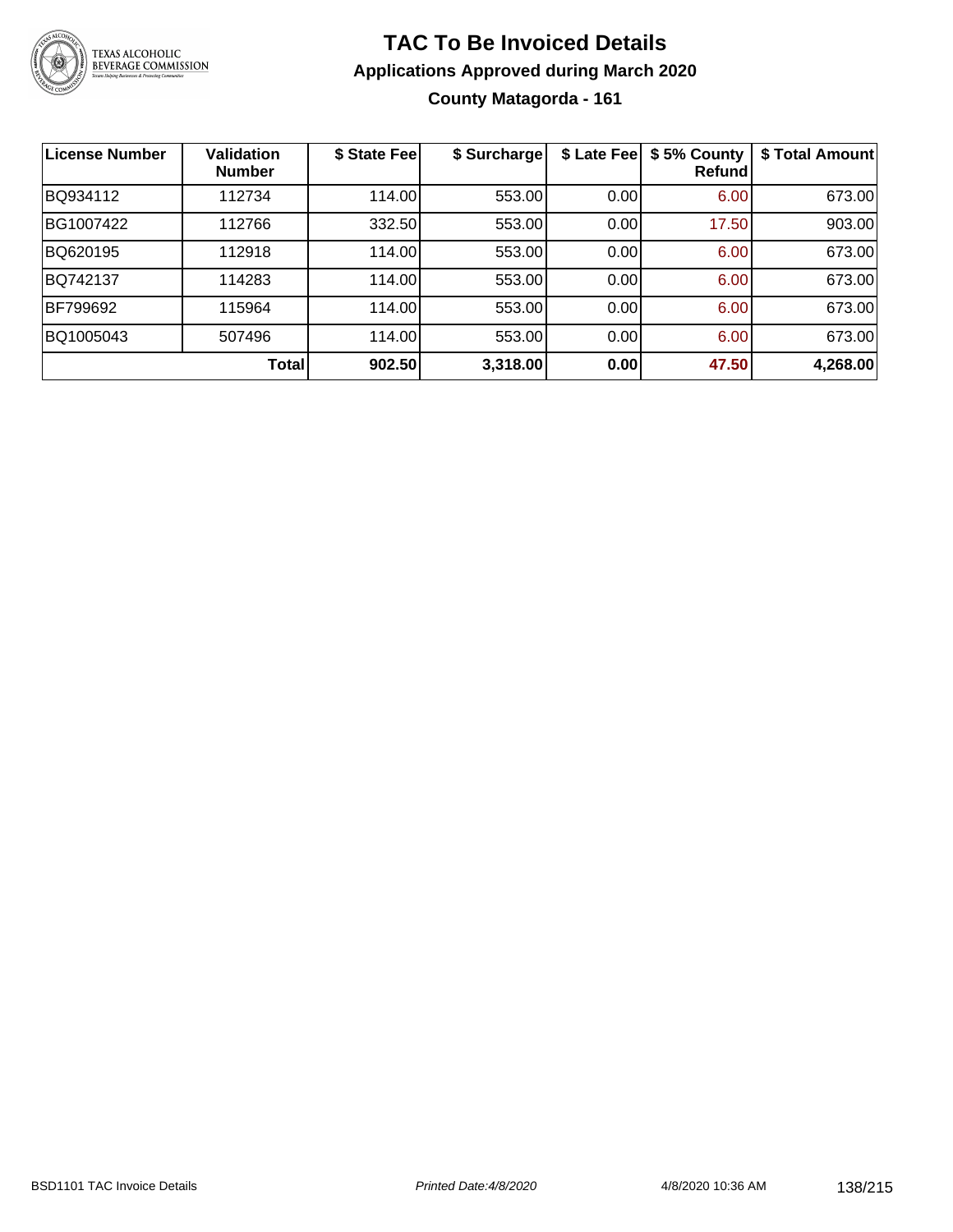

### **TAC To Be Invoiced Details Applications Approved during March 2020 County Maverick - 162**

| License Number | <b>Validation</b><br><b>Number</b> | \$ State Fee | \$ Surcharge |      | \$ Late Fee   \$5% County<br>Refundl | \$ Total Amount |
|----------------|------------------------------------|--------------|--------------|------|--------------------------------------|-----------------|
| BQ1083645      | 4038                               | 114.00       | 553.00       | 0.00 | 6.00                                 | 673.00          |
| BQ1083959      | 4480                               | 114.00       | 553.00       | 0.00 | 6.00                                 | 673.00          |
| BQ619211       | 111975                             | 114.00       | 553.00       | 0.00 | 6.00                                 | 673.00          |
| BE409004       | 115360                             | 285.00       | 553.00       | 0.00 | 15.00                                | 853.00          |
| BF795867       | 506663                             | 114.00       | 553.00       | 0.00 | 6.00                                 | 673.00          |
|                | Total                              | 741.00       | 2,765.00     | 0.00 | 39.00                                | 3,545.00        |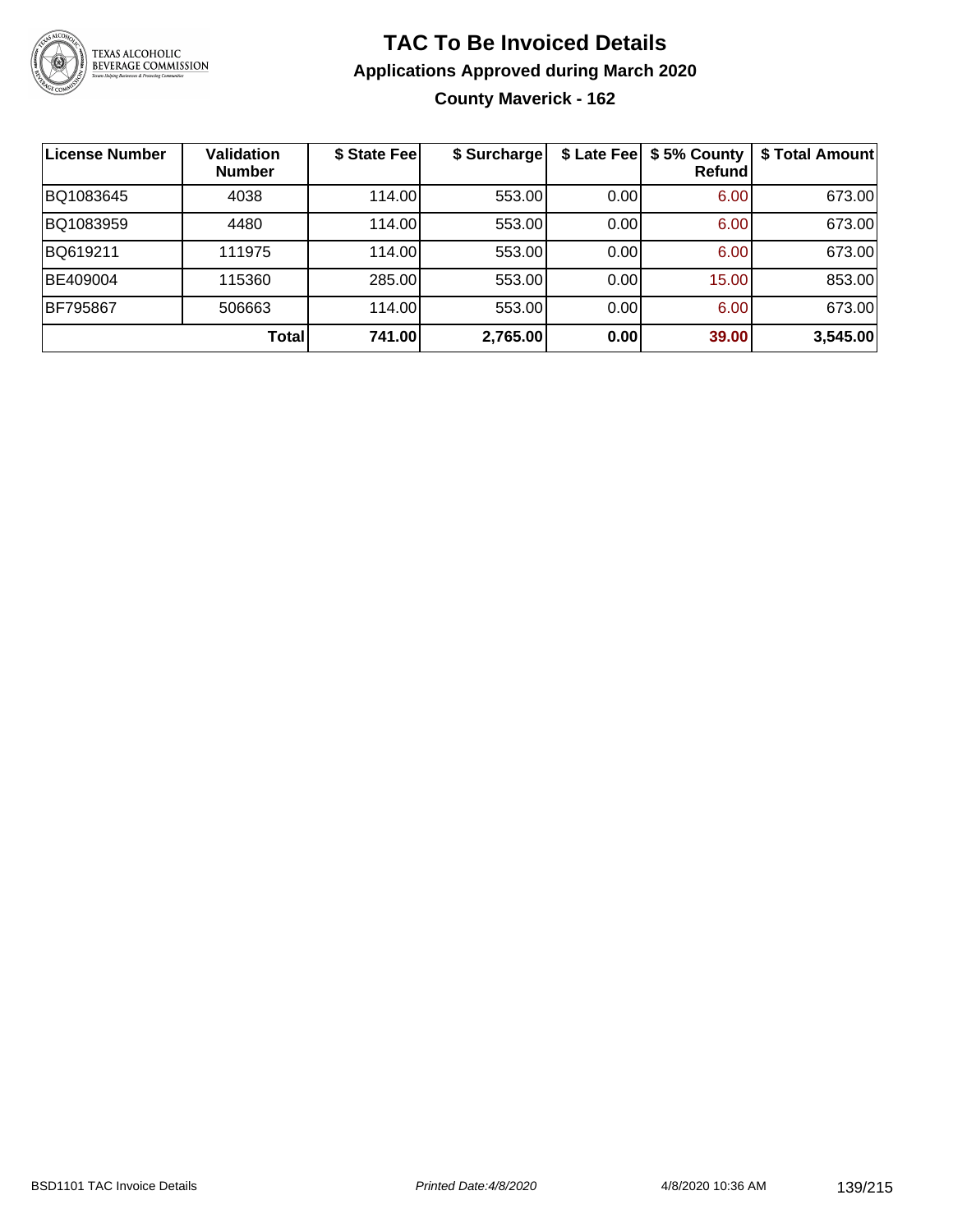

### **TAC To Be Invoiced Details Applications Approved during March 2020 County Medina - 163**

| <b>License Number</b> | <b>Validation</b><br><b>Number</b> | \$ State Fee | \$ Surcharge | \$ Late Fee | \$5% County<br><b>Refund</b> | \$ Total Amount |
|-----------------------|------------------------------------|--------------|--------------|-------------|------------------------------|-----------------|
| BG1082948             | 3842                               | 332.50       | 553.00       | 0.00        | 17.50                        | 903.00          |
| BG1083811             | 4693                               | 332.50       | 553.00       | 0.00        | 17.50                        | 903.00          |
| BL673195              | 5082                               | 475.00       | 327.00       | 0.00        | 25.00                        | 827.00          |
| BG484991              | 112221                             | 332.50       | 553.00       | 0.00        | 17.50                        | 903.00          |
| BF165310              | 113426                             | 114.00       | 553.00       | 0.00        | 6.00                         | 673.00          |
| <b>BQ799697</b>       | 508053                             | 114.00       | 553.00       | 0.00        | 6.00                         | 673.00          |
| BC571934              | 508290                             | 142.50       | 701.00       | 0.00        | 7.50                         | 851.00          |
| BI571935              | 508290                             | 38.00        | 278.00       | 0.00        | 2.00                         | 318.00          |
|                       | <b>Total</b>                       | 1,881.00     | 4,071.00     | 0.00        | 99.00                        | 6,051.00        |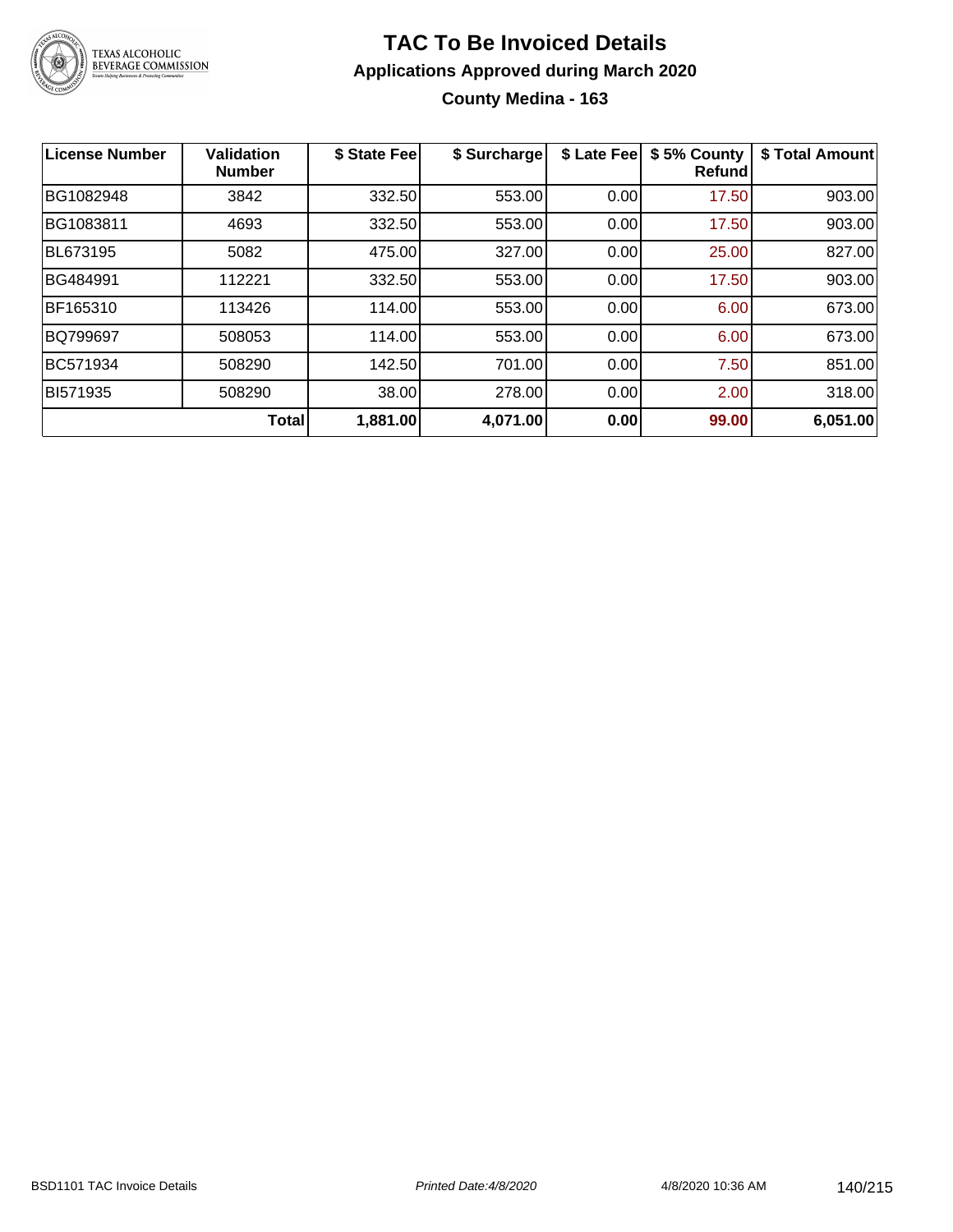

### **TAC To Be Invoiced Details Applications Approved during March 2020 County Menard - 164**

| License Number | Validation<br><b>Number</b> | \$ State Fee |        |       | Refundl | \$ Surcharge   \$ Late Fee   \$5% County   \$ Total Amount |
|----------------|-----------------------------|--------------|--------|-------|---------|------------------------------------------------------------|
| BQ488028       | 113615                      | 114.00L      | 553.00 | 0.001 | 6.00    | 673.00                                                     |
|                | Totall                      | 114.00       | 553.00 | 0.00  | 6.00    | 673.00                                                     |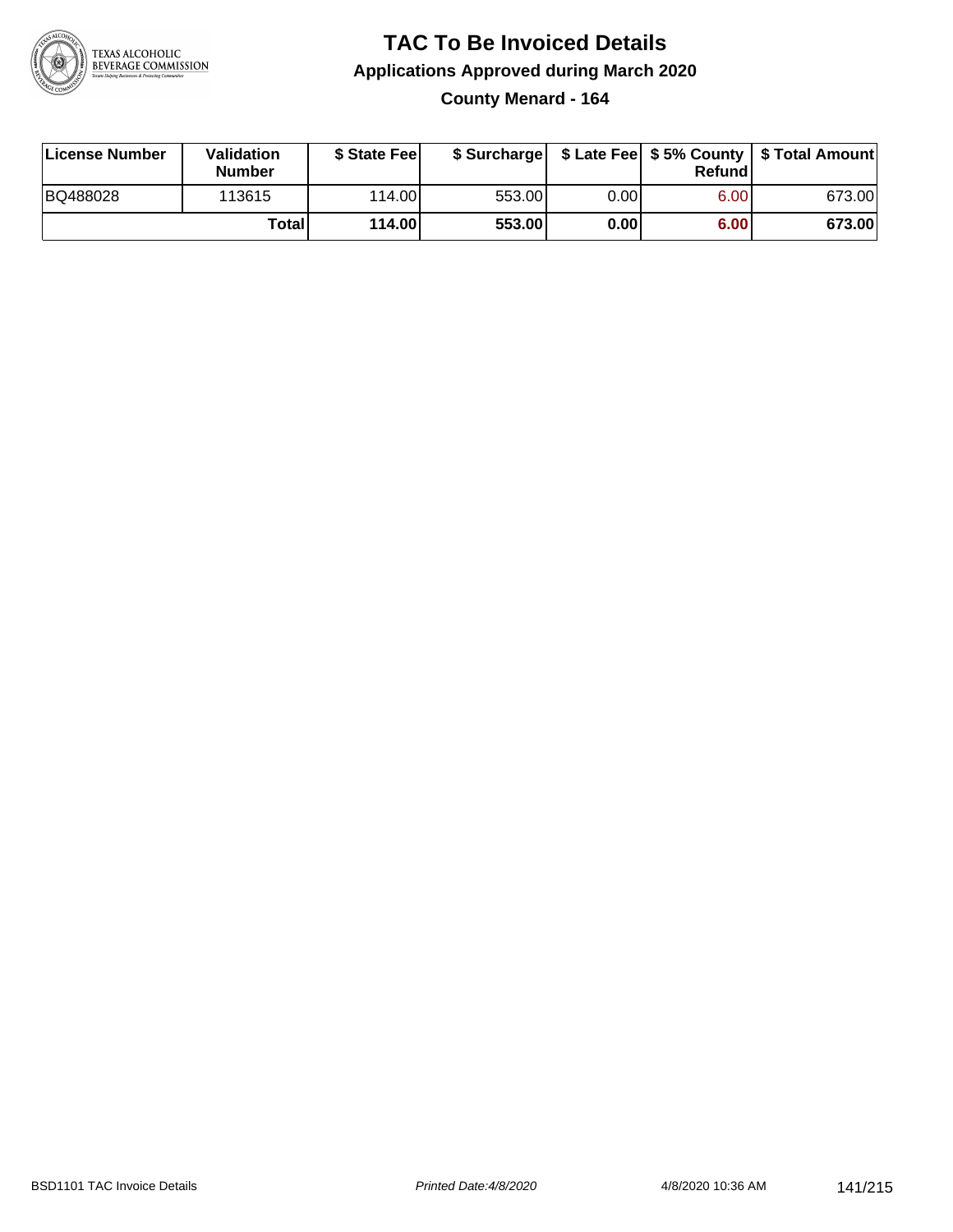

### **TAC To Be Invoiced Details Applications Approved during March 2020 County Midland - 165**

| <b>License Number</b> | <b>Validation</b><br><b>Number</b> | \$ State Feel | \$ Surcharge | \$ Late Fee | \$5% County<br><b>Refund</b> | \$ Total Amount |
|-----------------------|------------------------------------|---------------|--------------|-------------|------------------------------|-----------------|
| BQ1082769             | 4068                               | 114.00        | 553.00       | 0.00        | 6.00                         | 673.00          |
| BF673745              | 103016                             | 114.00        | 553.00       | 0.00        | 6.00                         | 673.00          |
| BG293161              | 111771                             | 332.50        | 553.00       | 0.00        | 17.50                        | 903.00          |
| BG241736              | 112512                             | 332.50        | 553.00       | 0.00        | 17.50                        | 903.00          |
| BG530156              | 112768                             | 332.50        | 553.00       | 0.00        | 17.50                        | 903.00          |
| BG620342              | 112969                             | 332.50        | 553.00       | 0.00        | 17.50                        | 903.00          |
| BG936013              | 113119                             | 332.50        | 553.00       | 0.00        | 17.50                        | 903.00          |
| BG407087              | 114052                             | 332.50        | 553.00       | 0.00        | 17.50                        | 903.00          |
| BQ218547              | 114249                             | 114.00        | 553.00       | 0.00        | 6.00                         | 673.00          |
| BQ744254              | 114423                             | 114.00        | 553.00       | 0.00        | 6.00                         | 673.00          |
| BQ744260              | 114423                             | 114.00        | 553.00       | 0.00        | 6.00                         | 673.00          |
| BQ620308              | 114478                             | 114.00        | 553.00       | 0.00        | 6.00                         | 673.00          |
| BG863785              | 509079                             | 332.50        | 553.00       | 0.00        | 17.50                        | 903.00          |
|                       | Total                              | 3,011.50      | 7,189.00     | 0.00        | 158.50                       | 10,359.00       |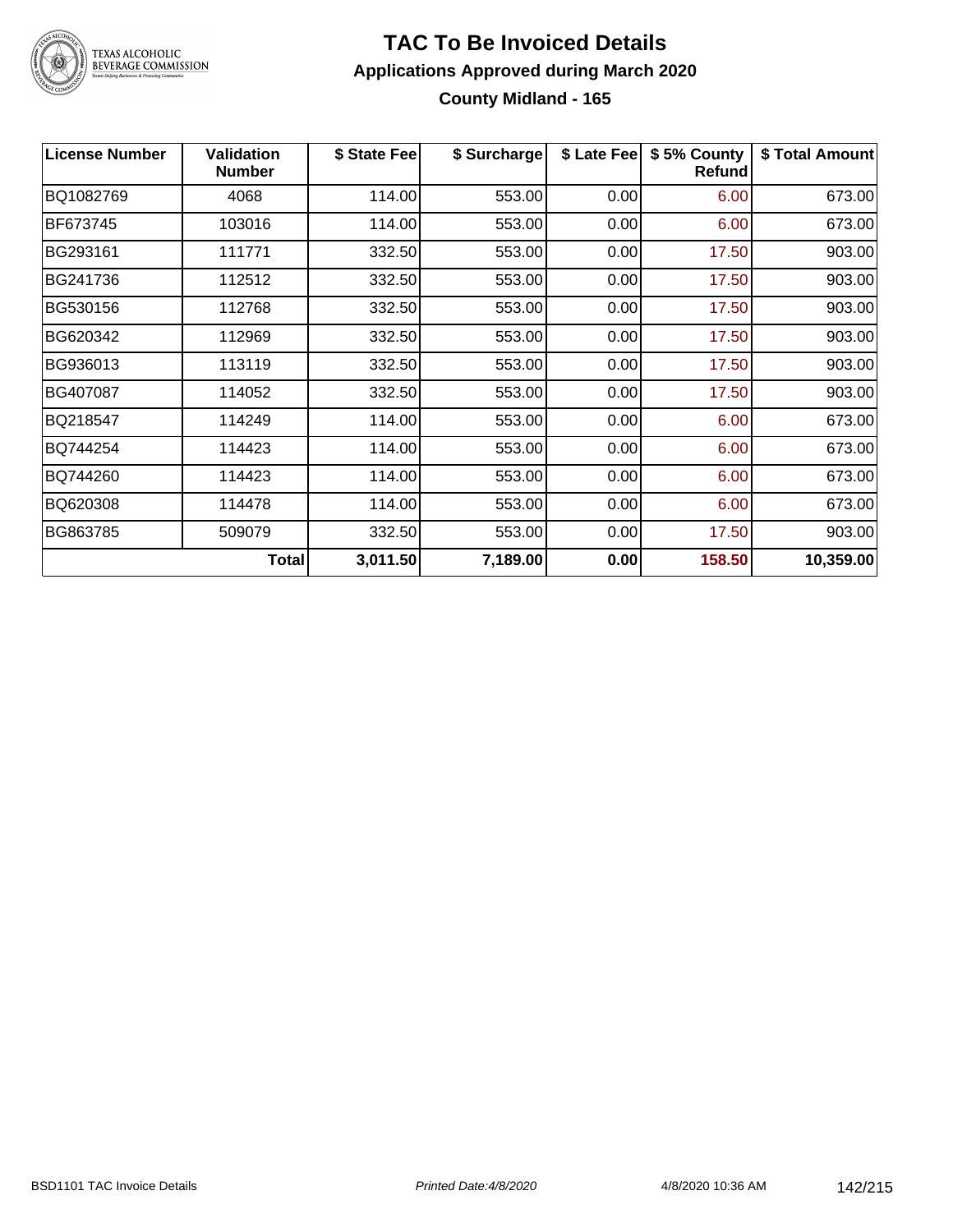

### **TAC To Be Invoiced Details Applications Approved during March 2020 County Milam - 166**

| <b>License Number</b> | <b>Validation</b><br><b>Number</b> | \$ State Fee | \$ Surcharge | \$ Late Fee | \$5% County<br>Refundl | \$ Total Amount |
|-----------------------|------------------------------------|--------------|--------------|-------------|------------------------|-----------------|
| BQ1082420             | 3719                               | 114.00       | 553.00       | 0.00        | 6.00                   | 673.00          |
| BG549529              | 112152                             | 332.50       | 553.00       | 100.00      | 17.50                  | 1,003.00        |
| BG79390               | 112980                             | 332.50       | 553.00       | 0.00        | 17.50                  | 903.00          |
| BQ654442              | 114185                             | 114.00       | 553.00       | 0.00        | 6.00                   | 673.00          |
| BG541090              | 501520                             | 332.50       | 553.00       | 100.00      | 17.50                  | 1,003.00        |
| BG425329              | 507428                             | 332.50       | 553.00       | 0.00        | 17.50                  | 903.00          |
|                       | <b>Total</b>                       | 1,558.00     | 3,318.00     | 200.00      | 82.00                  | 5,158.00        |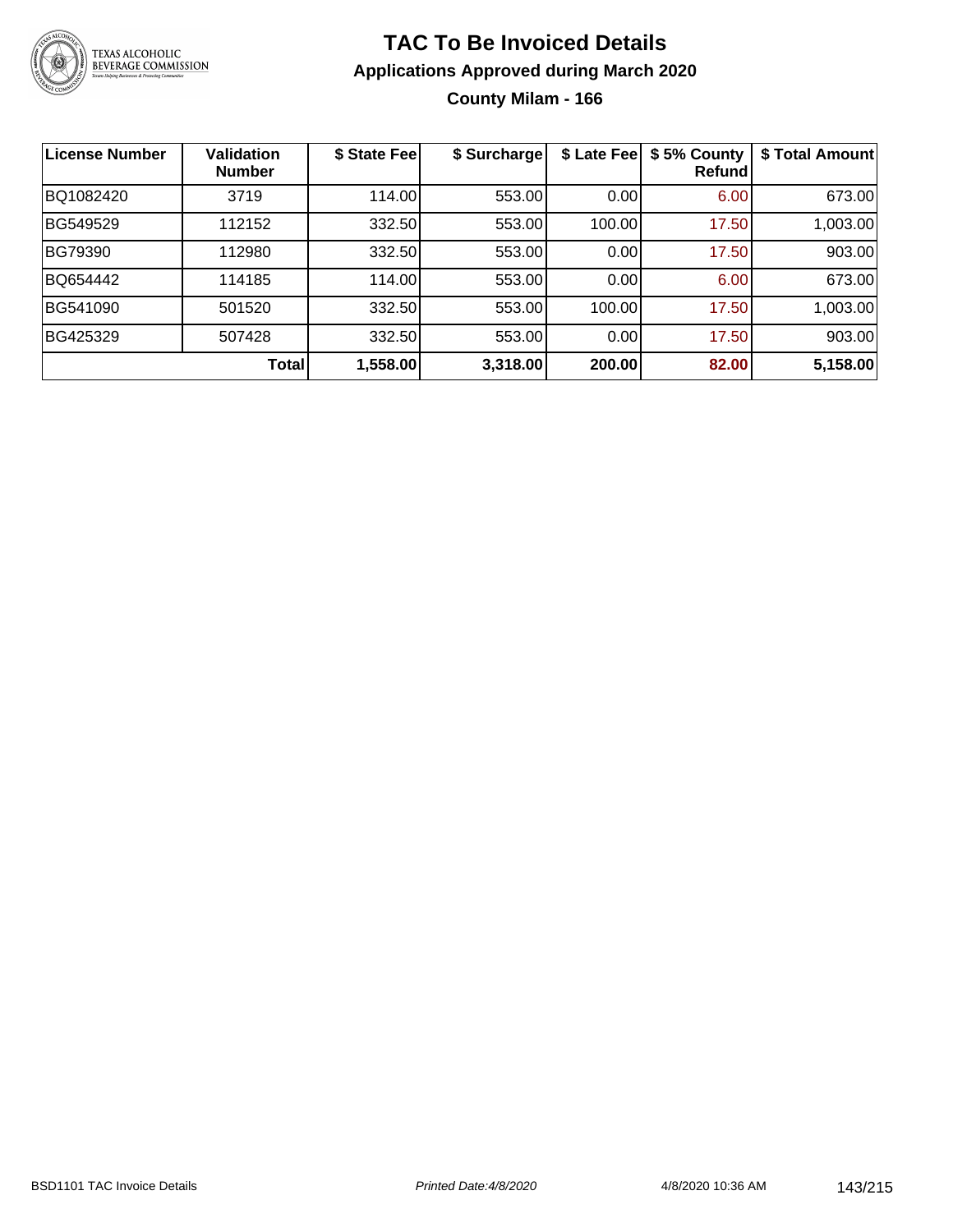

### **TAC To Be Invoiced Details Applications Approved during March 2020 County Mitchell - 168**

| License Number | Validation<br><b>Number</b> | \$ State Feel |        |       | Refundl | \$ Surcharge   \$ Late Fee   \$5% County   \$ Total Amount |
|----------------|-----------------------------|---------------|--------|-------|---------|------------------------------------------------------------|
| BQ1010385      | 509698                      | 114.00        | 553.00 | 0.00  | 6.00    | 673.00                                                     |
|                | Totall                      | 114.00        | 553.00 | 0.001 | 6.00    | 673.00                                                     |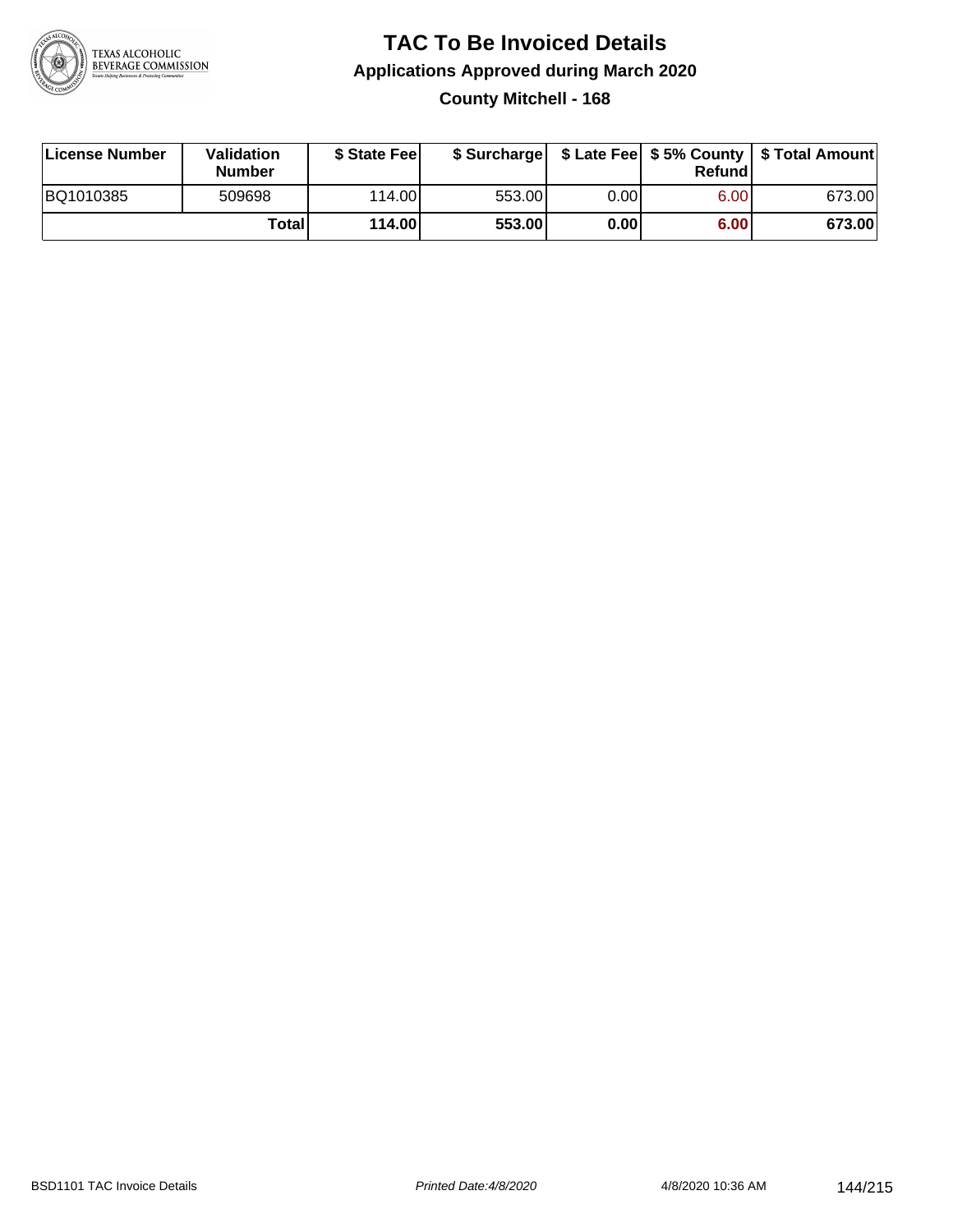

### **TAC To Be Invoiced Details Applications Approved during March 2020 County Montague - 169**

| License Number | <b>Validation</b><br><b>Number</b> | \$ State Fee | \$ Surcharge |      | \$ Late Fee   \$5% County  <br><b>Refund</b> | \$ Total Amount |
|----------------|------------------------------------|--------------|--------------|------|----------------------------------------------|-----------------|
| BQ1084547      | 4709                               | 114.00       | 553.00       | 0.00 | 6.00                                         | 673.00          |
| BG796638       | 111475                             | 332.50       | 553.00       | 0.00 | 17.50                                        | 903.00          |
| BQ796151       | 112107                             | 114.00       | 553.00       | 0.00 | 6.00                                         | 673.00          |
| BQ796152       | 112109                             | 114.00       | 553.00       | 0.00 | 6.00                                         | 673.00          |
|                | Total                              | 674.50       | 2,212.00     | 0.00 | 35.50                                        | 2,922.00        |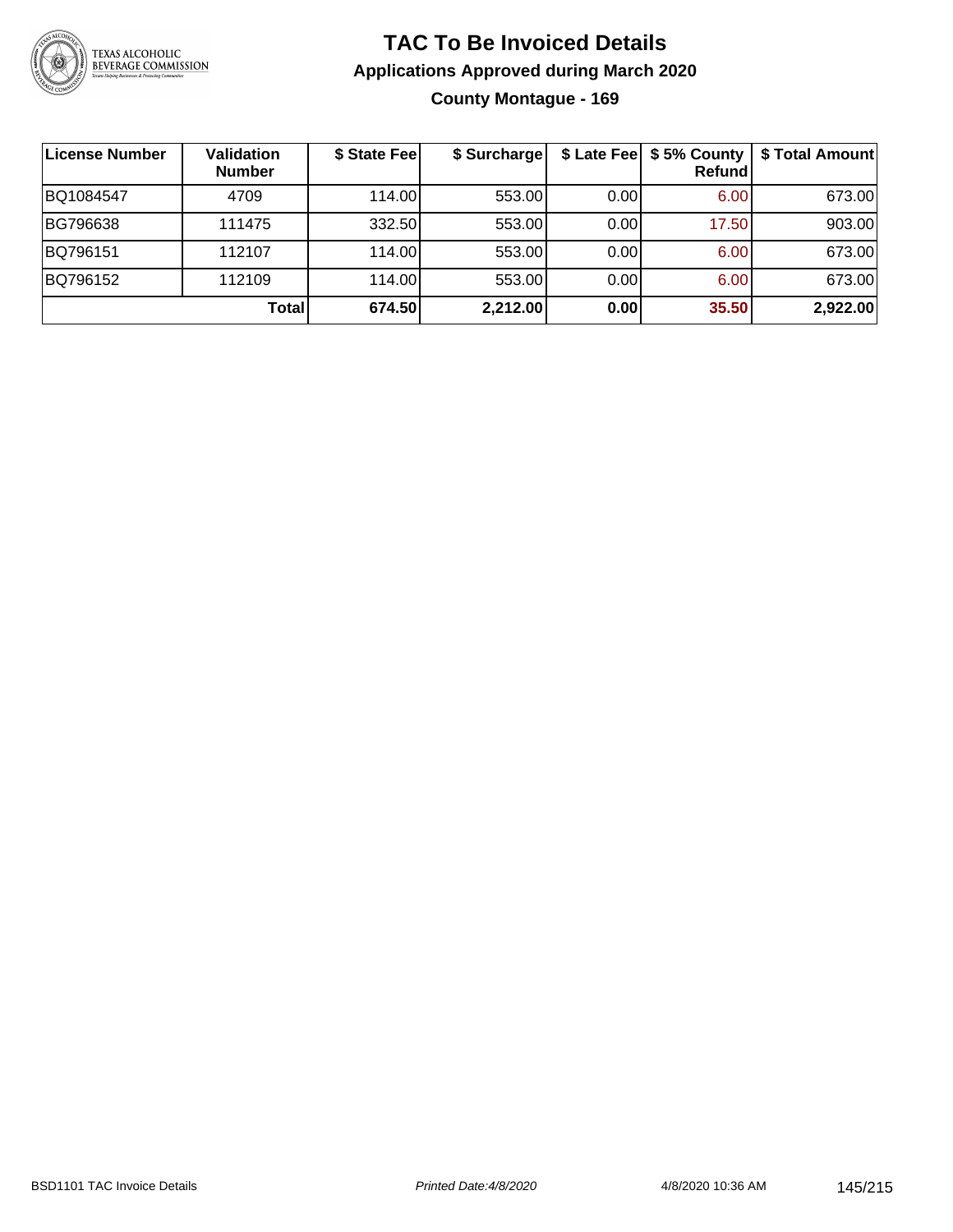

# TEXAS ALCOHOLIC<br>BEVERAGE COMMISSION

#### **TAC To Be Invoiced Details Applications Approved during March 2020 County Montgomery - 170**

| <b>License Number</b> | Validation<br><b>Number</b> | \$ State Fee | \$ Surcharge |      | \$ Late Fee   \$5% County  <br><b>Refund</b> | \$ Total Amount |
|-----------------------|-----------------------------|--------------|--------------|------|----------------------------------------------|-----------------|
| BF1082424             | 4095                        | 114.00       | 553.00       | 0.00 | 6.00                                         | 673.00          |
| BG1083922             | 4164                        | 332.50       | 553.00       | 0.00 | 17.50                                        | 903.00          |
| BF1083012             | 4205                        | 114.00       | 553.00       | 0.00 | 6.00                                         | 673.00          |
| BG1084985             | 4236                        | 332.50       | 553.00       | 0.00 | 17.50                                        | 903.00          |
| BF1083753             | 4352                        | 114.00       | 553.00       | 0.00 | 6.00                                         | 673.00          |
| BF1084185             | 4982                        | 114.00       | 553.00       | 0.00 | 6.00                                         | 673.00          |
| BG1084899             | 5220                        | 332.50       | 553.00       | 0.00 | 17.50                                        | 903.00          |
| BQ1084989             | 5313                        | 114.00       | 553.00       | 0.00 | 6.00                                         | 673.00          |
| BG1006280             | 111917                      | 332.50       | 553.00       | 0.00 | 17.50                                        | 903.00          |
| BQ240420              | 111982                      | 114.00       | 553.00       | 0.00 | 6.00                                         | 673.00          |
| BG1007578             | 112265                      | 332.50       | 553.00       | 0.00 | 17.50                                        | 903.00          |
| BP1007578             | 112265                      | 950.00       | 426.00       | 0.00 | 50.00                                        | 1,426.00        |
| BG863555              | 112326                      | 332.50       | 553.00       | 0.00 | 17.50                                        | 903.00          |
| BF684179              | 112449                      | 114.00       | 553.00       | 0.00 | 6.00                                         | 673.00          |
| BF684571              | 112452                      | 114.00       | 553.00       | 0.00 | 6.00                                         | 673.00          |
| BF684565              | 112470                      | 114.00       | 553.00       | 0.00 | 6.00                                         | 673.00          |
| BQ650823              | 112743                      | 114.00       | 553.00       | 0.00 | 6.00                                         | 673.00          |
| BQ797590              | 112762                      | 114.00       | 553.00       | 0.00 | 6.00                                         | 673.00          |
| BQ619968              | 112769                      | 114.00       | 553.00       | 0.00 | 6.00                                         | 673.00          |
| BG305250              | 112961                      | 332.50       | 553.00       | 0.00 | 17.50                                        | 903.00          |
| BF272758              | 113119                      | 114.00       | 553.00       | 0.00 | 6.00                                         | 673.00          |
| BG862658              | 113199                      | 332.50       | 553.00       | 0.00 | 17.50                                        | 903.00          |
| BF684568              | 113230                      | 114.00       | 553.00       | 0.00 | 6.00                                         | 673.00          |
| BF684573              | 113242                      | 114.00       | 553.00       | 0.00 | 6.00                                         | 673.00          |
| BQ620329              | 113371                      | 114.00       | 553.00       | 0.00 | 6.00                                         | 673.00          |
| BG650137              | 113676                      | 332.50       | 553.00       | 0.00 | 17.50                                        | 903.00          |
| BQ742400              | 113820                      | 114.00       | 553.00       | 0.00 | 6.00                                         | 673.00          |
| BQ864418              | 113827                      | 114.00       | 553.00       | 0.00 | 6.00                                         | 673.00          |
| BQ652758              | 113842                      | 114.00       | 553.00       | 0.00 | 6.00                                         | 673.00          |
| BQ488904              | 113845                      | 114.00       | 553.00       | 0.00 | 6.00                                         | 673.00          |
| BQ938206              | 114300                      | 114.00       | 553.00       | 0.00 | 6.00                                         | 673.00          |
| BQ229167              | 114345                      | 114.00       | 553.00       | 0.00 | 6.00                                         | 673.00          |
| BQ800192              | 114423                      | 114.00       | 553.00       | 0.00 | 6.00                                         | 673.00          |
| BF654672              | 115748                      | 114.00       | 553.00       | 0.00 | 6.00                                         | 673.00          |
| BF553956              | 115892                      | 114.00       | 553.00       | 0.00 | 6.00                                         | 673.00          |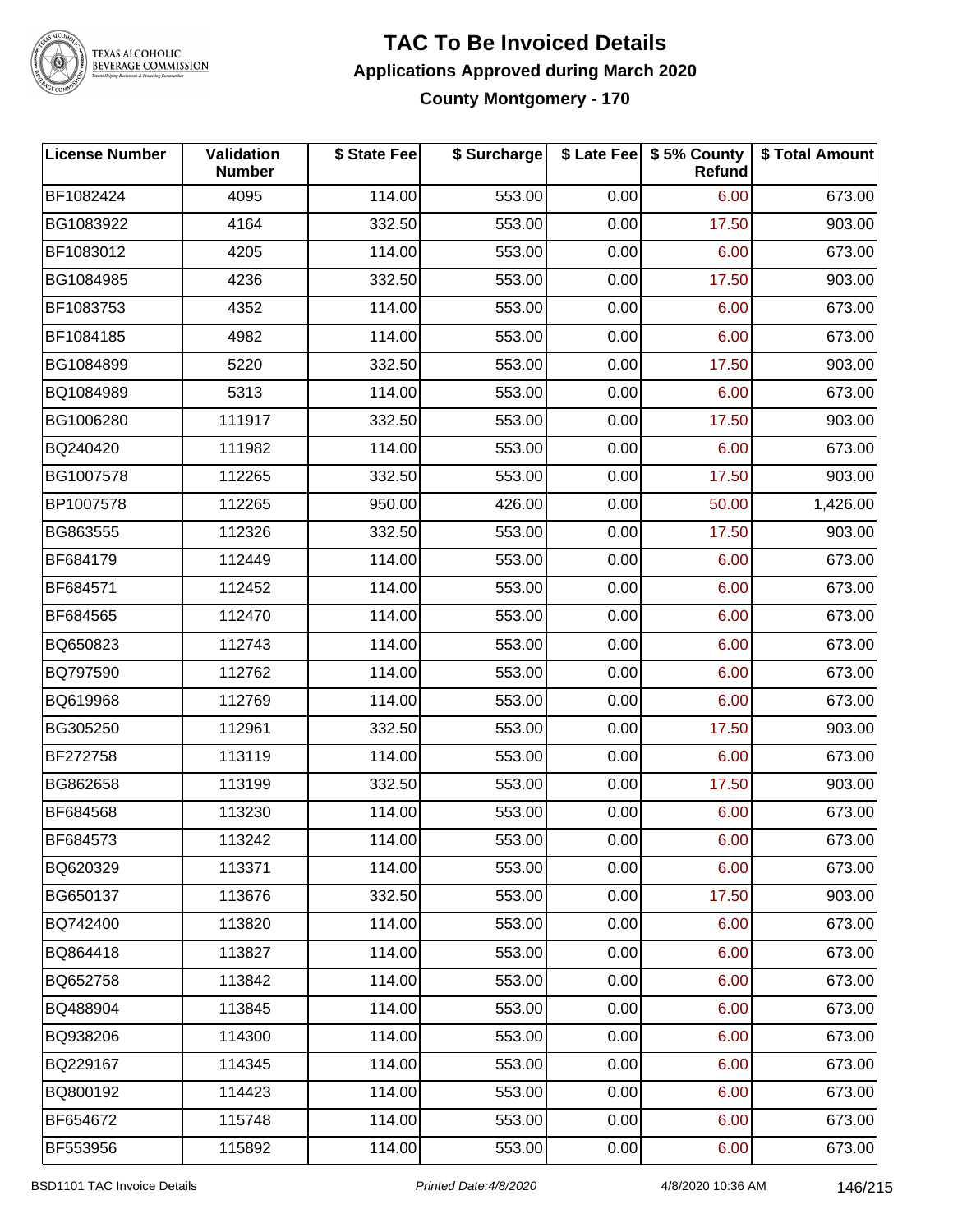| <b>License Number</b> | <b>Validation</b><br><b>Number</b> | \$ State Fee | \$ Surcharge | \$ Late Fee | \$5% County<br><b>Refund</b> | \$ Total Amount |
|-----------------------|------------------------------------|--------------|--------------|-------------|------------------------------|-----------------|
| BG428162              | 118466                             | 332.50       | 553.00       | 0.00        | 17.50                        | 903.00          |
| BL428162              | 118466                             | 475.00       | 327.00       | 0.00        | 25.00                        | 827.00          |
| BG1002784             | 506405                             | 332.50       | 553.00       | 0.00        | 17.50                        | 903.00          |
| BG861824              | 506551                             | 332.50       | 553.00       | 0.00        | 17.50                        | 903.00          |
| BQ680399              | 506810                             | 114.00       | 553.00       | 0.00        | 6.00                         | 673.00          |
| BQ932027              | 507499                             | 114.00       | 553.00       | 0.00        | 6.00                         | 673.00          |
| BF740754              | 508004                             | 114.00       | 553.00       | 0.00        | 6.00                         | 673.00          |
| BQ800194              | 508057                             | 114.00       | 553.00       | 0.00        | 6.00                         | 673.00          |
| BE712821              | 508089                             | 285.00       | 553.00       | 0.00        | 15.00                        | 853.00          |
| BE1008190             | 508485                             | 285.00       | 553.00       | 0.00        | 15.00                        | 853.00          |
| BL1008190             | 508485                             | 475.00       | 327.00       | 0.00        | 25.00                        | 827.00          |
|                       | <b>Total</b>                       | 9,766.00     | 24,859.00    | 0.00        | 514.00                       | 35,139.00       |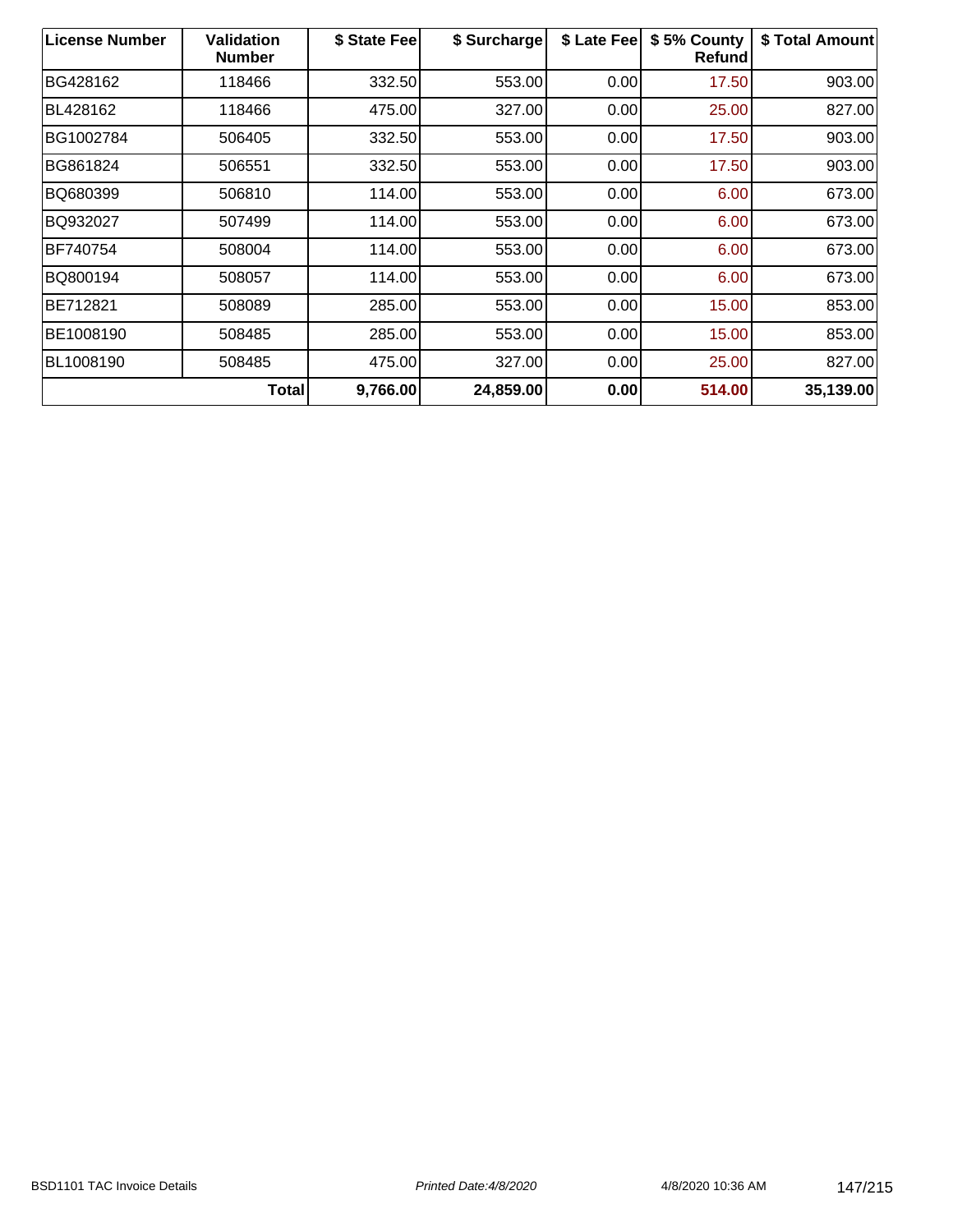

**County Moore - 171**

| License Number | <b>Validation</b><br><b>Number</b> | \$ State Fee |          |      | Refund | \$ Surcharge   \$ Late Fee   \$5% County   \$ Total Amount |
|----------------|------------------------------------|--------------|----------|------|--------|------------------------------------------------------------|
| BQ229680       | 111717                             | 114.00       | 553.00   | 0.00 | 6.00   | 673.00                                                     |
| BQ935723       | 112246                             | 114.00       | 553.00   | 0.00 | 6.00   | 673.00                                                     |
|                | Totall                             | 228.00       | 1,106.00 | 0.00 | 12.00  | 1,346.00                                                   |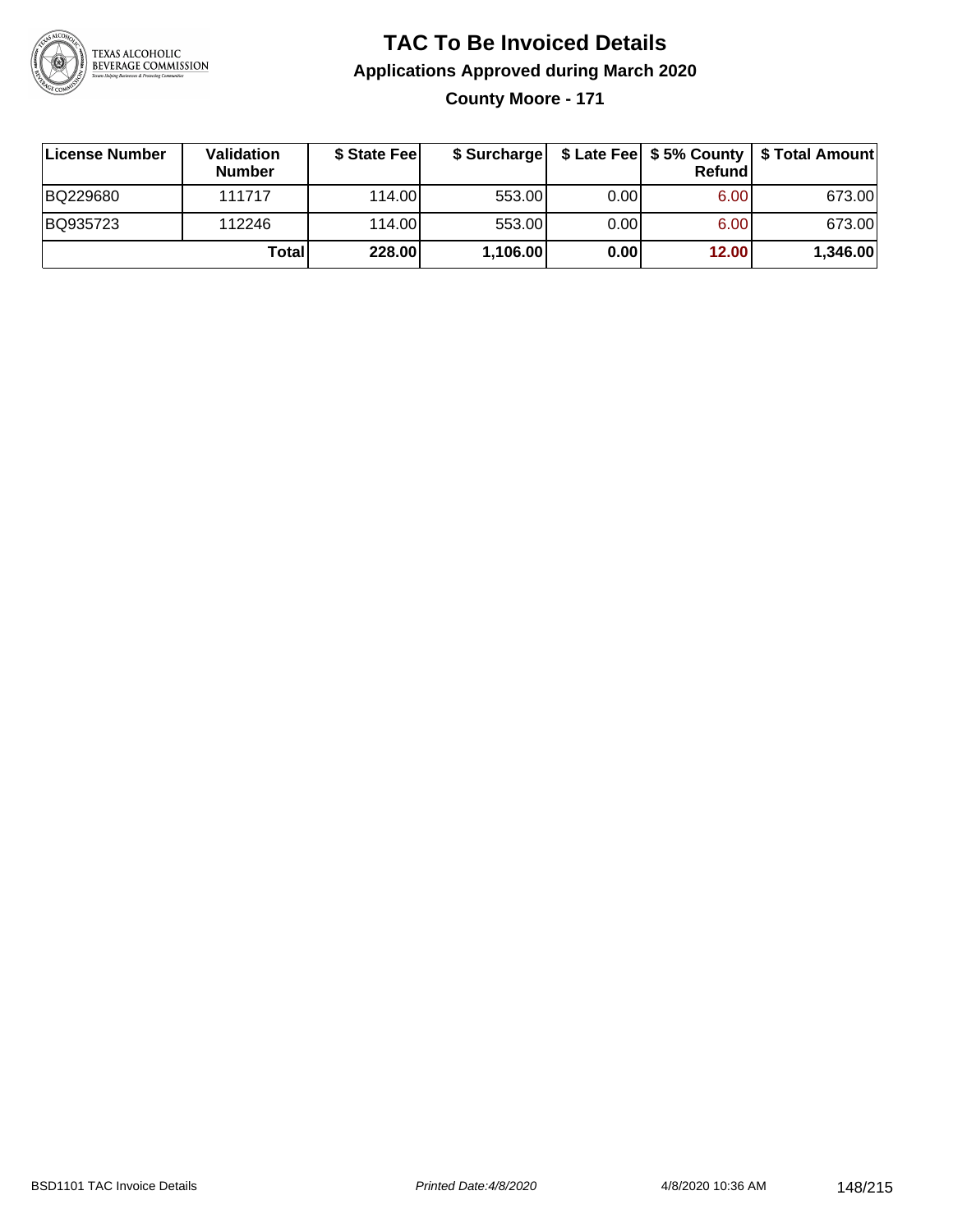

**County Nacogdoches - 174**

| License Number | <b>Validation</b><br><b>Number</b> | \$ State Fee | \$ Surcharge | \$ Late Fee | \$5% County<br>Refund | \$ Total Amount |
|----------------|------------------------------------|--------------|--------------|-------------|-----------------------|-----------------|
| BG933988       | 111583                             | 332.50       | 553.00       | 0.00        | 17.50                 | 903.00          |
| BP933988       | 111583                             | 950.00       | 426.00       | 0.00        | 50.00                 | 1,426.00        |
| BQ861642       | 112412                             | 114.00       | 553.00       | 0.00        | 6.00                  | 673.00          |
| BQ1007638      | 112492                             | 114.00       | 553.00       | 0.00        | 6.00                  | 673.00          |
| BQ1008636      | 112945                             | 114.00       | 553.00       | 0.00        | 6.00                  | 673.00          |
| BG864338       | 113153                             | 332.50       | 553.00       | 0.00        | 17.50                 | 903.00          |
| BE934982       | 115149                             | 285.00       | 553.00       | 0.00        | 15.00                 | 853.00          |
| BQ466024       | 506678                             | 114.00       | 553.00       | 0.00        | 6.00                  | 673.00          |
|                | <b>Total</b>                       | 2,356.00     | 4,297.00     | 0.00        | 124.00                | 6,777.00        |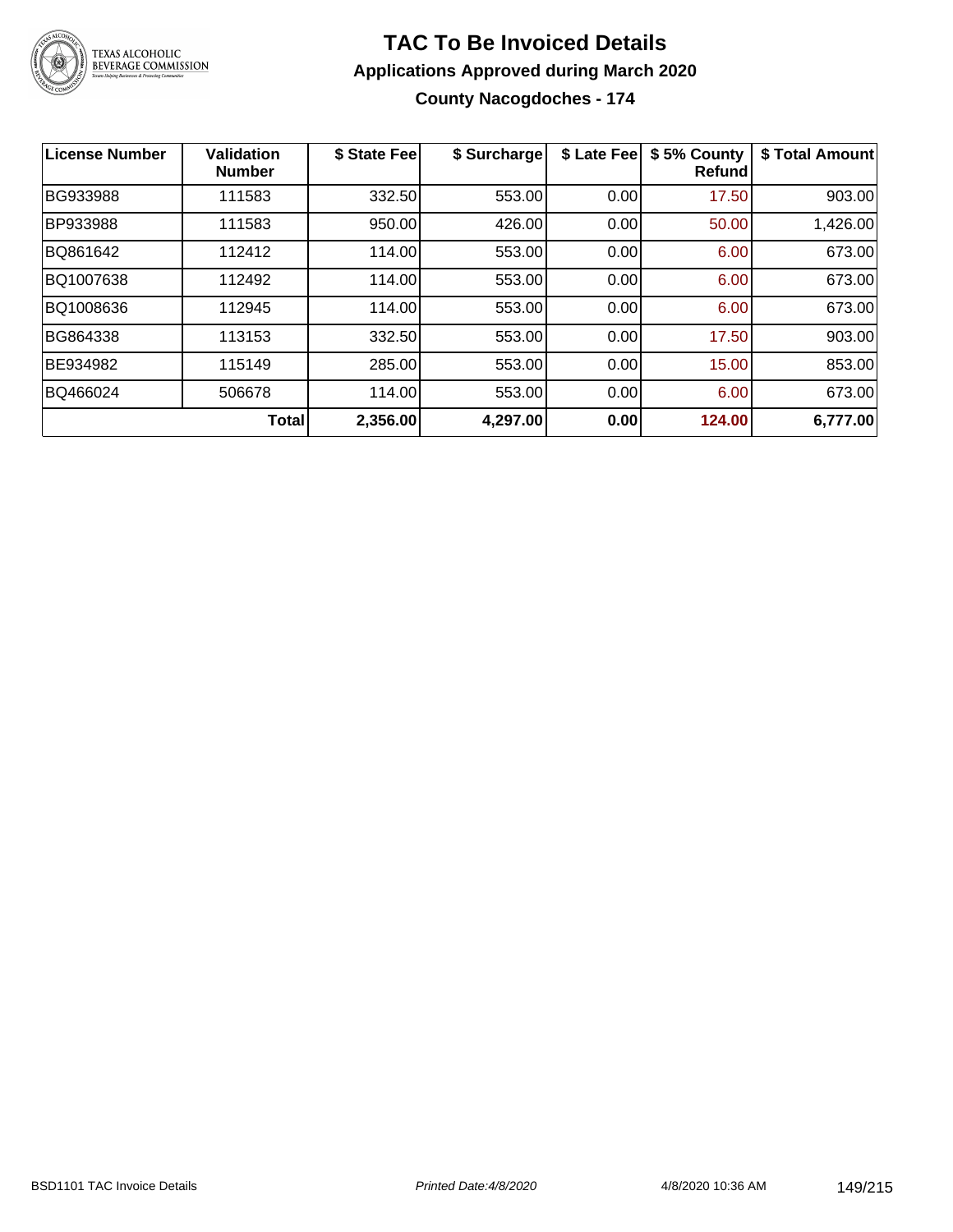

## **TAC To Be Invoiced Details Applications Approved during March 2020 County Navarro - 175**

| License Number | <b>Validation</b><br><b>Number</b> | \$ State Fee | \$ Surcharge |      | Refundl | \$ Late Fee   \$5% County   \$ Total Amount |
|----------------|------------------------------------|--------------|--------------|------|---------|---------------------------------------------|
| BF1082778      | 3071                               | 114.00L      | 553.00       | 0.00 | 6.00    | 673.00                                      |
| BQ1083984      | 3672                               | 114.00       | 553.00       | 0.00 | 6.00    | 673.00                                      |
| BQ1084260      | 4708                               | 114.00       | 553.00       | 0.00 | 6.00    | 673.00                                      |
|                | Total                              | 342.00       | 1,659.00     | 0.00 | 18.00   | 2,019.00                                    |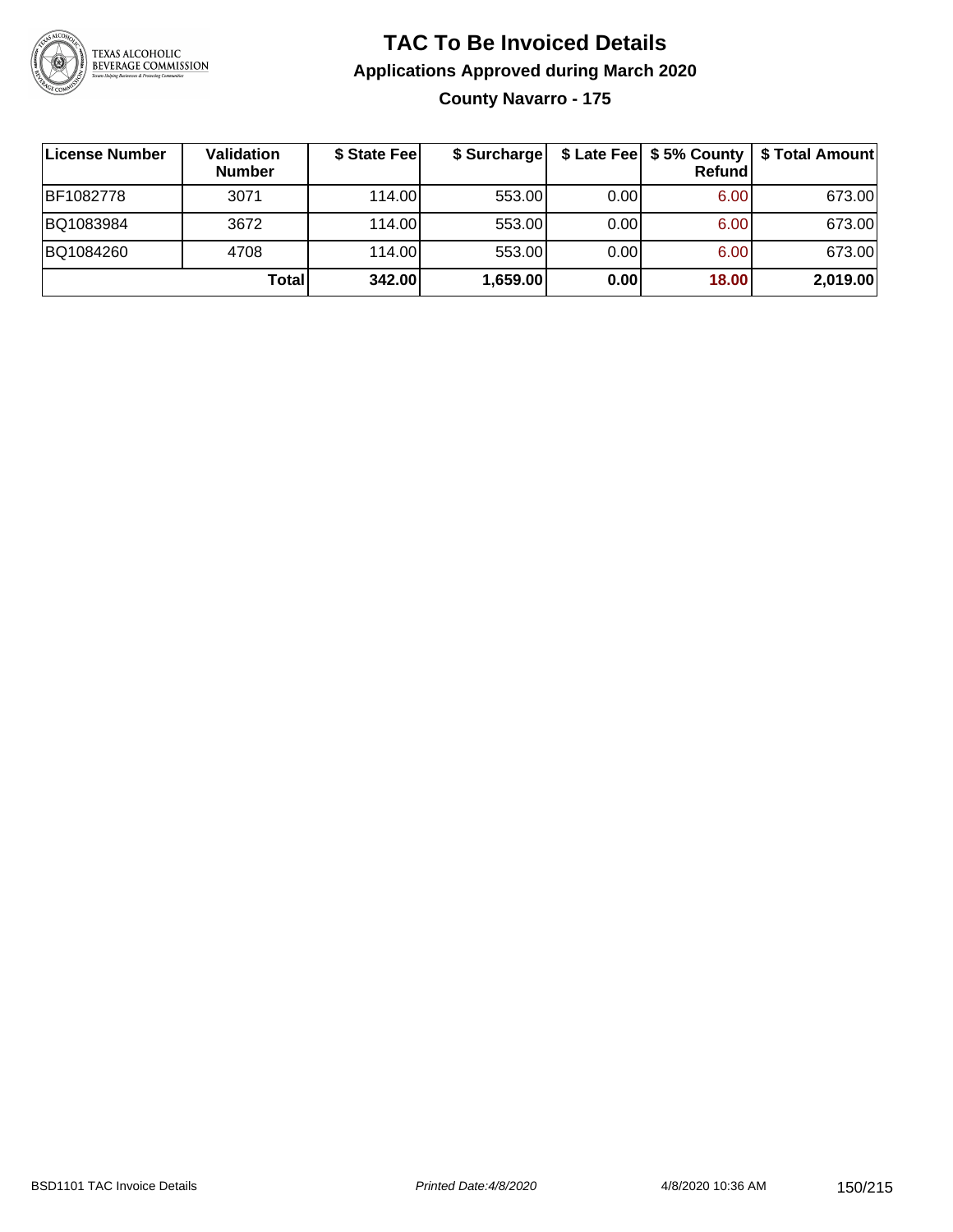

**County Newton - 176**

| License Number  | Validation<br><b>Number</b> | \$ State Fee | \$ Surcharge |       | <b>Refund</b> | \$ Late Fee   \$5% County   \$ Total Amount |
|-----------------|-----------------------------|--------------|--------------|-------|---------------|---------------------------------------------|
| <b>BF505691</b> | 111665                      | 114.00       | 553.00       | 0.001 | 6.00          | 673.00                                      |
| BF506023        | 111672                      | 114.00       | 553.00       | 0.00  | 6.00          | 673.00                                      |
| BQ934087        | 111722                      | 114.00L      | 553.00       | 0.00  | 6.00          | 673.00                                      |
|                 | Total                       | 342.00       | 1,659.00     | 0.00  | 18.00         | 2,019.00                                    |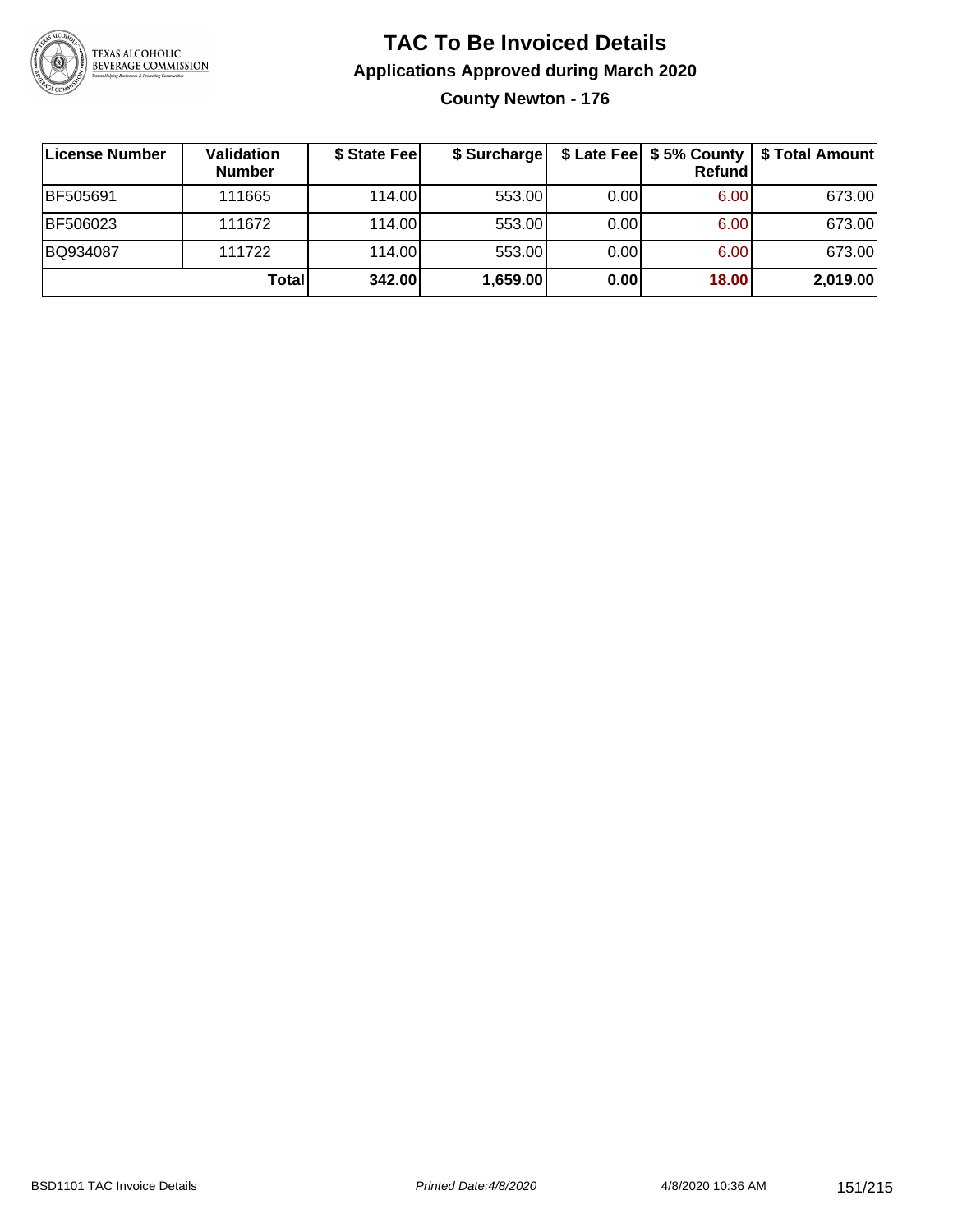

TEXAS ALCOHOLIC<br>BEVERAGE COMMISSION

#### **TAC To Be Invoiced Details Applications Approved during March 2020 County Nueces - 178**

| <b>License Number</b> | <b>Validation</b><br><b>Number</b> | \$ State Fee | \$ Surcharge |        | \$ Late Fee   \$5% County<br>Refund | \$ Total Amount |
|-----------------------|------------------------------------|--------------|--------------|--------|-------------------------------------|-----------------|
| BG1082363             | 3350                               | 332.50       | 553.00       | 0.00   | 17.50                               | 903.00          |
| <b>BG649276</b>       | 3614                               | 332.50       | 553.00       | 0.00   | 17.50                               | 903.00          |
| BG1085275             | 3890                               | 332.50       | 553.00       | 0.00   | 17.50                               | 903.00          |
| BG1083609             | 4310                               | 332.50       | 553.00       | 0.00   | 17.50                               | 903.00          |
| BL1083609             | 4310                               | 475.00       | 327.00       | 0.00   | 25.00                               | 827.00          |
| BG1083902             | 4413                               | 332.50       | 553.00       | 0.00   | 17.50                               | 903.00          |
| BF1084129             | 4488                               | 114.00       | 553.00       | 0.00   | 6.00                                | 673.00          |
| BG1084916             | 4835                               | 332.50       | 553.00       | 0.00   | 17.50                               | 903.00          |
| BL1084916             | 4835                               | 475.00       | 327.00       | 0.00   | 25.00                               | 827.00          |
| BG648936              | 111431                             | 332.50       | 553.00       | 0.00   | 17.50                               | 903.00          |
| <b>BL648936</b>       | 111431                             | 475.00       | 327.00       | 0.00   | 25.00                               | 827.00          |
| BG934062              | 111505                             | 332.50       | 553.00       | 0.00   | 17.50                               | 903.00          |
| BL934062              | 111505                             | 475.00       | 327.00       | 0.00   | 25.00                               | 827.00          |
| BG931100              | 111727                             | 332.50       | 553.00       | 100.00 | 17.50                               | 1,003.00        |
| BQ618658              | 111840                             | 114.00       | 553.00       | 0.00   | 6.00                                | 673.00          |
| BQ550103              | 111870                             | 114.00       | 553.00       | 0.00   | 6.00                                | 673.00          |
| BQ862845              | 111972                             | 114.00       | 553.00       | 0.00   | 6.00                                | 673.00          |
| BQ261975              | 112126                             | 114.00       | 553.00       | 0.00   | 6.00                                | 673.00          |
| BQ406318              | 112234                             | 114.00       | 553.00       | 0.00   | 6.00                                | 673.00          |
| BG798251              | 112281                             | 332.50       | 553.00       | 0.00   | 17.50                               | 903.00          |
| BG796979              | 112546                             | 332.50       | 553.00       | 0.00   | 17.50                               | 903.00          |
| BG795974              | 112655                             | 332.50       | 553.00       | 0.00   | 17.50                               | 903.00          |
| BC110849              | 113052                             | 142.50       | 701.00       | 0.00   | 7.50                                | 851.00          |
| BI131891              | 113052                             | 38.00        | 278.00       | 0.00   | 2.00                                | 318.00          |
| BQ932967              | 113055                             | 114.00       | 553.00       | 0.00   | 6.00                                | 673.00          |
| BQ550489              | 113492                             | 114.00       | 553.00       | 0.00   | 6.00                                | 673.00          |
| BQ251901              | 113611                             | 114.00       | 553.00       | 0.00   | 6.00                                | 673.00          |
| BQ445860              | 113743                             | 114.00       | 553.00       | 0.00   | 6.00                                | 673.00          |
| BB488059              | 113898                             | 570.00       | 701.00       | 0.00   | 30.00                               | 1,301.00        |
| BI488060              | 113898                             | 38.00        | 278.00       | 0.00   | 2.00                                | 318.00          |
| BQ1008266             | 114294                             | 114.00       | 553.00       | 0.00   | 6.00                                | 673.00          |
| BQ864280              | 114305                             | 114.00       | 553.00       | 0.00   | 6.00                                | 673.00          |
| BQ654667              | 114387                             | 114.00       | 553.00       | 0.00   | 6.00                                | 673.00          |
| BF315703              | 115798                             | 114.00       | 553.00       | 0.00   | 6.00                                | 673.00          |
| BF122024              | 115892                             | 114.00       | 553.00       | 0.00   | 6.00                                | 673.00          |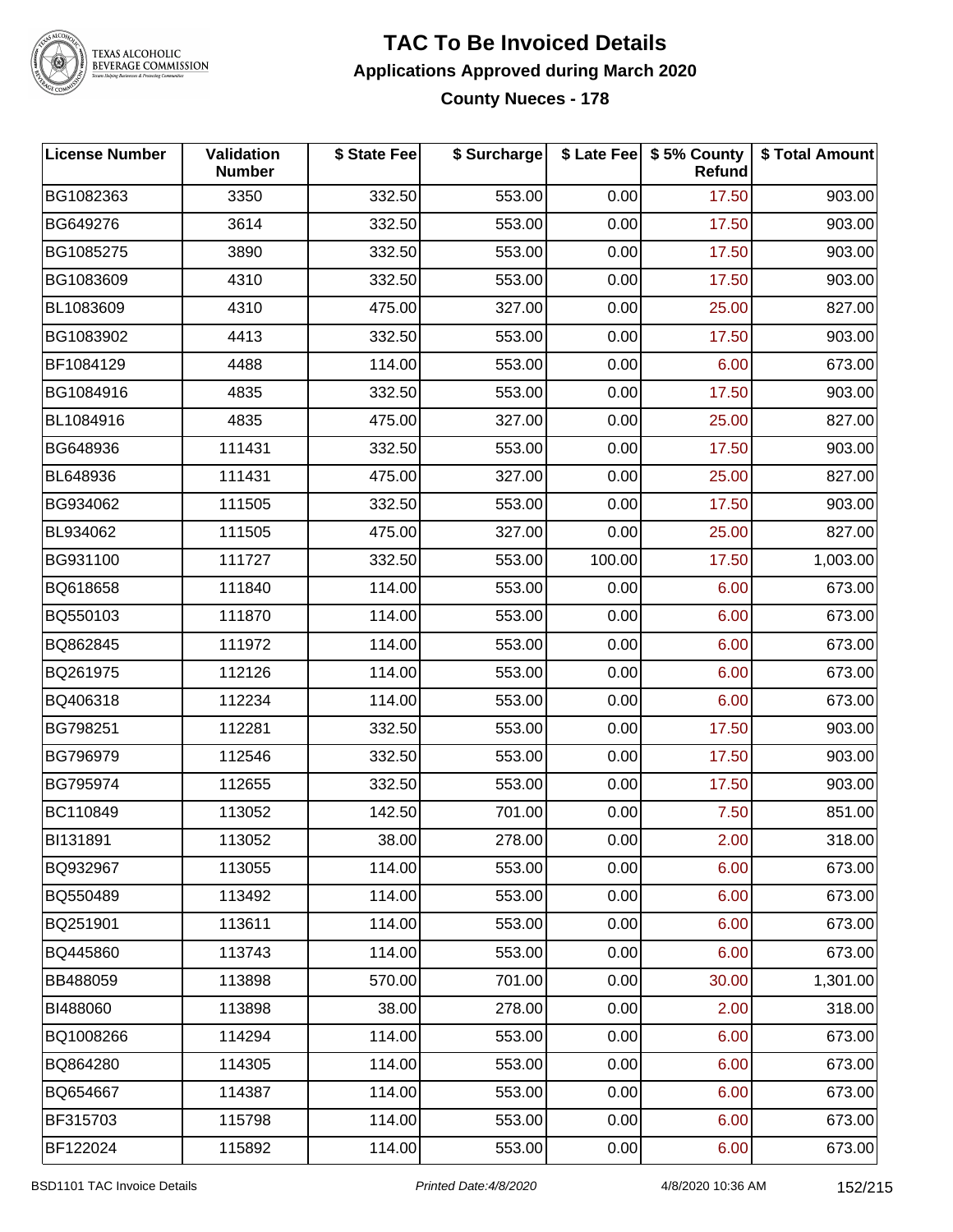| License Number | <b>Validation</b><br><b>Number</b> | \$ State Fee | \$ Surcharge |        | \$ Late Fee   \$5% County  <br>Refundl | \$ Total Amount |
|----------------|------------------------------------|--------------|--------------|--------|----------------------------------------|-----------------|
| BG864145       | 116344                             | 332.50       | 553.00       | 100.00 | 17.50                                  | 1,003.00        |
| BL864145       | 116344                             | 475.00       | 327.00       | 100.00 | 25.00                                  | 927.00          |
| BG507852       | 506552                             | 332.50       | 553.00       | 0.00   | 17.50                                  | 903.00          |
| BQ1008672      | 506632                             | 114.00       | 553.00       | 0.00   | 6.00                                   | 673.00          |
|                | <b>Total</b>                       | 9,642.50     | 20,183.00    | 300.00 | 507.50                                 | 30,633.00       |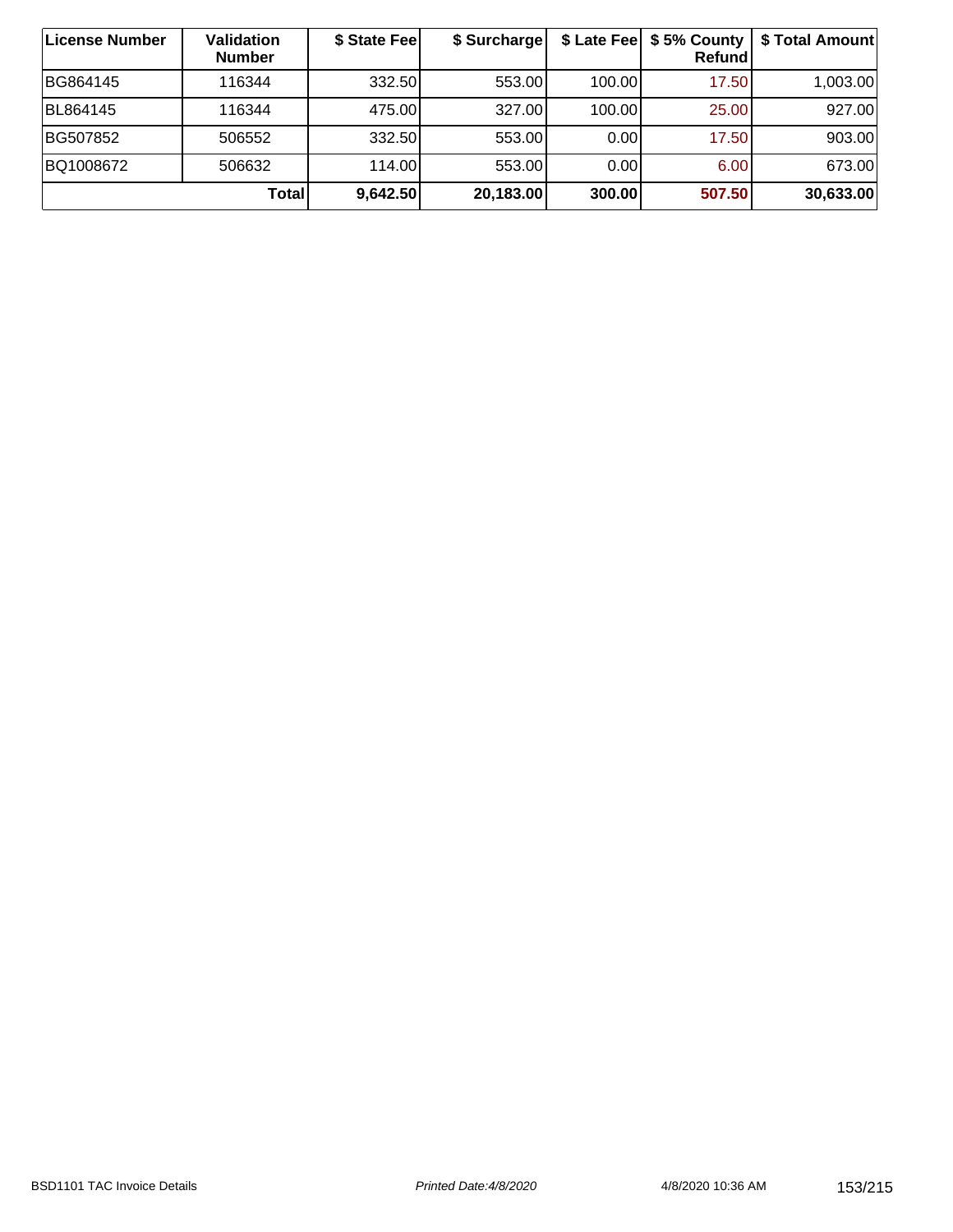

### **TAC To Be Invoiced Details Applications Approved during March 2020 County Ochiltree - 179**

| License Number | Validation<br><b>Number</b> | \$ State Feel |        |      | Refund | \$ Surcharge   \$ Late Fee   \$5% County   \$ Total Amount |
|----------------|-----------------------------|---------------|--------|------|--------|------------------------------------------------------------|
| BQ866988       | 115112                      | 114.00L       | 553.00 | 0.00 | 6.00   | 673.00                                                     |
|                | Totall                      | 114.00        | 553.00 | 0.00 | 6.00   | 673.00                                                     |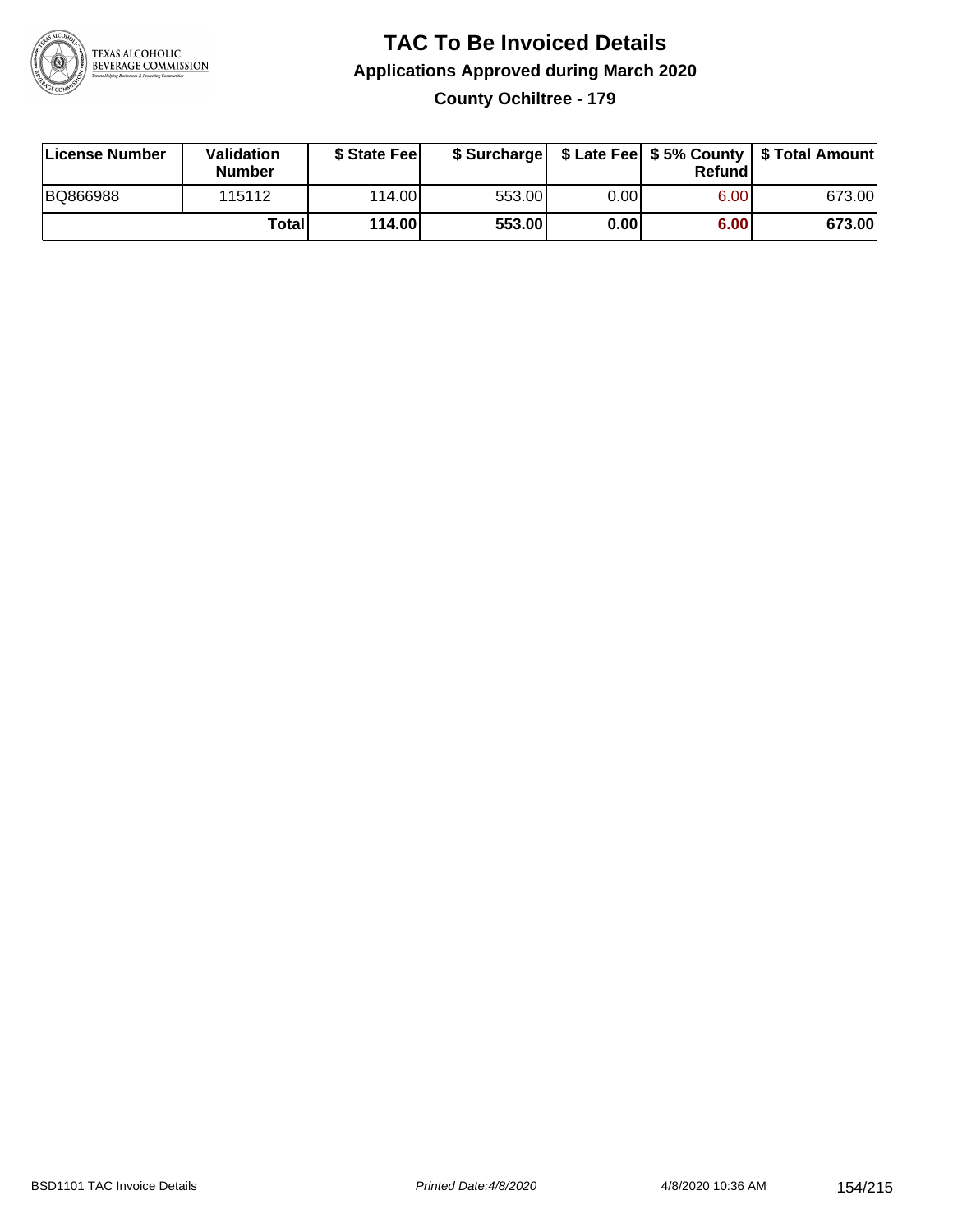

### **TAC To Be Invoiced Details Applications Approved during March 2020 County Orange - 181**

| <b>License Number</b> | <b>Validation</b><br><b>Number</b> | \$ State Fee | \$ Surcharge | \$ Late Fee | \$5% County<br><b>Refund</b> | \$ Total Amount |
|-----------------------|------------------------------------|--------------|--------------|-------------|------------------------------|-----------------|
| BQ1083046             | 4202                               | 114.00       | 553.00       | 0.00        | 6.00                         | 673.00          |
| BF1083994             | 4760                               | 114.00       | 553.00       | 0.00        | 6.00                         | 673.00          |
| BF1004710             | 111676                             | 114.00       | 553.00       | 0.00        | 6.00                         | 673.00          |
| BQ797695              | 112550                             | 114.00       | 553.00       | 0.00        | 6.00                         | 673.00          |
| BF426402              | 112998                             | 114.00       | 553.00       | 0.00        | 6.00                         | 673.00          |
| BQ315892              | 113184                             | 114.00       | 553.00       | 0.00        | 6.00                         | 673.00          |
| BQ1009376             | 113746                             | 114.00       | 553.00       | 0.00        | 6.00                         | 673.00          |
| BQ651284              | 114283                             | 114.00       | 553.00       | 0.00        | 6.00                         | 673.00          |
| BQ800573              | 114423                             | 114.00       | 553.00       | 0.00        | 6.00                         | 673.00          |
|                       | <b>Total</b>                       | 1,026.00     | 4,977.00     | 0.00        | 54.00                        | 6,057.00        |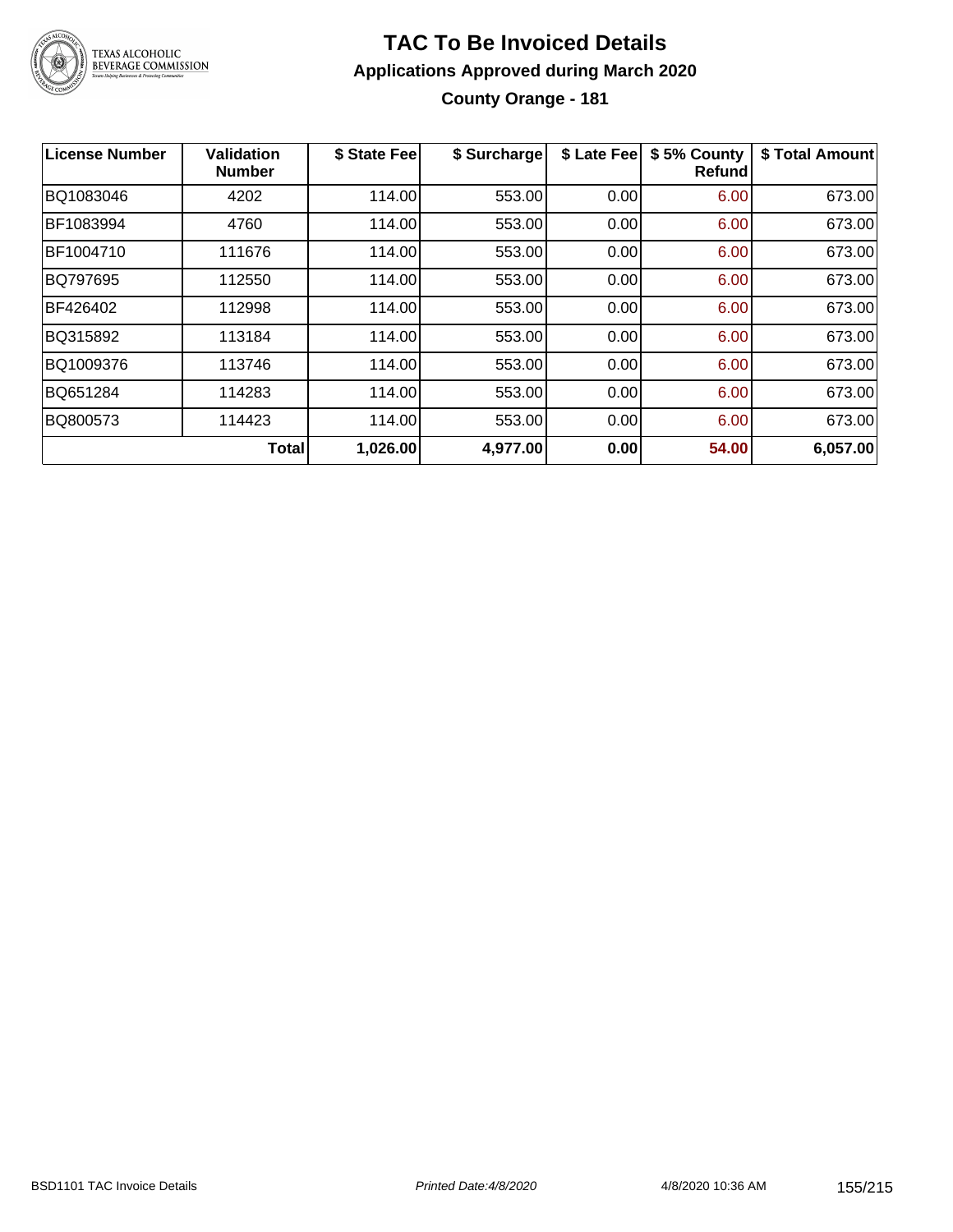

### **TAC To Be Invoiced Details Applications Approved during March 2020 County Palo Pinto - 182**

| License Number  | Validation<br><b>Number</b> | \$ State Feel | \$ Surcharge |      | Refund | \$ Late Fee   \$5% County   \$ Total Amount |
|-----------------|-----------------------------|---------------|--------------|------|--------|---------------------------------------------|
| <b>BF305383</b> | 112349                      | 114.00L       | 553.00       | 0.00 | 6.00   | 673.00                                      |
| <b>BF619040</b> | 113480                      | 114.00L       | 553.00       | 0.00 | 6.00   | 673.00                                      |
|                 | Total                       | 228.00        | 1,106.00     | 0.00 | 12.00  | 1,346.00                                    |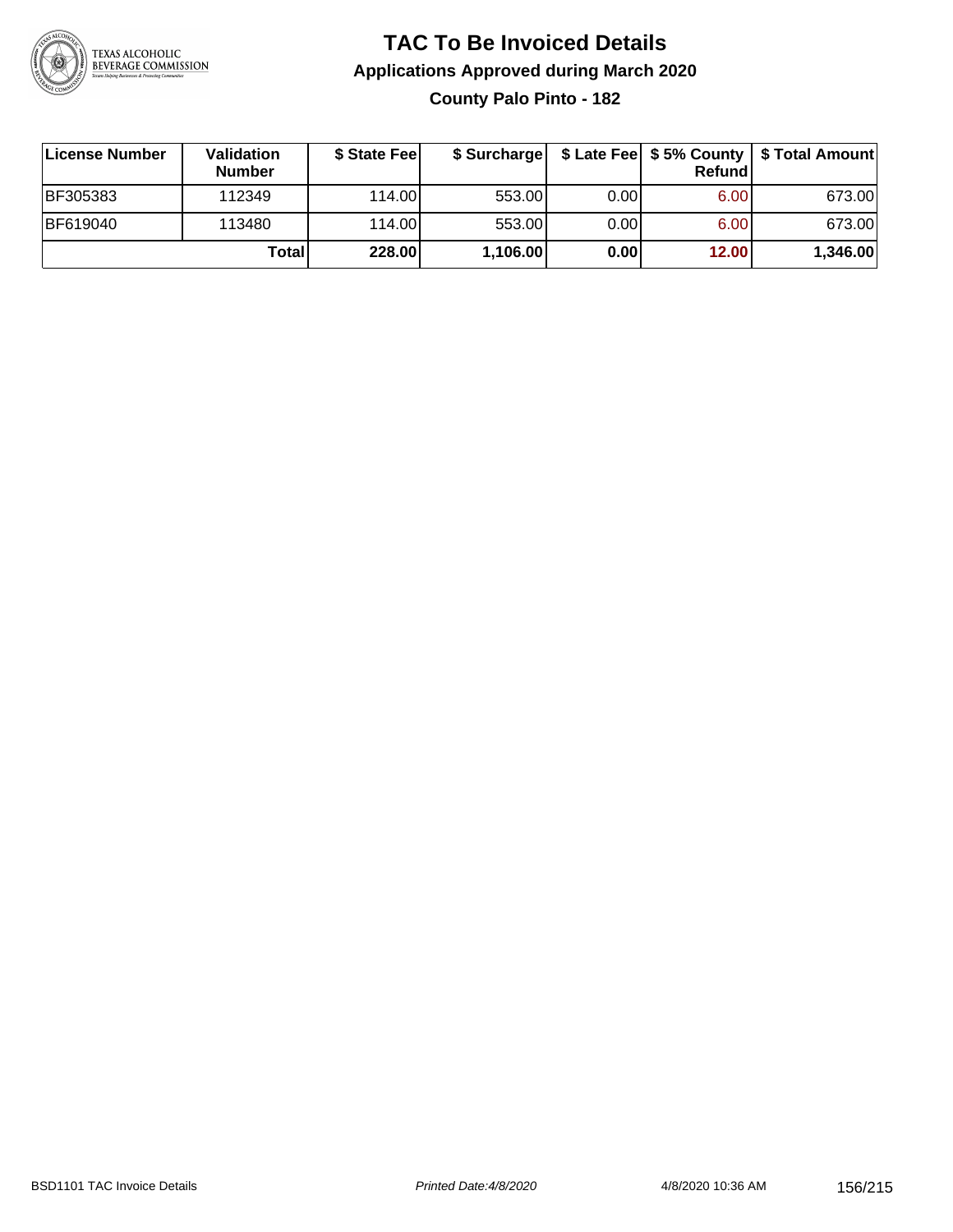

## **TAC To Be Invoiced Details Applications Approved during March 2020 County Panola - 183**

| License Number | <b>Validation</b><br><b>Number</b> | \$ State Feel |          |       | Refundl | \$ Surcharge   \$ Late Fee   \$5% County   \$ Total Amount |
|----------------|------------------------------------|---------------|----------|-------|---------|------------------------------------------------------------|
| BQ1083637      | 4738                               | 114.00        | 553.00   | 0.001 | 6.00    | 673.00                                                     |
| BQ1085306      | 5219                               | 114.00        | 553.00   | 0.00  | 6.00    | 673.00                                                     |
|                | Totall                             | 228.00        | 1,106.00 | 0.00  | 12.00   | 1,346.00                                                   |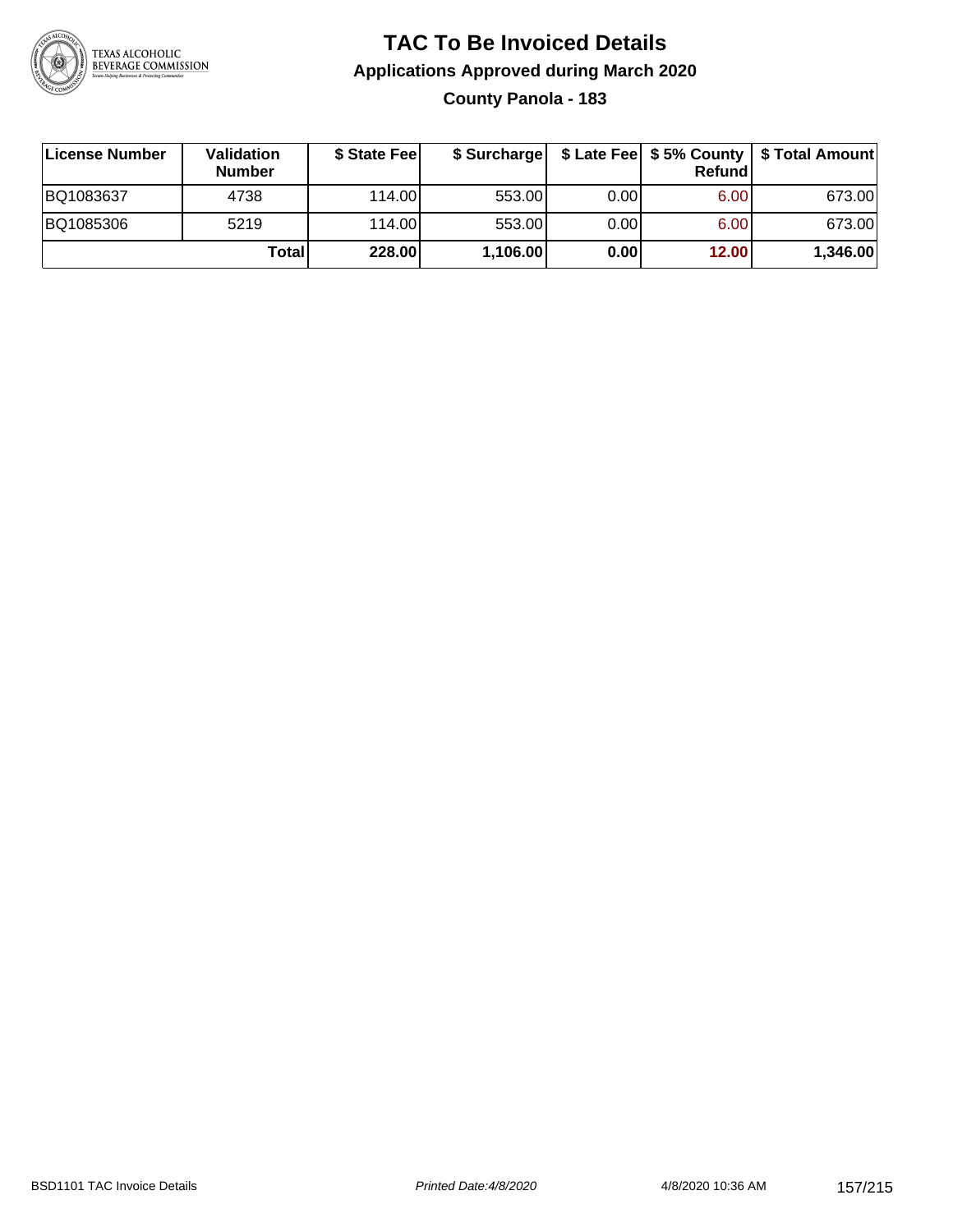

**County Parker - 184**

| License Number | <b>Validation</b><br><b>Number</b> | \$ State Fee | \$ Surcharge | \$ Late Fee | \$5% County<br>Refundl | \$ Total Amount |
|----------------|------------------------------------|--------------|--------------|-------------|------------------------|-----------------|
| BQ1084133      | 4649                               | 114.00       | 553.00       | 0.00        | 6.00                   | 673.00          |
| BF714156       | 111490                             | 114.00       | 553.00       | 0.00        | 6.00                   | 673.00          |
| BQ795148       | 112104                             | 114.00       | 553.00       | 0.00        | 6.00                   | 673.00          |
| BQ712808       | 112292                             | 114.00       | 553.00       | 0.00        | 6.00                   | 673.00          |
| BF795838       | 112798                             | 114.00       | 553.00       | 0.00        | 6.00                   | 673.00          |
| BQ936928       | 113927                             | 114.00       | 553.00       | 0.00        | 6.00                   | 673.00          |
|                | Total                              | 684.00       | 3,318.00     | 0.00        | 36.00                  | 4,038.00        |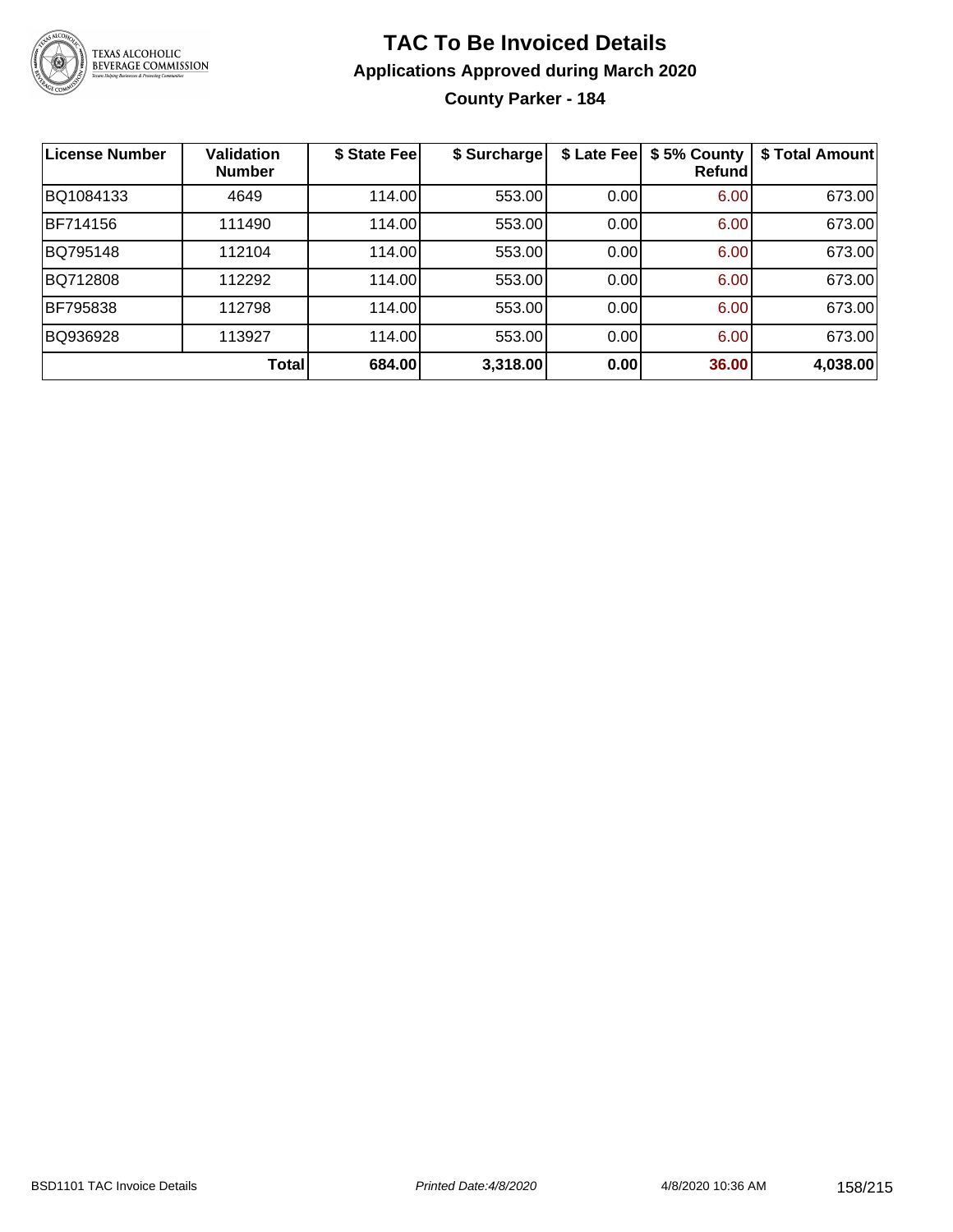

**County Pecos - 186**

| License Number | Validation<br><b>Number</b> | \$ State Feel |        |      | Refundl | \$ Surcharge   \$ Late Fee   \$5% County   \$ Total Amount |
|----------------|-----------------------------|---------------|--------|------|---------|------------------------------------------------------------|
| BF1082398      | 506579                      | 114.00        | 553.00 | 0.00 | 6.00    | 673.00                                                     |
|                | Totall                      | 114.00        | 553.00 | 0.00 | 6.00    | 673.00                                                     |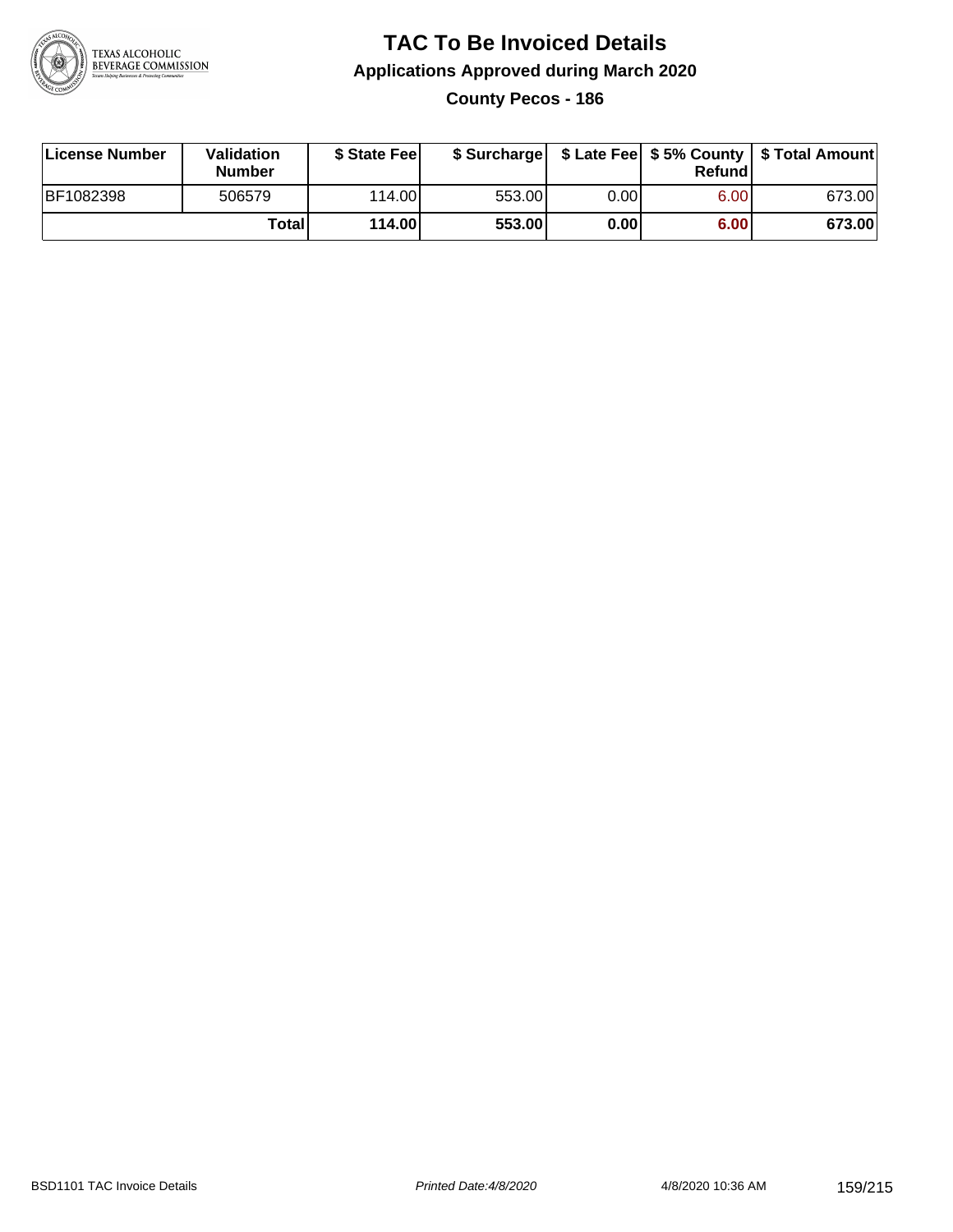

### **TAC To Be Invoiced Details Applications Approved during March 2020 County Polk - 187**

| ∣License Number | <b>Validation</b><br><b>Number</b> | \$ State Fee | \$ Surcharge |        | <b>Refund</b> | \$ Late Fee   \$5% County   \$ Total Amount |
|-----------------|------------------------------------|--------------|--------------|--------|---------------|---------------------------------------------|
| BF1083933       | 4786                               | 114.00       | 553.00       | 0.001  | 6.00          | 673.00                                      |
| BQ928527        | 109477                             | 114.00       | 553.00       | 100.00 | 6.00          | 773.00                                      |
| BQ935350        | 113816                             | 114.00       | 553.00       | 0.001  | 6.00          | 673.00                                      |
|                 | Total                              | 342.00       | 1,659.00     | 100.00 | 18.00         | 2,119.00                                    |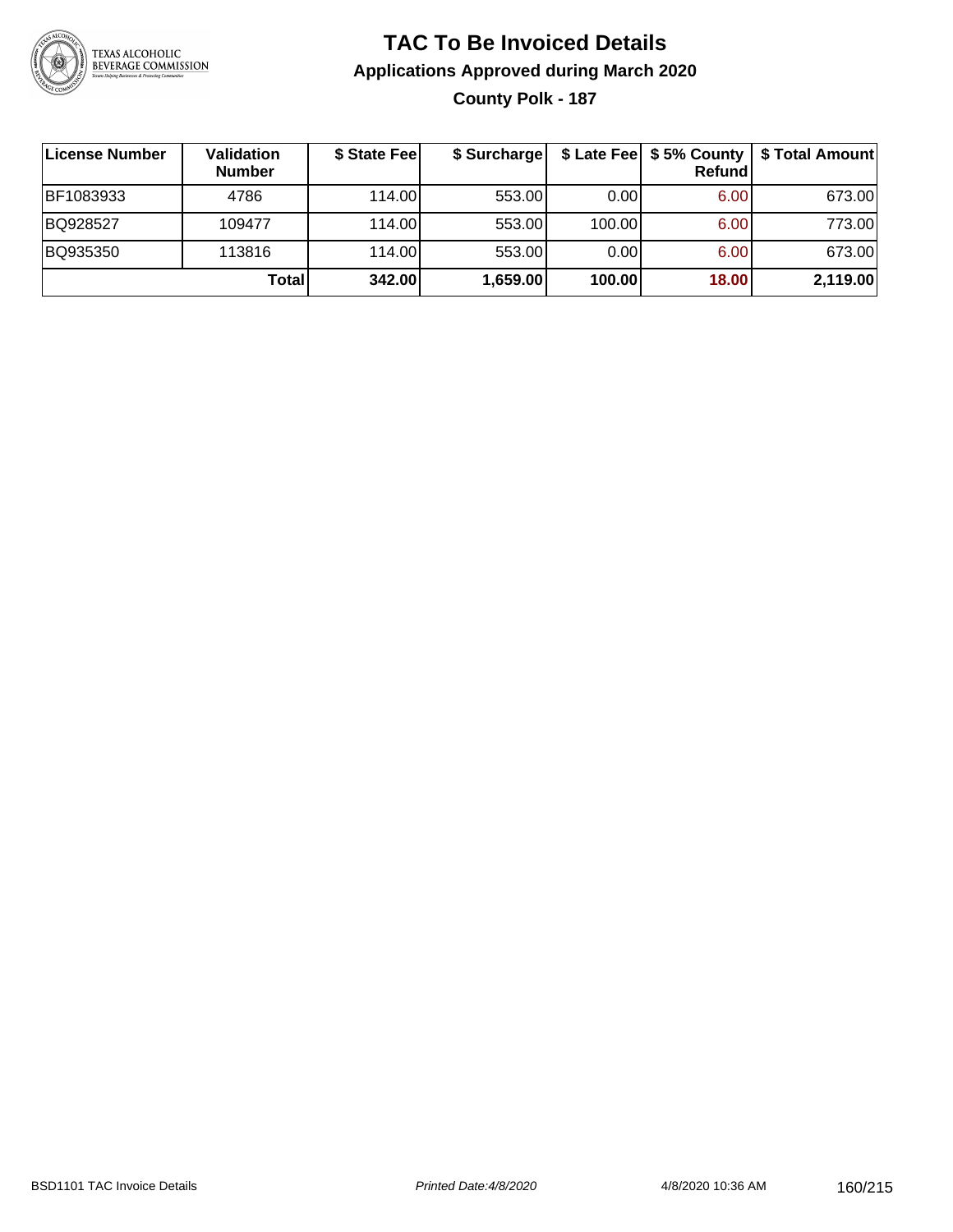

TEXAS ALCOHOLIC<br>BEVERAGE COMMISSION

#### **TAC To Be Invoiced Details Applications Approved during March 2020 County Potter - 188**

| <b>License Number</b> | <b>Validation</b><br><b>Number</b> | \$ State Fee | \$ Surcharge |      | \$ Late Fee   \$5% County<br><b>Refund</b> | \$ Total Amount |
|-----------------------|------------------------------------|--------------|--------------|------|--------------------------------------------|-----------------|
| BF1084677             | 4521                               | 114.00       | 553.00       | 0.00 | 6.00                                       | 673.00          |
| BQ1006472             | 111573                             | 114.00       | 553.00       | 0.00 | 6.00                                       | 673.00          |
| BQ530595              | 112025                             | 114.00       | 553.00       | 0.00 | 6.00                                       | 673.00          |
| BQ252512              | 112242                             | 114.00       | 553.00       | 0.00 | 6.00                                       | 673.00          |
| BG712410              | 112317                             | 332.50       | 553.00       | 0.00 | 17.50                                      | 903.00          |
| BL712410              | 112317                             | 475.00       | 327.00       | 0.00 | 25.00                                      | 827.00          |
| BF932584              | 112369                             | 114.00       | 553.00       | 0.00 | 6.00                                       | 673.00          |
| BQ1008421             | 112561                             | 114.00       | 553.00       | 0.00 | 6.00                                       | 673.00          |
| BG619674              | 112696                             | 332.50       | 553.00       | 0.00 | 17.50                                      | 903.00          |
| BE1008562             | 112878                             | 285.00       | 553.00       | 0.00 | 15.00                                      | 853.00          |
| BC114646              | 113052                             | 142.50       | 701.00       | 0.00 | 7.50                                       | 851.00          |
| BI114647              | 113052                             | 38.00        | 278.00       | 0.00 | 2.00                                       | 318.00          |
| BQ554618              | 113059                             | 114.00       | 553.00       | 0.00 | 6.00                                       | 673.00          |
| BG1007309             | 113124                             | 332.50       | 553.00       | 0.00 | 17.50                                      | 903.00          |
| BQ150954              | 113808                             | 114.00       | 553.00       | 0.00 | 6.00                                       | 673.00          |
| BQ798147              | 113985                             | 114.00       | 553.00       | 0.00 | 6.00                                       | 673.00          |
| BQ553016              | 114133                             | 114.00       | 553.00       | 0.00 | 6.00                                       | 673.00          |
| BQ552541              | 507520                             | 114.00       | 553.00       | 0.00 | 6.00                                       | 673.00          |
| BQ935080              | 508498                             | 114.00       | 553.00       | 0.00 | 6.00                                       | 673.00          |
|                       | <b>Total</b>                       | 3,306.00     | 10,154.00    | 0.00 | 174.00                                     | 13,634.00       |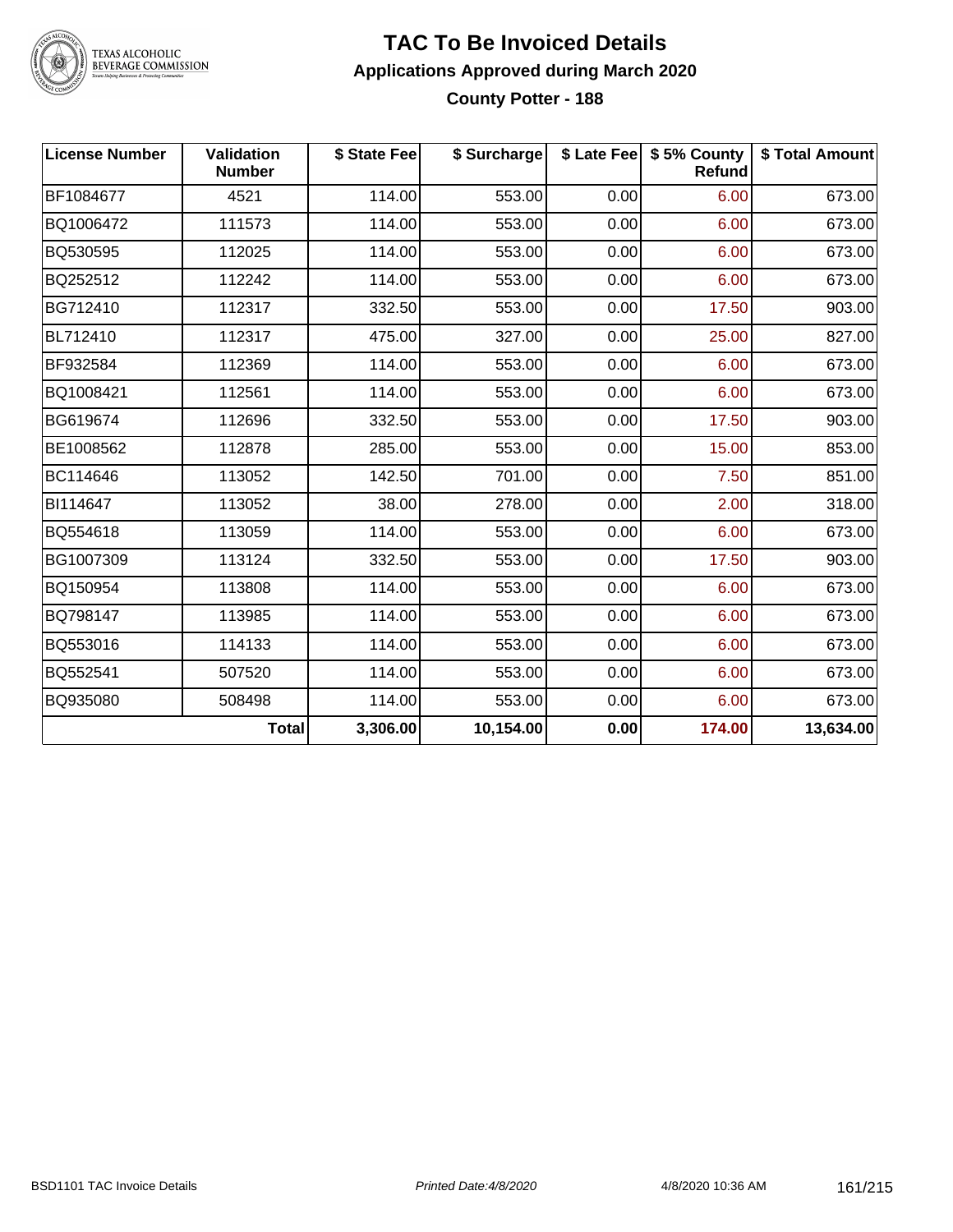

### **TAC To Be Invoiced Details Applications Approved during March 2020 County Presidio - 189**

| License Number  | <b>Validation</b><br><b>Number</b> | \$ State Feel |          |      | Refundl | \$ Surcharge   \$ Late Fee   \$5% County   \$ Total Amount |
|-----------------|------------------------------------|---------------|----------|------|---------|------------------------------------------------------------|
| BG932506        | 111757                             | 332.50        | 553.00   | 0.00 | 17.50   | 903.00                                                     |
| <b>BE178154</b> | 113163                             | 285.00        | 553.00   | 0.00 | 15.00   | 853.00                                                     |
|                 | Total                              | 617.50        | 1,106.00 | 0.00 | 32.50   | 1,756.00                                                   |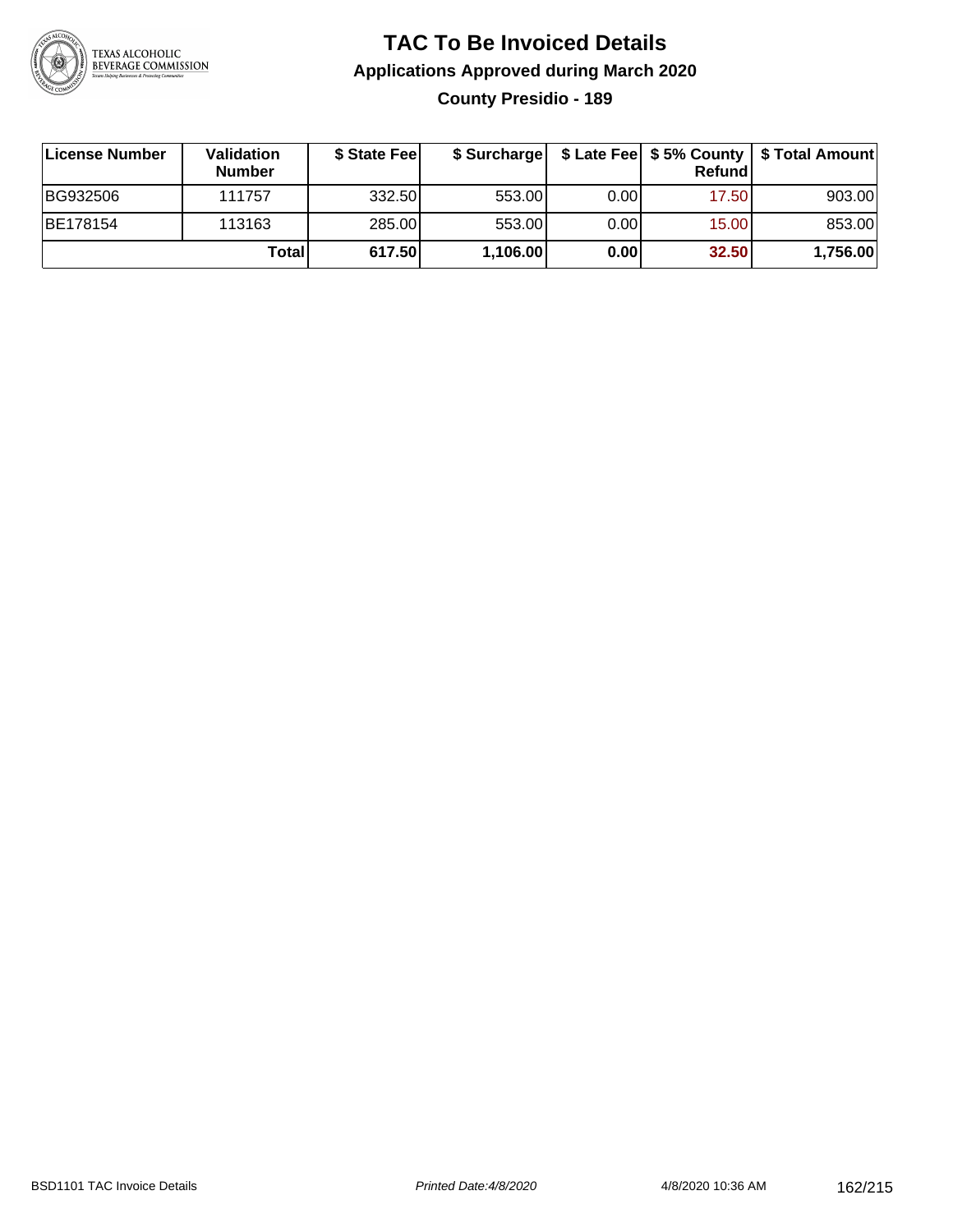

**County Rains - 190**

| ∣License Number | <b>Validation</b><br><b>Number</b> | \$ State Fee |          |      | <b>Refund</b> | \$ Surcharge   \$ Late Fee   \$5% County   \$ Total Amount |
|-----------------|------------------------------------|--------------|----------|------|---------------|------------------------------------------------------------|
| BF1084682       | 4510                               | 114.00       | 553.00   | 0.00 | 6.00          | 673.00                                                     |
| BQ936285        | 506634                             | 114.00       | 553.00   | 0.00 | 6.00          | 673.00                                                     |
|                 | Totall                             | 228.00       | 1,106.00 | 0.00 | 12.00         | 1,346.00                                                   |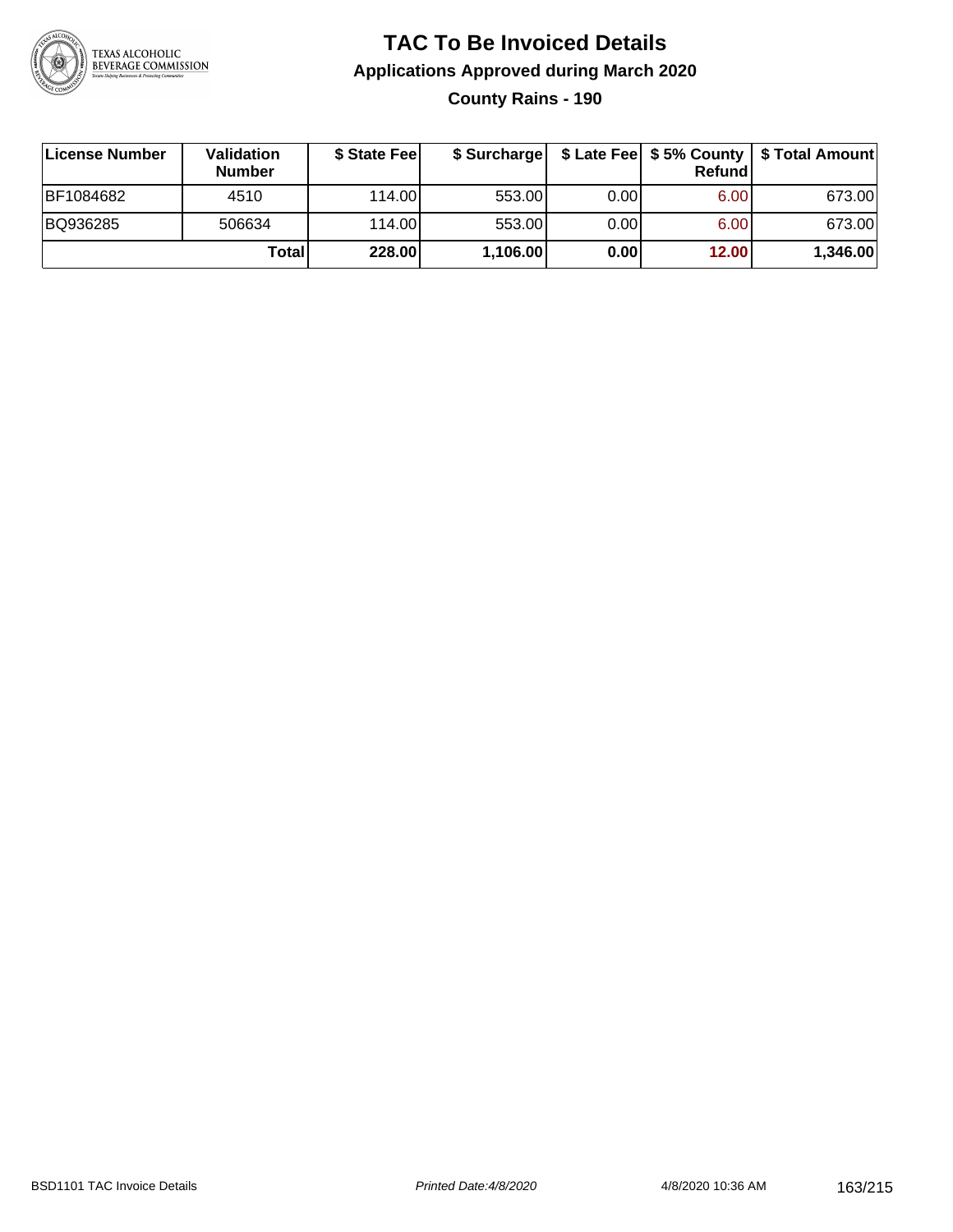

### **TAC To Be Invoiced Details Applications Approved during March 2020 County Randall - 191**

| License Number | <b>Validation</b><br><b>Number</b> | \$ State Fee | \$ Surcharge | \$ Late Fee | \$5% County<br>Refundl | \$ Total Amount |
|----------------|------------------------------------|--------------|--------------|-------------|------------------------|-----------------|
| BG1084011      | 4603                               | 332.50       | 553.00       | 0.00        | 17.50                  | 903.00          |
| BE1008564      | 112874                             | 285.00       | 553.00       | 0.00        | 15.00                  | 853.00          |
| BF292988       | 113079                             | 114.00       | 553.00       | 0.00        | 6.00                   | 673.00          |
| BQ1009058      | 113624                             | 114.00       | 553.00       | 0.00        | 6.00                   | 673.00          |
| BQ937201       | 113625                             | 114.00       | 553.00       | 0.00        | 6.00                   | 673.00          |
| BQ553015       | 114131                             | 114.00       | 553.00       | 0.00        | 6.00                   | 673.00          |
| BQ743024       | 114423                             | 114.00       | 553.00       | 0.00        | 6.00                   | 673.00          |
| BQ743026       | 114423                             | 114.00       | 553.00       | 0.00        | 6.00                   | 673.00          |
|                | <b>Total</b>                       | 1,301.50     | 4,424.00     | 0.00        | 68.50                  | 5,794.00        |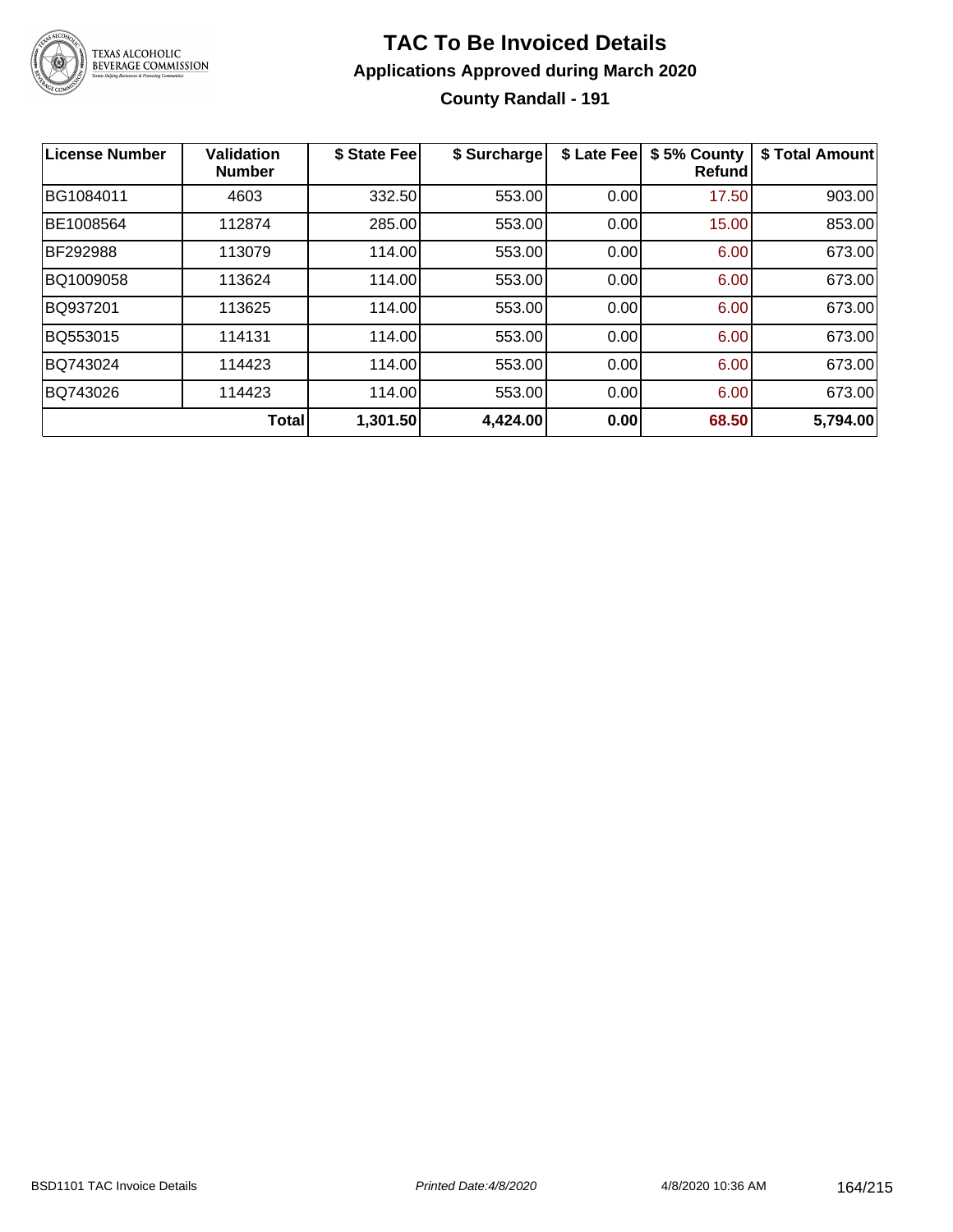

### **TAC To Be Invoiced Details Applications Approved during March 2020 County Real - 193**

| License Number | Validation<br><b>Number</b> | \$ State Feel |        |      | Refund | \$ Surcharge   \$ Late Fee   \$5% County   \$ Total Amount |
|----------------|-----------------------------|---------------|--------|------|--------|------------------------------------------------------------|
| BQ649633       | 112633                      | 114.00L       | 553.00 | 0.00 | 6.00   | 673.00                                                     |
|                | Totall                      | 114.00        | 553.00 | 0.00 | 6.00   | 673.00                                                     |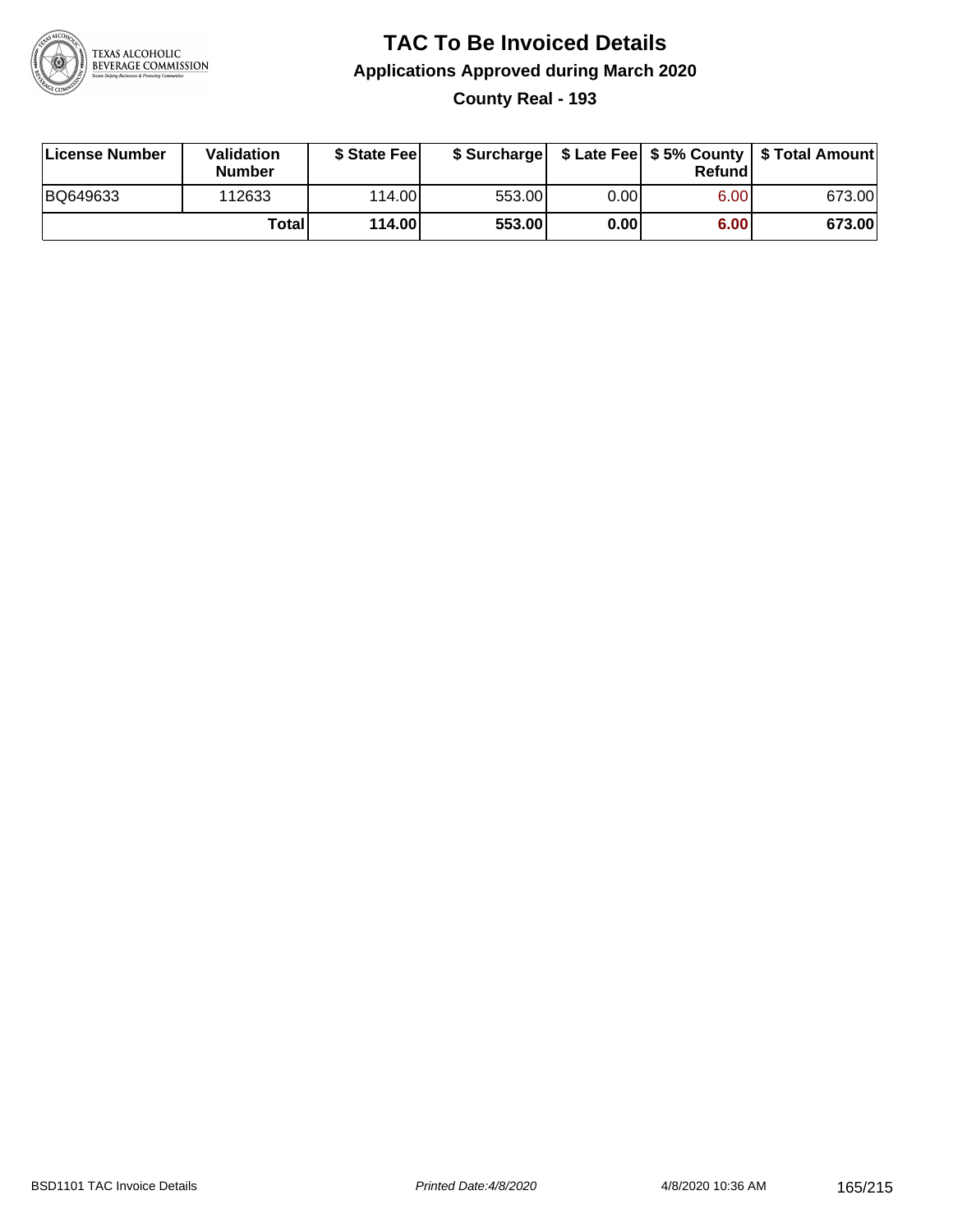

## **TAC To Be Invoiced Details Applications Approved during March 2020 County Reeves - 195**

| License Number | <b>Validation</b><br><b>Number</b> | \$ State Feel | \$ Surcharge |       | Refund |          |
|----------------|------------------------------------|---------------|--------------|-------|--------|----------|
| BF1084543      | 5115                               | 114.00        | 553.00       | 0.001 | 6.00   | 673.00   |
| BQ686606       | 117748                             | 114.00        | 553.00       | 0.00  | 6.00   | 673.00   |
|                | Total                              | 228.00        | 1,106.00     | 0.00  | 12.00  | 1,346.00 |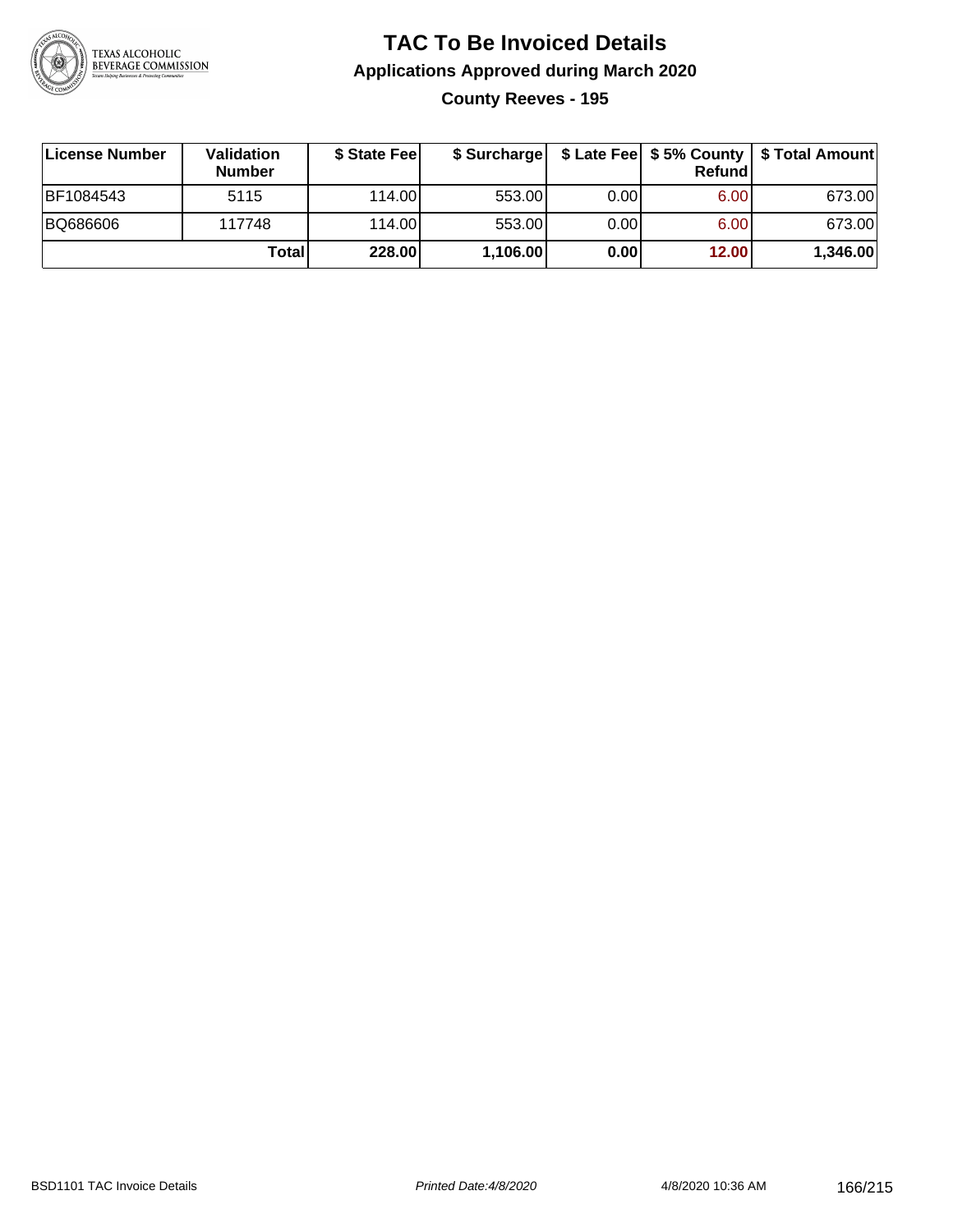

## **TAC To Be Invoiced Details Applications Approved during March 2020 County Refugio - 196**

| License Number  | <b>Validation</b><br><b>Number</b> | \$ State Feel |          |      | Refundl | \$ Surcharge   \$ Late Fee   \$5% County   \$ Total Amount |
|-----------------|------------------------------------|---------------|----------|------|---------|------------------------------------------------------------|
| BE1082811       | 4356                               | 285.00        | 553.00   | 0.00 | 15.00   | 853.00                                                     |
| <b>BF121096</b> | 113119                             | 114.00L       | 553.00   | 0.00 | 6.00    | 673.00                                                     |
|                 | Total                              | 399.00        | 1,106.00 | 0.00 | 21.00   | 1,526.00                                                   |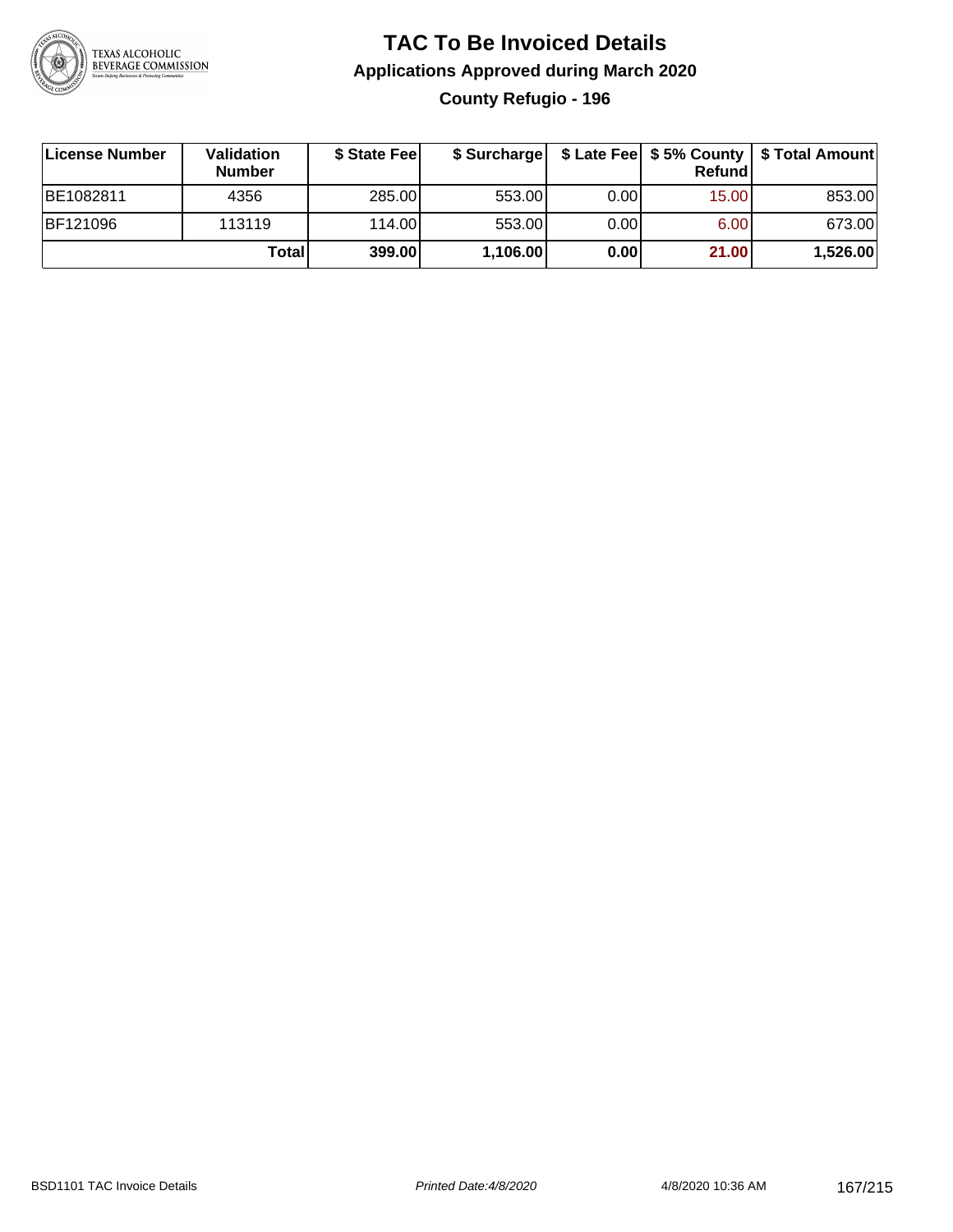

#### **TAC To Be Invoiced Details Applications Approved during March 2020 County Robertson - 198**

| License Number  | Validation<br><b>Number</b> | \$ State Feel | \$ Surcharge |      | Refund | \$ Late Fee   \$5% County   \$ Total Amount |
|-----------------|-----------------------------|---------------|--------------|------|--------|---------------------------------------------|
| <b>BF618821</b> | 111956                      | 114.00L       | 553.00       | 0.00 | 6.00   | 673.00                                      |
| BG934859        | 112231                      | 332.50        | 553.00       | 0.00 | 17.50  | 903.00                                      |
|                 | Totall                      | 446.50        | 1,106.00     | 0.00 | 23.50  | 1,576.00                                    |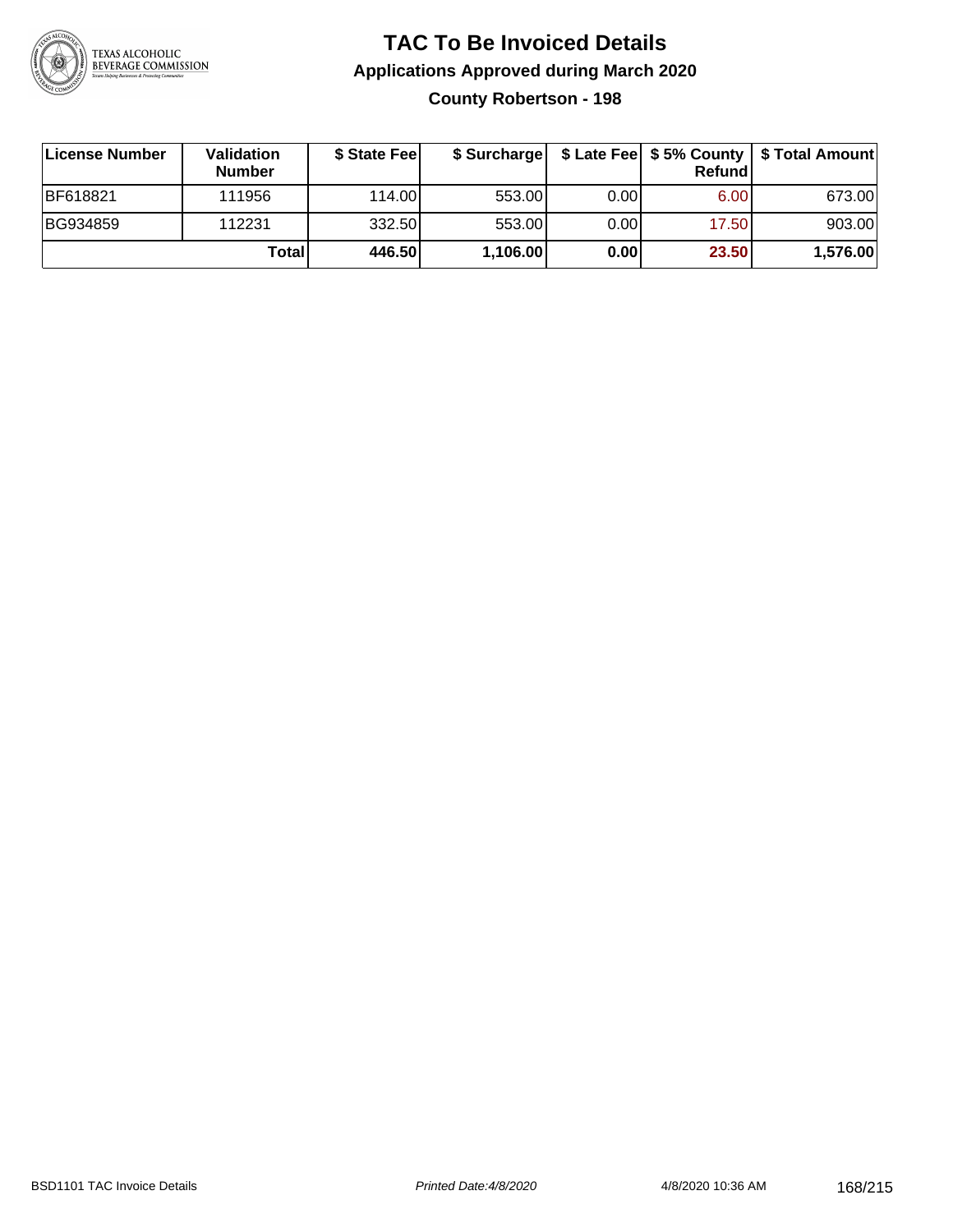

## **TAC To Be Invoiced Details Applications Approved during March 2020 County Rockwall - 199**

| ∣License Number | Validation<br><b>Number</b> | \$ State Fee | \$ Surcharge |      | \$ Late Fee   \$5% County  <br>Refundl | \$ Total Amount |
|-----------------|-----------------------------|--------------|--------------|------|----------------------------------------|-----------------|
| BQ715635        | 112870                      | 114.00       | 553.00       | 0.00 | 6.00                                   | 673.00          |
| BQ716690        | 113572                      | 114.00       | 553.00       | 0.00 | 6.00                                   | 673.00          |
| BQ938518        | 114268                      | 114.00       | 553.00       | 0.00 | 6.00                                   | 673.00          |
| BQ682129        | 506673                      | 114.00       | 553.00       | 0.00 | 6.00                                   | 673.00          |
|                 | <b>Total</b>                | 456.00       | 2,212.00     | 0.00 | 24.00                                  | 2,692.00        |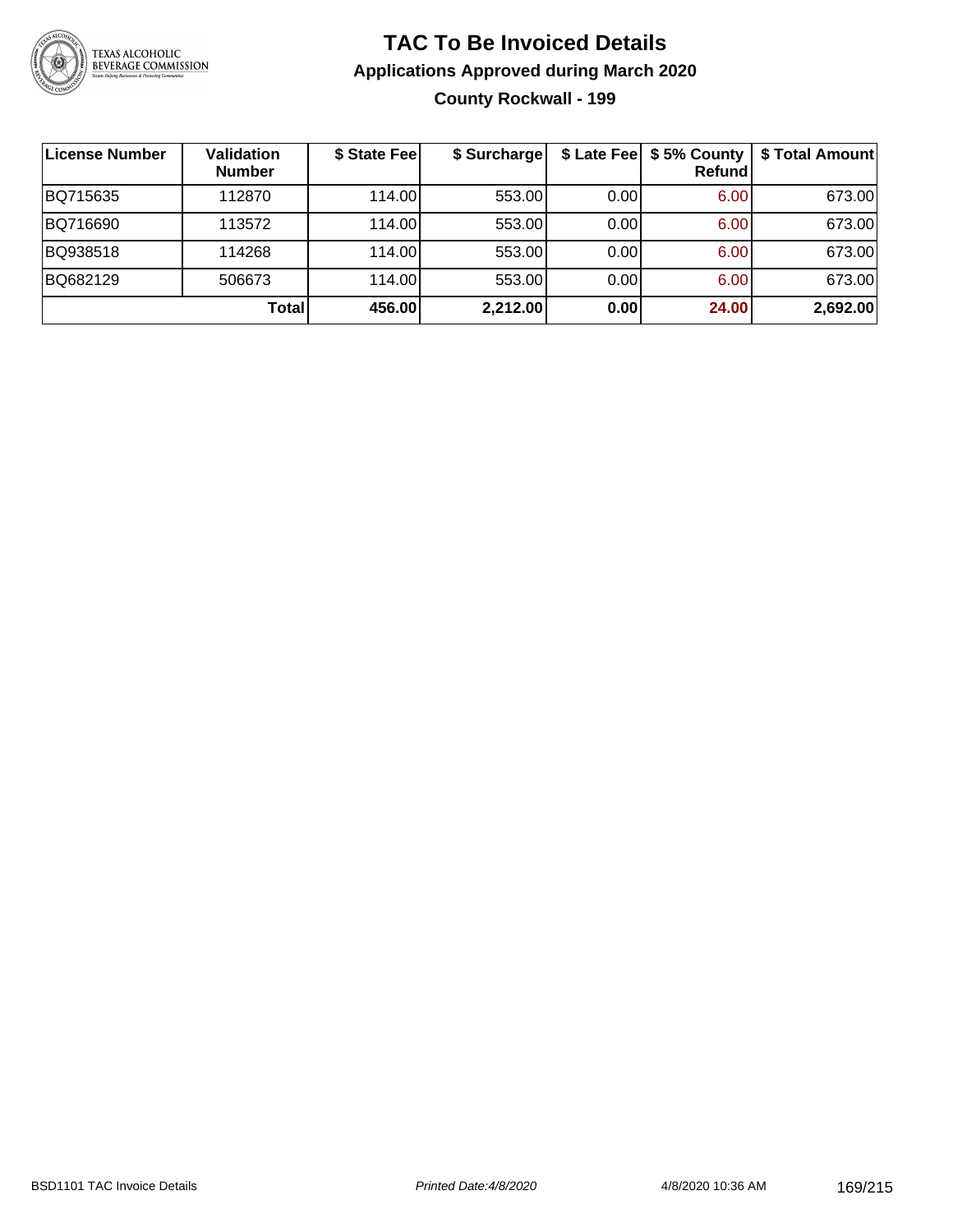

### **TAC To Be Invoiced Details Applications Approved during March 2020 County Runnels - 200**

| License Number | Validation<br><b>Number</b> | \$ State Fee |        |      | Refund | \$ Surcharge   \$ Late Fee   \$5% County   \$ Total Amount |
|----------------|-----------------------------|--------------|--------|------|--------|------------------------------------------------------------|
| BQ204412       | 103039                      | 114.00L      | 553.00 | 0.00 | 6.00   | 673.00                                                     |
|                | Totall                      | 114.00       | 553.00 | 0.00 | 6.00   | 673.00                                                     |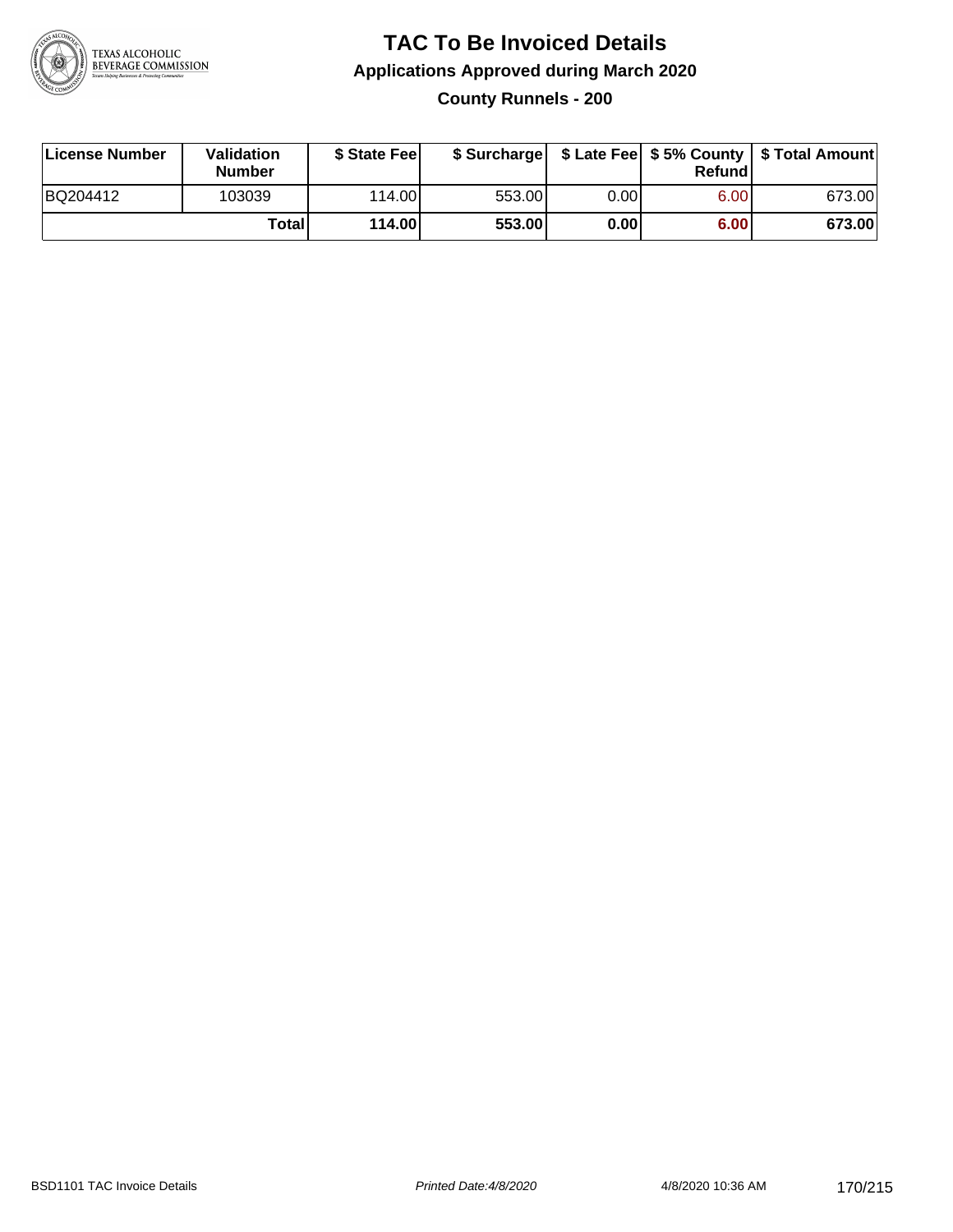

### **TAC To Be Invoiced Details Applications Approved during March 2020 County Rusk - 201**

| License Number | Validation<br><b>Number</b> | \$ State Fee |          |      | Refundl | \$ Surcharge   \$ Late Fee   \$5% County   \$ Total Amount |
|----------------|-----------------------------|--------------|----------|------|---------|------------------------------------------------------------|
| BQ933686       | 112640                      | 114.00L      | 553.00   | 0.00 | 6.00    | 673.00                                                     |
| BQ796293       | 506676                      | 114.00L      | 553.00   | 0.00 | 6.00    | 673.00                                                     |
|                | Totall                      | 228.00       | 1,106.00 | 0.00 | 12.00   | 1,346.00                                                   |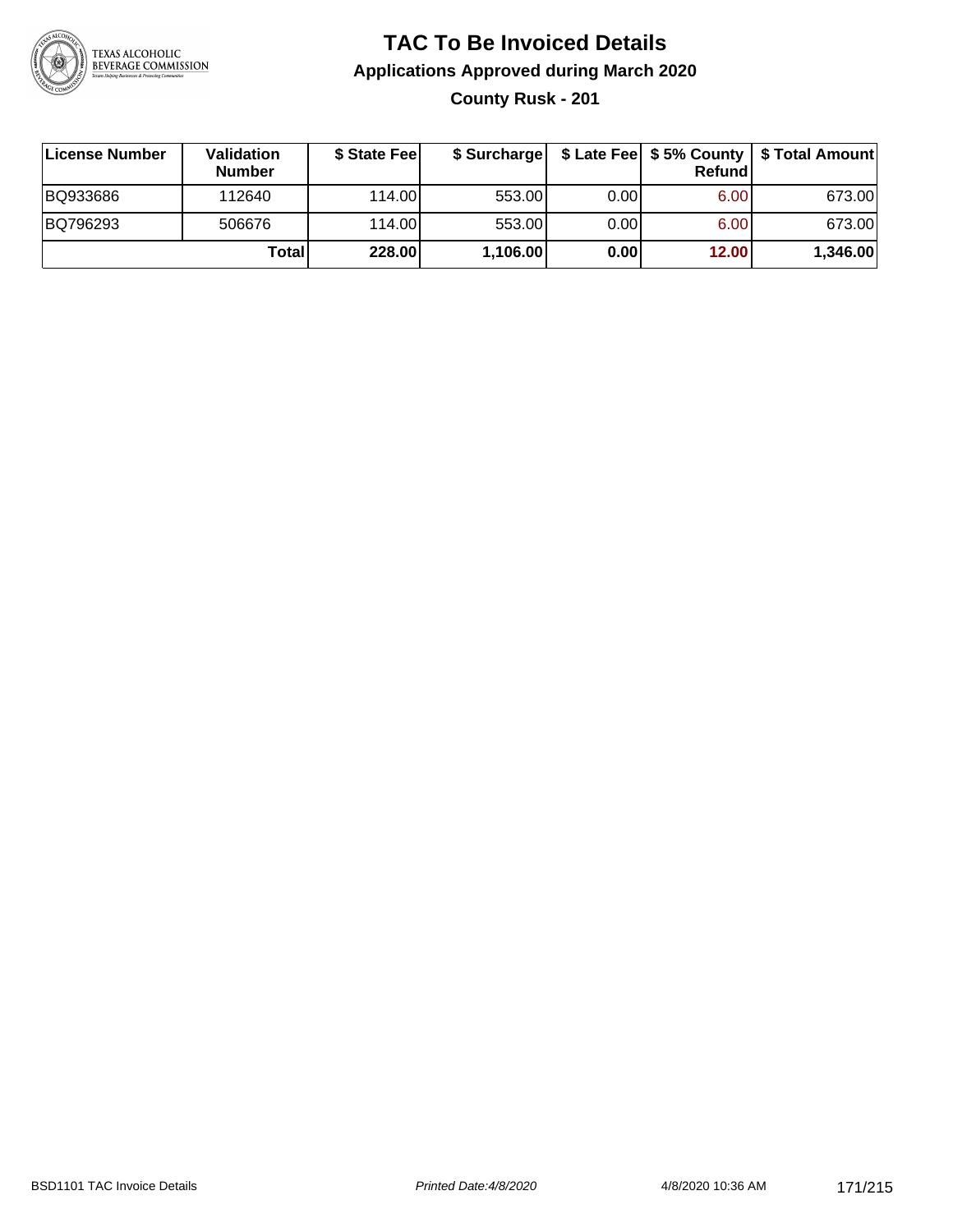

**County San Jacinto - 204**

| License Number  | <b>Validation</b><br><b>Number</b> | \$ State Feel | \$ Surcharge |      | Refundl | \$ Late Fee   \$5% County   \$ Total Amount |
|-----------------|------------------------------------|---------------|--------------|------|---------|---------------------------------------------|
| BQ1083640       | 4179                               | 114.00        | 553.00       | 0.00 | 6.00    | 673.00                                      |
| BQ487454        | 112482                             | 114.00        | 553.00       | 0.00 | 6.00    | 673.00                                      |
| <b>BF251917</b> | 508096                             | 114.00        | 553.00       | 0.00 | 6.00    | 673.00                                      |
|                 | Totall                             | 342.00        | 1,659.00     | 0.00 | 18.00   | 2,019.00                                    |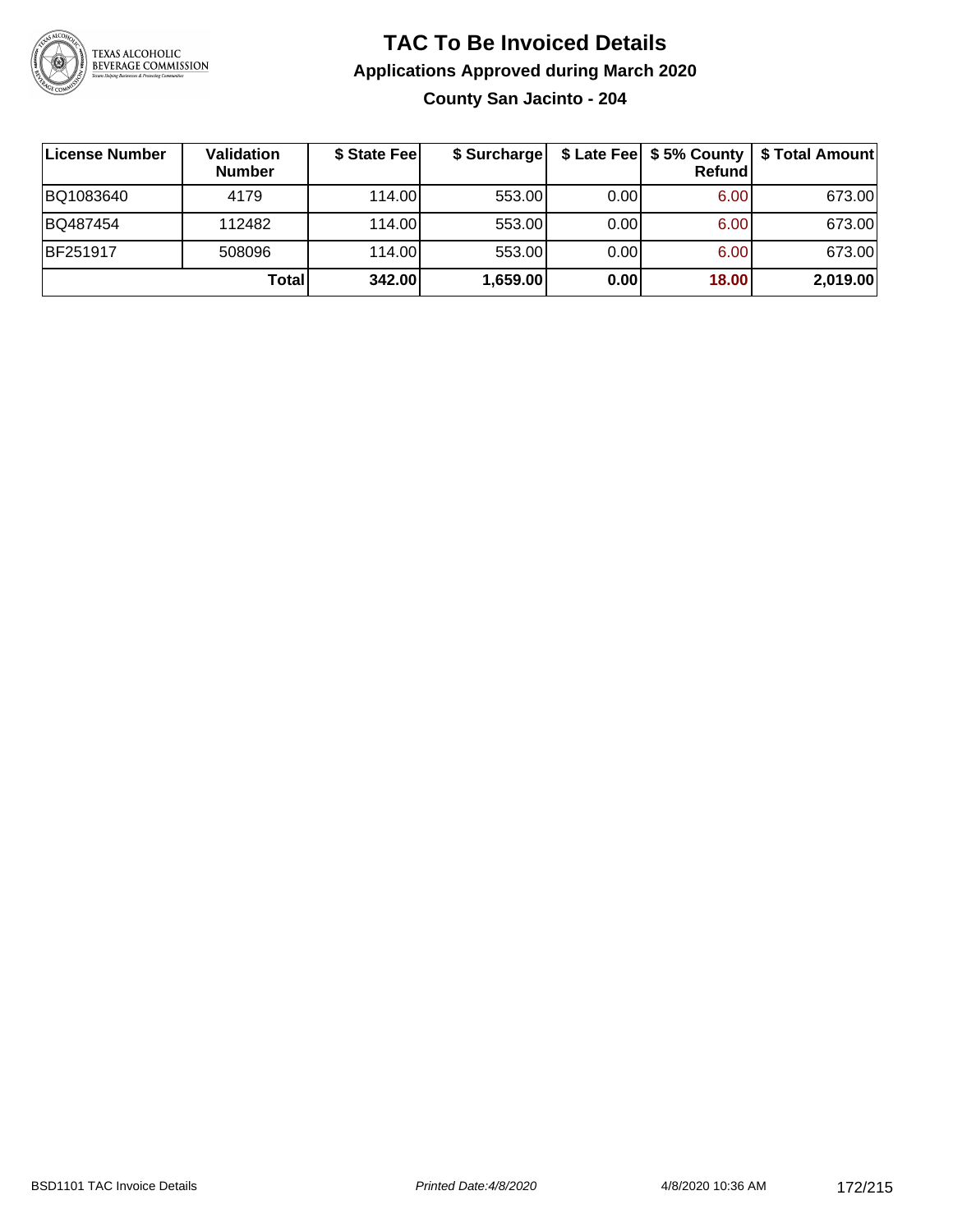

#### **TAC To Be Invoiced Details Applications Approved during March 2020 County San Patricio - 205**

| <b>License Number</b> | <b>Validation</b><br><b>Number</b> | \$ State Fee | \$ Surcharge | \$ Late Fee | \$5% County<br>Refundl | \$ Total Amount |
|-----------------------|------------------------------------|--------------|--------------|-------------|------------------------|-----------------|
| BG1082456             | 4018                               | 332.50       | 553.00       | 0.00        | 17.50                  | 903.00          |
| BF1083098             | 4487                               | 114.00       | 553.00       | 0.00        | 6.00                   | 673.00          |
| BG1085182             | 4632                               | 332.50       | 553.00       | 0.00        | 17.50                  | 903.00          |
| BG931905              | 111416                             | 332.50       | 553.00       | 0.00        | 17.50                  | 903.00          |
| BG205259              | 112431                             | 332.50       | 553.00       | 0.00        | 17.50                  | 903.00          |
| BF795094              | 112451                             | 114.00       | 553.00       | 0.00        | 6.00                   | 673.00          |
| BQ649607              | 112629                             | 114.00       | 553.00       | 0.00        | 6.00                   | 673.00          |
| BQ315251              | 112799                             | 114.00       | 553.00       | 0.00        | 6.00                   | 673.00          |
| BF121097              | 113119                             | 114.00       | 553.00       | 0.00        | 6.00                   | 673.00          |
| BF121100              | 113119                             | 114.00       | 553.00       | 0.00        | 6.00                   | 673.00          |
|                       | <b>Total</b>                       | 2,014.00     | 5,530.00     | 0.00        | 106.00                 | 7,650.00        |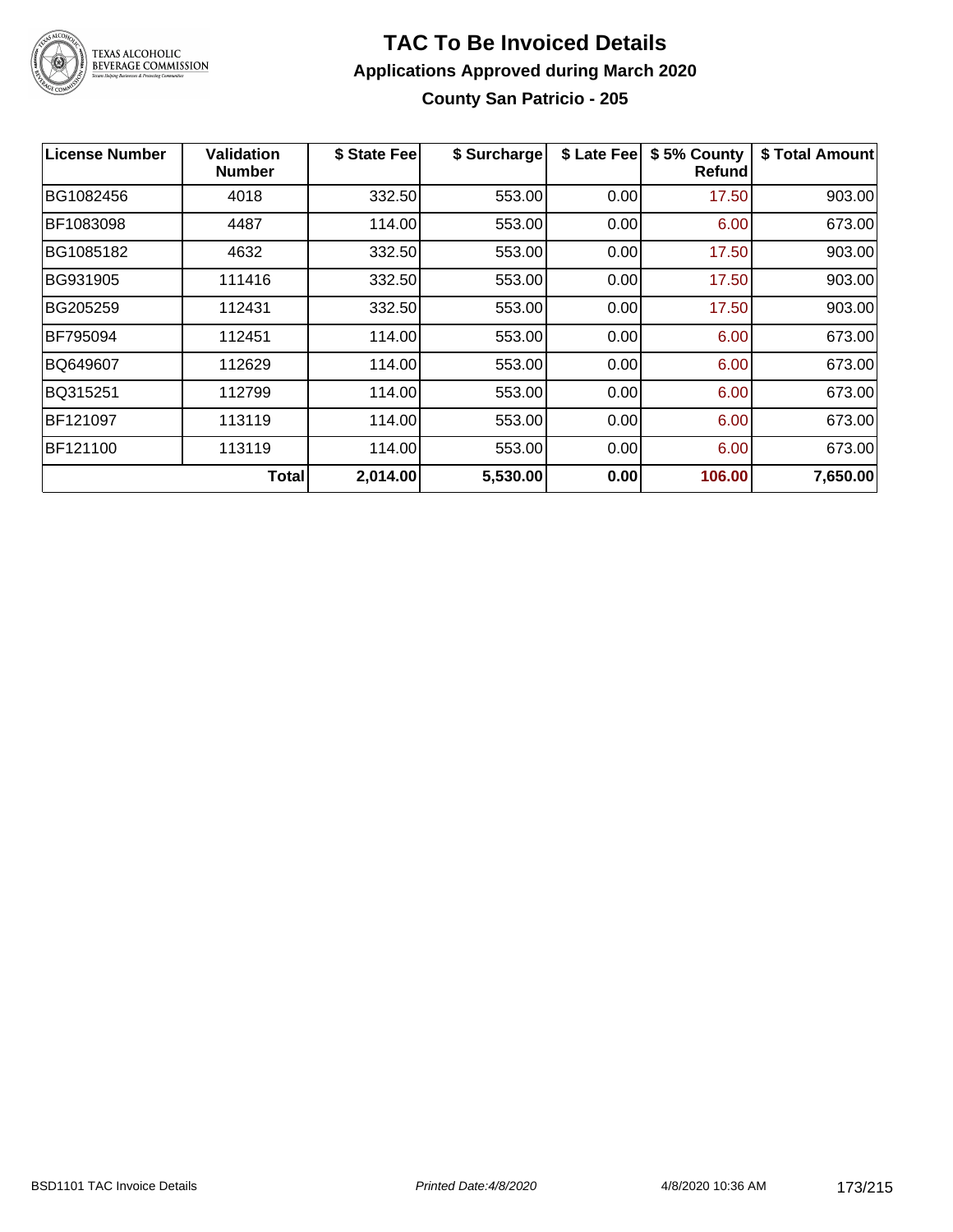

### **TAC To Be Invoiced Details Applications Approved during March 2020 County San Saba - 206**

| License Number  | Validation<br><b>Number</b> | \$ State Feel |        |      | Refund | \$ Surcharge   \$ Late Fee   \$5% County   \$ Total Amount |
|-----------------|-----------------------------|---------------|--------|------|--------|------------------------------------------------------------|
| <b>BF448067</b> | 114878                      | 114.00        | 553.00 | 0.00 | 6.00   | 673.00                                                     |
|                 | Total                       | 114.00        | 553.00 | 0.00 | 6.00   | 673.00                                                     |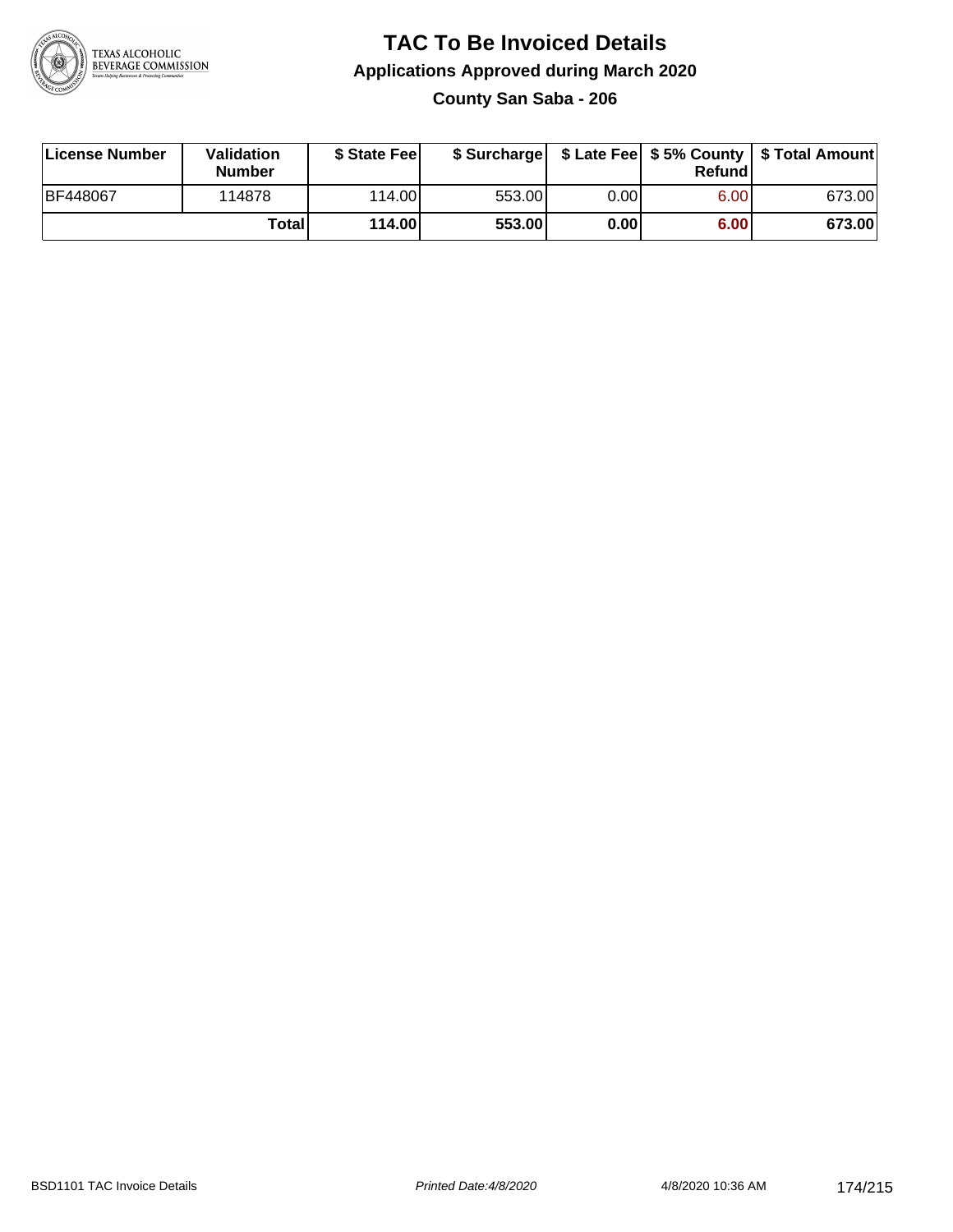

**County Schleicher - 207**

| License Number | <b>Validation</b><br><b>Number</b> | \$ State Fee | \$ Surcharge |       | Refundl |        |
|----------------|------------------------------------|--------------|--------------|-------|---------|--------|
| BF241445       | 111866                             | 114.00L      | 553.00       | 0.001 | 6.00    | 673.00 |
|                | Totall                             | 114.00       | 553.00       | 0.00  | 6.00    | 673.00 |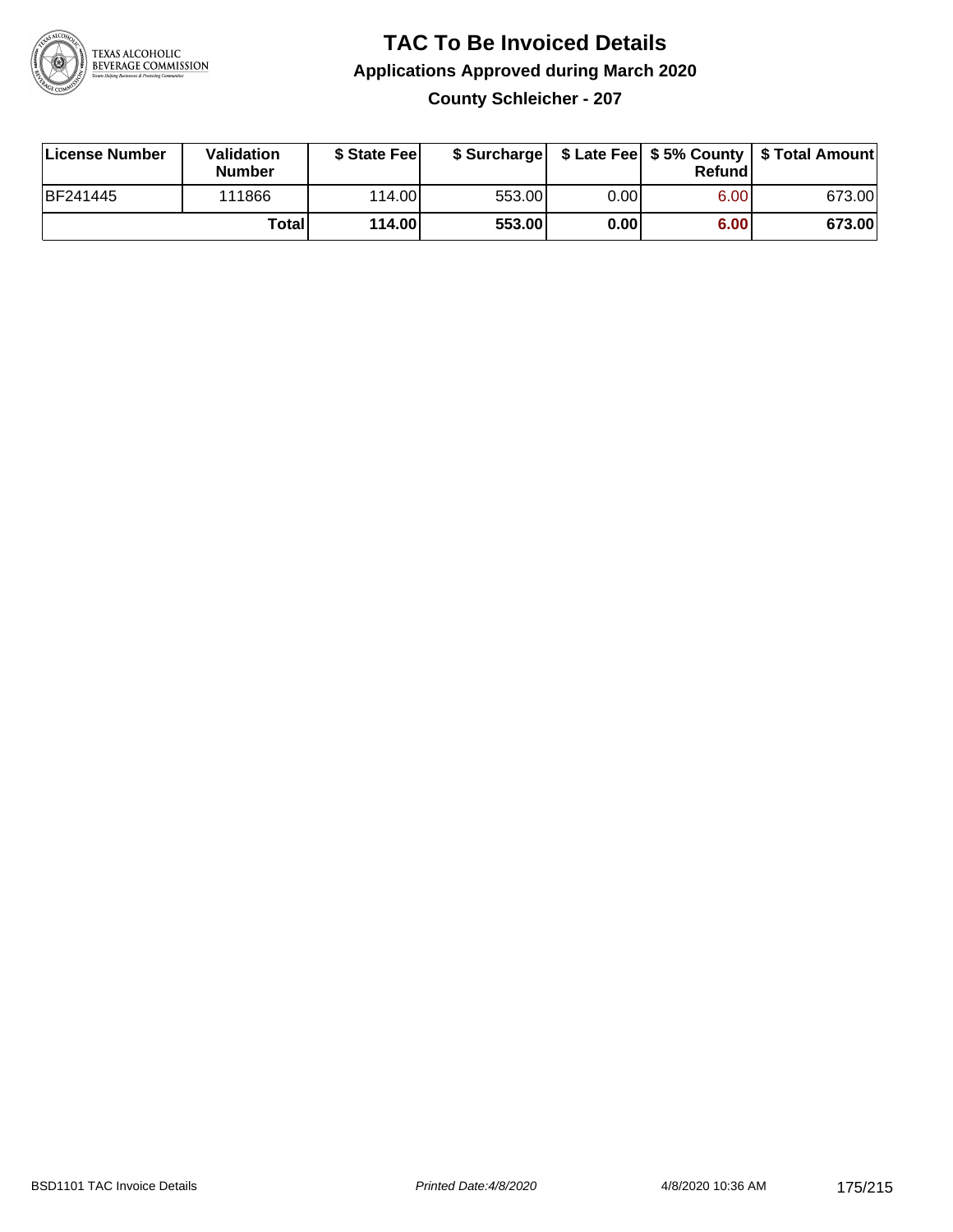

# **TAC To Be Invoiced Details Applications Approved during March 2020 County Shelby - 210**

| License Number | Validation<br><b>Number</b> | \$ State Feel |        |      | Refund | \$ Surcharge   \$ Late Fee   \$5% County   \$ Total Amount |
|----------------|-----------------------------|---------------|--------|------|--------|------------------------------------------------------------|
| BQ1084653      | 4389                        | 114.00L       | 553.00 | 0.00 | 6.00   | 673.00                                                     |
|                | <b>Total</b>                | 114.00        | 553.00 | 0.00 | 6.00   | 673.00                                                     |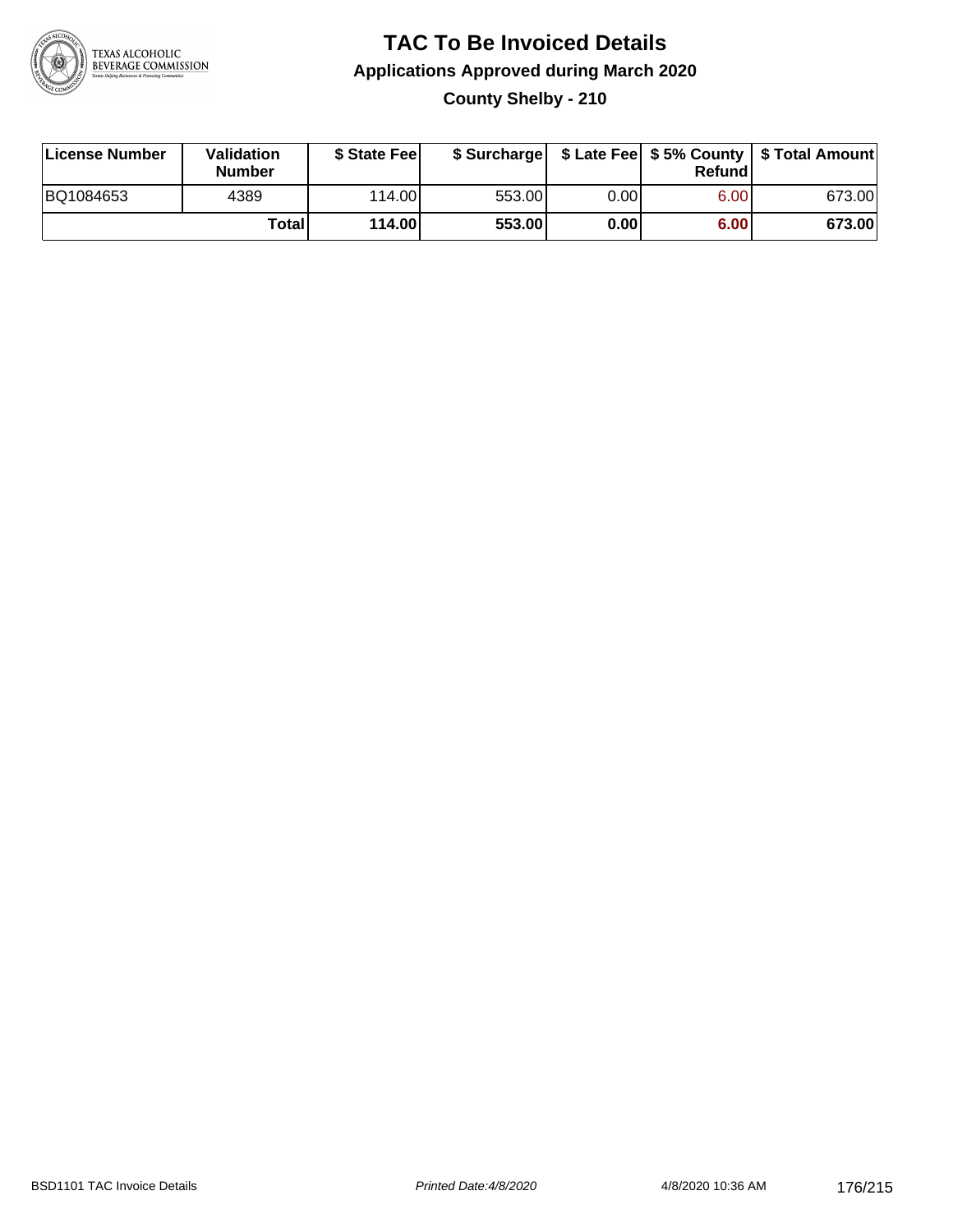

**County Smith - 212**

| <b>License Number</b> | <b>Validation</b><br><b>Number</b> | \$ State Fee | \$ Surcharge | \$ Late Fee | \$5% County<br>Refund | \$ Total Amount |
|-----------------------|------------------------------------|--------------|--------------|-------------|-----------------------|-----------------|
| BF1083884             | 4415                               | 114.00       | 553.00       | 0.00        | 6.00                  | 673.00          |
| BQ1084769             | 4976                               | 114.00       | 553.00       | 0.00        | 6.00                  | 673.00          |
| BQ861033              | 111841                             | 114.00       | 553.00       | 0.00        | 6.00                  | 673.00          |
| BQ935451              | 112046                             | 114.00       | 553.00       | 0.00        | 6.00                  | 673.00          |
| BQ1006526             | 112133                             | 114.00       | 553.00       | 0.00        | 6.00                  | 673.00          |
| BQ862540              | 112591                             | 114.00       | 553.00       | 0.00        | 6.00                  | 673.00          |
| BQ935162              | 112749                             | 114.00       | 553.00       | 0.00        | 6.00                  | 673.00          |
| BQ862180              | 113203                             | 114.00       | 553.00       | 0.00        | 6.00                  | 673.00          |
|                       | <b>Total</b>                       | 912.00       | 4,424.00     | 0.00        | 48.00                 | 5,384.00        |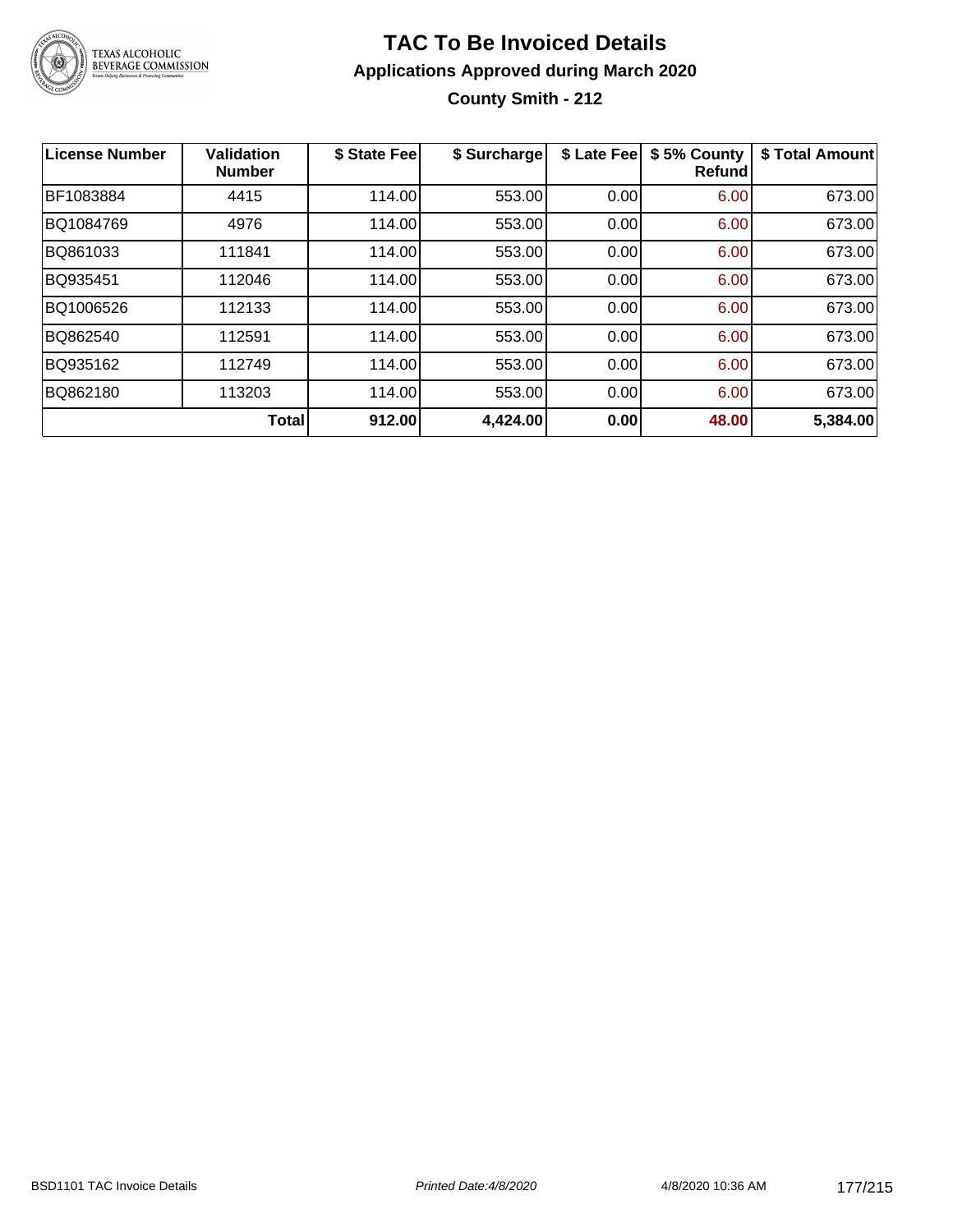

#### **TAC To Be Invoiced Details Applications Approved during March 2020 County Starr - 214**

**License Number Validation Number \$ State Fee \$ Surcharge \$ Late Fee \$ 5% County Refund \$ Total Amount** BQ1082493 4664 114.00 553.00 0.00 6.00 673.00 BQ795847 | 112322 | 114.00| 553.00| 0.00| 6.00| 673.00 BQ282866 112867 114.00 553.00 0.00 6.00 673.00 BQ1005338 113137 114.00 553.00 0.00 6.00 673.00 BQ715445 113157 114.00 553.00 0.00 6.00 673.00 BQ1003772 | 507434 | 114.00| 553.00| 0.00| 6.00| 673.00 BG794719 | 507435 | 332.50| 553.00| 0.00| 17.50| 903.00 BG741747 | 507897 | 332.50| 553.00| 0.00| 17.50| 903.00 BQ1008485 | 508179 | 114.00| 553.00| 0.00| 6.00| 673.00 **Total 1,463.00 4,977.00 0.00 77.00 6,517.00**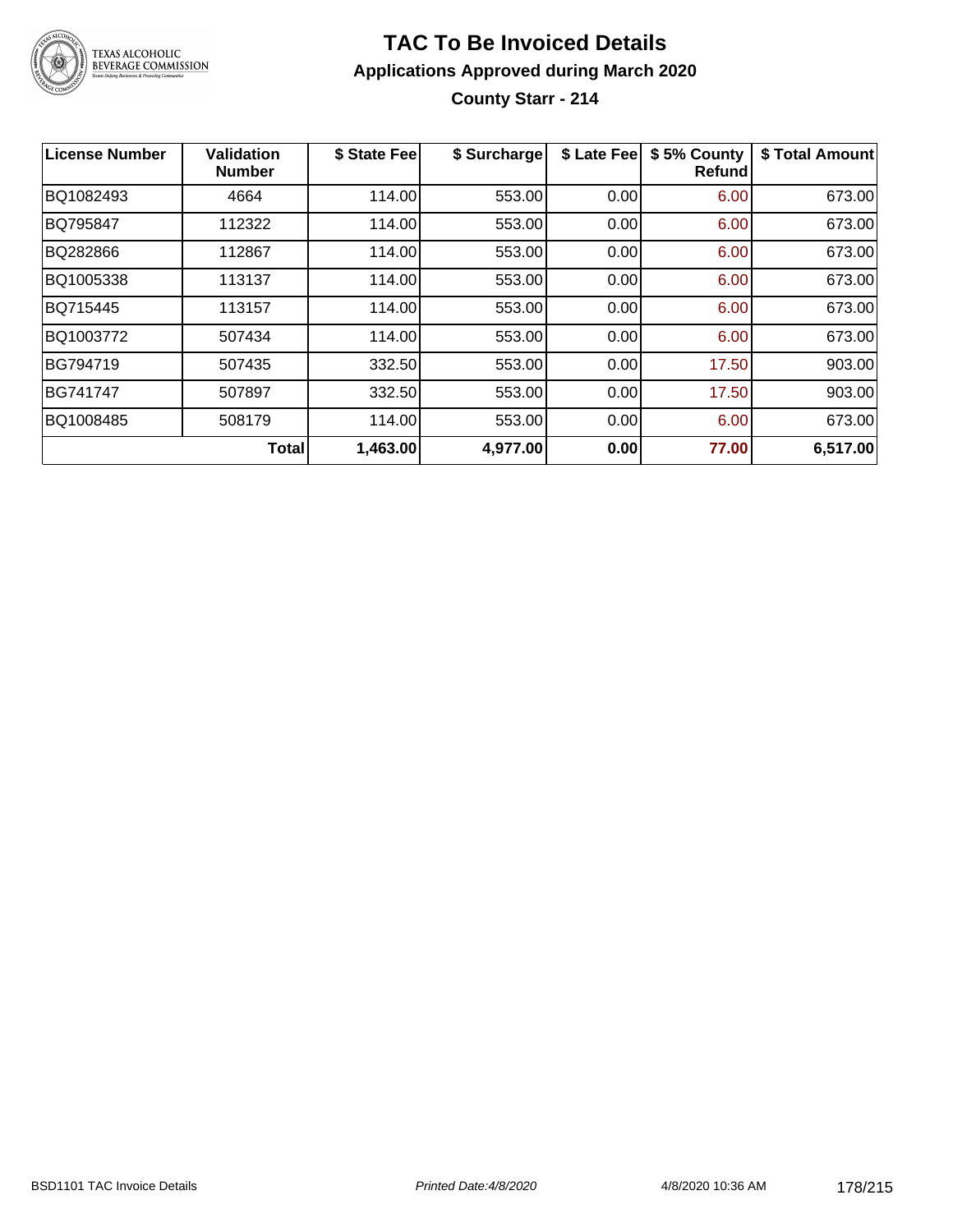

### **TAC To Be Invoiced Details Applications Approved during March 2020 County Swisher - 219**

| License Number | Validation<br><b>Number</b> | \$ State Fee | \$ Surcharge |      | Refund | \$ Late Fee   \$5% County   \$ Total Amount |
|----------------|-----------------------------|--------------|--------------|------|--------|---------------------------------------------|
| BQ713643       | 112110                      | 114.00L      | 553.00       | 0.00 | 6.00   | 673.00                                      |
| BQ714067       | 112111                      | 114.00L      | 553.00       | 0.00 | 6.00   | 673.00                                      |
|                | Total                       | 228.00       | 1,106.00     | 0.00 | 12.00  | 1,346.00                                    |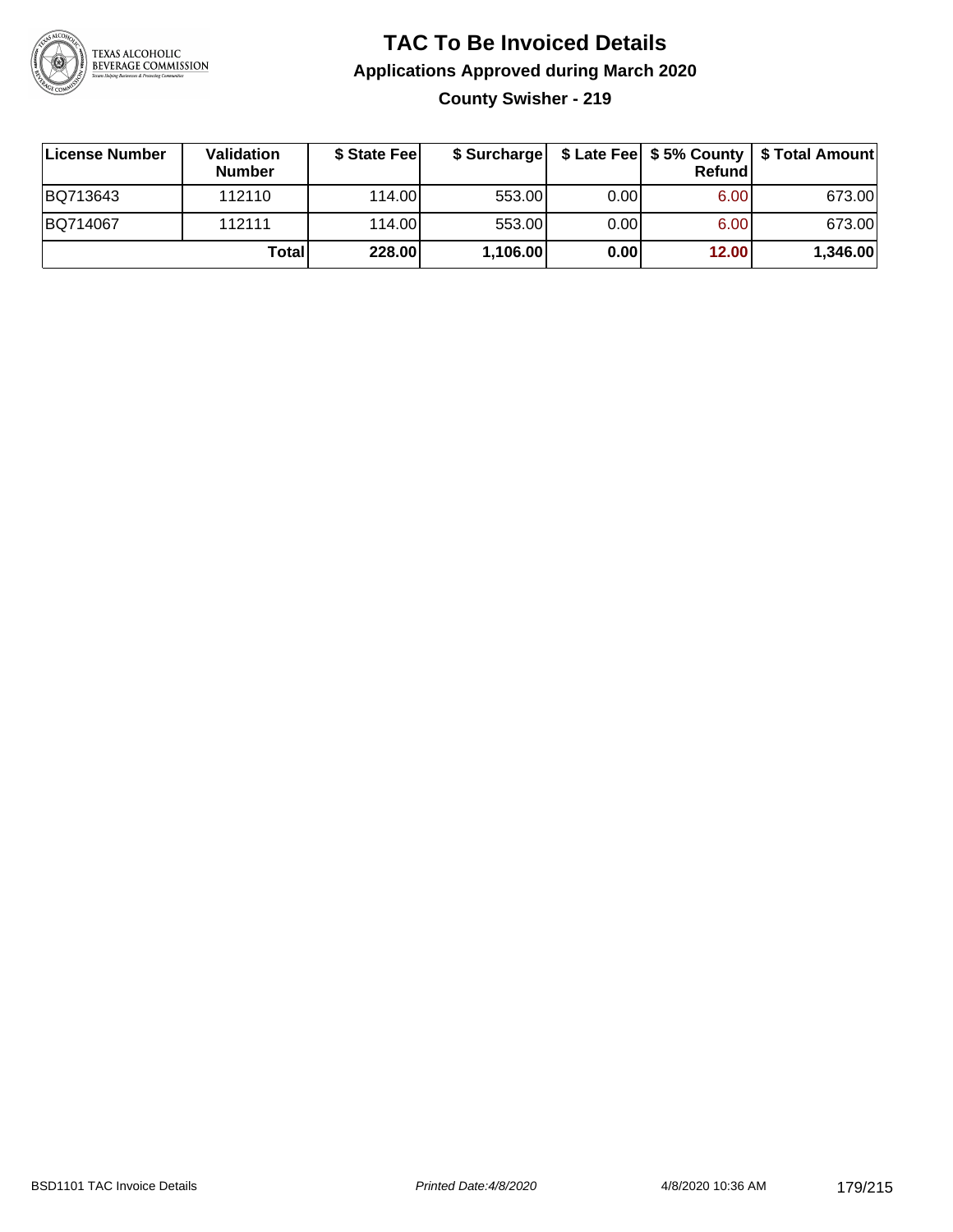

# TEXAS ALCOHOLIC<br>BEVERAGE COMMISSION

#### **TAC To Be Invoiced Details Applications Approved during March 2020 County Tarrant - 220**

| License Number | Validation<br><b>Number</b> | \$ State Fee | \$ Surcharge |      | \$ Late Fee \$ 5% County<br>Refund | \$ Total Amount |
|----------------|-----------------------------|--------------|--------------|------|------------------------------------|-----------------|
| BQ1083284      | 3203                        | 114.00       | 553.00       | 0.00 | 6.00                               | 673.00          |
| BG1082970      | 3603                        | 1,900.00     | 553.00       | 0.00 | 100.00                             | 2,553.00        |
| BQ1083414      | 3753                        | 114.00       | 553.00       | 0.00 | 6.00                               | 673.00          |
| BQ1084848      | 3888                        | 114.00       | 553.00       | 0.00 | 6.00                               | 673.00          |
| BF1082886      | 3902                        | 114.00       | 553.00       | 0.00 | 6.00                               | 673.00          |
| BF1082490      | 3955                        | 114.00       | 553.00       | 0.00 | 6.00                               | 673.00          |
| BQ1083443      | 3974                        | 114.00       | 553.00       | 0.00 | 6.00                               | 673.00          |
| BQ1082627      | 4027                        | 114.00       | 553.00       | 0.00 | 6.00                               | 673.00          |
| BQ1083237      | 4033                        | 114.00       | 553.00       | 0.00 | 6.00                               | 673.00          |
| BQ1082841      | 4034                        | 114.00       | 553.00       | 0.00 | 6.00                               | 673.00          |
| BF1082762      | 4061                        | 114.00       | 553.00       | 0.00 | 6.00                               | 673.00          |
| BQ1082786      | 4070                        | 114.00       | 553.00       | 0.00 | 6.00                               | 673.00          |
| BQ1085246      | 4079                        | 114.00       | 553.00       | 0.00 | 6.00                               | 673.00          |
| BQ1083599      | 4081                        | 114.00       | 553.00       | 0.00 | 6.00                               | 673.00          |
| BF1082868      | 4127                        | 114.00       | 553.00       | 0.00 | 6.00                               | 673.00          |
| BF1082864      | 4262                        | 114.00       | 553.00       | 0.00 | 6.00                               | 673.00          |
| BG1085154      | 4275                        | 1,900.00     | 553.00       | 0.00 | 100.00                             | 2,553.00        |
| BP1085154      | 4275                        | 950.00       | 426.00       | 0.00 | 50.00                              | 1,426.00        |
| BG1084604      | 4276                        | 1,900.00     | 553.00       | 0.00 | 100.00                             | 2,553.00        |
| BQ1082821      | 4384                        | 114.00       | 553.00       | 0.00 | 6.00                               | 673.00          |
| BQ1083080      | 4399                        | 114.00       | 553.00       | 0.00 | 6.00                               | 673.00          |
| BG1083977      | 4439                        | 1,900.00     | 553.00       | 0.00 | 100.00                             | 2,553.00        |
| BP1083977      | 4439                        | 950.00       | 426.00       | 0.00 | 50.00                              | 1,426.00        |
| BQ1083931      | 4445                        | 114.00       | 553.00       | 0.00 | 6.00                               | 673.00          |
| BG1082552      | 4493                        | 1,900.00     | 553.00       | 0.00 | 100.00                             | 2,553.00        |
| BG1082732      | 4494                        | 1,900.00     | 553.00       | 0.00 | 100.00                             | 2,553.00        |
| BQ1082349      | 4578                        | 114.00       | 553.00       | 0.00 | 6.00                               | 673.00          |
| BF1084284      | 4597                        | 114.00       | 553.00       | 0.00 | 6.00                               | 673.00          |
| BF1084238      | 4598                        | 114.00       | 553.00       | 0.00 | 6.00                               | 673.00          |
| BF1084662      | 4599                        | 114.00       | 553.00       | 0.00 | 6.00                               | 673.00          |
| BF1083233      | 4601                        | 114.00       | 553.00       | 0.00 | 6.00                               | 673.00          |
| BF1083919      | 4602                        | 114.00       | 553.00       | 0.00 | 6.00                               | 673.00          |
| BG1084149      | 4614                        | 1,900.00     | 553.00       | 0.00 | 100.00                             | 2,553.00        |
| BA1084901      | 4622                        | 1,425.00     | 651.00       | 0.00 | 75.00                              | 2,151.00        |
| BF1082774      | 4685                        | 114.00       | 553.00       | 0.00 | 6.00                               | 673.00          |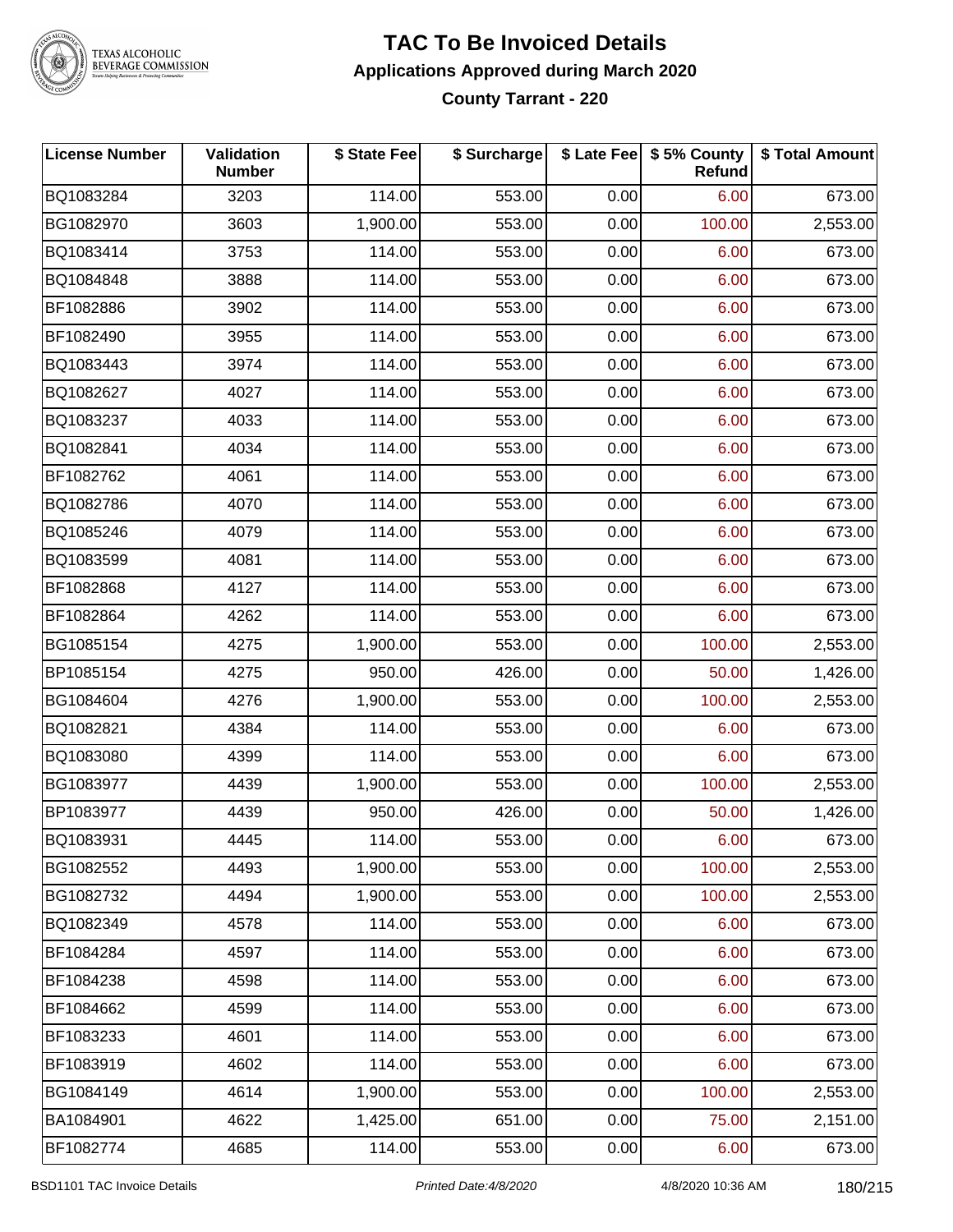| <b>License Number</b> | Validation<br><b>Number</b> | \$ State Fee | \$ Surcharge |        | \$ Late Fee   \$5% County<br>Refund | \$ Total Amount |
|-----------------------|-----------------------------|--------------|--------------|--------|-------------------------------------|-----------------|
| BQ1084636             | 4765                        | 114.00       | 553.00       | 0.00   | 6.00                                | 673.00          |
| BG1083077             | 4810                        | 1,900.00     | 553.00       | 0.00   | 100.00                              | 2,553.00        |
| BQ1083873             | 4839                        | 114.00       | 553.00       | 0.00   | 6.00                                | 673.00          |
| BQ1084190             | 4876                        | 114.00       | 553.00       | 0.00   | 6.00                                | 673.00          |
| BQ1085020             | 4931                        | 114.00       | 553.00       | 0.00   | 6.00                                | 673.00          |
| BQ1084723             | 4958                        | 114.00       | 553.00       | 0.00   | 6.00                                | 673.00          |
| BQ1084737             | 4974                        | 114.00       | 553.00       | 0.00   | 6.00                                | 673.00          |
| BF1085121             | 5013                        | 114.00       | 553.00       | 0.00   | 6.00                                | 673.00          |
| BF1085127             | 5014                        | 114.00       | 553.00       | 0.00   | 6.00                                | 673.00          |
| BQ1083975             | 5064                        | 114.00       | 553.00       | 0.00   | 6.00                                | 673.00          |
| BQ1084790             | 5107                        | 114.00       | 553.00       | 0.00   | 6.00                                | 673.00          |
| BG1084822             | 5126                        | 1,900.00     | 553.00       | 0.00   | 100.00                              | 2,553.00        |
| BQ1085270             | 5389                        | 114.00       | 553.00       | 0.00   | 6.00                                | 673.00          |
| BG647693              | 110749                      | 1,425.00     | 553.00       | 0.00   | 75.00                               | 2,053.00        |
| BG1004475             | 111440                      | 1,425.00     | 553.00       | 0.00   | 75.00                               | 2,053.00        |
| BF425359              | 111540                      | 114.00       | 553.00       | 0.00   | 6.00                                | 673.00          |
| BG933993              | 111708                      | 1,425.00     | 553.00       | 0.00   | 75.00                               | 2,053.00        |
| BG1004111             | 111711                      | 1,425.00     | 553.00       | 0.00   | 75.00                               | 2,053.00        |
| BG425398              | 111715                      | 1,425.00     | 553.00       | 0.00   | 75.00                               | 2,053.00        |
| BF549392              | 111789                      | 114.00       | 553.00       | 0.00   | 6.00                                | 673.00          |
| BQ487057              | 111907                      | 114.00       | 553.00       | 0.00   | 6.00                                | 673.00          |
| BF713302              | 111922                      | 114.00       | 553.00       | 0.00   | 6.00                                | 673.00          |
| BF713300              | 111925                      | 114.00       | 553.00       | 0.00   | 6.00                                | 673.00          |
| BF551380              | 111945                      | 114.00       | 553.00       | 0.00   | 6.00                                | 673.00          |
| BF650135              | 111955                      | 114.00       | 553.00       | 0.00   | 6.00                                | 673.00          |
| BG1001721             | 111957                      | 1,425.00     | 553.00       | 100.00 | 75.00                               | 2,153.00        |
| BQ932507              | 111978                      | 114.00       | 553.00       | 0.00   | 6.00                                | 673.00          |
| BQ933447              | 112049                      | 114.00       | 553.00       | 0.00   | 6.00                                | 673.00          |
| BQ862476              | 112050                      | 114.00       | 553.00       | 0.00   | 6.00                                | 673.00          |
| BQ1006052             | 112051                      | 114.00       | 553.00       | 0.00   | 6.00                                | 673.00          |
| BF864638              | 112083                      | 114.00       | 553.00       | 0.00   | 6.00                                | 673.00          |
| BQ1008110             | 112119                      | 114.00       | 553.00       | 0.00   | 6.00                                | 673.00          |
| BF863571              | 112123                      | 114.00       | 553.00       | 0.00   | 6.00                                | 673.00          |
| BF862366              | 112127                      | 114.00       | 553.00       | 0.00   | 6.00                                | 673.00          |
| BQ620268              | 112233                      | 114.00       | 553.00       | 0.00   | 6.00                                | 673.00          |
| BQ935492              | 112249                      | 114.00       | 553.00       | 0.00   | 6.00                                | 673.00          |
| BF572223              | 112342                      | 114.00       | 553.00       | 0.00   | 6.00                                | 673.00          |
| BQ936209              | 112380                      | 114.00       | 553.00       | 0.00   | 6.00                                | 673.00          |
| BQ685347              | 112388                      | 114.00       | 553.00       | 0.00   | 6.00                                | 673.00          |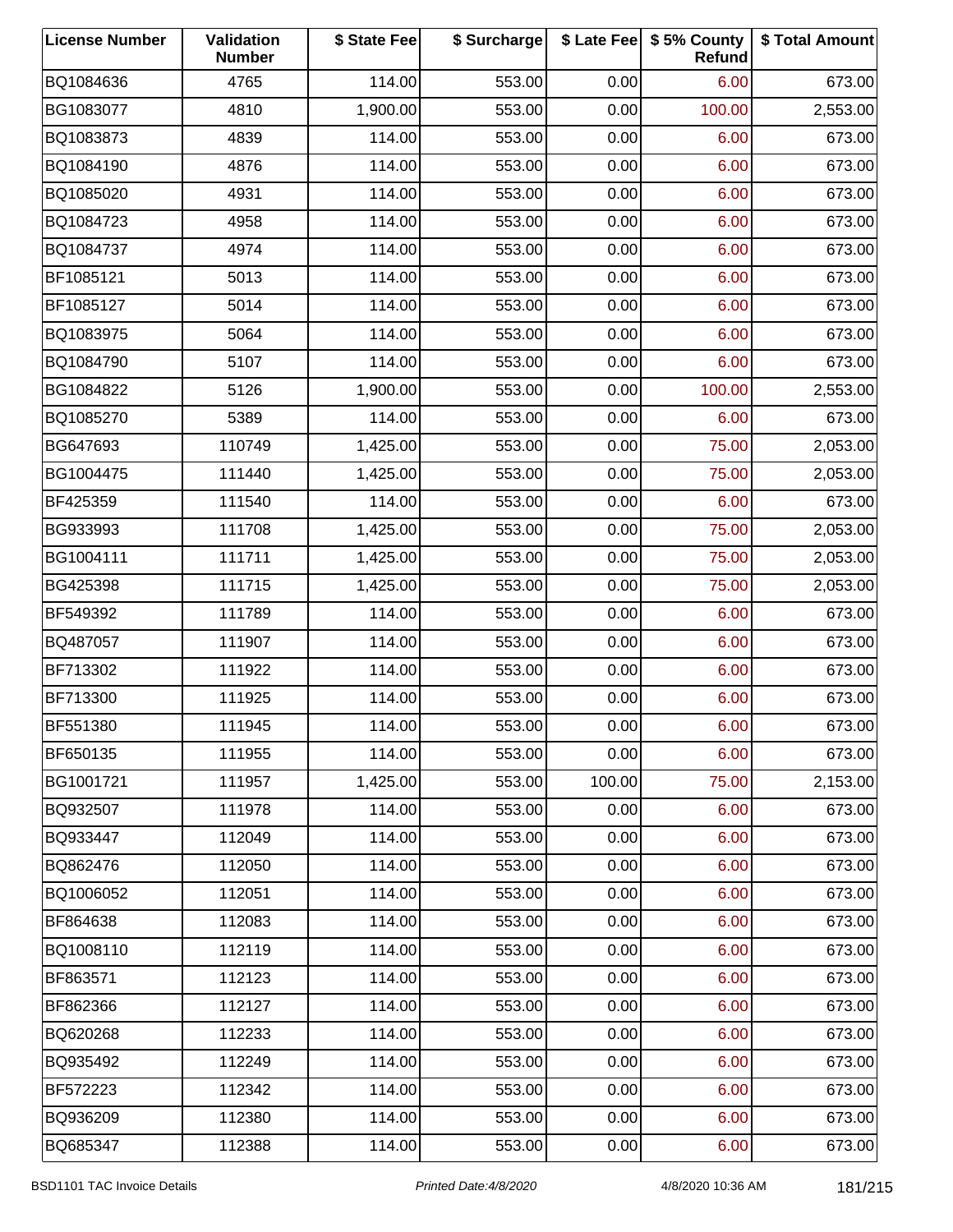| <b>License Number</b> | Validation<br><b>Number</b> | \$ State Fee | \$ Surcharge |      | \$ Late Fee   \$5% County<br>Refund | \$ Total Amount |
|-----------------------|-----------------------------|--------------|--------------|------|-------------------------------------|-----------------|
| BQ685164              | 112421                      | 114.00       | 553.00       | 0.00 | 6.00                                | 673.00          |
| BQ1004664             | 112491                      | 114.00       | 553.00       | 0.00 | 6.00                                | 673.00          |
| BG1008075             | 112497                      | 1,425.00     | 553.00       | 0.00 | 75.00                               | 2,053.00        |
| BQ1007696             | 112642                      | 114.00       | 553.00       | 0.00 | 6.00                                | 673.00          |
| BQ716028              | 112785                      | 114.00       | 553.00       | 0.00 | 6.00                                | 673.00          |
| BQ936128              | 112785                      | 114.00       | 553.00       | 0.00 | 6.00                                | 673.00          |
| BQ1008601             | 112785                      | 114.00       | 553.00       | 0.00 | 6.00                                | 673.00          |
| BQ650841              | 112856                      | 114.00       | 553.00       | 0.00 | 6.00                                | 673.00          |
| BF795699              | 112860                      | 114.00       | 553.00       | 0.00 | 6.00                                | 673.00          |
| BQ933501              | 112902                      | 114.00       | 553.00       | 0.00 | 6.00                                | 673.00          |
| BF445956              | 113002                      | 114.00       | 553.00       | 0.00 | 6.00                                | 673.00          |
| BG935185              | 113132                      | 1,425.00     | 553.00       | 0.00 | 75.00                               | 2,053.00        |
| BL935185              | 113132                      | 475.00       | 327.00       | 0.00 | 25.00                               | 827.00          |
| BG936623              | 113169                      | 1,425.00     | 553.00       | 0.00 | 75.00                               | 2,053.00        |
| BQ686150              | 113184                      | 114.00       | 553.00       | 0.00 | 6.00                                | 673.00          |
| BG217776              | 113200                      | 1,425.00     | 553.00       | 0.00 | 75.00                               | 2,053.00        |
| BQ1008748             | 113246                      | 114.00       | 553.00       | 0.00 | 6.00                                | 673.00          |
| BQ1007750             | 113279                      | 114.00       | 553.00       | 0.00 | 6.00                                | 673.00          |
| BF713521              | 113280                      | 114.00       | 553.00       | 0.00 | 6.00                                | 673.00          |
| BG937382              | 113300                      | 1,425.00     | 553.00       | 0.00 | 75.00                               | 2,053.00        |
| BQ933008              | 113312                      | 114.00       | 553.00       | 0.00 | 6.00                                | 673.00          |
| BQ742836              | 113333                      | 114.00       | 553.00       | 0.00 | 6.00                                | 673.00          |
| BQ742838              | 113333                      | 114.00       | 553.00       | 0.00 | 6.00                                | 673.00          |
| BQ936646              | 113333                      | 114.00       | 553.00       | 0.00 | 6.00                                | 673.00          |
| BQ315047              | 113379                      | 114.00       | 553.00       | 0.00 | 6.00                                | 673.00          |
| BF619753              | 113500                      | 114.00       | 553.00       | 0.00 | 6.00                                | 673.00          |
| BQ652000              | 113509                      | 114.00       | 553.00       | 0.00 | 6.00                                | 673.00          |
| BE619119              | 113555                      | 1,425.00     | 553.00       | 0.00 | 75.00                               | 2,053.00        |
| BE619220              | 113558                      | 1,425.00     | 553.00       | 0.00 | 75.00                               | 2,053.00        |
| BQ937153              | 113567                      | 114.00       | 553.00       | 0.00 | 6.00                                | 673.00          |
| BQ1009511             | 113572                      | 114.00       | 553.00       | 0.00 | 6.00                                | 673.00          |
| BQ935615              | 113590                      | 114.00       | 553.00       | 0.00 | 6.00                                | 673.00          |
| BQ682560              | 113597                      | 114.00       | 553.00       | 0.00 | 6.00                                | 673.00          |
| BQ1008731             | 113607                      | 114.00       | 553.00       | 0.00 | 6.00                                | 673.00          |
| BQ1007980             | 113656                      | 114.00       | 553.00       | 0.00 | 6.00                                | 673.00          |
| BI1006319             | 113683                      | 38.00        | 278.00       | 0.00 | 2.00                                | 318.00          |
| BG798136              | 113692                      | 1,425.00     | 553.00       | 0.00 | 75.00                               | 2,053.00        |
| BQ426524              | 113743                      | 114.00       | 553.00       | 0.00 | 6.00                                | 673.00          |
| BQ552410              | 113743                      | 114.00       | 553.00       | 0.00 | 6.00                                | 673.00          |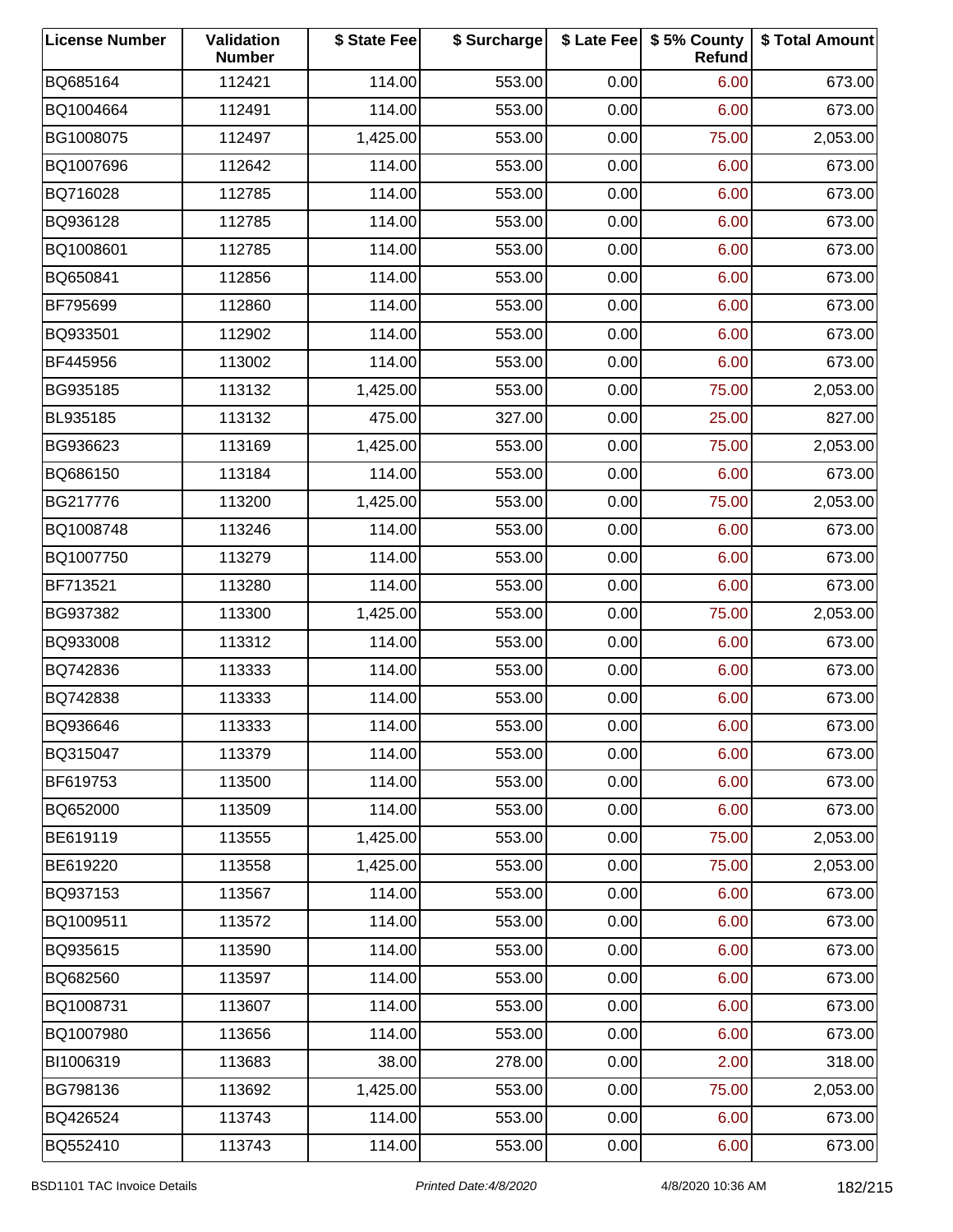| <b>License Number</b> | Validation<br><b>Number</b> | \$ State Fee | \$ Surcharge |        | \$ Late Fee   \$5% County<br>Refund | \$ Total Amount |
|-----------------------|-----------------------------|--------------|--------------|--------|-------------------------------------|-----------------|
| BF571616              | 113751                      | 114.00       | 553.00       | 0.00   | 6.00                                | 673.00          |
| BQ651498              | 113804                      | 114.00       | 553.00       | 0.00   | 6.00                                | 673.00          |
| BQ936466              | 113965                      | 114.00       | 553.00       | 0.00   | 6.00                                | 673.00          |
| BQ936643              | 114151                      | 114.00       | 553.00       | 0.00   | 6.00                                | 673.00          |
| BQ743673              | 114214                      | 114.00       | 553.00       | 0.00   | 6.00                                | 673.00          |
| BQ743675              | 114215                      | 114.00       | 553.00       | 0.00   | 6.00                                | 673.00          |
| BQ743674              | 114216                      | 114.00       | 553.00       | 0.00   | 6.00                                | 673.00          |
| BQ743677              | 114217                      | 114.00       | 553.00       | 0.00   | 6.00                                | 673.00          |
| BQ744285              | 114219                      | 114.00       | 553.00       | 0.00   | 6.00                                | 673.00          |
| BQ744286              | 114220                      | 114.00       | 553.00       | 0.00   | 6.00                                | 673.00          |
| BQ744287              | 114222                      | 114.00       | 553.00       | 0.00   | 6.00                                | 673.00          |
| BQ426990              | 114283                      | 114.00       | 553.00       | 0.00   | 6.00                                | 673.00          |
| BQ619957              | 114283                      | 114.00       | 553.00       | 0.00   | 6.00                                | 673.00          |
| BQ715210              | 114283                      | 114.00       | 553.00       | 0.00   | 6.00                                | 673.00          |
| BQ1008124             | 114283                      | 114.00       | 553.00       | 0.00   | 6.00                                | 673.00          |
| BQ715443              | 114345                      | 114.00       | 553.00       | 0.00   | 6.00                                | 673.00          |
| BQ936000              | 114345                      | 114.00       | 553.00       | 0.00   | 6.00                                | 673.00          |
| BQ686926              | 114387                      | 114.00       | 553.00       | 0.00   | 6.00                                | 673.00          |
| BQ687298              | 114387                      | 114.00       | 553.00       | 0.00   | 6.00                                | 673.00          |
| BQ530380              | 114483                      | 114.00       | 553.00       | 0.00   | 6.00                                | 673.00          |
| BF553319              | 115450                      | 114.00       | 553.00       | 0.00   | 6.00                                | 673.00          |
| BQ868331              | 115563                      | 114.00       | 553.00       | 0.00   | 6.00                                | 673.00          |
| BF684980              | 116212                      | 114.00       | 553.00       | 0.00   | 6.00                                | 673.00          |
| BQ577466              | 117288                      | 114.00       | 553.00       | 0.00   | 6.00                                | 673.00          |
| BQ657967              | 118081                      | 114.00       | 553.00       | 0.00   | 6.00                                | 673.00          |
| BG928597              | 505099                      | 1,425.00     | 553.00       | 0.00   | 75.00                               | 2,053.00        |
| BF651731              | 506522                      | 114.00       | 553.00       | 0.00   | 6.00                                | 673.00          |
| BE571522              | 506543                      | 1,425.00     | 553.00       | 0.00   | 75.00                               | 2,053.00        |
| BL571522              | 506543                      | 475.00       | 327.00       | 0.00   | 25.00                               | 827.00          |
| BQ1007573             | 506653                      | 114.00       | 553.00       | 0.00   | 6.00                                | 673.00          |
| BQ859991              | 506660                      | 114.00       | 553.00       | 100.00 | 6.00                                | 773.00          |
| BQ934549              | 506726                      | 114.00       | 553.00       | 0.00   | 6.00                                | 673.00          |
| BE711763              | 506744                      | 1,425.00     | 553.00       | 100.00 | 75.00                               | 2,153.00        |
| BQ713869              | 507215                      | 114.00       | 553.00       | 0.00   | 6.00                                | 673.00          |
| BG930584              | 507450                      | 1,425.00     | 553.00       | 0.00   | 75.00                               | 2,053.00        |
| BQ713435              | 507878                      | 114.00       | 553.00       | 0.00   | 6.00                                | 673.00          |
| BQ572115              | 507879                      | 114.00       | 553.00       | 0.00   | 6.00                                | 673.00          |
| BQ798921              | 507990                      | 114.00       | 553.00       | 0.00   | 6.00                                | 673.00          |
| BQ863251              | 507992                      | 114.00       | 553.00       | 0.00   | 6.00                                | 673.00          |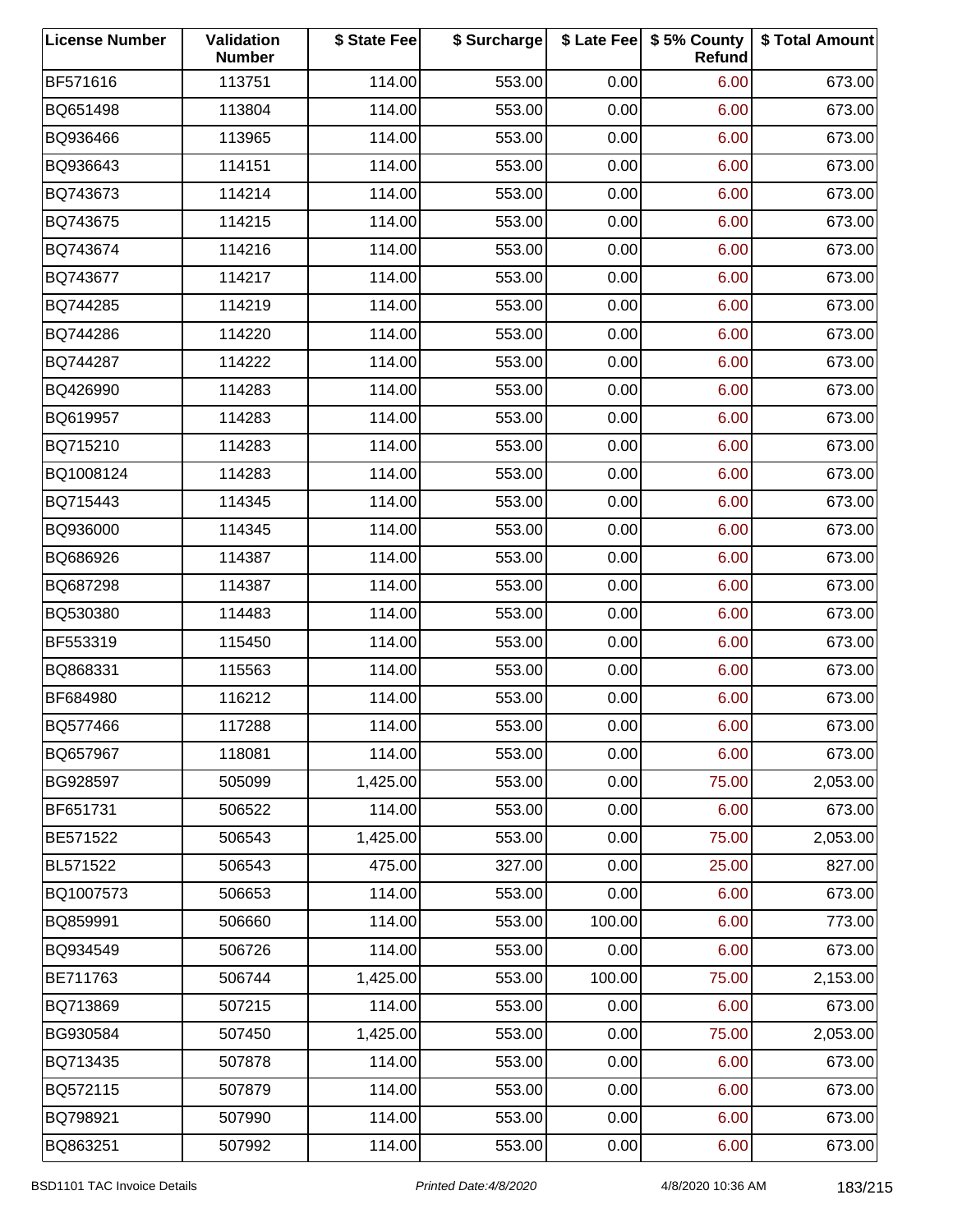| ∣License Number | <b>Validation</b><br><b>Number</b> | \$ State Feel | \$ Surcharge |        | Refundl  | \$ Late Fee   \$5% County   \$ Total Amount |
|-----------------|------------------------------------|---------------|--------------|--------|----------|---------------------------------------------|
| BQ1006092       | 508078                             | 114.00        | 553.00       | 0.00   | 6.00     | 673.00                                      |
| BQ933003        | 508099                             | 114.00        | 553.00       | 0.001  | 6.00     | 673.00                                      |
|                 | Totall                             | 60,857.00     | 84,279.00    | 300.00 | 3,203.00 | 148,639.00                                  |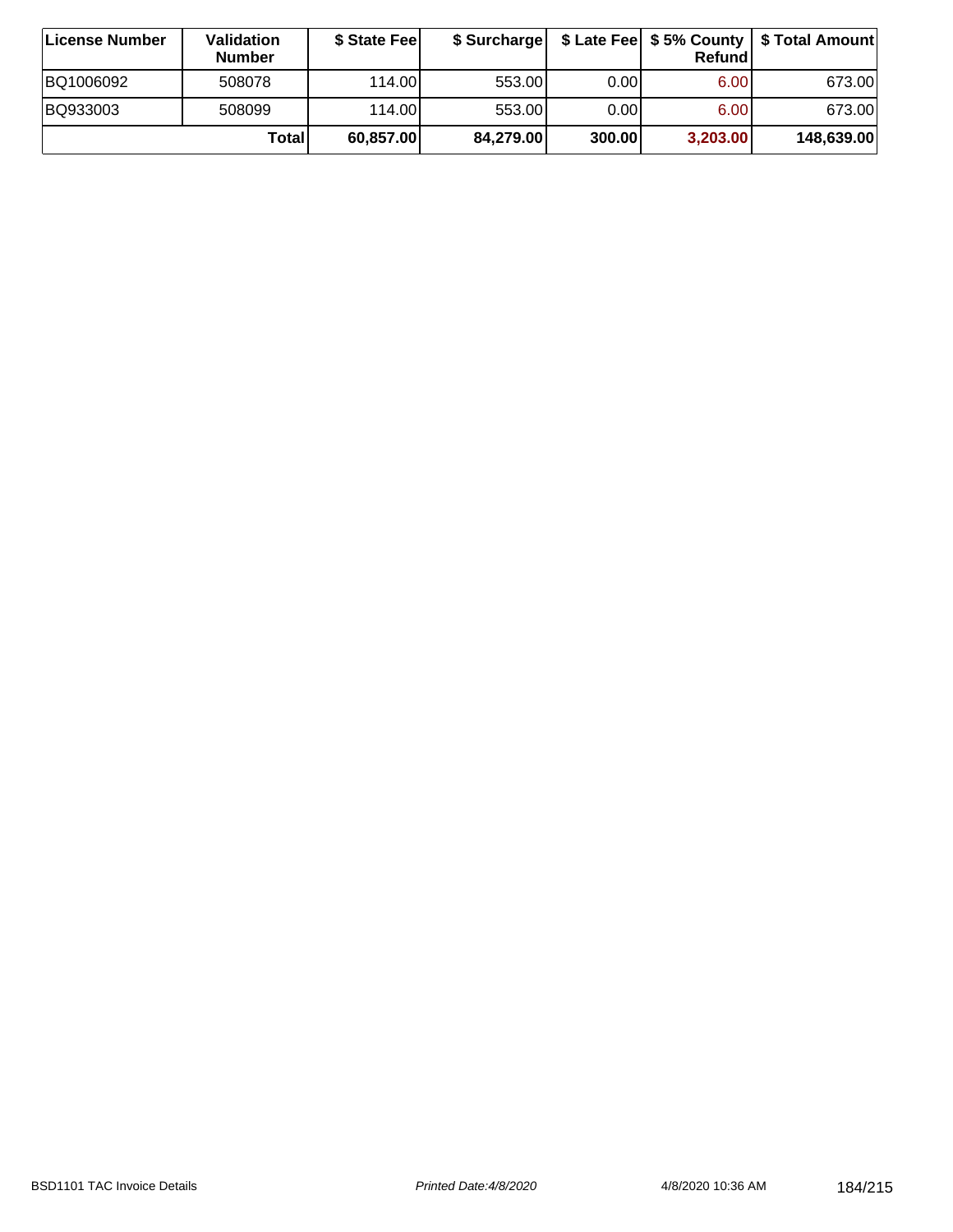

# TEXAS ALCOHOLIC<br>BEVERAGE COMMISSION

#### **TAC To Be Invoiced Details Applications Approved during March 2020 County Taylor - 221**

**License Number Validation Number \$ State Fee \$ Surcharge \$ Late Fee \$ 5% County Refund \$ Total Amount** BG1085248 | 4829 | 332.50| 553.00| 0.00| 17.50| 903.00 BG1085005 | 5350 | 332.50| 553.00| 0.00| 17.50| 903.00 BQ169894 103043 114.00 553.00 0.00 6.00 673.00 BI784192 | 110868 | 38.00| 278.00| 0.00| 2.00| 318.00 BF712405 111670 114.00 553.00 0.00 6.00 673.00 BG272232 112213 332.50 553.00 0.00 17.50 903.00 BF795392 112674 114.00 553.00 0.00 6.00 673.00 BF866118 | 113620 | 114.00| 553.00| 0.00| 6.00| 673.00 BQ573803 113634 114.00 553.00 0.00 6.00 673.00 BQ864641 114305 114.00 553.00 0.00 6.00 673.00 BG550543 | 507458 | 332.50| 553.00| 0.00| 17.50| 903.00 **Total 2,052.00 5,808.00 0.00 108.00 7,968.00**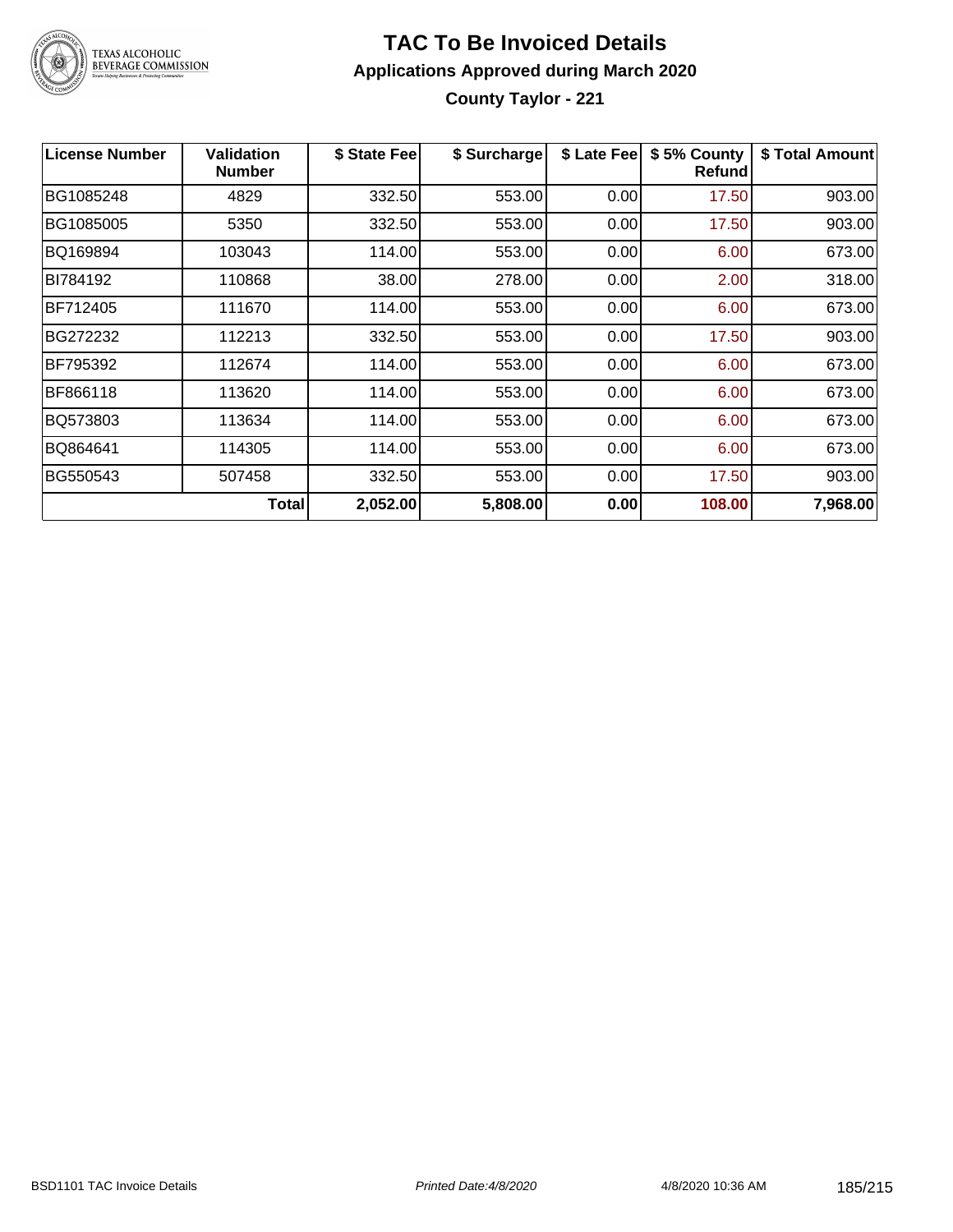

#### **TAC To Be Invoiced Details Applications Approved during March 2020 County Tom Green - 226**

| <b>License Number</b> | <b>Validation</b><br><b>Number</b> | \$ State Fee | \$ Surcharge | \$ Late Fee | \$5% County<br>Refund | \$ Total Amount |
|-----------------------|------------------------------------|--------------|--------------|-------------|-----------------------|-----------------|
| BG1083715             | 3979                               | 332.50       | 553.00       | 0.00        | 17.50                 | 903.00          |
| BF1082734             | 4091                               | 114.00       | 553.00       | 0.00        | 6.00                  | 673.00          |
| BF1082641             | 4101                               | 114.00       | 553.00       | 0.00        | 6.00                  | 673.00          |
| BQ648474              | 112659                             | 114.00       | 553.00       | 100.00      | 6.00                  | 773.00          |
| BC572846              | 113052                             | 142.50       | 701.00       | 0.00        | 7.50                  | 851.00          |
| BI572847              | 113052                             | 38.00        | 278.00       | 0.00        | 2.00                  | 318.00          |
| BG1004975             | 113208                             | 332.50       | 553.00       | 100.00      | 17.50                 | 1,003.00        |
| BQ621665              | 113514                             | 114.00       | 553.00       | 0.00        | 6.00                  | 673.00          |
| BQ933707              | 113762                             | 114.00       | 553.00       | 0.00        | 6.00                  | 673.00          |
| BQ933889              | 113762                             | 114.00       | 553.00       | 0.00        | 6.00                  | 673.00          |
| BE406989              | 114421                             | 285.00       | 553.00       | 0.00        | 15.00                 | 853.00          |
| BE575956              | 115464                             | 285.00       | 553.00       | 0.00        | 15.00                 | 853.00          |
|                       | Total                              | 2,099.50     | 6,509.00     | 200.00      | 110.50                | 8,919.00        |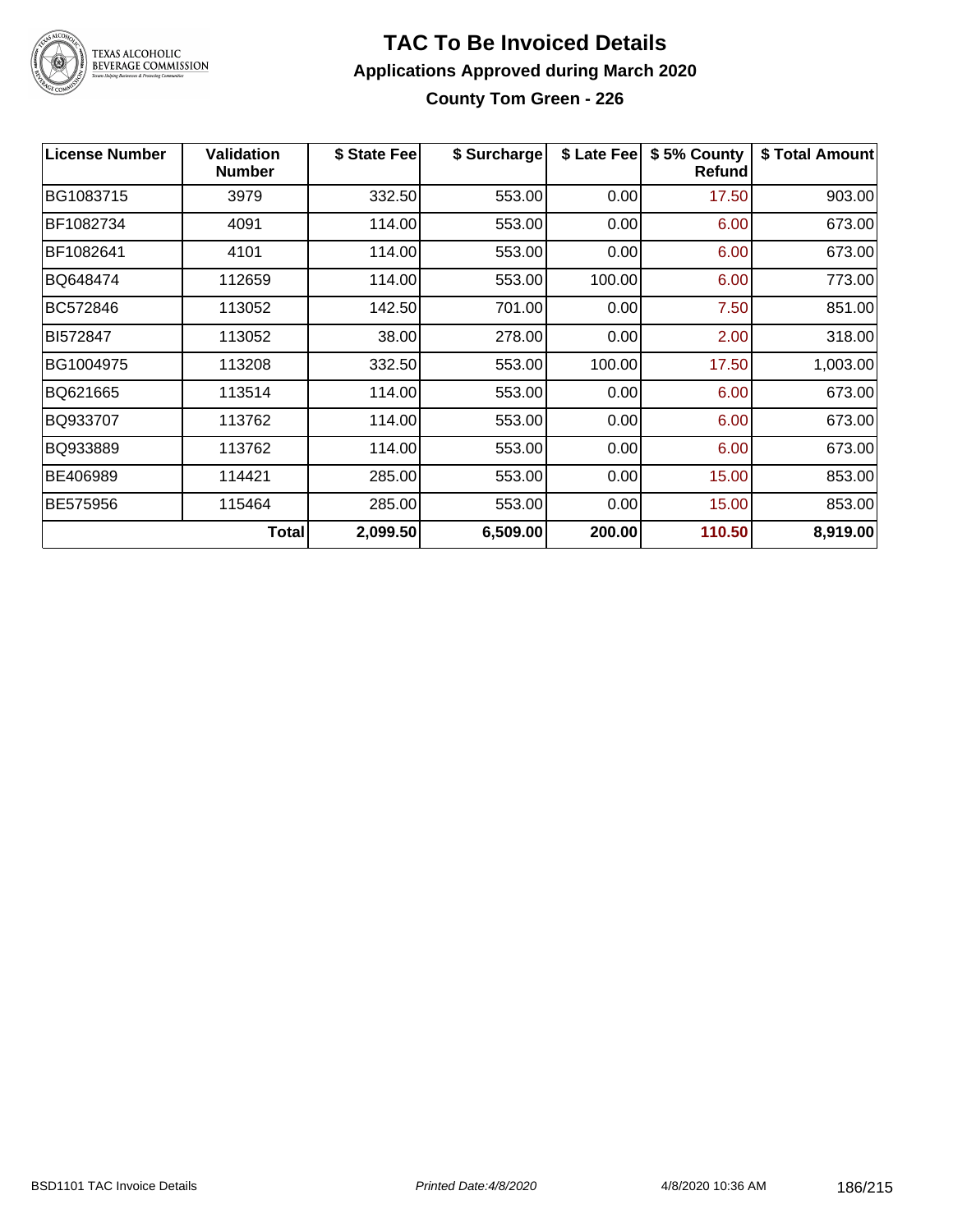

**TEXAS ALCOHOLIC BEVERAGE COMMISSION** 

#### **TAC To Be Invoiced Details Applications Approved during March 2020 County Travis - 227**

**License Number Validation Number \$ State Fee \$ Surcharge \$ Late Fee \$ 5% County Refund \$ Total Amount** BF1083040 3548 114.00 553.00 0.00 6.00 673.00 BG1083904 | 3926 | 332.50| 553.00| 0.00| 17.50| 903.00 BG1083254 4022 332.50 553.00 0.00 17.50 903.00 BG1082364 | 4031 | 332.50| 553.00| 0.00| 17.50| 903.00 BQ1084019 | 4086 | 114.00| 553.00| 0.00| 6.00| 673.00 BG1083242 4162 332.50 553.00 0.00 17.50 903.00 BG1084472 | 4233 | 332.50| 553.00| 0.00| 17.50| 903.00 BL1084472 | 4233 | 475.00| 327.00| 0.00| 25.00| 827.00 BF1084792 | 4686 | 114.00| 553.00| 0.00| 6.00| 673.00 BQ1084719 4773 114.00 553.00 0.00 6.00 673.00 BG1085321 | 4991 | 332.50| 553.00| 0.00| 17.50| 903.00 BF1084780 5012 114.00 553.00 0.00 6.00 673.00 BA933202 | 111369 | 8,122.50| 651.00| 0.00| 427.50| 9,201.00 BG465914 111432 332.50 553.00 0.00 17.50 903.00 BG1002721 111447 332.50 553.00 100.00 17.50 1,003.00 BF862855 111534 114.00 553.00 0.00 6.00 673.00 BF426517 111679 114.00 553.00 0.00 6.00 673.00 BF715153 | 111681 | 114.00| 553.00| 0.00| 6.00| 673.00 BG1006249 111734 332.50 553.00 0.00 17.50 903.00 BF929453 111750 114.00 553.00 100.00 6.00 773.00 BF292542 111852 114.00 553.00 0.00 6.00 673.00 BQ796317 | 111863 | 114.00| 553.00| 0.00| 6.00| 673.00 BF652143 111867 114.00 553.00 0.00 6.00 673.00 BF304457 | 111884 | 114.00| 553.00| 0.00| 6.00| 673.00 BQ795960 | 111894 | 114.00| 553.00| 0.00| 6.00| 673.00 BQ620081 112017 114.00 553.00 0.00 6.00 673.00 BQ620086 112017 114.00 553.00 0.00 6.00 673.00 BQ620107 112017 114.00 553.00 0.00 6.00 673.00 BQ620170 112017 114.00 553.00 0.00 6.00 673.00 BQ620174 112017 114.00 553.00 0.00 6.00 673.00 BQ742292 112019 114.00 553.00 0.00 6.00 673.00 BQ742438 112019 114.00 553.00 0.00 6.00 673.00 BQ742484 112019 114.00 553.00 0.00 6.00 673.00 BF550933 | 112066 | 114.00| 553.00| 0.00| 6.00| 673.00 BF550937 112067 114.00 553.00 0.00 6.00 673.00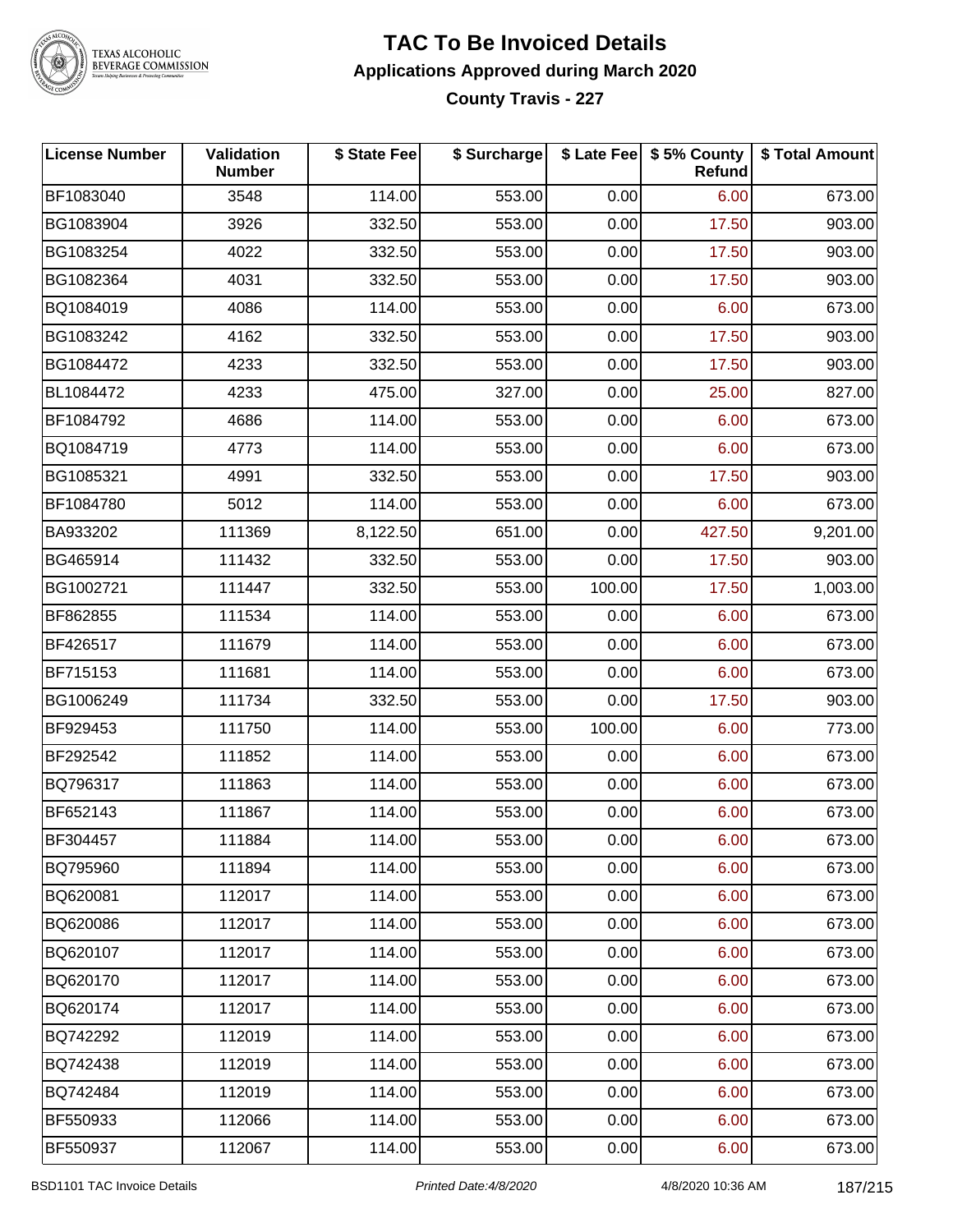| <b>License Number</b> | Validation<br><b>Number</b> | \$ State Fee | \$ Surcharge |      | \$ Late Fee   \$5% County<br>Refund | \$ Total Amount |
|-----------------------|-----------------------------|--------------|--------------|------|-------------------------------------|-----------------|
| BF935433              | 112072                      | 114.00       | 553.00       | 0.00 | 6.00                                | 673.00          |
| BQ651556              | 112100                      | 114.00       | 553.00       | 0.00 | 6.00                                | 673.00          |
| BG934735              | 112239                      | 332.50       | 553.00       | 0.00 | 17.50                               | 903.00          |
| BG1007808             | 112240                      | 332.50       | 553.00       | 0.00 | 17.50                               | 903.00          |
| BF407511              | 112279                      | 114.00       | 553.00       | 0.00 | 6.00                                | 673.00          |
| BQ796209              | 112301                      | 114.00       | 553.00       | 0.00 | 6.00                                | 673.00          |
| BG573867              | 112332                      | 332.50       | 553.00       | 0.00 | 17.50                               | 903.00          |
| BQ1005595             | 112355                      | 114.00       | 553.00       | 0.00 | 6.00                                | 673.00          |
| BQ715617              | 112406                      | 114.00       | 553.00       | 0.00 | 6.00                                | 673.00          |
| BQ936154              | 112414                      | 114.00       | 553.00       | 0.00 | 6.00                                | 673.00          |
| BG863371              | 112503                      | 332.50       | 553.00       | 0.00 | 17.50                               | 903.00          |
| BF571926              | 112522                      | 114.00       | 553.00       | 0.00 | 6.00                                | 673.00          |
| BQ506588              | 112811                      | 114.00       | 553.00       | 0.00 | 6.00                                | 673.00          |
| BQ935320              | 112829                      | 114.00       | 553.00       | 0.00 | 6.00                                | 673.00          |
| BQ934713              | 112855                      | 114.00       | 553.00       | 0.00 | 6.00                                | 673.00          |
| BG649393              | 112869                      | 332.50       | 553.00       | 0.00 | 17.50                               | 903.00          |
| BG488366              | 112888                      | 332.50       | 553.00       | 0.00 | 17.50                               | 903.00          |
| BF466033              | 112897                      | 114.00       | 553.00       | 0.00 | 6.00                                | 673.00          |
| BF466263              | 112897                      | 114.00       | 553.00       | 0.00 | 6.00                                | 673.00          |
| BQ933340              | 112940                      | 114.00       | 553.00       | 0.00 | 6.00                                | 673.00          |
| BF652914              | 112956                      | 114.00       | 553.00       | 0.00 | 6.00                                | 673.00          |
| BG293845              | 112979                      | 332.50       | 553.00       | 0.00 | 17.50                               | 903.00          |
| BC437683              | 113052                      | 142.50       | 701.00       | 0.00 | 7.50                                | 851.00          |
| BI468826              | 113052                      | 38.00        | 278.00       | 0.00 | 2.00                                | 318.00          |
| BG933145              | 113104                      | 332.50       | 553.00       | 0.00 | 17.50                               | 903.00          |
| BF121104              | 113119                      | 114.00       | 553.00       | 0.00 | 6.00                                | 673.00          |
| BF121106              | 113119                      | 114.00       | 553.00       | 0.00 | 6.00                                | 673.00          |
| BF121108              | 113119                      | 114.00       | 553.00       | 0.00 | 6.00                                | 673.00          |
| BF121109              | 113119                      | 114.00       | 553.00       | 0.00 | 6.00                                | 673.00          |
| BF121110              | 113119                      | 114.00       | 553.00       | 0.00 | 6.00                                | 673.00          |
| BF121111              | 113119                      | 114.00       | 553.00       | 0.00 | 6.00                                | 673.00          |
| BF121113              | 113119                      | 114.00       | 553.00       | 0.00 | 6.00                                | 673.00          |
| BG438574              | 113119                      | 332.50       | 553.00       | 0.00 | 17.50                               | 903.00          |
| BG1007500             | 113119                      | 332.50       | 553.00       | 0.00 | 17.50                               | 903.00          |
| BF685886              | 113120                      | 114.00       | 553.00       | 0.00 | 6.00                                | 673.00          |
| BQ445636              | 113212                      | 114.00       | 553.00       | 0.00 | 6.00                                | 673.00          |
| BG149747              | 113264                      | 332.50       | 553.00       | 0.00 | 17.50                               | 903.00          |
| BG488466              | 113283                      | 332.50       | 553.00       | 0.00 | 17.50                               | 903.00          |
| BG933897              | 113286                      | 332.50       | 553.00       | 0.00 | 17.50                               | 903.00          |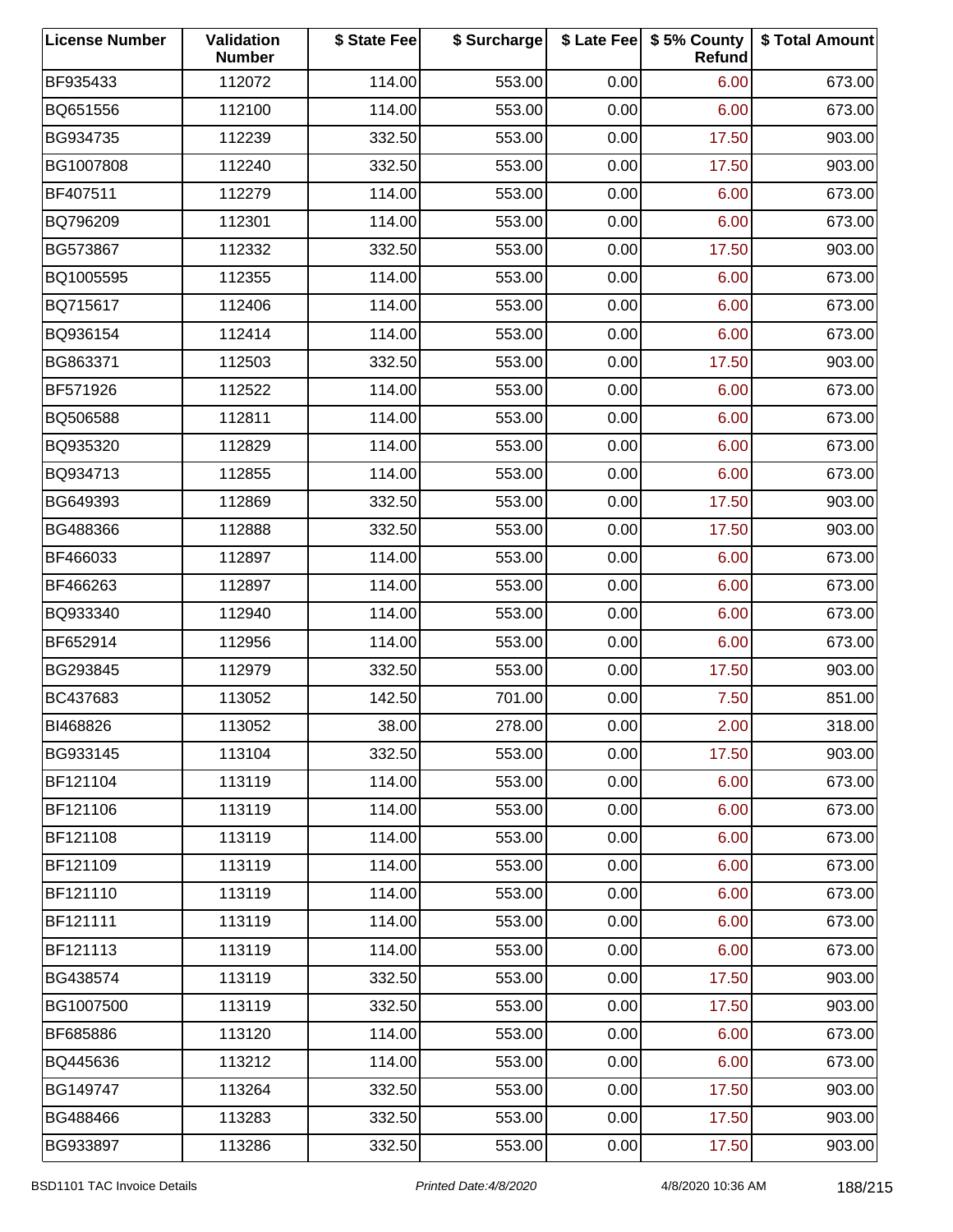| <b>License Number</b> | Validation<br><b>Number</b> | \$ State Fee | \$ Surcharge |        | \$ Late Fee   \$5% County<br>Refund | \$ Total Amount |
|-----------------------|-----------------------------|--------------|--------------|--------|-------------------------------------|-----------------|
| BG1008427             | 113447                      | 332.50       | 553.00       | 0.00   | 17.50                               | 903.00          |
| BQ487560              | 113553                      | 114.00       | 553.00       | 0.00   | 6.00                                | 673.00          |
| BG714866              | 113557                      | 332.50       | 553.00       | 0.00   | 17.50                               | 903.00          |
| BG1008547             | 113557                      | 332.50       | 553.00       | 0.00   | 17.50                               | 903.00          |
| BQ865835              | 113572                      | 114.00       | 553.00       | 0.00   | 6.00                                | 673.00          |
| BQ866191              | 113572                      | 114.00       | 553.00       | 0.00   | 6.00                                | 673.00          |
| BQ866215              | 113572                      | 114.00       | 553.00       | 0.00   | 6.00                                | 673.00          |
| BG800191              | 113588                      | 332.50       | 553.00       | 0.00   | 17.50                               | 903.00          |
| BQ864292              | 113591                      | 114.00       | 553.00       | 0.00   | 6.00                                | 673.00          |
| BG1006386             | 113612                      | 332.50       | 553.00       | 0.00   | 17.50                               | 903.00          |
| BL1006386             | 113612                      | 475.00       | 327.00       | 0.00   | 25.00                               | 827.00          |
| BQ865455              | 113691                      | 114.00       | 553.00       | 0.00   | 6.00                                | 673.00          |
| BQ683471              | 113844                      | 114.00       | 553.00       | 0.00   | 6.00                                | 673.00          |
| BQ933805              | 113857                      | 114.00       | 553.00       | 0.00   | 6.00                                | 673.00          |
| BQ408062              | 113887                      | 114.00       | 553.00       | 0.00   | 6.00                                | 673.00          |
| BG1009787             | 113917                      | 332.50       | 553.00       | 0.00   | 17.50                               | 903.00          |
| BG1009477             | 113925                      | 332.50       | 553.00       | 0.00   | 17.50                               | 903.00          |
| BL1009477             | 113925                      | 475.00       | 327.00       | 0.00   | 25.00                               | 827.00          |
| BG573864              | 113971                      | 332.50       | 553.00       | 0.00   | 17.50                               | 903.00          |
| BG795673              | 114034                      | 332.50       | 553.00       | 100.00 | 17.50                               | 1,003.00        |
| BG649508              | 114035                      | 332.50       | 553.00       | 100.00 | 17.50                               | 1,003.00        |
| BQ489108              | 114191                      | 114.00       | 553.00       | 0.00   | 6.00                                | 673.00          |
| BQ936577              | 114259                      | 114.00       | 553.00       | 0.00   | 6.00                                | 673.00          |
| BQ865712              | 114305                      | 114.00       | 553.00       | 0.00   | 6.00                                | 673.00          |
| BF408001              | 114747                      | 114.00       | 553.00       | 0.00   | 6.00                                | 673.00          |
| BQ466216              | 115109                      | 114.00       | 553.00       | 0.00   | 6.00                                | 673.00          |
| BF449637              | 118297                      | 114.00       | 553.00       | 0.00   | 6.00                                | 673.00          |
| BF469415              | 118297                      | 114.00       | 553.00       | 0.00   | 6.00                                | 673.00          |
| BF625848              | 118297                      | 114.00       | 553.00       | 0.00   | 6.00                                | 673.00          |
| BG739608              | 505872                      | 332.50       | 553.00       | 0.00   | 17.50                               | 903.00          |
| BQ797988              | 506640                      | 114.00       | 553.00       | 0.00   | 6.00                                | 673.00          |
| BQ797991              | 506645                      | 114.00       | 553.00       | 0.00   | 6.00                                | 673.00          |
| BQ1005334             | 506681                      | 114.00       | 553.00       | 0.00   | 6.00                                | 673.00          |
| BF1004930             | 507405                      | 114.00       | 553.00       | 0.00   | 6.00                                | 673.00          |
| BG795978              | 507443                      | 332.50       | 553.00       | 0.00   | 17.50                               | 903.00          |
| BG680983              | 507452                      | 332.50       | 553.00       | 0.00   | 17.50                               | 903.00          |
| BG738968              | 507453                      | 332.50       | 553.00       | 100.00 | 17.50                               | 1,003.00        |
| BG932187              | 507472                      | 332.50       | 553.00       | 0.00   | 17.50                               | 903.00          |
| BG928856              | 507517                      | 332.50       | 553.00       | 100.00 | 17.50                               | 1,003.00        |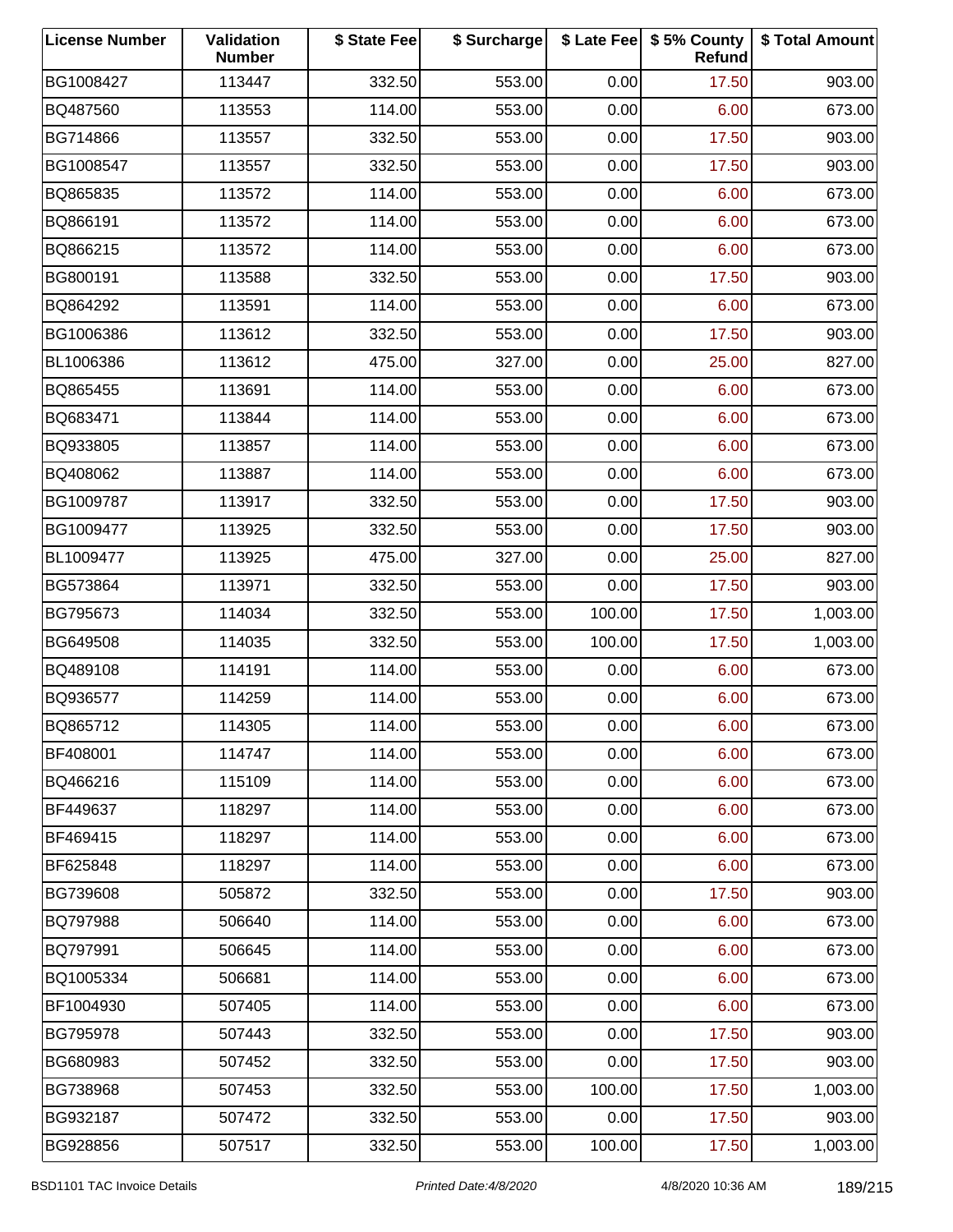| <b>License Number</b> | <b>Validation</b><br><b>Number</b> | \$ State Fee | \$ Surcharge | \$ Late Fee | \$5% County<br>Refundl | \$ Total Amount |
|-----------------------|------------------------------------|--------------|--------------|-------------|------------------------|-----------------|
| BF487168              | 508018                             | 114.00       | 553.00       | 0.00        | 6.00                   | 673.00          |
| BG1008112             | 508070                             | 332.50       | 553.00       | 0.00        | 17.50                  | 903.00          |
| BG1009455             | 508083                             | 332.50       | 553.00       | 0.00        | 17.50                  | 903.00          |
| BQ933651              | 508098                             | 114.00       | 553.00       | 0.00        | 6.00                   | 673.00          |
| BG743384              | 508180                             | 332.50       | 553.00       | 0.00        | 17.50                  | 903.00          |
| BQ1006500             | 508337                             | 114.00       | 553.00       | 0.00        | 6.00                   | 673.00          |
|                       | <b>Total</b>                       | 31,568.50    | 65,100.00    | 600.00      | 1,661.50               | 98,930.00       |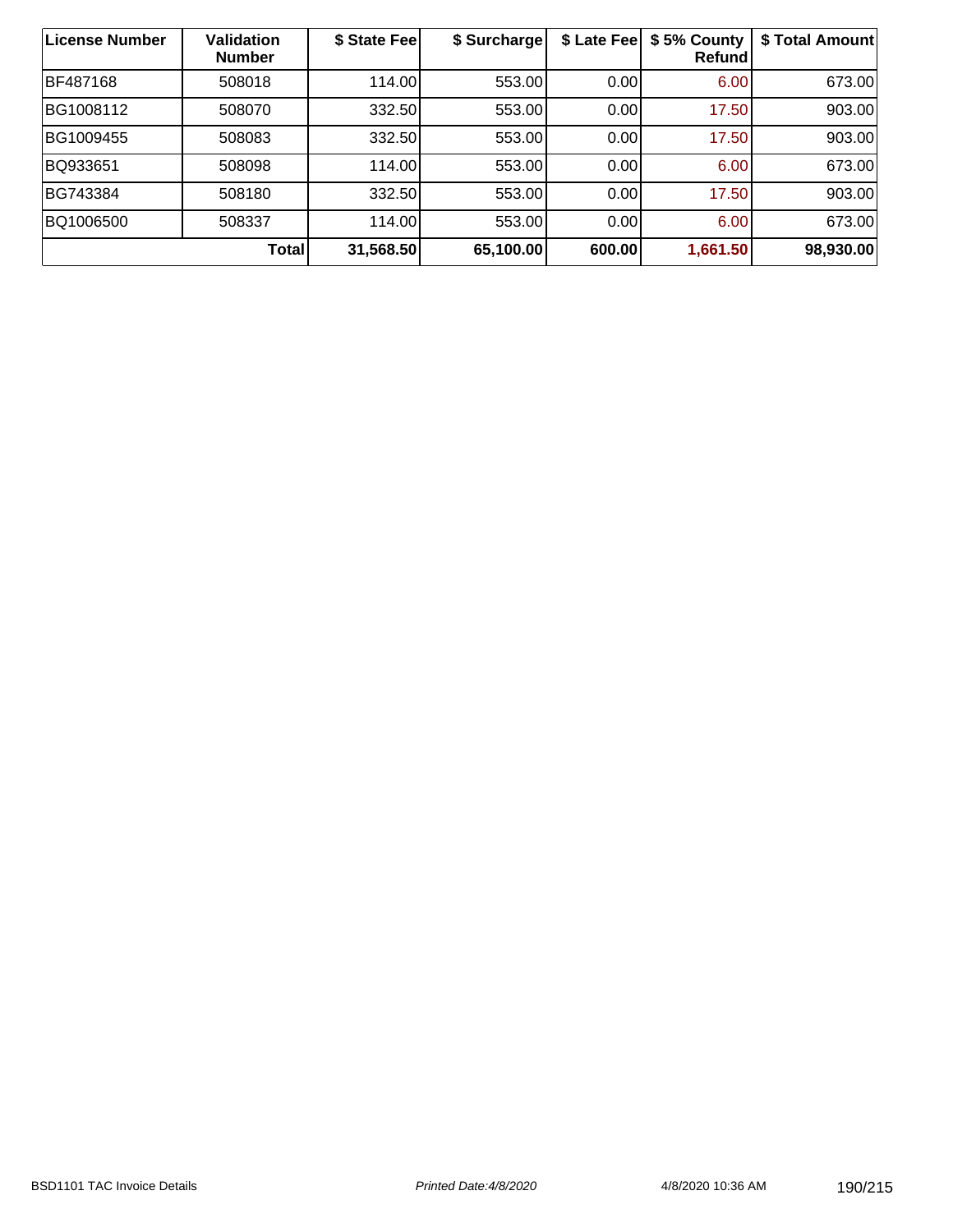

# **TAC To Be Invoiced Details Applications Approved during March 2020 County Trinity - 228**

| License Number | Validation<br><b>Number</b> | \$ State Fee | \$ Surcharge | \$ Late Feel | \$5% County<br>Refundl | \$ Total Amount |
|----------------|-----------------------------|--------------|--------------|--------------|------------------------|-----------------|
| BG864813       | 112243                      | 332.50       | 553.00       | 0.00         | 17.50                  | 903.00          |
| BL864813       | 112243                      | 475.00       | 327.00       | 0.00         | 25.00                  | 827.00          |
| BQ741337       | 113832                      | 114.00       | 553.00       | 100.00       | 6.00                   | 773.00          |
| BF512278       | 118578                      | 114.00       | 553.00       | 0.00         | 6.00                   | 673.00          |
| BQ935865       | 506633                      | 114.00       | 553.00       | 0.00         | 6.00                   | 673.00          |
| BQ933181       | 506733                      | 114.00       | 553.00       | 0.00         | 6.00                   | 673.00          |
| BQ865461       | 508042                      | 114.00       | 553.00       | 0.00         | 6.00                   | 673.00          |
| BQ1009357      | 508069                      | 114.00       | 553.00       | 0.00         | 6.00                   | 673.00          |
|                | <b>Total</b>                | 1,491.50     | 4,198.00     | 100.00       | 78.50                  | 5,868.00        |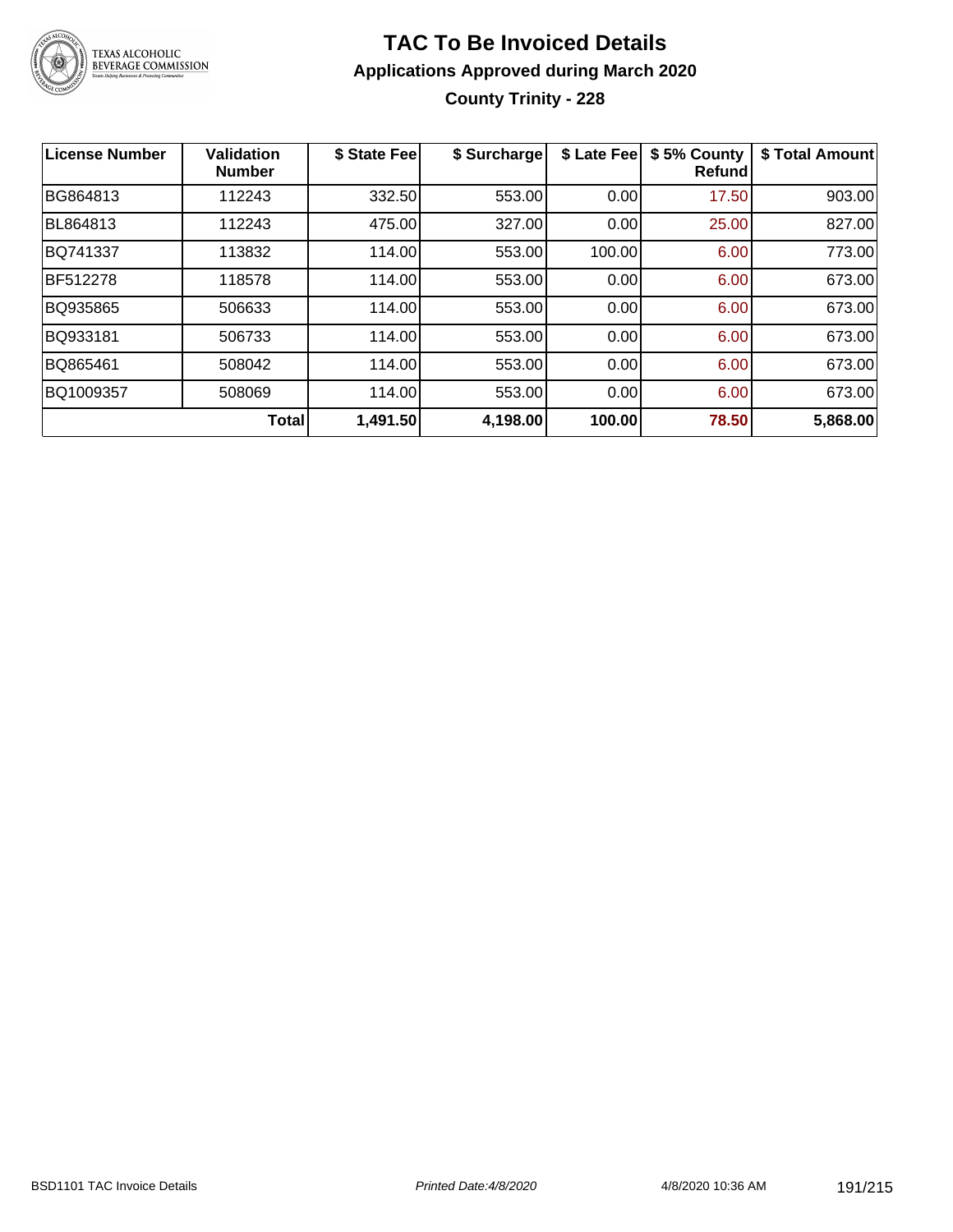

# **TAC To Be Invoiced Details Applications Approved during March 2020 County Tyler - 229**

| License Number | <b>Validation</b><br><b>Number</b> | \$ State Fee | \$ Surcharge |      | Refundi | \$ Late Fee   \$5% County   \$ Total Amount |
|----------------|------------------------------------|--------------|--------------|------|---------|---------------------------------------------|
| BQ1082943      | 4552                               | 114.00L      | 553.00       | 0.00 | 6.00    | 673.00                                      |
| BF935830       | 112485                             | 114.00L      | 553.00       | 0.00 | 6.00    | 673.00                                      |
|                | Total                              | 228.00       | 1,106.00     | 0.00 | 12.00   | 1,346.00                                    |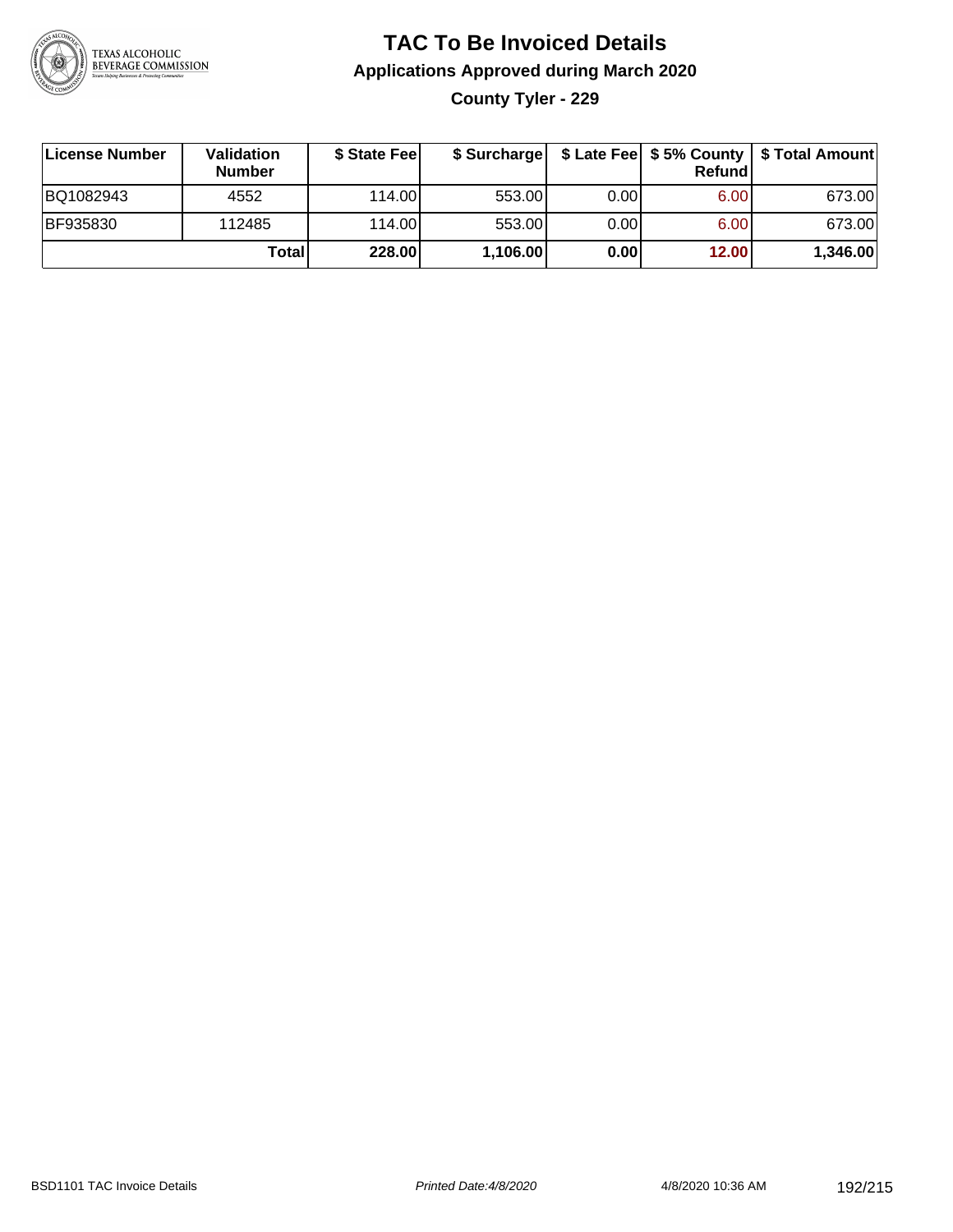

# **TAC To Be Invoiced Details Applications Approved during March 2020 County Upshur - 230**

| License Number | Validation<br><b>Number</b> | \$ State Feel | \$ Surcharge |      | Refund            | \$ Late Fee   \$5% County   \$ Total Amount |
|----------------|-----------------------------|---------------|--------------|------|-------------------|---------------------------------------------|
| BQ1084741      | 4898                        | 114.00L       | 553.00       | 0.00 | 6.00 <sub>1</sub> | 673.00                                      |
| BQ1009245      | 114000                      | 114.00L       | 553.00       | 0.00 | 6.00 <sub>1</sub> | 673.00                                      |
|                | Total                       | 228.00        | 1,106.00     | 0.00 | 12.00             | 1,346.00                                    |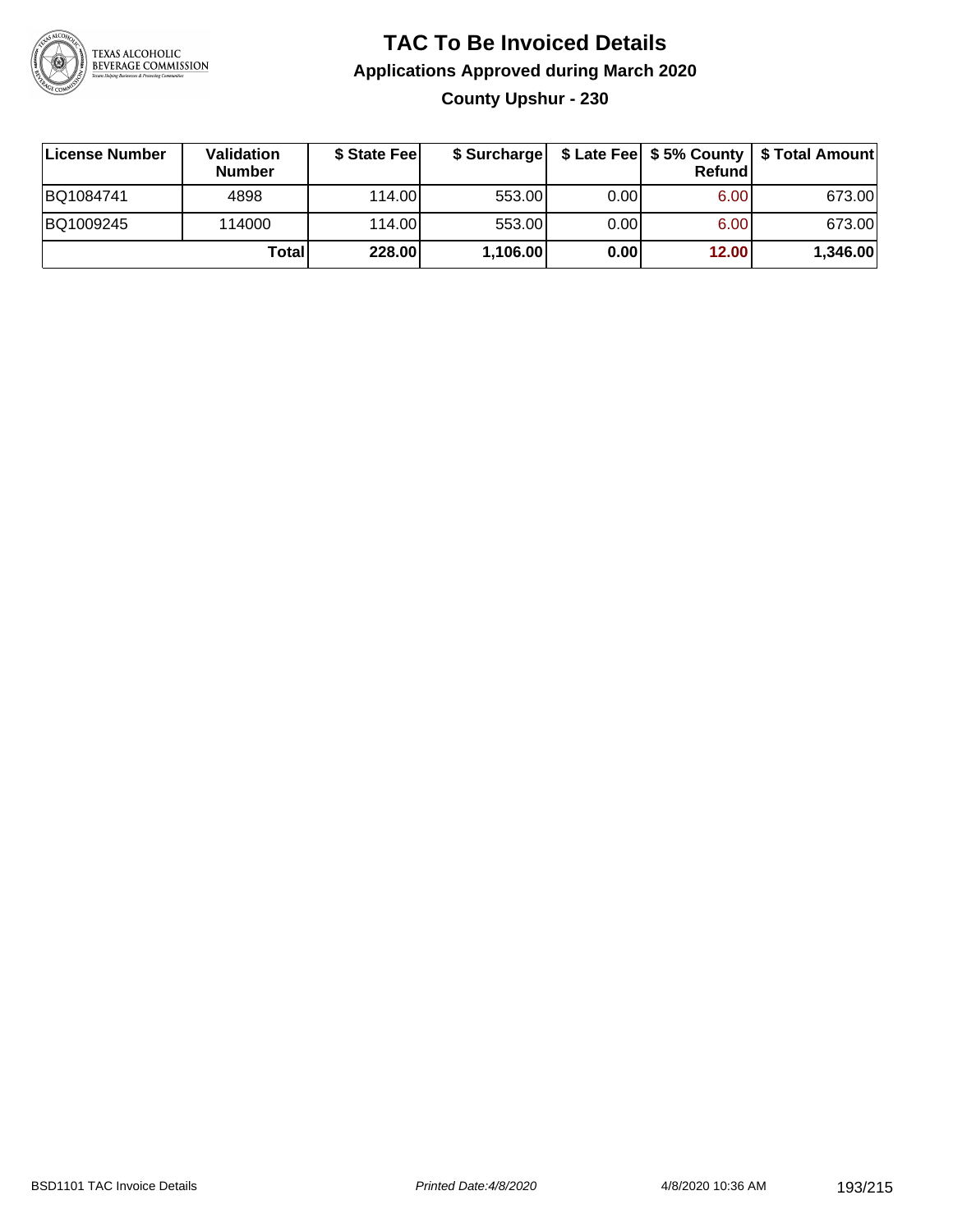

# **TAC To Be Invoiced Details Applications Approved during March 2020 County Upton - 231**

| License Number | Validation<br><b>Number</b> | \$ State Fee |        |      | Refund | \$ Surcharge   \$ Late Fee   \$5% County   \$ Total Amount |
|----------------|-----------------------------|--------------|--------|------|--------|------------------------------------------------------------|
| BQ936182       | 113437                      | 114.00L      | 553.00 | 0.00 | 6.00   | 673.00                                                     |
|                | Total                       | 114.00       | 553.00 | 0.00 | 6.00   | 673.00                                                     |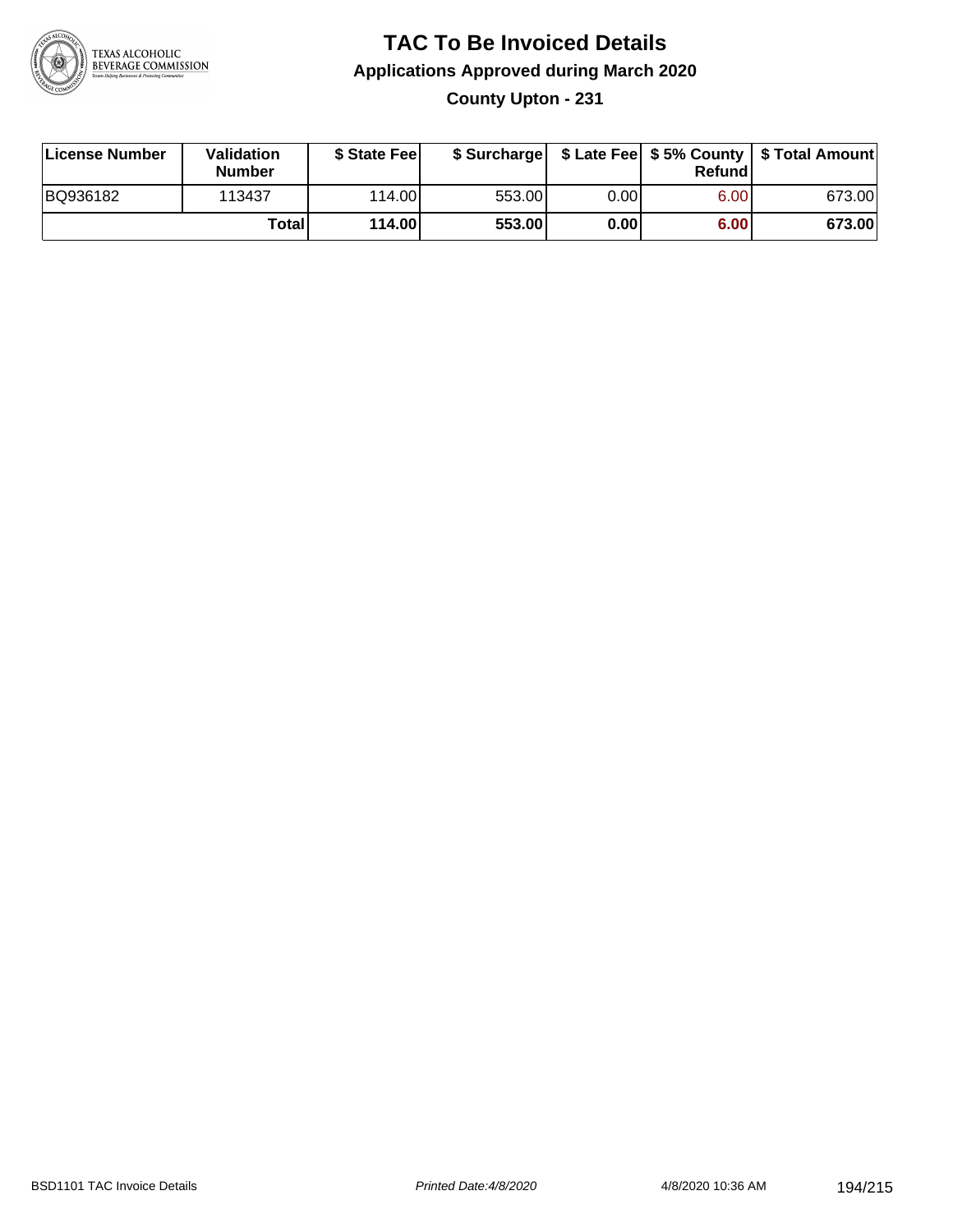

# **TAC To Be Invoiced Details Applications Approved during March 2020 County Uvalde - 232**

| License Number | <b>Validation</b><br><b>Number</b> | \$ State Fee | \$ Surcharge |       | <b>Refund</b> | \$ Late Fee   \$5% County   \$ Total Amount |
|----------------|------------------------------------|--------------|--------------|-------|---------------|---------------------------------------------|
| BQ1084056      | 4532                               | 114.00       | 553.00       | 0.00  | 6.00          | 673.00                                      |
| BQ619210       | 111975                             | 114.00       | 553.00       | 0.001 | 6.00          | 673.00                                      |
| BF864166       | 113150                             | 114.00       | 553.00       | 0.00  | 6.00          | 673.00                                      |
| BG618352       | 508174                             | 332.50       | 553.00       | 0.00  | 17.50         | 903.00                                      |
|                | Total                              | 674.50       | 2,212.00     | 0.00  | 35.50         | 2,922.00                                    |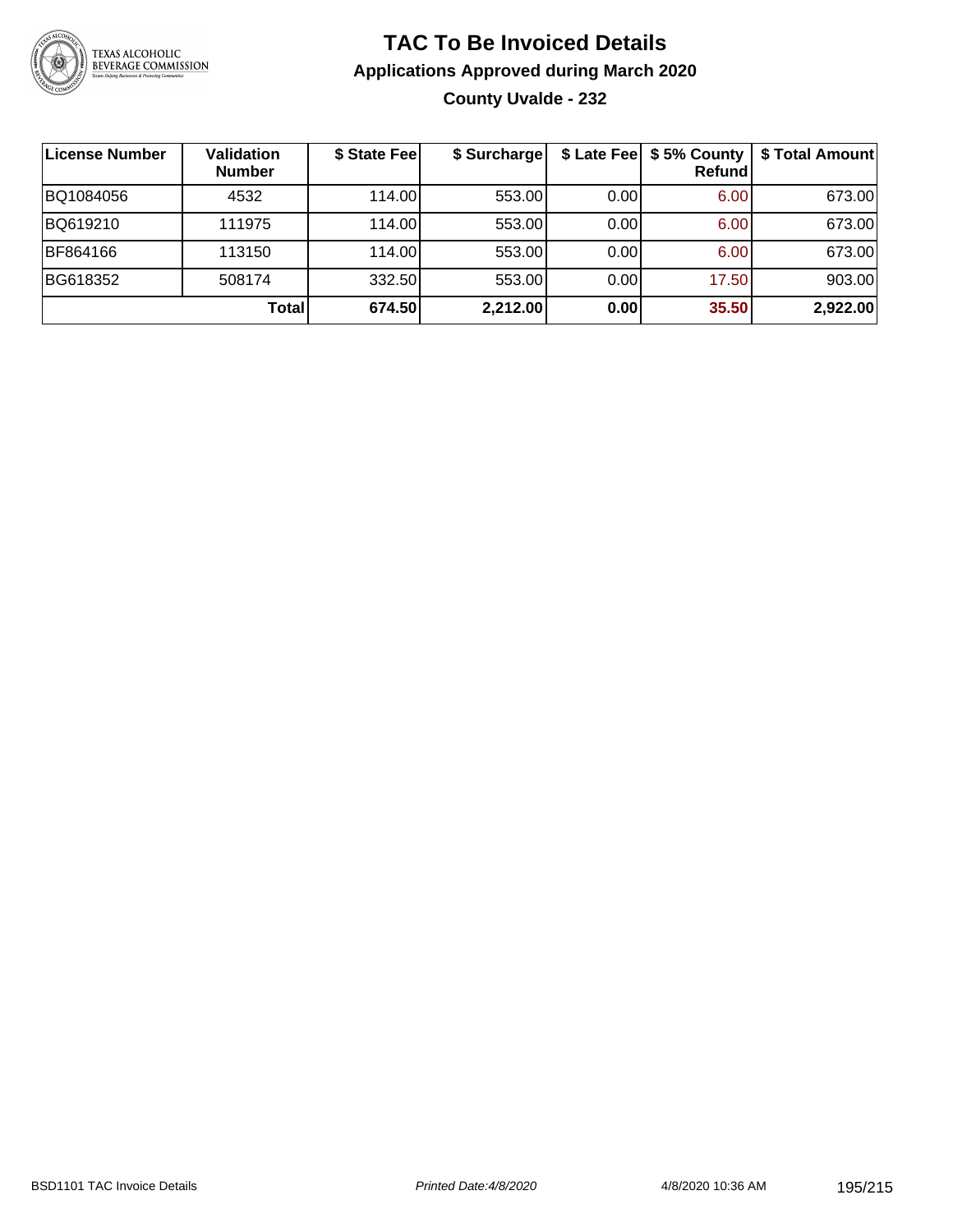

# **TAC To Be Invoiced Details Applications Approved during March 2020 County Val Verde - 233**

| License Number | <b>Validation</b><br><b>Number</b> | \$ State Fee | \$ Surcharge | \$ Late Fee | \$5% County<br><b>Refund</b> | \$ Total Amount |
|----------------|------------------------------------|--------------|--------------|-------------|------------------------------|-----------------|
| BQ1084083      | 4553                               | 114.00L      | 553.00       | 0.00        | 6.00                         | 673.00          |
| BF121115       | 113119                             | 114.00L      | 553.00       | 0.00        | 6.00                         | 673.00          |
| BG1008120      | 113299                             | 332.50       | 553.00       | 0.00        | 17.50                        | 903.00          |
| BL1008120      | 113299                             | 475.00       | 327.00       | 0.00        | 25.00                        | 827.00          |
|                | <b>Total</b>                       | 1,035.50     | 1,986.00     | 0.00        | 54.50                        | 3,076.00        |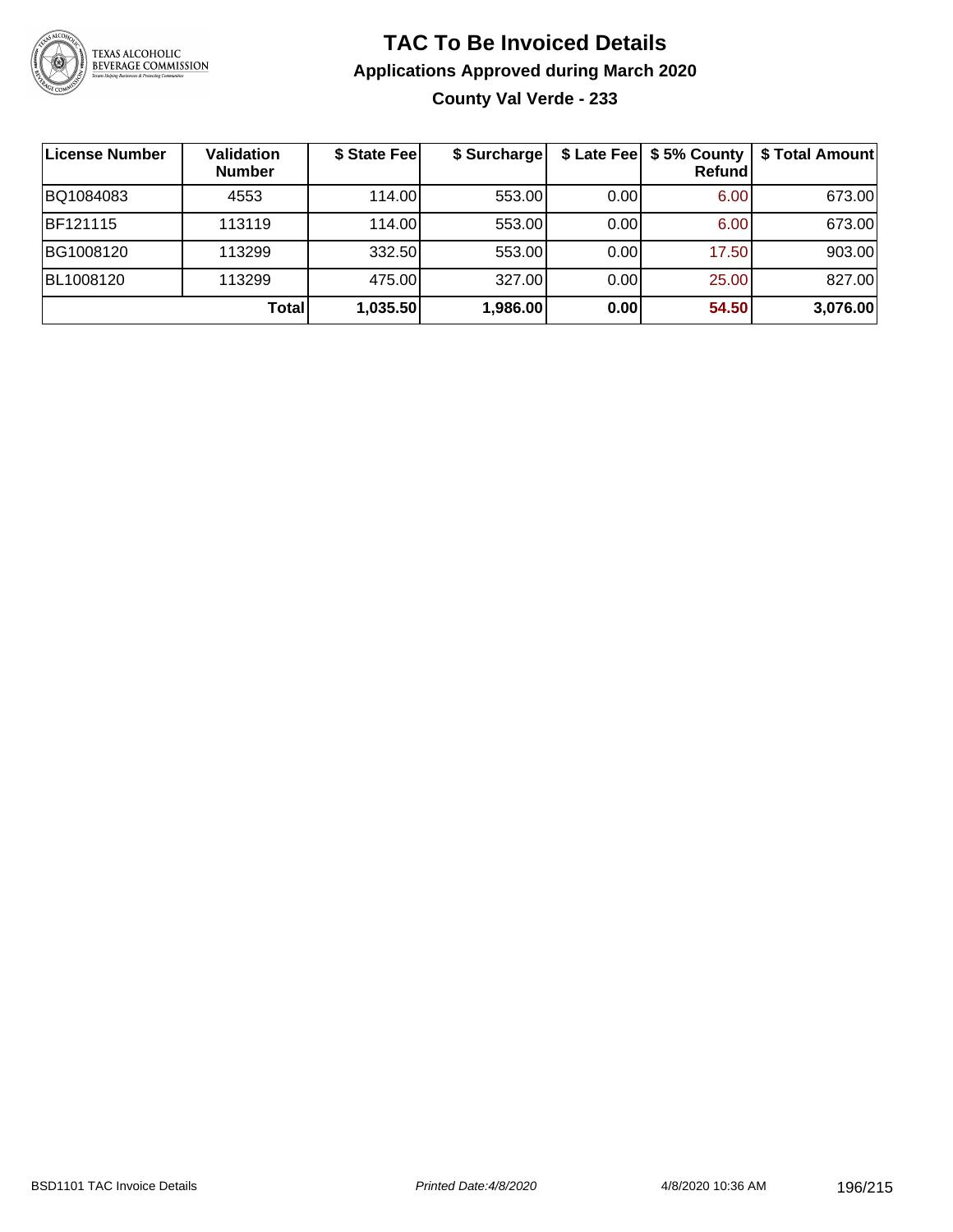

# **TAC To Be Invoiced Details Applications Approved during March 2020 County Victoria - 235**

| <b>License Number</b> | <b>Validation</b><br><b>Number</b> | \$ State Fee | \$ Surcharge | \$ Late Fee | \$5% County<br>Refund | \$ Total Amount |
|-----------------------|------------------------------------|--------------|--------------|-------------|-----------------------|-----------------|
| BG1002356             | 110484                             | 332.50       | 553.00       | 0.00        | 17.50                 | 903.00          |
| BG1003460             | 111384                             | 332.50       | 553.00       | 0.00        | 17.50                 | 903.00          |
| BG407947              | 112517                             | 332.50       | 553.00       | 0.00        | 17.50                 | 903.00          |
| BQ742704              | 112820                             | 114.00       | 553.00       | 0.00        | 6.00                  | 673.00          |
| BG796806              | 112896                             | 332.50       | 553.00       | 0.00        | 17.50                 | 903.00          |
| BG240539              | 113012                             | 332.50       | 553.00       | 100.00      | 17.50                 | 1,003.00        |
| BQ532763              | 114387                             | 114.00       | 553.00       | 0.00        | 6.00                  | 673.00          |
| BQ687161              | 114387                             | 114.00       | 553.00       | 0.00        | 6.00                  | 673.00          |
| BQ797422              | 506642                             | 114.00       | 553.00       | 0.00        | 6.00                  | 673.00          |
| BE683744              | 506817                             | 285.00       | 553.00       | 0.00        | 15.00                 | 853.00          |
| <b>BL683744</b>       | 506817                             | 475.00       | 327.00       | 0.00        | 25.00                 | 827.00          |
|                       | <b>Total</b>                       | 2,878.50     | 5,857.00     | 100.00      | 151.50                | 8,987.00        |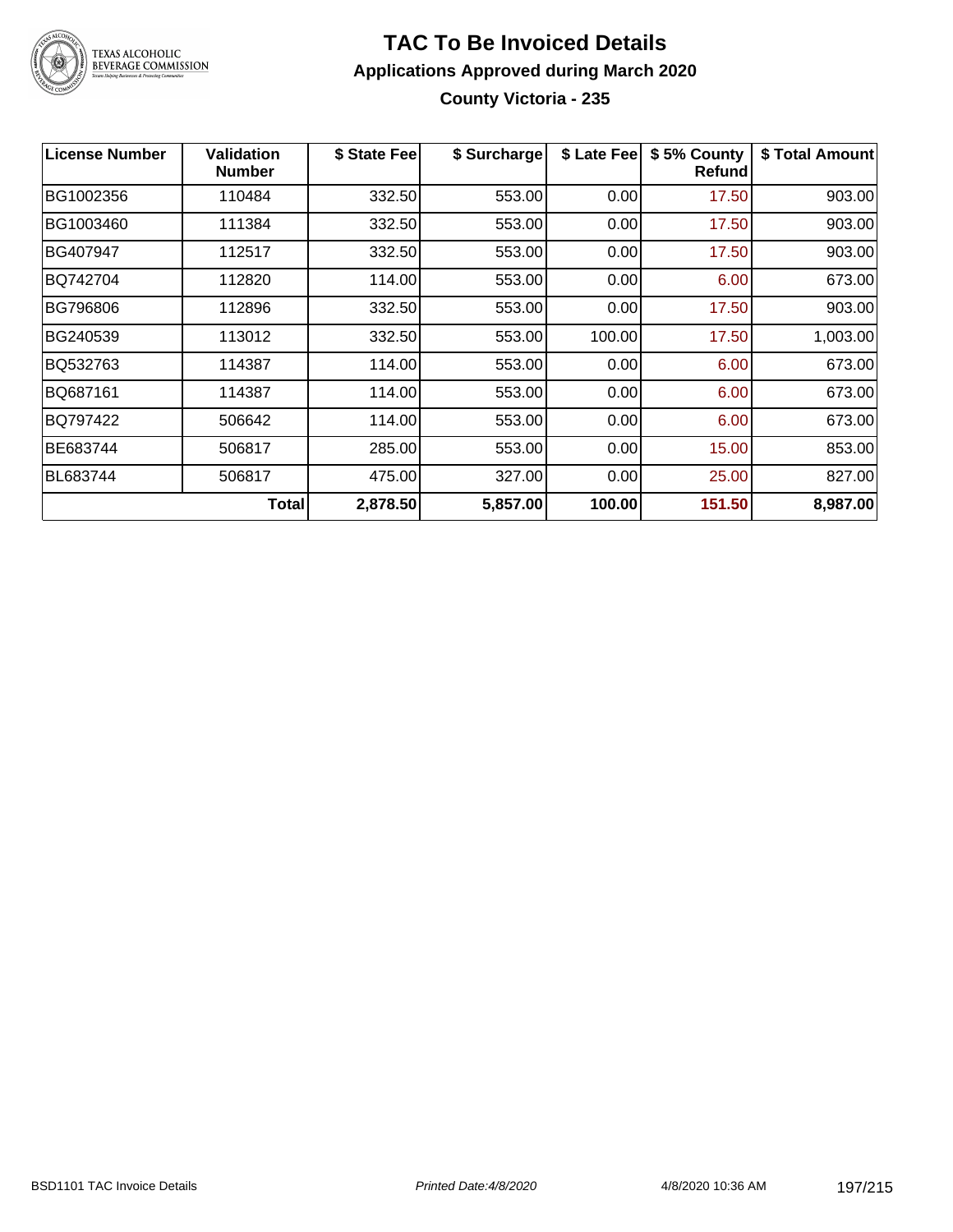

# **TAC To Be Invoiced Details Applications Approved during March 2020 County Walker - 236**

| License Number | <b>Validation</b><br><b>Number</b> | \$ State Fee | \$ Surcharge | \$ Late Fee | \$5% County<br>Refund | \$ Total Amount |
|----------------|------------------------------------|--------------|--------------|-------------|-----------------------|-----------------|
| BG1085136      | 4465                               | 332.50       | 553.00       | 0.00        | 17.50                 | 903.00          |
| BG1084623      | 4538                               | 332.50       | 553.00       | 0.00        | 17.50                 | 903.00          |
| BQ924644       | 102570                             | 114.00       | 553.00       | 0.00        | 6.00                  | 673.00          |
| BQ487005       | 112037                             | 114.00       | 553.00       | 0.00        | 6.00                  | 673.00          |
| BF508666       | 112045                             | 114.00       | 553.00       | 0.00        | 6.00                  | 673.00          |
| BQ529682       | 112187                             | 114.00       | 553.00       | 0.00        | 6.00                  | 673.00          |
| BQ934229       | 507883                             | 114.00       | 553.00       | 0.00        | 6.00                  | 673.00          |
|                | Total                              | 1,235.00     | 3,871.00     | 0.00        | 65.00                 | 5,171.00        |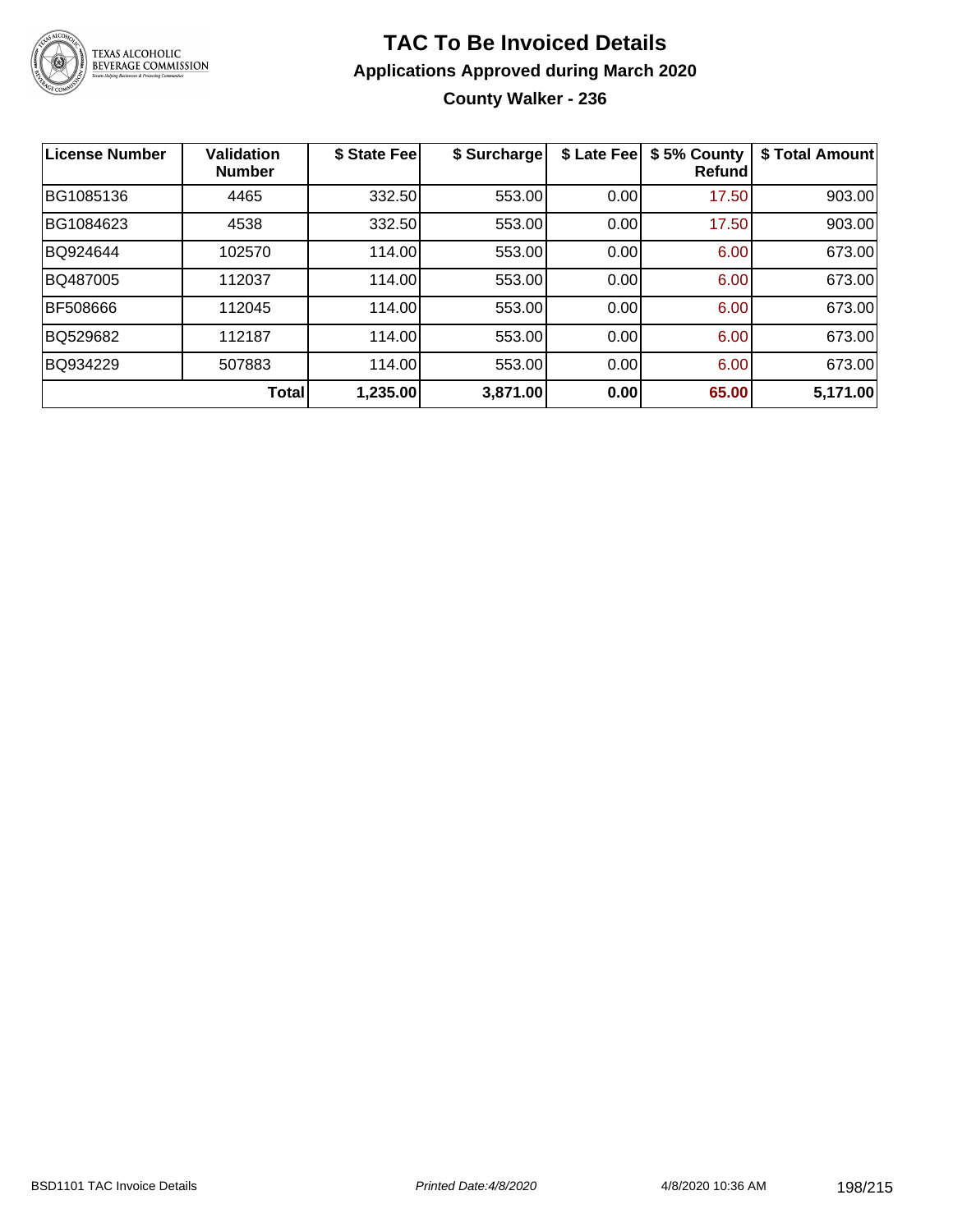

# **TAC To Be Invoiced Details Applications Approved during March 2020**

**County Waller - 237**

| License Number  | <b>Validation</b><br><b>Number</b> | \$ State Fee | \$ Surcharge | \$ Late Fee | \$5% County<br>Refundl | \$ Total Amount |
|-----------------|------------------------------------|--------------|--------------|-------------|------------------------|-----------------|
| BF1082742       | 4093                               | 114.00       | 553.00       | 0.00        | 6.00                   | 673.00          |
| BQ1085323       | 5321                               | 114.00       | 553.00       | 0.00        | 6.00                   | 673.00          |
| BQ620756        | 112084                             | 114.00       | 553.00       | 0.00        | 6.00                   | 673.00          |
| BG683650        | 112967                             | 332.50       | 553.00       | 0.00        | 17.50                  | 903.00          |
| BC512534        | 113052                             | 142.50       | 701.00       | 0.00        | 7.50                   | 851.00          |
| BI512535        | 113052                             | 38.00        | 278.00       | 0.00        | 2.00                   | 318.00          |
| <b>BF529856</b> | 506804                             | 114.00       | 553.00       | 0.00        | 6.00                   | 673.00          |
| BG263570        | 510455                             | 332.50       | 553.00       | 0.00        | 17.50                  | 903.00          |
|                 | <b>Total</b>                       | 1,301.50     | 4,297.00     | 0.00        | 68.50                  | 5,667.00        |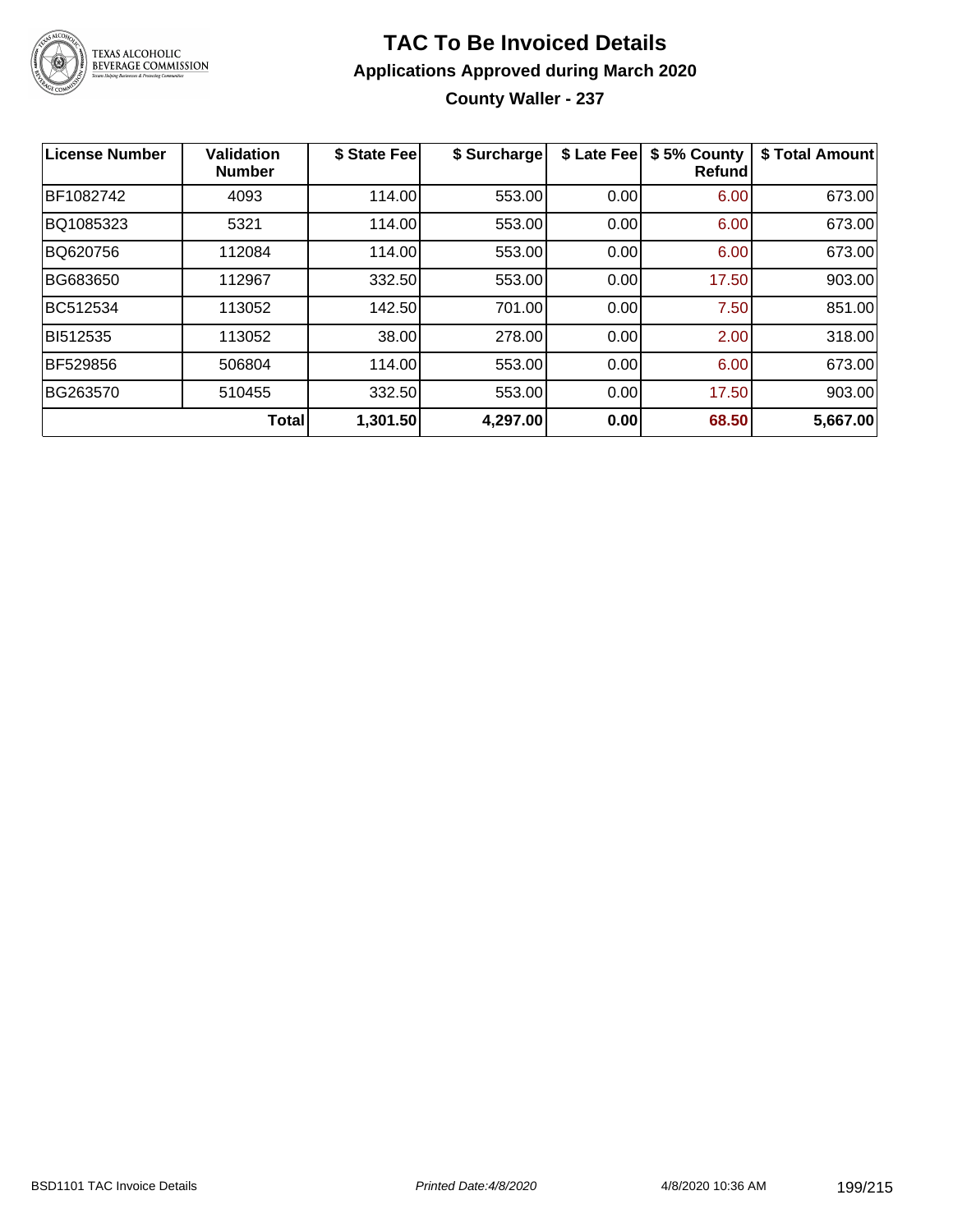

# **TAC To Be Invoiced Details Applications Approved during March 2020 County Ward - 238**

| License Number | <b>Validation</b><br><b>Number</b> | \$ State Fee | \$ Surcharge |      | Refund | \$ Late Fee   \$5% County   \$ Total Amount |
|----------------|------------------------------------|--------------|--------------|------|--------|---------------------------------------------|
| BQ795971       | 112419                             | 114.00       | 553.00       | 0.00 | 6.00   | 673.00                                      |
| BQ864923       | 112903                             | 114.00L      | 553.00       | 0.00 | 6.00   | 673.00                                      |
| BQ864924       | 112904                             | 114.00       | 553.00       | 0.00 | 6.00   | 673.00                                      |
|                | Totall                             | 342.00       | 1,659.00     | 0.00 | 18.00  | 2,019.00                                    |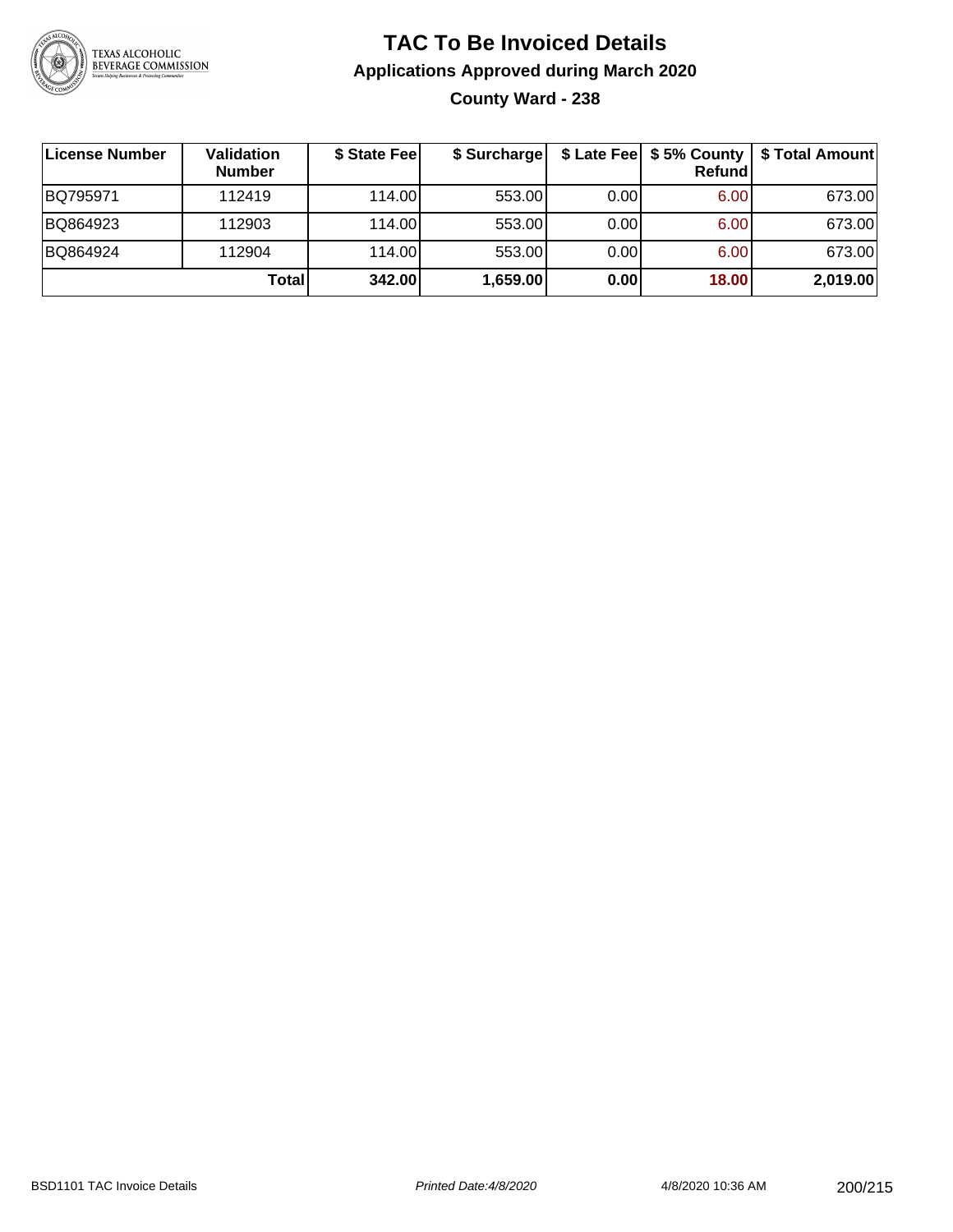

# **TAC To Be Invoiced Details Applications Approved during March 2020 County Washington - 239**

| <b>License Number</b> | <b>Validation</b><br><b>Number</b> | \$ State Fee | \$ Surcharge | \$ Late Fee | \$5% County<br><b>Refund</b> | \$ Total Amount |
|-----------------------|------------------------------------|--------------|--------------|-------------|------------------------------|-----------------|
| BI241360              | 112147                             | 38.00        | 278.00       | 0.00        | 2.00                         | 318.00          |
| BJ241360              | 112147                             | 38.00        | 202.00       | 0.00        | 2.00                         | 242.00          |
| BB241359              | 112150                             | 570.00       | 701.00       | 0.00        | 30.00                        | 1,301.00        |
| BG509629              | 113593                             | 332.50       | 553.00       | 0.00        | 17.50                        | 903.00          |
| BG1007412             | 113790                             | 332.50       | 553.00       | 0.00        | 17.50                        | 903.00          |
| BE622775              | 114493                             | 285.00       | 553.00       | 0.00        | 15.00                        | 853.00          |
| BQ863305              | 507439                             | 114.00       | 553.00       | 0.00        | 6.00                         | 673.00          |
|                       | Total                              | 1,710.00     | 3,393.00     | 0.00        | 90.00                        | 5,193.00        |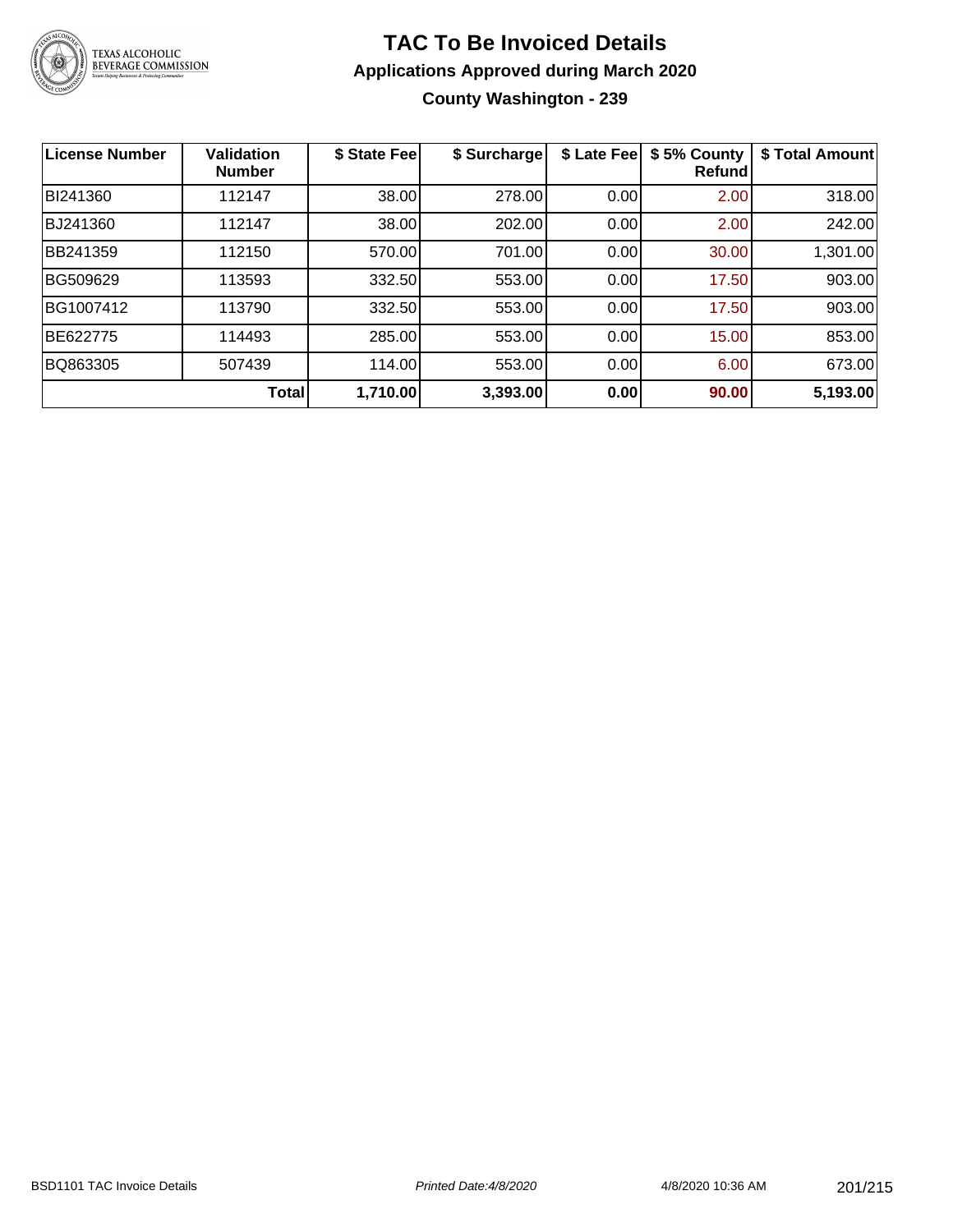

# TEXAS ALCOHOLIC<br>BEVERAGE COMMISSION

#### **TAC To Be Invoiced Details Applications Approved during March 2020 County Webb - 240**

| <b>License Number</b> | <b>Validation</b><br><b>Number</b> | \$ State Fee | \$ Surcharge |      | \$ Late Fee   \$5% County<br><b>Refund</b> | \$ Total Amount |
|-----------------------|------------------------------------|--------------|--------------|------|--------------------------------------------|-----------------|
| BQ1085004             | 4030                               | 114.00       | 553.00       | 0.00 | 6.00                                       | 673.00          |
| BF1083005             | 4209                               | 114.00       | 553.00       | 0.00 | 6.00                                       | 673.00          |
| BG1084917             | 4845                               | 332.50       | 553.00       | 0.00 | 17.50                                      | 903.00          |
| BL1084917             | 4845                               | 475.00       | 327.00       | 0.00 | 25.00                                      | 827.00          |
| BQ935654              | 111729                             | 114.00       | 553.00       | 0.00 | 6.00                                       | 673.00          |
| BQ798277              | 112360                             | 114.00       | 553.00       | 0.00 | 6.00                                       | 673.00          |
| BF681243              | 112538                             | 114.00       | 553.00       | 0.00 | 6.00                                       | 673.00          |
| BQ628214              | 113067                             | 114.00       | 553.00       | 0.00 | 6.00                                       | 673.00          |
| BF121122              | 113119                             | 114.00       | 553.00       | 0.00 | 6.00                                       | 673.00          |
| BQ620880              | 114199                             | 114.00       | 553.00       | 0.00 | 6.00                                       | 673.00          |
| BQ799744              | 114440                             | 114.00       | 553.00       | 0.00 | 6.00                                       | 673.00          |
| BQ531131              | 114781                             | 114.00       | 553.00       | 0.00 | 6.00                                       | 673.00          |
| BF532610              | 115892                             | 114.00       | 553.00       | 0.00 | 6.00                                       | 673.00          |
| BF655718              | 115892                             | 114.00       | 553.00       | 0.00 | 6.00                                       | 673.00          |
| BE863047              | 507423                             | 285.00       | 553.00       | 0.00 | 15.00                                      | 853.00          |
|                       | <b>Total</b>                       | 2,460.50     | 8,069.00     | 0.00 | 129.50                                     | 10,659.00       |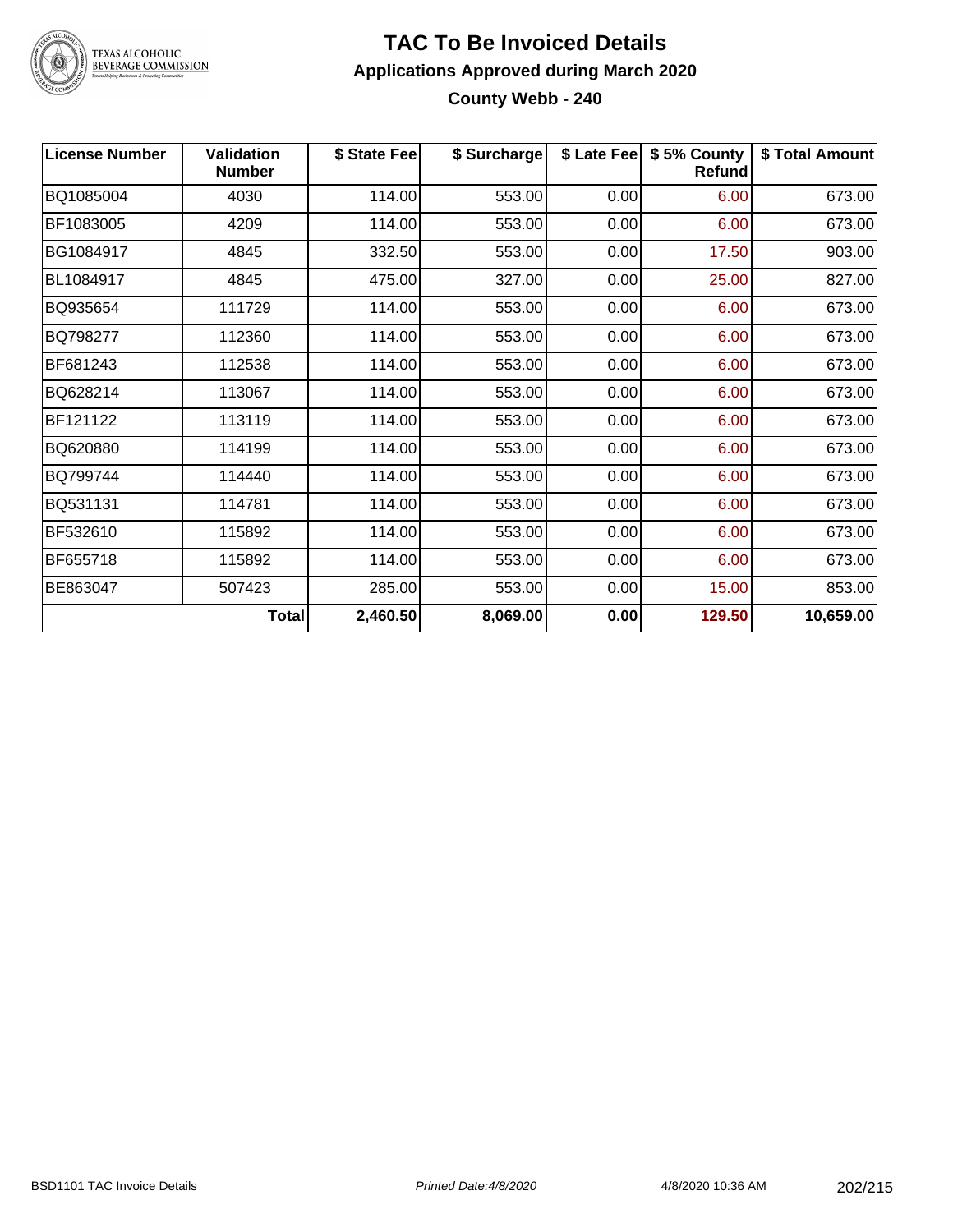

# **TAC To Be Invoiced Details Applications Approved during March 2020 County Wharton - 241**

| License Number | <b>Validation</b><br><b>Number</b> | \$ State Fee | \$ Surcharge | \$ Late Fee | \$5% County<br>Refund | \$ Total Amount |
|----------------|------------------------------------|--------------|--------------|-------------|-----------------------|-----------------|
| BG1003787      | 111501                             | 332.50       | 553.00       | 0.00        | 17.50                 | 903.00          |
| <b>BF79575</b> | 112310                             | 114.00       | 553.00       | 0.00        | 6.00                  | 673.00          |
| BF121124       | 113119                             | 114.00       | 553.00       | 0.00        | 6.00                  | 673.00          |
| BG252107       | 113341                             | 332.50       | 553.00       | 0.00        | 17.50                 | 903.00          |
| BG798515       | 113355                             | 332.50       | 553.00       | 0.00        | 17.50                 | 903.00          |
|                | <b>Total</b>                       | 1,225.50     | 2,765.00     | 0.00        | 64.50                 | 4,055.00        |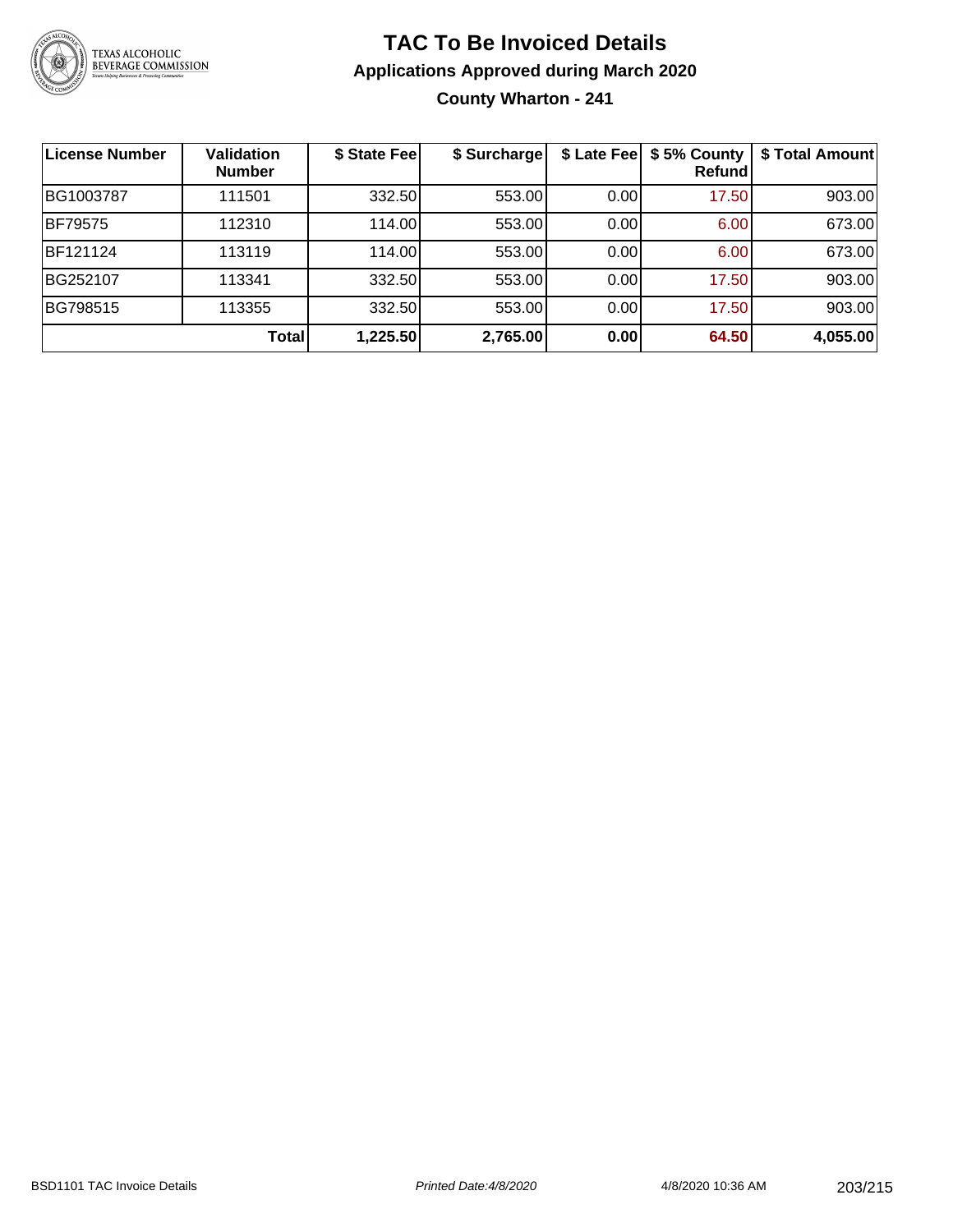

# **TAC To Be Invoiced Details Applications Approved during March 2020 County Wheeler - 242**

| License Number | Validation<br><b>Number</b> | \$ State Fee |        |      | Refund | \$ Surcharge   \$ Late Fee   \$5% County   \$ Total Amount |
|----------------|-----------------------------|--------------|--------|------|--------|------------------------------------------------------------|
| BQ937759       | 508038                      | 114.00L      | 553.00 | 0.00 | 6.00   | 673.00                                                     |
|                | Total                       | 114.00       | 553.00 | 0.00 | 6.00   | 673.00                                                     |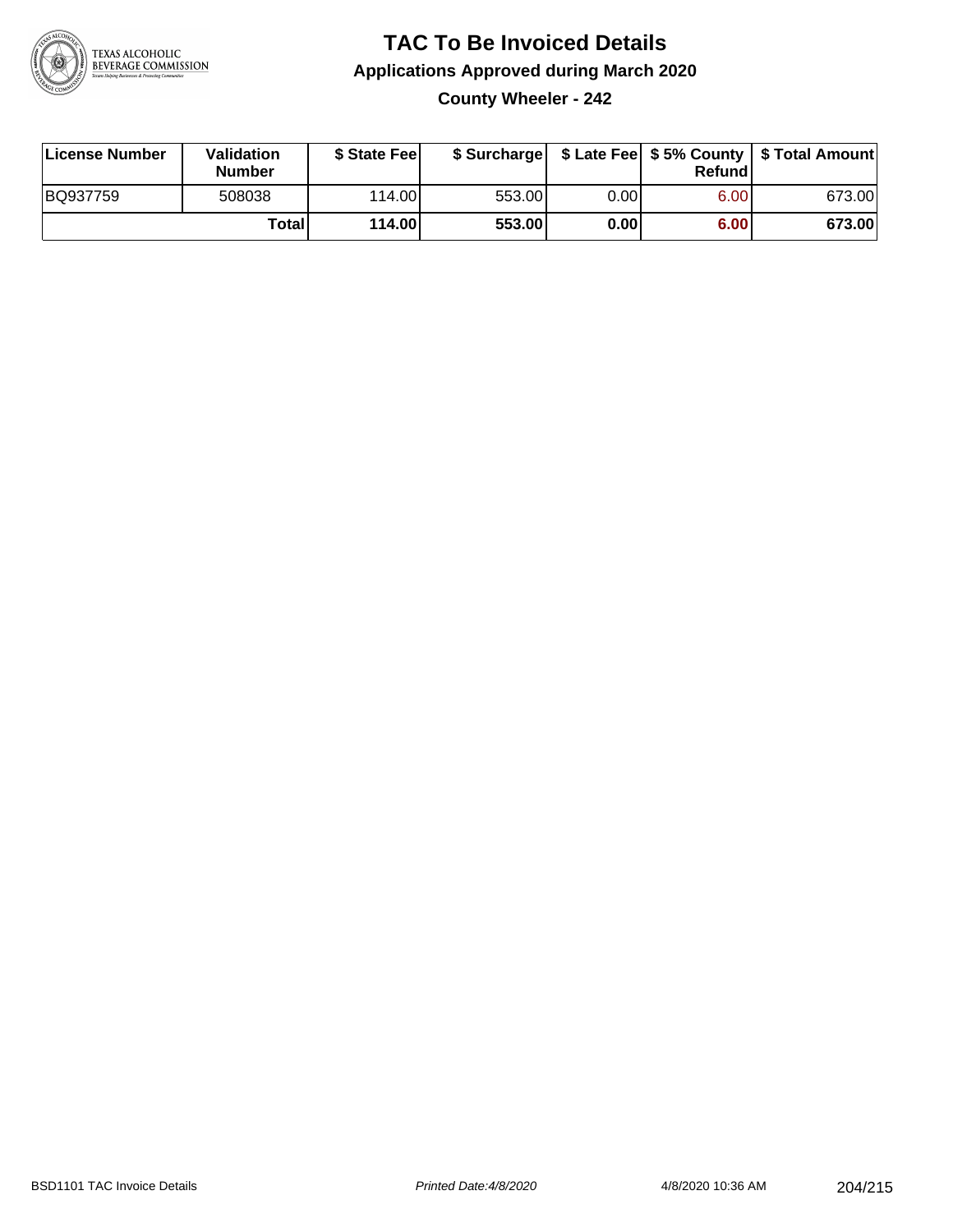

# **TAC To Be Invoiced Details Applications Approved during March 2020 County Wichita - 243**

| License Number | Validation<br><b>Number</b> | \$ State Fee | \$ Surcharge | \$ Late Fee | \$5% County<br>Refundl | \$ Total Amount |
|----------------|-----------------------------|--------------|--------------|-------------|------------------------|-----------------|
| BG1084072      | 4407                        | 332.50       | 553.00       | 0.00        | 17.50                  | 903.00          |
| BF935990       | 112464                      | 114.00       | 553.00       | 0.00        | 6.00                   | 673.00          |
| BG282774       | 113039                      | 332.50       | 553.00       | 0.00        | 17.50                  | 903.00          |
| BL282774       | 113039                      | 475.00       | 327.00       | 0.00        | 25.00                  | 827.00          |
| BQ1007043      | 113197                      | 114.00       | 553.00       | 0.00        | 6.00                   | 673.00          |
| BG686484       | 113851                      | 332.50       | 553.00       | 0.00        | 17.50                  | 903.00          |
| BL686484       | 113851                      | 475.00       | 327.00       | 0.00        | 25.00                  | 827.00          |
| BF681846       | 506540                      | 114.00       | 553.00       | 0.00        | 6.00                   | 673.00          |
| BF569126       | 506731                      | 114.00       | 553.00       | 100.00      | 6.00                   | 773.00          |
| BQ866325       | 508035                      | 114.00       | 553.00       | 0.00        | 6.00                   | 673.00          |
|                | <b>Total</b>                | 2,517.50     | 5,078.00     | 100.00      | 132.50                 | 7,828.00        |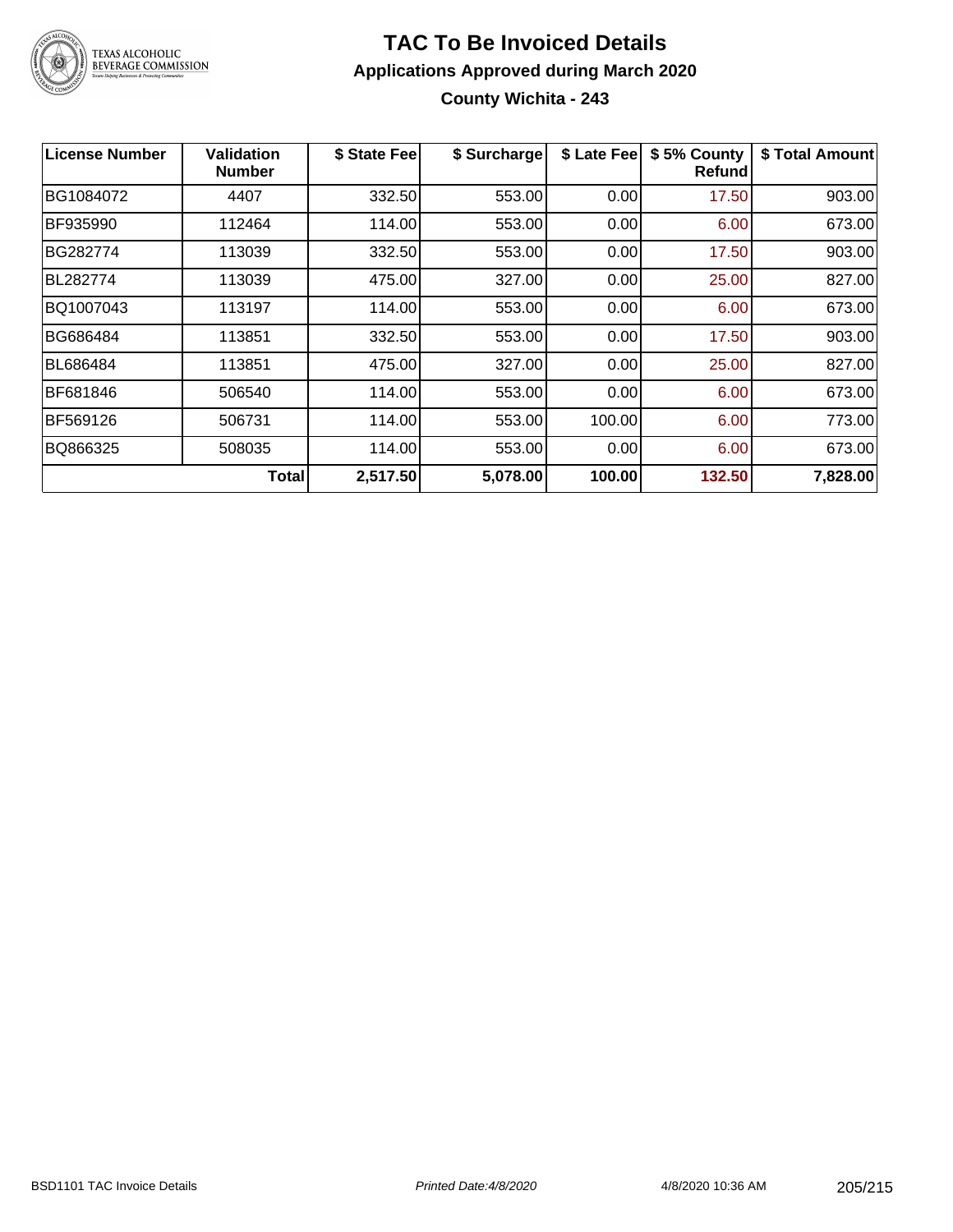

# **TAC To Be Invoiced Details Applications Approved during March 2020 County Wilbarger - 244**

| License Number | Validation<br><b>Number</b> | \$ State Feel |        |       | Refundl | \$ Surcharge   \$ Late Fee   \$5% County   \$ Total Amount |
|----------------|-----------------------------|---------------|--------|-------|---------|------------------------------------------------------------|
| BQ571085       | 112101                      | 114.00        | 553.00 | 0.00  | 6.00    | 673.00                                                     |
|                | Totall                      | 114.00        | 553.00 | 0.001 | 6.00    | 673.00                                                     |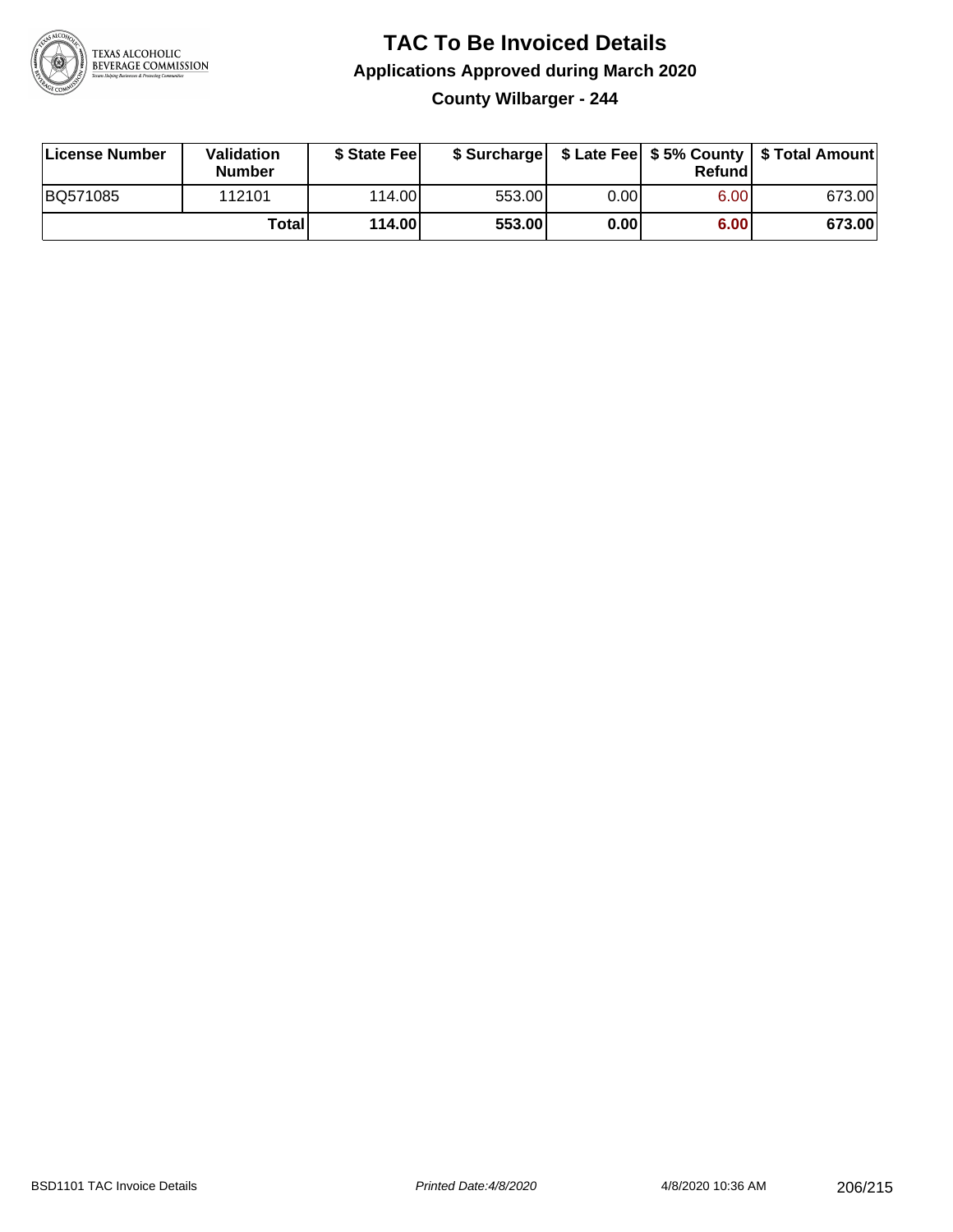

# **TAC To Be Invoiced Details Applications Approved during March 2020 County Willacy - 245**

| License Number  | Validation<br><b>Number</b> | \$ State Fee |        |      | Refundl | \$ Surcharge   \$ Late Fee   \$5% County   \$ Total Amount |
|-----------------|-----------------------------|--------------|--------|------|---------|------------------------------------------------------------|
| <b>BF551705</b> | 113530                      | 114.00       | 553.00 | 0.00 | 6.00    | 673.00                                                     |
|                 | Totall                      | 114.00       | 553.00 | 0.00 | 6.00    | 673.00                                                     |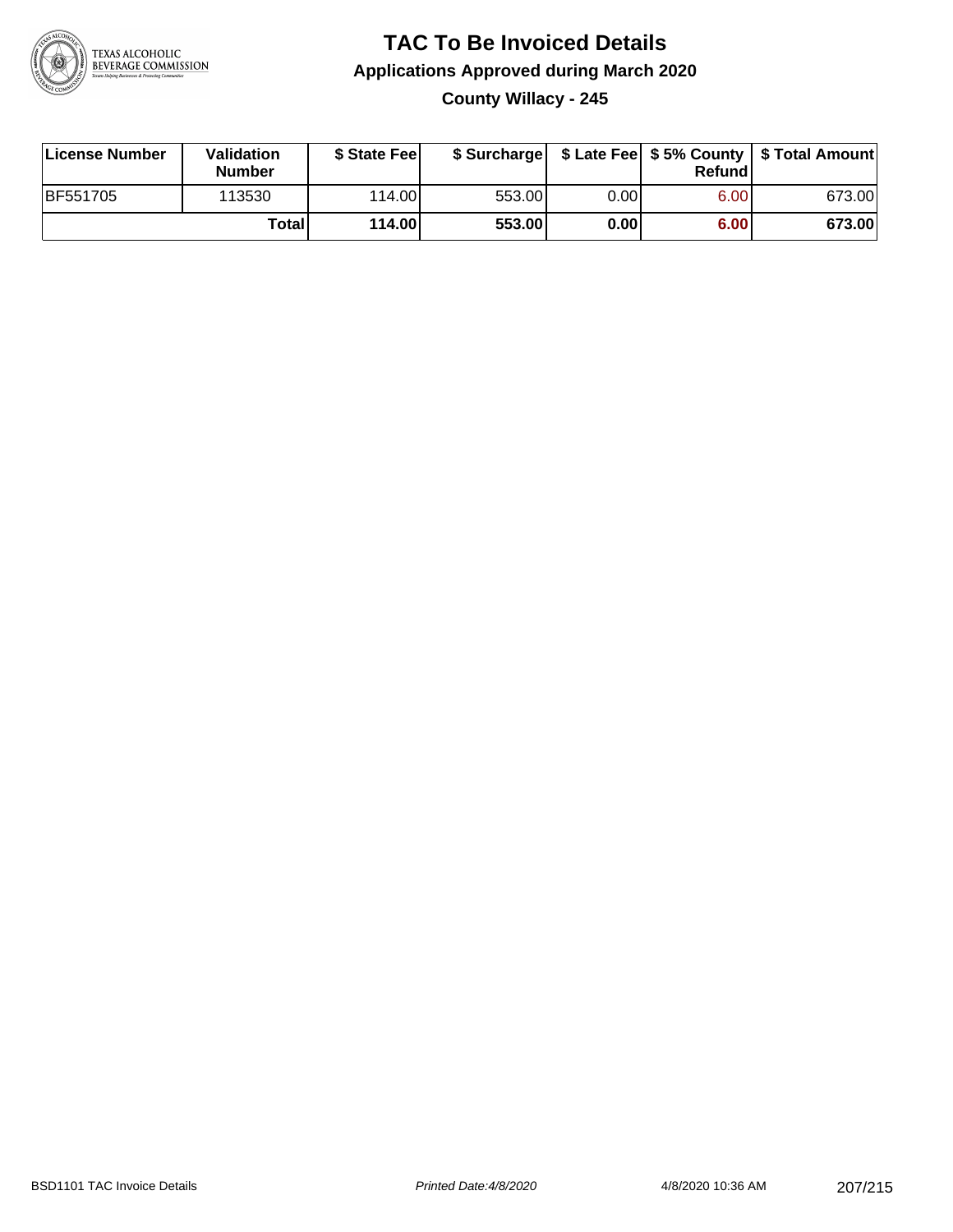

# TEXAS ALCOHOLIC<br>BEVERAGE COMMISSION

#### **TAC To Be Invoiced Details Applications Approved during March 2020 County Williamson - 246**

| <b>License Number</b> | <b>Validation</b><br><b>Number</b> | \$ State Fee | \$ Surcharge |        | \$ Late Fee   \$5% County<br><b>Refund</b> | \$ Total Amount |
|-----------------------|------------------------------------|--------------|--------------|--------|--------------------------------------------|-----------------|
| BG1084762             | 3930                               | 332.50       | 553.00       | 0.00   | 17.50                                      | 903.00          |
| BE1084434             | 4341                               | 285.00       | 553.00       | 0.00   | 15.00                                      | 853.00          |
| BG1082472             | 4592                               | 332.50       | 553.00       | 0.00   | 17.50                                      | 903.00          |
| BG1083574             | 4984                               | 332.50       | 553.00       | 0.00   | 17.50                                      | 903.00          |
| BP1083574             | 4984                               | 950.00       | 426.00       | 0.00   | 50.00                                      | 1,426.00        |
| BQ1084809             | 5186                               | 114.00       | 553.00       | 0.00   | 6.00                                       | 673.00          |
| BE132695              | 107306                             | 285.00       | 553.00       | 0.00   | 15.00                                      | 853.00          |
| BG862917              | 111460                             | 332.50       | 553.00       | 0.00   | 17.50                                      | 903.00          |
| BF573866              | 111522                             | 114.00       | 553.00       | 0.00   | 6.00                                       | 673.00          |
| BF797216              | 111677                             | 114.00       | 553.00       | 0.00   | 6.00                                       | 673.00          |
| BQ797899              | 111747                             | 114.00       | 553.00       | 0.00   | 6.00                                       | 673.00          |
| BG740979              | 112296                             | 332.50       | 553.00       | 0.00   | 17.50                                      | 903.00          |
| BG936101              | 112362                             | 332.50       | 553.00       | 0.00   | 17.50                                      | 903.00          |
| BQ741885              | 112715                             | 114.00       | 553.00       | 0.00   | 6.00                                       | 673.00          |
| BQ741886              | 112720                             | 114.00       | 553.00       | 0.00   | 6.00                                       | 673.00          |
| BF508962              | 112897                             | 114.00       | 553.00       | 0.00   | 6.00                                       | 673.00          |
| BF508965              | 112897                             | 114.00       | 553.00       | 0.00   | 6.00                                       | 673.00          |
| BF620803              | 112897                             | 114.00       | 553.00       | 0.00   | 6.00                                       | 673.00          |
| BF241389              | 113119                             | 114.00       | 553.00       | 0.00   | 6.00                                       | 673.00          |
| BQ865729              | 113184                             | 114.00       | 553.00       | 0.00   | 6.00                                       | 673.00          |
| BG865091              | 113467                             | 332.50       | 553.00       | 0.00   | 17.50                                      | 903.00          |
| BQ713542              | 113550                             | 114.00       | 553.00       | 0.00   | 6.00                                       | 673.00          |
| BG716795              | 113557                             | 332.50       | 553.00       | 0.00   | 17.50                                      | 903.00          |
| BG682549              | 113659                             | 332.50       | 553.00       | 0.00   | 17.50                                      | 903.00          |
| BG653649              | 113693                             | 332.50       | 553.00       | 0.00   | 17.50                                      | 903.00          |
| BG866319              | 113916                             | 332.50       | 553.00       | 0.00   | 17.50                                      | 903.00          |
| BQ716799              | 113919                             | 114.00       | 553.00       | 0.00   | 6.00                                       | 673.00          |
| BQ798392              | 114145                             | 114.00       | 553.00       | 0.00   | 6.00                                       | 673.00          |
| BQ573090              | 114267                             | 114.00       | 553.00       | 100.00 | 6.00                                       | 773.00          |
| BQ866569              | 114275                             | 114.00       | 553.00       | 0.00   | 6.00                                       | 673.00          |
| BQ685812              | 114384                             | 114.00       | 553.00       | 0.00   | 6.00                                       | 673.00          |
| BE488896              | 114408                             | 285.00       | 553.00       | 0.00   | 15.00                                      | 853.00          |
| BQ1013129             | 117931                             | 114.00       | 553.00       | 0.00   | 6.00                                       | 673.00          |
| BF491123              | 118297                             | 114.00       | 553.00       | 0.00   | 6.00                                       | 673.00          |
| BQ1005773             | 507454                             | 114.00       | 553.00       | 0.00   | 6.00                                       | 673.00          |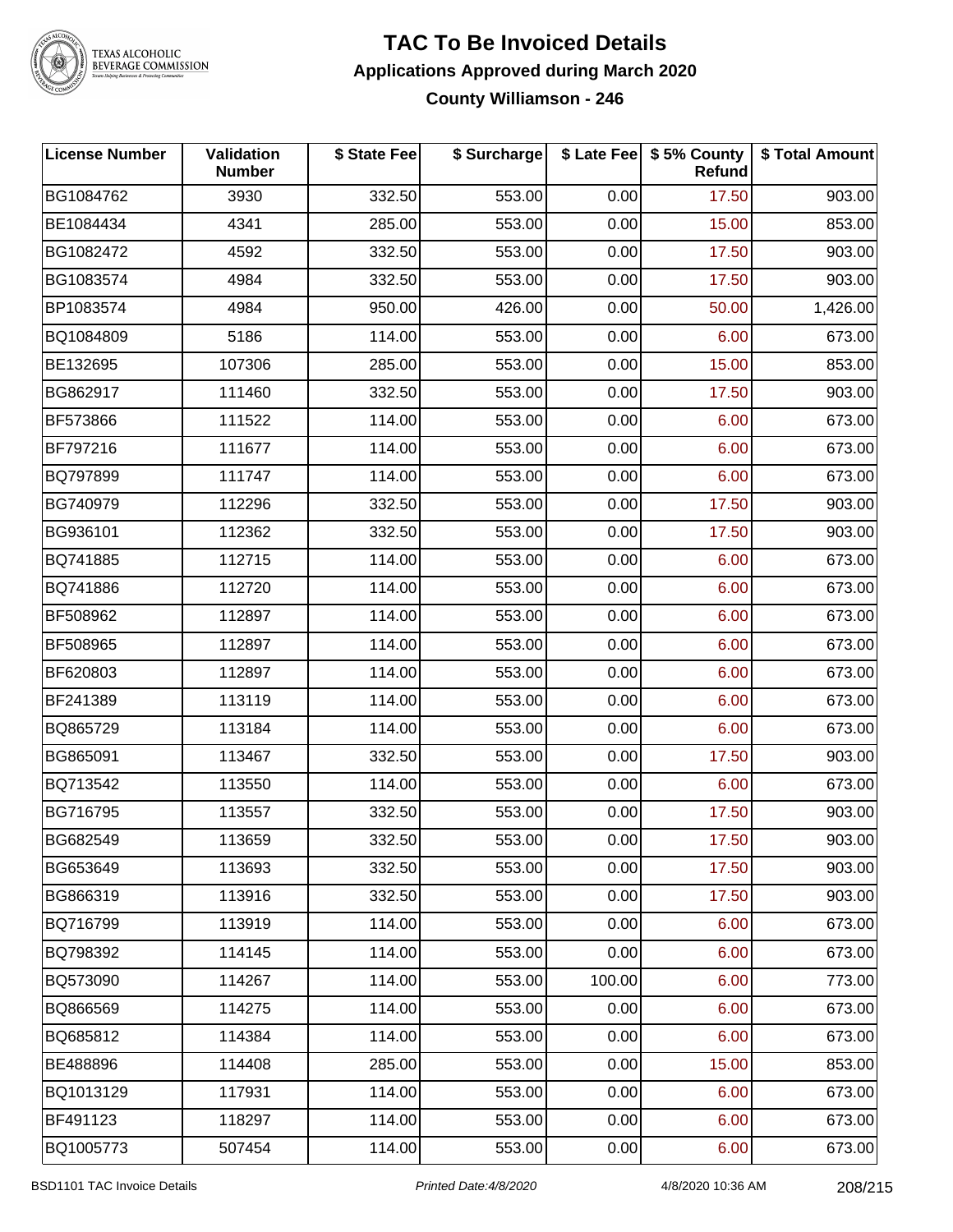| ∣License Number | <b>Validation</b><br><b>Number</b> | \$ State Fee | \$ Surcharge |        | Refundl           | \$ Late Fee   \$5% County   \$ Total Amount |
|-----------------|------------------------------------|--------------|--------------|--------|-------------------|---------------------------------------------|
| BQ741187        | 507903                             | 114.00       | 553.00       | 0.00   | 6.00              | 673.00                                      |
| BQ800582        | 508062                             | 114.00L      | 553.00       | 0.00   | 6.00 <sub>1</sub> | 673.00                                      |
| BG314493        | 508086                             | 332.50       | 553.00       | 0.00   | 17.50             | 903.00                                      |
|                 | Totall                             | 8,303.00     | 20,887.00    | 100.00 | 437.00            | 29,727.00                                   |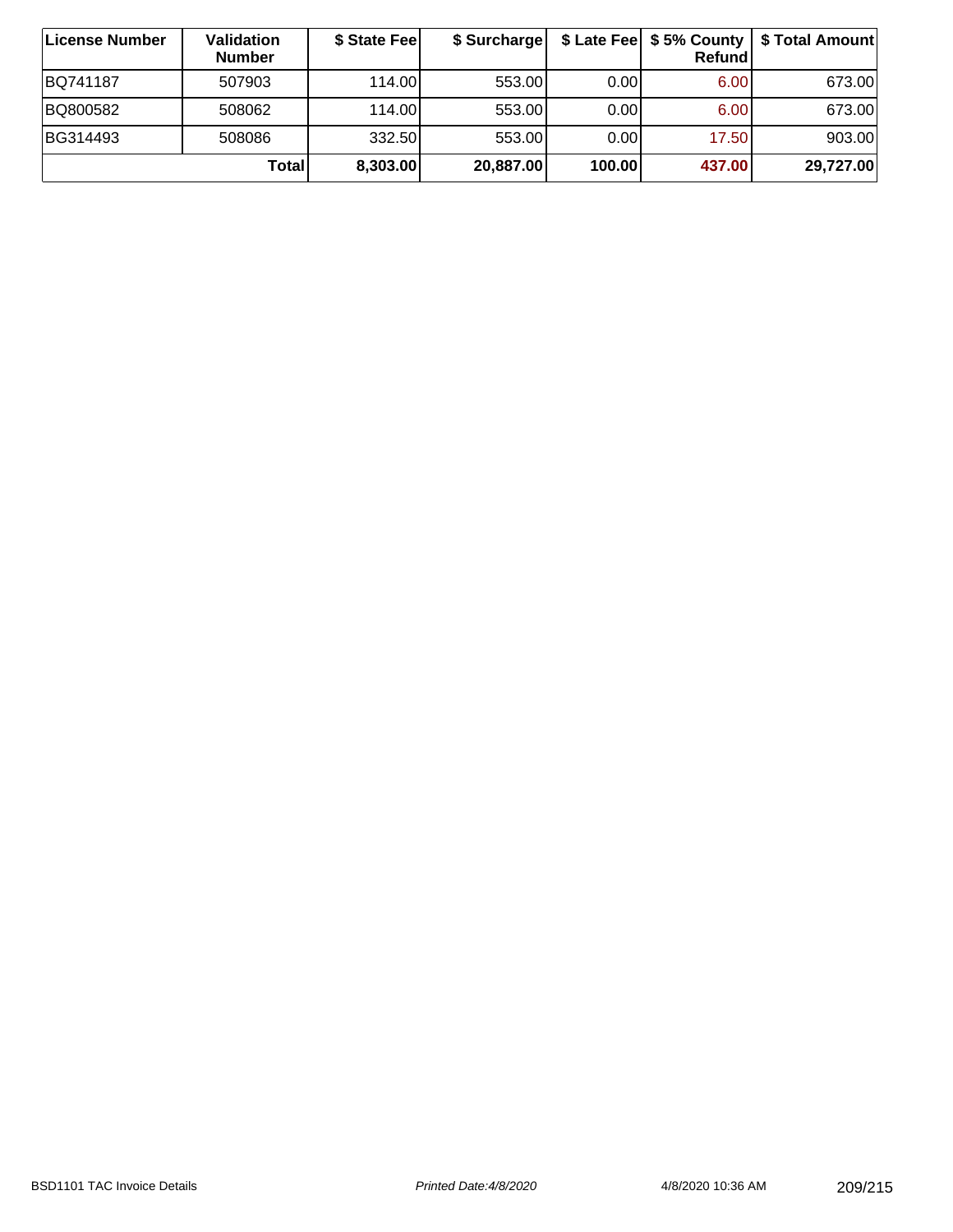

# **TAC To Be Invoiced Details Applications Approved during March 2020 County Wilson - 247**

| License Number | <b>Validation</b><br><b>Number</b> | \$ State Fee | \$ Surcharge |      | Refundl | \$ Late Fee   \$5% County   \$ Total Amount |
|----------------|------------------------------------|--------------|--------------|------|---------|---------------------------------------------|
| BG712050       | 111514                             | 332.50       | 553.00       | 0.00 | 17.50   | 903.00                                      |
| BQ426496       | 113210                             | 114.00L      | 553.00       | 0.00 | 6.00    | 673.00                                      |
| BF746925       | 118297                             | 114.00       | 553.00       | 0.00 | 6.00    | 673.00                                      |
| BQ863821       | 506544                             | 114.00L      | 553.00       | 0.00 | 6.00    | 673.00                                      |
|                | Total                              | 674.50       | 2,212.00     | 0.00 | 35.50   | 2,922.00                                    |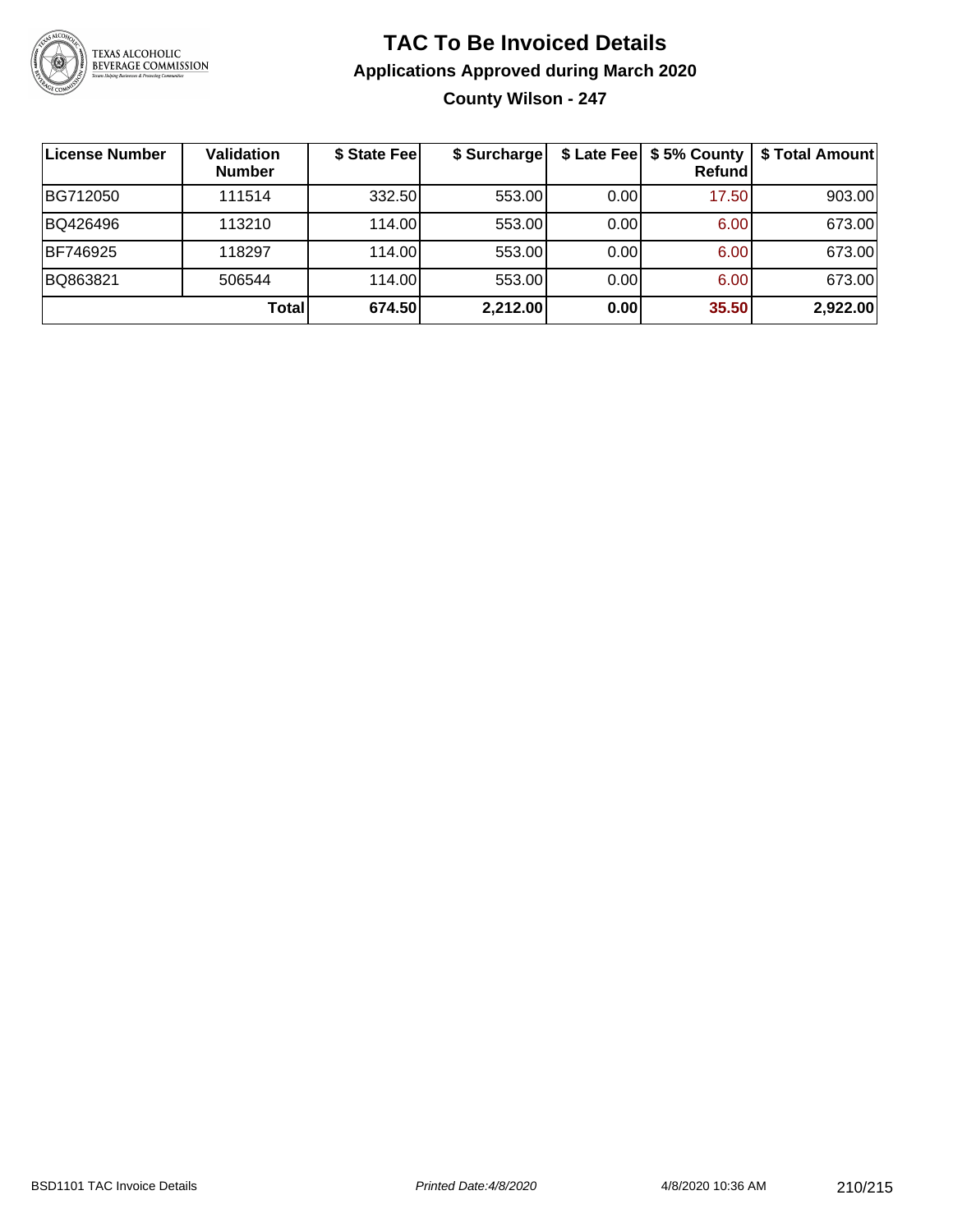

# **TAC To Be Invoiced Details Applications Approved during March 2020**

**County Winkler - 248**

| License Number | <b>Validation</b><br><b>Number</b> | \$ State Feel |        |      | Refundl | \$ Surcharge   \$ Late Fee   \$5% County   \$ Total Amount |
|----------------|------------------------------------|---------------|--------|------|---------|------------------------------------------------------------|
| BQ155628       | 103957                             | 114.00        | 553.00 | 0.00 | 6.00    | 673.00                                                     |
|                | Totall                             | 114.00        | 553.00 | 0.00 | 6.00    | 673.00                                                     |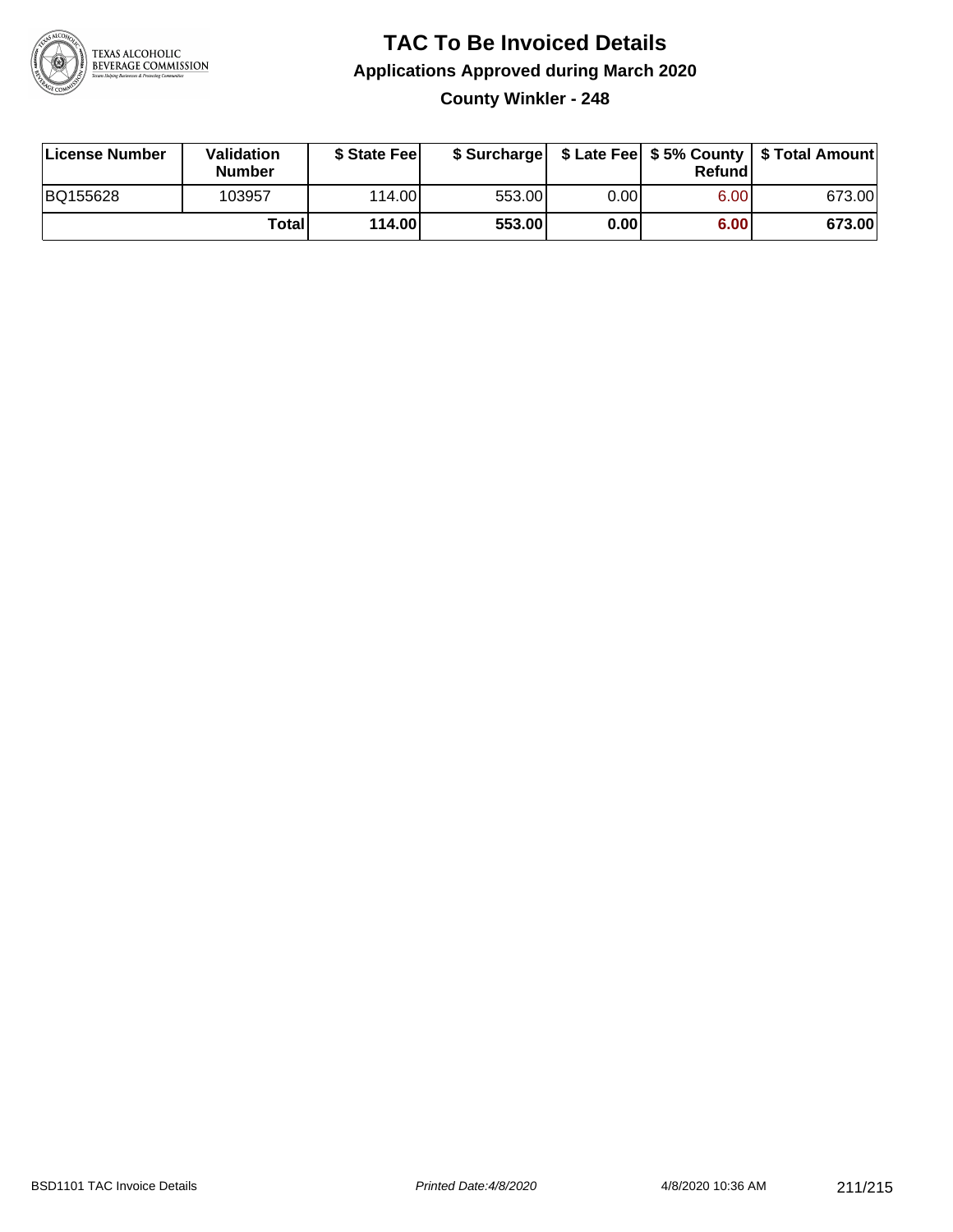

# **TAC To Be Invoiced Details Applications Approved during March 2020 County Wood - 250**

| License Number | Validation<br><b>Number</b> | \$ State Feel |        |      | Refund | \$ Surcharge   \$ Late Fee   \$5% County   \$ Total Amount |
|----------------|-----------------------------|---------------|--------|------|--------|------------------------------------------------------------|
| BG1084765      | 4507                        | 332.50        | 553.00 | 0.00 | 17.50  | 903.00                                                     |
|                | Totall                      | 332.50        | 553.00 | 0.00 | 17.50  | 903.00                                                     |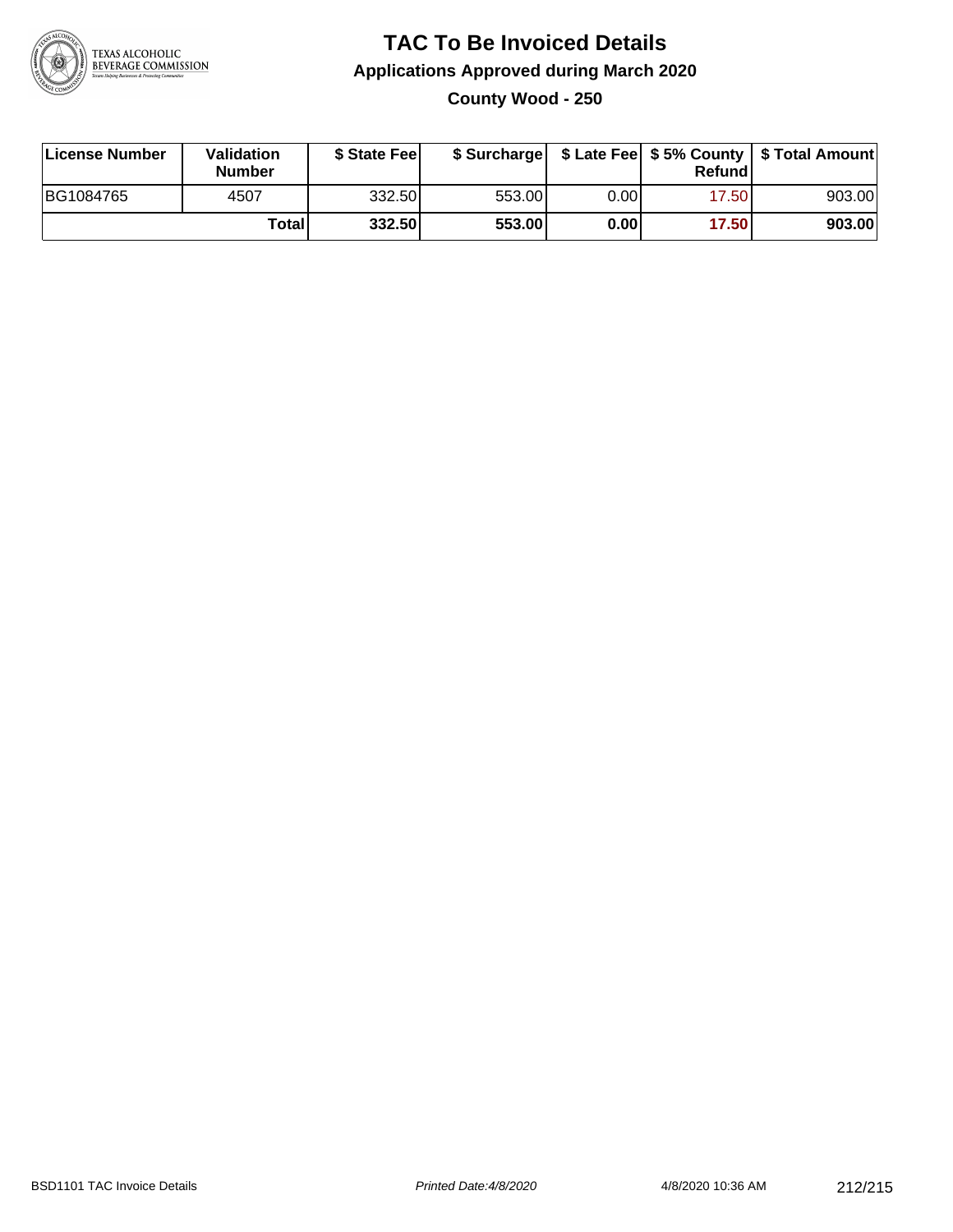

# **TAC To Be Invoiced Details Applications Approved during March 2020 County Zapata - 253**

| <b>License Number</b> | <b>Validation</b><br><b>Number</b> | \$ State Fee | \$ Surcharge |      | \$ Late Fee   \$5% County<br>Refundl | \$ Total Amount |
|-----------------------|------------------------------------|--------------|--------------|------|--------------------------------------|-----------------|
| BG1084696             | 4579                               | 332.50       | 553.00       | 0.00 | 17.50                                | 903.00          |
| BQ1082825             | 4660                               | 114.00       | 553.00       | 0.00 | 6.00                                 | 673.00          |
| BQ553044              | 112450                             | 114.00       | 553.00       | 0.00 | 6.00                                 | 673.00          |
| BG552022              | 113779                             | 332.50       | 553.00       | 0.00 | 17.50                                | 903.00          |
| BQ653737              | 510096                             | 114.00       | 553.00       | 0.00 | 6.00                                 | 673.00          |
|                       | <b>Total</b>                       | 1,007.00     | 2,765.00     | 0.00 | 53.00                                | 3,825.00        |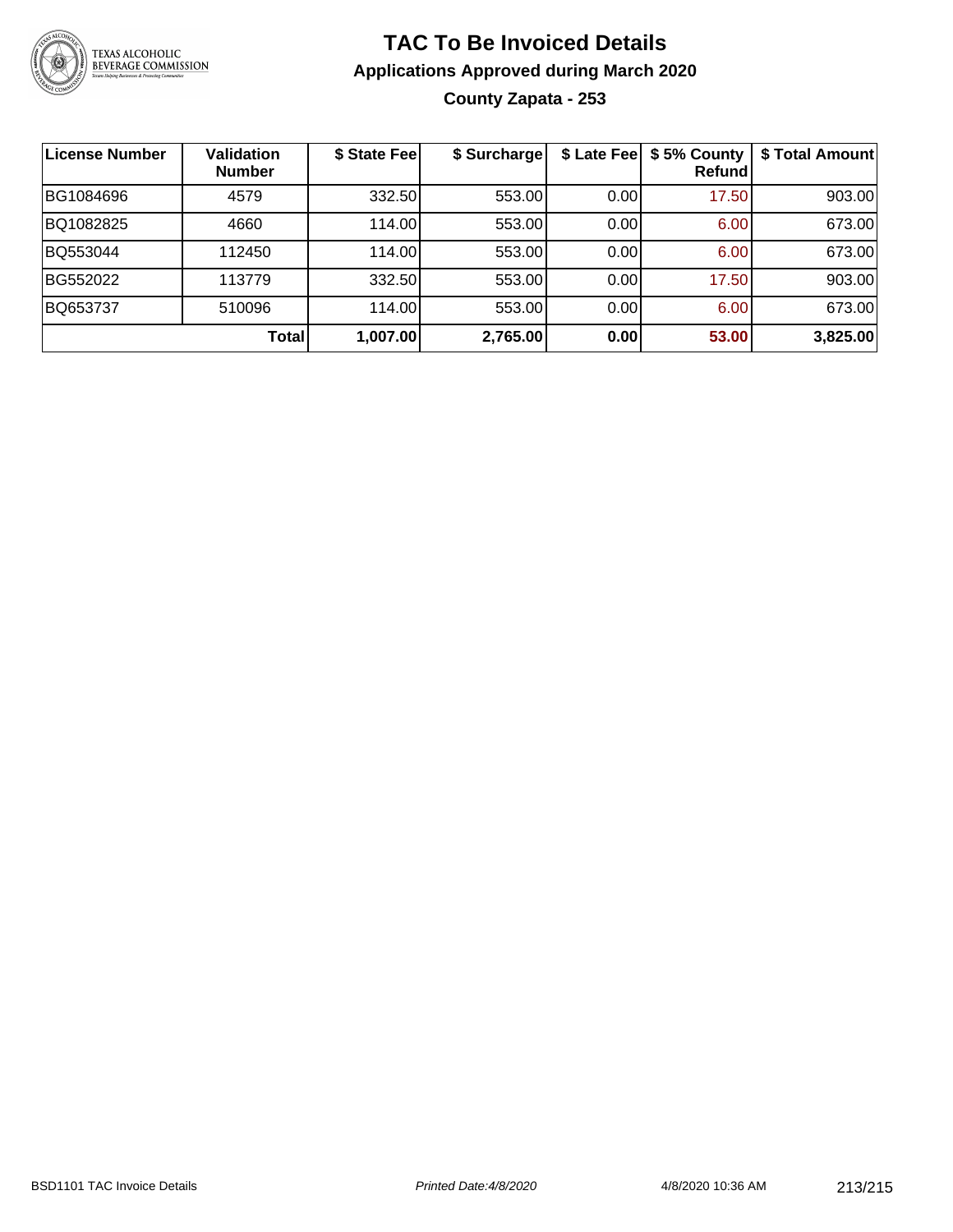

# **TAC To Be Invoiced Details Applications Approved during March 2020**

**County Zavala - 254**

| License Number | <b>Validation</b><br><b>Number</b> | \$ State Fee |        |      | Refundl | \$ Surcharge   \$ Late Fee   \$5% County   \$ Total Amount |
|----------------|------------------------------------|--------------|--------|------|---------|------------------------------------------------------------|
| BG865731       | 113114                             | 332.50       | 553.00 | 0.00 | 17.50   | 903.00                                                     |
|                | Totall                             | 332.50       | 553.00 | 0.00 | 17.50   | 903.00                                                     |